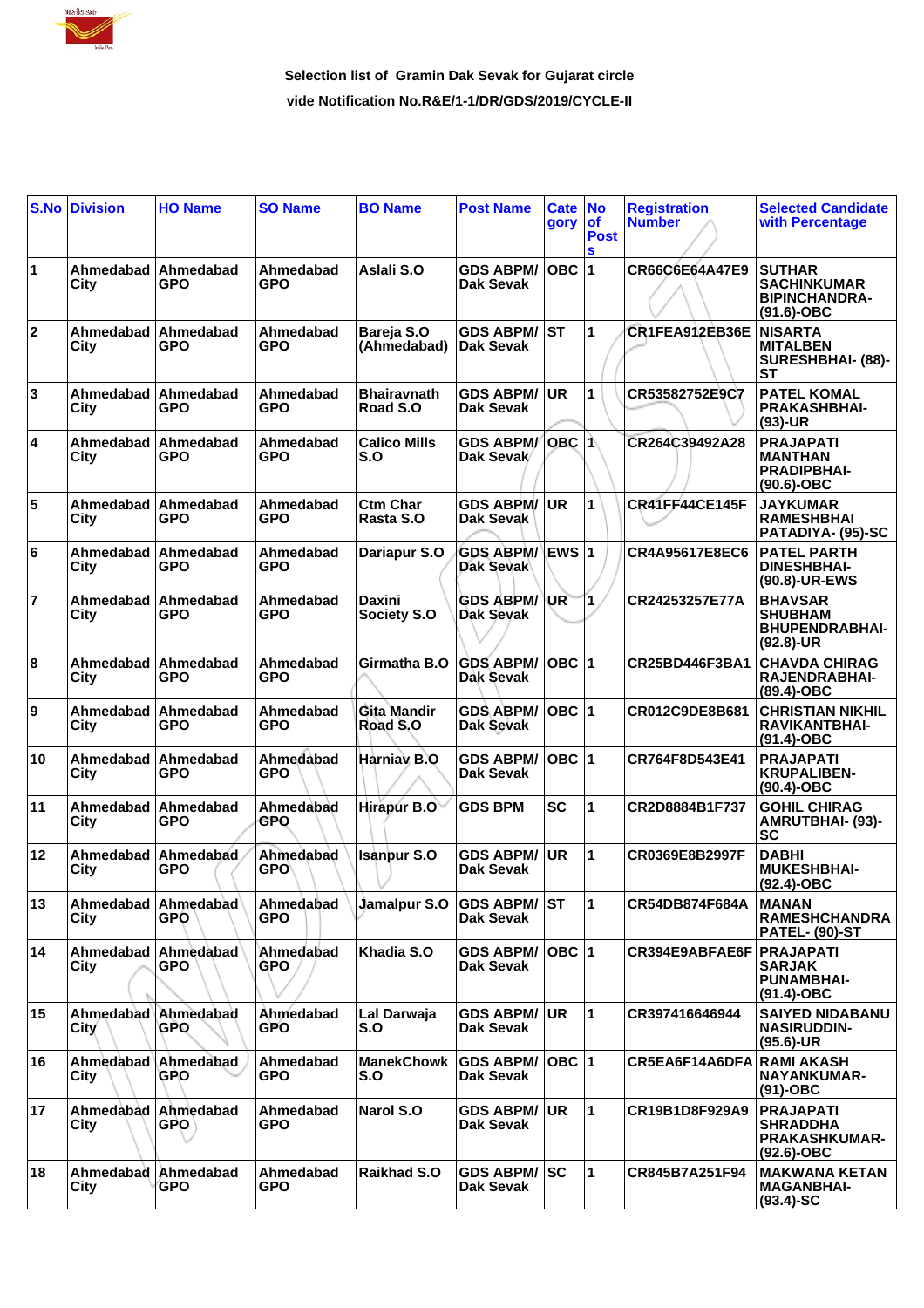| 19 | Ahmedabad<br>City              | Ahmedabad<br><b>GPO</b>      | Ahmedabad<br><b>GPO</b>                  | <b>Shah Alam</b><br>Roza S.O                    | <b>GDS ABPM/</b><br><b>Dak Sevak</b> | EWS $ 1$     |              | CR5FF1184338B6        | <b>PATIL TUSHAR</b><br>VILASBHAI- (88.6)-<br><b>UR-EWS</b>                    |
|----|--------------------------------|------------------------------|------------------------------------------|-------------------------------------------------|--------------------------------------|--------------|--------------|-----------------------|-------------------------------------------------------------------------------|
| 20 | Ahmedabad<br>City              | Ahmedabad<br>GPO             | Ahmedabad<br>GPO                         | Timba B.O                                       | <b>GDS BPM</b>                       | OBC $ 1$     |              | CR734553454CDD        | <b>PRAJAPATI</b><br><b>DHAVALKUMAR</b><br><b>PRAVINBHAI-</b><br>$(91.8)-OBC$  |
| 21 | Ahmedabad<br>City              | Ahmedabad<br><b>GPO</b>      | Ahmedabad<br><b>GPO</b>                  | Vatva<br><b>Industrial</b><br><b>Estate S.O</b> | <b>GDS ABPM/</b><br><b>Dak Sevak</b> | UR.          | $\mathbf 2$  | CR7AAC95B7BCD<br>в    | <b>PATEL ANIKET</b><br><b>HARIKESH- (93)-UR</b>                               |
| 22 | Ahmedabad<br>City              | Ahmedabad<br>GPO             | Ahmedabad<br><b>GPO</b>                  | Vatva<br>Industrial<br><b>Estate S.O</b>        | <b>GDS ABPM/</b><br>Dak Sevak        | <b>UR</b>    | $\mathbf 2$  | CR73143342F4A8        | <b>PATEL PARTH</b><br><b>DINESHKUMAR-</b><br>$(92.6)$ -UR                     |
| 23 | Ahmedabad<br>City              | Ahmedabad<br>GPO             | Ahmedabad<br>GPO                         | Vinzol B.O                                      | <b>GDS ABPM/</b><br>Dak Sevak        | <b>UR</b>    | 1            | CR4D9BA95546B4        | <b>PATEL</b><br><b>DHRUVKUMAR</b><br><b>DEVENDRABHAI-</b><br>$(92.6)$ -UR     |
| 24 | Ahmedabad<br>City              | Ahmedabad<br><b>GPO</b>      | Ahmedabad<br><b>GPO</b>                  | <b>Vinzol B.O</b>                               | <b>GDS BPM</b>                       | OBC $ 1$     |              | <b>CR0C71A92751DC</b> | <b>PANCHAL</b><br><b>SHUBHAM</b><br>LALITBHAI- (95)-<br><b>OBC</b>            |
| 25 | Ahmedabad<br>City              | Ahmedabad<br>GPO             | Ahmedabad<br>GPO                         | <b>Vivekanand</b><br>Nagar B.O                  | <b>GDS ABPM/</b><br>Dak Sevak        | <b>ST</b>    | 1            | CR8A53BDC5D3D<br>6    | <b>RATHVA</b><br><b>RANJANBEN</b><br><b>ISHWARBHAI-</b><br>$(86.4)$ -ST       |
| 26 | Ahmedabad<br>City              | Ahmedabad<br>GPO             | Ahmedabad<br>GPO                         | Vivekanand<br>Nagar B.O                         | <b>GDS BPM</b>                       | OBC 1        |              | CR817CF7E5E832        | <b>DEGAMDIYA</b><br><b>KRUNALKUMAR</b><br><b>RAJESHBHAI-</b><br>$(93.4)$ -OBC |
| 27 | Ahmedabad I<br>City            | Navrangpura<br>H.O           | <b>Bodakdev</b><br>S.O                   | <b>Bodakdev</b><br>S.O                          | <b>GDS ABPM</b><br>Dak Sevak         | <b>EWS 1</b> |              | CR2818235B5213        | <b>PATEL DHAVAL</b><br><b>HARSHADBHAI-</b><br>(91)-UR-EWS                     |
| 28 | Ahmedabad<br>City              | Navrangpura<br>H.O           | <b>Bodakdev</b><br>S.O                   | <b>Bodakdev</b><br>S.O                          | <b>GDS ABPM/</b><br>Dak Sevak        | $OBC$  1     |              | CR3E489768FF43        | <b>PRAJAPATI</b><br><b>DIPESHKUMAR</b><br><b>MANSUKHBHAI-</b><br>$(92.4)-OBC$ |
| 29 | Ahmedabad<br>City              | Navrangpura<br>H.O           | <b>Bopal S.O</b>                         | <b>Bopal S.O</b>                                | <b>GDS ABPM/</b><br>Dak Sevak        | <b>UR</b>    | 1            | CR74EA2816F4C9        | <b>PATEL ZINAL</b><br><b>JAGDISHKUMAR-</b><br>$(94.4)$ -UR                    |
| 30 | Ahmedabad<br>City              | Navrangpura<br>H.O           | <b>Bopal S.O</b>                         | Ghuma B.O                                       | <b>GDS BPM</b>                       | EWS $ 1$     |              | CR1F72548346F7        | <b>JADEJA</b><br><b>RAJSHRIBA</b><br>ASHOKSINH- (93.4)-<br><b>UR-EWS</b>      |
| 31 | City                           | Ahmedabad Navrangpura<br>H.O | <b>Bopal S.O</b>                         | Shela B.O                                       | <b>GDS ABPM/</b><br>Dak Sevak        | <b>UR</b>    | 1            | CR8FFAB54F5DA7        | <b>PATEL KARAN</b><br><b>PRAFULCHANDRA-</b><br>$(92.6)$ -UR                   |
| 32 | City                           | Ahmedabad Navrangpura<br>H.O | Chandkheda<br><b>Society Area</b><br>S.O | Chandkheda<br>B.O                               | <b>GDS ABPM/</b><br>Dak Sevak        | <b>UR</b>    | 1            | CR75BA6E334A6E        | <b>DIVISHA SOLANKI-</b><br>$(95)-UR$                                          |
| 33 | City                           | Ahmedabad Navrangpura<br>H.O | Chandkheda<br><b>Society Area</b><br>S.O | Sughad B.O                                      | <b>GDS ABPM/</b><br>Dak Sevak        | <b>UR</b>    | $\mathbf{1}$ | CR3CE137BE4569        | <b>PATEL PRIYABEN</b><br><b>KAMLESHKUMAR-</b><br>$(93.2)$ -UR                 |
| 34 | Ahmedabad<br>City              | Navrangpura<br>H.O.          | Ellisbridge<br>S.O                       | Ellisbridge<br>S.O                              | <b>GDS ABPM/</b><br><b>Dak Sevak</b> | <b>UR</b>    | 1            | CR0944411823A2        | <b>AJMERWALA</b><br><b>HUMANAAZ</b><br><b>AHMEDHUSAIN-</b><br>$(94.6)$ -UR    |
| 35 | City                           | Ahmedabad Navrangpura<br>H.O | Ghatlodia S.O                            | Ghatlodia S.O                                   | <b>GDS ABPM/</b><br>Dak Sevak        | OBC 1        |              | <b>CR0BDAB93416F6</b> | <b>MAITRY</b><br><b>MAHESHBHAI</b><br><b>MISTRY- (92.6)-OBC</b>               |
| 36 | City                           | Ahmedabad Navrangpura<br>H.O | <b>Jivraj Park</b><br>$S_0$              | Jivraj Park<br>S.O                              | <b>GDS ABPM/</b><br>Dak Sevak        | <b>UR</b>    | $\mathbf{1}$ | CR2D15CF8BAE22        | <b>SHAH AKRUTI</b><br>SANJAYBHAI-<br>$(93.6)$ -UR                             |
| 37 | Ahmedabad<br>City              | Navrangpura<br>H.O           | Manekbag<br>S.O                          | <b>Azad Society</b><br>S.O                      | <b>GDS ABPM/</b><br><b>Dak Sevak</b> | OBC 1        |              | CR0492DEB722F3        | <b>PANARA SACHIN</b><br><b>ASHVINBHAI-</b><br>$(91.6)$ -OBC                   |
| 38 | Ahmedabad<br>City              | Navrangpura<br>H.O           | Navrangpura<br>H.O                       | <b>City Division</b><br><b>Office</b>           | <b>GDS ABPM/</b><br><b>Dak Sevak</b> | <b>EWS 1</b> |              | CR1F45676D6688        | <b>TRIVEDI BHAVIK</b><br><b>SHAILESHBHAI-</b><br>(91.4)-UR-EWS                |
| 39 | Ahmedabad<br>City              | Navrangpura<br>H.O           | Paldi S.O<br>(Ahmedabad)                 | Narayannagar<br>S.O                             | <b>GDS ABPM/ SC</b><br>Dak Sevak     |              | 1            | CR1A3AE254963D        | <b>CHAVDA DISHA</b><br><b>PRAKASHKUMAR-</b><br>$(93.8) - SC$                  |
| 40 | Ahmedabad <sup>®</sup><br>City | Navrangpura<br>H.O           | Paldi S.O<br>(Ahmedabad)                 | Sarkhej Road<br>S.O                             | <b>GDS ABPM/</b><br><b>Dak Sevak</b> | OBC 1        |              | CR588F21C28491        | <b>GOHIL</b><br><b>VARSHABEN</b><br><b>KISHORBHAI-</b><br>$(90.8)-OBC$        |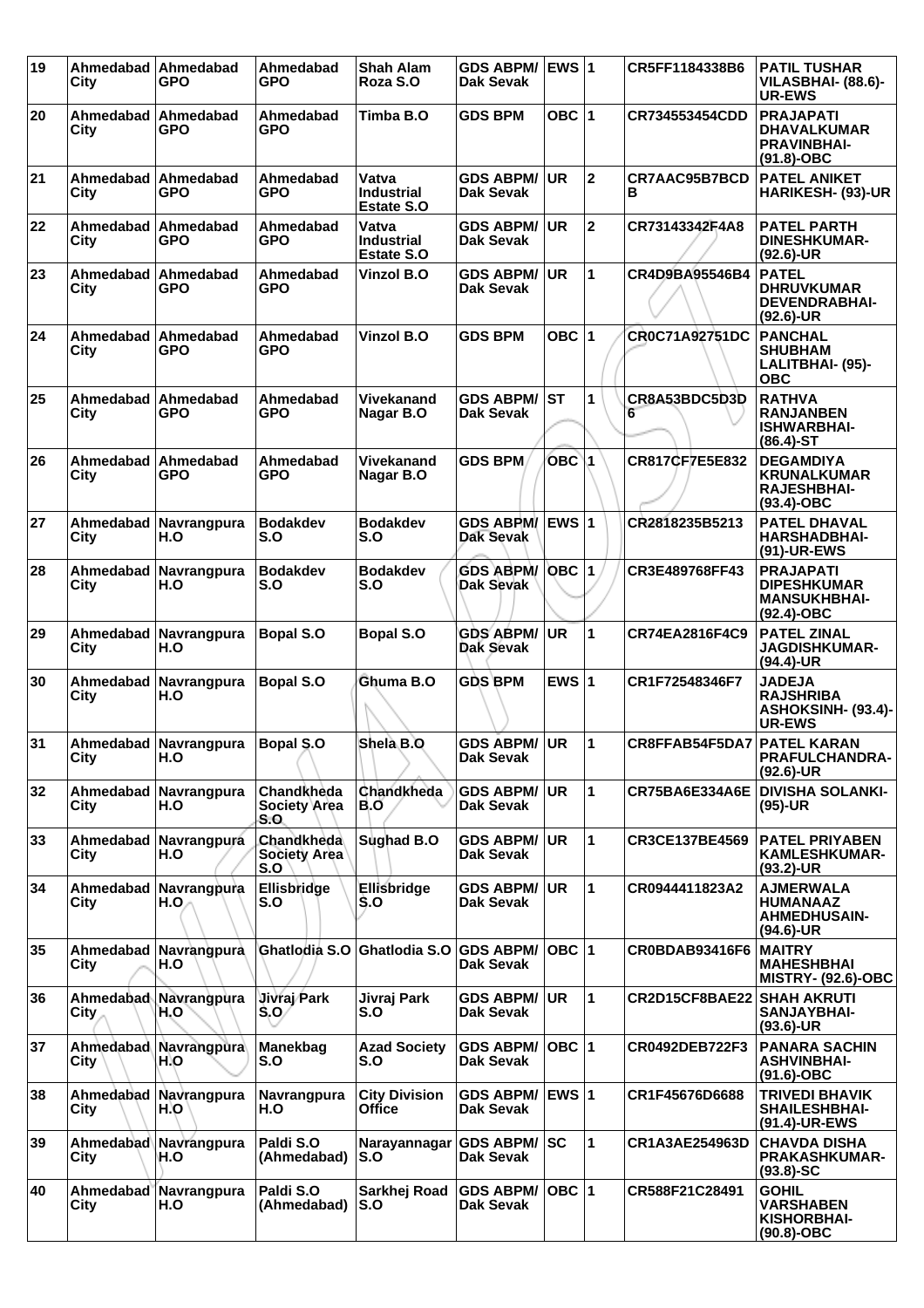| 41 | City                                | Ahmedabad Navrangpura<br>H.O | <b>Sabarmati</b><br>S.O                 | Motera S.O                                 | <b>GDS ABPM/</b><br>Dak Sevak        | OBC $ 1$     |                      | CR2FC42471B8B4             | <b>PATEL</b><br>YASHKUMAR<br><b>ANANTKUMAR-</b><br>$(92.6)$ -OBC              |
|----|-------------------------------------|------------------------------|-----------------------------------------|--------------------------------------------|--------------------------------------|--------------|----------------------|----------------------------|-------------------------------------------------------------------------------|
| 42 | City                                | Ahmedabad Navrangpura<br>H.O | <b>Sabarmati</b><br>S.O                 | <b>Sabarmati</b><br>S.O                    | <b>GDS ABPM/</b><br>Dak Sevak        | <b>UR</b>    | $\blacktriangleleft$ | CR4324491AB47A             | <b>PATEL RUTVIJ</b><br><b>PRAVINBHAI-</b><br>$(93.6)$ -UR                     |
| 43 | City                                | Ahmedabad Navrangpura<br>H.O | Sarkhej S.O                             | <b>Bakrol B.O</b>                          | <b>GDS BPM</b>                       | <b>UR</b>    | $\mathbf{1}$         | <b>CR0128EAEC4225</b>      | <b>PATEL HARSH</b><br><b>PRAVINBHAI-</b><br>$(93.4)$ -UR                      |
| 44 | Ahmedabad<br>City                   | Navrangpura<br>H.O           | Sarkhej S.O                             | <b>Bhat B.O</b>                            | <b>GDS ABPM/</b><br>Dak Sevak        | OBC  1       |                      | CR279711291593             | <b>SOLANKI</b><br><b>PRIYANKA</b><br><b>NARANBHAI-</b><br>$(92.4)$ -OBC       |
| 45 | City                                | Ahmedabad Navrangpura<br>H.O | Sarkhej S.O                             | Fatewadi B.O                               | <b>GDS BPM</b>                       | ST           | $\blacktriangleleft$ | CR39E776B69364             | <b>PATEL MANAN</b><br><b>RAMESHCHANDRA</b><br>- (90)-ST                       |
| 46 | Ahmedabad<br>City                   | Navrangpura<br>H.O           | Sarkhej S.O                             | <b>Kasindra B.O</b>                        | <b>GDS ABPM/</b><br>Dak Sevak        | <b>EWS 1</b> |                      | CR398B92C53696             | <b>VORA NIYATIBEN</b><br><b>KALPESHBHAI-</b><br>(90.8)-UR-EWS                 |
| 47 | Ahmedabad<br>City                   | Navrangpura<br>H.O           | Sarkhej S.O                             | <b>Kasindra B.O</b>                        | <b>GDS BPM</b>                       | <b>UR</b>    | 1                    | CR55D47E73199E             | <b>THUMAR</b><br><b>DARSHANKUMAR</b><br><b>JAYANTILAL-</b><br>$(93.8)$ -UR    |
| 48 | City                                | Ahmedabad Navrangpura<br>H.O | Sarkhej S.O                             | Navapura B.O GDS ABPM                      | Dak Sevak                            | UR-          | Iń                   | <b>CR5E13445F9BEF</b>      | <b>PATEL DAXESH</b><br><b>POONAMCHANDRA</b><br>- (93)-UR                      |
| 49 | Ahmedabad l<br>City                 | Navrangpura<br>H.O           | Sarkhej S.O                             | <b>Sanathal B.O</b>                        | <b>GDS ABPM/</b><br>Dak Sevak        | UR.          | $\mathbf{1}$         | CR28C24B928941             | <b>PATEL</b><br><b>NISHITKUMAR</b><br><b>RAJESHBHAI-</b><br>$(91.8)-UR$       |
| 50 | City                                | Ahmedabad Navrangpura<br>H.O | Sarkhej S.O                             | Telav B.O                                  | <b>GDS BPM</b>                       | <b>UR</b>    | 1                    | CR05462D7754AE             | <b>JALELA</b><br><b>ARUNKUMAR</b><br>RATILAL- (94)-UR                         |
| 51 | City                                | Ahmedabad Navrangpura<br>H.O | Sarkhej S.O                             | Vishalpur B.O. GDS BPM                     |                                      | UR           | $\mathbf{1}$         | CR51F645DA2DD2 PATEL PARTH | LALJIBHAI- (94)-UR                                                            |
| 52 | Ahmedabad<br>City                   | Revdibazar<br>H.O            | <b>Civil Hospital</b><br>S.O            | Asarwa<br>Chakla S.O                       | <b>GDS ABPM/</b><br>Dak Sevak        | <b>ST</b>    | 1                    | CR6B5433D4A58D             | <b>BHIL ISHITA</b><br><b>MAHENDRABHAI-</b><br>$(92.8) - ST$                   |
| 53 | Ahmedabad Revdibazar<br>City        | H.O                          | <b>Civil Hospital</b><br>S.O            | Meghaningar<br>S.O                         | <b>GDS ABPM/</b><br>Dak Sevak        | OBC  1       |                      | <b>CR23272BF4DCA5</b>      | <b>HIRAL</b><br><b>ARUNKUMAR</b><br><b>MODI- (92.6)-OBC</b>                   |
| 54 | Ahmedabad Revdibazar<br><b>City</b> | H.O                          | <b>Civil Hospital</b><br>S.O<br>$\sim$  | <b>Public Office</b><br>S.O<br>(Ahmedabad) | <b>GDS ABPM/</b><br><b>Dak Sevak</b> | <b>UR</b>    | $\blacktriangleleft$ | CR1ED9FDC314C8 PARIKH      | <b>PARTHKUMAR</b><br><b>ARVINDBHAI-</b><br>$(95.2)$ -SC                       |
| 55 | Ahmedabad Revdibazar<br>City        | H.O                          | I E Bapunagar<br>S.O                    | Asarwa Ext<br>South S.O                    | <b>GDS ABPM/</b><br>Dak Sevak        | UR           | $\mathbf 1$          | CR8CCCC6743AA<br>5         | HARKESH- (95)-<br><b>OBC</b>                                                  |
| 56 | Ahmedabad<br>City                   | <b>Revdibazar</b><br>H.O     | Kathwada<br>Maize<br><b>Product S.O</b> | Kanbha B.O                                 | <b>GDS BPM</b>                       | <b>UR</b>    | 1                    | CR4DFBEAD448D<br>D         | <b>DOSHI VATSAL</b><br>NAYANKUMAR-<br>(94)-UR                                 |
| 57 | Ahmedabad<br>City                   | Revdibazar<br>H.O            | Kathwada<br><b>Maize</b><br>Product S.O | Kathwada<br>B.O                            | <b>GDS BPM</b>                       | OBC $ 1$     |                      | CR47B7B8A8EA13             | <b>BARIYA</b><br><b>SHOBHANABEN</b><br>DIPAKBHAI- (93)-<br><b>OBC</b>         |
| 58 | Ahmedabad  <br>City                 | Revdibazar<br>H.O            | Kathwada<br>Maize<br>Product S.O        | Kujad B.O                                  | <b>GDS BPM</b>                       | <b>UR</b>    | $\overline{1}$       | CR57264EEE4465             | <b>PATEL</b><br><b>DIVYABAHEN</b><br><b>RAJESHBHAI-</b><br>$(95.6)$ -UR       |
| 59 | Ahmedabad Revdibazar<br>City∕       | H.O                          | Kubernagar<br>S.O                       | Kubernagar B GDS ABPM/<br>A S.O            | <b>Dak Sevak</b>                     | OBC $ 1 $    |                      | <b>CRODCCBBDEBEF</b><br>7  | <b>KANOJIYA</b><br><b>NIMESHKUMAR</b><br><b>RAMTEJ- (92.4)-</b><br><b>OBC</b> |
| 60 | Ahmedabad Revdibazar<br>City        | H.O                          | Kubernagar<br>S.O                       | Kubernagar<br>S.O                          | <b>GDS ABPM/</b><br>Dak Sevak        | ST           | $\mathbf{1}$         | CR623134348B56             | <b>SWETAKUMARI</b><br><b>PATEL- (90.4)-ST</b>                                 |
| 61 | Ahmedabad Revdibazar<br>City        | H.O                          | Kuha S.O                                | <b>Bhavda B.O</b>                          | <b>GDS BPM</b>                       | <b>UR</b>    | $\mathbf{1}$         | CR5D11F937D2A2             | <b>SHAH NISHANT</b><br><b>DEEPAKKUMAR-</b><br>$(93.2)$ -UR                    |
| 62 | Ahmedabad<br>City                   | Revdibazar<br><b>H.O</b>     | Kuha S.O                                | <b>Chandial B.O</b>                        | <b>GDS BPM</b>                       | <b>ST</b>    | 1                    | CR6F2B5FD5B1D4             | <b>BARIA SONALBEN</b><br>HARJIBHAI- (88.4)-<br>SТ                             |
| 63 | Ahmedabad<br>City                   | Revdibazar<br>H.O            | Kuha S.O                                | Vadod B.O                                  | <b>GDS BPM</b>                       | <b>UR</b>    | $\mathbf{1}$         | CR67E84F5165F5             | <b>KANANI NIDHI</b><br><b>RASIKLAL- (93.6)-</b><br><b>UR</b>                  |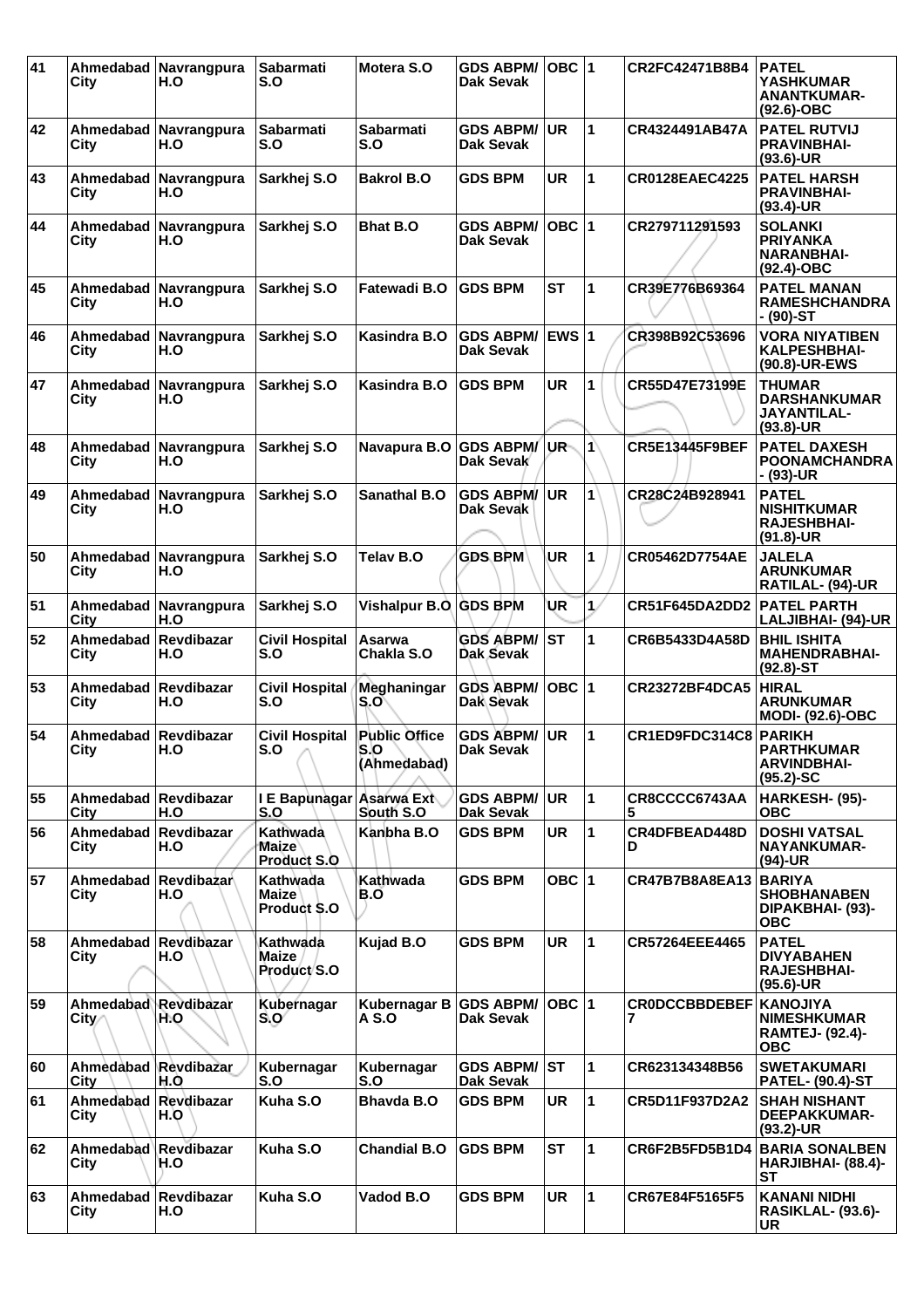| 64 | Ahmedabad<br>City            | Revdibazar<br>H.O                   | Naroda I E<br>S.O    | Limbadia B.O                           | <b>GDS ABPM/</b><br>Dak Sevak          | $OBC$  1               |                      | <b>CROFCBDAB7BA8</b>  | <b>PANCHAL</b><br><b>SHUBHAM</b><br><b>SANJAYKUMAR-</b><br>$(92)$ -OBC       |
|----|------------------------------|-------------------------------------|----------------------|----------------------------------------|----------------------------------------|------------------------|----------------------|-----------------------|------------------------------------------------------------------------------|
| 65 | Ahmedabad Revdibazar<br>City | H.O                                 | Naroda I E<br>S.O    | Naroda I E<br>S.O                      | <b>GDS ABPM/</b><br><b>Dak Sevak</b>   | <b>EWS 1</b>           |                      | CR4C3479E24F98        | <b>PATEL</b><br><b>KOMALBEN- (91.8)-</b><br><b>UR-EWS</b>                    |
| 66 | Ahmedabad<br>City            | <b>Revdibazar</b><br>H.O            | Naroda I E<br>S.O    | Naroda S A<br>S.O                      | <b>GDS ABPM/</b><br><b>Dak Sevak</b>   | UR                     | 1                    | <b>CR4A87484CD25E</b> | <b>VINAYKUMAR</b><br>CHAVDA- (95)-SC                                         |
| 67 | Ahmedabad<br>City            | Revdibazar<br>H.O                   | <b>Nikol S.O</b>     | <b>Nikol S.O</b>                       | <b>GDS ABPM/</b><br><b>Dak Sevak</b>   | EWS $ 1$               |                      | CR84F2F1FD84B2        | <b>THUMMAR</b><br><b>HARSHADKUMAR</b><br>PRAFULBHAI- (91)-<br>UR-EWS         |
| 68 | Ahmedabad<br>City            | <b>Revdibazar</b><br>H.O            | Railwaypura<br>S.O   | <b>N C Market</b><br>S.O               | <b>GDS ABPM/</b><br><b>Dak Sevak</b>   | $OBC$  1               |                      | CR14B2DB34FBD<br>С    | <b>SONVANE BHARAT</b><br><b>GANESH- (90.4)-</b><br><b>OBC</b>                |
| 69 | Ahmedabad<br>City            | <b>Revdibazar</b><br>H.O            | Saijpur<br>Bogha S.O | N C Mills S.O                          | <b>GDS ABPM/</b><br><b>Dak Sevak</b>   | <b>UR</b>              | 1                    | CR1634F4F8F84B        | <b>VANKAR KRUNAL</b><br><b>JAYANTIBHAI-</b><br>$(93.2)$ -SC                  |
| 70 | Ahmedabad Revdibazar<br>City | H.O                                 | Sardarnagar<br>S.O   | Sardarnagar<br>S.O                     | <b>GDS ABPM/ST</b><br>Dak Sevak        |                        | 1                    | CR1F59A92D15AB        | <b>HARSHAD KUMAR</b><br>JAYANTIBHAI<br><b>DAMOR- (89.3)-ST</b>               |
| 71 | Ahmedabad<br>City            | <b>Revdibazar</b><br>H.O            | Shahibag S.O         | Delhi Gate<br>S.O<br>(Ahmedabad)       | <b>GDS ABPM/</b><br><b>Dak Sevak</b>   | UR-                    | 1                    | <b>CR84ADF49AD577</b> | <b>JONNY- (95)-UR</b>                                                        |
| 72 | Ahmedabad<br>City            | Revdibazar<br>H.O                   | Shahibag S.O         | Girdharnagar<br>S.O                    | <b>GDS ABPM/</b><br>Dak Sevak          | ∫UR                    |                      | <b>CR2E58D4EF432D</b> | <b>KAPADIYA</b><br><b>DIMPLEBEN</b><br><b>RAJESHBHAI-</b><br>$(92.8) - SC$   |
| 73 | Ahmedabad<br>City            | Revdibazar<br>H.O                   | Shahibag S.O         | Shahpur S.O<br>(Ahmedabad)             | <b>GDS ABPM</b><br><b>Dak Sevak</b>    | <b>EWS 1</b>           |                      | CR584EAFF85784        | <b>PATEL PRIYA</b><br><b>MUKESHBHAI-</b><br>(90.8)-UR-EWS                    |
| 74 | Ahmedabad<br>City            | <b>Revdibazar</b><br>H.O            | Shahibag S.O         | <b>Speed Post</b><br><b>Bhavan S.O</b> | <b>GDS ABPM/</b><br>Dak Sevak          | UR.                    | 1.                   | CR51D2D44D4A46        | <b>KAVAR</b><br><b>JAYDIPKUMAR-</b><br>$(93)-UR$                             |
| 75 | <b>Banasankth</b><br>a       | Palanpur H.O                        | Ambaji S.O           | Ambaji S.O                             | <b>GDS ABPM/</b><br><b>Dak Sevak</b>   | PWD <sub>1</sub><br>-C |                      | <b>CR54FC447ED9C4</b> | <b>RATHOD</b><br><b>DAMINIBAHEN</b><br><b>MAGANBHAI-</b><br>(85.4)-PWD-C     |
| 76 | a                            | Banasankth Palanpur H.O             | Ambaji S.O           | <b>Hadad B.O</b>                       | <b>GDS ABPM/</b><br>Dak Sevak          | lst                    | 1                    | CR3149311999F2        | <b>PARMAR</b><br><b>MITESHKUMAR</b><br><b>REMABHAI- (87.2)-</b><br><b>ST</b> |
| 77 | a                            | Banasankth Palanpur H.O Ambaii S.O  |                      | Koteshwar<br>B.O                       | <b>GDS ABPM/ST</b><br><b>Dak Sevak</b> |                        | $\overline{1}$       | CR621B2CAC5242        | <b>BHABHOR</b><br><b>HIRENKUMAR</b><br><b>RAJESHBHAI-</b><br>$(88.2)$ -ST    |
| 78 | a                            | Banasankth Palanpur H.O             | Ambaji S.O.          | Panchha B.O                            | <b>GDS BPM</b>                         | <b>ST</b>              | 1                    | CR61C76B5C8F67        | <b>VAGADIYA</b><br><b>UDESINH</b><br><b>BHARATLAL-</b><br>$(86.2)$ -ST       |
| 79 | a                            | Banasankth Palanpur H.O Bhabhar S.O |                      | <b>Balodhan B.O</b>                    | <b>GDS ABPM/</b><br><b>Dak Sevak</b>   | UR.                    | $\blacktriangleleft$ | CR577622C42FAD        | <b>CHAUDHARY</b><br><b>MUKESHBHAI-</b><br>$(88.8) - UR$                      |
| 80 | a                            | Banasankth Palanpur H.O Bhabhar S.O |                      | Balodhan B.O GDS BPM                   |                                        | OBC $ 1$               |                      | <b>CR77C279F44DD2</b> | <b>BHATIYA PRIYA</b><br><b>MANOJBHAI-</b><br>(88.8)-OBC                      |
| 81 | a                            | Banasankth Palanpur H.O             | Bhabhar S.O          | <b>Bhabhar S.O</b>                     | <b>GDS ABPM/</b><br>Dak Sevak          | $PWD$ 1<br>-C          |                      | CR223ADC77F37D        | <b>OZA ANILKUMAR-</b><br>(82.2)-PWD-C                                        |
| 82 | a                            | Banasankth Palanpur H.O             | <b>Bhabhar S.O</b>   | <b>Bhabhar S.O</b>                     | <b>GDS ABPM/</b><br>Dak Sevak          | ST                     | $\blacktriangleleft$ | <b>CR8F1CF8563AE2</b> | <b>BHURIYA</b><br><b>SMITABEN- (86.8)-</b><br>ST                             |
| 83 | a                            | Banasankth Palanpur H.O             | <b>Bhabhar S.O</b>   | Chembuva<br>B.O                        | <b>GDS ABPM/ST</b><br>Dak Sevak        |                        | $\blacktriangleleft$ | CR339DB4FF4944        | <b>DAMOR</b><br><b>DINESHBHAI</b><br><b>MASURBHAI-</b><br>$(88.8) - ST$      |
| 84 | a                            | Banasankth Palanpur H.O             | Bhabhar S.O          | Eta B.O                                | <b>GDS ABPM/</b><br>Dak Sevak          | OBC $ 1$               |                      | <b>CR856C8AF44E2B</b> | <b>SATHAVARA</b><br><b>SAGARKUMAR</b><br>HIRENBHAI- (87.6)-<br><b>OBC</b>    |
| 85 | a                            | Banasankth Palanpur H.O             | Bhabhar S.O          | Garambadi<br>B.O                       | <b>GDS ABPM/</b><br>Dak Sevak          | UR                     | 1                    | CR5A3E5C974B28        | <b>CHAUDHARY</b><br><b>SATISHKUMAR</b><br><b>LAGADHIRBHAI-</b><br>$(90)$ -UR |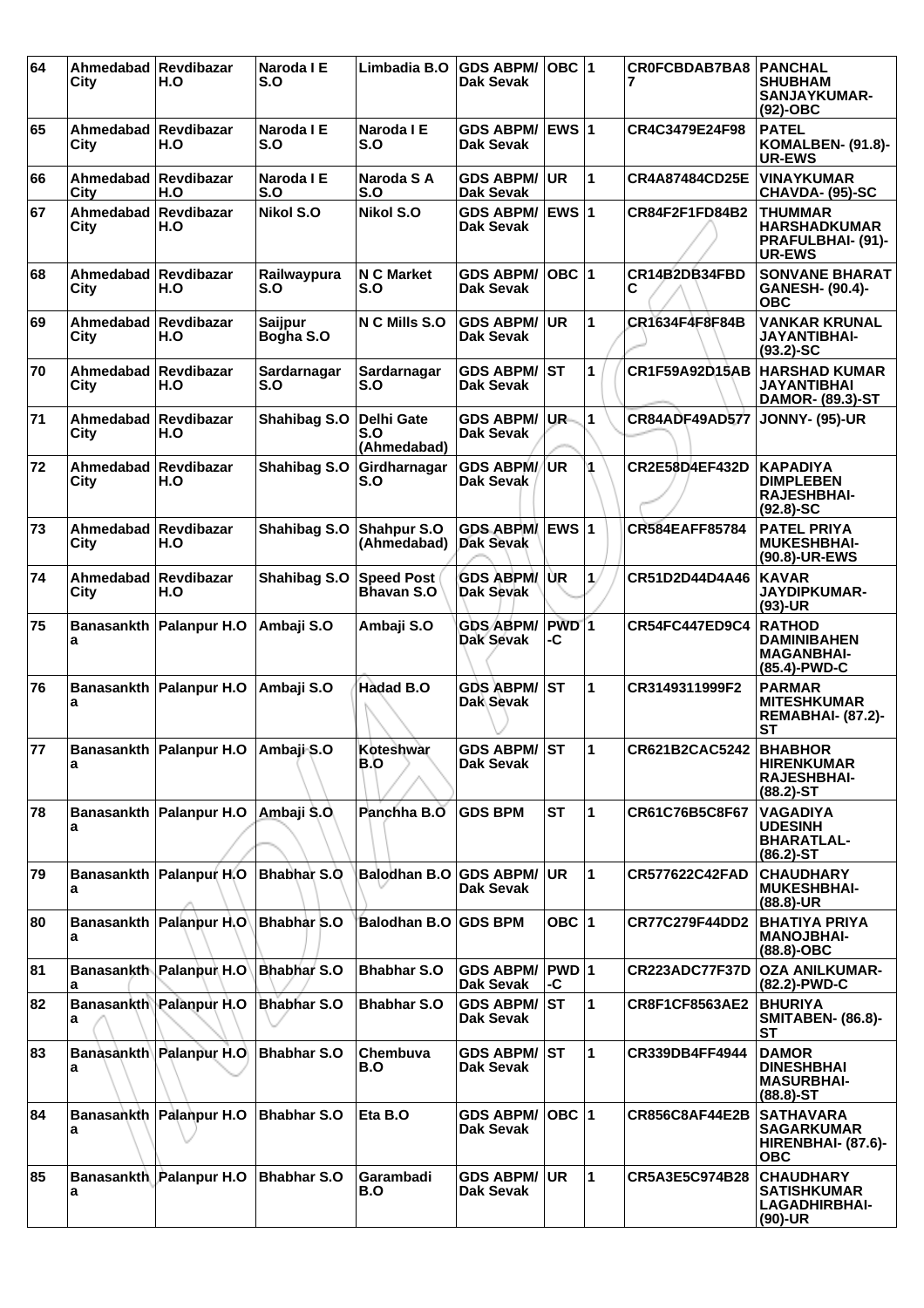| 86  | a                      | Banasankth Palanpur H.O                | <b>Bhabhar S.O</b>                       | Jasanwada<br>B.O         | <b>GDS BPM</b>                       | UR           | 1            | <b>CR3384CFB87DFF</b>     | <b>PUROHIT</b><br><b>SANJAYKUMAR</b><br>LAXMANBHAI- (90)-<br>UR                   |
|-----|------------------------|----------------------------------------|------------------------------------------|--------------------------|--------------------------------------|--------------|--------------|---------------------------|-----------------------------------------------------------------------------------|
| 87  | a                      | Banasankth Palanpur H.O                | <b>Bhabhar S.O</b>                       | <b>Kuvala B.O</b>        | <b>GDS ABPM/</b><br>Dak Sevak        | <b>EWS 1</b> |              | CR7656FBAD284E            | <b>PATEL JAYKUMAR</b><br>BHARATBHAI- (87)-<br><b>UR-EWS</b>                       |
| 88  | a                      | Banasankth Palanpur H.O                | <b>Bhabhar S.O</b>                       | Kuvala B.O               | <b>GDS BPM</b>                       | OBC $ 1$     |              | CR4545F8983C4F            | <b>THAKOR</b><br><b>NARESHKUMAR</b><br>CHINALAL- (88.6)-<br><b>OBC</b>            |
| 89  | a                      | Banasankth Palanpur H.O                | <b>Bhabhar S.O</b>                       | Terwada B.O              | <b>GDS ABPM/</b><br>Dak Sevak        | $OBC$  1     |              | CR449192E563A2            | <b>CHAUDHARI</b><br>ZINKALBEN- (88.6)-<br><b>OBC</b>                              |
| 90  | a                      | Banasankth Palanpur H.O                | <b>Bhildi S.O</b>                        | <b>Balodhar B.O</b>      | <b>GDS ABPM/</b><br>Dak Sevak        | $OBC$  1     |              | CR0A4244644D22            | <b>MAHESURIA</b><br><b>OMPRAKASH</b><br>ISHVARLAL- (87.6)-<br><b>OBC</b>          |
| 91  | а                      | Banasankth Palanpur H.O                | <b>Bhildi S.O</b>                        | Chhatrala B.O GDS BPM    |                                      | <b>UR</b>    | $\mathbf{1}$ | <b>CR81BA93A7D7D</b><br>D | <b>CHAUDHARI</b><br><b>MAHENDRAKUMAR</b><br><b>BALDEVBHAI- (91)-</b><br><b>UR</b> |
| 92  | <b>Banasankth</b><br>a | Palanpur H.O                           | <b>Bhildi S.O</b>                        | <b>Mudetha B.O</b>       | <b>GDS BPM</b>                       | <b>UR</b>    | 1            | CR0D762FE3C91C            | <b>KIRANKUMAR</b><br><b>PANCHAL- (89.6)-</b><br><b>UR</b>                         |
| 93  | a                      | Banasankth Palanpur H.O                | Chandisar<br>S.O                         | Dangia B.O               | <b>GDS ABPM/</b><br>Dak Sevak        | /UR          | 1            | CR749EC94AA64E            | <b>DAVE AKSHAY</b><br>KISHORKUMAR-<br>$(90)-UR$                                   |
| 94  | а                      | Banasankth Palanpur H.O                | <b>Chandisar</b><br>S.O                  | <b>Kumbhalmer</b><br>B.O | <b>GDS BPM</b>                       | OBC  1       |              | CR7DBAFAA1CA6<br>8        | <b>SUTHAR</b><br><b>ABHISHEK</b><br>JAYESHKUMAR-<br>$(94)-OBC$                    |
| 95  | a                      | Banasankth Palanpur H.O                | <b>Chandisar</b><br>S.O                  | Vedancha<br>B.O          | <b>GDS ABPM/</b><br>Dak Sevak        | <b>ST</b>    | 1            | CR3E68D4C6D615            | <b>DUNGAISHA</b><br><b>GOVINDBHAI</b><br><b>BABUBHAI- (81.2)-</b><br><b>ST</b>    |
| 96  | а                      | Banasankth Palanpur H.O                | Chhapi S.O                               | Mahi B.O                 | <b>GDS ABPM/</b><br>Dak Sevak        | <b>UR</b>    | 1            | CR0234A5B99461            | <b>KUNIYA</b><br><b>RONAKKUMAR</b><br><b>PREMJIBHAI-</b><br>$(91.8)$ -UR          |
| 97  | а                      | Banasankth Palanpur H.O                | Chhapi S.O                               | <b>Malosana</b>          | <b>GDS BPM</b>                       | <b>ST</b>    | 1            | CR5A4125411F64            | <b>PARGI</b><br><b>BHAVESHKUMAR</b><br><b>KALUBHAI- (87.8)-</b><br><b>ST</b>      |
| 98  | a                      | Banasankth   Palanpur H.O   Chhapi S.O |                                          | Pasvadal B.O             | GDS ABPM/ OBC 1<br>Dak Sevak         |              |              | CR6992438E6724            | <b>PRAJAPATI MEET</b><br><b>HASMUKHBHAI-</b><br>(89.8)-OBC                        |
| 99  | a                      | Banasankth Palanpur H.O                | Chhapi S.O                               | Teniwada B.O             | <b>GDS ABPM/</b><br>Dak Sevak        | <b>EWS 1</b> |              | CR0491816EC487            | <b>CHAUDHARY</b><br><b>NIKUNJKUMAR</b><br><b>ABHERAJBHAI-</b><br>(88)-UR-EWS      |
| 100 | a                      | Banasankth Palanpur H.O.               | Danta<br><b>Bhavangadh</b><br>S.O        | Gangva B.O               | <b>GDS ABPM/</b><br>Dak Sevak        | $OBC$  1     |              | CR6482CA976414            | <b>PRAJAPATI</b><br><b>DHAVALKUMAR-</b><br>$(88.6)-OBC$                           |
| 101 | а                      | Banasankth Palanpur H.O.               | <b>Danta</b><br><b>Bhavangadh</b><br>S.O | Gorad B.O                | <b>GDS ABPM/</b><br><b>Dak Sevak</b> | <b>ST</b>    | 1            | CR345A9ABBA1F9            | <b>GOHIL</b><br><b>JAGRUTIBAHEN</b><br>DILIPBHAI- (82.6)-<br>SТ                   |
| 102 | а                      | Banasankth Palanpur H.O                | Danta<br>Bhavangadh<br>S.O               | <b>Kundel B.O</b>        | <b>GDS ABPM/</b><br>Dak Sevak        | IST          | 1            | CR02B94BEC24B4            | <b>DUNGAISHA</b><br>KHIMABHAI<br>JORABHAI- (84.2)-<br><b>ST</b>                   |
| 103 | a                      | Banasankth Palanpur H.O                | <b>Danta</b><br><b>Bhavangadh</b><br>S.O | <b>Mumanyas</b><br>B.O   | <b>GDS ABPM/</b><br>Dak Sevak        | EWS $ 1$     |              | CR05D1ADE9B435            | <b>MANKNOJIYA</b><br><b>SAFVANBHAI</b><br>ADAMBHAI- (90.2)-<br><b>UR-EWS</b>      |
| 104 | а                      | Banasankth Palanpur H.O                | <b>Danta</b><br><b>Bhavangadh</b><br>S.O | Navovas B.O              | <b>GDS ABPM/</b><br>Dak Sevak        | <b>UR</b>    | 1            | CR76EC61E93481            | <b>PATEL</b><br><b>BIPINKUMAR</b><br><b>SHANKARBHAI-</b><br>$(89.2)$ -UR          |
| 105 | а                      | Banasankth Palanpur H.O                | <b>Danta</b><br><b>Bhavangadh</b><br>S.O | Vijlasan B.O             | <b>GDS ABPM/</b><br>Dak Sevak        | $OBC$ 1      |              | CR674F748133FF            | <b>PRAJAPATI</b><br><b>VIJAYKUMAR</b><br>DEVABHAI- (88.6)-<br><b>OBC</b>          |
| 106 | а                      | Banasankth Palanpur H.O                | <b>Dantiwada</b><br>Colony S.O           | <b>Dantiwada</b><br>B.O  | <b>GDS ABPM/</b><br>Dak Sevak        | UR.          | 1            | <b>CR8EBA6D7C3594</b>     | <b>MANSIBEN</b><br><b>PARMAR- (89.4)-SC</b>                                       |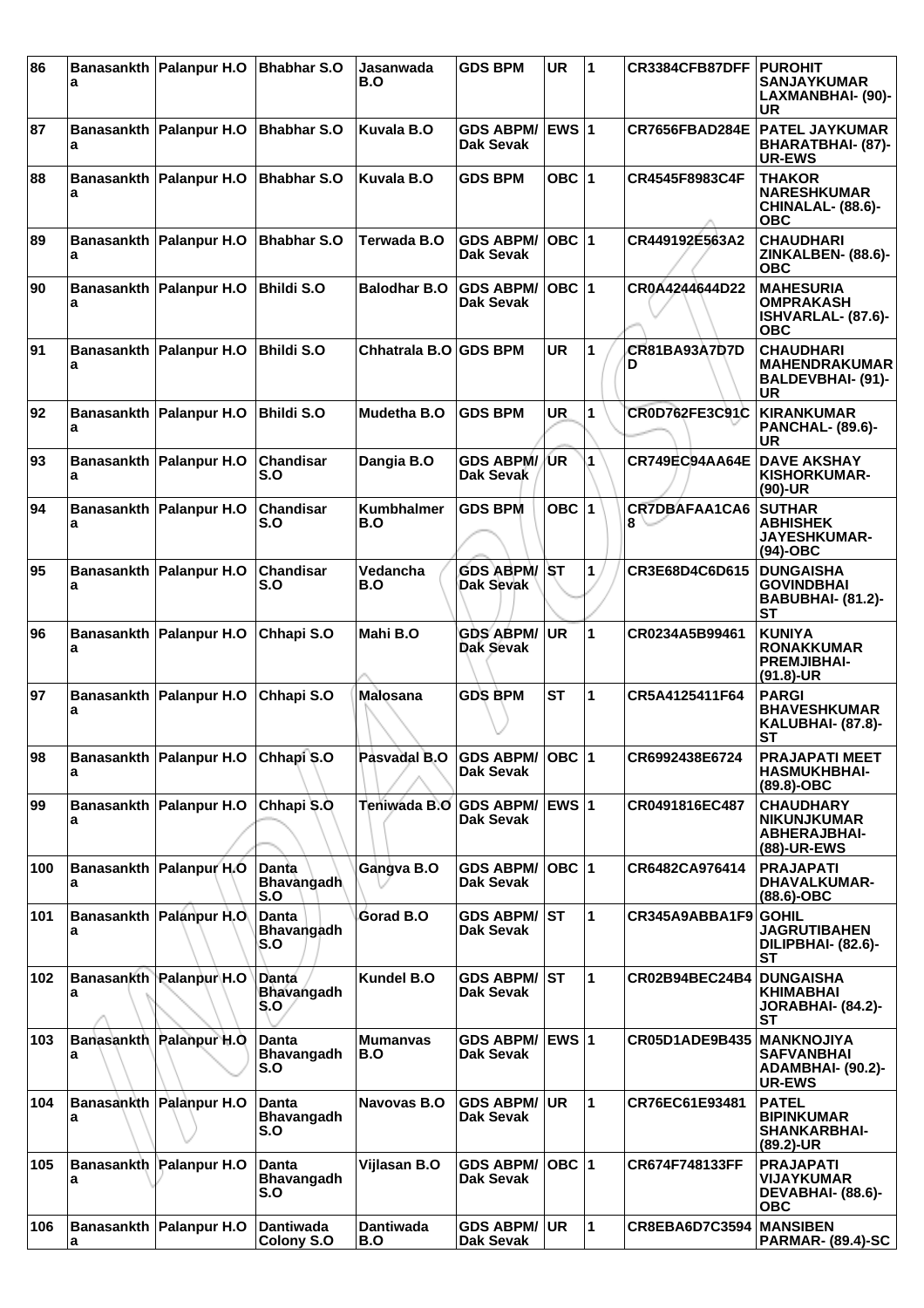| 107 | a | Banasankth Palanpur H.O        | <b>Dantiwada</b><br><b>Colony S.O</b> | <b>Dantiwada</b><br><b>Colony S.O</b> | <b>GDS ABPM/</b><br><b>Dak Sevak</b> | <b>UR</b>   | $\blacktriangleleft$ | CR388D388D4665        | THAKAR HITALI<br><b>BHARATBHAI-</b><br>$(91.2)$ -UR                         |
|-----|---|--------------------------------|---------------------------------------|---------------------------------------|--------------------------------------|-------------|----------------------|-----------------------|-----------------------------------------------------------------------------|
| 108 | a | Banasankth   Palanpur H.O      | <b>Dantiwada</b><br>Colony S.O        | Jegol B.O                             | <b>GDS ABPM/</b><br>Dak Sevak        | <b>UR</b>   | 1                    | CR3974E9E5BCF1        | <b>CHAUDHARY</b><br><b>VIJAYKUMAR</b><br><b>BHUDARBHAI-</b><br>$(88.4)$ -UR |
| 109 | a | Banasankth   Palanpur H.O      | Deodar S.O                            | Chibhada B.O GDS ABPM/                | <b>Dak Sevak</b>                     | lst         | 1                    | CR1BD74169424C        | <b>DAMOR</b><br>SHILPABEN- (84)-<br>SТ                                      |
| 110 | a | Banasankth Palanpur H.O        | Deodar S.O                            | Deodar S.O                            | <b>GDS ABPM/</b><br>Dak Sevak        | PWD 1<br>-В |                      | CR1F7EF6278E23        | <b>GANVIT</b><br><b>DARSHNABEN</b><br><b>ISHVARBHAI-</b><br>(72.4)-PWD-B    |
| 111 | a | Banasankth Palanpur H.O        | Deodar S.O                            | Deodar S.O                            | <b>GDS ABPM/</b><br>Dak Sevak        | <b>UR</b>   | 1                    | CR38528B16F8BB        | <b>PATEL</b><br><b>MILANKUMAR</b><br>VIPULBHAI- (89.8)-<br>UR               |
| 112 | a | Banasankth Palanpur H.O        | Deodar S.O                            | Duchakwada<br>B.O                     | <b>GDS BPM</b>                       | <b>ST</b>   | 1                    | <b>CR644753DEBF8F</b> | <b>BARJOD MEET</b><br><b>RAMESHCHANDRA</b><br>- (85.6)-ST                   |
| 113 | а | Banasankth   Palanpur H.O      | Deodar S.O                            | Lavana B.O                            | <b>GDS BPM</b>                       | OBC $ 1$    |                      | CR2636342E17F4        | <b>KAVITABEN</b><br><b>MAHESHBHAI</b><br><b>CHAUDHARY-</b><br>$(88.8)-OBC$  |
| 114 | a | Banasankth Palanpur H.O        | Deodar S.O                            | Ludra B.O                             | <b>GDS BPM</b>                       | $OBC$ 1     |                      | CR8F5F448CFAA4        | <b>BAIDVA</b><br><b>PRAVINKUMAR-</b><br>$(90)-OBC$                          |
| 115 | a | Banasankth   Palanpur H.O      | Deodar S.O                            | Ravel B.O                             | <b>GDS ABPM/</b><br>Dak Sevak        | $EWS$ 1     |                      | CR4B4DF21EC6D3        | <b>AKHANI</b><br><b>AJAYKUMAR-</b><br>(86.8)-UR-EWS                         |
| 116 | а | Banasankth   Palanpur H.O      | Deodar S.O                            | Vatam-juna<br>B.O                     | <b>GDS ABPM/</b><br>Dak Sevak        |             |                      | CR39A3B28A69DF        | <b>KAPADI</b><br><b>JIGARKUMAR</b><br><b>PREMAJIBHAI-</b><br>(87.2)-OBC     |
| 117 | a | Banasankth   Palanpur H.O      | Dhanera S.O                           | Bhanjana B.O                          | <b>GDS ABPM/</b><br>Dak Sevak        | UR.         | 4                    | CR42F5F9E1DE22        | <b>CHAUDHARI</b><br><b>KALAJI</b><br>RAGHANATHJI-<br>(86.4)-UR              |
| 118 | a | Banasankth   Palanpur H.O      | Dhanera S.O                           | Dhanera S.O                           | GDS ABPM/ ST<br>Dak Sevak            |             | 1                    | CR294789245764        | <b>GARASIYA</b><br><b>PRIYANKABEN</b><br><b>KHUMANSINH-</b><br>$(86.6)$ -ST |
| 119 | а | Banasankth Palanpur H.O        | Dhanera S.O                           | <b>Dharnodhar</b><br>B.O              | <b>GDS ABPM/</b><br>Dak Sevak        | lST.        | 1                    | CR6D45CD853E73        | <b>KHANT</b><br>JAYENDRAKUMAR<br><b>RAMABHAI- (84.8)-</b><br>SТ             |
| 120 | a | Banasankth Palanpur H.O        | Dhanera S.O                           | Dugdol B.O                            | <b>GDS ABPM/</b><br>Dak Sevak        | UR          | 1                    | CR4847A3584D5A        | <b>VAGHELA</b><br><b>JASHPALSING</b><br><b>MANSING- (88.8)-</b><br>UR.      |
| 121 | a | Banasankth Palanpur H.O        | Dhanera S.O                           | Dugdol B.O                            | <b>GDS BPM</b>                       | <b>UR</b>   | 1                    | CR8563D244725D        | <b>RAJPUT</b><br><b>NAGABHAI</b><br><b>RUPABHAI- (91.2)-</b><br><b>UR</b>   |
| 122 | a | Banasankth Palanpur H.O        | Dhanera S.O                           | Duva B.O                              | <b>GDS ABPM/</b><br><b>Dak Sevak</b> | OBC  1      |                      | CR624E876B629C        | <b>RAVAL</b><br><b>PARESHKUMAR-</b><br>$(88.8)-OBC$                         |
| 123 | a | <b>Banasankth Palanpur H.O</b> | Dhanera S.O                           | Jadia B.O                             | <b>GDS BPM</b>                       | OBC $ 1$    |                      | CR44888527795A        | <b>RABARI</b><br><b>HINABAHEN</b><br>MAFATLAL- (88.2)-<br><b>OBC</b>        |
| 124 | a | Banasankth Palanpur H.O        | Dhanera S.O                           | Jadiali B.O                           | <b>GDS ABPM/</b><br>Dak Sevak        | <b>UR</b>   | 1                    | CR5755BED2C177        | <b>RAJPUT JAYSINH-</b><br>$(90.4)$ -UR                                      |
| 125 | а | Banasankth Palanpur H.O        | Dhanera S.O                           | Kherola B.O                           | <b>GDS ABPM/</b><br>Dak Sevak        | IST.        | 1                    | CR5F4142FDC9D8        | <b>PANDOR</b><br><b>SUDHIRKUMAR</b><br>SUKHABHAI- (82.4)-<br><b>ST</b>      |
| 126 | a | <b>Banasankth Palanpur H.O</b> | Dhanera S.O                           | <b>Morthal B.O</b>                    | <b>GDS ABPM/</b><br>Dak Sevak        | PWD 1<br>-В |                      | CR4E4E468C5345        | <b>JOSHI MADHAV</b><br><b>HARESHKUMAR-</b><br>(69.2)-PWD-B                  |
| 127 | a | <b>Banasankth Palanpur H.O</b> | Dhanera S.O                           | Nani B.O                              | <b>GDS BPM</b>                       | OBC $ 1$    |                      | CR8582EF267C47        | <b>MODI SUJIL</b><br><b>DINESHKUMAR-</b><br>$(89)-OBC$                      |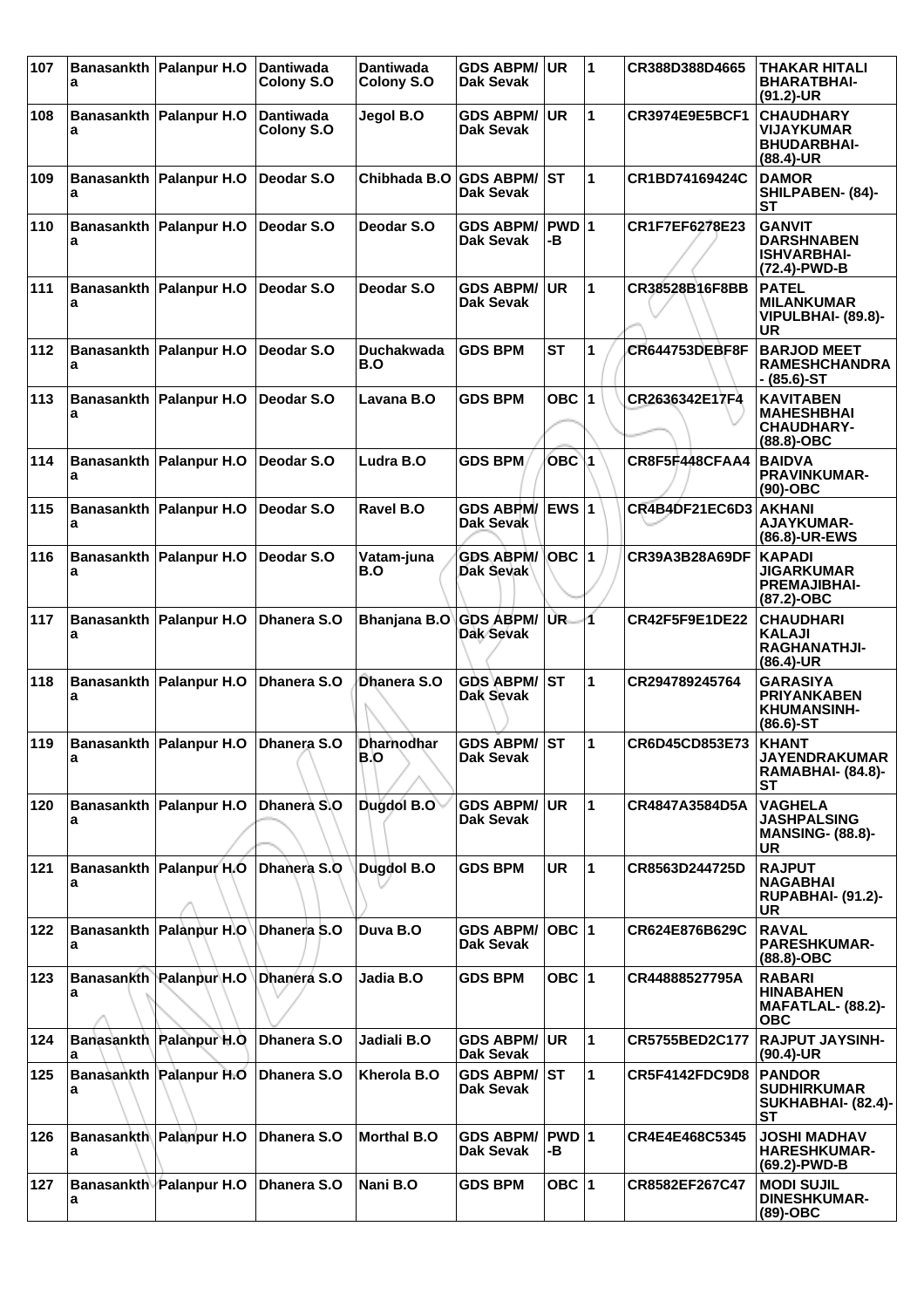| 128 | a | Banasankth   Palanpur H.O   Dhanera S.O |                                   | Ramsan B.O                | <b>GDS BPM</b>                       | OBC $ 1$  |   | CR098CD99431A3                       | <b>LIMBACHIYA</b><br><b>PARTHKUMAR-</b><br>$(91)$ -OBC                         |
|-----|---|-----------------------------------------|-----------------------------------|---------------------------|--------------------------------------|-----------|---|--------------------------------------|--------------------------------------------------------------------------------|
| 129 | а | Banasankth Palanpur H.O                 | Dhanera S.O                       | Sia B.O                   | <b>GDS BPM</b>                       | OBC $ 1$  |   | CR811911F5AAB9                       | <b>PANCHAL</b><br><b>ANILKUMAR</b><br><b>MADHABHAI-</b><br>(88.2)-OBC          |
| 130 | a | Banasankth Palanpur H.O                 | Dhima S.O                         | <b>Bhorol B.O</b>         | <b>GDS BPM</b>                       | OBC 1     |   | CR683422D76455                       | <b>BARIA</b><br><b>MANISHABEN</b><br>KARANSINH- (88)-<br><b>OBC</b>            |
| 131 | a | Banasankth Palanpur H.O                 | Dhima S.O                         | Chuva B.O                 | <b>GDS ABPM/</b><br><b>Dak Sevak</b> | UR        | 1 | CR469D2515B973                       | <b>RAJPUT DILIPSINH</b><br><b>KARSHANJI- (89.8)-</b><br>UR                     |
| 132 | а | Banasankth   Palanpur H.O               | Dhima S.O                         | Daiyap B.O                | <b>GDS ABPM/</b><br><b>Dak Sevak</b> | <b>UR</b> | 1 | CR74E24A9547D7                       | <b>TRIVEDI</b><br><b>AKSHAYKUMAR</b><br><b>SUBHASHCHANDR</b><br>A- (89.2)-UR   |
| 133 | a | Banasankth Palanpur H.O                 | Dhima S.O                         | Dhima S.O                 | <b>GDS ABPM/</b><br>Dak Sevak        | $OBC$  1  |   | CR8F28D75A419A                       | <b>BOKA</b><br>KHEMJIBHAI- (88)-<br><b>OBC</b>                                 |
| 134 | a | Banasankth   Palanpur H.O               | Dhima S.O                         | <b>Idhata B.O</b>         | <b>GDS ABPM/</b><br><b>Dak Sevak</b> | $OBC$  1  |   | CR45E6292CC3E3                       | <b>RAJPUT</b><br><b>DEVAJIBHAI</b><br><b>AKHABHAI- (86.2)-</b><br><b>OBC</b>   |
| 135 | a | Banasankth Palanpur H.O                 | Dhima S.O                         | <b>Idhata B.O</b>         | <b>GDS BPM</b>                       | ŚТ        | 1 | CR641697E51D19                       | <b>RATHWA</b><br><b>RAJUBHAI</b><br><b>MANIYABHAI-</b><br>$(86.2) - ST$        |
| 136 | a | Banasankth Palanpur H.O                 | Dhima S.O                         | Karbun B.O                | <b>GDS ABPM</b><br>Dak Sevak         | UR.       | 1 | CR1E254A425614                       | <b>RANUVA</b><br><b>KANCHANBEN</b><br><b>GANESHABHAI-</b><br>$(87.8)$ -UR      |
| 137 | a | Banasankth   Palanpur H.O               | Dhima S.O                         | Sapreda B.O               | <b>GDS ABPMA</b><br><b>Dak Sevak</b> | EWS 1     |   | CR5CE9AFC91474                       | <b>PATEL</b><br>YATINKUMAR-<br>(86.6)-UR-EWS                                   |
| 138 | a | Banasankth   Palanpur H.O               | Disa Mukhya<br>Dak Ghar S.O       | Baiwada B.O               | <b>GDS BPM</b>                       | <b>UR</b> | 1 | CR22A96A84AEB<br>А                   | <b>PATEL</b><br><b>DHARATIBEN-</b><br>$(91.2)$ -UR                             |
| 139 | a | Banasankth   Palanpur H.O               | Disa Mukhya<br>Dak Ghar S.O       | <b>Bhachalva</b><br>B.O   | <b>GDS ABPM/</b><br>Dak Sevak        | IST       | 1 | CR785C77854279                       | <b>DAMOR</b><br><b>BHAVESHKUMAR</b><br>BIJIYABHAI- (82.8)-<br>SТ               |
| 140 | a | Banasankth Palanpur H.O                 | Disa Mukhya<br>Dak Ghar S.O   B.O | <b>Bhachalva</b>          | <b>GDS BPM</b>                       | OBC ∣1    |   | CR3DE1C6472BB5   KANKODIYA           | <b>DILIPRUMAR</b><br><b>RAMESHBHAI-</b><br>(89.6)-OBC                          |
| 141 | a | Banasankth   Palanpur H.O               | Disa Mukhya<br>Dak Ghar S.O       | <b>Bhadramali</b><br>BIO/ | <b>GDS ABPM/</b><br>Dak Sevak        | UR.       | 1 | <b>CR14B2DC6411AE</b>                | <b>SONI SOHAM</b><br><b>SHAILESHBHAI-</b><br>$(88.4)$ -UR                      |
| 142 | a | Banasankth Palanpur H.O                 | Disa Mukhya<br>Dak Ghar S.O       | <b>Bhadramali</b><br>B.O  | <b>GDS BPM</b>                       | EWS $ 1$  |   | <b>CR356BAAC45D53</b>                | <b>PATEL</b><br><b>GAJENDRAKUMAR</b><br>DAHYABHAI- (91.6)-<br><b>UR-EWS</b>    |
| 143 | a | Banasankth Palanpur H.O.                | Disa Mukhya<br>Dak Ghar S.O       | Chekra B.O                | <b>GDS ABPM/</b><br>Dak Sevak        | UR        | 1 | <b>CR64F9DB5BE4AF BARIA HIRALBEN</b> | <b>SHANABHAI- (88.2)-</b><br><b>OBC</b>                                        |
| 144 | a | Banasankth Palanpur H.O                 | Disa Mukhya<br>Dak Ghar S.O       | Kansari B.O               | <b>GDS ABPM/</b><br>Dak Sevak        | EWS $ 1$  |   |                                      | <b>CR7D3D4B82BAF4 SONI VRUCHIBEN</b><br><b>PIYUSHKUMAR-</b><br>(89)-UR-EWS     |
| 145 | a | Banasankth Palanpur H.O                 | Disa Mukhya<br>Dak Ghar S.O       | Kapra-mota<br>B.O         | <b>GDS ABPM/</b><br>Dak Sevak        | <b>UR</b> | 1 | <b>CR744C8CD41F44</b>                | <b>JOSHI</b><br>SHRIRAMBAHI-<br>(89.2)-UR                                      |
| 146 | a | Banasankth Palanpur H.O                 | Disa Mukhya<br>Dak Ghar S.O       | <b>Mahadevia</b><br>B.O   | <b>GDS BPM</b>                       | OBC ∣1    |   | CR38EBD3364AA2                       | <b>CHAUHAN KIRTAN</b><br><b>VIJAYKUMAR-</b><br>(90.6)-OBC                      |
| 147 | a | Banasankth Palanpur H.O                 | Disa Mukhya<br>Dak Ghar S.O       | Nagfana B.O               | <b>GDS BPM</b>                       | UR        | 1 | CR2281CBB79482                       | <b>CHAUDHARY</b><br><b>MANISHABEN</b><br><b>KALUBHAI- (90.2)-</b><br><b>UR</b> |
| 148 | a | <b>Banasankth Palanpur H.O</b>          | Disa Mukhya<br>Dak Ghar S.O       | Odhava (D)<br>B.O         | <b>GDS BPM</b>                       | EWS $ 1$  |   | CR0E84C578D844                       | <b>KRUPA- (90.4)-UR-</b><br><b>EWS</b>                                         |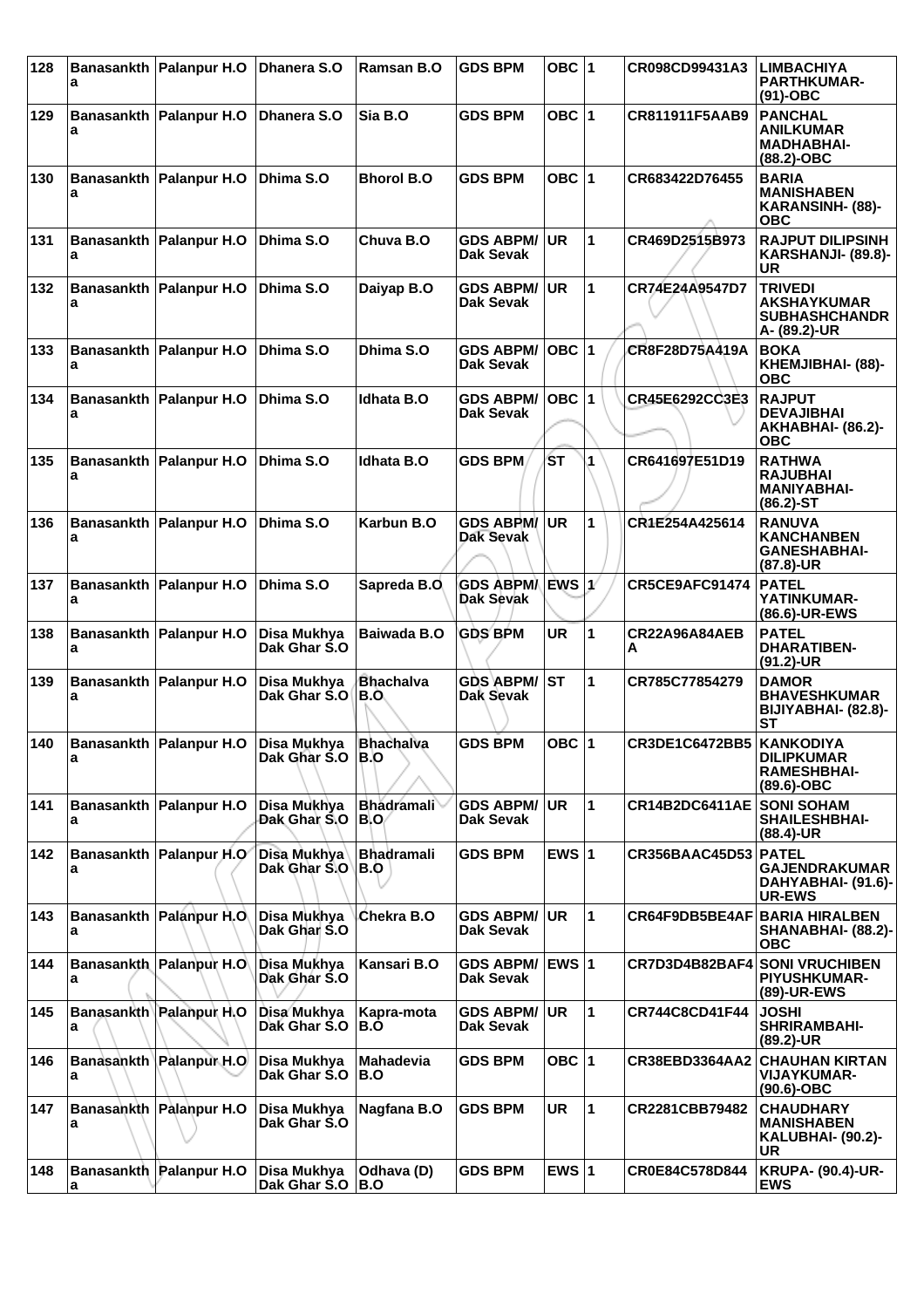| 149 | a | Banasankth   Palanpur H.O             | Disa Mukhva<br>Dak Ghar S.O | Rajpur (D)<br>B.O        | <b>GDS ABPM/</b><br>Dak Sevak           | IST         | 1                     | CR54F134C54723        | <b>DUND</b><br><b>ARCHANABEN</b><br>VINODBHAI- (83.6)-<br>SТ                  |
|-----|---|---------------------------------------|-----------------------------|--------------------------|-----------------------------------------|-------------|-----------------------|-----------------------|-------------------------------------------------------------------------------|
| 150 | a | Banasankth Palanpur H.O               | Disa Mukhya<br>Dak Ghar S.O | Rasana Mota<br>B.O       | <b>GDS ABPM/ ST</b><br><b>Dak Sevak</b> |             | 1                     | CR84497DCEEDD         | <b>KHARADI</b><br><b>ROHANKUMAR</b><br><b>DHULJIBHAI- (85)-</b><br><b>ST</b>  |
| 151 | a | Banasankth   Palanpur H.O             | Disa Mukhya<br>Dak Ghar S.O | <b>Robas Moti</b><br>B.O | <b>GDS ABPM/</b><br><b>Dak Sevak</b>    | <b>ST</b>   | 1                     | CR511E4612CEE2        | <b>RATHVA</b><br><b>VANDANABEN</b><br><b>NARANBHAI-</b><br>$(82.4)$ -ST       |
| 152 | a | Banasankth Palanpur H.O               | Disa Mukhya<br>Dak Ghar S.O | <b>Robas Moti</b><br>B.O | <b>GDS BPM</b>                          | UR          | 1                     | CR1D9C44FCBF37        | <b>JOSHI RUTU</b><br><b>MILANBHAI- (90)-</b><br>UR                            |
| 153 | a | Banasankth   Palanpur H.O             | Disa Mukhya<br>Dak Ghar S.O | Tintoda B.O              | <b>GDS ABPM/</b><br>Dak Sevak           | OBC $ 1$    |                       | <b>CR4842B6FD39CC</b> | <b>GAUSWAMI</b><br><b>HETALBEN</b><br><b>MAHADEVBHARTHI</b><br>- (89.4)-OBC   |
| 154 | a | Banasankth Palanpur H.O               | Disa Mukhya<br>Dak Ghar S.O | Varnoda B.O              | <b>GDS BPM</b>                          | <b>UR</b>   | 1                     | CR283477143F3C        | <b>PATEL MAITREE</b><br>BHARATBHAI- (91)-<br><b>UR</b>                        |
| 155 | a | Banasankth   Palanpur H.O             | Disa Mukhya<br>Dak Ghar S.O | Velavapura<br>B.O        | <b>GDS ABPM/</b><br>Dak Sevak           | EWS $ 1$    |                       | CR5511325CF5DC        | <b>PATEL</b><br><b>MEETKUMAR</b><br>SATISHBHAI-<br>(86.6)-UR-EWS              |
| 156 | a | Banasankth   Palanpur H.O             | Disa Mukhya<br>Dak Ghar S.O | Velavapura<br>B.O        | <b>GDS BPM</b>                          | <b>UR</b>   |                       | CR3F31C8F8D9BC        | <b>PATEL GUNJAN</b><br><b>UPENDRABHAI-</b><br>$(91.2)$ -UR                    |
| 157 | а | Banasankth   Palanpur H.O             | Iqbalgadh S.O Kapasia B.O   |                          | <b>GDS ABPM/</b><br>Dak Sevak           | UR.         | 1                     | <b>CR1A73F9DBD775</b> | <b>BHATIYA</b><br><b>CHIRAGKUMAR</b><br><b>KHEMCHANDBHAI-</b><br>$(88)$ -SC   |
| 158 | a | Banasankth   Palanpur H.O             | Iqbalgadh S.O Sarotra B.O   |                          | <b>GDS ABPMAST</b><br><b>Dak Sevak</b>  |             | $\mathbf{1}^{\prime}$ | CR72D12AC3A219        | <b>KHOKHARIYA</b><br><b>MAHESHKUMAR</b><br><b>BHANUBHAI-</b><br>$(79.8) - ST$ |
| 159 | a | Banasankth Palanpur H.O               | Junadisa S.O                | Dhuya B.O                | <b>GDS BPM</b>                          | <b>UR</b>   | 1                     | <b>CR5F4AA4F778C3</b> | <b>NIRALIBEN</b><br><b>NIMESHBHAI</b><br><b>PATEL- (91)-UR</b>                |
| 160 | a | Banasankth Palanpur H.O               | Junadisa S.O                | Junadisa S.O             | <b>GDS ABPM/</b><br>Dak Sevak           | PWD 1<br>-В |                       | CR59616A6BC419        | <b>PARMAR</b><br><b>ANKITKUMAR</b><br><b>RAMESHCHANDRA</b><br>- (70.8)-PWD-B  |
| 161 | a | Banasankth Palanpur H.O   Kanodar S.O |                             | Changwada<br>B.O         | <b>GDS BPM</b>                          | UR          | 11                    | CR13FC7491C183        | <b>PATEL NIDHI</b><br><b>PRAKASHBHAI-</b><br>$(93.2)$ -UR                     |
| 162 | a | Banasankth   Palanpur H.O             | Kanodar <sub>S.O</sub>      | Kanodar S.O              | <b>GDS ABPM/</b><br>Dak Sevak           | PWD 1<br>-C |                       | CR73CFCC537759        | <b>PATEL GOPALBHAI</b><br><b>DINESHBHAI-</b><br>(81.8)-PWD-C                  |
| 163 | a | Banasankth Palanpur H.O Khimat S.O    |                             | Anapur<br>Chhota B.O     | <b>GDS ABPM/</b><br><b>Dak Sevak</b>    | <b>UR</b>   | $\mathbf{1}$          | CR8D59D38334FF        | <b>CHAUDHARI</b><br><b>VEENABEN</b><br><b>ISHVARBHAI- (88)-</b><br><b>UR</b>  |
| 164 | a | Banasankth Palanpur H.O.              | Khimat S.O                  | Bapla B.O                | <b>GDS ABPM/</b><br>Dak Sevak           | OBC  1      |                       | CR39F861FEB3F8        | <b>PRAMOD- (89.3)-</b><br><b>OBC</b>                                          |
| 165 | a | <b>Banasankth Palanpur H.O.</b>       | Khimat S.O                  | Kuchawada<br>B.O         | <b>GDS ABPM/</b><br>Dak Sevak           | <b>UR</b>   | 1                     | CR0F4BB385581B        | <b>THAKKAR</b><br><b>SANDIPBHAI</b><br><b>PRATAPKUMAR-</b><br>$(88.4)$ -UR    |
| 166 | a | <b>Banasankth Palanpur H.O.</b>       | Khimat S.O                  | <b>Kumar B.O</b>         | <b>GDS ABPM/</b><br>Dak Sevak           | UR          | 1                     | CR263CFD2ED98E        | <b>PATEL</b><br><b>RADHIKABEN</b><br><b>DASHRATHBHAI-</b><br>$(90)-UR$        |
| 167 | а | Banasankth Palanpur H.O               | Khimat S.O                  | <b>Kumar B.O</b>         | <b>GDS BPM</b>                          | <b>UR</b>   | 1                     | CR288DE5414A6D        | <b>RAYGOR</b><br><b>ARVINDBHAI</b><br><b>MOHANBHAI-</b><br>$(88.2)$ -UR       |
| 168 | a | Banasankth Palanpur H.O               | Khimat S.O                  | <b>Mandal B.O</b>        | <b>GDS ABPM/</b><br>Dak Sevak           | <b>UR</b>   | 1                     | CR2B9CF7CE1994        | <b>PATEL POOJABEN</b><br>NAVINBHAI- (88.2)-<br><b>UR</b>                      |
| 169 | a | <b>Banasankth Palanpur H.O</b>        | Khimat S.O                  | Runi B.O                 | <b>GDS ABPM/ ST</b><br>Dak Sevak        |             | $\mathbf{1}$          | CR099D774513DE        | <b>CHAREL</b><br><b>BHURABHAI-</b><br>$(80.6)$ -ST                            |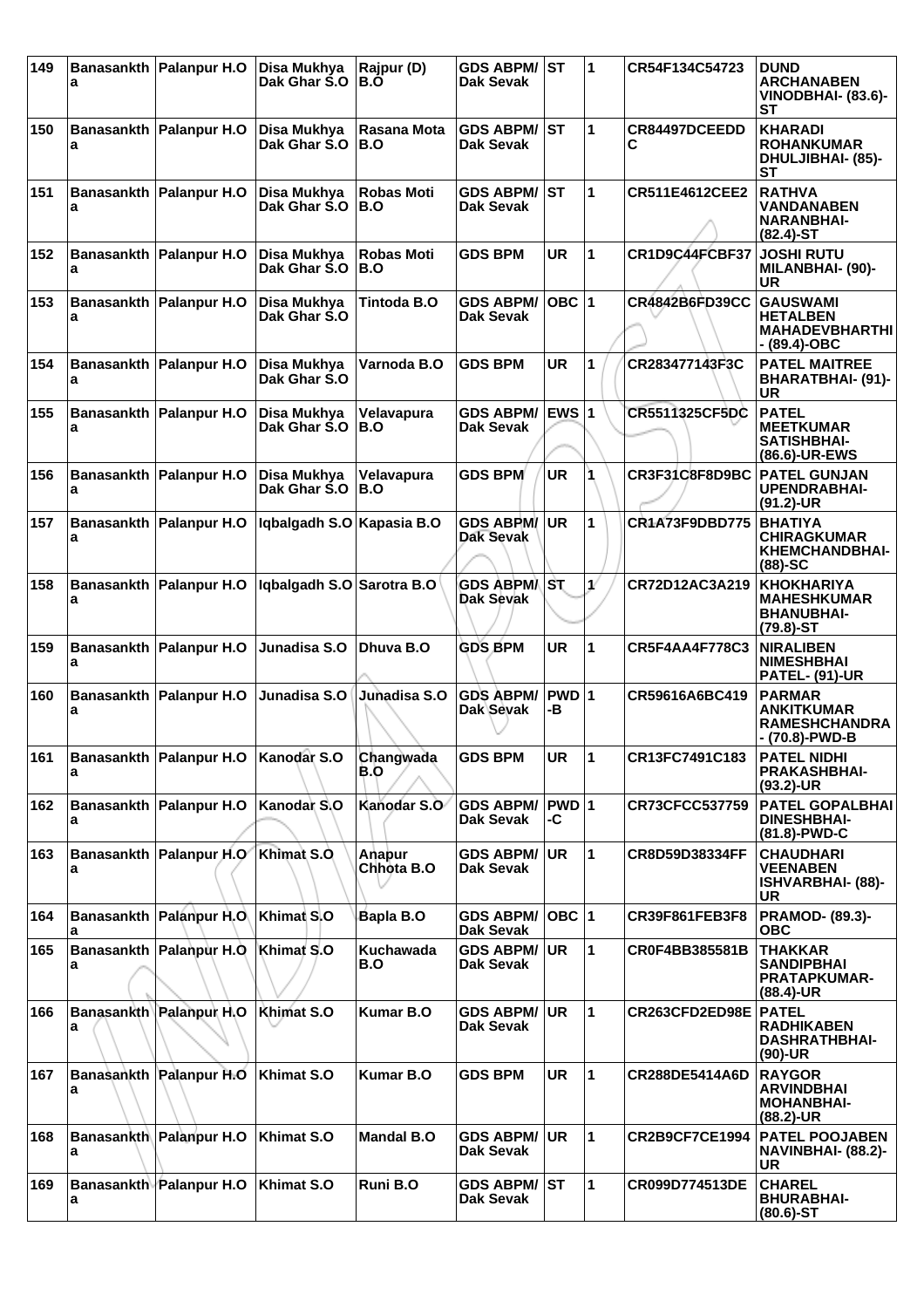| 170 | a | Banasankth Palanpur H.O                                 | Khimat S.O             | <b>Vachhadal</b><br>B.O       | <b>GDS ABPM/</b><br><b>Dak Sevak</b> | $OBC$ 1     |              | CR849143FAD954        | <b>RATHOD DIXIT</b><br><b>NILESHKUMAR-</b><br>$(86.8)-OBC$                   |
|-----|---|---------------------------------------------------------|------------------------|-------------------------------|--------------------------------------|-------------|--------------|-----------------------|------------------------------------------------------------------------------|
| 171 | a | Banasankth   Palanpur H.O                               | Khimat S.O             | Viruna B.O                    | <b>GDS ABPM/</b><br>Dak Sevak        | IST         | 1            | CR3459D55465DD        | <b>DAMOR</b><br><b>ASHOKKUMAR</b><br><b>RAMSING- (81.2)-ST</b>               |
| 172 | a | Banasankth Palanpur H.O                                 | Khimat S.O             | Viruna B.O                    | <b>GDS BPM</b>                       | <b>ST</b>   | 1            | CR7DD977FB341D        | <b>KATARA</b><br><b>BHARGAVKUMAR</b><br><b>MOGHJIBHAI-</b><br>$(86.4)$ -ST   |
| 173 | a | Banasankth Palanpur H.O                                 | <b>Memadpur</b><br>S.O | Dalwana B.O                   | <b>GDS BPM</b>                       | UR          | 1            | CR1BB44DF1AE2<br>С    | <b>RAVAL HARDIK</b><br><b>DINESHKUMAR-</b><br>$(92.2)$ -UR                   |
| 174 | a | Banasankth   Palanpur H.O                               | <b>Memadpur</b><br>S.O | <b>Ghodiyal B.O</b>           | <b>GDS ABPM/</b><br>Dak Sevak        | <b>UR</b>   | 1            | CR3946D131368E        | <b>SHRIMALI</b><br><b>PARIXITKUMAR-</b><br>$(91.8) - SC$                     |
| 175 | a | Banasankth   Palanpur H.O                               | <b>Memadpur</b><br>S.O | Kodram B.O                    | <b>GDS ABPM/</b><br>Dak Sevak        | OBC $ 1$    |              | CR043854E59733        | <b>DINESHKUMAR</b><br><b>FALJIBHAI</b><br><b>CHAUDHARY-</b><br>(89.6)-OBC    |
| 176 | a | Banasankth Palanpur H.O                                 | Memadpur<br>S.O        | Panchada<br>B.O               | <b>GDS ABPM/</b><br><b>Dak Sevak</b> | <b>UR</b>   | 1            | <b>CR5DBAA123667C</b> | <b>MEVADA</b><br><b>DARSHANKUMAR</b><br>DILIPBHAI- (89)-UR                   |
| 177 | a | Banasankth   Palanpur H.O                               | <b>Memadpur</b><br>S.O | Pepol B.O                     | <b>GDS ABPM/JUR</b><br>Dak Sevak     |             | 1            | <b>CR65514FAFCE74</b> | <b>MEVADA KETUL</b><br>RAMANLAL- (89.6)-<br><b>OBC</b>                       |
| 178 | a | Banasankth Palanpur H.O                                 | Memadpur<br>S.O        | Sendhani B.O                  | <b>GDS ABPM/</b><br>Dak Sevak        | <b>UR</b>   | 1            | CR0DEAB76BA37         | <b>SALVI BHARGAV</b><br>BHIKHALAL- (88.8)-<br><b>SC</b>                      |
| 179 | а | Banasankth   Palanpur H.O                               | <b>Memadpur</b><br>S.O | Sisrana B.O                   | <b>GDS ABPM</b><br><b>Dak Sevak</b>  | <b>UR</b>   | 1            | CR27B44AC683E8        | <b>PRAJAPATI</b><br><b>JIGARBHAI</b><br>BABUBHAI- (90.2)-<br><b>OBC</b>      |
| 180 | a | Banasankth   Palanpur H.O                               | Memadpur<br>S.O        | Sisrana B.O                   | <b>GDS BPM</b>                       | SŤ.         | Á            | CR56C626439516        | <b>NINAMA</b><br><b>VIRENDRAKUMAR-</b><br>$(85.8)$ -ST                       |
| 181 | a | Banasankth   Palanpur H.O                               | <b>Memadpur</b><br>S.O | Vesa B.O                      | <b>GDS BPM</b>                       | PWD 1<br>-В |              | CR64A411DC3889        | <b>PATEL</b><br><b>NIRAVKUMAR</b><br>PRAVINLAL- (76.4)-<br><b>PWD-B</b>      |
| 182 | a | Banasankth Palanpur H.O                                 | Palanpur H.O           | Gathaman<br>B.O               | <b>GDS ABPM/</b><br>Dak Sevak        | <b>ST</b>   | 1            | CR126A43FB8117        | <b>VASAIYA</b><br><b>RINKALBEN</b><br><b>DINESHBHAI-</b><br>$(85.4)$ -ST     |
| 183 | a | Banasankth   Palanpur H.O   Palanpur H.O   Hathidra B.O |                        |                               | <b>GDS BPM</b>                       | PWD 1<br>-C |              | CR536DE7441B6A        | <b>MANSURI</b><br><b>MAHEMUDNAVAZ</b><br>AHMADBHAI-<br>(82.4)-PWD-C          |
| 184 | а | Banasankth   Palanpur H.O   Palanpur H.O                |                        | Malán B.O                     | <b>GDS ABPM/</b><br>Dak Sevak        | PWD 1<br>-A |              | CR5C664199BCE8        | <b>UMATIYA</b><br><b>FAKHRUDDIN-</b><br>(79.8)-PWD-A                         |
| 185 | a | Banasankth Palanpur H.O                                 | Palanpur H.O           | Malan B.O                     | <b>GDS BPM</b>                       | <b>UR</b>   | $\mathbf{1}$ | CR42AE85E11BFC        | <b>MEHTA JAYMIN</b><br><b>SHAILESHBHAI-</b><br>$(93)-UR$                     |
| 186 | a | Banasankth Palanpur H.O Palanpur H.O                    |                        | Ratanpur<br>Lokniketan<br>B.O | <b>GDS ABPM/</b><br>Dak Sevak        | <b>UR</b>   | $\mathbf{1}$ | CR5CE2448E4B54        | <b>CHAUDHARI</b><br><b>JAYESHKUMAR</b><br><b>BHIKHABHAI-</b><br>$(93.6)$ -UR |
| 187 | а | Banasankth Palanpur H.O                                 | Palanpur H.O           | Sangra B.O                    | <b>GDS ABPM/ ST</b><br>Dak Sevak     |             | 1            | CR52C4FBCA5245        | <b>BHIL ANILKUMAR</b><br><b>RAMESHBHAI-</b><br>$(80.6)$ -ST                  |
| 188 | a | Banasankth Palanpur H.O                                 | Palanpur H.O           | Vadhana B.O                   | <b>GDS ABPM/</b><br>Dak Sevak        | UR          | 1            | <b>CR3B676ED76FB2</b> | <b>PATEL KINJAL</b><br><b>DINESHBHAI-</b><br>$(89.4)$ -UR                    |
| 189 | a | Banasankth Palanpur H.O                                 | Palanpur H.O           | Vagda B.O                     | <b>GDS ABPM/</b><br>Dak Sevak        | PWD 1<br>-В |              | CR6844F163E8F5        | <b>MAHETA</b><br><b>JIGARKUMAR</b><br>JITENDRAKUMAR-<br>(76)-PWD-B           |
| 190 | а | Banasankth Palanpur H.O                                 | Palanpur H.O           | <b>Virampur B.O</b>           | <b>GDS ABPM/</b><br>Dak Sevak        | lst         | 1            | CR6671F3322D31        | <b>DEVDHA</b><br><b>DIVYANGINIBEN</b><br><b>CHATURBHAI-</b><br>$(82.8)$ -ST  |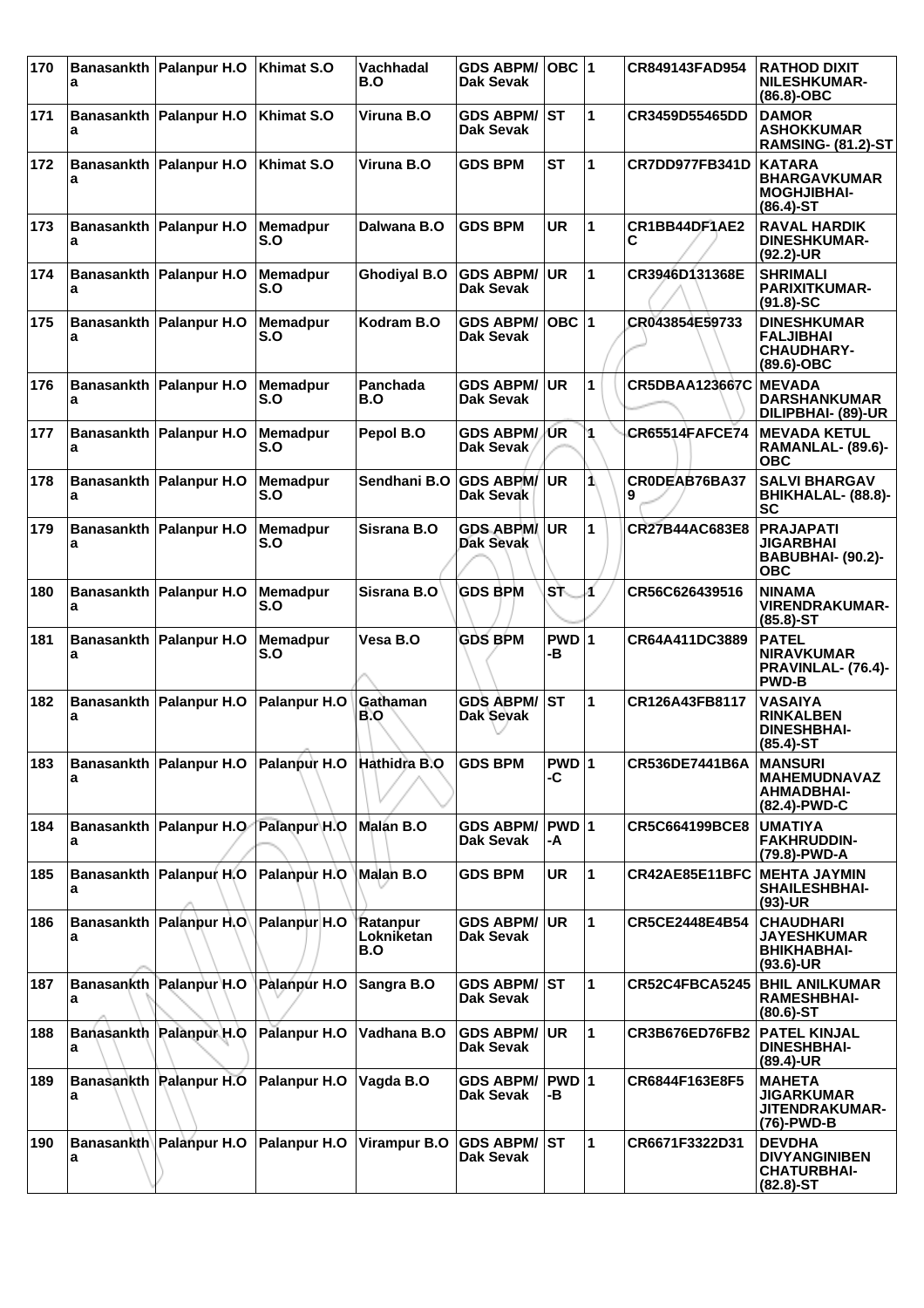| 191 | а | Banasankth   Palanpur H.O          | Shri<br>Amirgadh S.O | Dabhela B.O          | <b>GDS ABPM/</b><br>Dak Sevak | UR.          | 11            | CR255969DDF7F7        | <b>PATEL</b><br><b>MAULIKKUMAR</b><br><b>HASMUKHBHAI-</b><br>$(89.4)$ -UR     |
|-----|---|------------------------------------|----------------------|----------------------|-------------------------------|--------------|---------------|-----------------------|-------------------------------------------------------------------------------|
| 192 | a | Banasankth   Palanpur H.O          | Sihori S.O           | Khoda B.O            | <b>GDS ABPM/</b><br>Dak Sevak | <b>EWS 1</b> |               | <b>CR64661AFE2A1E</b> | <b>TANNA HARIOM</b><br><b>HASMUKHLAL-</b><br>(89.4)-UR-EWS                    |
| 193 | a | Banasankth   Palanpur H.O          | Sihori S.O           | Laxmipura<br>B.O     | <b>GDS ABPM/</b><br>Dak Sevak | <b>UR</b>    | $\mathbf{1}$  | CR71465E434A18        | <b>DAVE SACHIN</b><br><b>ARVINDBHAI-</b><br>$(93.6)$ -UR                      |
| 194 | а | Banasankth Palanpur H.O            | Sihori S.O           | Sihori S.O           | <b>GDS ABPM/</b><br>Dak Sevak | IST          | 1             | CR0C6F17CFF645        | <b>BARANDA</b><br><b>VISHALKUMAR</b><br><b>KANTILAL- (81.4)-</b><br><b>ST</b> |
| 195 | a | Banasankth   Palanpur H.O          | Sihori S.O           | Sihori S.O           | <b>GDS ABPM/</b><br>Dak Sevak | <b>UR</b>    | $\mathbf{1}$  | <b>CR7E82C4F7BC47</b> | <b>PATEL</b><br><b>RAKESHKUMAR</b><br><b>GOVINDBHAI-</b><br>$(88.6)$ -UR      |
| 196 | a | Banasankth   Palanpur H.O          | Sihori S.O           | Umbari B.O           | <b>GDS BPM</b>                | <b>ST</b>    | 1             | <b>CR73ECF8763B4F</b> | <b>RATHVA SWATI</b><br><b>SUBHASHCHANDR</b><br>A- (85.4)-ST                   |
| 197 | а | Banasankth   Palanpur H.O          | Suigam S.O           | Benap B.O            | <b>GDS ABPM/</b><br>Dak Sevak | OBC $ 1$     |               | CR733BA4D5E942        | <b>BARIA</b><br><b>JAYSHRIBEN</b><br>LAXMANBHAI-<br>$(88.4)$ -OBC             |
| 198 | а | Banasankth Palanpur H.O            | Suigam S.O           | Bharadya B.O GDS BPM |                               | ŚТ           | 1             | CR5C54AD542267        | <b>PALAS</b><br><b>VAISHALIBEN</b><br><b>SHANKARBHAI-</b><br>$(89.2)$ -ST     |
| 199 | a | Banasankth Palanpur H.O            | Suigam S.O           | Jaloya               | <b>GDS ABPM</b><br>Dak Sevak  | <b>ST</b>    | 1             | CR636714C1AF65        | <b>KALASAVA</b><br><b>PRATIKKUMAR</b><br><b>ASHOKBHAI- (84)-</b><br><b>ST</b> |
| 200 | a | Banasankth Palanpur H.O            | Suigam S.O           | Jaloya               | <b>GDS BPM</b>                | UR           | $\mathcal{N}$ | CR5A453E84B782        | <b>CHAUDHARI</b><br><b>SHAILESHKUMAR</b><br><b>RAGNATHBHAI-</b><br>(88.2)-UR  |
| 201 | а | Banasankth Palanpur H.O            | Suigam S.O           | <b>Kumbharkha</b>    | <b>GDS ABPM/</b>              | <b>UR</b>    | 1             | CR6FCBC145EB4<br>D    | <b>CHAUDHARY</b>                                                              |
|     |   |                                    |                      | B.O                  | Dak Sevak                     |              |               |                       | <b>NAROTTAMKUMAR</b><br>KANJIBHAI- (89.2)-<br>UR                              |
| 202 | a | Banasankth   Palanpur H.O          | Suigam S.O<br>A      | Suigam S.O           | <b>GDS ABPM/</b><br>Dak Sevak | OBC $ 1$     |               | CR2987AEADBF84        | <b>CHAUHAN</b><br><b>ASHABEN</b><br><b>RAJESHBHAI-</b><br>(88.2)-OBC          |
| 203 | a | Banasankth   Palanpur H.O          | Suigam S.O           | Suigam S.O           | <b>GDS ABPM/</b><br>Dak Sevak | UR.          | 11.           | CR1EDDD3BFFB9<br>A    | <b>CHAUHAN</b><br><b>GIRDHARSINH-</b><br>$(90.6)$ -UR                         |
| 204 | a | Banasankth Palanpur H.O            | Thara S.O            | Isarva B.O           | <b>GDS BPM</b>                | EWS $ 1$     |               | CR476453DFE492        | <b>PATEL</b><br><b>VISHVABEN- (88.2)-</b><br><b>UR-EWS</b>                    |
| 205 | a | Banasankth Palanpur H.O            | Thara S.O            | Kasara B.O           | <b>GDS ABPM/</b><br>Dak Sevak | OBC  1       |               | <b>CR6CED42E47C26</b> | <b>CHAUDHARI</b><br><b>RAJESHKUMAR-</b><br>$(88.2)$ -OBC                      |
| 206 | a | Banasankth Palanpur H.O.           | Thara \$.0           | Vada B.O             | <b>GDS ABPM/</b><br>Dak Sevak | <b>ST</b>    | 1             | CR7F2D2E39AF12        | <b>KATARA</b><br><b>BINALBEN</b><br><b>SUHASBABU-</b><br>$(82.6)$ -ST         |
| 207 | а | Banasankth Palanpur H.O Tharad S.O |                      | <b>Bhordu B.O</b>    | <b>GDS ABPM/</b><br>Dak Sevak | OBC  1       |               | CR2B9D3B838447        | <b>MEHUL</b><br><b>VASANTBHAI</b><br><b>MAHESURIYA- (89)-</b><br><b>OBC</b>   |
| 208 | а | Banasankth Palanpur H.O.           | Tharad S.O           | Changda B.O          | <b>GDS ABPM/</b><br>Dak Sevak | OBC $ 1 $    |               | CR44E4B66FD614        | <b>CHAUDHARY</b><br>AARTI<br><b>ABHERAJBHAI-</b><br>$(90)-OBC$                |
| 209 | а | Banasankth Palanpur H.O            | Tharad S.O           | Changda B.O          | <b>GDS BPM</b>                | OBC $ 1$     |               | <b>CR761F83BE65CB</b> | <b>BAROT</b><br><b>RAVIKUMAR</b><br><b>BHARATKUMAR-</b><br>$(87.6)$ -OBC      |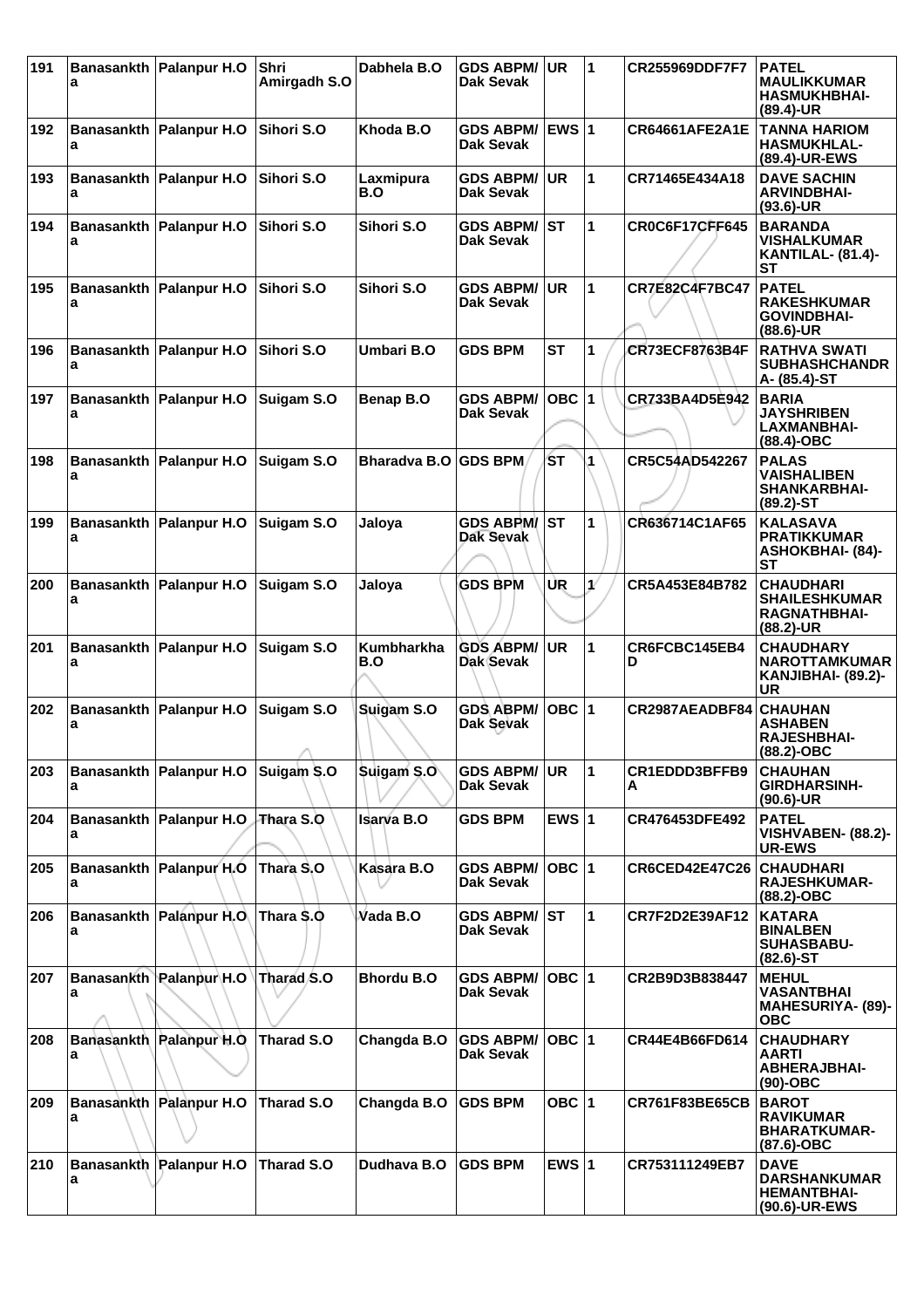| 211 | a | <b>Banasankth Palanpur H.O</b>         | Tharad S.O                    | <b>Madal B.O</b>                   | <b>GDS ABPM/</b><br>Dak Sevak        | $EWS$ 1      |                      | CR5149BDEF4127        | <b>PATEL</b><br><b>TEJASKUMAR-</b><br>(88)-UR-EWS                            |
|-----|---|----------------------------------------|-------------------------------|------------------------------------|--------------------------------------|--------------|----------------------|-----------------------|------------------------------------------------------------------------------|
| 212 | a | Banasankth Palanpur H.O                | <b>Tharad S.O</b>             | <b>Mota Mesra</b><br>B.O           | <b>GDS ABPM/</b><br>Dak Sevak        | $OBC$  1     |                      | CR1D35D9F78F94        | <b>CHAUDHARI</b><br><b>ASHABEN</b><br><b>KAJABHAI- (87.6)-</b><br><b>OBC</b> |
| 213 | a | Banasankth Palanpur H.O                | Tharad S.O                    | <b>Moti Pavad</b><br>B.O           | <b>GDS ABPM/</b><br><b>Dak Sevak</b> | IST          | 1                    | CR6B473DA1F492        | <b>VARSAT</b><br><b>ANKITKUMAR</b><br><b>SOMABHAI- (80.6)-</b><br>SТ         |
| 214 | a | Banasankth Palanpur H.O                | <b>Tharad S.O</b>             | Piluda B.O                         | <b>GDS BPM</b>                       | <b>UR</b>    | 1                    | CR5DE8A3263E24        | <b>MAHESHWARI</b><br><b>PRADIPKUMAR</b><br>TRIKAMLAL- (93.6)-<br>UR          |
| 215 | a | Banasankth Palanpur H.O                | <b>Tharad S.O</b>             | Vami B.O                           | <b>GDS ABPM/</b><br>Dak Sevak        | <b>UR</b>    | 1                    | <b>CR88B9F7B74D1B</b> | <b>TRIVEDI NIDHIBEN</b><br><b>NATAVARLAL- (90)-</b><br>UR                    |
| 216 | a | Banasankth Palanpur H.O                | Tharad S.O                    | Vami B.O                           | <b>GDS BPM</b>                       | OBC $ 1$     |                      | <b>CR8441A18B43FF</b> | <b>BARAIYA</b><br><b>AJAYKUMAR</b><br><b>RAMSINH- (88.6)-</b><br><b>OBC</b>  |
| 217 | a | Banasankth   Palanpur H.O              | Un $S.O$<br>(Banaskantha      | Padar B.O                          | <b>GDS BPM</b>                       | <b>ST</b>    | 1                    | CR8C3F5BDC1294        | <b>VALVAI</b><br><b>NITINKUMAR</b><br><b>NARSINGBHAI-</b><br>$(87.4) - ST$   |
| 218 | a | Banasankth   Palanpur H.O              | <b>Un S.O</b><br>(Banaskantha | <b>Totana B.O</b>                  | <b>GDS ABPM/</b><br>Dak Sevak        | <b>EWS</b> 1 |                      | CR7CC49E2444B1        | <b>JOSHI RAVI- (88.4)-</b><br><b>UR-EWS</b>                                  |
| 219 | a | Banasankth   Palanpur H.O              | Un $S.O$<br>(Banaskantha      | Un $S.O$<br>(Banaskantha Dak Sevak | <b>GDS ABPM</b>                      | UR           | 1                    | CR21C9F19D46A1        | <b>KARNAVAT</b><br><b>SAVANKUMAR</b><br><b>ISHWARBHAI-</b><br>$(89.8)$ -UR   |
| 220 | a | Banasankth   Palanpur H.O              | Un $S.O$<br>(Banaskantha      | Valpura B.O <sup>∖</sup>           | <b>GDS ABPMA</b><br><b>Dak Sevak</b> | ∣sτ          | $\mathbf{v}$         | CR0AF3BEDA876<br>в    | <b>KALARA</b><br><b>SHILPABEN</b><br><b>MADYABHAI- (81)-</b><br>SТ           |
| 221 | a | Banasankth Palanpur H.O                | Vadgam S.O                    | <b>Badargadh</b><br>B.O            | <b>GDS ABPM/</b><br>Dak Sevak        | <b>EWS 1</b> |                      | CR4CD67425A748        | <b>JOSHI POOJA</b><br>JAYESHBHAI- (89)-<br><b>UR-EWS</b>                     |
| 222 | a | Banasankth Palanpur H.O                | Vadgam S.O                    | <b>Badargadh</b><br>B.O            | <b>GDS BPM</b>                       | <b>UR</b>    | 1                    | CR4424CBCD3CD<br>A    | <b>MEVADA</b><br><b>PALAKBEN</b><br><b>MANUBHAI- (93.4)-</b><br><b>OBC</b>   |
|     | a | 223 Banasankth Palanpur H.O Vadgam S.O |                               | Chhaniyana<br>B.O                  | GDS ABPM/ OBC 1<br>Dak Sevak         |              |                      | CR1A395D1A5735        | <b>JEGODA</b><br><b>SONALBEN</b><br><b>KESHARBHAI-</b><br>$(91.6)$ -OBC      |
| 224 | a | Banasankth Palanpur H.O Vadgam S.O     |                               | Magarwada<br>B.O                   | <b>GDS ABPM/</b><br>Dak Sevak        | <b>EWS 1</b> |                      | CR827AE1D3B5A7        | <b>RAVAL</b><br><b>APEXABAHEN-</b><br>(89.6)-UR-EWS                          |
| 225 | a | Banasankth Palanpur H.O                | Vav S.O                       | <b>Baluntri B.O</b>                | <b>GDS BPM</b>                       | <b>UR</b>    | $\blacktriangleleft$ | CR31DB94281361        | <b>PATEL</b><br><b>RESHMABEN</b><br><b>DINESHBHAI-</b><br>$(90.8)$ -UR       |
| 226 | а | Banasankth Palanpur H.O                | Vav S.O                       | <b>Bukna B.O</b>                   | <b>GDS ABPM/</b><br>Dak Sevak        | <b>EWS 1</b> |                      | CR0732FBC83443        | <b>PATEL HARSH</b><br><b>SHAILESHBHAI-</b><br>(87.4)-UR-EWS                  |
| 227 | a | Banasankth Palanpur H.O                | Vav S.O                       | Jelana B.O                         | <b>GDS ABPM/</b><br>Dak Sevak        | OBC  1       |                      | CR055566148D3D        | <b>SOLANKI VIJAY</b><br><b>KARSAN- (87.4)-</b><br><b>OBC</b>                 |
| 228 | a | <b>Banasankth Palanpur H.O</b>         | Vav S.O                       | Madka B.O                          | <b>GDS ABPM/</b><br>Dak Sevak        | UR.          | $\mathbf{1}$         | <b>CR78D19EA44CC5</b> | <b>TRIVEDI</b><br><b>KRUPABEN</b><br><b>BHARATBHAI- (89)-</b><br><b>UR</b>   |
| 229 | a | Banasankth Palanpur H.O                | Vav S.O                       | Madka B.O                          | <b>GDS BPM</b>                       | EWS $ 1$     |                      | CR2C1C143284D9        | <b>PATEL</b><br><b>ANKITKUMAR</b><br>KANTIBHAI- (86.8)-<br><b>UR-EWS</b>     |
| 230 | a | Banasankth Palanpur H.O                | Vav S.O                       | <b>Tithgam B.O</b>                 | <b>GDS BPM</b>                       | <b>ST</b>    | 1                    | CR01269D416633        | <b>DINDOR</b><br><b>KALPESHBHAI</b><br><b>MANSINGBHAI-</b><br>$(85.8) - ST$  |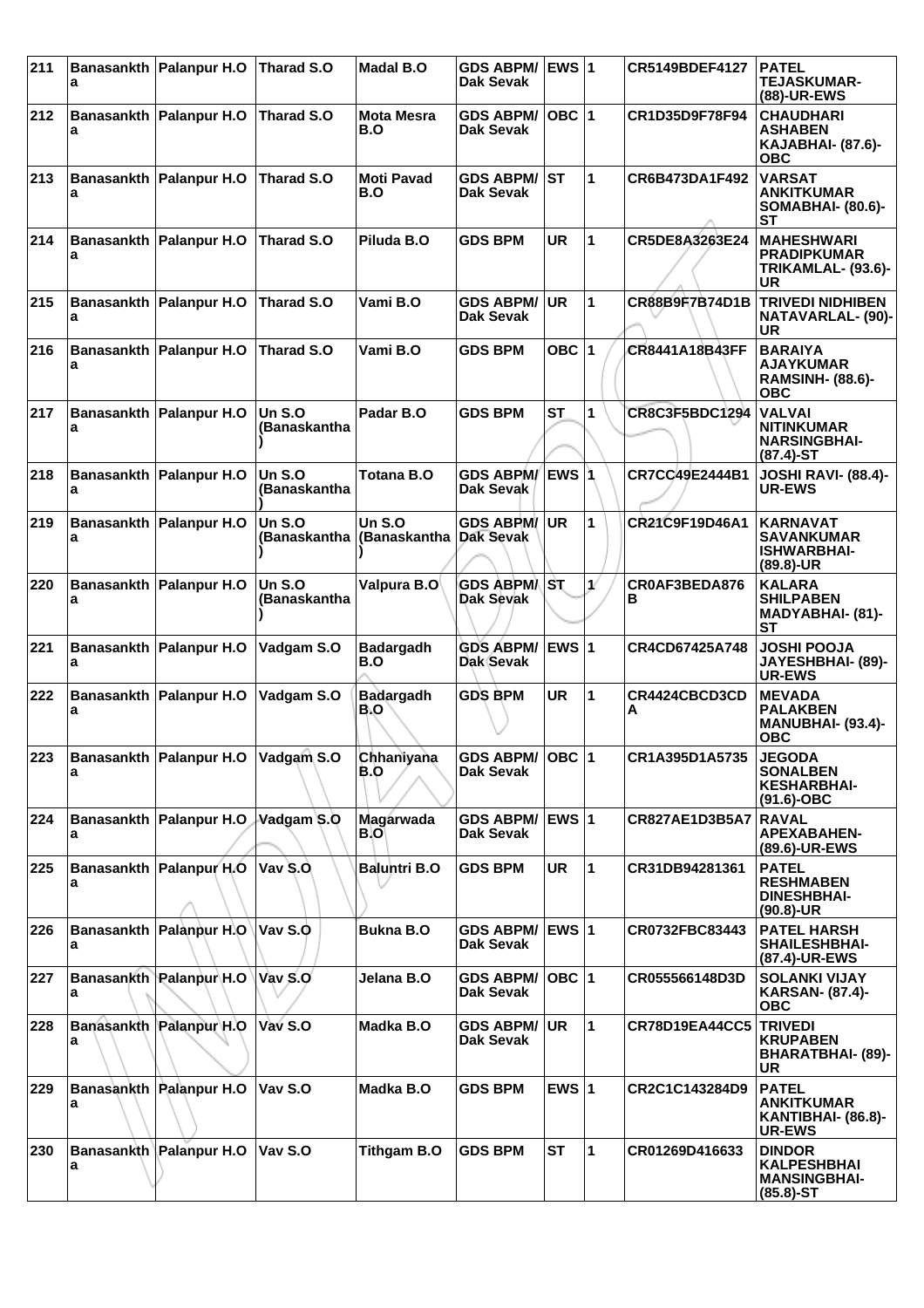| 231 | Gandhinaga Dholka H.O      |                                           | Dholka H.O                                                | Sahij B.O                                      | <b>GDS BPM</b>                       | EWS $ 1$   |   | CR3A81FF216C26        | <b>PATEL</b><br><b>SAPANABEN</b><br><b>ASHOKBHAI-</b><br>(90.4)-UR-EWS      |
|-----|----------------------------|-------------------------------------------|-----------------------------------------------------------|------------------------------------------------|--------------------------------------|------------|---|-----------------------|-----------------------------------------------------------------------------|
| 232 | Gandhinaga Dholka H.O      |                                           | Dholka H.O                                                | Sarandi B.O                                    | <b>GDS BPM</b>                       | <b>UR</b>  | 1 | <b>CR28A1DAA5498C</b> | <b>PRAJAPATI</b><br><b>PARTHKUMAR</b><br>VALJIBHAI- (89.6)-<br>UR           |
| 233 | Gandhinaga Dholka H.O<br>r |                                           | Dholka H.O                                                | <b>Transad B.O</b>                             | <b>GDS BPM</b>                       | EWS $ 1$   |   | CR897FDB3D8CA1        | <b>NIKITA</b><br>BHORANIYA- (90)-<br><b>UR-EWS</b>                          |
| 234 |                            | Gandhinaga Gandhinagar<br>(Gujarat) H.O   | (Gandhinagar<br>Sector 16<br>S.O                          | (Gandhinagar<br>Sector 16<br>S.O               | <b>GDS ABPM/</b><br>Dak Sevak        | $EWS$ 1    |   | CR0EF317333C2B        | <b>PADIYA AMI</b><br><b>SURENDRABHAI-</b><br>(92.8)-UR-EWS                  |
| 235 | r                          | Gandhinaga Gandhinagar<br>(Gujarat) H.O   | (Gandhinagar<br>Sector 21<br>S.O                          | (Gandhinagar<br>Sector 21<br>S.O               | <b>GDS ABPM/</b><br><b>Dak Sevak</b> | <b>UR</b>  | 1 | CR86AA5F7A7943        | <b>PRAVEEN KUMAR-</b><br>$(95)-UR$                                          |
| 236 | Gandhinaga<br>r            | Gandhinagar<br>(Gujarat) H.O              | (Gandhinagar<br>Sector 24<br>S.O                          | (Gandhinagar<br>Sector 24<br>S.O               | <b>GDS ABPM/</b><br>Dak Sevak        | <b>UR</b>  | 1 | <b>CR64A5D45EE34A</b> | <b>AYANK</b><br>BHARADWAJ- (95)-<br>UR                                      |
| 237 |                            | Gandhinaga Gandhinagar<br>(Gujarat) H.O   | (Gandhinagar<br>Sector 7 S.O                              | (Gandhinagar<br>Sector 7 S.O                   | <b>GDS ABPM/</b><br>∣Dak Sevak       | <b>UR</b>  | 1 | CR63AB41DB4D73        | VIDIT JAIN- (95)-UR                                                         |
| 238 | r                          | Gandhinaga Gandhinagar<br>(Gujarat) H.O   | (Gandhinagar<br>$\overline{)}$ Sector 7 S.O               | (Gandhinagar<br>$\delta$ Sector 9 $\bar{S}$ .O | <b>GDS ABPM/</b><br><b>Dak Sevak</b> | EWS 1      |   | CR753F8E5D78E1        | <b>PATEL MIT</b><br><b>ARVINDBHAI-</b><br>(92.4)-UR-EWS                     |
| 239 | Gandhinaga<br>r            | Gandhinagar<br>(Gujarat) H.O              | (Gandhinagar<br>$\overline{)}$ Sector 7 $\overline{S}$ .O | Randesan<br>B.O                                | <b>GDS BPM</b>                       | UR         |   | <b>CR6AC857F8CE79</b> | <b>SONALBEN</b><br>CHAUDHARY- (95)-<br><b>OBC</b>                           |
| 240 |                            | Gandhinaga   Gandhinagar<br>(Gujarat) H.O | <b>Bahiyal S.O</b>                                        | <b>Bahiyal S.O</b>                             | <b>GDS ABPM/</b><br>Dak-Sevak        | $OBC$ 2    |   | CR24F2F5E72CEC        | <b>PRAJAPATI</b><br><b>JAYDEEP</b><br><b>BHARATBHAI-</b><br>$(92.2)$ -OBC   |
| 241 |                            | Gandhinaga Gandhinagar<br>(Gujarat) H.O   | <b>Bahiyal S.O</b>                                        | <b>Bahiyal S.O</b>                             | <b>GDS ABPM/</b><br>Dak Sevak        | $OBC$ 2    |   | CR05E5A8473BE7        | <b>MANSURI</b><br><b>TANVEER</b><br><b>MAHMMADARIFBH</b><br>AI- (91.6)-OBC  |
| 242 | Gandhinaga<br>r            | Gandhinagar<br>(Gujarat) H.O              | <b>Bahiyal S.O</b>                                        | Chiskari B.O                                   | <b>GDS ABPM/</b><br>Dak Sevak        | OBC $ 1$   |   | CR2F729AC362B8        | <b>RATHOD</b><br><b>SUSHILKUMAR</b><br><b>INDRAJITSINH-</b><br>$(90.8)-OBC$ |
| 243 |                            | Gandhinaga Gandhinagar<br>(Guiarat) H.O   | <b>Bahiyal S.O</b>                                        | Hilol B.O                                      | <b>GDS BPM</b>                       | UR         | 1 | CR741F4187FC32        | <b>DABHI DHARMESH-</b><br>$(94)-UR$                                         |
| 244 | r.                         | Gandhinaga Gandhinagar<br>(Gujarat) H.O   | <b>Bahiyal S.O</b>                                        | Kanipur B.O                                    | <b>GDS ABPM/</b><br><b>Dak Sevak</b> | <b>ISC</b> | 1 | CR1138412B128A        | <b>PARMAR</b><br><b>PRAMODKUMAR</b><br><b>BACHUBHAI- (93)-</b><br><b>SC</b> |
| 245 | Gandhinaga<br>r            | Gandhinagar<br>(Gujarat) H.O              | Bahiyal S.O                                               | <b>Motipura B.O</b>                            | <b>GDS ABPM/</b><br><b>Dak Sevak</b> | OBC $ 1$   |   | CR24E72BBBAE82        | <b>DARJI NISHWAL</b><br><b>NATAVARLAL-</b><br>(89.2)-OBC                    |
| 246 |                            | Gandhinaga Gandhinagar<br>(Gujarat) H.O   | Chandlodia<br>S.O                                         | Chandlodia<br>S.O                              | <b>GDS ABPM/</b><br>Dak Sevak        | UR.        | 1 | CR0F3F6431E641        | <b>PATEL ANAL</b><br><b>MUKESHBHAI-</b><br>(94.8)-UR                        |
| 247 | r                          | Gandhinaga Gandhinagar<br>(Gujarat) H.O.  | Chhala S.O                                                | Vasnachaudh<br>ary B.O                         | <b>GDS BPM</b>                       | <b>UR</b>  | 1 | CR6712EBD577C2        | <b>PATEL MUKTI</b><br>BABUBHAI- (92.6)-<br><b>UR</b>                        |
| 248 | r                          | Gandhinaga Gandhinagar<br>(Gujarat) H.O   | <b>CRPF</b><br>Campus G<br>Nagar S.O                      | Alampur B.O                                    | <b>GDS ABPM/</b><br>Dak Sevak        | EWS $ 1$   |   | CR362D45573644        | <b>PATEL</b><br><b>YOGESHKUMAR</b><br>KANUBHAI- (91.2)-<br><b>UR-EWS</b>    |
| 249 | r                          | Gandhinaga Gandhinagar<br>(Gujarat) H.O   | <b>CRPF</b><br><b>Campus G</b><br>Nagar S.O               | <b>Alampur B.O</b>                             | <b>GDS BPM</b>                       | OBC $ 1$   |   | CR8846A2C851F6        | <b>ZALA KARTIK</b><br><b>CHUNTHABHAI-</b><br>$(92.6)$ -OBC                  |
| 250 | r                          | Gandhinaga Gandhinagar<br>(Gujarat) H.O   | Dabhoda S.O                                               | Basan B.O                                      | <b>GDS ABPM/</b><br>Dak Sevak        | <b>UR</b>  | 1 | CR4BE4D8D27539        | <b>PATEL BHAUMIK</b><br><b>JAGDISHBHAI-</b><br>$(93.2)$ -UR                 |
| 251 | r                          | Gandhinaga Gandhinagar<br>(Gujarat) H.O   | Dabhoda S.O                                               | Galudan B.O                                    | <b>GDS ABPM/</b><br>Dak Sevak        | <b>UR</b>  | 1 | CR5FCA43ECD3D<br>4    | <b>PATEL</b><br><b>RINKESHKUMAR</b><br><b>BHARATBHAI-</b><br>$(91.8)-UR$    |
| 252 | r                          | Gandhinaga Gandhinagar<br>(Gujarat) H.O   | Dabhoda S.O                                               | <b>Shiholi Moti</b><br>B.O                     | <b>GDS BPM</b>                       | ST         | 1 | CR5E1DB44BB4B<br>A    | <b>KALASVA</b><br><b>JAGRUTIBEN</b><br><b>SARTANBHAI-</b><br>$(88.8) - ST$  |
| 253 | r                          | Gandhinaga Gandhinagar<br>(Gujarat) H.O   | Dabhoda S.O                                               | Vadodara B.O                                   | <b>IGDS ABPM/ ∣UR</b><br>Dak Sevak   |            | 1 | CR777E9DEAE798        | <b>JOSHI URVISH-</b><br>$(91.2)$ -UR                                        |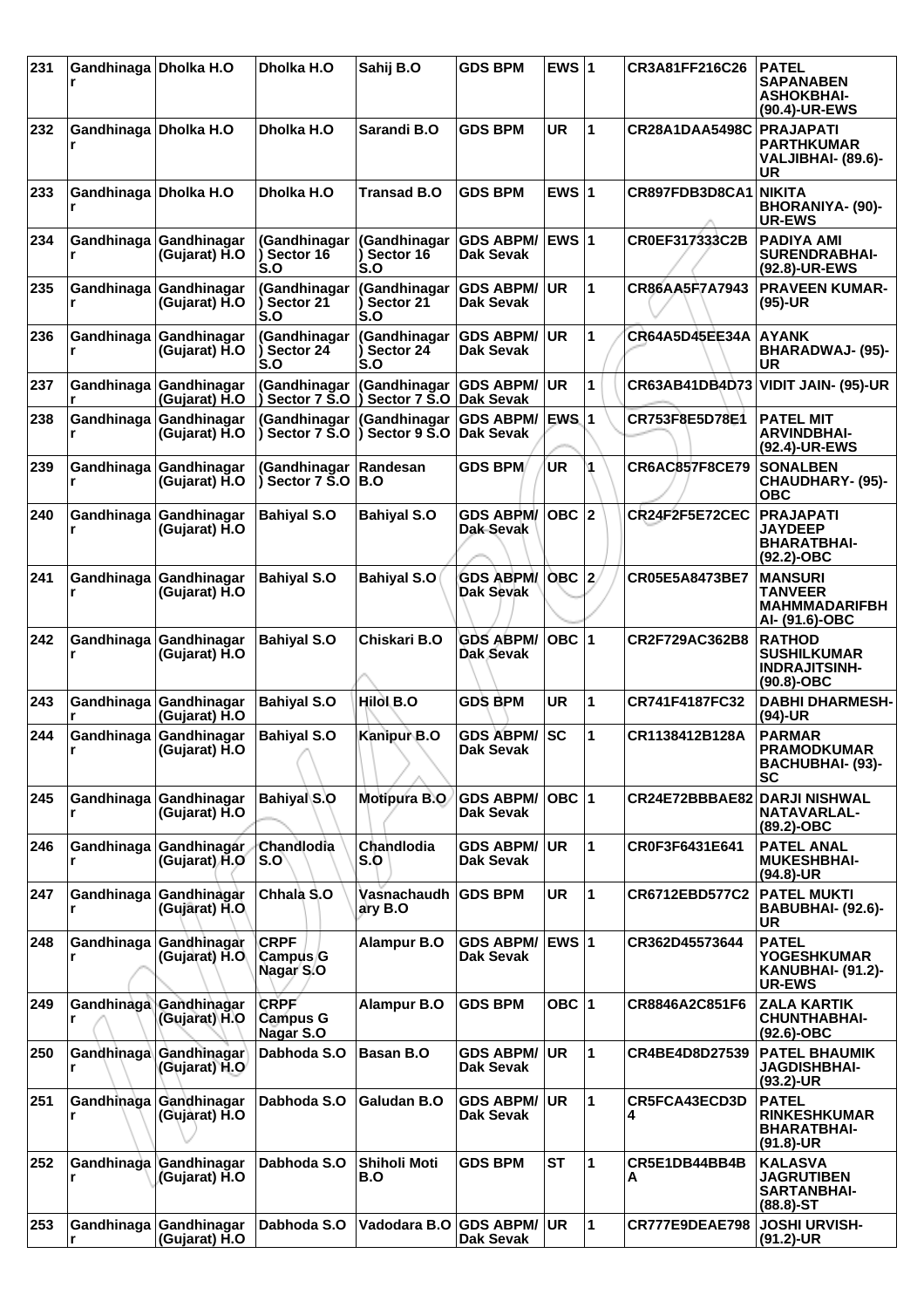| 254 |                             | Gandhinaga Gandhinagar<br>(Gujarat) H.O | Dehgam S.O               | <b>Bardoli-koti</b><br>B.O  | <b>GDS BPM</b>                       | <b>ST</b>     | 1              | <b>CR8A8E51B2DC2</b><br>С     | <b>BAMANIYA</b><br><b>DIVYESHKUMAR</b><br><b>GANGJIBHAI-</b><br>$(89.6)$ -ST |
|-----|-----------------------------|-----------------------------------------|--------------------------|-----------------------------|--------------------------------------|---------------|----------------|-------------------------------|------------------------------------------------------------------------------|
| 255 | r                           | Gandhinaga Gandhinagar<br>(Gujarat) H.O | Dehgam S.O               | Karoli B.O                  | <b>GDS BPM</b>                       | SТ            | 1              | CR14D41B426241                | <b>PARMAR</b><br><b>BHAVNABEN</b><br>AMARSINH- (92)-ST                       |
| 256 | r                           | Gandhinaga Gandhinagar<br>(Gujarat) H.O | Digvijaynagar<br>S.O     | Digvijaynagar<br>S.Ŏ        | <b>GDS ABPM/</b><br><b>Dak Sevak</b> | <b>UR</b>     | 1              | CR8CEECFFA1494                | <b>JAIMINI</b><br><b>DILIPKUMAR</b><br>PRAJAPATI- (91.2)-<br><b>OBC</b>      |
| 257 | Gandhinaga<br>r             | Gandhinagar<br>(Gujarat) H.O            | Digvijaynagar<br>S.O     | <b>Tragad B.O</b>           | <b>GDS ABPM/</b><br><b>Dak Sevak</b> | $OBC$  1      |                | <b>CR6C6716BB48BC</b>         | <b>DARJI UJJAVAL</b><br><b>PARASOTTAMBHAI</b><br>- (92)-OBC                  |
| 258 | r                           | Gandhinaga Gandhinagar<br>(Gujarat) H.O | Jantanagar<br>S.O        | Jantanagar<br>S.O           | <b>GDS ABPM/</b><br>Dak Sevak        | <b>UR</b>     | 1              | CR2AB4864AA1FD                | <b>PATEL AKASH</b><br><b>MAHENDRABHAI-</b><br>$(92.4)$ -UR                   |
| 259 | r                           | Gandhinaga Gandhinagar<br>(Gujarat) H.O | Kasturinagar<br>S.O      | Kasturinagar<br>S.O         | <b>GDS ABPM/</b><br>Dak Sevak        | <b>UR</b>     | 1              | CR273FA4DB41CF                | <b>RAVAL DARSHAN</b><br><b>MANOJBHAI- (93)-</b><br><b>UR</b>                 |
| 260 | r                           | Gandhinaga Gandhinagar<br>(Gujarat) H.O | Pethapur S.O             | Pethapur S.O                | <b>GDS ABPM/</b><br>Dak Sevak        | <b>UR</b>     | 1              | CR862445359554                | <b>KUMBHAR SIRAJ</b><br><b>MAKBULBHAI-</b><br>$(92.8)$ -UR                   |
| 261 | r                           | Gandhinaga Gandhinagar<br>(Gujarat) H.O | <b>Rakhial RS</b><br>S.O | <b>Khanpur B.O</b>          | <b>GDS BPM</b>                       | <b>SC</b>     | 1              | CR11C43A34564B                | <b>MAHIDA KALPESH</b><br><b>RAMESHBHAI-</b><br>$(91.2) - SC$                 |
| 262 | r                           | Gandhinaga Gandhinagar<br>(Gujarat) H.O | <b>Rakhial RS</b><br>S.O | Piplaj B.O                  | <b>GDS ABPM/</b><br>Dak Sevak        | <b>UR</b>     | 1              | CR6FB464B217E9                | <b>RAJPUT</b><br><b>GAJENDRASINH</b><br><b>UMESHVARRAY-</b><br>$(91.8)-UR$   |
| 263 | Gandhinaga<br>r             | Gandhinagar<br>(Gujarat) H.O            | <b>Rakhial RS</b><br>S.O | Sahebji Na<br>Muvada B.O    | <b>GDS BPM</b>                       | <b>UR</b>     | 1              | CR714F1A9C43B9                | <b>PATEL</b><br><b>RONAKKUMAR-</b><br>$(92)$ -UR                             |
| 264 |                             | Gandhinaga Gandhinagar<br>(Gujarat) H.O | <b>Rakhial RS</b><br>S.O | Sampa B.O                   | <b>GDS BPM</b>                       | UR.           | И              | CR28BECF2513EB                | <b>PATEL</b><br><b>KEVALKUMAR</b><br>VINODBHAI- (93)-<br><b>UR</b>           |
| 265 | r                           | Gandhinaga Gandhinagar<br>(Gujarat) H.O | <b>Rupal S.O</b>         | <b>Rupal S.O</b>            | <b>GDS ABPM/</b><br>Dak Sevak        | <b>UR</b>     | 1              | <b>CR5CDBE444FFB</b><br>С     | <b>THAKOR KIRTIBEN</b><br><b>BALVANTSINH-</b><br>$(92.6)$ -UR                |
| 266 | r                           | Gandhinaga Gandhinagar<br>(Gujarat) H.O | Sadra S.O                | Madhavgadh<br>B.O           | <b>GDS BPM</b>                       | <b>UR</b>     | 1              | CR7A7473C77443                | <b>PATEL</b><br><b>AKHILKUMAR</b><br><b>PANKAJBHAI-</b><br>$(93.2)$ -UR      |
| 267 |                             | Gandhinaga Gandhinagar<br>(Gujarat) H.O | Unava Balva<br>S.O       | Aluva                       | <b>GDS ABPM/ST</b><br>Dak Sevak      |               | $\blacksquare$ | CR1A2DE1B2DF44 AKHIL GHOGHRA- | $(89.3) - ST$                                                                |
| 268 | r                           | Gandhinaga Gandhinagar<br>(Gujarat) H.O | Unava Balva<br>S.O       | Limbodra B.O                | <b>GDS ABPM/</b><br>Dak Sevak        | <b>ST</b>     | 1              | CR5B82699EE742                | <b>PARMAR</b><br><b>NIRALIBEN</b><br><b>MANABHAI- (88.8)-</b><br><b>ST</b>   |
| 269 | r                           | Gandhinaga Gandhinagar<br>(Gujarat) H.O | <b>Uvarsad S.O</b>       | <b>Bhoyan</b><br>Rathod B.O | <b>GDS BPM</b>                       | OBC $ 1$      |                | CR522F7FC34463                | <b>VALA</b><br><b>SHRADHDHABEN</b><br><b>RAJASIBHAI-</b><br>$(91.2)$ -OBC    |
| 270 | r                           | Gandhinaga Gandhinagar<br>(Gujarat) H.O | <b>Uvarsad S.O</b>       | Pundrasan<br>B.O            | <b>GDS BPM</b>                       | OBC $ 1$      |                | <b>CR88B5942E3ECA</b>         | <b>PANCHAL</b><br><b>PARTHKUMAR</b><br><b>SHAILESHKUMAR-</b><br>$(91.8)-OBC$ |
| 271 | r                           | Gandhinaga Gandhinagar<br>(Gujarat) H.O | Uvarsad S.O              | Tintoda B.O                 | <b>GDS BPM</b>                       | $PWD$ 1<br>-A |                | CR7B8746552257                | <b>TAVIYAD</b><br>SANJAYBHAI<br>LALABHAI- (78.4)-<br><b>PWD-A</b>            |
| 272 | Gandhinaga Kalol H.O        |                                         | Bavla S.O                | <b>Bhayla B.O</b>           | <b>GDS ABPM/</b><br><b>Dak Sevak</b> | <b>UR</b>     | $\mathbf{1}$   | CR543848918EC1                | <b>ABHAYRAJSINH</b><br><b>SODHA- (90.2)-UR</b>                               |
| 273 | Gandhinaga   Kalol H.O      |                                         | Bavla S.O                | Juval B.O                   | <b>GDS BPM</b>                       | OBC $ 1$      |                | CR08E21865A12C                | <b>MOD AKASHDAN</b><br>NAVALDAN- (94.6)-<br><b>OBC</b>                       |
| 274 | Gandhinaga   Kalol H.O<br>r |                                         | Bayla S.O                | Kerala B.O                  | <b>GDS BPM</b>                       | <b>UR</b>     | $\mathbf{1}$   | CR1494A6AFCC6A PATEL FORAM    | KHODABHAI-<br>$(92.2)$ -UR                                                   |
| 275 | Gandhinaga Kalol H.O        |                                         | Bavla S.O                | <b>Modasar B.O</b>          | <b>GDS BPM</b>                       | EWS $ 1$      |                | CR42F445535352                | PATEL JAIMINBHAI<br><b>MUKESHBHAI-</b><br>(90.2)-UR-EWS                      |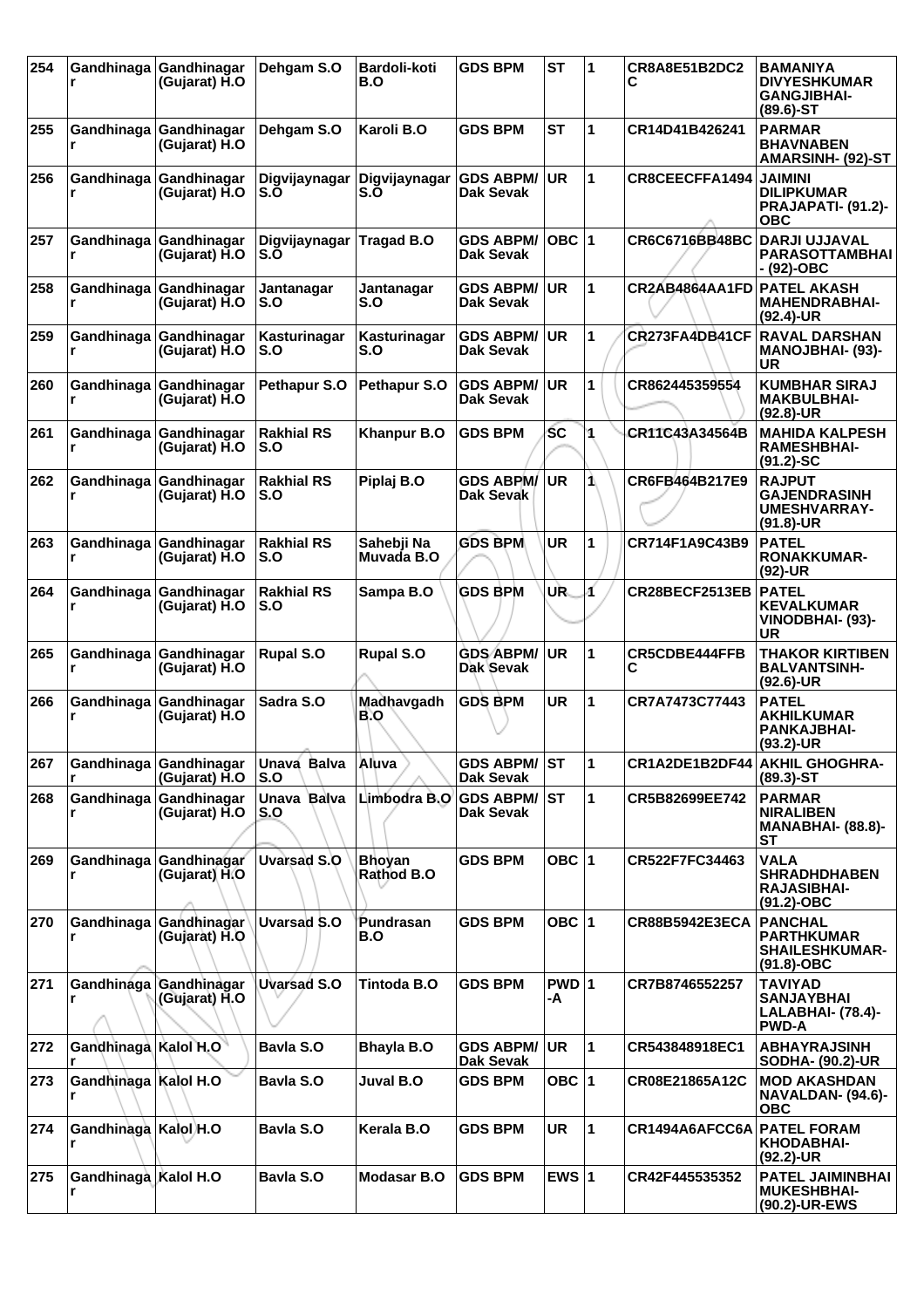| 276 | Gandhinaga   Kalol H.O    | Bavla S.O           | <b>Rupal B.O</b>            | <b>GDS ABPM/</b><br>Dak Sevak        | <b>ST</b>        | $\blacktriangleleft$ | <b>CR6C71C481CD4F</b> | <b>DAMOR</b><br><b>DIPENKUMAR</b><br><b>CHAMPAKBHAI-</b><br>$(90)$ -ST          |
|-----|---------------------------|---------------------|-----------------------------|--------------------------------------|------------------|----------------------|-----------------------|---------------------------------------------------------------------------------|
| 277 | Gandhinaga   Kalol H.O    | Bavla S.O           | Sankod B.O                  | <b>GDS ABPM/</b><br>Dak Sevak        | PWD 1<br>-В      |                      | CR522987A1BE4D        | <b>RAULJI</b><br><b>PRIYANKAKUMARI-</b><br>(84.6)-PWD-B                         |
| 278 | Gandhinaga   Kalol H.O    | Bayla S.O           | Sari B.O                    | <b>GDS ABPM/</b><br>Dak Sevak        | <b>ST</b>        | $\mathbf{1}$         | CR49AB27ED4B5F        | <b>VASAIYA</b><br><b>UPEXABEN</b><br><b>SAMSUBHAI-</b><br>$(86.8) - ST$         |
| 279 | Gandhinaga   Kalol H.O    | Bavla S.O           | Sari B.O                    | <b>GDS BPM</b>                       | <b>ST</b>        | $\mathbf{1}$         | CR26E2FCA181F2        | <b>GAMIT</b><br><b>BRINDAKUMARI</b><br>ISHVARLAL- (87.6)-<br>SТ                 |
| 280 | Gandhinaga   Kalol H.O    | <b>Bhadiad S.O</b>  | Ambli B.O                   | <b>GDS ABPM/</b><br>Dak Sevak        | EWS $ 1$         |                      | CR4D74A5418CB4        | <b>SEVAK</b><br><b>KINJALBAHEN</b><br><b>PRAVINBHAI- (91)-</b><br><b>UR-EWS</b> |
| 281 | Gandhinaga   Kalol H.O    | <b>Bhadiad S.O</b>  | Gorasu B.O                  | <b>GDS ABPM/</b><br>Dak Sevak        | UR.              | 1                    | CR7938FC47A149        | <b>MANIYA</b><br><b>DHRUVKUMAR</b><br>LABHUBHAI- (87.2)-<br>UR                  |
| 282 | Gandhinaga   Kalol H.O    | <b>Bhadiad S.O</b>  | <b>Kadipur B.O</b>          | <b>GDS BPM</b>                       | EWS <sub>1</sub> |                      | CR27824D2CE455        | <b>CHUDASAMA</b><br><b>BRIJRAJSINH</b><br><b>RAGHUVIRSINH-</b><br>(90.4)-UR-EWS |
| 283 | Gandhinaga   Kalol H.O    | <b>Bhadiad S.O</b>  | Otaria B.O                  | <b>GDS ABPM/</b><br>Dak Sevak        | <b>UR</b>        | 1                    | CR89B23E3F1286        | <b>RATHOD</b><br><b>MAHESHKUMAR</b><br>ARJANBHAI- (88.4)-<br>SC                 |
| 284 | Gandhinaga   Kalol H.O    | Chaloda             | Chaloda                     | <b>GDS ABPM/</b><br><b>Dak Sevak</b> | EWS 1            |                      | CR333D6459A23B        | <b>PUROHIT RAJAN</b><br>TARUNBHAI- (90.6)-<br><b>UR-EWS</b>                     |
| 285 | Gandhinaga   Kalol H.O    | Chaloda             | Kavitha B.O                 | <b>GDS ABPM/</b><br>Dak Sevak        | \ST              | $\mathbf{1}$         | CR2453D8DC36E3        | <b>VASUNIYA</b><br><b>GIRISHKUMAR</b><br>CHUNILAL- (88.2)-<br>SТ                |
| 286 | Gandhinaga   Kalol H.O    | Chaloda             | Kavitha B.O                 | <b>GDS BPM</b>                       | EWS $ 1$         |                      | CR74B8C52288C6        | <b>THAKKAR VISHAL</b><br><b>MAHESHBHAI-</b><br>(89.8)-UR-EWS                    |
| 287 | Gandhinaga   Kalol H.O    | Changodar<br>S.O    | Changodar<br>S.O            | <b>GDS ABPM/</b><br>Dak Sevak        | ST               | $\mathbf{1}$         | CR32551AEF54C6        | <b>BARIA</b><br><b>BIPINKUMAR</b><br><b>PRATAPSINH-</b><br>$(89.4) - ST$        |
| 288 | Gandhinaga   Kalol H.O    | Changodar<br>S.O    | Changodar<br>\$.0           | <b>GDS ABPM/</b><br>Dak Sevak        | UR.              | $\blacksquare$       | CR4386425884D3        | <b>RATHVI</b><br><b>DIXITKUMAR</b><br><b>NARSANGBHAI-</b><br>$(93.4)$ -UR       |
| 289 | Gandhinaga   Kalol H.O    | Changodar<br>S.O    | Moraiya B.O                 | <b>GDS ABPM/</b><br>Dak Sevak        | <b>UR</b>        | 1                    | CR7F9DEA2B89D4        | <b>PATEL JAHANVI</b><br><b>VINODKUMAR-</b><br>$(91.8)$ -UR                      |
| 290 | Gandhinaga Kalol H.O.     | Changodar<br>S.O    | Moraiya B.O                 | <b>GDS BPM</b>                       | <b>UR</b>        | $\mathbf 1$          | CR299F75972B2A        | <b>JAIN</b><br><b>SWETAKUMARI</b><br><b>SUNILKUMAR-</b><br>$(90.6)$ -UR         |
| 291 | Gandhinaga   Kalol H.O    | Changodar<br>S.O    | Vasna<br>Chacharvadi<br>B.O | <b>GDS ABPM/</b><br>Dak Sevak        | <b>ST</b>        | 1                    | CR21581F9EA2E4        | <b>BARIYA</b><br><b>PRAGNESHKUMAR</b><br><b>MANHARBHAI-</b><br>$(88)$ -ST       |
| 292 | Gandhinaga Kalol H.O      | Charada S.O         | <b>Bilodra B.O</b>          | <b>GDS ABPM/</b><br>Dak Sevak        | <b>EWS 1</b>     |                      | CR0F24F3B4671F        | <b>MANAN OZA-</b><br>(90.2)-UR-EWS                                              |
| 293 | Gandhinaga Kalol H.O<br>r | Charada S.O         | <b>Bilodra B.O</b>          | <b>GDS BPM</b>                       | <b>UR</b>        | 11.                  | CR885958649389        | <b>SONI MITKUMAR</b><br><b>JAYESHKUMAR-</b><br>$(91.4)$ -UR                     |
| 294 | Gandhinaga   Kalol H.O    | Charada S.O         | Delvada B.O                 | <b>GDS BPM</b>                       | UR.              | $\blacksquare$       | CR8852BDAF5895        | <b>PATEL</b><br><b>MILANKUMAR</b><br><b>KANUBHAI- (93.2)-</b><br>UR             |
| 295 | Gandhinaga Kalol H.O<br>r | Charada S.O         | Samau B.O                   | <b>GDS ABPM/</b><br>Dak Sevak        | <b>UR</b>        | $\mathbf{1}$         | CR05148E7C12A8        | <b>SATHVARA</b><br>HIMANSHUBHAI<br><b>SURESHBHAI-</b><br>(89.4)-OBC             |
| 296 | Gandhinaga   Kalol H.O    | <b>Chhatral S.O</b> | <b>Chhatral S.O</b>         | <b>GDS ABPM/ST</b><br>Dak Sevak      |                  | 1                    | CR6DD6753F4449        | <b>PATELIYA</b><br><b>JOSHANABEN</b><br>DILIPBHAI- (90)-ST                      |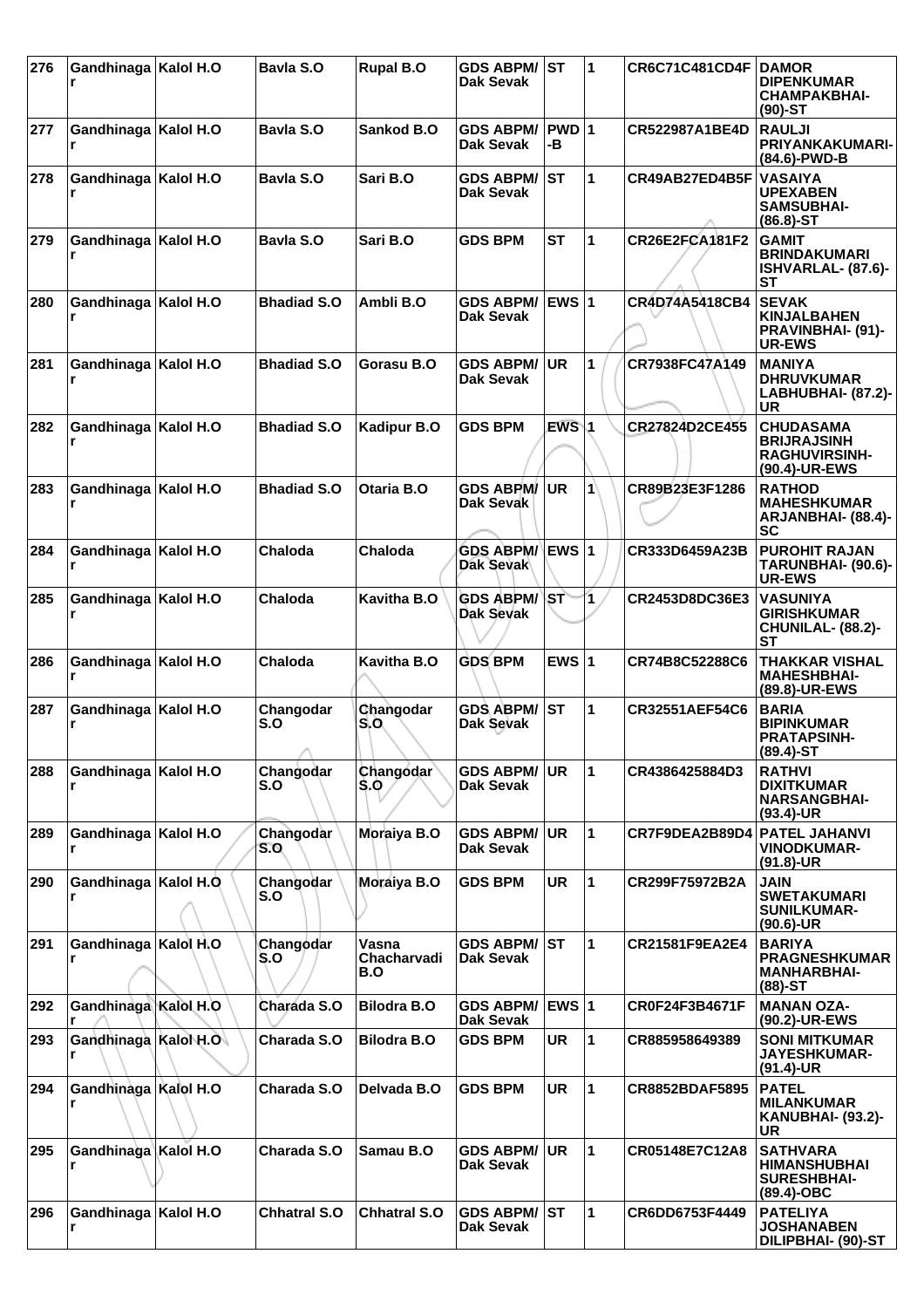| 297 | Gandhinaga   Kalol H.O      |           | Detroj S.O                    | <b>Charol B.O</b>       | <b>GDS BPM</b>                          | EWS $ 1$  |              | <b>CR8AB9627A5FE5</b> | <b>PATEL SIDDHIBEN</b><br><b>DIVYESHBHAI-</b><br>(89.2)-UR-EWS             |
|-----|-----------------------------|-----------|-------------------------------|-------------------------|-----------------------------------------|-----------|--------------|-----------------------|----------------------------------------------------------------------------|
| 298 | Gandhinaga                  | Kalol H.O | Detroj S.O                    | Dadhana B.O             | <b>GDS ABPM/ ST</b><br>Dak Sevak        |           | 1            | CR858F44FE6E17        | <b>MAL</b><br><b>AVINASHBHAI-</b><br>$(88.4) - ST$                         |
| 299 | Gandhinaga   Kalol H.O      |           | Detroj S.O                    | Gamanpura<br>B.O        | <b>GDS BPM</b>                          | <b>UR</b> | 1            | <b>CR26235539DDEE</b> | <b>CHAUDHARI</b><br><b>SHAILESHKUMAR-</b><br>$(90.8)$ -UR                  |
| 300 | Gandhinaga   Kalol H.O<br>r |           | Detroj S.O                    | Gunjala B.O             | <b>GDS ABPM/</b><br>Dak Sevak           | IST       | 1            | CR17EF175CBDE<br>В    | <b>MACHHAR</b><br><b>AMITKUMAR-</b><br>$(87.8) - ST$                       |
| 301 | Gandhinaga   Kalol H.O      |           | Detroj S.O                    | Gunjala B.O             | <b>GDS BPM</b>                          | <b>UR</b> | 1            | CR15C44D28635C        | <b>PATEL</b><br><b>PRANAYKUMAR</b><br><b>MUKESHBHAI-</b><br>$(89.6)$ -UR   |
| 302 | Gandhinaga   Kalol H.O      |           | Detroj S.O                    | <b>Kukvav B.O</b>       | <b>GDS ABPM/</b><br>Dak Sevak           | <b>UR</b> | 1            | CR5F24452E9C9D        | <b>PATEL</b><br><b>SACHINKUMAR-</b><br>(88.8)-UR                           |
| 303 | Gandhinaga   Kalol H.O      |           | Detroj S.O                    | <b>Kukvav B.O</b>       | <b>GDS BPM</b>                          | <b>UR</b> | 1            | CR82392184DE78        | THAKKAR PARTH<br>MUKESHBHAI- (92)-<br>UR                                   |
| 304 | Gandhinaga   Kalol H.O      |           | Detroj S.O                    | <b>Nadishala</b><br>B.O | <b>GDS ABPM/</b><br>Dak Sevak           | UR-       | 1            | CR2511468CE414        | <b>ASODIYA SAGAR</b><br><b>MAHENDRAKUMAR</b><br>- (89.2)-SC                |
| 305 | Gandhinaga                  | Kalol H.O | Detroj S.O                    | <b>Nadishala</b><br>B.O | <b>GDS BPM</b>                          | <b>ST</b> |              | CR454F7D5342C2        | <b>HATHILA</b><br><b>RINKUBEN</b><br>GOPALBHAI- (86.6)-<br><b>ST</b>       |
| 306 | Gandhinaga   Kalol H.O      |           | Detroj S.O                    | Odhav B.O               | <b>GDS BPM</b>                          | <b>UR</b> | 1            | CR3E4947EB4FEF        | <b>VADHER</b><br><b>DHAVALKUMAR</b><br><b>HARJIVANBHAI-</b><br>$(93)-UR$   |
| 307 | Gandhinaga                  | Kalol H.O | Detroj S.O                    | <b>Rudatal B.O</b>      | <b>GDS ABPM/</b><br>Dak Sevak           | UR.       | Á            | CR7884FC898D64        | <b>PATEL YAKIN</b><br><b>SUBHASHCHANDR</b><br>A- (88.6)-UR                 |
| 308 | Gandhinaga   Kalol H.O      |           | Detroj S.O                    | Ughroj B.O              | <b>GDS BPM</b>                          | EWS $ 1$  |              | <b>CR17166C645AEA</b> | <b>PATEL SAHIL</b><br>JITENDRAKUMAR-<br>(89.8)-UR-EWS                      |
| 309 | Gandhinaga   Kalol H.O      |           | Detroj S.O                    | Zanzarva B.O            | <b>GDS ABPM/</b><br>Dak Sevak           | <b>UR</b> | 1            | CR44411A224AF8        | <b>AVASATTHI</b><br><b>CHIRAG</b><br>KETANBHAI- (89.6)-<br>UR              |
| 310 | Gandhinaga   Kalol H.O<br>r |           | Detroj S.O                    | Zanzarva B.O   GDS BPM  |                                         | OBC $ 1$  |              | <b>CR7948CCAB3284</b> | <b>GORAD URVI</b><br><b>RUPESHBHAI-</b><br>$(89.8)-OBC$                    |
| 311 | Gandhinaga   Kalol H.O      |           | <b>Dhandhuka</b><br>S.O       | Adval B.O               | <b>GDS ABPM/</b><br><b>Dak Sevak</b>    | <b>UR</b> | 1            | CR111FC488A859        | <b>PATEL AMIBAHEN</b><br><b>AMRUTBHAI-</b><br>(90.2)-UR                    |
| 312 | Gandhinaga   Kalol H.O      |           | <b>Dhandhuka</b><br>S.O       | Bajarda B.O             | <b>GDS BPM</b>                          | <b>SC</b> | 1            | CR4AB2CF6FD4B<br>4    | <b>PATEL MEHUL</b><br>RAJESHBHAI- (95)-<br>SC                              |
| 313 | Gandhinaga Kalol H.O        |           | <b>Dhandhuka</b><br>S.O       | Gunjar B.O              | <b>GDS ABPM/</b><br>Dak Sevak           | <b>UR</b> | 1            | CR55D9CD2C4D96 DABHI  | <b>ALPESHBHAI</b><br>RAMANIKBHAI-<br>(90.4)-OBC                            |
| 314 | Gandhinaga   Kalol H.O      |           | <b>Dhandhuka</b><br>S.O       | <b>Kharad B.O</b>       | <b>GDS BPM</b>                          | OBC $ 1$  |              | <b>CR1968A8B43EBC</b> | <b>PANCHAL</b><br><b>DISHANTKUMAR-</b><br>(88.4)-OBC                       |
| 315 | Gandhinaga Kalol H.O        |           | <b>Dhandhuka</b><br>$S_{1}O'$ | Padana B.O              | <b>GDS BPM</b>                          | <b>ST</b> | 1            | <b>CR771B34B7DFA4</b> | <b>BHABHOR</b><br><b>SHAHILBHAI</b><br><b>RAMSINGBHAI-</b><br>$(86.2)$ -ST |
| 316 | Gandhinaga Kalol H.O        |           | <b>Dhandhuka</b><br>S.O       | Vasna B.O               | <b>GDS ABPM/</b><br><b>Dak Sevak</b>    | <b>UR</b> | 1            | CR57DA29888614        | <b>RAVAL</b><br><b>KUSHKUMAR</b><br><b>CHANDRAKANT-</b><br>$(92.2)$ -UR    |
| 317 | Gandhinaga   Kalol H.O      |           | Dholera S.O                   | Dholera S.O             | <b>GDS ABPM/</b><br>Dak Sevak           | <b>UR</b> | 1            | <b>CR7C5C7C34F51D</b> | <b>PANDYA</b><br><b>RIDDHIBEN</b><br><b>PURNANAND- (92)-</b><br>UR         |
| 318 | Gandhinaga Kalol H.O<br>r   |           | Dholera S.O                   | <b>Hebatpur B.O</b>     | <b>GDS ABPM/ UR</b><br><b>Dak Sevak</b> |           | $\mathbf{1}$ | CR355BBBB35871        | <b>DHRUVKUMAR</b><br><b>PATEL- (91.8)-UR</b>                               |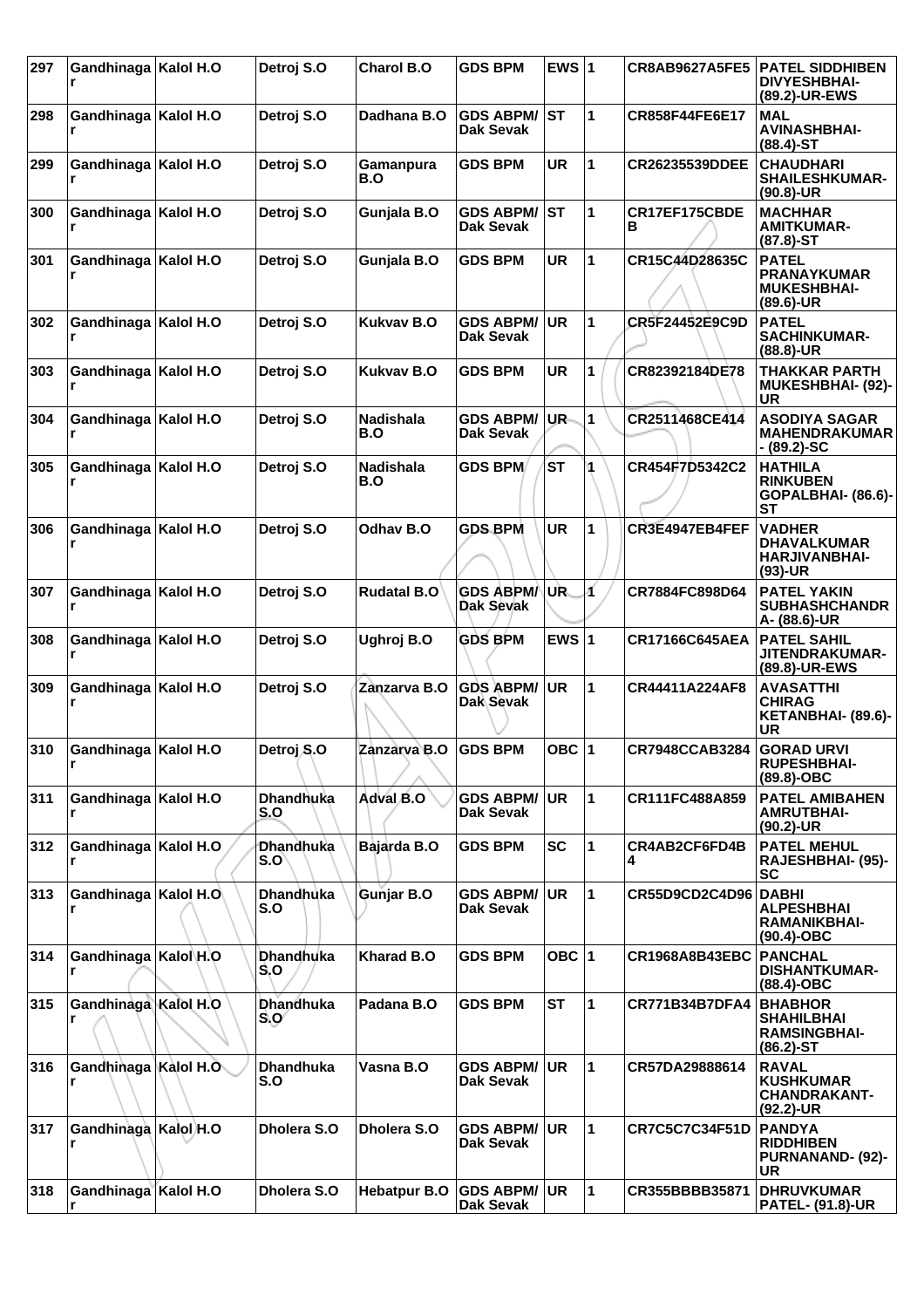| 319 | Gandhinaga   Kalol H.O   | Dholera S.O                                     | <b>Hebatpur B.O</b>       | <b>GDS ABPM/</b><br>Dak Sevak | <b>UR</b>   | 11                   | <b>CR7A72F56A2BA5</b>   | <b>BHAVSAR</b><br><b>BHARATKUMAR-</b><br>$(89.8)$ -UR                         |
|-----|--------------------------|-------------------------------------------------|---------------------------|-------------------------------|-------------|----------------------|-------------------------|-------------------------------------------------------------------------------|
| 320 | Gandhinaga   Kalol H.O   | Dholera S.O                                     | <b>Mingalpur</b><br>B.O   | <b>GDS ABPM/</b><br>Dak Sevak | <b>UR</b>   | 1                    | CR3E6613434A8E          | <b>PATEL VISHVAS-</b><br>$(87.8)$ -UR                                         |
| 321 | Gandhinaga   Kalol H.O   | Dholera S.O                                     | <b>Mingalpur</b><br>B.O   | <b>GDS BPM</b>                | <b>UR</b>   | 1                    | CR2C1715E2CC49          | <b>PATEL NIRALIBEN-</b><br>$(89.2)$ -UR                                       |
| 322 | Gandhinaga   Kalol H.O   | Dholera S.O                                     | Sandhida B.O              | <b>GDS ABPM/</b><br>Dak Sevak | <b>UR</b>   | $\mathbf{1}$         | CR85C131544C74          | <b>DARAJI</b><br><b>CHETNABEN-</b><br>$(88.6)$ -OBC                           |
| 323 | Gandhinaga   Kalol H.O   | Fedra S.O                                       | Gamph B.O                 | <b>GDS ABPM/</b><br>Dak Sevak | <b>UR</b>   | $\blacktriangleleft$ | CR13319263D461          | <b>RATHOD</b><br><b>ARATIBAHEN</b><br><b>DHANJIBHAI-</b><br>$(88.6)$ -OBC     |
| 324 | Gandhinaga   Kalol H.O   | Fedra S.O                                       | Kasindra B.O              | <b>GDS BPM</b>                | <b>UR</b>   | 1                    | CR293FED54BCB<br>D      | <b>PATEL</b><br><b>JHANAVIBEN</b><br><b>BHARATBHAI- (91)-</b><br>UR           |
| 325 | Gandhinaga   Kalol H.O   | Fedra S.O                                       | Shela B.O                 | <b>GDS BPM</b>                | OBC $ 1$    |                      | CR443C8F72248C          | <b>PRAJAPATI</b><br><b>DHRUVILKUMAR</b><br><b>ASHOKBHAI-</b><br>$(90.4)$ -OBC |
| 326 | Gandhinaga   Kalol H.O   | Godhavi S.O                                     | Garodia B.O               | <b>GDS BPM</b>                | $OBC$ 1     |                      | CR59EAC4D14C6<br>в.     | <b>SUTHAR NAVDEEP</b><br><b>MUKESHBHAI-</b><br>$(91.4)$ -OBC                  |
| 327 | Gandhinaga   Kalol H.O   | Godhavi S.O                                     | Nedharad B.O GDS ABPM/ST  | Dak Sevak                     |             | 1                    | <b>CR0A2FDD149482</b>   | <b>RATHWA SANDIP-</b><br>$(86.6)$ -ST                                         |
| 328 | Gandhinaga   Kalol H.O   | Godhavi S.O                                     | <b>Nedharad B.O</b>       | <b>GDS BPM</b>                | <b>ST</b>   | 1                    | CR24681C13836E          | <b>BHABHOR</b><br><b>JAGRUTIBEN</b><br><b>MOTILAL- (87.2)-ST</b>              |
| 329 | Gandhinaga   Kalol H.O   | Godhavi S.O                                     | Rancharada<br>B.O         | <b>GDS ABPM/</b><br>Dak Sevak | <b>UR</b>   | 1                    | CR8C125E654947          | <b>MALAMPARA</b><br>VAIBHAV<br><b>HASMUKHBHAI-</b><br>$(91.6)$ -UR            |
| 330 | Gandhinaga   Kalol H.O   | Jalila S.O                                      | Alau B.O                  | <b>GDS BPM</b>                | ÙR          | $\mathbf{1}^{\ell}$  | CR6393DDC6481E          | <b>PRAJAPATI</b><br><b>MAITRI- (91.8)-UR</b>                                  |
| 331 | Gandhinaga   Kalol H.O   | Jalila S.O                                      | <b>Bagad B.O</b>          | <b>GDS BPM</b>                | OBC $ 1$    |                      | CR45C94B8773D8          | <b>GOSWAMI</b><br>JANAVEEBEN- (91)-<br><b>OBC</b>                             |
| 332 | Gandhinaga   Kalol H.O   | Jalila S.O                                      | Godhavata<br>B.O          | <b>GDS ABPM/</b><br>Dak Sevak | <b>UR</b>   | 1                    | <b>CR21EFD7CF8814</b>   | <b>CHUDASAMA</b><br><b>YASHPALSINH</b><br><b>HARDEVSINH-</b><br>$(85.4)$ -UR  |
| 333 | Gandhinaga Kalol H.O     | Jalila S.O                                      | Khas B.O                  | <b>GDS BPM</b>                | UR          | $ 1\rangle$          | CR117D8EAC8B56 SITAPARA | <b>KIRANBEN</b><br><b>PRATAPBHAI-</b><br>(89.2)-OBC                           |
| 334 | Gandhinaga   Kalol H.O   | Jalila S.Ò                                      | Moti Vavdi<br>BIO         | <b>GDS ABPM/</b><br>Dak Sevak | EWS 1       |                      | CR386444D28575          | <b>PALA</b><br><b>HIMANSHIBAHEN-</b><br>(90.4)-UR-EWS                         |
| 335 | Gandhinaga Kalol H.O     | Jalila S.O                                      | Refda B.O                 | <b>GDS ABPM/</b><br>Dak Sevak | UR.         | 11.                  | CR78BEAA5E4AB<br>Е      | <b>PATEL JILKUMAR</b><br><b>PRAKASHBHAI-</b><br>$(88.6)$ -UR                  |
| 336 | Gandhinaga Kalol H.O     | Jalila S.O                                      | Sunderiana<br>B.O         | <b>GDS BPM</b>                | <b>UR</b>   | $\mathbf{1}$         | CR0244C67F52D4          | <b>CHAUHAN</b><br><b>PARTHAV</b><br><b>RAMESHBHAI-</b><br>(88.2)-OBC          |
| 337 | Gandhinaga Kalol H.O     | Kalol H.O                                       | <b>Balva B.O</b>          | <b>GDS BPM</b>                | PWD 1<br>-в |                      | CR29DDD72438EB          | <b>CHAUHAN</b><br><b>KRUSHNPALSINH-</b><br>(87.4)-PWD-B                       |
| 338 | Gandhinaga Kalol H.O.    | Kalol H.O                                       | <b>Bhoyan Moti</b><br>B.O | <b>GDS BPM</b>                | <b>UR</b>   | $\blacksquare$       | CR3586C53BF8B9          | <b>TRIVEDI MONAL</b><br><b>DIVYANGKUMAR-</b><br>$(92.2)$ -UR                  |
| 339 | Gandhinaga Kalol H.O     | Kalol H.O                                       | Kalol H.O                 | <b>GDS ABPM/</b><br>Dak Sevak | OBC $ 1 $   |                      | CR38A2F4CCF827          | <b>PRAJAPATI</b><br><b>DARSHAN</b><br><b>PRABHURAM-</b><br>$(91.4)$ -OBC      |
| 340 | Gandhinaga Kalo/H.O<br>r | Kalol H.O                                       | Kalol H.O                 | <b>GDS ABPM/</b><br>Dak Sevak | UR          | 11.                  | CR2FC6B2CB1ED<br>1      | <b>PATEL MEET</b><br>BABUBHAI- (94.4)-<br><b>UR</b>                           |
| 341 | Gandhinaga Kalol H.O     | Kalol<br><b>Industrial</b><br><b>Estate S.O</b> | Jaspur B.O                | <b>GDS BPM</b>                | OBC $ 1$    |                      | CR16495EC24B4F          | <b>PAREKH</b><br><b>DARSHANKUMAR</b><br><b>HARISHBHAI-</b><br>(92.2)-OBC      |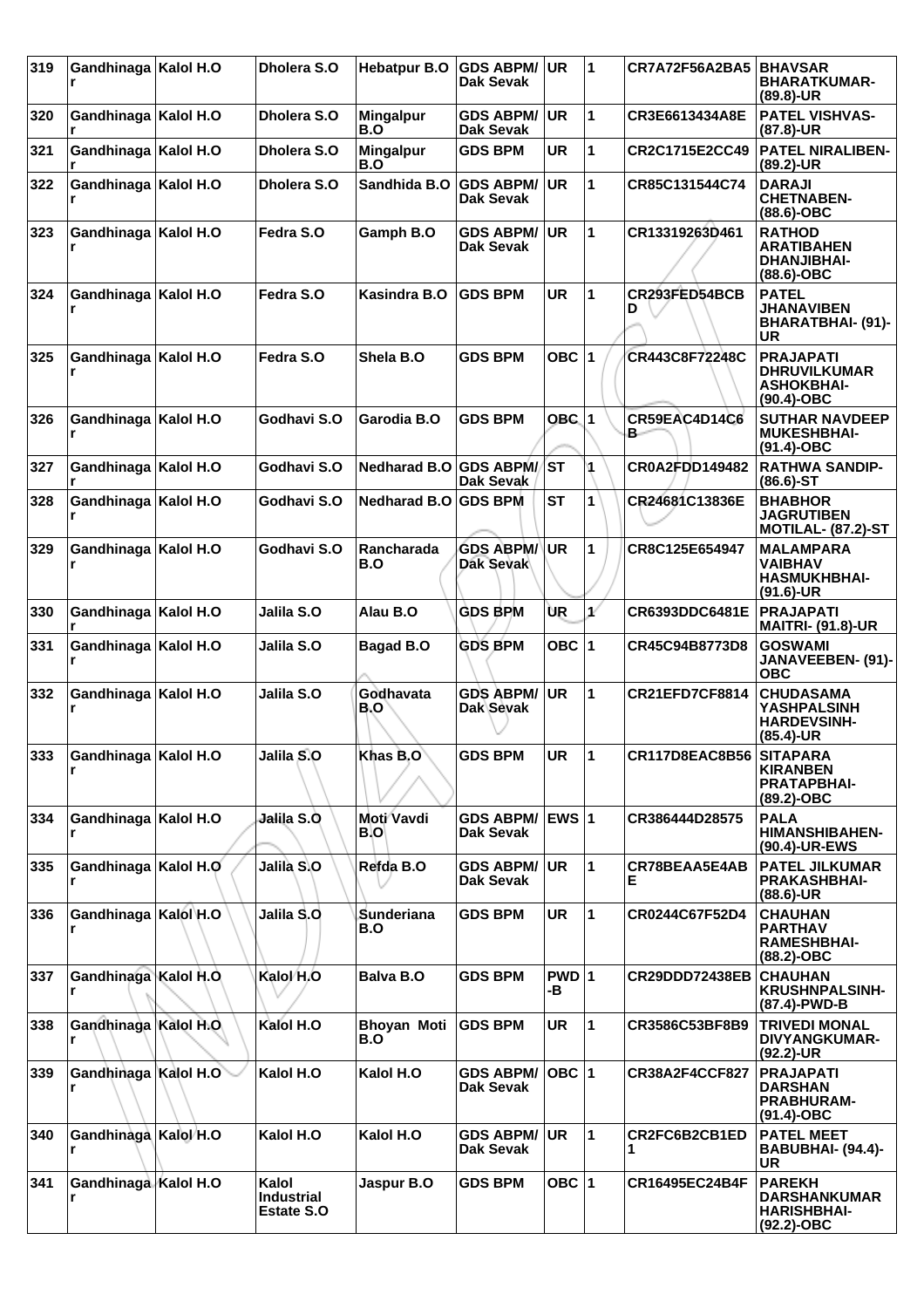| 342 | Gandhinaga   Kalol H.O      | Katosan Road Chuval<br>S.O           | Dangarva B.O Dak Sevak | <b>GDS ABPM/</b>                     | <b>UR</b>    | $\mathbf{2}$            | CR0FA26D816D52        | <b>PATEL</b><br>ZALAKKUMARI<br>KANUBHAI- (89.6)-<br>UR                    |
|-----|-----------------------------|--------------------------------------|------------------------|--------------------------------------|--------------|-------------------------|-----------------------|---------------------------------------------------------------------------|
| 343 | Gandhinaga   Kalol H.O      | Katosan Road Chuval<br>S.O           | Dangarva B.O Dak Sevak | <b>GDS ABPM/</b>                     | <b>UR</b>    | $\mathbf 2$             | <b>CR5484AA66E8CD</b> | <b>PATEL PALAKBEN</b><br><b>HASMUKHBHAI-</b><br>$(88.2)$ -UR              |
| 344 | Gandhinaga   Kalol H.O      | Katosan Road Telavi B.O<br>S.O       |                        | <b>GDS ABPM/</b><br>Dak Sevak        | <b>UR</b>    | 1                       | CR4844A4291A34        | <b>PATEL DHAVAL</b><br><b>KANUBHAI- (87.4)-</b><br>UR                     |
| 345 | Gandhinaga   Kalol H.O      | Katosan Road Telavi B.O<br>S.O       |                        | <b>GDS BPM</b>                       | UR           | 1                       | CR0D695C1B6D7A        | <b>PATEL</b><br><b>VISHVKUMAR</b><br><b>HITESHBHAI-</b><br>(87.2)-UR      |
| 346 | Gandhinaga   Kalol H.O<br>r | Kauka S.O                            | Pisawada B.O GDS ABPM/ | <b>Dak Sevak</b>                     | <b>ST</b>    | 1                       | CR36671F89B9F7        | <b>AMALIYAR</b><br>JAYKISHAN- (84.2)-<br>SТ                               |
| 347 | Gandhinaga   Kalol H.O      | Koth S.O                             | <b>Baldana B.O</b>     | <b>GDS BPM</b>                       | <b>UR</b>    | 1                       | CR793238B752FF        | <b>CHAVDA KAMLESH</b><br><b>DURLABHBHAI-</b><br>$(91.2)$ -UR              |
| 348 | Gandhinaga   Kalol H.O      | Koth S.O                             | Rupgadh B.O            | <b>GDS ABPM/</b><br>Dak Sevak        | ST           | 1                       | CR0B5E3B947634        | <b>KHANT HEMABEN</b><br>LALABHAI- (87.2)-<br><b>ST</b>                    |
| 349 | Gandhinaga   Kalol H.O<br>r | Lodra S.O                            | Lakroda B.O            | <b>GDS ABPM/ST</b><br>Dak Sevak      |              | 1                       | CR66664E97B273        | <b>SANGADA</b><br><b>RAHULKUMAR</b><br>SAVSINH- (88)-ST                   |
| 350 | Gandhinaga   Kalol H.O<br>r | Lodra S.O                            | <b>Ridrol B.O</b>      | <b>GDS ABPM/</b><br>Dak Sevak        | <b>ST</b>    | 1\                      | CR7DA7B44A2373        | <b>RAVAT</b><br><b>CHIRAGKUMAR</b><br>BHALABHAI- (89)-<br><b>ST</b>       |
| 351 | Gandhinaga   Kalol H.O      | Lodra S.O                            | <b>Ridrol B.O</b>      | <b>GDS BPM</b>                       | <b>ST</b>    | 1                       | CR7C846E744FB4        | <b>DAMOR HETALBEN</b><br>RANUBHAI- (88)-ST                                |
| 352 | Gandhinaga   Kalol H.O<br>r | Lodra S.O                            | Varsoda B.O            | <b>GDS BPM</b>                       | PWD 1<br>-C\ |                         | <b>CR8477AFAF82F3</b> | <b>PATEL DHRUV</b><br>ISHWARBHAI- (90)-<br><b>PWD-C</b>                   |
| 353 | Gandhinaga   Kalol H.O      | Lothal<br><b>Bhurkhi RS</b><br>S.O   | Arnej B.O              | <b>GDS ABPM/</b><br>Dak Sevak        | <b>UR</b>    | $\overline{\mathbf{1}}$ | CR3E45B9849C43        | <b>SUTHAR</b><br><b>MAYANKKUMAR</b><br>BHARATBHAI-<br>$(91.4)$ -UR        |
| 354 | Gandhinaga   Kalol H.O      | Lothal<br><b>Bhurkhi RS</b><br>S.O   | Durgi B.O              | <b>GDS BPM</b>                       | SC           | 1                       | CR497A173BBC9F        | <b>VANKAR</b><br><b>REENABEN</b><br>JETHABHAI- (90.2)-<br><b>SC</b>       |
| 355 | Gandhinaga   Kalol H.O<br>r | Lothal ∧<br><b>Bhurkhi</b> RS<br>S.O | Jawarai B.O            | <b>GDS ABPM/ UR</b><br>Dak Sevak     |              | 1                       | CR2C8656B444B6        | <b>PATEL</b><br><b>SUSMITABEN</b><br><b>DHARMENDRABHA</b><br>I- (87.4)-UR |
| 356 | Gandhinaga   Kalol H.O<br>r | Lothal<br><b>Bhurkhi RS</b><br>S.O   | Nani Boru<br>B.OI      | <b>GDS BPM</b>                       | <b>UR</b>    | 1                       | CR256C44178CB4        | <b>ASODIYA KINJAL</b><br><b>MAHENDRABHAI-</b><br>$(90.4)$ -SC             |
| 357 | Gandhinaga Kalol H.O        | Lothal<br><b>Bhurkhi RS</b><br>S.O   | Rohika B.O             | <b>GDS BPM</b>                       | OBC $ 1$     |                         | CR422F7E7BE5F8        | <b>SHEIKH</b><br><b>NAFISABEN</b><br><b>ABDULRASID-</b><br>$(89.2)$ -OBC  |
| 358 | Gandhinaga Kalol H.O        | Lothal<br><b>Bhurkhi RS</b><br>S.O   | Utelia B.O             | <b>GDS ABPM/</b><br><b>Dak Sevak</b> | <b>UR</b>    | 1                       | CR86B9843494D9        | <b>RATHOD</b><br><b>AJITKUMAR- (86.2)-</b><br><b>OBC</b>                  |
| 359 | Gandhinaga Kalol H.O        | Lothal<br>Bhurkhi RS<br>S.O          | Vejalka B.O            | <b>GDS BPM</b>                       | OBC $ 1$     |                         | CR48947B64595F        | <b>GOHEL</b><br><b>MAYURBHAI-</b><br>$(88.8)-OBC$                         |
| 360 | Gandhinaga Kalol H.O<br>r   | <b>Mandal</b><br>S.O(Ahmedab<br>ad)  | Endla B.O              | <b>GDS ABPM/</b><br>Dak Sevak        | <b>IST</b>   | 1                       | CR1A5C3242327A        | <b>DAMOR</b><br><b>PRERNABEN</b><br><b>DINESHBHAI-</b><br>$(86.6)$ -ST    |
| 361 | Gandhinaga Kalol H.O<br>r   | <b>Mandal</b><br>S.O(Ahmedab<br>ad)  | Endla B.O              | <b>GDS BPM</b>                       | <b>UR</b>    | 1                       | CR18B27CF379E7        | <b>VYAS</b><br><b>PRERANABAHEN-</b><br>$(89.6)$ -UR                       |
| 362 | Gandhinaga Kalol H.O<br>r   | <b>Mandal</b><br>S.O(Ahmedab<br>ad)  | <b>Malanpur B.O</b>    | <b>GDS ABPM/</b><br>Dak Sevak        | <b>UR</b>    | 1                       | CR4579B9A7857D        | <b>PATEL</b><br><b>ARPANKUMAR</b><br><b>RAKESHBHAI-</b><br>$(89.2)$ -UR   |
| 363 | Gandhinaga Kalol H.O        | <b>Mandal</b><br>S.O(Ahmedab<br>ad)  | <b>Malanpur B.O</b>    | <b>GDS BPM</b>                       | OBC $ 1$     |                         | CR011F5FE452CC        | <b>DARJI</b><br><b>DHRUVINKUMAR-</b><br>$(90.2)$ -OBC                     |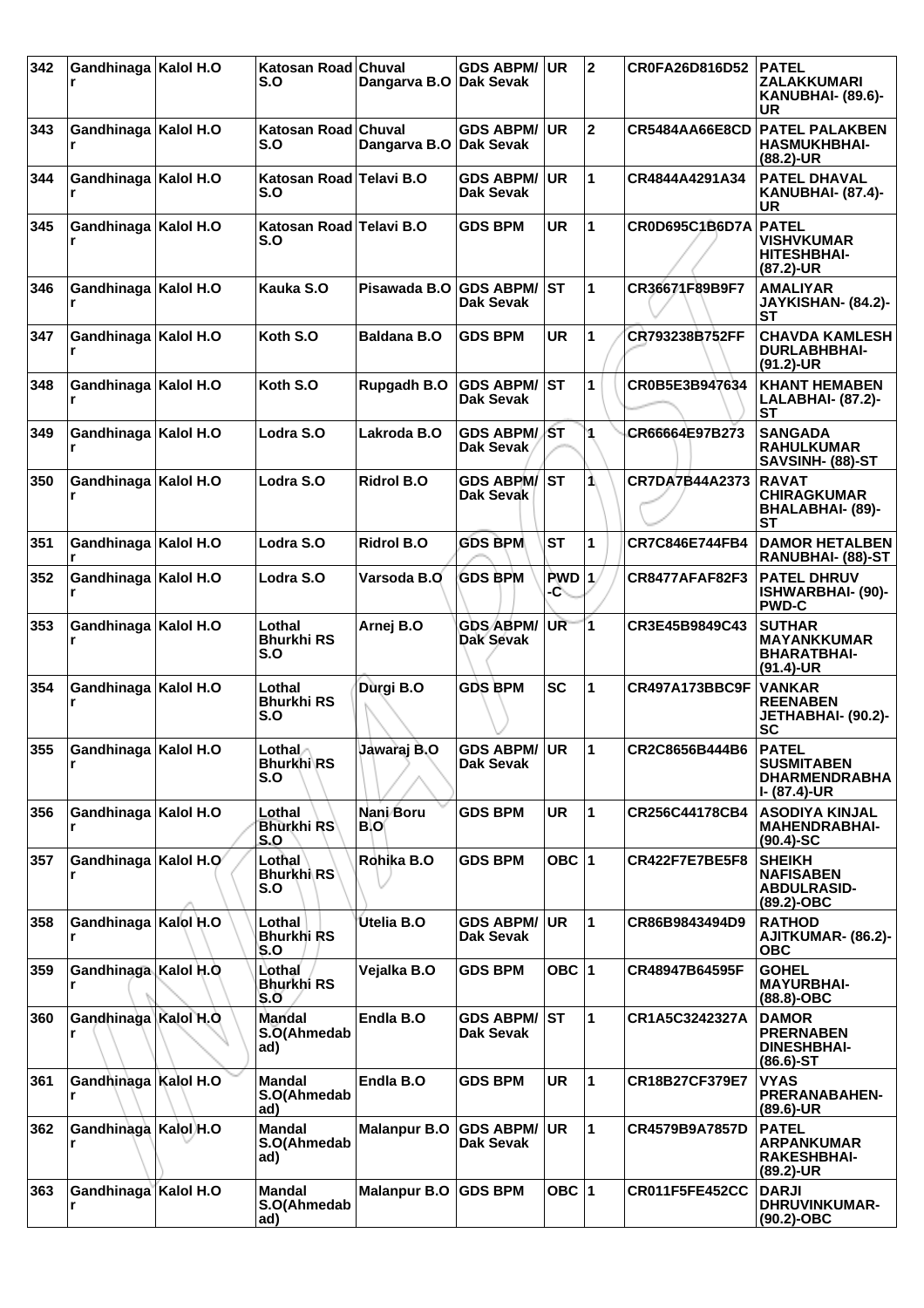| 364 | Gandhinaga   Kalol H.O | <b>Mandal</b><br>ad)                | <b>Mandal</b><br>S.O(Ahmedab   S.O(Ahmedab   Dak Sevak<br>ad) | <b>GDS ABPM/</b>                     | PWD 1<br>-В     |              | CR83741E739B4E        | <b>SOLANKI</b><br><b>CHIRAGKUMAR</b><br>AMUTLAL- (75)-<br><b>PWD-B</b>      |
|-----|------------------------|-------------------------------------|---------------------------------------------------------------|--------------------------------------|-----------------|--------------|-----------------------|-----------------------------------------------------------------------------|
| 365 | Gandhinaga   Kalol H.O | Mandal<br>S.O(Ahmedab<br>ad)        | Nana Ubhada<br>B.O                                            | <b>GDS BPM</b>                       | OBC $ 1$        |              | <b>CR4459EEA1874F</b> | <b>PRAJAPATI</b><br><b>RAVIKUMAR</b><br><b>BALDEVBHAI-</b><br>$(90.2)$ -OBC |
| 366 | Gandhinaga   Kalol H.O | Mandal<br>S.O(Ahmedab<br>ad)        | Navagam B.O                                                   | <b>GDS BPM</b>                       | <b>UR</b>       | 1            | CR8A34FE4AA7E3        | <b>KULDEEPKUMAR</b><br>ANUPKUMAR<br><b>TRIVEDI- (90.4)-UR</b>               |
| 367 | Gandhinaga   Kalol H.O | <b>Mandal</b><br>S.O(Ahmedab<br>ad) | Ribadi B.O                                                    | <b>GDS BPM</b>                       | <b>UR</b>       | 1            | CR8333B3A411C4        | <b>PATEL JAYKUMAR</b><br><b>RAMESHBHAI-</b><br>$(90.6)$ -UR                 |
| 368 | Gandhinaga   Kalol H.O | <b>Mandal</b><br>S.O(Ahmedab<br>ad) | Sher B.O                                                      | <b>GDS BPM</b>                       | <b>ST</b>       | 1            | CR4BA499832149        | <b>PANDA</b><br><b>HIRENKUMAR</b><br>TANSINH- (87)-ST                       |
| 369 | Gandhinaga   Kalol H.O | Mandal<br>S.O(Ahmedab<br>ad)        | Varmor B.O                                                    | <b>GDS ABPM/</b><br>Dak Sevak        | <b>ST</b>       | 1            | <b>CR268EC58F8E2A</b> | <b>SANGADA</b><br><b>KAMLABEN- (87.2)-</b><br>SТ                            |
| 370 | Gandhinaga   Kalol H.O | <b>Mandal</b><br>S.O(Ahmedab<br>ad) | Vinzuvada<br>B.O                                              | <b>GDS ABPM/</b><br>Dak Sevak        | <b>UR</b>       | 1            | CR275461BA3C16        | <b>PATEL</b><br><b>HARDIPKUMAR</b><br><b>MAHENDRABHAI-</b><br>$(91.2)$ -UR  |
| 371 | Gandhinaga   Kalol H.O | Mandal<br>S.O(Ahmedab<br>ad)        | Vinzuvada<br>B.O                                              | <b>GDS BPM</b>                       | OBC $ 1\rangle$ |              | CR15DB155452A9        | <b>MOHANBHAI</b><br><b>THAKOR- (89.6)-</b><br><b>OBC</b>                    |
| 372 | Gandhinaga   Kalol H.O | Mansa S.O<br>(Gandhi<br>Nagar)      | Kharana B.O                                                   | <b>GDS ABPM/</b><br>Dak Sevak        | UR.             | 1            | CR5A4266242547        | <b>PATEL</b><br><b>DINESHKUMAR</b><br><b>JASAVANTKUMAR-</b><br>$(88)-UR$    |
| 373 | Gandhinaga   Kalol H.O | Mansa S.O<br>(Gandhi<br>Nagar)      | Mansa S.O<br>(Gandhi<br>Nagar)                                | <b>GDS ABPM/ UR</b><br>Dak Sevak     |                 | 1            | CR764943F13D44        | <b>MANALI RATHOD-</b><br>$(91.2)$ -OBC                                      |
| 374 | Gandhinaga   Kalol H.O | <b>Nardipur S.O</b>                 | Kotha B.O                                                     | <b>GDS ABPM/</b><br><b>Dak Sevak</b> | ∣UR             | 1/           | CR64754B3CF147        | <b>CHAUHAN</b><br><b>MEHULKUMAR</b><br><b>MUKESHBHAI-</b><br>$(88.8) - SC$  |
| 375 | Gandhinaga   Kalol H.O | <b>Nardipur S.O</b>                 | <b>Nardipur S.O</b>                                           | <b>GDS ABPM/</b><br>Dak Sevak        | PWD 1<br>-В     |              | <b>CR36AE912AFE84</b> | <b>KABIRANI YASIN</b><br>KASAM- (74.6)-<br><b>PWD-B</b>                     |
| 376 | Gandhinaga   Kalol H.O | <b>Polarpur S.O</b>                 | Chokdi B.O                                                    | <b>GDS BPM</b>                       | <b>ST</b>       | 1            | CR4E942E49FDC3        | <b>MAKWANA</b><br><b>RAHULKUMAR-</b><br>$(88.8)$ -ST                        |
| 377 | Gandhinaga   Kalol H.O | Polarpur S.O                        | Unchadi B.O                                                   | <b>GDS BPM</b>                       | <b>SC</b>       | 11           | CR0622734B14AA        | <b>NAGARIYA AKASH</b><br><b>AMRUTLAL- (90)-</b><br>SC                       |
| 378 | Gandhinaga   Kalol H.O |                                     | Pundhara S.O Pundhara S.O                                     | ∣GDS ABPM/ ∣ST<br>Dak Sevak          |                 | 1            | CR595CE834B8A8        | <b>NISHARTA</b><br><b>RAJENDRAKUMAR</b><br>- (82.2)-ST                      |
| 379 | Gandhinaga Kalol H.O   | Pundhara S.O. Veda B.O.             |                                                               | <b>GDS BPM</b>                       | OBC $ 1$        |              | CR3A682765B57B        | <b>PRAJAPATI</b><br><b>DIMPALBEN</b><br><b>BHIKHABHAI-</b><br>$(91.4)$ -OBC |
| 380 | Gandhinaga   Kalol H.O | Rampura S.O<br>(Ahmedabad)          | Ashoknagar<br>B.O                                             | <b>GDS ABPM/</b><br>Dak Sevak        | UR              | 1            | CR0474914B285B        | <b>SHINDE</b><br><b>SHWETABEN</b><br><b>ANILKUMAR-</b><br>$(91.4)$ -UR      |
| 381 | Gandhinaga Kalol H.O.  | Rampura S.O<br>(Ahmedabad)          | <b>Bhadana B.O</b>                                            | <b>GDS ABPM/</b><br>Dak Sevak        | ST              | $\mathbf{1}$ | CR01B778C39733        | <b>MAHIDA</b><br><b>KARANKUMAR</b><br><b>RAMESHBHAI-</b><br>$(88.2) - ST$   |
| 382 | Gandhinaga Kalol H.O   | Rampura S.O<br>(Ahmedabad)          | <b>Bhankoda</b><br>B.O                                        | <b>GDS BPM</b>                       | OBC $ 1$        |              | CR4DDBAFAD7C8         | <b>ZALA GUMANSINH-</b><br>$(90)$ -OBC                                       |
| 383 | Gandhinaga Kalol H.O   | Rampura S.O<br>(Ahmedabad)          | Ghatisana<br>B.O                                              | <b>GDS ABPM/</b><br>Dak Sevak        | <b>ST</b>       | 1            | CR198AECDE413B MAL    | <b>KEYURKUMAR</b><br><b>KESHAVSINH-</b><br>$(88.2) - ST$                    |
| 384 | Gandhinaga Kalol H.O   | Rampura S.O<br>(Ahmedabad)          | Ghatisana<br>B.O                                              | <b>GDS BPM</b>                       | <b>UR</b>       | 1            | CR8986353B7683        | <b>PATEL</b><br><b>KASHYAPKUMAR</b><br><b>RAMESHBHAI-</b><br>(91.6)-UR      |
| 385 | Gandhinaga   Kalol H.O | Rampura S.O<br>(Ahmedabad)          | Pandharpura<br>B.O                                            | <b>GDS ABPM/ ST</b><br>Dak Sevak     |                 | 1            | CR65E779F92C26        | RAJA PAL- (93)-ST                                                           |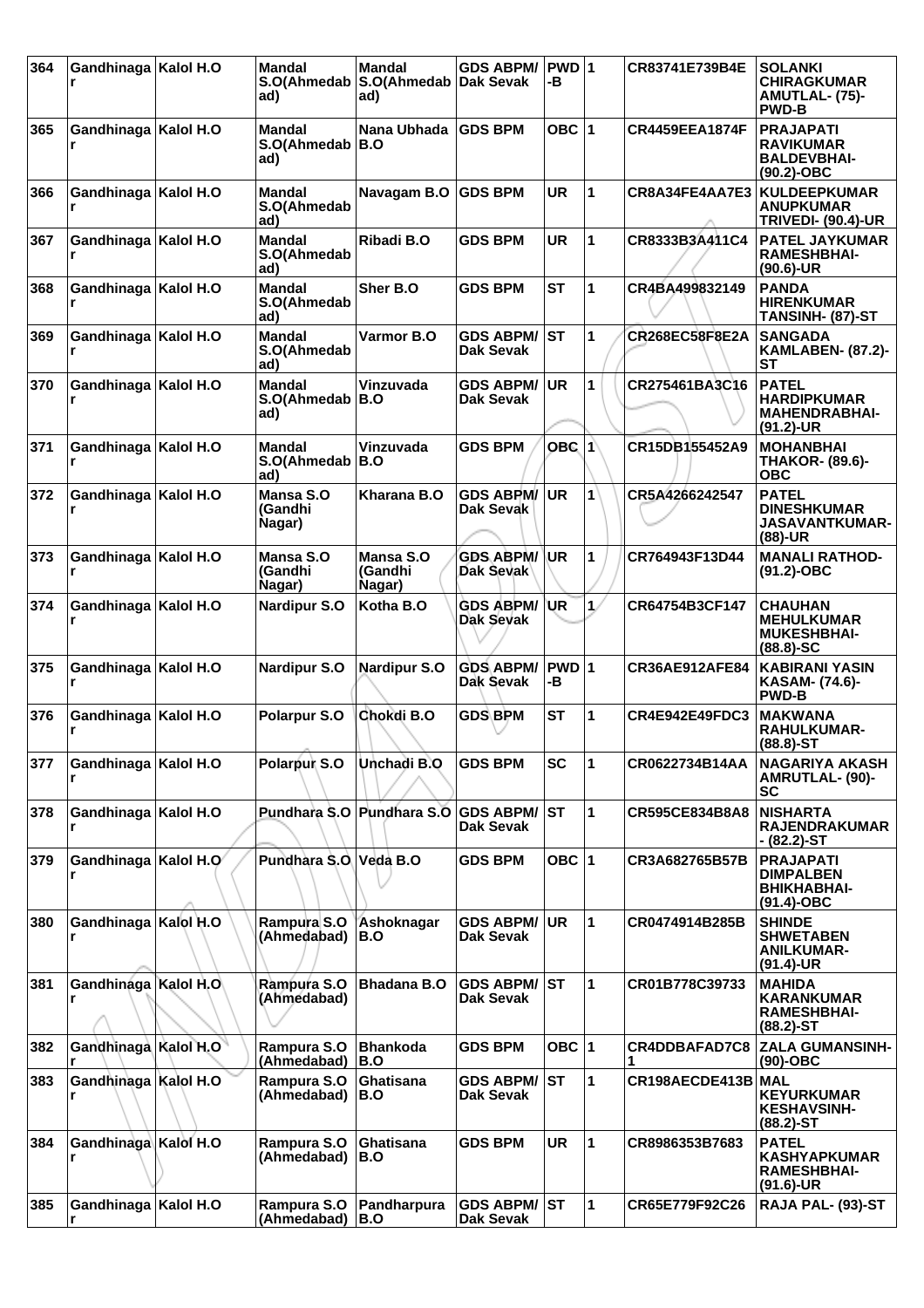| 386 | Gandhinaga   Kalol H.O |           | Ranpur S.O        | Devaliya B.O              | <b>GDS BPM</b>                       | <b>UR</b> | 1              | <b>CR86B16C8F4F8F</b> | <b>PATEL</b><br><b>CHINTANKUMAR</b><br>JAYANTIBHAI-<br>$(90.6)$ -UR          |
|-----|------------------------|-----------|-------------------|---------------------------|--------------------------------------|-----------|----------------|-----------------------|------------------------------------------------------------------------------|
| 387 | Gandhinaga   Kalol H.O |           | Ranpur S.O        | Galsana B.O               | <b>GDS BPM</b>                       | <b>UR</b> | 1              | CR7C4F22E65727        | <b>MAHADEV MER-</b><br>$(89)-OBC$                                            |
| 388 | Gandhinaga   Kalol H.O |           | Ranpur S.O        | Keria B.O                 | <b>GDS BPM</b>                       | EWS $ 1$  |                | CR1D29593B9693        | <b>RATHOD URVASHI</b><br><b>ARVINDSINH- (89)-</b><br><b>UR-EWS</b>           |
| 389 | Gandhinaga   Kalol H.O |           | Ranpur S.O        | Nani Vavdi<br>B.O         | <b>GDS BPM</b>                       | OBC $ 1$  |                | CR6429A8235FC1        | <b>VADHER</b><br><b>RAJANKUMAR</b><br><b>MUKESHBHAI-</b><br>$(88.4)$ -OBC    |
| 390 | Gandhinaga   Kalol H.O |           | Ranpur S.O        | Rajpura B.O               | <b>GDS BPM</b>                       | <b>ST</b> | 1              | CR71C8C297E1D4        | <b>DAMOR</b><br><b>NIMESHKUMAR</b><br><b>RAMESHCHANDRA</b><br>- (87)-ST      |
| 391 | Gandhinaga   Kalol H.O |           | Ranpur S.O        | Vagad B.O                 | <b>GDS ABPM/</b><br>Dak Sevak        | <b>UR</b> | 1              | CR4146E4479FE4        | <b>CHAVDA</b><br><b>HARDIKKUMAR</b><br><b>SATISHCHANDRA-</b><br>(87.4)-UR    |
| 392 | Gandhinaga   Kalol H.O |           | <b>Sanand S.O</b> | Charel B.O                | <b>GDS BPM</b>                       | <b>SC</b> | 1              | CR8B4DDC3C75F2 PARMAR | <b>RANCHHODBHAI</b><br><b>NARSINHBHAI-</b><br>$(95.4)$ -SC                   |
| 393 | Gandhinaga   Kalol H.O |           | Sanand S.O        | Daduka B.O                | <b>GDS BPM</b>                       | UR.       | 1              | CR024A94FF76A3        | <b>MAHAVEER</b><br><b>PRASAD SHARMA-</b><br>(89.8333)-UR                     |
| 394 | Gandhinaga   Kalol H.O |           | Sanand S.O        | Kaneti B.O                | <b>GDS ABPM/</b><br>Dak Sevak        | <b>UR</b> | 1              | CR51195354397D        | <b>PATEL</b><br>TUSHARKUMAR<br>KANAIYALAL-<br>$(91.4)-UR$                    |
| 395 | Gandhinaga   Kalol H.O |           | Sanand S.O        | <b>Mankol B.O</b>         | <b>GDS BPM</b>                       | $EWS$  1  |                | CR34C894D817A3        | <b>PATEL</b><br><b>PIYUSHKUMAR-</b><br>(88.6)-UR-EWS                         |
| 396 | Gandhinaga             | Kalol H.O | <b>Sanand S.O</b> | <b>Moti Kishol</b><br>B.O | <b>GDS BPM</b>                       | ST.       | 1              | CR3E333FC36847        | <b>DINDOR ALKABEN</b><br>DEVABHAI- (89.2)-<br><b>ST</b>                      |
| 397 | Gandhinaga   Kalol H.O |           | Sanand S.O        | Pimpan B.O                | <b>GDS BPM</b>                       | OBC $ 1$  |                | CR4C6492EC5818        | <b>PAGI</b><br><b>ASHISHKUMAR-</b><br>$(90.4)$ -OBC                          |
| 398 | Gandhinaga   Kalol H.O |           | Sanand S.O<br>A   | Vekaria B.O               | <b>GDS BPM</b>                       | <b>ST</b> | 1              | <b>CR5E8F437CA685</b> | <b>BARIA</b><br><b>HITESHKUMAR</b><br><b>PRATAPSINH-</b><br>(88.6)-ST        |
| 399 | Gandhinaga             | Kalol H.O | Santej SO         | Santej SO                 | <b>GDS ABPM/</b><br><b>Dak Sevak</b> | <b>UR</b> | $\mathbf 2$    | CR398493F43EDA        | <b>PATEL NIKUNJ-</b><br>$(90.8)$ -UR                                         |
| 400 | Gandhinaga             | Kalol H.O | Santej SO         | Santej SO                 | <b>GDS ABPM/</b><br>Dak Sevak        | UR        | $\overline{2}$ | CR54B3A31FECF5        | <b>PATHAN</b><br><b>VJHADKHAN</b><br><b>AZAZAHMADKHAN</b><br>- (90.8)-UR     |
| 401 | Gandhinaga   Kalol H.O |           | Viramgam<br>S.O   | Bhojwa B.O                | <b>GDS BPM</b>                       | OBC $ 1$  |                | <b>CR2694428C2EFB</b> | <b>SHARMA</b><br><b>MAULIKKUMAR</b><br><b>ARVINDCHANDRA-</b><br>$(89.8)-OBC$ |
| 402 | Gandhinaga Kalol H.O   |           | Viramgam<br>S.O   | Daslana B.O               | <b>GDS BPM</b>                       | <b>ST</b> | 1              | CR626195A5AF51        | <b>DAMOR</b><br>VAISHALIBEN- (88)-<br><b>ST</b>                              |
| 403 | Gandhinaga Kalol H.O.  |           | Viramgam<br>S.O   | Ghoda B.O                 | <b>GDS BPM</b>                       | OBC $ 1$  |                | cr3bc4c5de2419        | <b>DIWAN SABIRSHA</b><br>SIKANDARSAA-<br>$(88.6)$ -OBC                       |
| 404 | Gandhinaga Kalol H.O   |           | Viramgam<br>S.O   | Goraiya B.O               | <b>GDS ABPM/</b><br>Dak Sevak        | <b>ST</b> | 1              | CR3CCF4E35AD49        | <b>CHAREL</b><br><b>VAISHALIBEN-</b><br>$(87.8) - ST$                        |
| 405 | Gandhinaga Kalol H.O   |           | Viramgam<br>S.O   | Goraiya B.O               | <b>GDS BPM</b>                       | <b>UR</b> | 1              | CR3443A54B2C32        | DHARABEN- (91.6)-<br>UR                                                      |
| 406 | Gandhinaga Kalol H.O   |           | Viramgam<br>S.O   | <b>Hansalpur</b><br>B.O   | <b>GDS BPM</b>                       | OBC $ 1$  |                | CR0174864F86B6        | <b>AJAY</b><br><b>DUDHREJIYA-</b><br>(92.4)-OBC                              |
| 407 | Gandhinaga Kalol H.O   |           | Viramgam<br>S.O   | Jalampur B.O              | <b>GDS BPM</b>                       | OBC $ 1$  |                | CR0EE57177C615        | <b>MODI JAYKUMAR</b><br><b>MAHESHKUMAR-</b><br>(88.6)-OBC                    |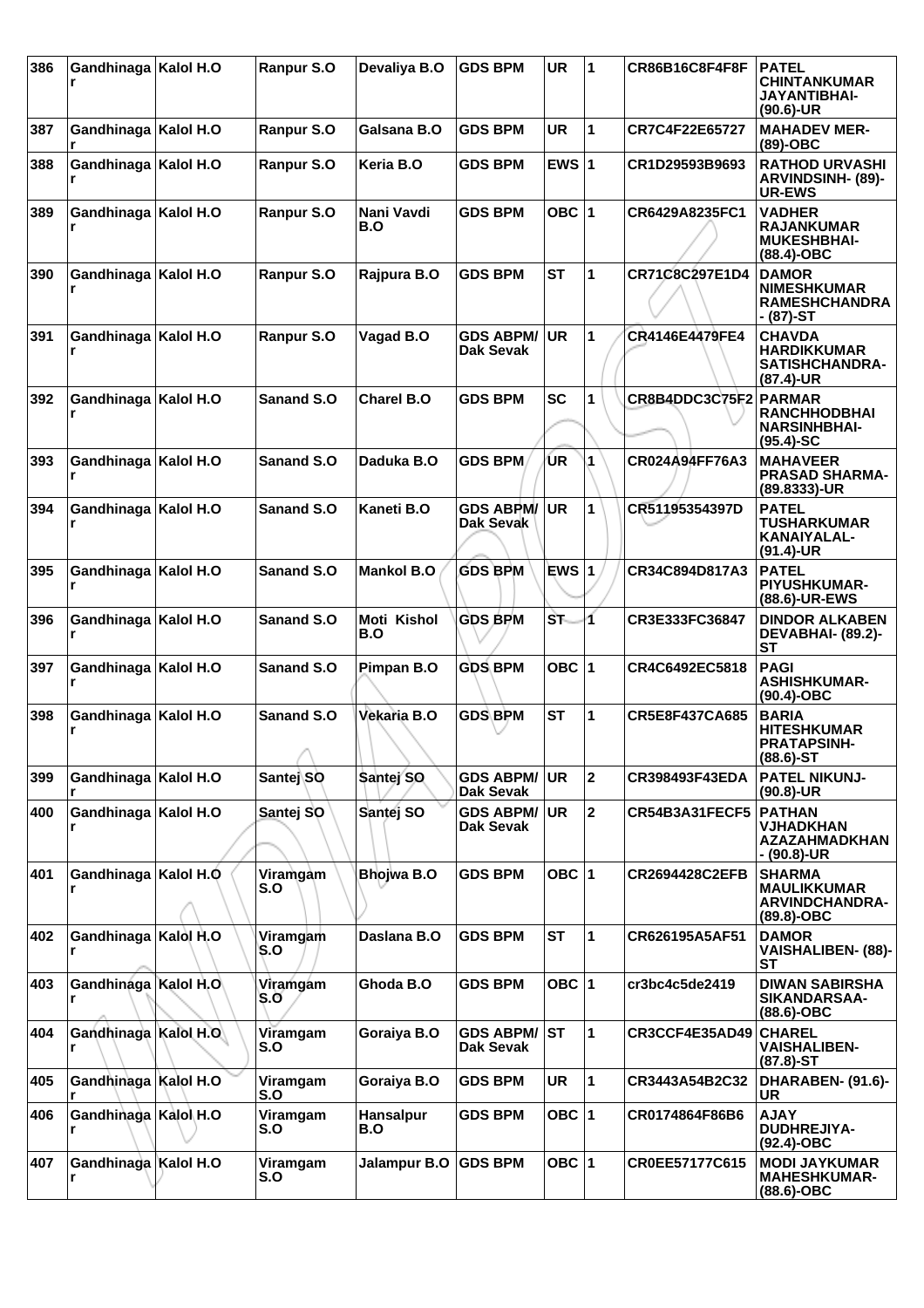| 408 | Gandhinaga   Kalol H.O      |                         | Viramgam<br>S.O                    | Kankravadi<br>B.O             | <b>GDS ABPM/</b><br>Dak Sevak | EWS 1                   |                      | <b>CR0B9A2213A93F</b> | <b>PATEL</b><br><b>RENUKABEN</b><br>BABUBHAI- (88.4)-<br><b>UR-EWS</b>        |
|-----|-----------------------------|-------------------------|------------------------------------|-------------------------------|-------------------------------|-------------------------|----------------------|-----------------------|-------------------------------------------------------------------------------|
| 409 | Gandhinaga   Kalol H.O      |                         | Viramgam<br>S.O                    | <b>Kumarkhan</b><br>B.O       | <b>GDS BPM</b>                | <b>UR</b>               | $\overline{1}$       | CR1AF3BE7E4C29        | <b>TRIKMANI</b><br><b>MITESHKUMAR</b><br><b>JITENDRABHAI-</b><br>$(89)-UR$    |
| 410 | Gandhinaga   Kalol H.O      |                         | Viramgam<br>S.O                    | Shahpur B.O                   | <b>GDS BPM</b>                | UR                      | 1                    | CR7A4EF53F6C5A        | HIRANI PRIYANK-<br>$(92)-UR$                                                  |
| 411 | Gandhinaga   Kalol H.O      |                         | Viramgam<br>S.O                    | Thuleta B.O                   | <b>GDS ABPM/</b><br>Dak Sevak | <b>UR</b>               | 1                    | CR54383ED19CF4        | <b>CHAVDA MITESH</b><br><b>BALDEVBHAI- (88)-</b><br>UR                        |
| 412 | Gandhinaga   Kalol H.O      |                         | Viramgam<br>S.O                    | Vadgas B.O                    | <b>GDS ABPM/</b><br>Dak Sevak | <b>EWS</b> <sub>1</sub> |                      | CR3BFE994E6AFB        | <b>CHVDA DIVYABEN-</b><br>(88.6)-UR-EWS                                       |
| 413 | Gandhinaga   Kalol H.O      |                         | Viramgam<br>S.O                    | Vansva B.O                    | <b>GDS ABPM/</b><br>Dak Sevak | <b>UR</b>               | 1                    | CR69DB1338A38C        | <b>PATEL</b><br><b>VATSALKUMAR-</b><br>(87.8)-UR                              |
| 414 | Gandhinaga   Kalol H.O      |                         | Viramgam<br>S.O                    | <b>Vanthal B.O</b>            | <b>GDS BPM</b>                | <b>UR</b>               | 1                    | CR337C84116F74        | <b>BAROT LATA</b><br>LALCHAND- (89.8)-<br>UR                                  |
| 415 | Gandhinaga   Kalol H.O      |                         | Viramgam<br>S.O                    | Viramgam<br>S.O               | <b>GDS ABPM/</b><br>Dak Sevak | <b>UR</b>               | 1                    | CR2228E5B24DF7        | <b>NILESH KANUBHAI</b><br><b>PIPALIYA- (91.4)-</b><br>UR                      |
| 416 | Gandhinaga   Kalol H.O<br>r |                         | Virochannaga<br>rS.0               | <b>Bakrana B.O</b>            | <b>GDS BPM</b>                | <b>SC</b>               | $\blacktriangleleft$ | CR65447EA8721B        | <b>CHAUHAN AKSHAY</b><br><b>NAVINCHANDRA-</b><br>$(91.6)$ -SC                 |
| 417 | Gandhinaga   Kalol H.O      |                         | Virochannaga<br>r S.O              | Khorajnanoda GDS ABPM/<br>B.O | Dak Sevak                     | <b>UR</b>               | 1                    | CR326489DDE929        | <b>RITESH PATEL-</b><br>(87.4)-UR                                             |
| 418 | Gandhinaga   Kalol H.O      |                         | Virochannaga Siiawada B.O<br>r S.O |                               | <b>GDS BPM</b>                | <b>UR</b>               | 1                    | CR7428612B3DB4        | <b>JADAV</b><br>NARENDRAKUMAR<br>- (90)-UR                                    |
| 419 | <b>Mahesana</b>             | <b>Mahesana</b><br>H.O  | <b>Ambaliasan</b><br>S.O           | <b>Bhasaria B.O</b>           | <b>GDS BPM</b>                | OBC $ 1\rangle$         |                      | CR1A956B1F1682        | <b>CHAVADA SACHIN-</b><br>$(90.8)-OBC$                                        |
| 420 | <b>Mahesana</b>             | <b>Mahesana</b><br>H.O  | <b>Ambaliasan</b><br>S.O           | Dholasan B.O                  | <b>GDS BPM</b>                | ST.                     | 4                    | CR3E5E2DAB1B92 PATEL  | <b>TRUPTIKUMARI</b><br><b>CHHANABHAI-</b><br>$(86.6)$ -ST                     |
| 421 | <b>Mahesana</b>             | <b>Mahesana</b><br>H.O  | <b>Balol S.O</b>                   | Maguna B.O                    | <b>GDS BPM</b>                | OBC ∣1                  |                      | CR6EFA7E112145        | <b>MODI</b><br><b>RUSHABHKUMAR</b><br><b>VINODBHAI- (93.2)-</b><br><b>OBC</b> |
| 422 | ∣Mahesana                   | <b>Mahesana</b><br>H.O  | <b>Balol S.O</b>                   | Nadasa B.O                    | <b>GDS BPM</b>                | <b>ST</b>               | 1                    | CR4F74465EB5D4        | <b>CHARPOT</b><br><b>JAYDEEPKUMAR</b><br>RATANSINH- (85.2)-<br>SТ             |
| 423 | <b>Mahesana</b>             | <b>Mahesana</b><br>H.O  | Balol S.O                          | Palaj B.O                     | <b>GDS BPM</b>                | <b>ST</b>               | 1                    | CR734EE261FE78        | <b>BHOYA</b><br><b>ASHISHBHAI- (87)-</b><br><b>ST</b>                         |
| 424 | <b>Mahesana</b>             | Mahesana<br>H.O         | Becharaji S.O                      | Ambala B.O                    | <b>GDS ABPM/</b><br>Dak Sevak | <b>UR</b>               | 1                    | CR3BBF5B4DB9D<br>6    | <b>PATEL HETA</b><br>DILIPBHAI- (90.8)-<br>UR                                 |
| 425 | Mahesana                    | Mahesana<br>H.O         | Becharaji S.O                      | Becharaji S.O                 | <b>GDS ABPM/</b><br>Dak Sevak | UR                      | 1                    | CR4727124AA6F5        | <b>PANCHAL</b><br><b>HITESHKUMAR</b><br>KANTILAL- (91.4)-<br>UR               |
| 426 | <b>Mahesana</b>             | <b>Mahesana</b><br>H.O  | Becharaji S.O                      | <b>Delvada</b><br>(Khant) B.O | <b>GDS ABPM/</b><br>Dak Sevak | <b>UR</b>               | 1                    | CR633EE94F8C7F        | <b>PATEL</b><br><b>HARDIKKUMAR</b><br><b>BABUBHAI- (91)-UR</b>                |
| 427 | Mahesana                    | <b>Mahesana</b><br>O.H  | Becharaji S.O                      | Kalri B.O                     | <b>GDS ABPM/</b><br>Dak Sevak | lst                     | 1                    | CR6DB9C34D9CC<br>D    | <b>JADAV</b><br><b>DHANESHKUMAR</b><br><b>SHIVRAMBHAI-</b><br>$(83.6)$ -ST    |
| 428 | Mahesana                    | <b>Mahesana</b><br>H.O. | Becharaji S.O                      | <b>Venpura B.O</b>            | <b>GDS ABPM/</b><br>Dak Sevak | <b>UR</b>               | 1                    | CR46ED7CE4641D        | <b>PATEL JAY</b><br><b>PRAVINBHAI-</b><br>$(91.8)$ -UR                        |
| 429 | Mahesana                    | <b>Mahesana</b><br>H.O  | <b>Bhandu S.O</b>                  | <b>Bokarwada</b><br>B.O       | <b>GDS ABPM/</b><br>Dak Sevak | <b>UR</b>               | $\mathbf 1$          | CR1B4C6AF357FD        | <b>DABHI</b><br><b>KARANKUMAR</b><br><b>RAJESHBHAI-</b><br>$(91.8) - SC$      |
| 430 | Mahesana                    | Mahesana<br>H.O         | <b>Bhandu S.O</b>                  | Jetalvasana<br>B.O            | <b>GDS BPM</b>                | <b>UR</b>               | 1                    | <b>CR3AA7D7C82F45</b> | <b>CHAUDHARI</b><br><b>RAUNAK- (93.4)-UR</b>                                  |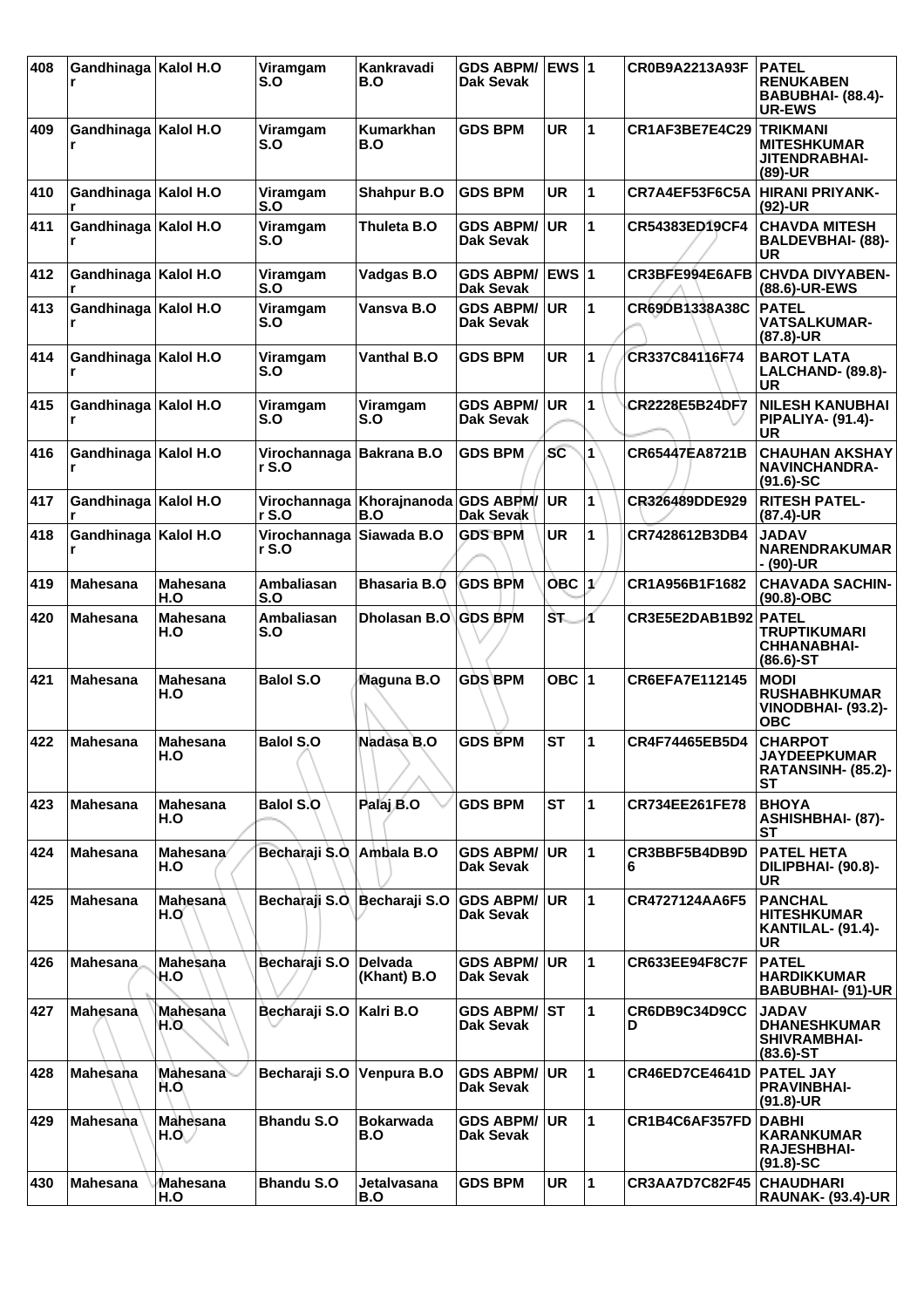| 431 | <b>Mahesana</b> | <b>Mahesana</b><br>H.O | <b>Brahmanwad</b><br>a S.O         | <b>Vishol B.O</b>   | <b>GDS BPM</b>                | <b>UR</b>    | $\overline{1}$ | CR81DFED568ED7        | <b>PRAJAPATI</b><br><b>ARPITKUMAR</b><br><b>CHANDUBHAI-</b><br>$(93.4)-OBC$ |
|-----|-----------------|------------------------|------------------------------------|---------------------|-------------------------------|--------------|----------------|-----------------------|-----------------------------------------------------------------------------|
| 432 | <b>Mahesana</b> | <b>Mahesana</b><br>H.O | Dangarwa<br>S.O                    | Jhulasan B.O        | <b>GDS ABPM/</b><br>Dak Sevak | $OBC$ 1      |                | CR66FEBDFA383A        | <b>DARJI</b><br><b>DIVYESHKUMAR</b><br>MANOJBHAI- (89)-<br><b>OBC</b>       |
| 433 | <b>Mahesana</b> | <b>Mahesana</b><br>H.O | <b>Dangarwa</b><br>S.O             | Juni Sedhavi<br>B.O | <b>GDS BPM</b>                | <b>UR</b>    | $\mathbf{1}$   | CR53BDC33937E8        | <b>CHAUDHARI</b><br><b>BHARTIBEN</b><br><b>MADHUBHAI-</b><br>(95.4)-UR      |
| 434 | <b>Mahesana</b> | <b>Mahesana</b><br>H.O | Dangarwa<br>S.O                    | Karjisan B.O        | <b>GDS BPM</b>                | <b>ST</b>    | $\mathbf{1}$   | CR455C6FC4885C        | <b>PATEL ARPIT</b><br><b>ANILBHAI- (89.4)-</b><br>SТ                        |
| 435 | <b>Mahesana</b> | <b>Mahesana</b><br>H.O | Dangarwa<br>S.O                    | <b>Mathasul B.O</b> | <b>GDS ABPM/</b><br>Dak Sevak | OBC $ 1$     |                | CR5E4319B213AF        | <b>THAKOR MANUJI</b><br><b>MANAJI- (87.2)-</b><br><b>OBC</b>                |
| 436 | <b>Mahesana</b> | <b>Mahesana</b><br>H.O | Gavada S.O                         | <b>Malosan B.O</b>  | <b>GDS BPM</b>                | EWS $ 1$     |                | CR2FDB4E3D46C7        | <b>PATEL</b><br><b>PRATIKKUMAR</b><br><b>PANKAJBHAI-</b><br>(90.2)-UR-EWS   |
| 437 | <b>Mahesana</b> | <b>Mahesana</b><br>H.O | Gerita<br><b>Kolavda RS</b><br>S.O | Pamol B.O           | <b>GDS ABPM/</b><br>Dak Sevak | <b>UR</b>    | 1              | CR58443486A1B4        | <b>PATEL</b><br><b>TILESHKUMAR</b><br><b>ARAVINDBHAI-</b><br>$(91)-UR$      |
| 438 | <b>Mahesana</b> | <b>Mahesana</b><br>H.O | Jagudan S.O                        | Akhaj B.O           | <b>GDS BPM</b>                | EWS $ 1$     |                | CR385DC5EA6482        | <b>PATEL NISARG</b><br>SURESHBHAI- (91)-<br><b>UR-EWS</b>                   |
| 439 | <b>Mahesana</b> | <b>Mahesana</b><br>H.O | Jagudan S.O                        | <b>Mulsan B.O</b>   | <b>GDS BPM</b>                | <b>UR</b>    | 1              | CR26D5B4C6444A        | <b>CHAUDHARI</b><br><b>DHARVI</b><br>JETHABHAI- (93.2)-<br><b>UR</b>        |
| 440 | <b>Mahesana</b> | <b>Mahesana</b><br>H.O | Jhotana S.O                        | Mudarda B.O         | <b>GDS BPM</b>                | $OBC$   $1$  |                | CR3734A2575E25        | <b>GAJJAR VIKAS</b><br><b>DINESHBHAI-</b><br>$(94.2)$ -OBC                  |
| 441 | <b>Mahesana</b> | <b>Mahesana</b><br>H.O | Kadi S.O                           | Deusana B.O         | <b>GDS BPM</b>                | OBC 1        |                | <b>CR32C968FBAE36</b> | <b>PARMAR MAYANK</b><br><b>MUKESHKUMAR-</b><br>(90)-OBC                     |
| 442 | <b>Mahesana</b> | <b>Mahesana</b><br>H.O | Kadi S.O                           | Jasalpur B.O        | <b>GDS BPM</b>                | <b>UR</b>    | $\mathbf{1}$   | CR78ED2893BD49        | <b>PATEL SAURABH</b><br><b>BABUBHAI- (92)-UR</b>                            |
| 443 | <b>Mahesana</b> | Mahesana<br>H.O        | Kadi S.O<br>↗                      | Kadi S.O            | <b>GDS ABPM/</b><br>Dak Sevak | <b>UR</b>    | $\mathbf 2$    | CR2D9A1D3CC8D<br>С    | <b>JOSHI</b><br><b>RUSHIKUMAR</b><br><b>JANAKKUMAR-</b><br>(93)-UR          |
| 444 | <b>Mahesana</b> | <b>Mahesana</b><br>H.O | Kadi S.O                           | Kadi S.O            | <b>GDS ABPM/</b><br>Dak Sevak | UR.          | $\mathbf 2$    | CR12D2AACA4349        | <b> PATEL HARSHIL</b><br><b>DASHRATHBHAI-</b><br>$(91)-UR$                  |
| 445 | <b>Mahesana</b> | <b>Mahesana</b><br>H.O | Kadi S.O                           | Nagrasan B.O        | <b>GDS ABPM/</b><br>Dak Sevak | <b>UR</b>    | 1              | CR05489362FC8B        | <b>PATEL KISHAN</b><br>SANJAYBHAI- (88)-<br>UR                              |
| 446 | <b>Mahesana</b> | <b>Mahesana</b><br>H.O | Kadi S.O                           | Untva B.O           | <b>GDS BPM</b>                | <b>UR</b>    | $\mathbf{1}$   | CR279587BE1E18        | <b>SATHAVARA</b><br>JIGAR<br><b>RAKESHKUMAR-</b><br>$(93.4)$ -OBC           |
| 447 | <b>Mahesana</b> | Mahesana<br>H.O        | Kahoda S.O                         | Lunva B.O           | <b>GDS ABPM/</b><br>Dak Sevak | <b>UR</b>    | $\mathbf{1}$   | <b>CR2639CF4C79FB</b> | <b>PATEL PRIYA</b><br>KANAIYALAL-<br>$(91.8)$ -UR                           |
| 448 | <b>Mahesana</b> | Mahesana<br>H.O.       | Kalyanpura<br>S.O                  | Agol B.O            | <b>GDS ABPM/</b><br>Dak Sevak | <b>EWS 1</b> |                | CR7665AB749AC2        | <b>PANDYA</b><br><b>VAIBHAVIBAHEN-</b><br>(88.6)-UR-EWS                     |
| 449 | Mahesana        | <b>Mahesana</b><br>H.O | Kalyanpura<br>S.O                  | Bavlu B.O           | <b>GDS ABPM/</b><br>Dak Sevak | OBC 1        |                | CR89A6D41326F1        | <b>CHAUDHARI UJAS</b><br><b>BHAGAVANBHAI-</b><br>$(90)-OBC$                 |
| 450 | Mahesana        | Mahesana<br>H.O        | Kalyanpura<br>S.O                  | Medha B.O           | <b>GDS ABPM/</b><br>Dak Sevak | UR.          | $\mathbf{1}$   | <b>CR84887D5F5EBF</b> | <b>PATEL</b><br><b>AKSHAYKUMAR</b><br>RAMESHBHAI- (92)-<br><b>UR</b>        |
| 451 | <b>Mahesana</b> | Mahesana<br>H.O        | Kalyanpura<br>S.O                  | Vekra B.O           | <b>GDS BPM</b>                | <b>UR</b>    | $\mathbf{1}$   | CR5597D4BB8D49        | <b>PATEL</b><br><b>KRUNALKUMAR</b><br>BHARATBHAI- (92)-<br>UR               |
| 452 | <b>Mahesana</b> | <b>Mahesana</b><br>H.O | Kheralu S.O                        | <b>Chansol B.O</b>  | <b>GDS ABPM/</b><br>Dak Sevak | <b>UR</b>    | 1              | CR1596F5A57614        | <b>PATEL JAIMINIBEN</b><br><b>JAYANTIBHAI-</b><br>$(90.6)$ -UR              |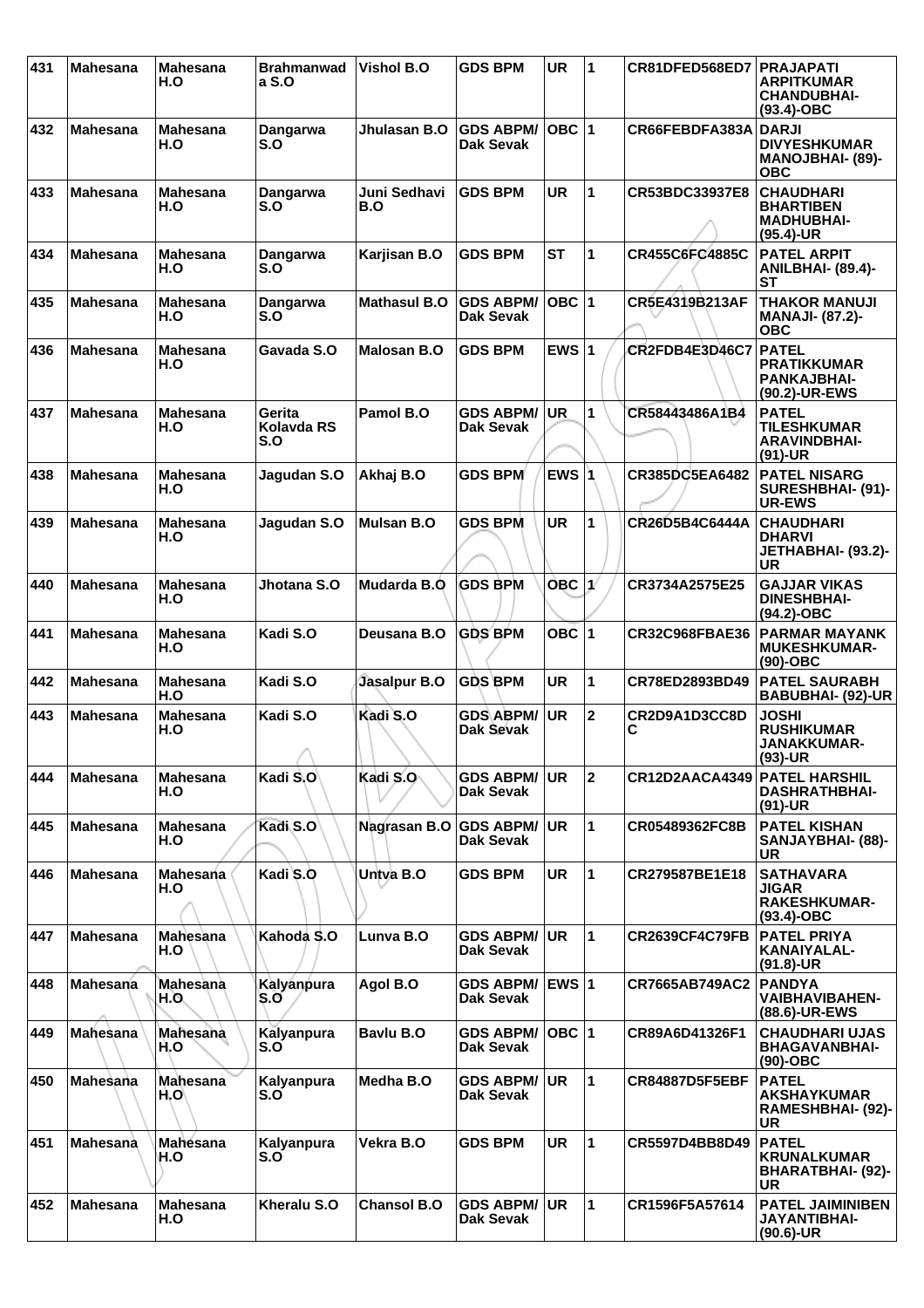| 453 | <b>Mahesana</b> | <b>Mahesana</b><br>H.O | Kheralu S.O                                  | <b>Chansol B.O</b>                     | <b>GDS BPM</b>                       | <b>UR</b>    | 1            | CR712C7F2568E9        | <b>PATEL</b><br><b>YASHKUMAR</b><br><b>PRAKASHKUMAR-</b><br>$(91.8)-UR$        |
|-----|-----------------|------------------------|----------------------------------------------|----------------------------------------|--------------------------------------|--------------|--------------|-----------------------|--------------------------------------------------------------------------------|
| 454 | <b>Mahesana</b> | <b>Mahesana</b><br>H.O | Kheralu S.O                                  | Chotia B.O                             | <b>GDS BPM</b>                       | OBC $ 1$     |              | CR766633F5439A        | YOGI MAYANK<br><b>AMARATBHAI-</b><br>$(92.4)$ -OBC                             |
| 455 | <b>Mahesana</b> | <b>Mahesana</b><br>H.O | Kheralu S.O                                  | <b>Moti Hirvani</b><br>B.O             | <b>GDS ABPM/ST</b><br>Dak Sevak      |              | 1            | CR8DE483183BED        | <b>GODHA</b><br><b>PUSHPABAHEN</b><br><b>SHANKARBHAI-</b><br>$(84.4)$ -ST      |
| 456 | <b>Mahesana</b> | <b>Mahesana</b><br>H.O | Kheralu S.O                                  | Moti Hirvani<br>B.O                    | <b>GDS BPM</b>                       | <b>UR</b>    | $\mathbf{1}$ | CR3734975175BD        | <b>PATEL</b><br><b>MARUTKUMAR</b><br><b>RAJESHBHAI-</b><br>$(92.8)$ -UR        |
| 457 | <b>Mahesana</b> | <b>Mahesana</b><br>H.O | Ladol S.O                                    | <b>Mandali B.O</b>                     | <b>GDS BPM</b>                       | OBC $ 1$     |              | <b>CR6EB6A92CF784</b> | <b>SATHVARA</b><br><b>RITUBEN</b><br><b>DINESHKUMAR-</b><br>$(91.2) - OBC$     |
| 458 | <b>Mahesana</b> | <b>Mahesana</b><br>H.O | Langhnaj S.O                                 | Saldi B.O                              | <b>GDS ABPM/</b><br><b>Dak Sevak</b> | <b>UR</b>    | 1            | <b>CR56D8383EC5EC</b> | <b>CHAUDHARI VIVEK</b><br>KIRITBHAI- (92)-UR                                   |
| 459 | <b>Mahesana</b> | <b>Mahesana</b><br>H.O | Linch S.O                                    | Ambasan B.O                            | <b>GDS ABPM/</b><br><b>Dak Sevak</b> | <b>UR</b>    | 1            | CR318A484CA29A        | <b>PATEL</b><br>MEGHABEN- (91)-<br><b>UR</b>                                   |
| 460 | <b>Mahesana</b> | <b>Mahesana</b><br>H.O | Mahesana<br>H.O                              | Gorad B.O                              | <b>GDS ABPM/</b><br>Dak Sevak        | lOBC I1∖     |              | CR2EDF26AF7A73        | <b>HARESHKUMAR</b><br><b>NAGAJIBHAI</b><br><b>RAVAL- (89.3)-OBC</b>            |
| 461 | <b>Mahesana</b> | <b>Mahesana</b><br>H.O | <b>Mahesana</b><br>H.O                       | Kansarakui<br>B.O                      | <b>GDS ABPM/</b><br>Dak Sevak        | <b>UR</b>    | $\mathbf{1}$ | <b>CR66AFF25258CF</b> | <b>PRAJAPATI</b><br><b>VAIBHAVIBEN</b><br><b>SHANKARLAL-</b><br>$(91.8)-UR$    |
| 462 | <b>Mahesana</b> | <b>Mahesana</b><br>H.O | <b>Mahesana</b><br>H.O                       | <b>Mahesana</b><br>H.O                 | <b>GDS ABPM/</b><br>Dak Sevak        | ∣OBC ∣1      |              | CR697524A4BDF4        | <b>PRAJAPATI PARTH</b><br><b>ROHITKUMAR- (93)-</b><br><b>OBC</b>               |
| 463 | <b>Mahesana</b> | <b>Mahesana</b><br>H.O | Mahesana<br>H.O                              | <b>Mahesana</b><br>H.O                 | <b>GDS ABPM/</b><br>Dak Sevak        | <b>UR</b>    | $\mathbf{1}$ | CR3E4AE59665E7        | <b>SOLANKI</b><br><b>KARANKUMAR</b><br><b>ARVINDKUMAR-</b><br>$(92.2)$ -SC     |
| 464 | <b>Mahesana</b> | <b>Mahesana</b><br>H.O | <b>Mahesana</b><br>H.O                       | Savala B.O                             | <b>GDS ABPM/</b><br><b>Dak Sevak</b> | lst          | 1            | CR252B3BB3B9A5        | <b>DAMOR GITABEN-</b><br>$(85.4)$ -ST                                          |
| 465 | <b>Mahesana</b> | <b>Mahesana</b><br>H.O | <b>Mahesana</b><br>H.O                       | Savala B.O                             | <b>GDS BPM</b>                       | <b>OBC</b> 1 |              | CR5247F7C81722        | <b>PRAJAPATI</b><br><b>JASHAVANTKUMA</b><br><b>R KANUBHAI-</b><br>$(92.8)-OBC$ |
| 466 | <b>Mahesana</b> | <b>Mahesana</b><br>H.O | Mahesana I E<br>S.O                          | Mahesana I E<br>S.O                    | <b>GDS ABPM/ UR</b><br>Dak Sevak     |              | 11           | CR13A66DAB3C1<br>в    | <b>PATEL RIYABEN</b><br>SATISHBHAI- (95)-<br>UR                                |
| 467 | <b>Mahesana</b> | <b>Mahesana</b><br>H.O | <b>Mahesana</b><br><b>Ongc Colony</b><br>S.O | Mahesana<br><b>Ongc Colony</b><br>S.OI | GDS ABPM/ OBC 1<br>Dak Sevak         |              |              | CR41476D8749A6        | <b>DESAI SACHIN</b><br>SAHARBHAI- (92)-<br><b>OBC</b>                          |
| 468 | <b>Mahesana</b> | Mahesana<br>H.O        | <b>Mahesana</b><br><b>Ongc Colony</b><br>S.O | Mahesana<br><b>Ongc Colony</b><br>S.O  | <b>GDS ABPM/</b><br><b>Dak Sevak</b> | <b>UR</b>    | $\mathbf{1}$ | CR6B11486D92C8        | <b>BHAUMIK</b><br><b>SHAILESHKUMAR</b><br><b>PATEL- (93.1)-UR</b>              |
| 469 | <b>Mahesana</b> | <b>Mahesana</b><br>H.O | Modhera S.O                                  | Gambhu B.O                             | <b>GDS BPM</b>                       | <b>ST</b>    | $\mathbf{1}$ | CR1DA1FA42A4D6        | <b>KHUSHBUBEN-</b><br>$(89.6)$ -ST                                             |
| 470 | <b>Mahesana</b> | <b>Mahesana</b><br>H.O | Modhera S.O                                  | Kanoda B.O                             | <b>GDS BPM</b>                       | <b>UR</b>    | $\mathbf{1}$ | CR1CEEBBB889C         | <b>PATEL DAXKUMAR</b><br><b>SURESHBHAI-</b><br>$(93.8)$ -UR                    |
| 471 | Mahesana        | Mahesana<br>∖H.O       | Modhera S.O                                  | Vijapurda B.O GDS ABPM/                | Dak Sevak                            | OBC 1        |              | CR27B894E62B63        | <b>PRAJAPATI</b><br><b>VAISHALIBEN</b><br><b>NARSINHBHAI-</b><br>(89)-OBC      |
| 472 | <b>Mahesana</b> | <b>Mahesana</b><br>H.O | Santhal S.O                                  | <b>Martoli B.O</b>                     | <b>GDS BPM</b>                       | OBC $ 1$     |              | CR8BC7E614F1C4        | <b>PRAJAPATI</b><br><b>KISHANKUMAR</b><br>BHIKHABHAI- (90)-<br><b>OBC</b>      |
| 473 | <b>Mahesana</b> | Mahèsana<br>H.Q        | <b>Santhal S.O</b>                           | Virsoda B.O                            | <b>GDS BPM</b>                       | <b>UR</b>    | $\mathbf{1}$ | CR646A93AEDCF7        | <b>CHOUDARY</b><br><b>PRIYANKA</b><br><b>PRAKASH- (93)-UR</b>                  |
| 474 | <b>Mahesana</b> | <b>Mahesana</b><br>H.O | <b>Sardarpur</b><br>S.O<br>(Mahesana)        | <b>Sardarpur</b><br>S.O<br>(Mahesana)  | <b>GDS ABPM/</b><br><b>Dak Sevak</b> | <b>UR</b>    | $\mathbf{1}$ | CR0F47D7E4BD5E        | <b>PARMAR</b><br><b>VAISHALIBEN</b><br><b>DINESHBHAI-</b><br>$(91.2)$ -SC      |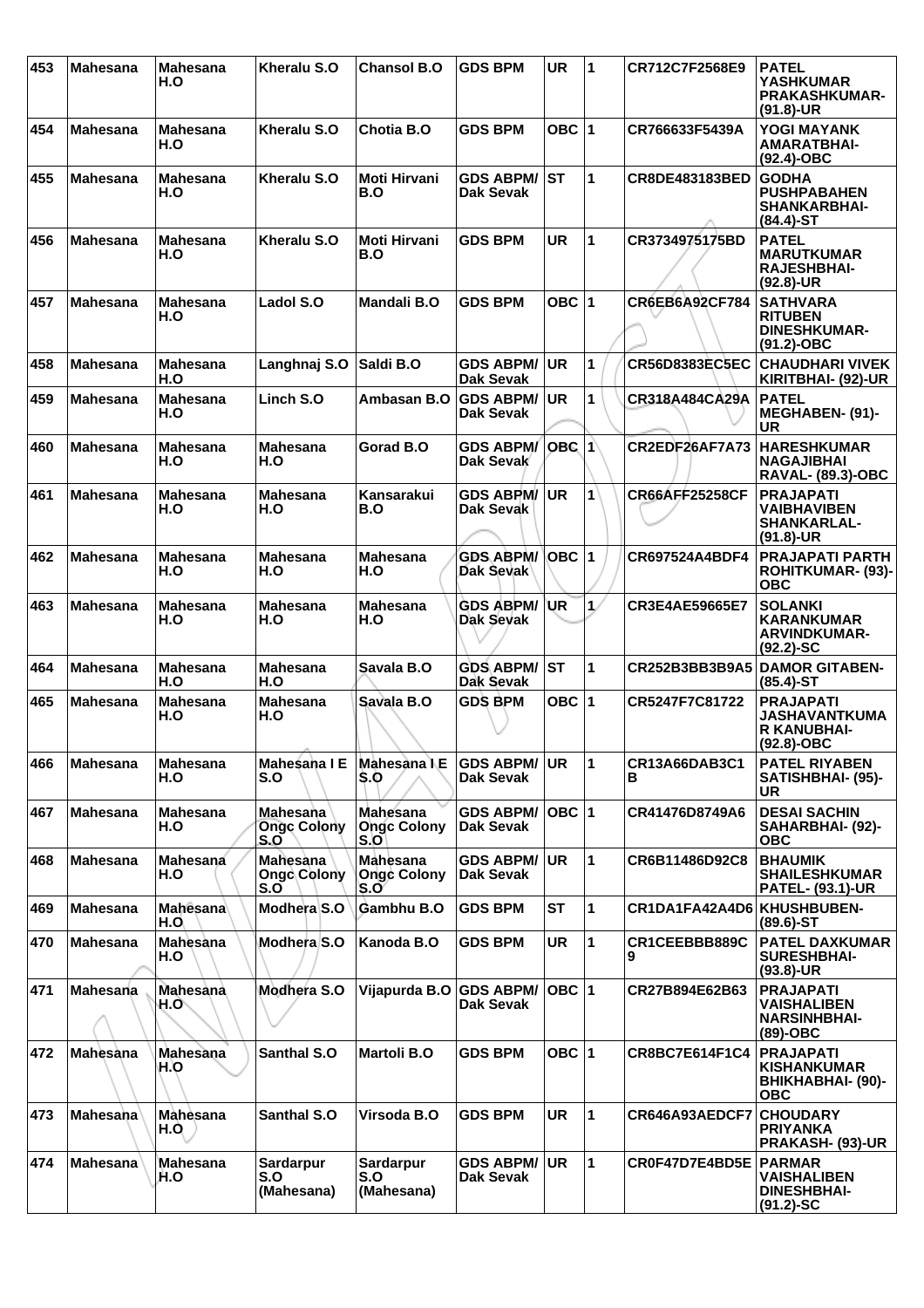| 475 | <b>Mahesana</b> | <b>Mahesana</b><br>H.O  | Satlasana S.O Ankaliyara | B.O                               | <b>GDS ABPM/</b><br>Dak Sevak        | UR              | $\blacktriangleleft$ | CR8AF22E6B74F2         | <b>PATEL DARSHAN</b><br><b>PRAVINBHAI-</b><br>$(88.8)$ -UR                   |
|-----|-----------------|-------------------------|--------------------------|-----------------------------------|--------------------------------------|-----------------|----------------------|------------------------|------------------------------------------------------------------------------|
| 476 | <b>Mahesana</b> | <b>Mahesana</b><br>H.O  | Satlasana S.O            | <b>Bedasma</b><br>Mumanyas<br>B.O | <b>GDS BPM</b>                       | SТ              | 1                    | CR4566461B34AA         | <b>PAGI SIDDHARTH</b><br>BHALABHAI- (87.2)-<br>SТ                            |
| 477 | <b>Mahesana</b> | <b>Mahesana</b><br>H.O  | Satlasana S.O            | <b>Bhatvas B.O</b>                | <b>GDS BPM</b>                       | <b>UR</b>       | 1                    | CR8F444BF1E427         | <b>BARAD AJAYSINH-</b><br>$(91)-UR$                                          |
| 478 | <b>Mahesana</b> | <b>Mahesana</b><br>H.O  | Satlasana S.O            | <b>Kothasana</b><br>B.O           | <b>GDS BPM</b>                       | <b>UR</b>       | $\mathbf{1}$         | CR72F48B7BA46C         | <b>SUTHAR</b><br><b>AKSHAYKUMAR</b><br><b>KIRTIKUMAR-</b><br>$(92.4)$ -UR    |
| 479 | <b>Mahesana</b> | <b>Mahesana</b><br>H.O  | Satlasana S.O            | Sartanpur<br>B.O                  | <b>GDS ABPM/</b><br>Dak Sevak        | UR.             | 1                    | <b>CR515BC461EC4A</b>  | <b>SUTHAR</b><br><b>SAGARKUMAR</b><br>KANTIBHAI- (88.4)-<br><b>OBC</b>       |
| 480 | <b>Mahesana</b> | <b>Mahesana</b><br>H.O  | Sipor S.O                | Sipor S.O                         | <b>GDS ABPM/</b><br>Dak Sevak        | $OBC$  1        |                      | <b>CR1D764C4BE62A</b>  | <b>MODI PARTH</b><br>GOPALBHAI- (90.2)-<br><b>OBC</b>                        |
| 481 | <b>Mahesana</b> | <b>Mahesana</b><br>H.O  | Sipor S.O                | Unad B.O                          | <b>GDS ABPM/</b><br><b>Dak Sevak</b> | IST.            | 1                    | CR8163C9541B37         | <b>HATHILA</b><br><b>NANDANBHAI</b><br><b>VALUBHAI- (83.6)-</b><br><b>ST</b> |
| 482 | <b>Mahesana</b> | <b>Mahesana</b><br>H.O  | Sipor S.O                | Valasana B.O                      | <b>GDS BPM</b>                       | OBC 1           |                      | CR02D143A2CE32         | <b>KUMBHAR</b><br><b>AHSANAHMAD-</b><br>$(93.6)$ -OBC                        |
| 483 | <b>Mahesana</b> | <b>Mahesana</b><br>H.O  | <b>Sudasana</b><br>S.O   | Sardarpur<br>B.O                  | <b>GDS BPM</b>                       | OBC $ \uparrow$ |                      | CR899861318614         | <b>PRAJAPATI</b><br><b>RAJASHREE</b><br><b>HARSHADKUMAR-</b><br>$(91.6)-OBC$ |
| 484 | <b>Mahesana</b> | <b>Mahesana</b><br>H.O  | <b>Sudasana</b><br>S.O   | Umari B.O                         | <b>GDS ABPM/</b><br><b>Dak Sevak</b> | UR              | 1                    | CR379FED5E466C         | <b>RAJPUT AJAYSINH</b><br><b>BABUJI- (89.2)-UR</b>                           |
| 485 | <b>Mahesana</b> | <b>Mahesana</b><br>H.O  | <b>Sudasana</b><br>S.O   | Vasai B.O                         | <b>GDS ABPM/</b><br>Dak Sevak        | UR              | 1 <sub>1</sub>       | CR664CA8D484EA         | <b>PATEL</b><br><b>VISHALKUMAR</b><br><b>PRAHALADBHAI-</b><br>$(91.4)$ -UR   |
| 486 | <b>Mahesana</b> | <b>Mahesana</b><br>H.O  | Thol I E S.O             | <b>Borisana B.O</b>               | <b>GDS ABPM/</b><br>Dak Sevak        | <b>UR</b>       | 1                    | CR845C4C461875         | <b>PATEL</b><br><b>PARTHKUMAR</b><br><b>KIRTIBHAI- (91.8)-</b><br>UR         |
| 487 | <b>Mahesana</b> | <b>Mahesana</b><br>H.O  | Thol I E S.O             | Thol B.O                          | <b>GDS BPM</b>                       | OBC $ 1$        |                      | CR57AD9C4D4CC<br>4     | <b>JAYDEEP</b><br><b>JAYSWAL- (90.4)-</b><br><b>OBC</b>                      |
| 488 | <b>Mahesana</b> | <b>Mahesana</b><br>H.O  | Umta S.O                 | Umta S.O                          | <b>GDS ABPM/ST</b><br>Dak Sevak      |                 | 1                    | <b>CR4DA4244B84ED</b>  | <b>KALASWA</b><br><b>NIKUNJBHAI</b><br><b>BHAGABHAI-</b><br>$(82.6)$ -ST     |
| 489 | <b>Mahesana</b> | <b>Mahesana</b><br>H.O  | Unava S.O                | Unava S.O                         | GDS ABPM/ EWS 1<br><b>Dak Sevak</b>  |                 |                      | CR164375B5891C         | <b>BHAVSAR</b><br>DHVANIBEN- (93)-<br><b>UR-EWS</b>                          |
| 490 | <b>Mahesana</b> | Mahesana<br>H.O         | Unjha S.O                | Amudh B.O                         | <b>GDS ABPM/</b><br>Dak Sevak        | <b>UR</b>       | $\mathbf{1}$         | CR145BE4A4A14E         | <b>PATEL</b><br><b>KEYURKUMAR</b><br><b>ARVINDBHAI- (91)-</b><br><b>UR</b>   |
| 491 | <b>Mahesana</b> | Mahesana<br>H.O         | Unjha \$.0               | Tundav B.O                        | <b>GDS BPM</b>                       | <b>UR</b>       | 1                    | <b>CR7B2BF796BF25</b>  | <b>PATEL</b><br><b>MUKUNDKUMAR</b><br><b>MAHENDRABHAI-</b><br>$(93.2)$ -UR   |
| 492 | <b>Mahesana</b> | <b>Mahesana</b><br>H.O. | Unjha S.O                | Unjha S.O                         | <b>GDS ABPM/</b><br>Dak Sevak        | <b>UR</b>       | $\overline{2}$       | CR2FAC2E8A4483         | <b>PATEL</b><br><b>ANKITKUMAR</b><br><b>HASMUKHBHAI-</b><br>$(92.6)$ -UR     |
| 493 | Mahesana        | <b>Mahesana</b><br>H.O  | Unjha S.O                | Unjha S.O                         | <b>GDS ABPM/</b><br>Dak Sevak        | <b>UR</b>       | $\mathbf 2$          | CR54D8A49D449F         | <b>PRAJAPATI</b><br><b>PARTHKUMAR</b><br><b>BALDEVBHAI-</b><br>$(92.2)$ -OBC |
| 494 | Mahesana        | <b>Mahesana</b><br>H.O  | Unjha S.O                | Upera B.O                         | <b>GDS BPM</b>                       | <b>UR</b>       | 1                    | CR7C5CB4E83FD3 RAJDEEP | <b>CHAUDHARY-</b><br>$(93.1)$ -UR                                            |
| 495 | <b>Mahesana</b> | Mahesana<br>H.O         | Vadnagar S.O             | Chhabalia<br>B.O                  | <b>GDS BPM</b>                       | <b>UR</b>       | $\mathbf{1}$         | <b>CR4C348E9C52EA</b>  | <b>PATEL</b><br><b>MILANKUMAR</b><br>SURESHBHAI- (93)-<br><b>UR</b>          |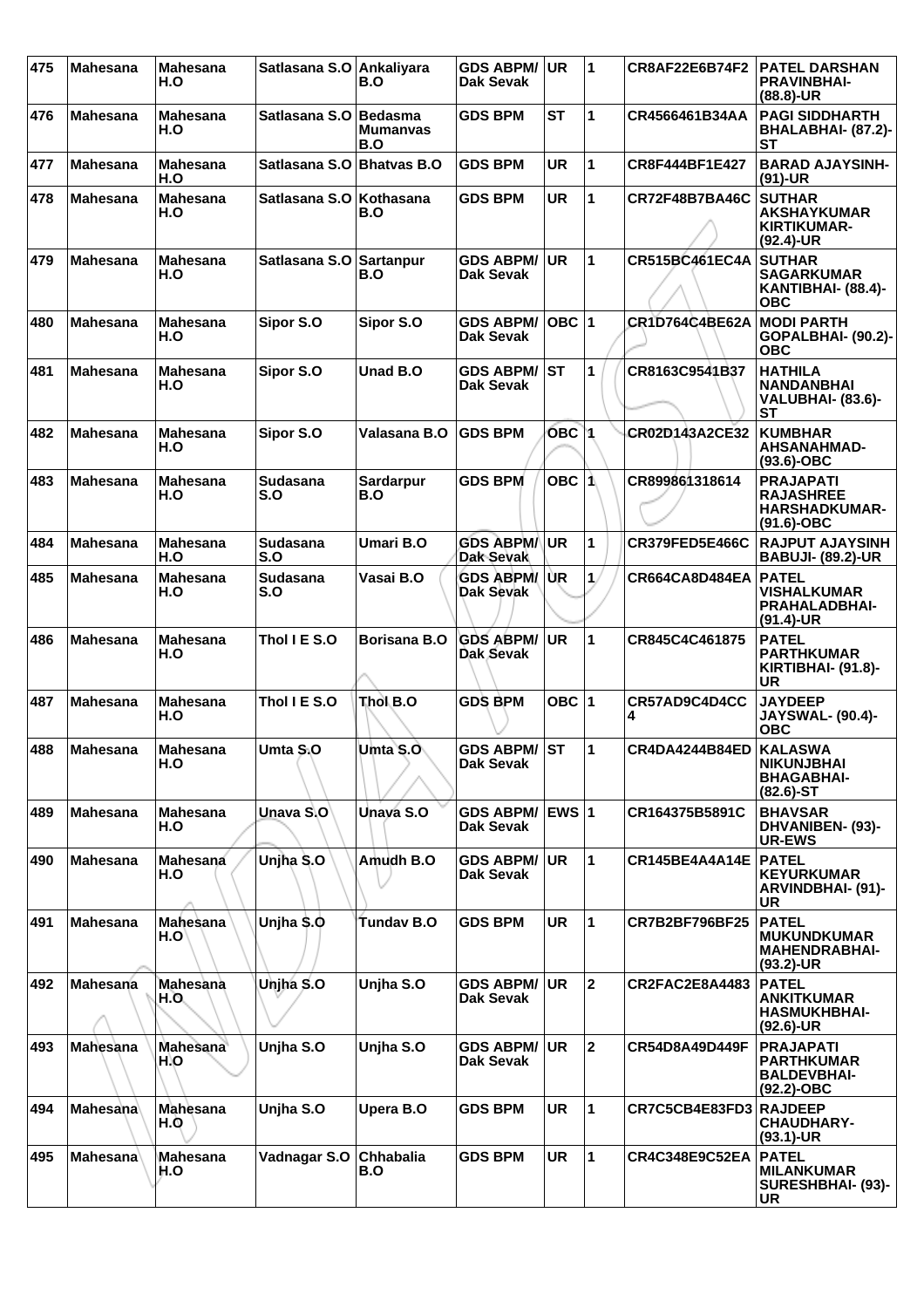| 496 | <b>Mahesana</b> | <b>Mahesana</b><br>H.O | Vadnagar S.O      | Gundrasan<br>B.O          | <b>GDS BPM</b>                       | EWS $ 1$     |                         | CR22494D6664D4        | TITHI<br><b>DUSHYANTKUMAR</b><br><b>PATEL- (90.8)-UR-</b><br><b>EWS</b>       |
|-----|-----------------|------------------------|-------------------|---------------------------|--------------------------------------|--------------|-------------------------|-----------------------|-------------------------------------------------------------------------------|
| 497 | <b>Mahesana</b> | <b>Mahesana</b><br>H.O | Vadnagar S.O      | <b>Kahipur B.O</b>        | <b>GDS ABPM/</b><br>Dak Sevak        | lst          | 1                       | <b>CR7AF37BD15B49</b> | <b>VASAIYA</b><br><b>BHAVIKAKUMARI</b><br><b>RAJESHBHAI-</b><br>$(85.4)$ -ST  |
| 498 | <b>Mahesana</b> | <b>Mahesana</b><br>H.O | Vadnagar S.O      | <b>Kahipur B.O</b>        | <b>GDS BPM</b>                       | <b>UR</b>    | 1                       | CR7536B476FD23        | <b>PATEL VIDHIBEN</b><br><b>PRADIPKUMAR-</b><br>$(93)-UR$                     |
| 499 | <b>Mahesana</b> | <b>Mahesana</b><br>H.O | Vijapur S.O       | <b>Bhavsor B.O</b>        | <b>GDS ABPM/</b><br>Dak Sevak        | <b>EWS 1</b> |                         | CR37AE7B3A2AB<br>3    | <b>PATEL PUJAN-</b><br>(89.6)-UR-EWS                                          |
| 500 | <b>Mahesana</b> | <b>Mahesana</b><br>H.O | Vijapur S.O       | Falu B.O                  | <b>GDS ABPM/</b><br><b>Dak Sevak</b> | <b>UR</b>    | $\mathbf{1}$            | CR7E5EAE24E7D1        | <b>PATEL</b><br><b>BHAVIKKUMAR</b><br><b>SHAILESHBHAI-</b><br>$(91.4)$ -UR    |
| 501 | <b>Mahesana</b> | <b>Mahesana</b><br>H.O | Vijapur S.O       | Jepur B.O                 | <b>GDS BPM</b>                       | <b>UR</b>    | 1                       | CR6D54628D38C1        | <b>PATEL HIRALBEN</b><br><b>KAMLESHBHAI-</b><br>$(93.2)$ -UR                  |
| 502 | <b>Mahesana</b> | <b>Mahesana</b><br>H.O | Vijapur S.O       | Vijapur S.O               | <b>GDS ABPM/</b><br><b>Dak Sevak</b> | <b>UR</b>    | $\overline{\mathbf{2}}$ | CR84466B1443C4        | <b>JOSHI DHRUMIL</b><br>KIRITBHAI- (93)-UR                                    |
| 503 | <b>Mahesana</b> | <b>Mahesana</b><br>H.O | Vijapur S.O       | Vijapur S.O               | <b>GDS ABPM/</b><br><b>Dak Sevak</b> | UR.          | $\overline{2}$          | CR7573A9EF6FF4        | <b>PATEL</b><br><b>JEENALBEN</b><br><b>MAHESHKUMAR-</b><br>$(91.4)$ -UR       |
| 504 | <b>Mahesana</b> | <b>Mahesana</b><br>H.O | Visnagar S.O      | Denap B.O                 | <b>GDS ABPM/</b><br>Dak Sevak        | <b>UR</b>    | 1                       | CR5B8BA68D7232        | <b>BRAHMBHATT</b><br>ZARNA- (91.8)-OBC                                        |
| 505 | <b>Mahesana</b> | <b>Mahesana</b><br>H.O | Visnagar S.O      | Denap B.O                 | <b>GDS BPM</b>                       | UR.          | 1                       | CR0C2A11879195        | <b>CHAUDHARI</b><br><b>PARESHKUMAR</b><br>KANTILAL- (93)-UR                   |
| 506 | <b>Mahesana</b> | <b>Mahesana</b><br>H.O | Visnagar S.O      | Jaska B.O                 | <b>GDS ABPM/</b><br>Dak Sevak        | ∖UR          | 1                       | <b>CR7E1AD89D42C3</b> | <b>PRAJAPATI</b><br><b>JAYKUMAR</b><br><b>KAMALESHBHAI-</b><br>$(91.4)$ -OBC  |
| 507 | <b>Mahesana</b> | <b>Mahesana</b><br>H.O | Visnagar S.O      | Kamana B.O                | <b>GDS BPM</b>                       | UR           | $\overline{\mathbf{1}}$ | CR8494A74F39D6        | <b>PATEL NISARG</b><br><b>BHARATBHAI-</b><br>$(94.4)$ -UR                     |
| 508 | <b>Mahesana</b> | <b>Mahesana</b><br>H.O | Visnagar S.O      | Kuvasana<br>B.O           | <b>GDS BPM</b>                       | <b>UR</b>    | 1                       | CR6C5932EA744B        | <b>PATEL</b><br><b>KEYURKUMAR-</b><br>$(95)-UR$                               |
| 509 | <b>Mahesana</b> | <b>Mahesana</b><br>H.O | Visnagar S.O<br>A | Laxmipura<br>B.O          | <b>GDS BPM</b>                       | EWS $ 1$     |                         | CR42B2BC46F3AE        | <b>PATEL</b><br><b>GAUTAMKUMAR-</b><br>(91.4)-UR-EWS                          |
| 510 | Patan           | Patan H.O              | Chanasma<br>S.O   | Mithi Vavdi<br><b>B.O</b> | <b>GDS BPM</b>                       | <b>UR</b>    | 1                       | CR8D6E7D1EF18E        | <b>THAKKAR</b><br><b>ROSHANIBAHEN</b><br>LALITBHAI- (94.4)-<br>UR             |
| 511 | Patan           | Patan H.O              | Dhinoj S.O        | Keshni B.O                | <b>GDS ABPM/</b><br><b>Dak Sevak</b> | <b>UR</b>    | 1                       | CR5B541698AD4E        | <b>PATEL ROHAN</b><br><b>RAJENDRABHAI-</b><br>$(92.2)$ -UR                    |
| 512 | Patan           | Patan H.O              | Harij S.O         | <b>Dhadhana</b><br>B.O    | <b>GDS BPM</b>                       | EWS $ 1$     |                         | <b>CR7253EC5C1B1F</b> | <b>MALIK ARSHRAJ</b><br>RAFIKKHANJI- (89)-<br><b>UR-EWS</b>                   |
| 513 | Patan           | Patan H.O              | Harij S.O         | Jamanpur<br>B.O           | <b>GDS BPM</b>                       | OBC $ 1$     |                         | CR464ACF72A286        | <b>CHAUDHARY</b><br><b>FENILKUMAR</b><br><b>VISHNUBHAI-</b><br>$(90.6)$ -OBC  |
| 514 | Patan           | Patan H.O.             | Harij S.O         | Khakhal B.O               | <b>GDS BPM</b>                       | <b>UR</b>    | 1                       | CR244448F56E55        | <b>THAKOR</b><br><b>YOGESHKUMAR</b><br><b>RAMESHJI- (89.8)-</b><br><b>OBC</b> |
| 515 | Patan           | Patan H.O              | Harij S.O         | Nava Manka<br>B.O         | <b>GDS ABPM/</b><br>Dak Sevak        | $OBC$  1     |                         | CR5A8FD9B982D9        | <b>PRAJAPATI</b><br><b>SANKET</b><br><b>NARENDRAKUMAR</b><br>- (89.4)-OBC     |
| 516 | Patan           | Patan H.O              | Harij S.O         | Nava Manka<br>B.O         | <b>GDS BPM</b>                       | <b>ST</b>    | $\mathbf{1}$            | CR0F9E87F7813B        | <b>FERA VIKRAMBHAI</b><br><b>BABUBHAI- (85)-ST</b>                            |
| 517 | Patan           | Patan H.O              | Harij S.O         | Vaghel B.O                | <b>GDS ABPM/</b><br><b>Dak Sevak</b> | <b>UR</b>    | 1                       | CR848AE9FC4FBB        | <b>PATEL RIDDHIBEN</b><br><b>RAMESHCHANDRA</b><br>- (88.4)-UR                 |
| 518 | Patan           | Patan H.O              | Harij S.O         | Vaghel B.O                | <b>GDS BPM</b>                       | EWS $ 1$     |                         | CR7DABF353DBD<br>6    | <b>THAKAR PANKTI</b><br>GAUTAMKUMAR-<br>(93.4)-UR-EWS                         |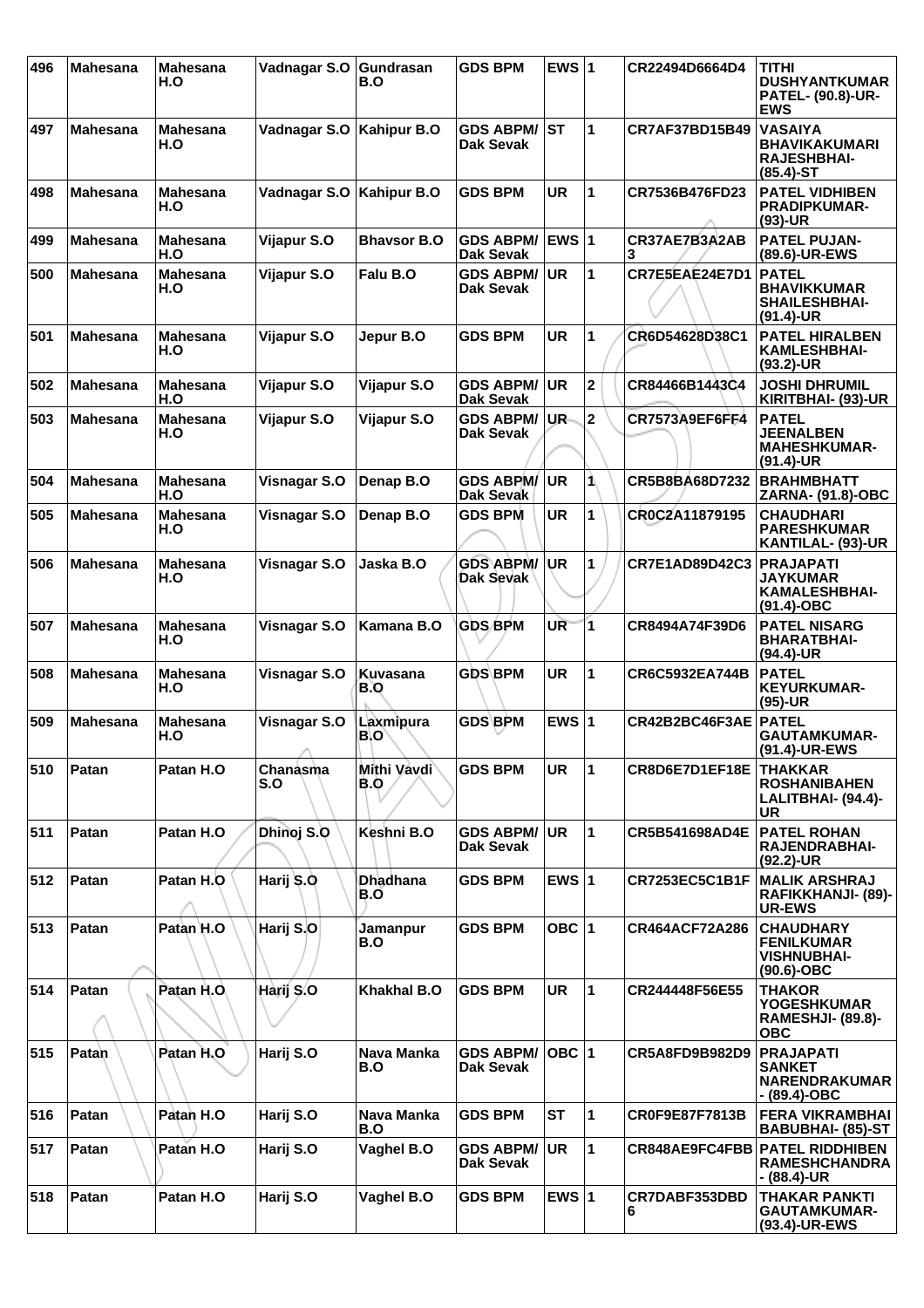| 519 | Patan | Patan H.O  | Kakoshi S.O                  | <b>Dindrol B.O</b>                    | <b>GDS ABPM/</b><br>Dak Sevak        | <b>UR</b>        | 1              | CR244AAC6BF4A<br>С       | <b>PARIKH</b><br><b>HEENABAHEN</b><br>SANJAYKUMAR-<br>$(91)-UR$             |
|-----|-------|------------|------------------------------|---------------------------------------|--------------------------------------|------------------|----------------|--------------------------|-----------------------------------------------------------------------------|
| 520 | Patan | Patan H.O  | Kakoshi S.O                  | <b>Methan B.O</b>                     | <b>GDS ABPM/</b><br><b>Dak Sevak</b> | <b>UR</b>        | 1              | <b>CR057B239A9FEF</b>    | <b>UMATIYA</b><br><b>MOINUDDIN</b><br>ASIFIQBAL- (90)-UR                    |
| 521 | Patan | Patan H.O  | Kakoshi S.O                  | <b>Methan B.O</b>                     | <b>GDS BPM</b>                       | <b>UR</b>        | 1              | CR514A4F2D83F8           | <b>PRAJAPATI</b><br><b>NISHIBEN</b><br><b>BHARATKUMAR-</b><br>$(92.8)$ -UR  |
| 522 | Patan | Patan H.O  | Kamboi S.O                   | <b>Tambolia B.O</b>                   | <b>GDS BPM</b>                       | <b>UR</b>        | 1              | CR2E1B463B54E9           | <b>PATEL NISHIBEN</b><br>JAYANTIBHAI- (93)-<br><b>UR</b>                    |
| 523 | Patan | Patan H.O  | Kungher S.O                  | Chandrumana GDS ABPM/<br>B.O          | <b>Dak Sevak</b>                     | <b>UR</b>        | $\mathbf{1}$   | CR046414929FA7           | <b>PATEL</b><br><b>CHANDANIBEN-</b><br>$(91.4)$ -UR                         |
| 524 | Patan | Patan H.O  | Kungher S.O                  | Khari Vavdi<br>B.O                    | <b>GDS ABPM/</b><br>Dak Sevak        | ST               | 1              | CR11F14366C4AF           | <b>MUNIYA VINABEN</b><br><b>RAMSINGBHAI-</b><br>$(85)-ST$                   |
| 525 | Patan | Patan H.O  | Lanva S.O                    | Lanva S.O                             | <b>GDS ABPM/</b><br><b>Dak Sevak</b> | $\overline{OBC}$ | $\overline{1}$ | CR7A6A38A7A388           | <b>JAGDISHKUMAR</b><br><b>DESAI- (89.3)-OBC</b>                             |
| 526 | Patan | Patan H.O  | Lanva S.O                    | Palasar B.O                           | <b>GDS BPM</b>                       | <b>SC</b>        | 1              | <b>CR4DC2E417DE47</b>    | <b>CHAUHAN</b><br><b>MAYKAL</b><br><b>HARGOVIND-</b><br>$(95.4)-SC$         |
| 527 | Patan | Patan H.O  | <b>Mujpur S.O</b>            | Taranagar<br>B.O                      | <b>GDS BPM</b>                       | <b>UR</b>        | 1              | CR42FA15D977D6           | <b>SIDDHARTH DESAI-</b><br>(89.8)-OBC                                       |
| 528 | Patan | Patan H.O  | Patan<br>Siddhraj<br>Road PO | <b>AGHAR B.O</b>                      | <b>GDS ABPM/</b><br>Dak-Sevak        | EWS 1            |                | CR6AA857DD84B<br>в       | <b>PATEL JANVIBEN</b><br><b>BHARATBHAI-</b><br>(88.8)-UR-EWS                |
| 529 | Patan | Patan H.O  | Patan<br>Siddhraj<br>Road PO | <b>AJIMANA B.O</b>                    | <b>GDS BPM</b>                       | OBC 1            |                | CR87C2D7C39D98           | <b>JANSARI</b><br><b>DARSHAN</b><br>NARENDRABHAI-<br>(92.2)-OBC             |
| 530 | Patan | Patan H.O  | Patan<br>Siddhraj<br>Road PO | <b>KALYANA</b><br>B.O                 | <b>GDS ABPM/</b><br><b>Dak Sevak</b> | UR               | 1              | CR6C789EF13D31           | <b>MODI PARTH</b><br>SUBODHKUMAR-<br>$(90.4)$ -UR                           |
| 531 | Patan | Patan H.O  | Patan<br>Siddhraj<br>Road PO | <b>KANSA B.O</b>                      | <b>GDS ABPM/</b><br>Dak Sevak        | OBC $ 1$         |                | CR23CF4824AEFC           | <b>JANSARI SANKET</b><br><b>JAYKISHANBHAI-</b><br>$(91.6)$ -OBC             |
| 532 | Patan | Patan H.O  | Patan<br>Siddhraj<br>Road PO | <b>KUNWARA</b><br>B.O                 | <b>GDS ABPM/</b><br><b>Dak Sevak</b> | <b>UR</b>        | 1              | CR6272A9E56D4A           | <b>PATEL</b><br><b>KRUTESHKUMAR</b><br>RASIKBHAI- (91.2)-<br><b>UR</b>      |
| 533 | Patan | Patan H.O  | Patan<br>Siddhraj<br>Road PO | <b>RAJPUR B.O</b>                     | <b>GDS ABPM/ST</b><br>Dak Sevak      |                  | $\mathbf{1}$   | CR8455251C4244           | <b>MAL KULDIPSINH-</b><br>$(83.4)$ -ST                                      |
| 534 | Patan | Patan H.O  | Patan<br>Siddhrai<br>Road PO | <b>SUJNIPUR</b><br>B.O                | <b>GDS ABPM/</b><br>Dak Sevak        | OBC 1            |                | CR76FB9B746BBD PRAJAPATI | <b>HARESHKUMAR</b><br>AMRUTLAL- (89.6)-<br><b>OBC</b>                       |
| 535 | Patan | Patan H.O. | Radhanpur<br>S.O             | Ganjisar B.O                          | <b>GDS BPM</b>                       | <b>UR</b>        | 1              | CR144A4D233CC7           | <b>JOSHI VAIBHAVI</b><br><b>SANJAYKUMAR-</b><br>$(90.6)$ -UR                |
| 536 | Patan | Patan H.O  | Radhanpur<br>S.O             | Kamalpur (D)<br>B.O                   | <b>GDS ABPM/</b><br>Dak Sevak        | $OBC$  1         |                | CR7ECC44EC9A64 DESAI     | <b>GAURAVBHAI-</b><br>$(88.8)-OBC$                                          |
| 537 | Patan | Patan H.O. | Radhanpur<br>S.O             | Moti Pipli B.O                        | <b>GDS ABPM/</b><br>Dak Sevak        | ∣UR.             | $\mathbf{1}$   | CR0F1D4DED267A           | <b>DAVE</b><br><b>NIRAVKUMAR</b><br><b>GIRISHKUMAR-</b><br>$(91.2)$ -UR     |
| 538 | Patan | Patan H.O. | Radhanpur<br>S.O             | Nani Pipli B.O                        | <b>GDS ABPM/</b><br>Dak Sevak        | <b>UR</b>        | 1              | CR3CD691FE9359           | <b>RAVAL PRITIBEN</b><br><b>NARSINHRAM-</b><br>(89.4)-UR                    |
| 539 | Patan | Patan H.O  | Radhanpur<br>S.O             | Nanpura B.O                           | <b>GDS BPM</b>                       | OBC $ 1$         |                | CR3837A6F1D3EA           | <b>PRAJAPATI</b><br><b>NILESHKUMAR</b><br>JAYANTILAL- (89)-<br><b>OBC</b>   |
| 540 | Patan | Patan H.O  | Radhanpur<br>S.O             | Radhanpur<br><b>Rly Colony</b><br>B.O | <b>GDS BPM</b>                       | UR.              | $\mathbf{1}$   | CR742F26C6C114           | <b>THAKKAR</b><br><b>KRISHNABEN</b><br><b>VASUDEV- (90.2)-</b><br><b>UR</b> |
| 541 | Patan | Patan H.O  | Radhanpur<br>S.O             | Radhanpur<br>S.O                      | <b>GDS ABPM/</b><br><b>Dak Sevak</b> | ∣UR.             | $\mathbf{1}$   | CR62244175F2C4           | <b>VIKAS PRAJAPATI-</b><br>$(91.2) - OBC$                                   |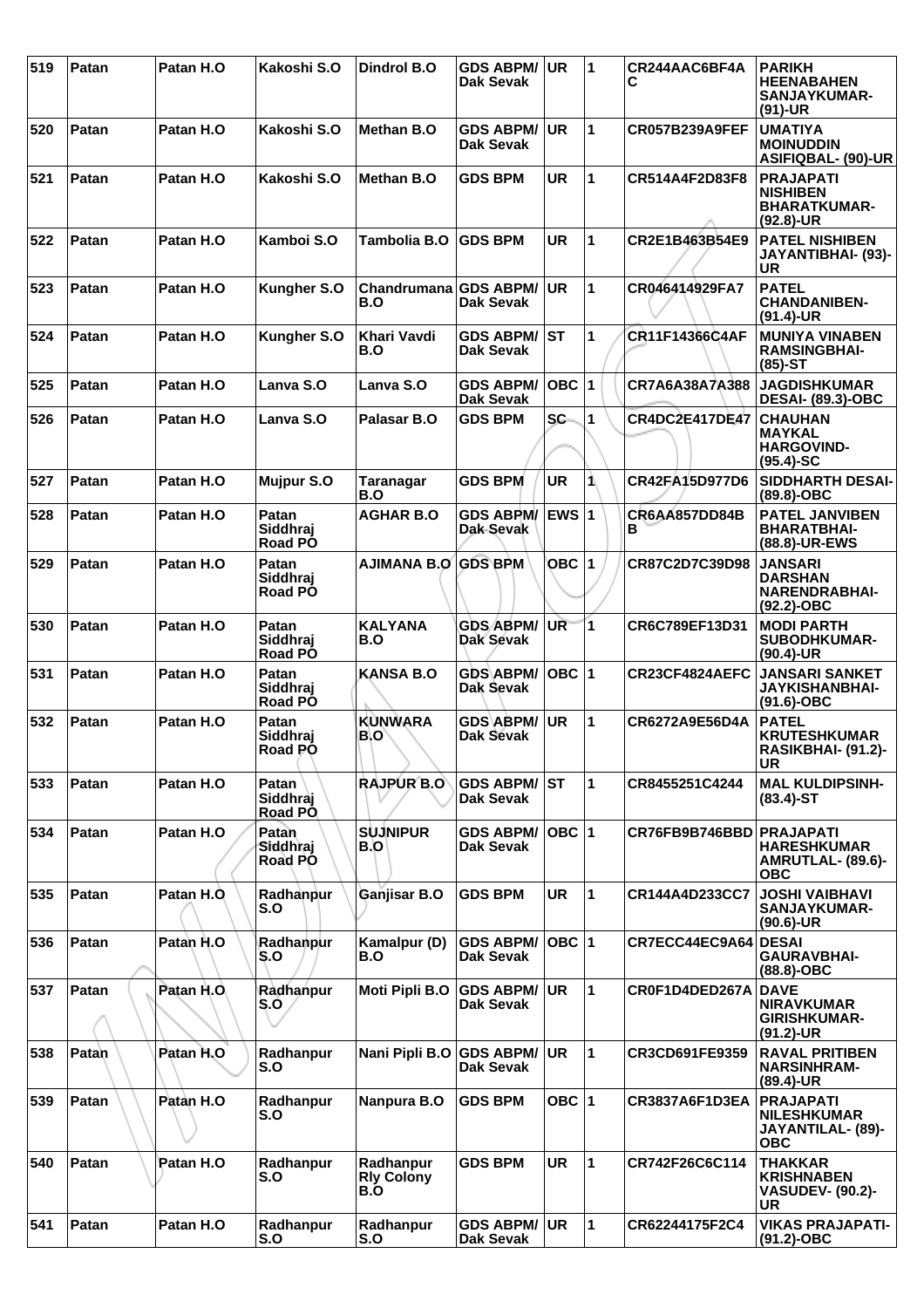| 542 | Patan | Patan H.O  | Radhanpur<br>S.O          | Santhli B.O                        | <b>GDS ABPM/</b><br>Dak Sevak        | <b>UR</b>     | 1            | CR18564134C559        | <b>PATEL JAYKUMAR</b><br><b>MAHENDRABHAI-</b><br>$(89.6)$ -UR               |
|-----|-------|------------|---------------------------|------------------------------------|--------------------------------------|---------------|--------------|-----------------------|-----------------------------------------------------------------------------|
| 543 | Patan | Patan H.O  | Ranuj S.O                 | Ganget B.O                         | <b>GDS BPM</b>                       | OBC $ 1$      |              | CR5657F4DB43B2        | <b>GOSAI SHEFALI</b><br>SUNILBHAI- (92)-<br><b>OBC</b>                      |
| 544 | Patan | Patan H.O  | Ranuj S.O                 | Norta B.O                          | <b>GDS ABPM/</b><br>Dak Sevak        | <b>UR</b>     | 1            | CR1B1539A94DD4        | <b>PATEL MITKUMAR</b><br>BABUBHAI- (91.8)-<br><b>UR</b>                     |
| 545 | Patan | Patan H.O  | Ranuj S.O                 | Ruvavi B.O                         | <b>GDS BPM</b>                       | <b>ST</b>     | $\mathbf{1}$ | CR2AC65FFE44C6        | <b>VASAIYA</b><br><b>VIPULBHAI</b><br><b>SURSINGBHAI-</b><br>$(85.2)$ -ST   |
| 546 | Patan | Patan H.O  | Ranuj S.O                 | Samoda B.O                         | <b>GDS BPM</b>                       | <b>UR</b>     | 1            | CR4D8927C93D4A        | <b>CHAUDHARI</b><br><b>RAUNAK</b><br><b>JESANGBHAI-</b><br>$(93.4)$ -UR     |
| 547 | Patan | Patan H.O  | Sami S.O                  | Gajdinpura<br>B.O                  | <b>GDS BPM</b>                       | <b>UR</b>     | 1            | CR55CA493FBC13        | <b>CHETANABEN</b><br><b>PASABHAI</b><br>BHALAIYA- (89.3)-<br><b>OBC</b>     |
| 548 | Patan | Patan H.O  | Sami S.O                  | Gujarwada<br>B.O                   | <b>GDS ABPM/</b><br>Dak Sevak        | <b>UR</b>     | 1            | CR65F18A468714        | <b>SHAH SHREYABEN</b><br><b>NALINKUMAR-</b><br>$(90.4)$ -UR                 |
| 549 | Patan | Patan H.O  | Sami S.O                  | Nayka B.O                          | <b>GDS ABPM/</b><br>Dak Sevak        | UR-           | $\mathbf{1}$ | CR2E97D6AECE83        | <b>UTSAVKUMAR</b><br><b>DINESHBHAI</b><br><b>PATEL- (89.8)-UR</b>           |
| 550 | Patan | Patan H.O  | Sami S.O                  | Ved B.O                            | <b>GDS ABPM/</b><br><b>Dak Sevak</b> | <b>EWS 1</b>  |              | CR0F8C84E93C51        | <b>SOLANKI</b><br><b>ANITABEN</b><br>DIPSINH- (88)-UR-<br><b>EWS</b>        |
| 551 | Patan | Patan H.O  | Sami S.O                  | Zilvana B.O                        | <b>GDS BPM</b>                       | <b>SC</b>     | 1            | CR6BA9FF8C65C3        | <b>LEUVA TEJAS</b><br><b>SANJAYKUMAR-</b><br>$(90.6)$ -SC                   |
| 552 | Patan | Patan H.O  | <b>Sankheshwar</b><br>S.O | Sankheshwar<br>S.O                 | <b>GDS ABPM/</b><br>Dak Sevak        | <b>SC</b>     | $\mathbf{1}$ | CR5286C5D5C6C8        | <b>PORADHIYA</b><br><b>SAHILKUMAR-</b><br>$(90.2)$ -SC                      |
| 553 | Patan | Patan H.O  | <b>Sankheshwar</b><br>S.O | <b>Sankheshwar</b><br>S.O          | <b>GDS ABPM/</b><br>Dak Sevak        | <b>UR</b>     | $\mathbf 2$  | <b>CR2AEB562A44E5</b> | <b>PATEL SAROJBEN</b><br><b>HARGOVANBHAI-</b><br>(92)-UR                    |
| 554 | Patan | Patan H.O  | Sankheshwar<br>S.O        | Sankheshwar<br>S.O                 | <b>GDS ABPM/</b><br>Dak Sevak        | <b>UR</b>     | $\mathbf 2$  | CR81E2AAA5D6A<br>3    | <b>GOHIL</b><br><b>ALPESHKUMAR</b><br><b>MOHANBHAI-</b><br>$(91.2)$ -UR     |
| 555 | Patan | Patan H.O  |                           | Santalpur S.O Charanka B.O GDS BPM |                                      | UR.           | 11           | <b>CR5BED465D7F56</b> | <b>SONI YASH</b><br>RAJANIKANT-<br>$(89.6)$ -UR                             |
| 556 | Patan | Patan H.O  | Santalpur S.O Garambadi   | BIO                                | <b>GDS ABPM/</b><br>Dak Sevak        | <b>UR</b>     | 1            | CR1E74D7D39F39        | <b>PRAJAPATI BINITA</b><br><b>GOVINDBHAI-</b><br>(87.4)-OBC                 |
| 557 | Patan | Patan H.O  | Santalpur S.O Piprana B.O |                                    | <b>GDS BPM</b>                       | <b>UR</b>     | $\mathbf{1}$ | CR04E429D5DAA<br>D    | <b>PATEL VATSAL</b><br><b>JAGDISHBHAI-</b><br>$(88.8)$ -UR                  |
| 558 | Patan | Patan H.O  | Sariyad S.O               | Veloda B.O                         | <b>GDS BPM</b>                       | OBC $ 1$      |              | CR7E84DA8E66BE        | <b>SHAILESHKUMAR</b><br><b>DESAI- (89.3)-OBC</b>                            |
| 559 | Patan | Patan H.O  | Sidhpur \$.0              | Nandotri B.O                       | <b>GDS BPM</b>                       | OBC $ 1$      |              | CR12BFDF256958        | <b>SIPAI NAAZNEEN</b><br>YASINBHAI- (91.6)-<br><b>OBC</b>                   |
| 560 | Patan | Patan H.O. | Sidhpur S.O               | Vadhana B.O                        | <b>GDS ABPM/</b><br>Dak Sevak        | UR            | 1            | CR1884B46F9D91        | <b>DHUKKA</b><br><b>IMTIYAJBHAI</b><br><b>AHMADBHAI- (90)-</b><br><b>UR</b> |
| 561 | Patan | Patan H.O  | Vadavali S.O              | Chhamichha<br>B.O                  | <b>GDS ABPM/</b><br><b>Dak Sevak</b> | <b>IEWS 1</b> |              | CR487D9F126E1B        | <b>PATEL</b><br><b>KHUSHBUBEN</b><br><b>VASANTBHAI-</b><br>(88.2)-UR-EWS    |
| 562 | Patan | Patan H.O  | Varahi S.O                | Gokhantar<br>B.O                   | <b>GDS ABPM/</b><br><b>Dak Sevak</b> | OBC  1        |              | <b>CR0F722443ABDA</b> | <b>ADIL BHAIK SIPAI-</b><br>(87.6667)-OBC                                   |
| 563 | Patan | Patan H.O  | Varahi S.O                | Kilana B.O                         | <b>GDS ABPM/ ST</b><br>Dak Sevak     |               | $\mathbf{1}$ | <b>CR745F5B4AA244</b> | <b>BARJOD</b><br><b>NISHABEN- (83.2)-</b><br>SТ                             |
| 564 | Patan | Patan H.O  | Varahi S.O                | Kilana B.O                         | <b>GDS BPM</b>                       | <b>ST</b>     | $\mathbf{1}$ | <b>CR2759ADCEEDD</b>  | <b>SANGADA</b><br><b>KIRANKUMAR</b><br><b>CHATRABHAI-</b><br>$(85.8) - ST$  |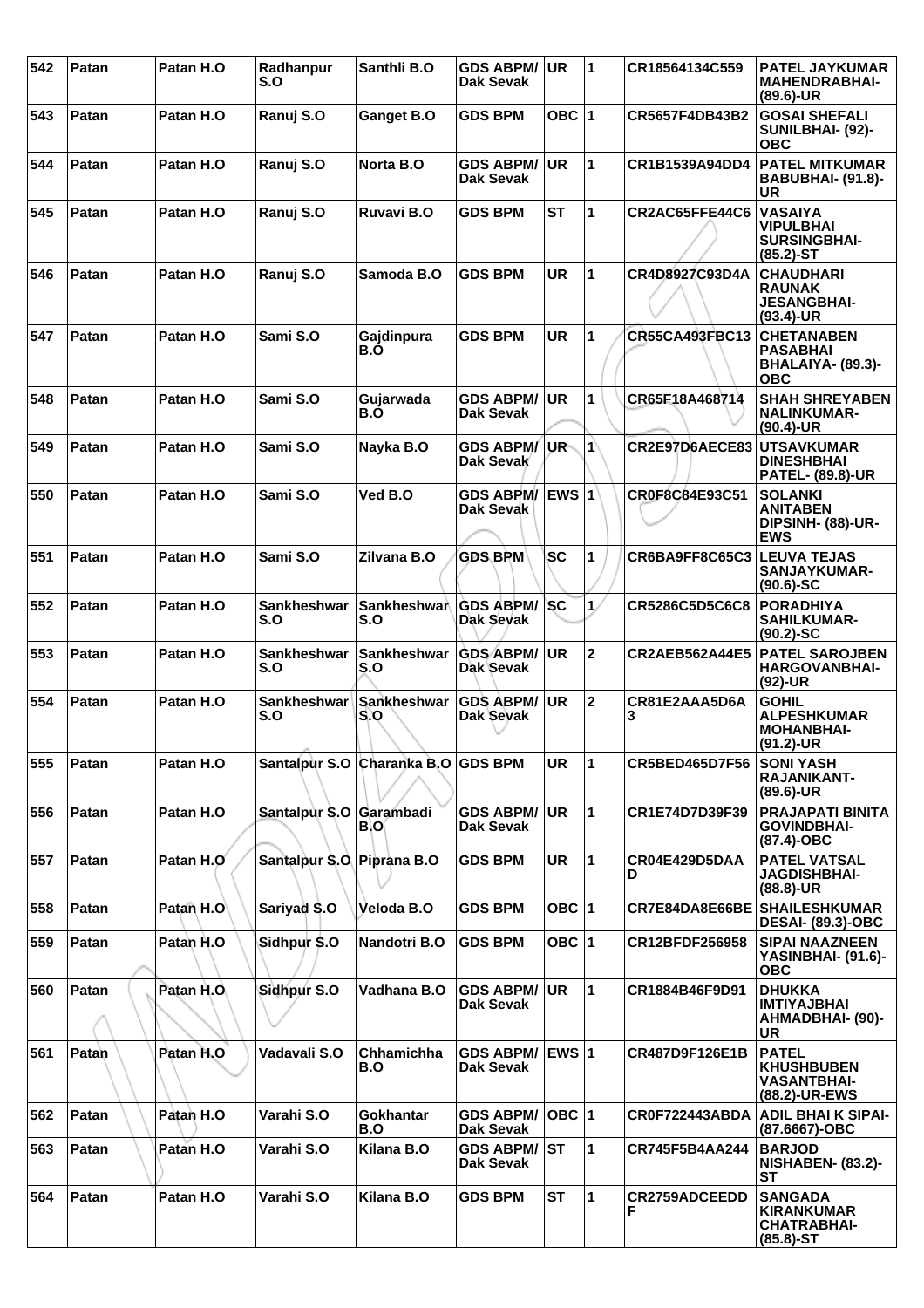| 565 | Patan                | Patan H.O                      | Varahi S.O                                         | Korda B.O                              | <b>GDS ABPM/</b><br>Dak Sevak          | OBC  1    |              | CR6E43FD26A9ED   PATEL    | <b>SUNILKUMAR- (89)-</b><br><b>OBC</b>                                           |
|-----|----------------------|--------------------------------|----------------------------------------------------|----------------------------------------|----------------------------------------|-----------|--------------|---------------------------|----------------------------------------------------------------------------------|
| 566 | Patan                | Patan H.O                      | Varahi S.O                                         | Zekhada B.O                            | <b>GDS ABPM/ST</b><br>Dak Sevak        |           | 1            | CR18EC468486D1            | <b>TAVIYAD</b><br><b>MAYURKUMAR</b><br>DEVJIBHAI- (80.4)-<br><b>ST</b>           |
| 567 | Patan                | Patan H.O                      | <b>Wagdod S.O</b>                                  | Charup B.O                             | <b>GDS BPM</b>                         | <b>UR</b> | 1            | CR234444C6CDC8            | <b>DHIRUBHAI JOSHI-</b><br>$(95)-UR$                                             |
| 568 | Patan                | Patan H.O                      | <b>Wagdod S.O</b>                                  | Vadu B.O                               | <b>GDS BPM</b>                         | OBC ∣1    |              | CR7867138A3868            | <b>PRAJAPATI</b><br><b>SHEETALBEN</b><br><b>RAJESHKUMAR-</b><br>(91.4)-OBC       |
| 569 | Patan                | Patan H.O                      | <b>Wagdod S.O</b>                                  | Vahana B.O                             | <b>GDS BPM</b>                         | <b>ST</b> | 1            | CR1E2DB85C292B            | <b>MACHHAR</b><br><b>SANJAYKUMAR</b><br>KADARBHAI- (86)-<br>SТ                   |
| 570 | <b>RMS AM</b><br>Dn. | <b>HRO</b><br><b>AHMEDABAD</b> | <b>HRO</b><br><b>AHMEDABAD</b>                     | Ahmedabad<br><b>PSO</b>                | <b>GDS ABPM/</b><br><b>Dak Sevak</b>   | <b>UR</b> | 4            | <b>CR4D9C82FC577D</b>     | <b>JEETENDRA</b><br><b>SINGH- (94.8)-OBC</b>                                     |
| 571 | <b>RMS AM</b><br>Dn. | <b>HRO</b><br><b>AHMEDABAD</b> | <b>HRO</b><br><b>AHMEDABAD</b>                     | Ahmedabad<br><b>PSO</b>                | <b>GDS ABPM/</b><br><b>Dak Sevak</b>   | <b>UR</b> | 4            | CR5926389D548A            | <b>PATEL NISHA</b><br><b>RAJENDRAKUMAR</b><br>- (91.6)-UR                        |
| 572 | <b>RMS AM</b><br>Dn. | <b>HRO</b><br><b>AHMEDABAD</b> | <b>HRO</b><br><b>AHMEDABAD</b>                     | Ahmedabad<br><b>PSO</b>                | <b>GDS ABPM/</b><br><b>Dak Sevak</b>   | UR-       | 4            | CR29AF235CB41D            | <b>PANCHAL HARDIK</b><br><b>ASHOKKUMAR-</b><br>$(90.6)$ -OBC                     |
| 573 | <b>RMS AM</b><br>Dn. | <b>HRO</b><br><b>AHMEDABAD</b> | <b>HRO</b><br><b>AHMEDABAD</b>                     | Ahmedabad<br><b>PSO</b>                | <b>GDS ABPM//UR</b><br>Dak Sevak       |           | 4            | <b>CR0D4BCB4A711</b><br>D | <b>PRAJAPATI</b><br><b>ANKITKUMAR</b><br><b>KHODIDASBHAI-</b><br>$(90.4)$ -OBC   |
| 574 | <b>RMS AM</b><br>Dn. | <b>HRO</b><br><b>AHMEDABAD</b> | <b>HRO</b><br><b>AHMEDABAD</b>                     | <b>BPC</b><br>Ahmedabad                | <b>GDS ABPM</b><br><b>Dak Sevak</b>    | UR.       | 1            | CR167E1EFA2144            | <b>PATOLIYA</b><br><b>KRUPALIBEN</b><br><b>SURESHBHAI-</b><br>$(92.8)$ -UR       |
| 575 | <b>RMS AM</b><br>Dn. | <b>HRO</b><br><b>AHMEDABAD</b> | <b>HRO</b><br><b>AHMEDABAD</b>                     | NSH/2 (BNPL)<br>Ahmedabad              | <b>GDS ABPM/</b><br>Dak Sevak          | UR.       | Á            | CR4D91984BF945            | <b>PANCHAL</b><br><b>MAULIKKUMAR-</b><br>$(92)$ -OBC                             |
| 576 | <b>RMS AM</b><br>Dn. | <b>HRO</b><br><b>AHMEDABAD</b> | <b>HRO</b><br><b>AHMEDABAD</b>                     | Patrika<br><b>Channel</b><br>Ahmedabad | <b>GDS ABPM/</b><br>Dak Sevak          | UR.       | 1            | CR2FD9D94BDDE<br>9        | <b>RUPARELIYA</b><br><b>PRASHANTBHAI</b><br><b>GAJENDRABHAI-</b><br>$(91.2)$ -UR |
| 577 | <b>RMS AM</b><br>Dn. | <b>HRO</b><br><b>AHMEDABAD</b> | <b>HRO</b><br><b>AHMEDABAD</b>                     | PH/2<br>Ahmedabad                      | <b>GDS ABPM/</b><br>Dak Sevak          | <b>UR</b> | 1            | CR7A44C32F9BDA            | <b>VYAS HETA</b><br><b>HITENDRAKUMAR-</b><br>$(90.6)$ -UR                        |
| 578 | <b>RMS AM</b><br>Dn. | <b>HRO</b><br><b>AHMEDABAD</b> | HRO $\wedge$<br><b>AHMEDABAD</b>                   | <b>ST TMO/1</b>                        | GDS ABPM/ EWS 1<br><b>Dak Sevak</b>    |           |              | CR74EE44114D32            | <b>PATEL VINIT</b><br><b>KIRTIKUMAR-</b><br>(89.6)-UR-EWS                        |
| 579 | <b>RMS AM</b><br>Dn. | <b>HRO</b><br><b>AHMEDABAD</b> | <b>SRO</b><br><b>GANDHINAG</b><br>AR <sup>-1</sup> | Gandhinagar<br>STG/1                   | <b>GDS ABPM/</b><br>Dak Sevak          | <b>UR</b> | 1            | CR373FE2291978            | <b>PATEL</b><br><b>PRITESHKUMAR</b><br><b>PINAKINBHAI-</b><br>$(92.6)$ -UR       |
| 580 | <b>RMS AM</b><br>Dn. | <b>HRO</b><br><b>AHMEDABAD</b> | <b>SRO</b><br><b>GANDHINAG</b><br>AR               | Gandhinagar<br>STG/1                   | <b>GDS ABPM/</b><br><b>Dak Sevak</b>   | UR.       | 1            | CR14499B333832            | <b>VAGHELA NIRAV</b><br><b>VINODKUMAR-</b><br>(92)-OBC                           |
| 581 | <b>RMS AM</b><br>Dn. | <b>HRO</b><br><b>AHMEDABAD</b> | <b>SRO</b><br><b>GANDHINAG</b><br>AR               | Gandhinagar<br>STG/2                   | <b>GDS ABPM/</b><br><b>Dak Sevak</b>   | OBC  1    |              | cr2cff763c7b6e            | <b>NARENDRA SINGH-</b><br>$(93.6)$ -OBC                                          |
| 582 | <b>RMS AM</b><br>Dn. | <b>HRO</b><br>AHMEDABAD        | <b>SRO</b><br><b>HIMATNAGA</b><br>$\mathsf{R}$     | Himatnagar<br>RMS/2A (Alt)             | <b>GDS ABPM/ST</b><br>Dak Sevak        |           | 1            | cr8783da53f313            | <b>VIKRAMSINGH</b><br><b>MEENA- (92.4)-ST</b>                                    |
| 583 | <b>RMS AM</b><br>Dn. | <b>HRO</b><br><b>AHMEDABAD</b> | <b>SRO</b><br><b>HIMATNAGA</b><br>R                | Himatnagar<br>RMS/2B (Alt)             | <b>GDS ABPM/</b><br><b>Dak Sevak</b>   | <b>UR</b> | 1            | CR35A8A89274F8            | <b>PANKTIBEN</b><br>PRAJAPATI- (92.4)-<br><b>OBC</b>                             |
| 584 | <b>RMS AM</b><br>Dn. | <b>HRO</b><br><b>AHMEDABAD</b> | <b>SRO</b><br><b>MEHASANA</b>                      | Mehasana<br><b>RMS/1 (T/S)</b>         | <b>GDS ABPM/ST</b><br><b>Dak Sevak</b> |           | 1            | CR0DFDEC14A67<br>А        | <b>DODIYAR</b><br><b>MITTALBEN</b><br><b>VIJAYKUMAR-</b><br>$(86.6)$ -ST         |
| 585 | <b>RMS AM</b><br>Dn. | <b>HRO</b><br><b>AHMEDABAD</b> | <b>SRO</b><br><b>MEHASANA</b>                      | <b>Mehasana</b><br><b>RMS/1 (T/S)</b>  | <b>GDS ABPM/</b><br>Dak Sevak          | <b>UR</b> | 1            | CR1255694F7291            | <b>PATEL VISHAL</b><br><b>RAJESHBHAI-</b><br>$(91.6)$ -UR                        |
| 586 | <b>RMS AM</b><br>Dn. | HRO<br><b>AHMEDABAD</b>        | <b>SRO</b><br><b>MEHASANA</b>                      | Mehasana<br><b>RMS/2</b>               | <b>GDS ABPM/</b><br><b>Dak Sevak</b>   | <b>UR</b> | $\mathbf{2}$ | CR068841659A43            | <b>PATEL DIPKUMAR</b><br><b>BABULAL- (92.2)-</b><br><b>UR</b>                    |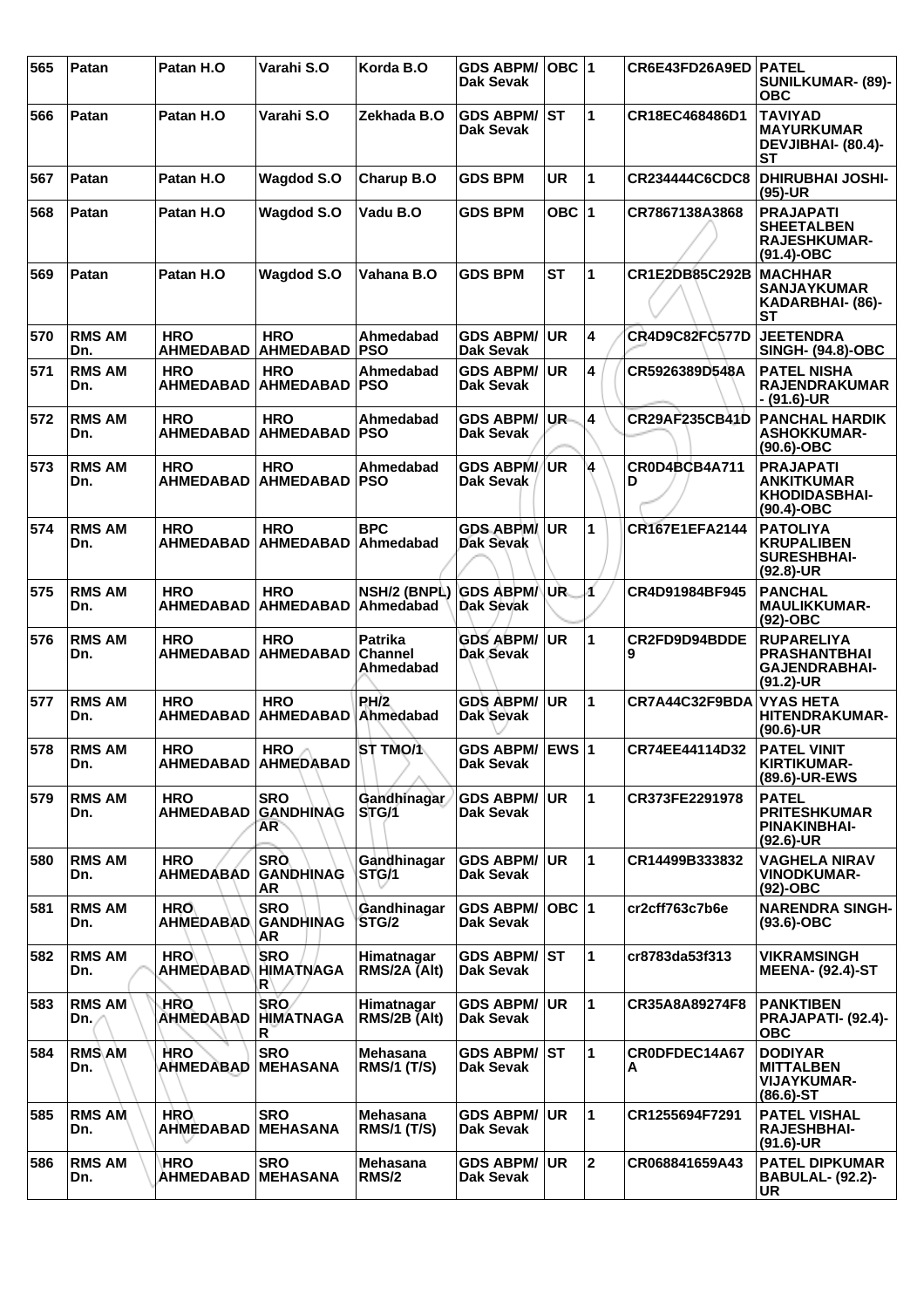| 587 | <b>RMS AM</b><br>Dn.       | <b>HRO</b><br>AHMEDABAD | <b>SRO</b><br><b>MEHASANA</b> | <b>Mehasana</b><br>RMS/2        | <b>GDS ABPM/</b><br><b>Dak Sevak</b> | <b>UR</b>    | $\mathbf{2}$   | CR7414CE3752E9        | <b>CHAUDHARI</b><br><b>SAUNAKKUMAR</b><br>KIRITBHAI- (92.2)-<br>UR            |
|-----|----------------------------|-------------------------|-------------------------------|---------------------------------|--------------------------------------|--------------|----------------|-----------------------|-------------------------------------------------------------------------------|
| 588 | <b>Sabarkanth</b><br>a     | Himatnagar<br>H.O       | Bamna S.O                     | <b>Ada Hathrol</b><br>B.O       | <b>GDS BPM</b>                       | EWS $ 1$     |                | CR13A22833A113        | <b>JAY DIXIT- (91.4)-</b><br>UR-EWS                                           |
| 589 | <b>Sabarkanth</b><br>a     | Himatnagar<br>H.O       | <b>Bamna S.O</b>              | <b>Bankhor B.O</b>              | <b>GDS BPM</b>                       | <b>UR</b>    | 1              | CR14B168D466FD        | <b>PATEL KETUBEN</b><br><b>VASANTBHAI-</b><br>$(92.6)$ -UR                    |
| 590 | <b>Sabarkanth</b><br>a     | Himatnagar<br>H.O       | Bamna S.O                     | Hunj B.O                        | <b>GDS BPM</b>                       | UR           | 1              | CR74F7B444E93E        | <b>BAROT</b><br><b>ASHUTOSHKUMAR</b><br><b>NIKESHKUMAR-</b><br>(92.2)-OBC     |
| 591 | <b>Sabarkanth</b><br>a     | Himatnagar<br>H.O       | <b>Bayad S.O</b>              | <b>Ambaliara</b><br>B.O         | <b>GDS ABPM/</b><br>Dak Sevak        | OBC $ 1$     |                | CR54461A2AA918        | <b>PRAJAPATI</b><br><b>AKASHKUMAR-</b><br>$(90.8)-OBC$                        |
| 592 | Sabarkanth<br>a            | Himatnagar<br>H.O       | Bayad S.O                     | Ganeshpura<br>B.O               | <b>GDS BPM</b>                       | OBC ∣1       |                | CR04A2C36A714D        | <b>PARMAR</b><br>HETALBEN- (92.2)-<br><b>OBC</b>                              |
| 593 | <b>Sabarkanth</b><br>а     | Himatnagar<br>H.O       | <b>Bayad S.O</b>              | Jitpur B.O                      | <b>GDS BPM</b>                       | <b>UR</b>    | 1              | CR28C7924B4297        | <b>SUTHAR</b><br><b>PRAVINKUMAR</b><br><b>CHAMPAKLAL-</b><br>$(94.4)$ -OBC    |
| 594 | <b>Sabarkanth</b><br>a     | Himatnagar<br>H.O       | <b>Bayad S.O</b>              | Pipodara B.O                    | <b>GDS ABPM/</b><br>Dak Sevak        | <b>SC</b>    | 1              | CR08987B6DB745        | <b>PARMAR</b><br>VISHALBHAI<br>RAJESHBHAI- (92)-<br><b>SC</b>                 |
| 595 | <b>Sabarkanth</b><br>a     | Himatnagar<br>H.O       | <b>Bhiloda S.O</b>            | Nandoj B.O                      | <b>GDS BPM</b>                       | <b>ST</b>    | 1              | CR05455A6A854C        | <b>GAMETI MIHIR</b><br><b>MAHENDRAKUMAR</b><br>- (90.8)-ST                    |
| 596 | <b>Sabarkanth</b><br>a     | Himatnagar<br>H.O       | <b>Bhiloda S.O</b>            | Narsoli B.O                     | <b>GDS BPM</b>                       | <b>UR</b>    | 1              | <b>CR84A2EDE8F132</b> | <b>KHANT</b><br><b>KASHYAPKUMAR-</b><br>(92.2)-UR                             |
| 597 | <b>Sabarkanth</b><br>a     | Himatnagar<br>H.O       | Chitroda S.O                  | Bolundra(R)<br>B.O              | <b>GDS ABPM</b><br>Dak Sevak         | UR.          | Á              | CR86463F365F47        | <b>CHAUDHARI</b><br><b>KRUPABEN</b><br><b>DINESHBHAI-</b><br>(89.4)-UR        |
| 598 | <b>Sabarkanth</b><br>a     | Himatnagar<br>H.O       | Chitroda S.O                  | Bolundra(R)<br>B.O              | <b>GDS BPM</b>                       | EWS $ 1$     |                | CR85B8B4B6EF3C        | <b>PATEL</b><br><b>KASHYAPKUMAR</b><br><b>PRAVINCHANDRA-</b><br>(93.2)-UR-EWS |
| 599 | <b>Sabarkanth</b><br>а     | Himatnagar<br>H.O       | Chitroda S.O                  | <b>Mota Kotda</b><br>B.O        | <b>GDS BPM</b>                       | UR           | $\overline{1}$ | CR3E79A9F46197        | <b>HIRENKUMAR</b><br><b>CHAUDHARI-</b><br>(91.2)-UR                           |
| 600 | Sabarkanth Himatnagar<br>a | H.O                     | Dadhalia S.O                  | Mahadevgram GDS ABPM/ UR<br>B.O | Dak Sevak                            |              | 11             | CR21F224EA6E85        | <b>CHAUDHARI</b><br>JANVIBEN<br><b>RAKESHBHAI-</b><br>(89.2)-UR               |
| 601 | <b>Sabarkanth</b><br>a     | Himatnagar<br>H.O       | Davad S.O                     | Eklara B.O                      | <b>GDS BPM</b>                       | OBC 1        |                | CR258E7F143978        | <b>PANCHAL</b><br><b>BHAVESHKUMAR</b><br>POPATLAL- (91.2)-<br><b>OBC</b>      |
| 602 | <b>Sabarkanth</b><br>a     | Himatnagar<br>H.O.      | Davad S.O                     | Kabso B.O                       | <b>GDS ABPM/</b><br><b>Dak Sevak</b> | <b>EWS 1</b> |                | CR4ABED5147E2E RAVAL  | <b>UTSAVKUMAR-</b><br>(88.8)-UR-EWS                                           |
| 603 | <b>Sabarkanth</b><br>a     | Himatnagar<br>H.O       | Davad S.O                     | Prempur B.O                     | <b>GDS ABPM/</b><br>Dak Sevak        | UR           | 1              | <b>CR37CC379D9EE1</b> | <b>PATEL KAPIL</b><br><b>VISHNUBHAI-</b><br>(90.2)-UR                         |
| 604 | Sabarkanth<br>а            | Himatnagar<br>H.O.      | Demai S.O                     | Demai S.O                       | <b>GDS ABPM/</b><br>Dak Sevak        | <b>UR</b>    | $\mathbf 1$    | CR79F46C9D65E9        | <b>PATEL DHRUVIK</b><br>YASHAVANTBHAI-<br>$(91.8)$ -UR                        |
| 605 | <b>Sabarkanth</b><br>a     | Himatnagar<br>H.O       | Demai S.O                     | <b>Desaipura</b><br>B.O         | <b>GDS BPM</b>                       | OBC ∣1       |                | CR3548414C3A8E        | <b>DABGAR</b><br><b>KEVALKUMAR</b><br>VINODBHAI- (92.2)-<br><b>OBC</b>        |
| 606 | Sabarkanth<br>а            | Himatnagar<br>H.O       | Demai S.O                     | Rampura<br>Kampa B.O            | <b>GDS ABPM/</b><br>Dak Sevak        | <b>UR</b>    | 1              | CR85BBB2D44119        | <b>PATEL MEGHABEN</b><br><b>KIRITBHAI- (91.4)-</b><br>UR                      |
| 607 | <b>Sabarkanth</b><br>а     | Himatnagar<br>H.O       | Dhansura S.O                  | Amodara B.O                     | <b>GDS ABPM/</b><br>Dak Sevak        | <b>UR</b>    | $\mathbf 1$    | CR578AD45F22ED        | <b>PATEL HETVI</b><br><b>PARESHKUMAR-</b><br>$(91.2)$ -UR                     |
| 608 | <b>Sabarkanth</b><br>а     | Himatnagar<br>H.O       | Dhansura S.O                  | <b>Dhamania</b><br>B.O          | <b>GDS ABPM/</b><br>Dak Sevak        | UR           | 1              | CR55C5AB88CA1F        | <b>PATEL JAIMIK</b><br><b>PRAKASHBHAI-</b><br>(93)-UR                         |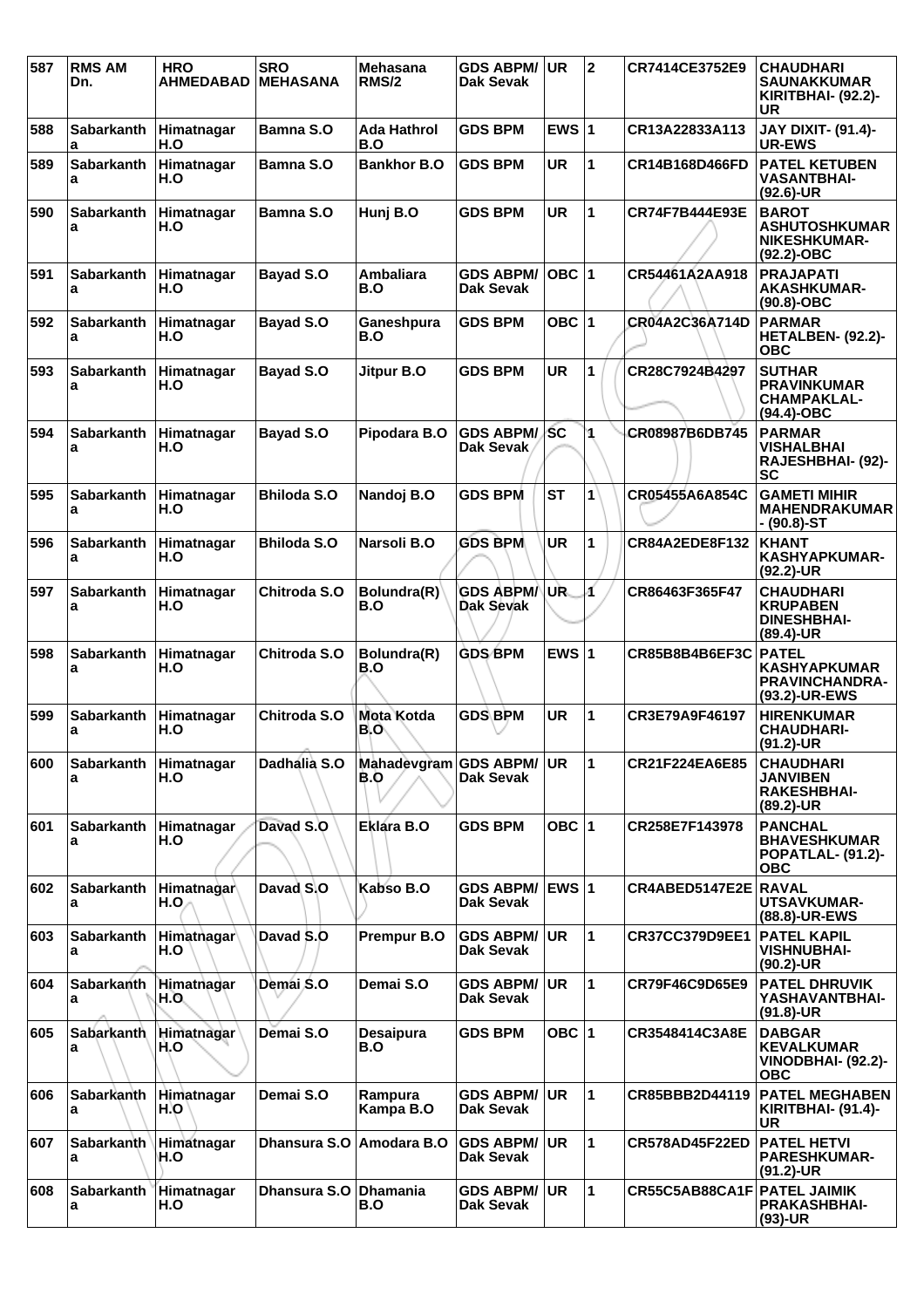| 609 | <b>Sabarkanth</b><br>a | Himatnagar<br>H.O  | Dhansura S.O      | Khadol B.O                  | <b>GDS ABPM/</b><br>Dak Sevak        | EWS $ 1$     |              | CR72E494468692        | <b>PATEL</b><br><b>RASIKKUMAR</b><br><b>VISHNUBHAI-</b><br>(89.2)-UR-EWS     |
|-----|------------------------|--------------------|-------------------|-----------------------------|--------------------------------------|--------------|--------------|-----------------------|------------------------------------------------------------------------------|
| 610 | <b>Sabarkanth</b><br>a | Himatnagar<br>H.O  | Gabat S.O         | <b>Barnoli B.O</b>          | <b>GDS ABPM/</b><br>Dak Sevak        | UR.          | 1            | <b>CR4FE1B8CA9858</b> | <b>SHAH POOJABEN</b><br><b>NARESHBHAI-</b><br>$(91.8)-UR$                    |
| 611 | <b>Sabarkanth</b><br>a | Himatnagar<br>H.O  | Gabat S.O         | <b>Ubharan B.O</b>          | <b>GDS BPM</b>                       | <b>UR</b>    | 1            | CR57F67D52996D        | <b>PATEL</b><br>DHRUVALKUMAR-<br>$(93)-UR$                                   |
| 612 | <b>Sabarkanth</b><br>a | Himatnagar<br>H.O  | Gambhoi S.O       | <b>Dhundhar</b><br>B.O      | <b>GDS ABPM/</b><br>Dak Sevak        | $OBC$  1     |              | CR6A4C9356C97B        | <b>PATEL</b><br><b>BHOOMIBEN</b><br><b>ANILKUMAR-</b><br>$(88.6)$ -OBC       |
| 613 | <b>Sabarkanth</b><br>a | Himatnagar<br>H.O  | Harsol S.O        | Aniod B.O                   | <b>GDS ABPM/</b><br>Dak Sevak        | <b>UR</b>    | 1            | CR8F5753E68859        | <b>PATEL TEJALBEN</b><br><b>NARENDRABHAI-</b><br>$(91.8)-UR$                 |
| 614 | <b>Sabarkanth</b><br>a | Himatnagar<br>H.O  | <b>Harsol S.O</b> | Badodara B.O                | <b>GDS ABPM/</b><br>Dak Sevak        | <b>EWS 1</b> |              | <b>CR815AA3ADE191</b> | <b>MANTHANKUMAR</b><br><b>PATEL- (90)-UR-</b><br><b>EWS</b>                  |
| 615 | Sabarkanth<br>a        | Himatnagar<br>H.O  | <b>Harsol S.O</b> | Harsol S.O                  | <b>GDS ABPM/</b><br>Dak Sevak        | lsc          | 1            | CR01CF29B9A46E        | <b>MAKVANA</b><br><b>BHAVISHABEN</b><br>DINESHBHAI- (91)-<br><b>SC</b>       |
| 616 | <b>Sabarkanth</b><br>a | Himatnagar<br>H.O  | <b>Harsol S.O</b> | Lavari B.O                  | <b>GDS ABPM/</b><br>Dak Sevak        | IEWS I 1     |              | CR2D675973C828        | <b>PATEL</b><br><b>BHARGAVKUMAR</b><br>RANCHHODBHAI-<br>(89)-UR-EWS          |
| 617 | <b>Sabarkanth</b><br>a | Himatnagar<br>H.O  | Harsol S.O        | Nana Chekhla GDS BPM<br>B.O |                                      | OBC 1        |              | CR4C554B8959D6        | <b>PRAJAPATI</b><br><b>NIDHIBAHEN</b><br><b>PANKAJBHAI-</b><br>$(91.4)$ -OBC |
| 618 | <b>Sabarkanth</b><br>a | Himatnagar<br>H.O  | Himatnagar<br>H.O | <b>Bavsar B.O</b>           | <b>GDS BPM</b>                       | UR           | 1            | CR8714BE34DFD5        | <b>PATEL</b><br><b>ANKITKUMAR</b><br><b>SHAILESHBHAI-</b><br>$(92.8)$ -UR    |
| 619 | <b>Sabarkanth</b><br>a | Himatnagar<br>H.O  | Himatnagar<br>H.O | <b>Navalpur B.O</b>         | <b>GDS BPM</b>                       | UR           | 1            | CR4EF9A52A4261        | <b>PATEL RAJAT</b><br><b>HITENDRAKUMAR-</b><br>$(91.6)$ -UR                  |
| 620 | <b>Sabarkanth</b><br>a | Himatnagar<br>H.O  | Himatnagar<br>H.O | Parabda B.O                 | <b>GDS ABPM/</b><br>Dak Sevak        | <b>UR</b>    | 1            | CR742D5A37354A        | <b>PRAJAPATI</b><br><b>PATHIK</b><br><b>MUKESHKUMAR-</b><br>$(91.2)$ -OBC    |
| 621 | <b>Sabarkanth</b><br>a | Himatnagar<br>H.O  | Himatnagar<br>H.O | Sahebapura<br>B.O           | <b>GDS ABPM/</b><br>Dak Sevak        | <b>UR</b>    | 1            | CR682A1F232E56        | <b>PATEL SHILPABEN</b><br><b>PRAKASHBHAI-</b><br>(89)-UR                     |
| 622 | <b>Sabarkanth</b><br>a | Himatnagar<br>H.O  | Himatnagar<br>H.O | Savgadh B.O                 | <b>GDS ABPM/</b><br>Dak Sevak        | <b>UR</b>    | 1            | CR1C6A9FA2A42C        | <b>JOSHI</b><br><b>HARSHKUMAR</b><br><b>MAHESHBHAI- (91)-</b><br>UR          |
| 623 | <b>Sabarkanth</b><br>a | Himatnagar<br>H.O  | Himatnagar<br>H.O | Savgadh B.O                 | <b>GDS BPM</b>                       | EWS $ 1$     |              | <b>CR73F55B1B7DA7</b> | <b>KOMAL K RATHOD-</b><br>(91.5)-UR-EWS                                      |
| 624 | Sabarkanth<br>a        | Himatnagar<br>H.O. | Himathagar<br>H.O | Vishwamanga<br>lam B.O      | <b>GDS BPM</b>                       | OBC $ 1$     |              | <b>CR132ADFAD4135</b> | <b>PRAJAPATI</b><br><b>KEYURKUMAR</b><br><b>MAHESHBHAI-</b><br>$(92.2)$ -OBC |
| 625 | Sabarkanth<br>a        | Himatnagar<br>H.O  | Idar S.O          | Laloda B.O                  | <b>GDS ABPM/</b><br>Dak Sevak        | <b>UR</b>    | $\mathbf{1}$ | CR0B58C494D72C        | <b>SUTARIYA SURAJ</b><br><b>PRADIPBHAI-</b><br>(94.2)-UR                     |
| 626 | Sabarkanth<br>a        | Himatnagar<br>H.O  | Idar S.O          | Lei B.O                     | <b>GDS ABPM/</b><br>Dak Sevak        | <b>UR</b>    | $\mathbf{1}$ | CR73944BD73689        | RIDDHIBEN- (90.4)-<br>UR                                                     |
| 627 | <b>Sabarkanth</b><br>a | Himatnagar<br>H.O  | Idar S.O          | <b>Mathasur B.O</b>         | <b>GDS ABPM/</b><br><b>Dak Sevak</b> | <b>UR</b>    | $\mathbf{1}$ | CR817C3C9B6FDE        | <b>PATEL PRITESH</b><br><b>ALPESHBHAI-</b><br>$(91.4)$ -OBC                  |
| 628 | Sabarkanth<br>а        | Himatnagar<br>H,O  | Idar S.O          | <b>Surpur B.O</b>           | <b>GDS BPM</b>                       | <b>UR</b>    | $\mathbf{1}$ | CR67A276ABAA78        | <b>PATEL</b><br><b>RAVIKUMAR</b><br><b>MAHENDRABHAI-</b><br>$(93.8)$ -UR     |
| 629 | <b>Sabarkanth</b><br>a | Himatnagar<br>H.O  | Idar S.O          | <b>Umedpura</b><br>B.O      | <b>GDS BPM</b>                       | OBC 1        |              | CR8871BD4E54D6        | <b>PRAJAPATI</b><br><b>ABHAYKUMAR-</b><br>$(91.6)$ -OBC                      |
| 630 | <b>Sabarkanth</b><br>а | Himatnagar<br>H.O  | Ilol S.O          | Kanai B.O                   | <b>GDS BPM</b>                       | <b>UR</b>    | $\mathbf{1}$ | CR85F3B71E4295        | <b>PATEL</b><br><b>TEJASKUMAR</b><br><b>CHANDUBHAI-</b><br>(90.4)-UR         |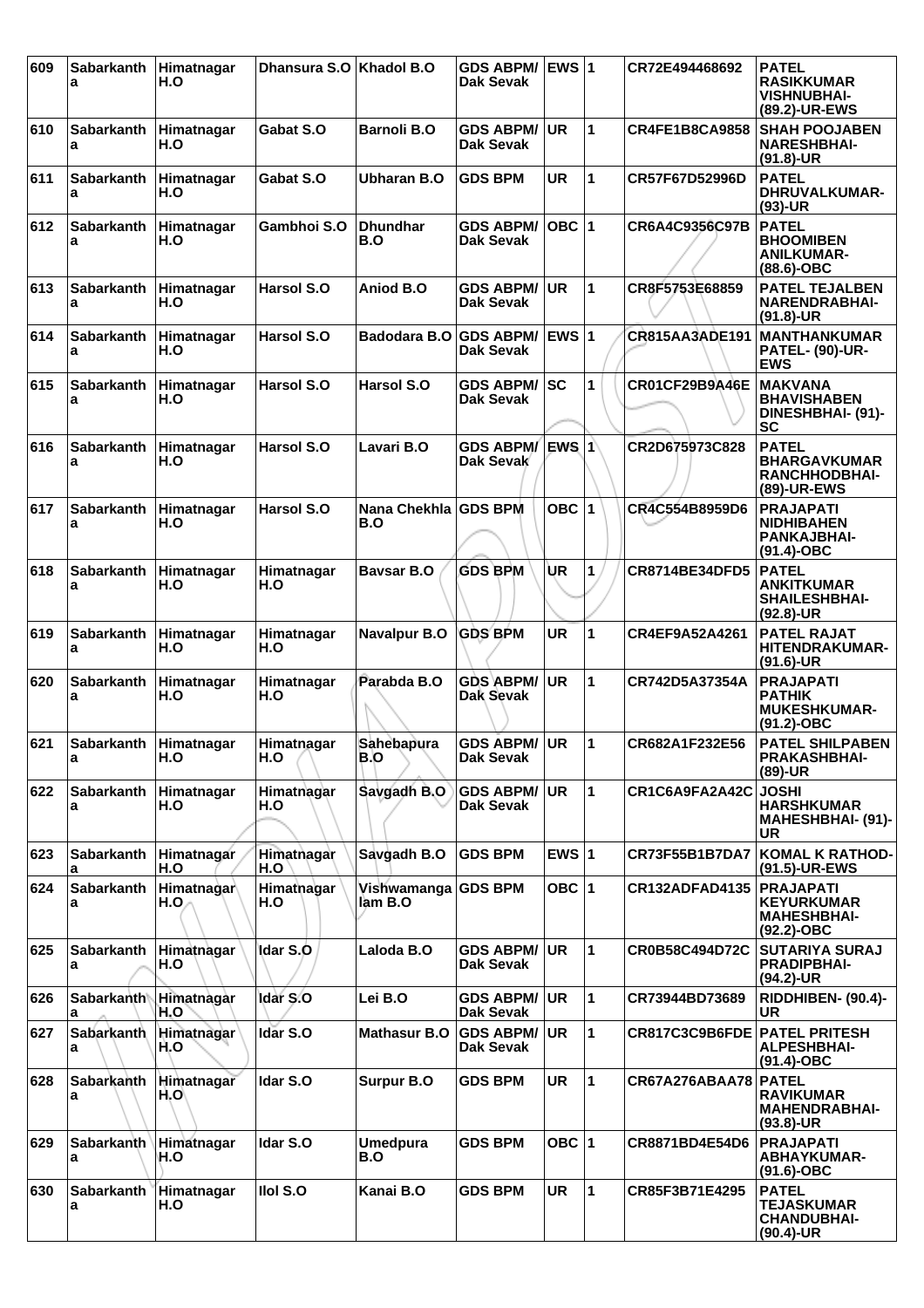| 631 | <b>Sabarkanth</b><br>a | Himatnagar<br>H.O        | Jadar S.O                         | <b>Kotda Nana</b><br>B.O                    | <b>GDS ABPM/</b><br>Dak Sevak        | UR         | 1            | <b>CR0731E2494AEF</b> | <b>PATEL</b><br><b>CHINTANBEN-</b><br>$(90.6)$ -UR                          |
|-----|------------------------|--------------------------|-----------------------------------|---------------------------------------------|--------------------------------------|------------|--------------|-----------------------|-----------------------------------------------------------------------------|
| 632 | <b>Sabarkanth</b><br>a | Himatnagar<br>H.O        | Jadar S.O                         | Rudardi B.O                                 | <b>GDS BPM</b>                       | OBC $ 1$   |              | CR1236D3E864E2        | <b>PANCHAL RIYA-</b><br>$(89.6)$ -OBC                                       |
| 633 | Sabarkanth<br>a        | Himatnagar<br>H.O        | Jadar S.O                         | Sachodar B.O GDS BPM                        |                                      | <b>UR</b>  | 1            | CR1DA5964E2CF4        | <b>PATEL KRUNAL</b><br><b>NARESHBHAI- (93)-</b><br>UR                       |
| 634 | <b>Sabarkanth</b><br>a | Himatnagar<br>H.O        | <b>Khedbrahma</b><br>S.O          | Bahediya B.O                                | <b>GDS BPM</b>                       | EWS $ 1$   |              | CR6877A545A431        | <b>RATHOD</b><br><b>HITENDRASINH</b><br><b>PRAVINSINH-</b><br>(89.6)-UR-EWS |
| 635 | <b>Sabarkanth</b><br>a | Himatnagar<br>H.O        | Khedbrahma<br>S.O                 | Chikhala B.O                                | <b>GDS BPM</b>                       | <b>UR</b>  | $\mathbf{1}$ | <b>CR4BAB12F8F56C</b> | <b>RAVAL NIDHIBEN-</b><br>$(93)-UR$                                         |
| 636 | <b>Sabarkanth</b><br>a | Himatnagar<br>H.O        | Khedbrahma<br>S.O                 | Khedva B.O                                  | <b>GDS BPM</b>                       | <b>UR</b>  | 1            | CR7547434D3739        | <b>MISTRI</b><br><b>NIRMALKUMAR</b><br>PYARELAL- (89.8)-<br>UR              |
| 637 | Sabarkanth<br>a        | Himatnagar<br>H.O        | <b>Khedbrahma</b><br>S.O          | Padhara B.O                                 | <b>GDS BPM</b>                       | UR         | $\mathbf{1}$ | CR5447CEAFCCF4        | <b>PATEL</b><br><b>BRINDABAHEN-</b><br>$(89.8)$ -UR                         |
| 638 | <b>Sabarkanth</b><br>a | Himatnagar<br>H.O        | <b>Khedbrahma</b><br>S.O          | Sitol B.O                                   | <b>GDS BPM</b>                       | <b>UR</b>  | 1            | CR38542DF73484        | <b>BHATI</b><br><b>JAYRAJSINH</b><br><b>NARENDRASINH-</b><br>$(89.6)$ -UR   |
| 639 | <b>Sabarkanth</b><br>a | Himatnagar<br>H.O        | <b>Khedbrahma</b><br>S.O          | <b>Vartol B.O</b>                           | <b>GDS BPM</b>                       | <b>UR</b>  |              | CR19179555C459        | <b>PATEL KRUPA</b><br><b>SHAILESHBHAI-</b><br>$(90)-UR$                     |
| 640 | <b>Sabarkanth</b><br>a | Himatnagar<br>H.O        | Khedbrahma<br>S.O                 | Zanzva Panai<br>B.O                         | <b>GDS BPM</b>                       | <b>ST</b>  | 1            | <b>CR0D91C8CBF296</b> | <b>DAXABAHEN</b><br><b>ASARI- (86.2)-ST</b>                                 |
| 641 | <b>Sabarkanth</b><br>a | Himatnagar<br>H.O        | Kodiawada<br>S.O                  | Chithoda B.O                                | <b>GDS BPM</b>                       | <b>UR</b>  | 1            | CR5B6667FD568D        | <b>PATEL ARTIBEN</b><br><b>VAGHJIBHAI-</b><br>$(90.8)$ -UR                  |
| 642 | <b>Sabarkanth</b><br>a | Himatnagar<br>H.O        | Kodiawada<br>S.O                  | Pal B.O                                     | <b>GDS BPM</b>                       | EWS 1      |              | CR8E6116662E41        | <b>RAVAL</b><br><b>SACHINKUMAR</b><br><b>SATISHBHAI-</b><br>(88.6)-UR-EWS   |
| 643 | <b>Sabarkanth</b><br>а | Himatnagar<br>H.O        | Laxmipura<br>(Sabarkantha)<br>S.O | Galodiya B.O                                | <b>GDS ABPM/</b><br>Dak Sevak        | <b>UR</b>  | 1            | CR32128959CDF4        | <b>SHEIKH</b><br>MAHAMMADSHAKI<br>L- (88.8)-UR                              |
| 644 | <b>Sabarkanth</b><br>a | Himatnagar<br>H.O        | Laxmipura<br>(Sabarkantha)<br>S.O | Kalol Kampa<br> B.O                         | <b>GDS ABPM/</b><br>Dak Sevak        | <b>UR</b>  | $\mathbf{1}$ | CR728BBD48AB5<br>в    | <b>PATEL MITTALBEN</b><br><b>RAMESHBHAI-</b><br>$(89.6)$ -UR                |
| 645 | <b>Sabarkanth</b><br>a | Himatnagar<br>H.O        | Laxmipura<br>(Sabarkantha)<br>S.O | Khergadh B.O GDS ABPM/ ST                   | <b>Dak Sevak</b>                     |            | 1            | CR221F749EE7C2        | <b>DEDUN</b><br><b>ASHISHKUMAR</b><br><b>LAXMANBHAI-</b><br>$(84.8) - ST$   |
| 646 | Sabarkanth<br>а        | Himatnagar<br>H.O        | Laxmipura<br>(Sabarkantha)<br>S.O | Laxmipura<br>(Sabarkantha)<br>S.O           | <b>GDS ABPM/</b><br>Dak Sevak        | UR.        | $\mathbf 2$  | CR68D6BD8DBE5<br>С    | <b>PATEL</b><br><b>HEMLATTABEN</b><br><b>MUKUNDBHAI-</b><br>$(88.8)$ -UR    |
| 647 | Sabarkanth<br>a        | <b>Himatnagan</b><br>H.O | Laxmipura<br>(Sabarkantha)<br>S.O | Laxmipura<br>(Sabarkantha) Dak Sevak<br>S.O | <b>GDS ABPM/</b>                     | <b>UR</b>  | $\mathbf 2$  | CR5C382E7D35BC        | <b>CHINTAN PATHAK-</b><br>$(88.2)$ -UR                                      |
| 648 | <b>Sabarkanth</b><br>а | <b>Himathagar</b><br>H.O | Laxmipura<br>(Sabarkantha)<br>S.O | Vaghela Derol GDS ABPM/<br>B.O              | <b>Dak Sevak</b>                     | <b>UR</b>  | $\mathbf{1}$ | CR725B8C944EE4        | <b>PATEL</b><br><b>JASMINKUMAR</b><br><b>JAGDISHBHAI-</b><br>$(85.8)$ -UR   |
| 649 | Sabarkanth.<br>a       | Himatnagar<br>H.O`       | Limbhói S.O                       | <b>Bayal</b><br><b>Dhankhrol</b><br>B.O     | <b>GDS ABPM/</b><br><b>Dak Sevak</b> | <b>UR</b>  | 1            | CR3A78497671B7        | <b>PATEL KATHAN-</b><br>$(91.2)$ -UR                                        |
| 650 | Sabarkanth<br>а        | Himatnagar<br>H,O        | Limbhoi S.O                       | <b>Bhachediya</b><br>B.O                    | <b>GDS BPM</b>                       | OBC 1      |              | CR5D373D9D9B33        | <b>PRAJAPATI</b><br><b>HETULKUMAR</b><br>ISHVARBHAI- (91)-<br><b>OBC</b>    |
| 651 | Sabarkanth<br>a        | Himatnagar<br>H.O        | Lusadia S.O                       | Lusadia S.O                                 | <b>GDS ABPM/</b><br>Dak Sevak        | <b>IST</b> | 1            | CR2B8EC89361F1        | <b>NINAMA</b><br><b>DHARMISHTHABEN</b><br>- (89.6)-ST                       |
| 652 | Sabarkanth<br>а        | Himatnagar<br>H.O        | Lusadia S.O                       | Navagam(Isri)<br>B.O                        | <b>GDS BPM</b>                       | <b>UR</b>  | 1            | CR8D9FEA2B5946        | <b>PRANAVI</b><br><b>PANCHAL- (92.6)-</b><br><b>OBC</b>                     |
| 653 | <b>Sabarkanth</b><br>а | Himatnagar<br>H.O        | <b>Malpur S.O</b>                 | <b>Aniyor B.O</b>                           | <b>GDS BPM</b>                       | <b>UR</b>  | 1            | <b>CR24E452EC44E5</b> | <b>PATEL</b><br>VIJAYKUMAR- (93)-<br><b>UR</b>                              |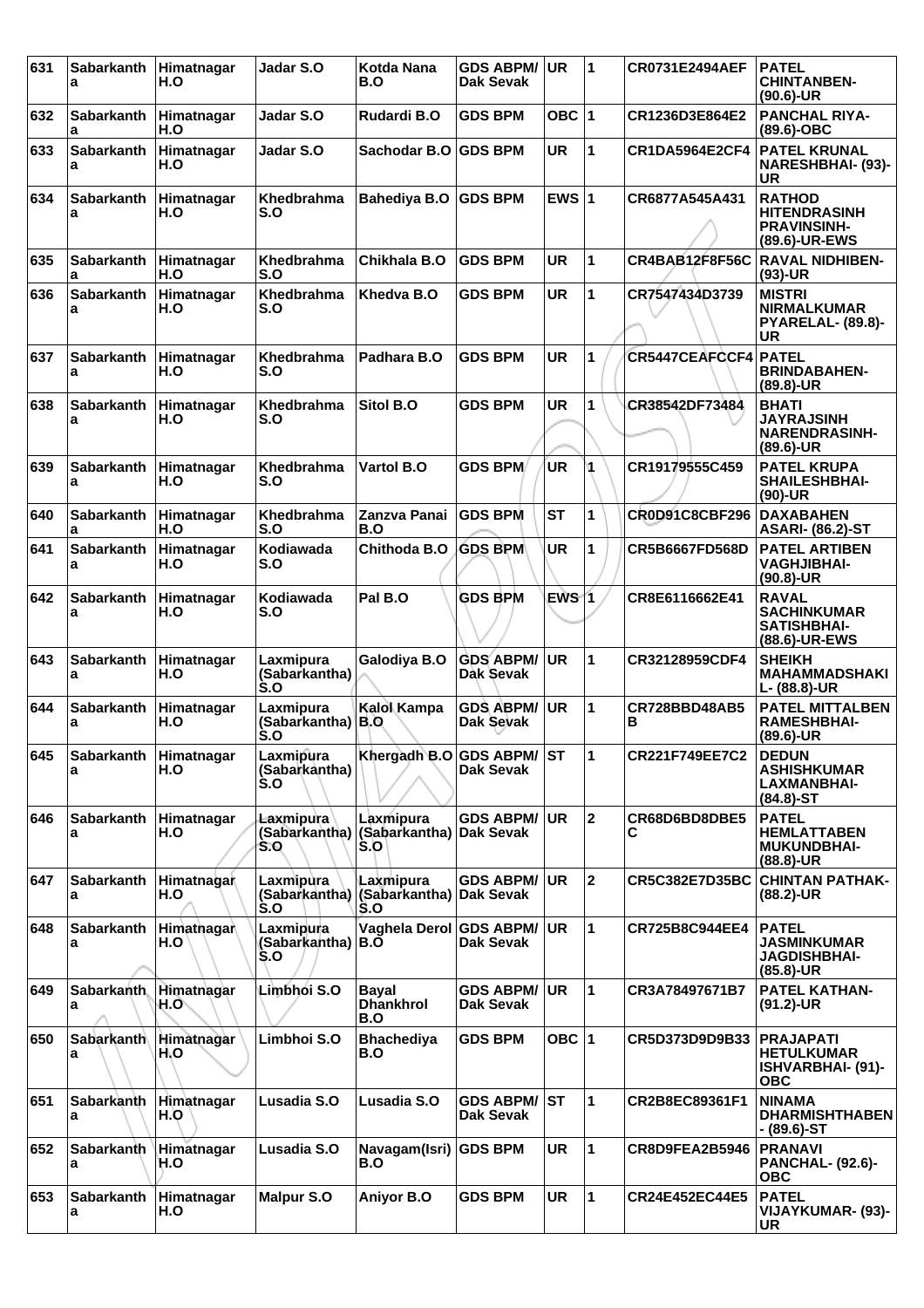| 654 | Sabarkanth<br>a        | Himatnagar<br>H.O | <b>Malpur S.O</b> | Faredi B.O                       | <b>GDS ABPM/</b><br>Dak Sevak          | <b>UR</b> | 11                   | <b>CR6A89C8414BFE</b> | <b>KOTHARI</b><br><b>MINALBEN- (92.4)-</b><br>UR                           |
|-----|------------------------|-------------------|-------------------|----------------------------------|----------------------------------------|-----------|----------------------|-----------------------|----------------------------------------------------------------------------|
| 655 | <b>Sabarkanth</b><br>a | Himatnagar<br>H.O | <b>Malpur S.O</b> | Kaswada B.O                      | <b>GDS ABPM/</b><br>Dak Sevak          | $OBC$  1  |                      | <b>CR8145D9CC76EB</b> | <b>SHEIKH</b><br><b>MAHMMADSUHAIL</b><br><b>ABDULRAHIM-</b><br>(90.2)-OBC  |
| 656 | <b>Sabarkanth</b><br>a | Himatnagar<br>H.O | <b>Malpur S.O</b> | Kaswada B.O                      | <b>GDS BPM</b>                         | <b>UR</b> | 1                    | CR7869AB5BC8F1        | <b>PATEL PURVIK</b><br>DILIPBHAI- (92.8)-<br>UR                            |
| 657 | <b>Sabarkanth</b><br>a | Himatnagar<br>H.O | <b>Malpur S.O</b> | Satarda B.O                      | <b>GDS BPM</b>                         | OBC 1     |                      | CR566876C445C4        | <b>KHANT HIREN</b><br><b>KUMAR- (92.6)-OBC</b>                             |
| 658 | <b>Sabarkanth</b><br>a | Himatnagar<br>H.O | Meghraj S.O       | Behdaj B.O                       | <b>GDS BPM</b>                         | <b>UR</b> | $\blacktriangleleft$ | <b>CR74BBAE636485</b> | <b>UPADHYAY DHRUV</b><br><b>JAYESHKUMAR-</b><br>$(91)-UR$                  |
| 659 | <b>Sabarkanth</b><br>a | Himatnagar<br>H.O | Meghraj S.O       | Iploda B.O                       | <b>GDS BPM</b>                         | <b>UR</b> | 1                    | CR4B4B3F6ECFD1        | <b>CHAUDHARI VIDHI</b><br><b>ANILBHAI- (92.2)-</b><br><b>UR</b>            |
| 660 | Sabarkanth<br>a        | Himatnagar<br>H.O | Meghraj S.O       | Kaliya Kuva<br>B.O               | <b>GDS BPM</b>                         | <b>UR</b> | 1                    | <b>CR2FED4774B8A2</b> | <b>DAMOR</b><br><b>SONALBEN</b><br><b>SOMABHAI- (91.2)-</b><br><b>UR</b>   |
| 661 | <b>Sabarkanth</b><br>a | Himatnagar<br>H.O | Meghraj S.O       | Kasana B.O                       | <b>GDS BPM</b>                         | UR.       | 1                    | CR33C7F37F6DE1        | <b>PATEL</b><br><b>NALISHABEN</b><br>KIRTANBHAI-<br>$(91.2)$ -UR           |
| 662 | <b>Sabarkanth</b><br>a | Himatnagar<br>H.O | Meghraj S.O       | Ramgadhi<br>B.O                  | <b>GDS BPM</b>                         | <b>UR</b> | 1                    | CR6193C4315B8F        | <b>SOLANKI</b><br><b>RAHULKUMAR</b><br><b>RAMANBHAI-</b><br>$(91.6)$ -SC   |
| 663 | Sabarkanth<br>а        | Himatnagar<br>H.O | Meghraj S.O       | Valuna B.O                       | <b>GDS ABPM/</b><br><b>Dak Sevak</b>   | $OBC$  1  |                      | CR1A644544959C        | <b>SHAIKH</b><br><b>MOHAMMADAYAZ</b><br><b>MOHAMMADYUNU</b><br>S- (93)-OBC |
| 664 | <b>Sabarkanth</b><br>a | Himatnagar<br>H.O | Meghraj S.O       | Valuna B.O                       | <b>GDS BPM</b>                         | <b>ST</b> | $\mathbf{1}$         | CR6EE6462523BA        | <b>BHAGORA ANKIT</b><br>SAVJIBHAI- (90.2)-<br><b>ST</b>                    |
| 665 | <b>Sabarkanth</b><br>a | Himatnagar<br>H.O | Modasa S.O        | Badodara B.O                     | <b>GDS BPM</b>                         | OBC $ 1$  |                      | CR33C1F4C35321        | <b>CHAUHAN JAY</b><br><b>AMARISHKUMAR-</b><br>(91.6)-OBC                   |
| 666 | Sabarkanth<br>a        | Himatnagar<br>H.O | Modasa S.O        | Rinchvad B.O                     | <b>GDS BPM</b>                         | <b>UR</b> | 1                    | CR193373C74E4C        | <b>PATEL</b><br><b>HETALBAHEN</b><br><b>BALVANTBHAI-</b><br>(94.4)-UR      |
| 667 | <b>Sabarkanth</b><br>a | Himatnagar<br>H.O | Modasa S.O        | Sayra B.O                        | <b>GDS BPM</b>                         | UR        | 11                   | CR6498444349A8        | <b>UDAY CHAUDHARI-</b><br>$(95)-UR$                                        |
| 668 | <b>Sabarkanth</b><br>а | Himatnagar<br>H.O | Poshina S.O       | Dantral B.O.                     | <b>GDS ABPM/</b><br>Dak Sevak          | <b>ST</b> | 1                    | CR4C9E327316BD        | <b>GAMAR</b><br><b>PARTHKUMAR-</b><br>$(86)$ -ST                           |
| 669 | <b>Sabarkanth</b><br>a | Himatnagar<br>H.O | Poshina S.O       | Ganer B.O                        | <b>GDS BPM</b>                         | <b>ST</b> | 1                    | CR8DB594A86446        | <b>MODIYA</b><br><b>VINODKUMAR</b><br>PANABHAI- (86.2)-<br><b>ST</b>       |
| 670 | <b>Sabarkanth</b><br>a | Himatnagar<br>H.O | Poshina S.O       | Kalikankar<br>B.O                | <b>GDS ABPM/</b><br>Dak Sevak          | lst       | 1                    | CR4454F5C6E662        | <b>MUNIYA</b><br><b>SONALBEN</b><br><b>PRADIPBHAI-</b><br>$(85.4)$ -ST     |
| 671 | <b>Sabarkanth</b><br>a | Himathagar<br>H.O | Poshina S.O       | Poshina S.O                      | <b>GDS ABPM/</b><br><b>Dak Sevak</b>   | IST       | 1                    | CR892C3C9D9BFD KATARA | <b>ARAVINDBHAI</b><br>NATHABHAI- (86.8)-<br><b>ST</b>                      |
| 672 | <b>Sabarkanth</b><br>a | Himatnagar<br>H.O | Poshina S.O       | <b>Sembalia</b><br>(Poshina) B.O | <b>GDS BPM</b>                         | <b>UR</b> | 1                    | CR241F75EF543A        | <b>PATEL</b><br><b>NIDHIBAHEN</b><br><b>RAJESHKUMAR-</b><br>(90.8)-UR      |
| 673 | Sabarkanth<br>а        | Himatnagar<br>H.O | Prantij S.O       | Majra B.O                        | <b>GDS ABPM/</b><br>Dak Sevak          | IST       | 1                    | CR0B68AAB9446D        | <b>PARGI</b><br><b>RAMANBHAI</b><br><b>MANSUKHBHAI-</b><br>$(86.2)$ -ST    |
| 674 | Sabarkanth<br>a        | Himatnagar<br>H.O | Prantij S.O       | Oran B.O                         | <b>GDS ABPM/</b><br><b>Dak Sevak</b>   | <b>UR</b> | 1                    | CR28B16476D625        | <b>PANDYA</b><br><b>HIMANSHUKUMAR-</b><br>(90)-UR                          |
| 675 | Sabarkanth<br>а        | Himatnagar<br>H.O | Prantij S.O       | Pallachar B.O                    | <b>GDS ABPM/ST</b><br><b>Dak Sevak</b> |           | 1                    | CR53D48D4414D2        | <b>DAMOR</b><br><b>PAYALBAHEN-</b><br>$(85.4)$ -ST                         |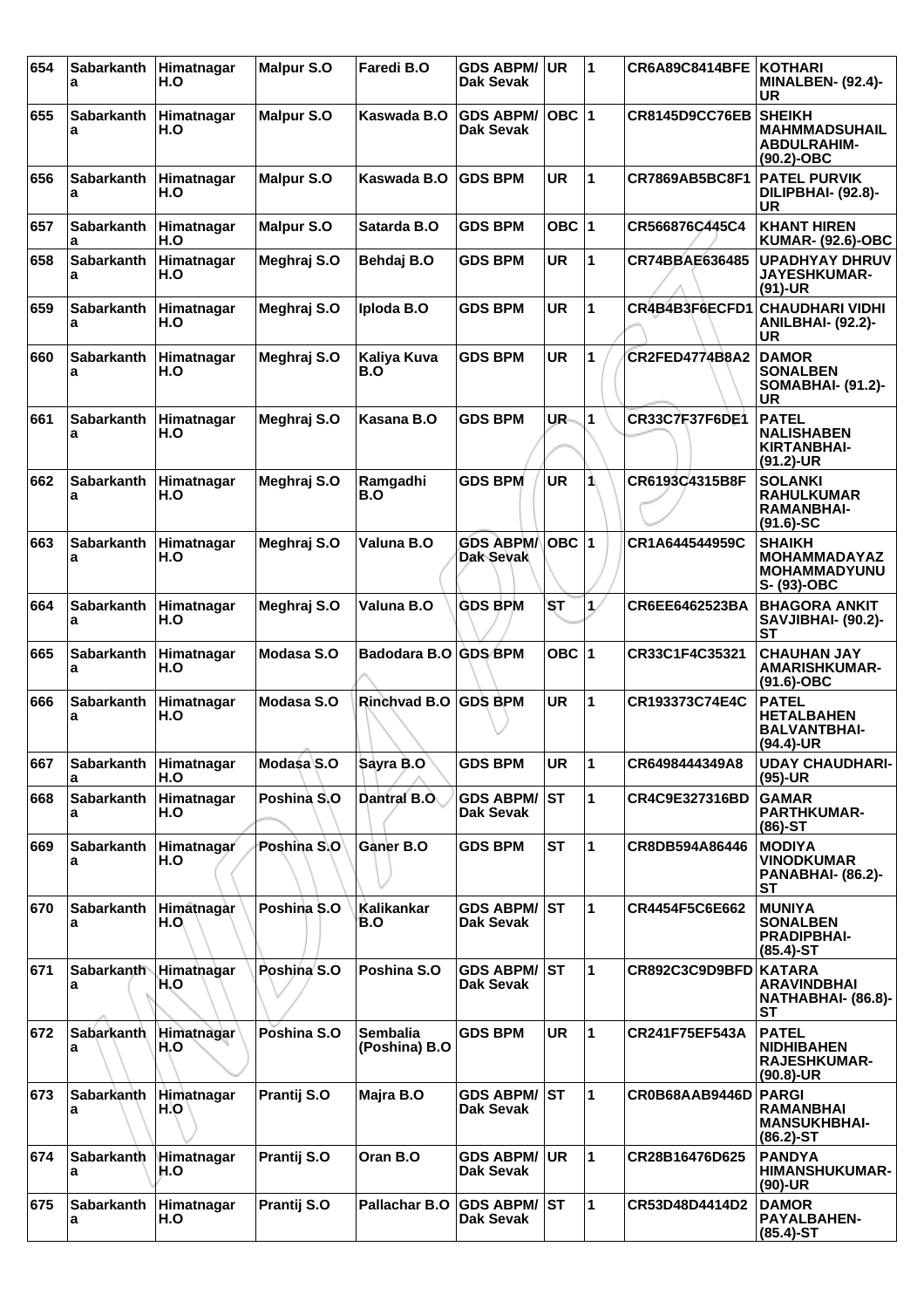| 676 | Sabarkanth Himatnagar<br>a | H.O                | Prantij S.O               | Prantij S.O              | <b>GDS ABPM/</b><br>Dak Sevak          | <b>UR</b> | 1            | CR6C6315C948CC        | <b>PARMAR VIDHI</b><br><b>VINODCHANDRA-</b><br>$(91.8)$ -SC                 |
|-----|----------------------------|--------------------|---------------------------|--------------------------|----------------------------------------|-----------|--------------|-----------------------|-----------------------------------------------------------------------------|
| 677 | <b>Sabarkanth</b><br>а     | Himatnagar<br>H.O  | Radhiwad S.O              | <b>Dan Mahudi</b><br>B.O | <b>GDS BPM</b>                         | SТ        | 1            | CR0126D22921D4        | <b>ASARI</b><br><b>PRIYANKABEN</b><br><b>SHAILESHBHAI-</b><br>$(86.8) - ST$ |
| 678 | Sabarkanth<br>а            | Himatnagar<br>H.O  | Radhiwad S.O Gundel B.O   |                          | <b>GDS ABPM/</b><br>Dak Sevak          | <b>UR</b> | 1            | CR8BA354779828        | <b>PATEL</b><br><b>MAYURBHAI</b><br>DINESHBHAI- (87)-<br><b>UR</b>          |
| 679 | <b>Sabarkanth</b><br>a     | Himatnagar<br>H.O  | Radhiwad S.O Gundel B.O   |                          | <b>GDS BPM</b>                         | <b>UR</b> | $\mathbf{1}$ | CR7E184F6B2574        | PATEL RIYABEN-<br>$(89.6)$ -UR                                              |
| 680 | <b>Sabarkanth</b><br>a     | Himatnagar<br>H.O  | Radhiwad S.O Kheroj B.O   |                          | <b>GDS ABPM/</b><br>Dak Sevak          | <b>UR</b> | 1            | CR1AA4161B5CB7        | <b>PATEL VEDANT</b><br><b>ARVINDBHAI-</b><br>(89.2)-UR                      |
| 681 | <b>Sabarkanth</b><br>а     | Himatnagar<br>H.O  | Radhiwad S.O Matoda B.O   |                          | <b>GDS ABPM/</b><br><b>Dak Sevak</b>   | <b>UR</b> | 1            | CR19CC6E958B37        | <b>CHAUDHARY</b><br><b>MAYURKUMAR</b><br><b>DINESHBHAI-</b><br>$(89.4)$ -UR |
| 682 | Sabarkanth<br>a            | Himatnagar<br>H.O  | Radhiwad S.O Nava Mota    | B.O                      | <b>GDS BPM</b>                         | <b>UR</b> | 1            | CR5C11E541BB2E        | <b>PATEL URVI</b><br><b>MUKESHBHAI-</b><br>$(90.6)$ -UR                     |
| 683 | <b>Sabarkanth</b><br>a     | Himatnagar<br>H.O  | Radhiwad S.O Ratanpur B.O |                          | <b>GDS BPM</b>                         | UR.       | 1            | CR6149C322531D        | <b>RAHEVAR</b><br>ARCHANA<br><b>MANSINH- (90.8)-</b><br>UR                  |
| 684 | <b>Sabarkanth</b><br>a     | Himatnagar<br>H.O  | Salal S.O                 | Dalpur B.O               | <b>GDS ABPM/</b><br><b>Dak Sevak</b>   | OBC 1     |              | CR491CF7F1E561        | <b>KISHAN BABULAL</b><br>PRAJAPATI- (90.2)-<br><b>OBC</b>                   |
| 685 | <b>Sabarkanth</b><br>а     | Himatnagar<br>H.O  | Salal S.O                 | <b>Hajipur B.O</b>       | <b>GDS ABPM/</b><br><b>Dak Sevak</b>   | <b>UR</b> | 1            | CR3AA7B4AF492E        | <b>MODI MANSIBEN</b><br>KIRANBHAI- (92)-<br><b>OBC</b>                      |
| 686 | <b>Sabarkanth</b><br>a     | Himatnagar<br>H.O  | Salal S.O                 | Moyad B.O                | <b>GDS ABPM/</b><br>Dak Sevak          | UR.       | 4            | <b>CR2E878EE2E8D5</b> | <b>RATHOD</b><br><b>UNMESHKUMAR</b><br><b>DINESHBHAI-</b><br>$(91.4)$ -SC   |
| 687 | <b>Sabarkanth</b><br>a     | Himatnagar<br>H.O  | Salal S.O                 | Piludra B.O              | <b>GDS ABPM/</b><br>Dak Sevak          | <b>UR</b> | 1            | CR1CE45448924C        | <b>PATEL</b><br><b>PRIYANKKUMAR</b><br>RATILAL- (89.2)-UR                   |
| 688 | <b>Sabarkanth</b><br>a     | Himatnagar<br>H.O  | Salal S.O                 | Sampad B.O               | <b>GDS ABPM/</b><br>Dak Sevak          | <b>UR</b> | $\mathbf{1}$ | CR72D44C3A2794        | <b>LEUVA AAGMAN</b><br><b>JAGDISHCHANDRA</b><br>- (88.8)-SC                 |
| 689 | Sabarkanth<br>a            | ∣Himatnaqar<br>H.O | Sardoi <sub>S.O</sub>     | Sardoi S.O               | GDS ABPM/ OBC 1<br><b>Dak Sevak</b>    |           |              | <b>CR5571B1E7DD4B</b> | <b>PANCHAL</b><br><b>NILAMBAHEN-</b><br>$(88.8)-OBC$                        |
| 690 | <b>Sabarkanth</b><br>a     | Himatnagar<br>H.O  | Sardoi S.O.               | Shampur B.O              | <b>GDS BPM</b>                         | <b>UR</b> | $\mathbf{1}$ | CR1621E734A8D2        | <b>PATEL</b><br><b>PRAKASHKUMAR</b><br>RAMANBHAI-<br>$(92.6)$ -UR           |
| 691 | <b>Sabarkanth</b><br>a     | Himatnagar<br>H.O  | <b>Sathamba</b><br>S.O    | Bordi B.O                | <b>GDS ABPM/ST</b><br><b>Dak Sevak</b> |           | $\mathbf{1}$ | <b>CR3E48475F8DAD</b> | <b>NINAMA</b><br><b>SANDIPKUMAR-</b><br>$(88.4)$ -ST                        |
| 692 | <b>Sabarkanth</b><br>a     | Himatnagar<br>H.O  | Shamlaji S.O              | Karchha B.O              | <b>GDS ABPM/ST</b><br>Dak Sevak        |           | $\mathbf{1}$ | CR3275A4E1427B        | <b>CHAREL</b><br><b>NIKITABEN</b><br><b>KALSINGBHAI-</b><br>$(88.2)$ -ST    |
| 693 | Sabarkanth Himathagar<br>a | H.O                | Shamlaji S.O              | Ode B.O                  | <b>GDS BPM</b>                         | <b>UR</b> | 1            | CR0D6B44E79C37        | <b>PATEL</b><br><b>MILANKUMAR</b><br>KANTIBHAI- (91)-<br><b>UR</b>          |
| 694 | <b>Sabarkanth</b><br>a     | Himatnagar<br>H.O  | Shamlaji S.O              | Shamlaji S.O             | <b>GDS ABPM/</b><br><b>Dak Sevak</b>   | <b>UR</b> | 1            | CR014AF8797E9B        | <b>SUTHAR MAULIK</b><br><b>JYOTISHKUMAR-</b><br>$(91)-UR$                   |
| 695 | Sabarkanth<br>a            | Himatnagar<br>H,O  | Sonasan S.O               | Ambawada<br>B.O          | <b>GDS BPM</b>                         | <b>UR</b> | $\mathbf{1}$ | CR55348C6D2B52        | <b>PATEL DHARABEN</b><br><b>KALPESHKUMAR-</b><br>$(92)-UR$                  |
| 696 | Sabarkanth<br>a            | Himatnagar<br>H.O` | Sonasan S.O               | Mauchha B.O              | <b>GDS BPM</b>                         | OBC $ 1$  |              | CR44134D2126BC        | <b>SUTHAR</b><br><b>KRUNALKUMAR</b><br><b>MAHESHKUMAR-</b><br>$(90.4)$ -OBC |
| 697 | <b>Sabarkanth</b><br>a     | Himatnagar<br>H.O  | Sonasan S.O               | Rampur (A)<br>B.O        | <b>GDS ABPM/</b><br><b>Dak Sevak</b>   | <b>UR</b> | $\mathbf{1}$ | <b>CR54AE36E343DB</b> | <b>PATEL</b><br><b>POOJABAHEN</b><br><b>RAJENDRAKUMAR</b><br>- (90.4)-UR    |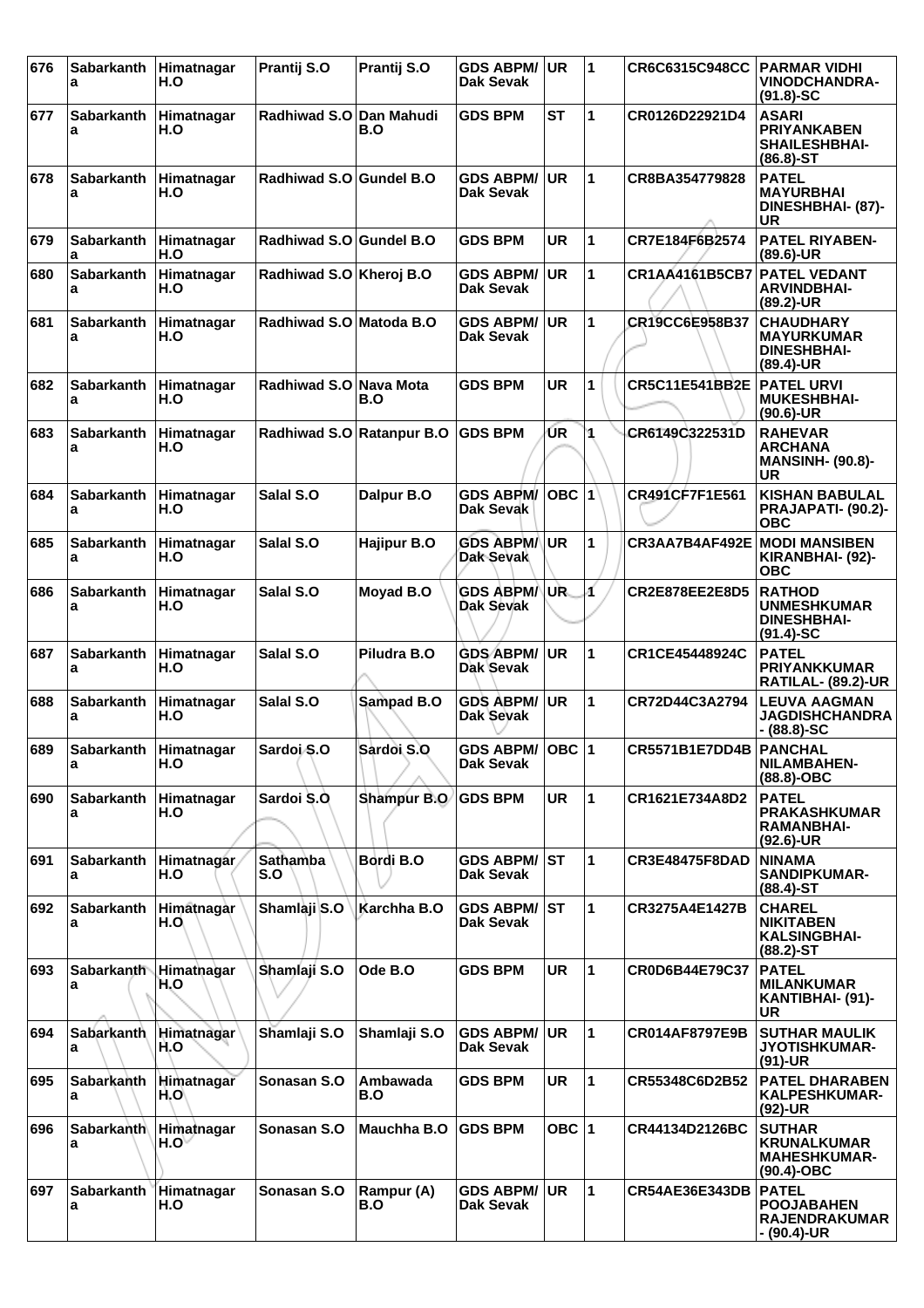| 698 | Sabarkanth<br>a        | Himatnagar<br>H.O | Sonasan S.O                 | <b>Takhatgadh</b><br>B.O     | <b>GDS BPM</b>                         | UR        | 1            | CR0F9D7A9C6EF4        | <b>MISTRY</b><br><b>VISHALKUMAR</b><br><b>RAKESHBHAI-</b><br>$(91.6)$ -OBC  |
|-----|------------------------|-------------------|-----------------------------|------------------------------|----------------------------------------|-----------|--------------|-----------------------|-----------------------------------------------------------------------------|
| 699 | <b>Sabarkanth</b><br>a | Himatnagar<br>H.O | Sonasan S.O                 | Zinzva B.O                   | <b>GDS BPM</b>                         | UR        | 1            | <b>CR392C5C8FA1C8</b> | <b>PATEL PARIMAL-</b><br>$(91.8)$ -UR                                       |
| 700 | <b>Sabarkanth</b><br>a | Himatnagar<br>H.O | Takatuka S.O                | Chitrodi B.O                 | <b>GDS ABPM/</b><br><b>Dak Sevak</b>   | <b>UR</b> | 1            | CR47634277445F        | <b>PATEL MIT- (90.8)-</b><br>UR                                             |
| 701 | <b>Sabarkanth</b><br>a | Himatnagar<br>H.O | Takatuka S.O                | Jayla B.O                    | <b>GDS BPM</b>                         | <b>UR</b> | 1            | CR7857E2C82D6B        | <b>PATEL SAGAR</b><br><b>JIITENDRAKUMAR-</b><br>$(90.8)$ -UR                |
| 702 | <b>Sabarkanth</b><br>а | Himatnagar<br>H.O | Takatuka S.O                | Jinjudi B.O                  | <b>GDS BPM</b>                         | EWS $ 1$  |              | CR82BBF8949454        | <b>PUVAR</b><br><b>DIGVIJAYSINH</b><br>JAGATSINH- (88.6)-<br><b>UR-EWS</b>  |
| 703 | <b>Sabarkanth</b><br>a | Himatnagar<br>H.O | Takatuka S.O                | <b>Kanadar B.O</b>           | <b>GDS ABPM/</b><br>Dak Sevak          | <b>UR</b> | 1            | CR4DA5E2FCE715        | <b>PATEL</b><br><b>DIMPALBAHEN</b><br>NATUBHAI- (88.8)-<br>UR               |
| 704 | <b>Sabarkanth</b><br>a | Himatnagar<br>H.O | Takatuka S.O                | Masota B.O                   | <b>GDS ABPM/</b><br>Dak Sevak          | $OBC$  1  |              | CR42AD9377A494        | <b>PATEL</b><br><b>JALAKBAHEN</b><br><b>KANTILAL- (92.8)-</b><br>ОВС        |
| 705 | <b>Sabarkanth</b><br>а | Himatnagar<br>H.O | Takatuka S.O                | <b>Masota B.O</b>            | <b>GDS BPM</b>                         | SТ        | 1            | CR7AC65E462431        | <b>BHAGORA</b><br><b>ROSHANIBEN</b><br><b>RAMANBHAI-</b><br>$(89.2) - ST$   |
| 706 | Sabarkanth<br>a        | Himatnagar<br>H.O | Talod S.O                   | <b>Amrapur B.O</b>           | <b>GDS ABPM/</b><br><b>Dak Sevak</b>   | <b>UR</b> | 1            | CR58D598AD255F        | <b>PATEL DIMPALBEN</b><br><b>MANOJKUMAR-</b><br>(91.2)-UR                   |
| 707 | <b>Sabarkanth</b><br>а | Himatnagar<br>H.O | Talod S.O                   | <b>Boria</b><br>Bechraji B.O | <b>GDS ABPM/ST</b><br><b>Dak Sevak</b> |           | 1            | CR2AE834B2C793        | <b>BARIA</b><br><b>BHARATKUMAR</b><br><b>HIRABHAI- (88.8)-</b><br>SТ        |
| 708 | <b>Sabarkanth</b><br>a | Himatnagar<br>H.O | <b>Talod S.O</b>            | Jorajini<br>Muvadi B.O       | <b>GDS ABPM/</b><br><b>Dak Sevak</b>   | $OBC$ 1   |              | CR0366274243EC        | <b>DARJI</b><br><b>HAMISHABEN</b><br><b>KAMLESHKUMAR-</b><br>$(90.5)$ -OBC  |
| 709 | <b>Sabarkanth</b><br>а | Himatnagar<br>H.O | Tintoi S.O                  | <b>Bamanvad</b><br>B.O       | <b>GDS ABPM/</b><br>Dak Sevak          | EWS $ 1$  |              | CR193F8C415147        | <b>BHAVSAR</b><br><b>SHIVANIBEN</b><br><b>CHETANKUMAR-</b><br>(88.6)-UR-EWS |
| 710 | Sabarkanth<br>a        | Himatnagar<br>H.O | Tintoi S.O                  | <b>Bolundra B.O</b>          | <b>GDS ABPM/</b><br>Dak Sevak          | SC        | 1            | CR5C55A696D894        | <b>PARMAR</b><br><b>ARCHANABEN</b><br><b>KESHAVBHAI- (90)-</b><br>SC        |
| 711 | <b>Sabarkanth</b><br>a | Himatnagar<br>H.O | Tintoi Ŝ.O.                 | Sunokh B.O                   | <b>GDS ABPM/</b><br>Dak Sevak          | <b>UR</b> | $\mathbf{1}$ | CR4E61B4E84E14        | <b>PATEL</b><br><b>VISHALKUMAR</b><br><b>CHIMANBHAI-</b><br>$(89.6)$ -UR    |
| 712 | <b>Sabarkanth</b><br>a | Himatnagar<br>H.O | <b>Umedgadh</b><br>S.O      | Finchod B.O                  | <b>GDS BPM</b>                         | UR        | 1            | CR87ACDB1CA62<br>7    | <b>PATEL</b><br><b>NIMESHKUMAR</b><br><b>PRAKASHBHAI-</b><br>$(92.6)$ -UR   |
| 713 | <b>Sabarkanth</b><br>a | Himatnagar<br>H.O | Umedgadh<br>S.O             | Kesharpura<br>B.O            | <b>GDS ABPM/</b><br>Dak Sevak          | $OBC$  1  |              | <b>CR428ECE12238B</b> | <b>SUTHAR</b><br><b>AXAYKUMAR</b><br><b>MAHENDRABHAI-</b><br>$(88)-OBC$     |
| 714 | Sabarkanth<br>a        | Himathagar<br>H.O | Umedgadh<br>S.O             | Umedgadh<br>S.O              | <b>GDS ABPM/</b><br>Dak Sevak          | <b>SC</b> | 1            | CR13BDA4418C51        | <b>PARMAR</b><br><b>KAUSHALENDRA</b><br><b>VARUNKUMAR-</b><br>$(89.4) - SC$ |
| 715 | <b>Sabarkanth</b><br>a | Himatnagar<br>H.O | Umedgadh<br>S.O             | Virpur B.O                   | <b>GDS ABPM/</b><br>Dak Sevak          | <b>UR</b> | $\mathbf{1}$ | CR1442D1DD7756        | <b>AMIN</b><br><b>DIGANTKUMAR</b><br><b>SHAMALBHAI-</b><br>$(91.2)$ -SC     |
| 716 | Sabarkanth<br>a        | Himatnagar<br>H.O | Vadagam S.O                 | Ambasar B.O                  | <b>GDS BPM</b>                         | EWS $ 1$  |              | CR3F4B3AB33848        | <b>PATEL MAITRIBEN</b><br>MUKESHBHAI- (92)-<br><b>UR-EWS</b>                |
| 717 | <b>Sabarkanth</b><br>а | Himatnagar<br>H.O | Vadagam S.O                 | Ranipura B.O                 | <b>GDS ABPM/</b><br>Dak Sevak          | $OBC$  1  |              | CR4FE772AFEF79        | KALANI NIYATI<br>VIPULBHAI- (89.4)-<br><b>OBC</b>                           |
| 718 | <b>Sabarkanth</b><br>a | Himatnagar<br>H.O | Vadali S.O<br>(Sabarkantha) | <b>Babsar B.O</b>            | <b>GDS ABPM/</b><br><b>Dak Sevak</b>   | OBC  1    |              | CR255B42722A76        | <b>PARMAR</b><br><b>GOPALSINH</b><br><b>BALUSINH- (88.2)-</b><br>ОВС        |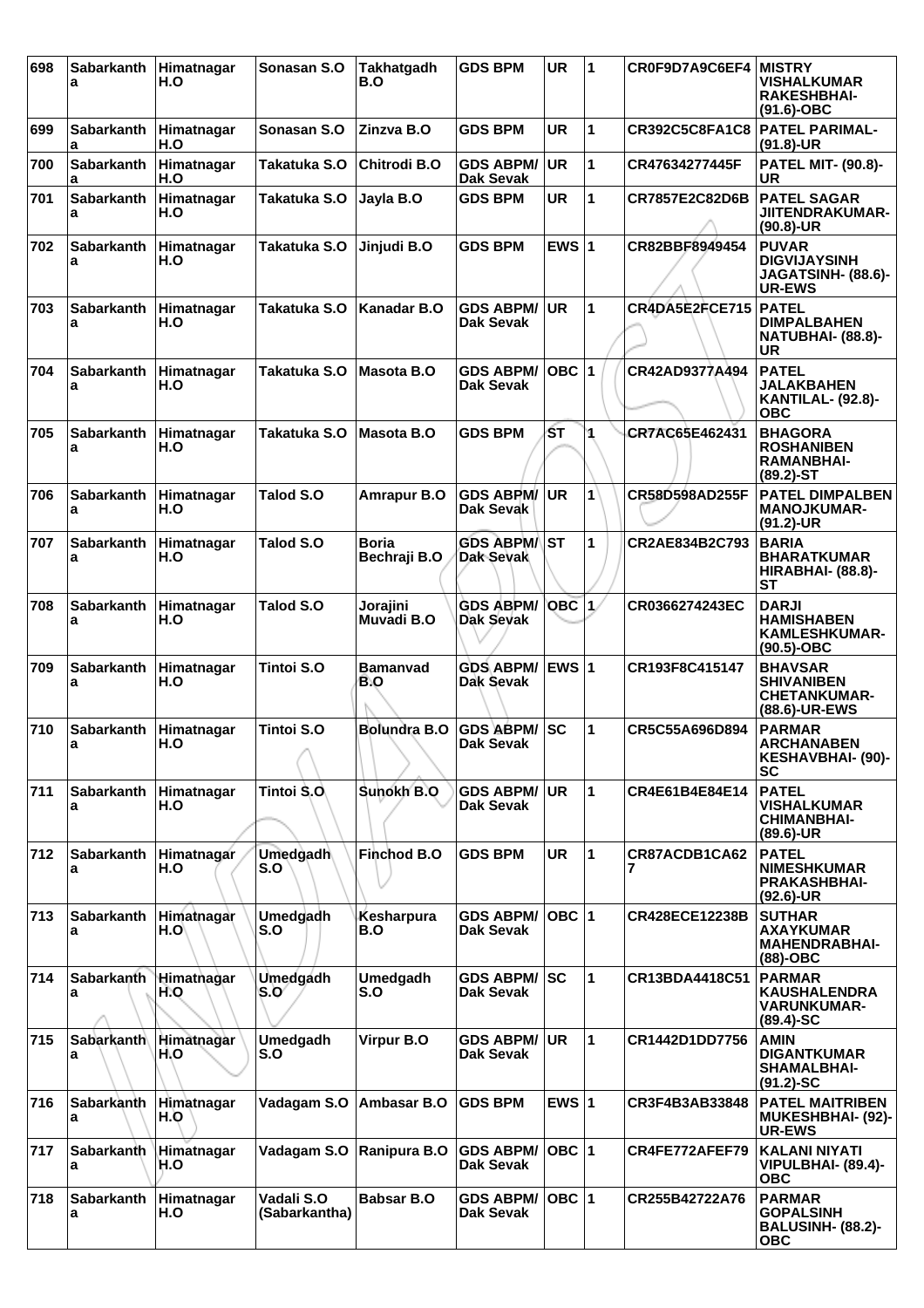| 719 | <b>Sabarkanth</b><br>a     | Himatnagar<br>H.O          | Vadali S.O<br>(Sabarkantha) | <b>Bhandval B.O</b>                   | <b>GDS BPM</b>                       | UR           | 1                    | CR2249EF33E484        | <b>PATEL</b><br><b>HAPPYKUMAR</b><br><b>NARENDRAKUMAR</b><br>- (90.6)-UR    |
|-----|----------------------------|----------------------------|-----------------------------|---------------------------------------|--------------------------------------|--------------|----------------------|-----------------------|-----------------------------------------------------------------------------|
| 720 | <b>Sabarkanth</b><br>a     | Himatnagar<br>H.O          | Vadali S.O<br>(Sabarkantha) | <b>Dhamadi</b><br>(Gadu) B.O          | <b>GDS ABPM/</b><br><b>Dak Sevak</b> | <b>UR</b>    | 1                    | CR19C64A42FC1C        | <b>RAVAL</b><br><b>DHAVALKUMAR</b><br><b>HARSHADKUMAR-</b><br>$(91.2)$ -UR  |
| 721 | <b>Sabarkanth</b><br>a     | Himatnagar<br>H.O          | Vadali S.O<br>(Sabarkantha) | <b>Kuba Dharol</b><br>B.O             | <b>GDS ABPM/</b><br><b>Dak Sevak</b> | OBC $ 1$     |                      | CR5124FA529937        | <b>CHAUDHARY</b><br><b>PRINCE</b><br><b>ASHOKBHAI-</b><br>$(89.6)$ -OBC     |
| 722 | <b>Sabarkanth</b><br>a     | Himatnagar<br>H.O          | Vadali S.O<br>(Sabarkantha) | <b>Mahor B.O</b>                      | <b>GDS ABPM/</b><br>Dak Sevak        | $OBC$ 1      |                      | CR2D3D42E2F617        | <b>LUHAR</b><br><b>JEKISHKUMAR</b><br><b>MOTILAL- (86.6)-</b><br><b>OBC</b> |
| 723 | <b>Sabarkanth</b><br>a     | Himatnagar<br>H.O          | Vadali S.O<br>(Sabarkantha) | Mahor B.O                             | <b>GDS BPM</b>                       | <b>UR</b>    | 1                    | CR05F47A9D458A        | <b>RAVAL TIRTH</b><br><b>BIPINKUMAR-</b><br>$(92.4)$ -UR                    |
| 724 | Sabarkanth<br>a            | Himatnagar<br>H.O          | Vadali S.O<br>(Sabarkantha) | Vadali S.O<br>(Sabarkantha) Dak Sevak | <b>GDS ABPM/</b>                     | <b>UR</b>    | 1                    | CR72D1687C4133        | <b>PARMAR VISHVAS</b><br><b>AMRUTLAL- (90)-</b><br><b>SC</b>                |
| 725 | <b>Sabarkanth</b><br>a     | Himatnagar<br>H.O          | Vadali S.O<br>(Sabarkantha) | Vasan B.O                             | <b>GDS BPM</b>                       | UR           | 1                    | CR89268C4B9423        | <b>RATHOD</b><br><b>DIVYARAJSINH-</b><br>$(90.2)$ -UR                       |
| 726 | <b>Sabarkanth</b><br>a     | Himatnagar<br>H.O          | <b>Vaktapur S.O</b>         | Gadha B.O                             | <b>GDS BPM</b>                       | ŪR           | 1                    | CR71A4941697EF        | <b>PATEL KARUNA</b><br><b>NARSHIBHAI-</b><br>$(90.4)$ -UR                   |
| 727 | Sabarkanth<br>a            | Himatnagar<br>H.O          | Vaktapur S.O                | <b>Himatpur B.O</b>                   | <b>GDS BPM</b>                       | <b>UR</b>    | 1                    | CR438EAF61B924        | <b>PATEL RIPALBEN</b><br><b>KAMLESHBHAI-</b><br>$(91.6)$ -UR                |
| 728 | <b>Sabarkanth</b><br>a     | Himatnagar<br>H.O          | Vasai S.O                   | Mesan B.O                             | <b>GDS ABPM/</b><br>Dak Sevak        | <b>UR</b>    | 1                    | CR79888EB6BBED        | <b>PATEL</b><br><b>DHARMIKKUMAR</b><br><b>RAMESHBHAI-</b><br>$(92.4)$ -UR   |
| 729 | Sabarkanth<br>a            | Himatnagar<br>H.O          | Vasai S.O                   | Munai B.O                             | <b>GDS ABPM/</b><br>Dak Sevak        | UR.          | 1                    | CR72245B197957        | <b>ARJUNBHAI DESAI-</b><br>(89.3)-UR                                        |
| 730 | <b>Sabarkanth</b><br>a     | Himatnagar<br>H.O          | Vasai S.O                   | Siyasan B.O                           | <b>GDS BPM</b>                       | <b>UR</b>    | 1                    | CR849F1B434A6F        | <b>DESAI</b><br><b>SHRADDHABEN-</b><br>$(91)-UR$                            |
| 731 | <b>Sabarkanth</b><br>а     | Himatnagar<br>H.O          | Vasai S.O                   | Sunsar B.O                            | <b>GDS BPM</b>                       | <b>ST</b>    | 1                    | <b>CR26CF2E11EE64</b> | <b>KOPSA</b><br><b>JAYDIPKUMAR</b><br>KAMJIBHAI- (89.4)-<br>ST              |
| 732 | <b>Sabarkanth</b><br>a     | Himatnagar<br>H.O          | Verabar S.O                 | Chandap B.O                           | <b>GDS BPM</b>                       | <b>UR</b>    | $\blacktriangleleft$ | CR4F44F4D17CB7        | <b>PATEL</b><br><b>KEVALKUMAR</b><br>KANUBHAI- (92.8)-<br>UR                |
| 733 | <b>Sabarkanth</b><br>a     | Himatnagar<br>H.O          | Verabar S.O                 | Gajipur B.O                           | <b>GDS ABPM/</b><br>Dak Sevak        | <b>EWS 1</b> |                      | CR04EE9F69E6F8        | <b>PARMAR</b><br><b>RAVINAKUMARI-</b><br>(90.6)-UR-EWS                      |
| 734 | <b>Sabarkanth</b><br>a     | Himatnagar<br>H.O          | Verabar S.O.                | Gajipur B.O                           | <b>GDS BPM</b>                       | <b>UR</b>    | 1                    | <b>CR6A985D91EC4C</b> | <b>PATEL RIDDHIBEN-</b><br>$(91.4)$ -UR                                     |
| 735 | Sabarkanth<br>а            | Himatnagar<br>H.O.         | Verabar S.O                 | Golwada B.O                           | <b>GDS ABPM/</b><br><b>Dak Sevak</b> | <b>UR</b>    | $\mathbf{1}$         | CR478147EA8384        | <b>PATEL MAITRI</b><br><b>RASHMIKANT-</b><br>$(89.2)$ -UR                   |
| 736 | Sabarkanth<br>a            | Himatnagar<br>H.O          | Verabar S.O                 | Golwada B.O                           | <b>GDS BPM</b>                       | OBC  1       |                      | <b>CR27D199526AFC</b> | <b>NAGARJI</b><br><b>BALVANTJI</b><br>THAKOR- (90)-OBC                      |
| 737 | Sabarkanth Himatnagar<br>a | H.O                        | Verabar S.O                 | Kamalpur B.O GDS ABPM/                | Dak Sevak                            | OBC 1        |                      | CR3F93AAA95CE8        | RABARI<br><b>PAYALBEN</b><br><b>PRABHATBHAI-</b><br>(87.8)-OBC              |
| 738 | Sabarkanth<br>a            | Himatnagar<br>H.O          | Verabar S.O                 | Kava B.O                              | <b>GDS ABPM/</b><br><b>Dak Sevak</b> | OBC  1       |                      | CR026E4BCDD756        | <b>CHAUHAN</b><br><b>RINKALBEN</b><br><b>LALSINH- (88.2)-</b><br><b>OBC</b> |
| 739 | Sabarkanth<br>a            | Himatnagar<br>$H.O^{\vee}$ | Verabar S.O                 | Verabar S.O                           | <b>GDS ABPM/</b><br><b>Dak Sevak</b> | EWS $ 1$     |                      | CR4C29DB63E717        | <b>PATEL</b><br><b>BHAVINKUMAR-</b><br>(89.2)-UR-EWS                        |
| 740 | Sabarkanth<br>a            | Himatnagar<br>H.O          | Verabar S.O                 | Verabar S.O                           | <b>GDS ABPM/</b><br>Dak Sevak        | OBC 1        |                      | CR876C884686DD        | <b>PRAJAPATI</b><br><b>HETALBEN</b><br>JAYANTILAL- (88)-<br><b>OBC</b>      |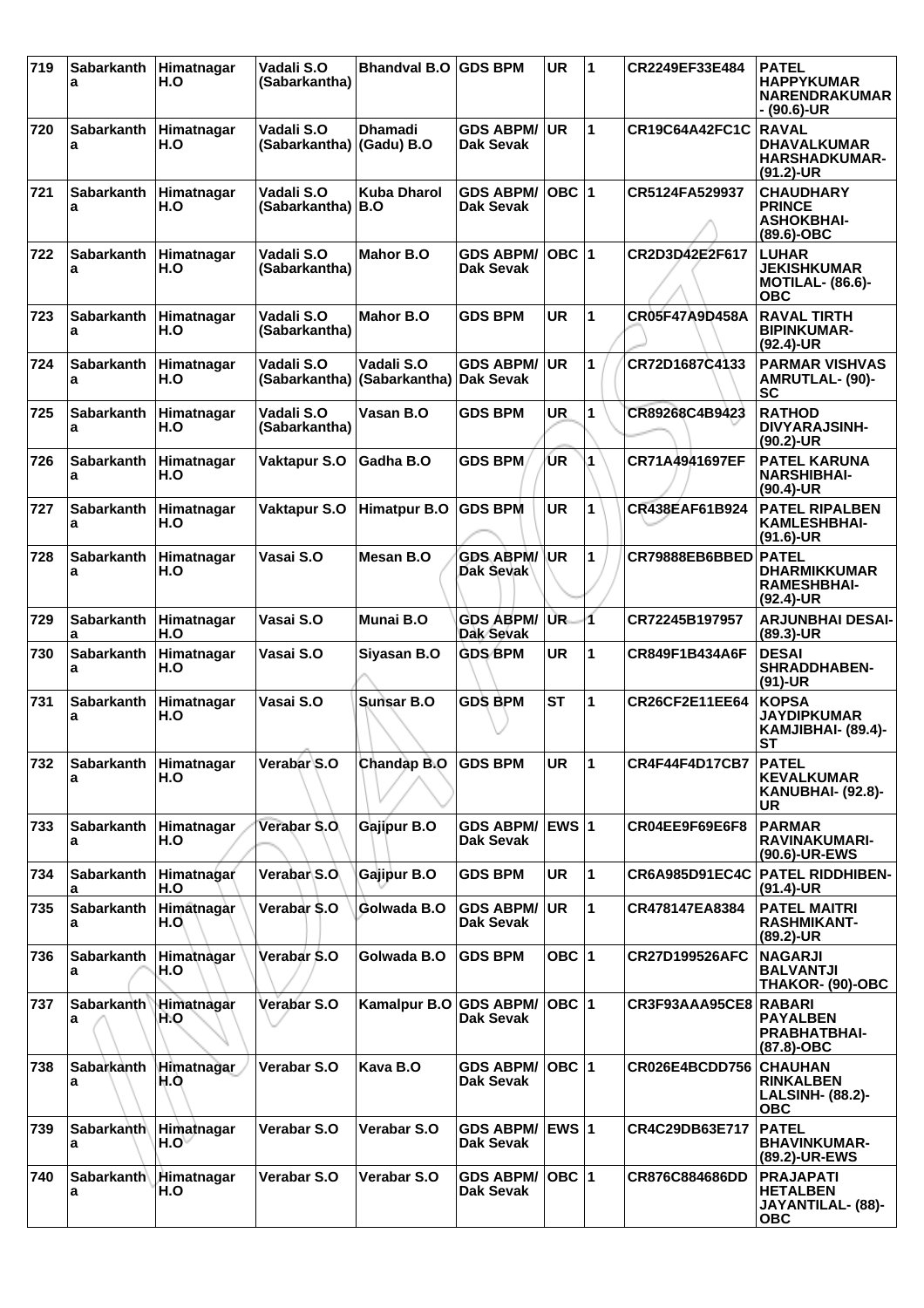| 741 | Sabarkanth<br>a        | Himatnagar<br>H.O | Vijaynagar<br>S.O             | Androkha B.O GDS ABPM/  | Dak Sevak                               | UR.        | 1 | CR2E47342F7123        | <b>PATEL</b><br><b>MIHIRKUMAR</b><br><b>JAGDISHKUMAR-</b><br>$(91)-UR$        |
|-----|------------------------|-------------------|-------------------------------|-------------------------|-----------------------------------------|------------|---|-----------------------|-------------------------------------------------------------------------------|
| 742 | <b>Sabarkanth</b><br>a | Himatnagar<br>H.O | Vijaynagar<br>S.O             | <b>Atarsumba</b><br>B.O | <b>GDS BPM</b>                          | <b>ST</b>  | 1 | CR1834F2412DBF        | <b>NINAMA MITESH</b><br><b>MAHENDRABHAI-</b><br>$(87.6)$ -ST                  |
| 743 | <b>Sabarkanth</b><br>a | Himatnagar<br>H.O | Vijaynagar<br>S.O             | <b>Bhankhara</b><br>B.O | <b>GDS ABPM/</b><br><b>Dak Sevak</b>    | OBC  1     |   | CR376B7533FA51        | <b>PATEL</b><br>KOMALBEN- (90.4)-<br><b>OBC</b>                               |
| 744 | <b>Sabarkanth</b><br>a | Himatnagar<br>H.O | Vijaynagar<br>S.O             | Nalseri B.O             | <b>GDS ABPM/</b><br>Dak Sevak           | <b>UR</b>  | 1 | CR4657118D4CF1        | <b>KOTHIYA</b><br><b>VRUSHABH</b><br><b>BHIKHESHBHAI-</b><br>(88.8)-UR        |
| 745 | <b>Sabarkanth</b><br>a | Himatnagar<br>H.O | Vijaynagar<br>S.O             | Padela B.O              | <b>GDS BPM</b>                          | <b>ST</b>  | 1 | CR43DC63359E53        | <b>NINAMA</b><br><b>ANKITKUMAR</b><br><b>SOMABHAI- (86.4)-</b><br>SТ          |
| 746 | <b>Sabarkanth</b><br>a | Himatnagar<br>H.O | Vijaynagar<br>S.O             | Parosada B.O            | <b>GDS ABPM/ EWS 1</b><br>Dak Sevak     |            |   | <b>CR2C359E8E34DA</b> | <b>BHATT</b><br><b>TUSHARKUMAR</b><br><b>PRABHASHANKAR</b><br>- (88.4)-UR-EWS |
| 747 | Sabarkanth<br>а        | Himatnagar<br>H.O | Vijaynagar<br>S.O             | Parosada B.O            | <b>GDS BPM</b>                          | <b>UR</b>  | 1 | CR58C57EB57B37        | <b>SISODIYA</b><br><b>PAVANSINHJI</b><br><b>KIRTIPALSINH-</b><br>$(90.8)$ -UR |
| 748 | <b>Sabarkanth</b><br>a | Himatnagar<br>H.O | Vijaynagar<br>S.O             | Sarsav B.O              | <b>GDS ABPM/</b><br>Dak Sevak           | <b>UR</b>  |   | CR5FC94A611244        | <b>PATEL</b><br><b>PRIYANSHIBEN</b><br>BABUBHAI- (88.6)-<br>UR                |
| 749 | <b>Sabarkanth</b><br>a | Himatnagar<br>H.O | Vijaynagar<br>S.O             | Vandhol B.O             | <b>GDS BPM</b>                          | <b>UR</b>  | 1 | CR334BC78654D7        | <b>SHAH MUKTIBEN</b><br><b>RAJESHKUMAR-</b><br>$(88.8)$ -UR                   |
| 750 | <b>Sabarkanth</b><br>a | Himatnagar<br>H.O | Vijaynagar<br>S.O             | Vijaynagar<br>S.O       | <b>GDS ABPMA</b><br><b>Dak Sevak</b>    | $OBC$ $1$  |   | CR7496767469A1        | <b>MANASURI</b><br>MINAJBANU- (88.4)-<br><b>OBC</b>                           |
| 751 | Amreli                 | Amreli H.O        | Amreli H.O                    | Chandgadh<br>B.O        | <b>GDS BPM</b>                          | <b>UR</b>  | 1 | CR3E269A2FF997        | <b>BHUVA BHAUTIK</b><br>DAYABHAI- (92.8)-<br>UR                               |
| 752 | Amreli                 | Amreli H.O        | Amreli H.O                    | Devaliya B.O            | <b>GDS ABPM/</b><br>Dak Sevak           | <b>UR</b>  | 1 | CR0539C4EE1173        | <b>KACHA DIVYESH</b><br><b>MANOJBHAI-</b><br>(89.2)-UR                        |
| 753 | <b>Amreli</b>          | Amreli H.O        | Amreli H.O                    | Lalavadar<br>B.O        | <b>GDS BPM</b>                          | <b>UR</b>  | 1 | CR78E9C4BA5B51        | <b>BORISAGAR</b><br><b>PARTHKUMAR</b><br>NATVARLAL- (93)-<br><b>UR</b>        |
| 754 | Amreli                 | Amreli H.O        | Babapur S.O                   | Pithvajal B.O           | <b>GDS BPM</b>                          | OBC $ 1$   |   | <b>CR7B4EC137BF52</b> | NIKUNJ- (94.8)-OBC                                                            |
| 755 | Amreli                 | Amreli H.O        | Babapur S.O                   | <b>Taraktalv B.O</b>    | <b>GDS ABPM/</b><br><b>Dak Sevak</b>    | <b>IST</b> | 1 | CR0F8863B161B6        | <b>CHAREL</b><br><b>URMILABEN</b><br><b>MANSINGBHAI-</b><br>$(82.6)$ -ST      |
| 756 | <b>Amreli</b>          | Amreli H.O        | Babapur S.O                   | Tarvada B.O             | <b>GDS ABPM/</b><br><b>Dak Sevak</b>    | lst        | 1 | CR1D27416E3555        | <b>RATHWA</b><br><b>RANGITBHAI</b><br><b>VIRABHAI- (82.2)-</b><br>SТ          |
| 757 | Amreli                 | Amreli H.O        | Babra \$.0<br><b>(Amreli)</b> | Kariyana B.O            | <b>GDS ABPM/ST</b><br>Dak Sevak         |            | 1 | CR6E4D3CE4E35C        | <b>MACHHAR</b><br><b>MANJULABEN-</b><br>$(83.4)$ -ST                          |
| 758 | Amreli                 | Amreli H.O        | Babra S.O<br>(Amreli)         | Kotdapitha<br>B.O       | <b>GDS BPM</b>                          | EWS $ 1$   |   | CR6FD63475D6E9        | <b>GANGADIYA ABHI</b><br><b>JITUBHAI- (89.8)-</b><br><b>UR-EWS</b>            |
| 759 | Amreli                 | Amreli H.O        | Babra S.O<br>(Amreli)         | <b>Untvad B.O</b>       | <b>GDS BPM</b>                          | <b>ST</b>  | 1 | CR6DDDDD9DDE7<br>С    | <b>PARMAR</b><br><b>SONALBEN</b><br><b>MANSINGBHAI-</b><br>$(84.2)$ -ST       |
| 760 | <b>Amreli</b>          | Amreli H.O        | <b>Badhada S.O</b>            | <b>Adsang B.O</b>       | <b>GDS ABPM/</b><br><b>Dak Sevak</b>    | <b>UR</b>  | 1 | CR61D6C5BE8457        | <b>ZAKHARA</b><br><b>RAHISHBHAI</b><br><b>HARUNBHAI-</b><br>(88.1667)-UR      |
| 761 | Amreli                 | Amreli H.O        | <b>Badhada S.O</b>            | Ambardi J<br>B.O        | GDS ABPM/ EWS 1<br>Dak Sevak            |            |   | CR5DEF13F4AB4D MAVANI | <b>NIKITABEN</b><br><b>DINESHBHAI-</b><br>(90.4)-UR-EWS                       |
| 762 | Amreli                 | Amreli H.O        | <b>Badhada S.O</b>            | Ambardi J<br>B.O        | <b>GDS ABPM/ UR</b><br><b>Dak Sevak</b> |            | 1 | <b>CR5ED7C63641EF</b> | <b>PARTH MAHETA-</b><br>(92.2)-UR                                             |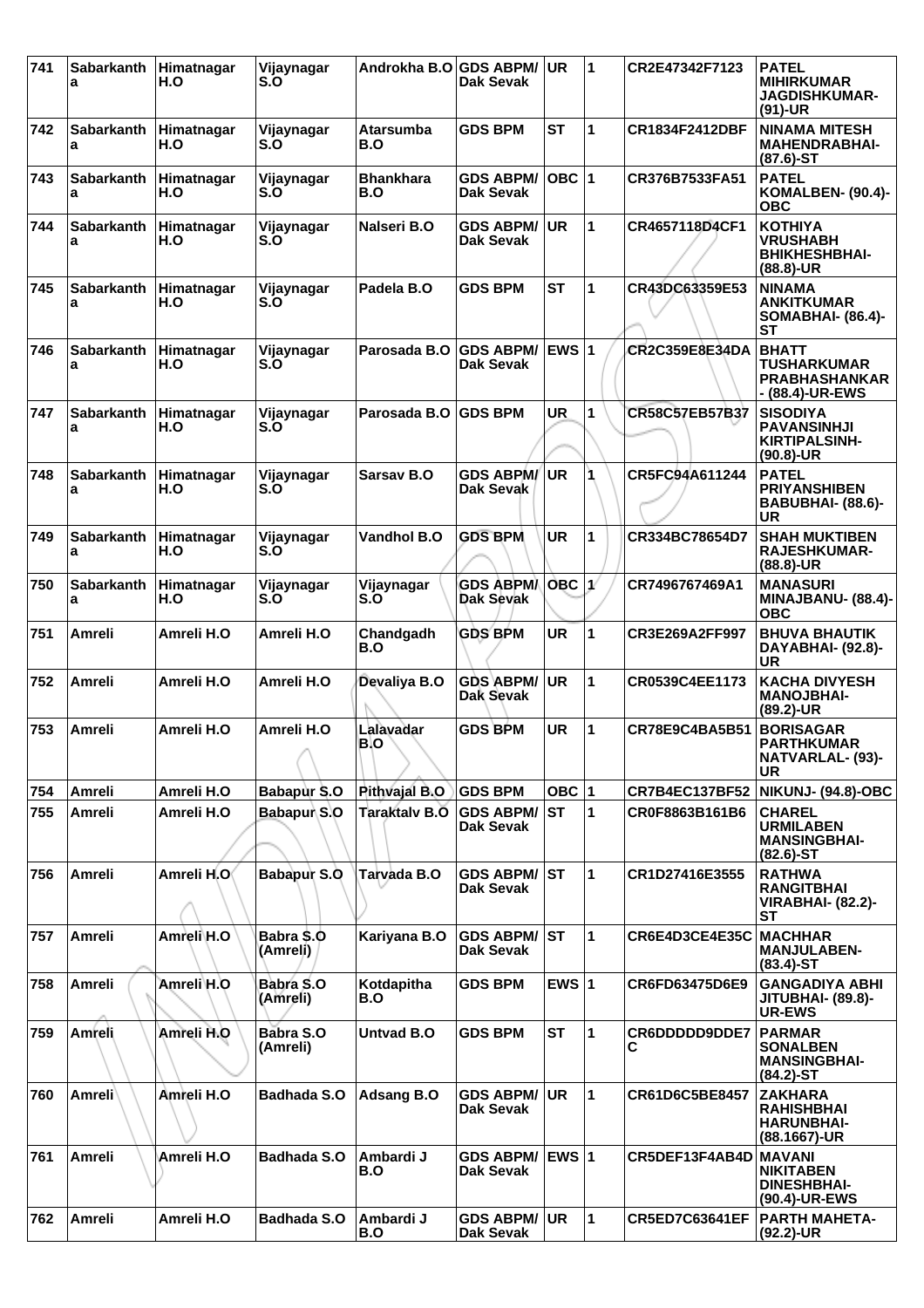| 763 | <b>Amreli</b> | Amreli H.O  | <b>Badhada S.O</b> | <b>Badhada S.O</b>         | <b>GDS ABPM/</b><br>Dak Sevak        | OBC  1       |             | CR8A2CF71AEC1<br>А    | <b>MALAVIYA</b><br><b>KRISHNA</b><br>JAYANTIBHAI- (89)-<br><b>OBC</b>        |
|-----|---------------|-------------|--------------------|----------------------------|--------------------------------------|--------------|-------------|-----------------------|------------------------------------------------------------------------------|
| 764 | Amreli        | Amreli H.O  | <b>Badhada S.O</b> | Likhala B.O                | <b>GDS ABPM/</b><br>Dak Sevak        | OBC  1       |             | CR6FA62448E933        | <b>MORABIYA</b><br><b>PIYUSHKUMAR</b><br>DIPAKBHAI- (89)-<br><b>OBC</b>      |
| 765 | Amreli        | Amreli H.O  | Bagasra S.O        | Bagasra S.O                | <b>GDS ABPM/</b><br>Dak Sevak        | <b>UR</b>    | $\mathbf 2$ | CR1844B81A4973        | <b>SHYAMKUMAR</b><br><b>PRAVINBHAI</b><br>PATOLIYA- (92.8)-<br>UR            |
| 766 | <b>Amreli</b> | Amreli H.O  | Bagasra S.O        | Bagasra S.O                | <b>GDS ABPM/</b><br>Dak Sevak        | UR           | $\mathbf 2$ | CR1382C479D351        | <b>PATEL</b><br><b>NOOPURBAHEN</b><br><b>SUNILBHAI- (92.2)-</b><br>UR        |
| 767 | Amreli        | Amreli H.O  | Bagasra S.O        | Hamapur B.O                | <b>GDS ABPM/</b><br>Dak Sevak        | <b>UR</b>    | 1           | CR663444D74421        | <b>PUVAR</b><br><b>URVASHIKUMARI</b><br><b>DIGVIJAYSINH-</b><br>$(88.6)$ -UR |
| 768 | <b>Amreli</b> | Amreli H.O  | Bagasra S.O        | Hamapur B.O                | <b>GDS BPM</b>                       | <b>UR</b>    | 1           | CR69A64C393888        | <b>KANPARIYA</b><br><b>DARSHAK</b><br>KISHORBHAI-<br>$(92.8)$ -UR            |
| 769 | Amreli        | Amreli H.O  | Bagasra S.O        | Juni-haliyad<br>B.O        | <b>GDS BPM</b>                       | UR.          | 1           | CR81DBBF7BF1F<br>С    | <b>LASHKARI</b><br>TIRTHRAJ<br><b>PRADIPBHAI-</b><br>$(92.6)$ -OBC           |
| 770 | Amreli        | Amreli H.O  | Bagasra S.O        | Kamigadh<br>B.O            | <b>GDS ABPM/</b><br>Dak Sevak        | ∣UR          | 1           | CR73CD7DCBD6F<br>Е    | <b>NAKRANI</b><br><b>ANJALIBEN</b><br>GULABBHAI- (91)-<br><b>UR</b>          |
| 771 | <b>Amreli</b> | Amreli H.O  | Bagasra S.O        | Mota-<br>munjiyasar<br>B.O | <b>GDS ABPM/</b><br>Dak Sevak        | <b>OBC 1</b> |             | CR03B2481D22C8        | <b>MANANI KRISHNA</b><br>DILIPBHAI- (88.4)-<br><b>OBC</b>                    |
| 772 | Amreli        | Amreli H.O  | <b>Bhader S.O</b>  | Kadaya B.O                 | <b>GDS BPM</b>                       | ÙR           | V           | <b>CR7593C23F7DCE</b> | <b>BHUVA ANKUR-</b><br>(89.6)-UR                                             |
| 773 | Amreli        | Amreli H.O  | Chalala S.O        | Chalala S.O                | <b>GDS ABPM/</b><br><b>Dak Sevak</b> | <b>EWS 1</b> |             | CR1F671CC9C54F        | <b>LAHERI DRASHTI-</b><br>(90)-UR-EWS                                        |
| 774 | Amreli        | Amreli H.O  | Chalala S.O        | Chalala S.O                | <b>GDS ABPM/</b><br>Dak Sevak        | <b>UR</b>    | 1           | CR2D475A3514D6        | <b>JEBALIYA</b><br>YASHPAL- (91.8)-<br>UR                                    |
| 775 | <b>Amreli</b> | Amreli H.O  | Chalala S.O        | Jhar B.O                   | <b>GDS ABPM/</b><br>Dak Sevak        | <b>ST</b>    | 1           | CR7FD5644CCCD3        | KATARA<br><b>SHARADKUMAR</b><br><b>BACHUBHAI-</b><br>$(83.4)$ -ST            |
| 776 | Amreli        | Amreli H.O  | Chamaradi<br>S.O   | Ghugharala<br>B.O          | <b>GDS ABPM/ UR</b><br>Dak Sevak     |              | 1           | CR821367E2BC84        | <b>NURANI AKRAM</b><br><b>ASHARAFBHAI-</b><br>$(88.2)$ -UR                   |
| 777 | Amreli        | Amreli H.O. | Chamaradi<br>S.O   | Mota-devaliya<br>B.O       | <b>GDS ABPM/</b><br><b>Dak Sevak</b> | <b>UR</b>    | 1           | <b>CR832FBE18B5C8</b> | <b>METALIYA</b><br><b>SHWETA</b><br><b>JAYDEVBHAI-</b><br>$(89.6)$ -UR       |
| 778 | Amreli        | Amreli H.O  | Chavand S.O        | <b>Harsurpur</b><br>B.O    | <b>GDS ABPM/</b><br>Dak Sevak        | OBC  1       |             | CR32E66B4DB791        | <b>DEVMURARI</b><br><b>MAHIMABEN</b><br>DIGISHBHAI- (89.6)-<br><b>OBC</b>    |
| 779 | Amreli        | Amreli H.O  | Chavand S.O        | <b>Harsurpur</b><br>B.O    | <b>GDS BPM</b>                       | <b>ST</b>    | 1           | <b>CR43FAC14782B1</b> | <b>GARASIYA</b><br><b>SUNILKUMAR</b><br><b>DINESHBHAI-</b><br>$(85.8)$ -ST   |
| 780 | <b>Amreli</b> | Amreli H.O  | <b>Chavand S.O</b> | Virpur B.O                 | <b>GDS ABPM/ ST</b><br>Dak Sevak     |              | 1           | CR3341474CD542        | <b>RATHVA</b><br>YATINKUMAR-<br>$(83.4)$ -ST                                 |
| 781 | Amreli        | Amreli H.O  | <b>Chital S.O</b>  | Ingorala-2<br>B.O          | <b>GDS ABPM/</b><br>Dak Sevak        | OBC  1       |             | CR546D6746B1ED        | <b>MANDORA</b><br><b>DEVANSHI</b><br><b>BIPINBHAI- (88.6)-</b><br><b>OBC</b> |
| 782 | Amreli        | Amreli H.O  | Chital S.O         | Jasvantgadh<br>B.O         | <b>GDS ABPM/</b><br><b>Dak Sevak</b> | <b>UR</b>    | 1           | CR6E596BE5241F        | <b>MAKWANA</b><br><b>NIHARIKA</b><br><b>PRAVINBHAI-</b><br>$(89.4)$ -OBC     |
| 783 | Amreli        | Amreli H.O  | Damnagar<br>S.O    | Dhangla B.O                | <b>GDS BPM</b>                       | <b>UR</b>    | 1           | <b>CR575AEA55848F</b> | <b>SANETHIYA</b><br>YATINKUMAR- (92)-<br><b>UR</b>                           |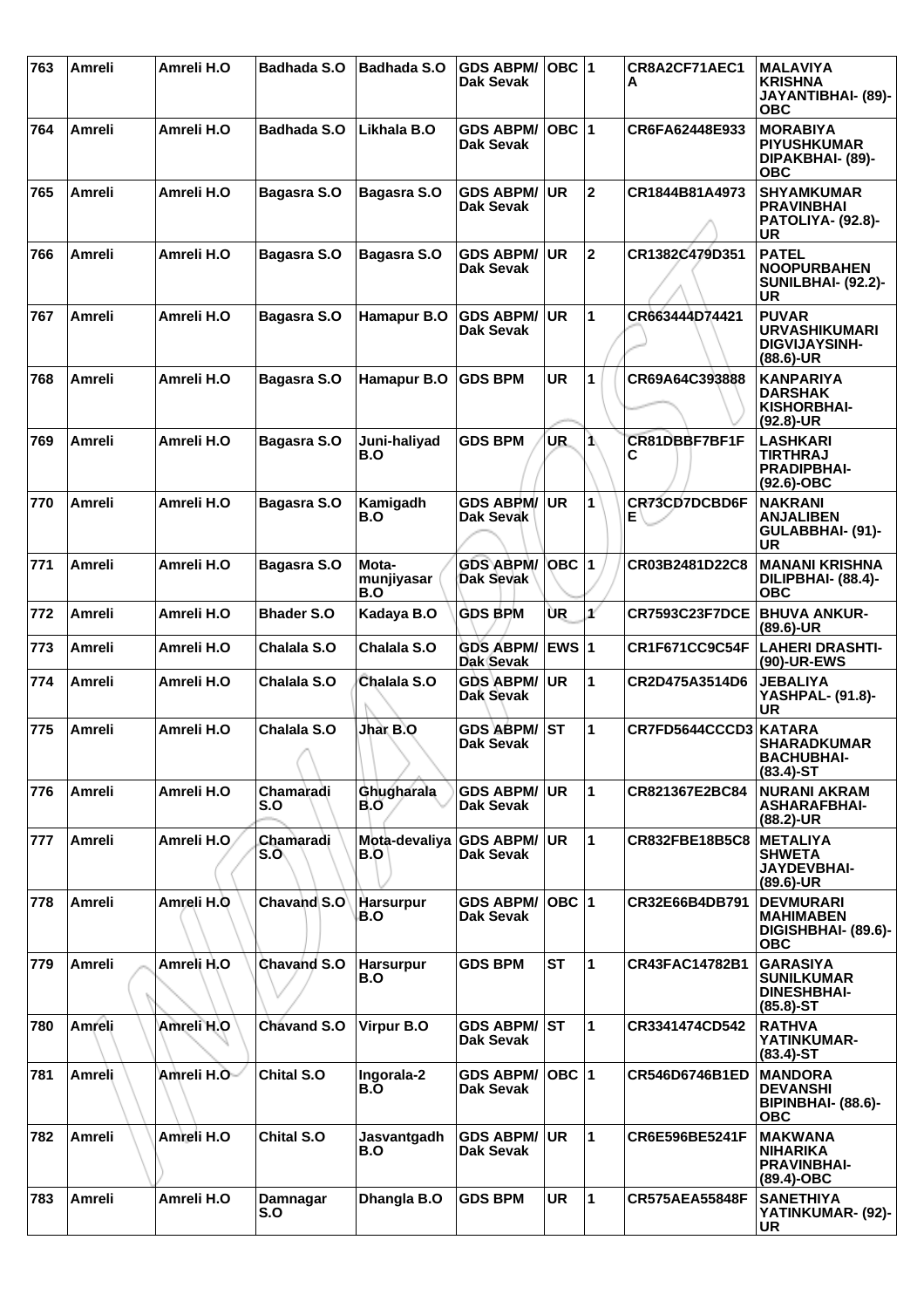| 784 | Amreli        | Amreli H.O  | <b>Damnagar</b><br>S.O | Khara B.O          | <b>GDS BPM</b>                       | EWS $ 1$        |                | CR056CC75C3834        | <b>RAJANI</b><br><b>SONALBEN</b><br><b>PYARALI- (89.6)-</b><br><b>UR-EWS</b>    |
|-----|---------------|-------------|------------------------|--------------------|--------------------------------------|-----------------|----------------|-----------------------|---------------------------------------------------------------------------------|
| 785 | Amreli        | Amreli H.O  | Dedan S.O              | Dadali B.O         | <b>GDS BPM</b>                       | OBC $ 1$        |                | CR17314184468A        | <b>JADAV</b><br><b>KIRITKUMAR</b><br>BHOLABHAI- (89.8)-<br><b>OBC</b>           |
| 786 | Amreli        | Amreli H.O  | Dedan S.O              | Dedan S.O          | <b>GDS ABPM/</b><br>Dak Sevak        | <b>UR</b>       | $\mathbf{1}$   | <b>CR4474C7DDE724</b> | <b>PATEL KISHAN-</b><br>$(89)-UR$                                               |
| 787 | Amreli        | Amreli H.O  | Dedan S.O              | Ningala-2 B.O      | <b>GDS BPM</b>                       | <b>UR</b>       | 1              | CR59CC591D8D16        | <b>DEVAGANIYA</b><br><b>JAYESH</b><br><b>DHANAJIBHAI-</b><br>$(90)$ -OBC        |
| 788 | Amreli        | Amreli H.O  | Dedan S.O              | <b>Trakuda B.O</b> | <b>GDS ABPM/</b><br>Dak Sevak        | <b>UR</b>       | $\mathbf{1}$   | CR25F4A5D34B3D        | <b>GONDALIYA</b><br><b>KEYUR</b><br><b>DINESHBHAI-</b><br>(87.4)-UR             |
| 789 | Amreli        | Amreli H.O  | Dhari S.O              | Devla B.O          | <b>GDS ABPM/</b><br>Dak Sevak        | <b>ST</b>       | 1              | CR2B7685562364        | <b>PASAYA</b><br><b>VISHALKUMAR</b><br>DITABHAI- (82.2)-<br><b>ST</b>           |
| 790 | Amreli        | Amreli H.O  | Dhari S.O              | Dhari S.O          | <b>GDS ABPM/</b><br><b>Dak Sevak</b> | <b>UR</b>       | $\mathbf 2$    | CR443943E24116        | <b>PARIKH YESHA</b><br><b>HITESHBHAI-</b><br>(94.2)-UR                          |
| 791 | <b>Amreli</b> | Amreli H.O  | Dhari S.O              | Dhari S.O          | <b>GDS ABPM/</b><br>Dak Sevak        | /UR             | $\overline{2}$ | <b>CR6379835DCBF7</b> | <b>BALADANIYA</b><br><b>SHAILESHKUMAR</b><br><b>RAGHAVBHAI-</b><br>$(91.8)-OBC$ |
| 792 | <b>Amreli</b> | Amreli H.O  | Dhari S.O              | Gadhiya B.O        | <b>GDS BPM</b>                       | <b>ST</b>       | 1              | CR38B8BB214514        | <b>PATEL</b><br><b>MINAXEEBEN</b><br>DIPAKBHAI- (85.2)-<br><b>ST</b>            |
| 793 | <b>Amreli</b> | Amreli H.O  | Dhari S.O              | Gigasan B.O        | <b>GDS ABPM</b><br><b>Dak Sevak</b>  | OBC $ 1\rangle$ |                | CR1DB35FEACCB<br>5    | <b>CHAUHAN</b><br><b>PARTHRAJ</b><br>PRATAPBHAI-<br>(87.8)-OBC                  |
| 794 | <b>Amreli</b> | Amreli H.O  | Dhari S.O              | Gigasan B.O        | <b>GDS BPM</b>                       | OBC  1          |                | CR3AB73A555C44        | <b>VALA SAGAR</b><br><b>SARMANBHAI-</b><br>$(90.2)$ -OBC                        |
| 795 | Amreli        | Amreli H.O  | Dhari S.O              | Govindpur<br>B.O   | <b>GDS ABPM/</b><br>Dak Sevak        | OBC $ 1$        |                | CR5D7DF248ED8D        | <b>DHOLA</b><br><b>KARANKUMAR-</b><br>$(91)-OBC$                                |
| 796 | Amreli        | Amreli H.O  | Dhari S.O              | Jira-D B.O         | <b>GDS ABPM/</b><br>Dak Sevak        | <b>UR</b>       | 1              | CR02DDC6436EFD        | <b>VEKARIYA</b><br>GUNJANBHAI<br><b>GHANSHYAMBHAI-</b><br>$(90.4)$ -UR          |
| 797 | Amreli        | Amreli H.O  | Dhari S.O              | Khisri B.O         | <b>GDS ABPM/</b><br>Dak Sevak        | UR.             | 1              | CR09C79F15973F        | <b>RANAVA</b><br><b>JIGNESHKUMAR</b><br><b>JAGADISHBHAI-</b><br>$(85.8) - SC$   |
| 798 | Amreli        | Amreli H.O. | Dungar S.O             | Chanch B.O         | <b>GDS ABPM/ ST</b><br>Dak Sevak     |                 | $\mathbf{1}$   | CR25DCBE718AB<br>A    | <b>BHAGORA VIRAL</b><br>KIRITBHAI- (84)-ST                                      |
| 799 | Amreli        | Amreli H.O  | Dungar S.O             | Dantardi B.O       | <b>GDS ABPM/</b><br><b>Dak Sevak</b> | <b>UR</b>       | $\mathbf{1}$   | CR26B4AB3952A6        | <b>TANK GAUTAM</b><br><b>MANSUKHBHAI-</b><br>$(89.2)$ -UR                       |
| 800 | Amreli        | Amreli H.O  | Dungar S.O             | Doliya B.O         | <b>GDS ABPM/</b><br>Dak Sevak        | <b>UR</b>       | 1              | CR732CB655861B        | <b>SAVALIYA PAYAL</b><br><b>DINESHBHAI-</b><br>$(87.2)$ -UR                     |
| 801 | Amreli        | Amreli H.O. | Dungar S.O             | Doliya B.O         | <b>GDS BPM</b>                       | <b>UR</b>       | $\mathbf{1}$   | <b>CR254ED38CF9A1</b> | <b>JETHANI NILESH</b><br><b>BHARATKUMAR-</b><br>$(89.6)$ -UR                    |
| 802 | Amreli        | Amreli H.O  | Dungar S.O             | Dungar S.O         | <b>GDS ABPM/</b><br><b>Dak Sevak</b> | $OBC$  1        |                | CR89DABAF5ABF         | <b>CHAUHAN MOHIT</b><br><b>SAILESHBHAI-</b><br>$(88.2)$ -OBC                    |
| 803 | Amreli∖       | Amreli H.O  | Dungar S.O             | Kumbhariya<br>B.O  | <b>GDS ABPM/</b><br>Dak Sevak        | OBC 1           |                | CR3FCD266AA5F1        | KOTILA VISHVAJIT-<br>$(87.8)-OBC$                                               |
| 804 | Amreli        | Amreli H.O  | Dungar S.O             | Kumbhariya<br>B.O  | <b>GDS BPM</b>                       | OBC $ 1$        |                | CR1BAE3438468F        | <b>VAVADIYA</b><br><b>SHIVABHAI</b><br><b>LAKHAMANBHAI-</b><br>$(91)$ -OBC      |
| 805 | Amreli        | Amreli H.O  | Dungar S.O             | <b>Mandal B.O</b>  | <b>GDS BPM</b>                       | OBC $ 1$        |                | CR0D2C4ED2841B        | <b>NAGHERA</b><br><b>NAMRATA</b><br><b>DEVAYATBHAI-</b><br>(89.4)-OBC           |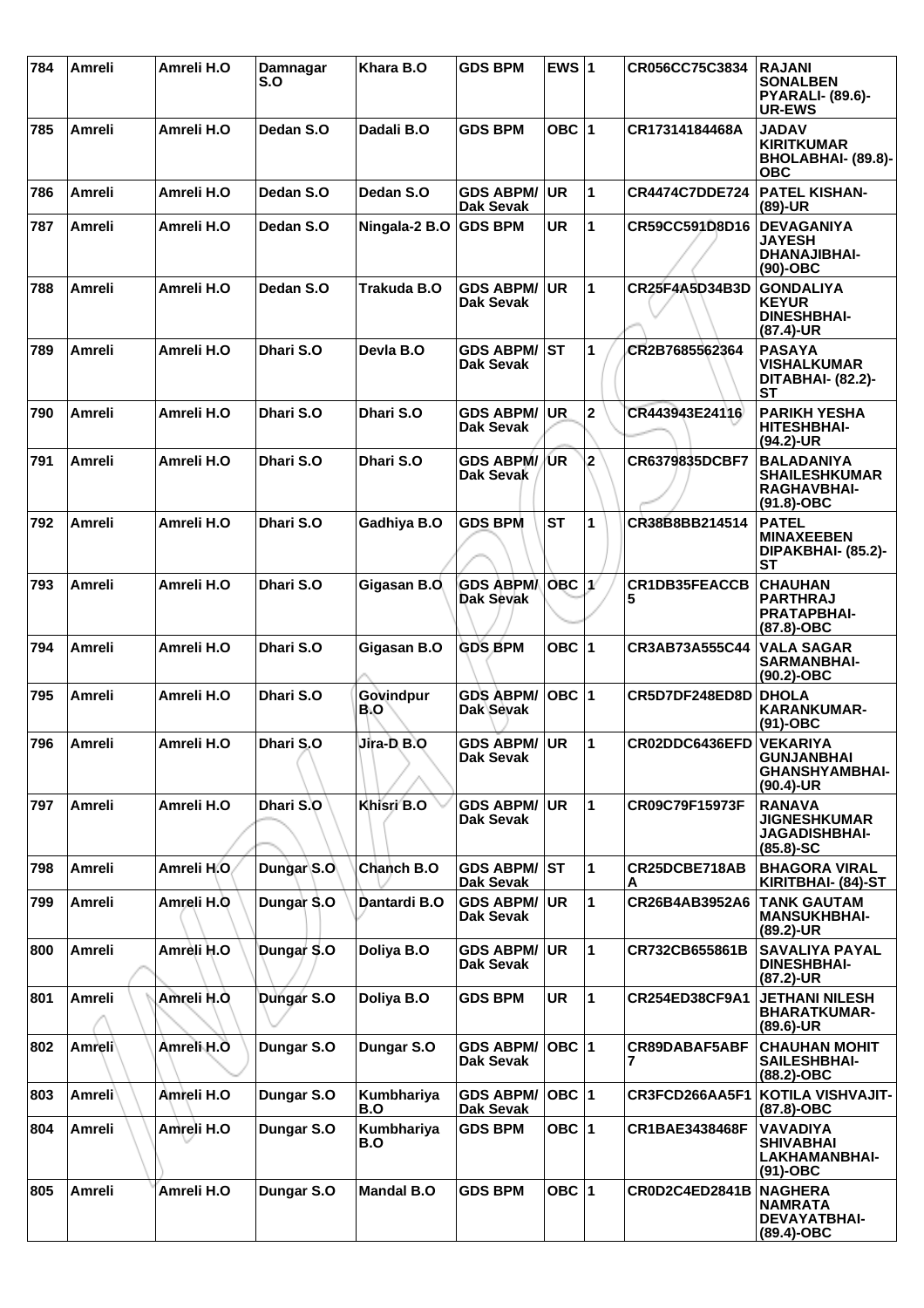| 806 | Amreli        | Amreli H.O | Dungar S.O                    | <b>P.A.Victor</b><br>B.O        | <b>GDS ABPM/</b><br>Dak Sevak        | $OBC$  1  |                      | CR6431AE3C911E         | KORIYA KRISHNA<br><b>MOHANBHAI-</b><br>$(88.6)$ -OBC                       |
|-----|---------------|------------|-------------------------------|---------------------------------|--------------------------------------|-----------|----------------------|------------------------|----------------------------------------------------------------------------|
| 807 | Amreli        | Amreli H.O | Dungar S.O                    | P.A.Victor<br>B.O               | <b>GDS ABPM/</b><br>Dak Sevak        | <b>UR</b> | 1                    | <b>CR44251C415ABE</b>  | <b>CHAVDA KAMLESH</b><br><b>PARSHOTAMBHAI-</b><br>$(85)-SC$                |
| 808 | Amreli        | Amreli H.O | Dungar S.O                    | Ringaniyala<br>Mota B.O         | <b>GDS BPM</b>                       | OBC $ 1$  |                      | CR6BC2333D4389         | <b>RAM VAVADIYA-</b><br>$(89.3)$ -OBC                                      |
| 809 | Amreli        | Amreli H.O | Jafrabad S.O<br>(Amreli)      | Lunsapur B.O                    | <b>GDS ABPM/</b><br>Dak Sevak        | <b>UR</b> | 1                    | CR86F3584EE6B4         | <b>JORAVIYA RAHUL</b><br>SUNILBHAI- (86.2)-<br>SC                          |
| 810 | Amreli        | Amreli H.O | Jafrabad S.O<br>(Amreli)      | <b>Lunsapur B.O</b>             | <b>GDS BPM</b>                       | <b>UR</b> | 1                    | CR629677424EB5         | <b>VINZUDA RASIK</b><br><b>PREMJI- (89.4)-UR</b>                           |
| 811 | Amreli        | Amreli H.O | Jafrabad S.O<br>(Amreli)      | Vadhera B.O                     | <b>GDS BPM</b>                       | <b>UR</b> | 1                    | CR8EA7442768F7         | <b>KAJAL</b><br><b>NARENDRAKUMAR</b><br><b>MALAVI- (91.4)-UR</b>           |
| 812 | Amreli        | Amreli H.O | Jira S.O                      | <b>Bhuva B.O</b>                | <b>GDS BPM</b>                       | OBC $ 1$  |                      | <b>CR254972DBCFD3</b>  | ARUNABEN- (91.2)-<br><b>OBC</b>                                            |
| 813 | Amreli        | Amreli H.O | Jira S.O                      | <b>Borala B.O</b>               | <b>GDS ABPM/</b><br><b>Dak Sevak</b> | <b>ST</b> | 1                    | CR2E267B83DAED MALIWAD | <b>UTPALKUMR-</b><br>$(84.2) - ST$                                         |
| 814 | <b>Amreli</b> | Amreli H.O | Khambha S.O                   | Gidardi B.O                     | <b>GDS BPM</b>                       | <b>UR</b> | 1                    | CR79B83B164F35         | <b>DHANDHALYA</b><br><b>ANJALI- (89.6)-UR</b>                              |
| 815 | Amreli        | Amreli H.O | Khambha S.O                   | Pipalva B.O                     | <b>GDS BPM</b>                       | UR-       | $\blacktriangleleft$ | CR838DF6BB859F         | <b>NAVAPARIYA</b><br><b>MAYURIBEN-</b><br>$(90.6)$ -UR                     |
| 816 | <b>Amreli</b> | Amreli H.O | Khambha S.O                   | Umariya B.O                     | <b>GDS ABPM/</b><br><b>Dak Sevak</b> | OBC $ 1$  |                      | CR457B983B2189         | <b>MAKWANA VIPUL</b><br>KALUBHAI- (88.8)-<br><b>OBC</b>                    |
| 817 | Amreli        | Amreli H.O | Kunkavav<br>S.O               | <b>Bhayavadar</b><br>B.O        | <b>GDS BPM</b>                       | <b>UR</b> | 1                    | CR5274FB684486         | <b>VALA ANIRUDH</b><br><b>RAMKUBHAI-</b><br>$(91.6)$ -OBC                  |
| 818 | Amreli        | Amreli H.O | Kunkavav<br>S.O               | Mota-ujla B.O                   | <b>GDS ABPMA</b><br>Dak Sevak        | UR.       |                      | CR24AEDA8A4EC<br>3     | <b>GAJERA</b><br><b>PARASKUMAR</b><br><b>PRAVINBHAI-</b><br>(89.2)-UR      |
| 819 | <b>Amreli</b> | Amreli H.O | Kunkavav<br>S.O               | Nani-<br>kunkavav B.O Dak Sevak | <b>GDS ABPM/</b>                     | <b>UR</b> | 1                    | CR43EB16DFE1D9         | <b>BAVISHI ALPESH</b><br><b>VINUBHAI- (89.6)-</b><br>UR                    |
| 820 | Amreli        | Amreli H.O | Kunkavav<br>S.O               | Sanali B.O                      | <b>GDS ABPM/</b><br>Dak Sevak        | UR        | 1                    | CR7A439572F9F6         | <b>PARASKUMAR</b><br><b>GAJERA- (89.2)-UR</b>                              |
| 821 | Amreli        | Amreli H.O | Lathi S.O<br>(Amreli)         | Pipalva B.O                     | <b>GDS ABPM/</b><br><b>Dak Sevak</b> | <b>UR</b> | 1                    | CR2B8C3781CC62         | <b>ADASHRA</b><br><b>DAYABEN</b><br>HARIBHAI- (89.8)-<br><b>UR</b>         |
| 822 | Amreli        | Amreli H.O | Lathi S.O<br>(Amreli)         | Pipalva B.O.                    | <b>GDS BPM</b>                       | <b>ST</b> | 1                    | CR8CEADFF4E961         | <b>BARANDA</b><br><b>NILAMBAHEN</b><br><b>CHIMANBHAI-</b><br>$(86.8) - ST$ |
| 823 | Amreli        | Amreli H.O | Liliya S.O                    | Bavada B.O                      | <b>GDS BPM</b>                       | <b>UR</b> | 1                    | CR7E368444E8B5         | <b>PATEL</b><br><b>SURABHIBAHEN</b><br><b>ARVINDBHAI-</b><br>$(90.8)$ -UR  |
| 824 | Amreli        | Amreli H.O | Liliya S.O                    | Sajantimba<br>B.O               | <b>GDS BPM</b>                       | <b>ST</b> | $\blacktriangleleft$ | CR02F7C7F417E9         | <b>RATHOD</b><br><b>NIRALIBEN</b><br><b>RAMESHCHANDRA</b><br>- (86)-ST     |
| 825 | Amreli        | Amreli H.O | Lùnidhar S.O                  | Lakhapadar<br>B.O               | <b>GDS ABPM/</b><br><b>Dak Sevak</b> | OBC $ 1$  |                      | CR6749A85AF159         | <b>RATHOD DARSHIL</b><br><b>DHARMENDRABHA</b><br>I- (88)-OBC               |
| 826 | Amreli        | Amreli H.O | Motasamdhiy<br>ala S.O        | Jikiyali B.O                    | <b>GDS ABPM/</b><br>Dak Sevak        | OBC  1    |                      | CR6D84B3286277         | <b>PATAT</b><br><b>MADHURIBEN</b><br><b>HARDASBHAI-</b><br>$(88.2)$ -OBC   |
| 827 | <b>Amreli</b> | Amreli H.O | <b>Motasamdhiy</b><br>ala S.O | Jikiyali B.O                    | <b>GDS BPM</b>                       | OBC $ 1$  |                      | CR54A91E5A3444         | <b>SAGAR VISHAL</b><br>RAMESHBHAI- (90)-<br><b>OBC</b>                     |
| 828 | Amreli        | Amreli H.O | <b>Motasamdhiy</b><br>ala S.O | <b>Motasamdhiy</b><br>ala S.O   | <b>GDS ABPM/</b><br>Dak Sevak        | <b>UR</b> | $\mathbf{1}$         | CR4DAFA8F47FD<br>E.    | <b>LATHIGARA AKHIL</b><br>NAVNITRAY- (89.2)-<br><b>UR</b>                  |
| 829 | Amreli        | Amreli H.O | <b>Motasamdhiy</b><br>ala S.O | Nagadhra B.O GDS BPM            |                                      | <b>ST</b> | $\mathbf{1}$         | CR06182A485AD4         | <b>PARGI</b><br><b>HIRENKUMAR</b><br>DEVJIBHAI- (82.4)-<br><b>ST</b>       |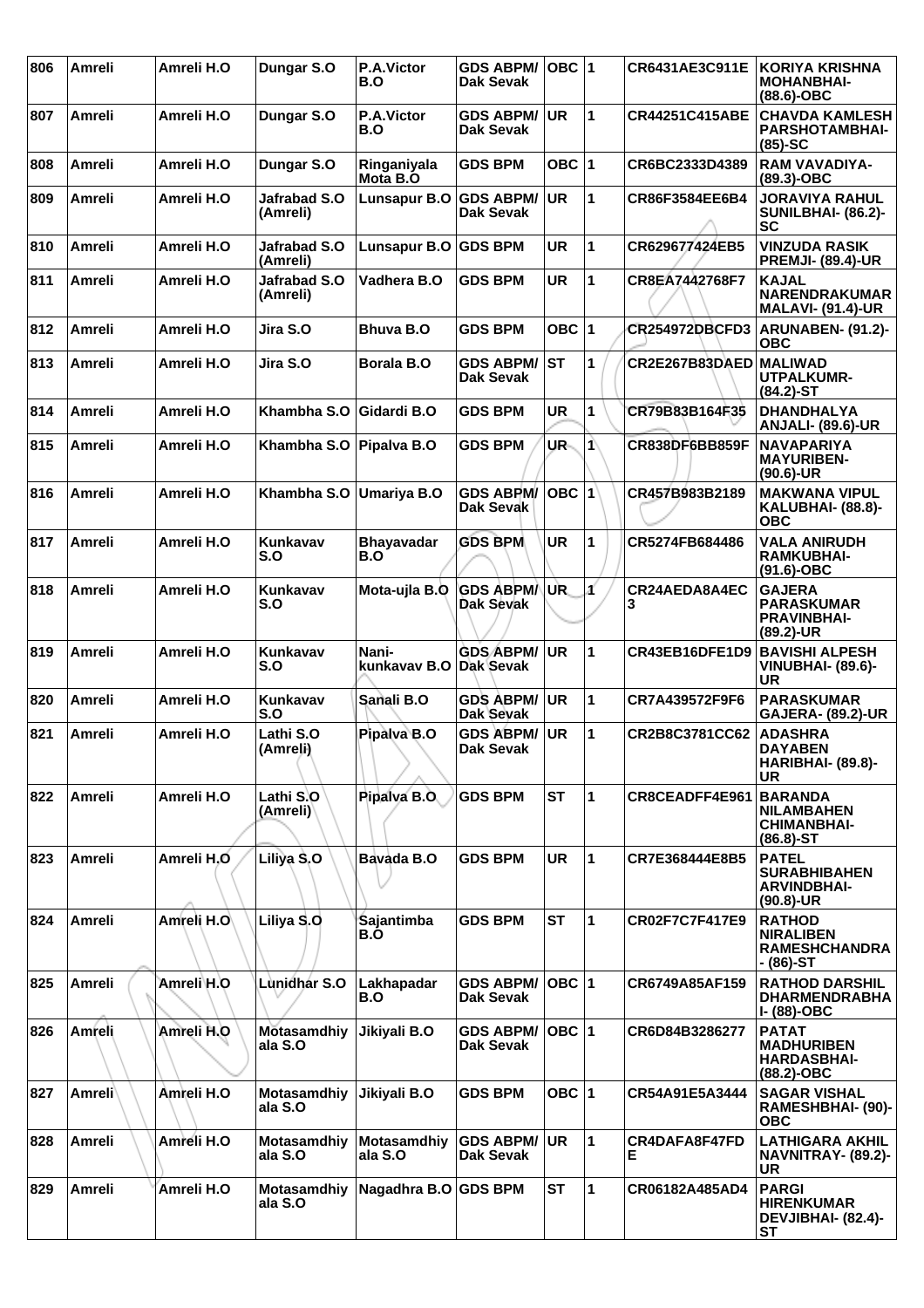| 830 | <b>Amreli</b> | Amreli H.O | <b>Motasamdhiv</b><br>ala S.O | Nani-dhari<br>B.O       | <b>GDS ABPM/</b><br>Dak Sevak        | <b>ST</b>        | $\blacktriangleleft$ | CR0DCE8DED9247 NISARTA | <b>AKSHAYKUMAR-</b><br>$(84.2)$ -ST                                           |
|-----|---------------|------------|-------------------------------|-------------------------|--------------------------------------|------------------|----------------------|------------------------|-------------------------------------------------------------------------------|
| 831 | Amreli        | Amreli H.O | <b>Motasamdhiy</b><br>ala S.O | Vankiya B.O             | <b>GDS BPM</b>                       | UR               | 1                    | CR2C6EF2152424         | <b>KAPADIYA JAYESH</b><br><b>RAJESHBHAI-</b><br>$(92.8)$ -UR                  |
| 832 | Amreli        | Amreli H.O | Rajula S.O                    | <b>Barbtana B.O</b>     | <b>GDS BPM</b>                       | <b>ST</b>        | $\mathbf{1}$         | CR755DF4A4CA4B         | <b>DAMOR GITABEN</b><br><b>PRABHUBHAI-</b><br>$(86.6)$ -ST                    |
| 833 | Amreli        | Amreli H.O | Rajula S.O                    | <b>Barpatoli B.O</b>    | <b>GDS ABPM/</b><br><b>Dak Sevak</b> | OBC $ 1$         |                      | CR33AA4DE13EF5         | <b>MAKWANA</b><br><b>RAHULBHAI</b><br><b>SURESHBHAI-</b><br>(88.6)-OBC        |
| 834 | Amreli        | Amreli H.O | Rajula S.O                    | Khakhbai B.O            | <b>GDS ABPM/</b><br>Dak Sevak        | <b>UR</b>        | 1                    | CR7C751B5F4536         | <b>BALDANIYA</b><br><b>SANDIP</b><br>HAKUBHAI- (87.6)-<br><b>OBC</b>          |
| 835 | Amreli        | Amreli H.O | Rajula S.O                    | Khakhbai B.O            | <b>GDS BPM</b>                       | <b>UR</b>        | 1                    | CR353ED78B4C13         | <b>MURDHANI FARHIN</b><br><b>SOKATALI- (89.6)-</b><br>UR                      |
| 836 | <b>Amreli</b> | Amreli H.O | Rajula S.O                    | Kherali-moti<br>B.O     | <b>GDS BPM</b>                       | <b>UR</b>        | 1                    | CR8245D246D964         | <b>GORASIYA</b><br><b>KRUNAL</b><br><b>BHARATBHAI-</b><br>$(90.2)$ -UR        |
| 837 | <b>Amreli</b> | Amreli H.O | Rajula S.O                    | Kotadi B.O              | <b>GDS BPM</b>                       | OBC 1            |                      | CR38CCD767BCA<br>в     | <b>MER DILIP</b><br>LAKHMANBHAI-<br>$(89.6)$ -OBC                             |
| 838 | <b>Amreli</b> | Amreli H.O | Rajula S.O                    | Rajula S.O              | <b>GDS ABPM/</b><br><b>Dak Sevak</b> | <b>UR</b>        | $\mathbf{1}$         | <b>CR3A2584CA4AC1</b>  | <b>JINJALA</b><br><b>VISHALKUMAR</b><br><b>DHIRUBHAI- (90)-</b><br><b>OBC</b> |
| 839 | Amreli        | Amreli H.O | Savarkundla<br>S.O            | Karjala B.O             | <b>GDS BPM</b>                       | OBC $ 1$         |                      | CR3E9A9F4F2493         | <b>CHIRAG- (92.8)-</b><br><b>OBC</b>                                          |
| 840 | Amreli        | Amreli H.O | Savarkundla<br>S.O            | Mota-zinjuda<br>B.O     | <b>GDS BPM</b>                       | $OBC$ 1          |                      | CR1E2D4E9FC829         | <b>AJAGIYA NIKUNJ-</b><br>$(89.8)-OBC$                                        |
| 841 | Amreli        | Amreli H.O | Savarkundla<br>S.O            | Nesdi B.O               | <b>GDS ABPM/</b><br><b>Dak Sevak</b> | OBC <sub>1</sub> |                      | CR2C52AD4C8AA<br>3     | <b>MAKAWANA</b><br><b>KAUSHIK</b><br><b>BHARATBHAI- (90)-</b><br><b>OBC</b>   |
| 842 | Amreli        | Amreli H.O | Timbi S.O                     | <b>Motamansa</b><br>B.O | <b>GDS ABPM/</b><br>Dak Sevak        | <b>UR</b>        | $\mathbf{1}$         | <b>CR76B13F34CE6B</b>  | <b>HIMANSHU- (93.1)-</b><br>UR                                                |
| 843 | Amreli        | Amreli H.O | Timbi S.O<br>Λ                | <b>Motamansa</b><br>B.O | <b>GDS BPM</b>                       | ST               | 1                    | CR0E4955811547         | <b>HATHILA</b><br><b>MONIKABEN-</b><br>$(84.2)$ -ST                           |
| 844 | Amreli        | Amreli H.O | Timbi S.O                     | Nageshri B.O            | <b>GDS ABPM/</b><br>Dak Sevak        | <b>UR</b>        | $\mathbf{1}$         | <b>CR17CD8D642EC4</b>  | <b>SUVANI RAMJI-</b><br>$(86.8)-OBC$                                          |
| 845 | Amreli        | Amreli H.O | Timbi S.O                     | Nana Barman<br>B.O      | <b>GDS BPM</b>                       | UR               | $\mathbf{1}$         | CR3CD1BBDA8C8<br>А     | <b>KAMALIYA</b><br><b>JITUBHAI</b><br>VALABHAI- (90)-<br><b>OBC</b>           |
| 846 | Amreli        | Amreli H.O | Vadia S.O                     | Arjansukh<br>B.O/       | <b>GDS BPM</b>                       | EWS $ 1$         |                      | CR8EB44265E964         | <b>VEKARIYA</b><br><b>RAJESHRI</b><br>GIRISHBHAI- (90.4)-<br>UR-EWS           |
| 847 | <b>Amreli</b> | Amreli H.O | Vadia S.O                     | Charania B.O            | <b>GDS BPM</b>                       | <b>UR</b>        | 1                    | CR1F5C3CEDD49<br>в     | <b>TALAVIYA</b><br><b>ANKITKUMAR</b><br><b>BAVALAL- (95)-UR</b>               |
| 848 | Amreli        | Amreli∖H.O | Vadia S.O                     | Devalki B.O             | <b>GDS ABPM/</b><br><b>Dak Sevak</b> | lst              | $\mathbf{1}$         | CR844E668A44B1         | <b>PARMAR</b><br><b>SEJALBEN- (85.4)-</b><br><b>ST</b>                        |
| 849 | Amreli        | Amreli H.O | Vadia S.O                     | <b>Khadkhad</b><br>B.O  | <b>GDS ABPM/</b><br>Dak Sevak        | <b>EWS 1</b>     |                      | <b>CR3C5FE44F43A4</b>  | <b>BHANDERI</b><br><b>GOPIBEN</b><br>KALUBHAI- (89.4)-<br><b>UR-EWS</b>       |
| 850 | Amreli∖       | Amreli H.O | Vadia S.O                     | Rampur B.O              | <b>GDS ABPM/</b><br>Dak Sevak        | OBC 1            |                      | CR196D3BB1AD91         | <b>BHOI</b><br><b>PRADIPKUMAR</b><br><b>KIRVATSINH-</b><br>$(88.6)$ -OBC      |
| 851 | Amreli        | Amreli H.O | Vadia S.O                     | Vadia S.O               | <b>GDS ABPM/</b><br><b>Dak Sevak</b> | <b>UR</b>        | 1                    | CR17E49C6E7CBF         | <b>GADHE AVANIBEN</b><br>BHIKHUBHAI- (91)-<br><b>OBC</b>                      |
| 852 | Amreli        | Amreli H.O | Vaghaniya<br>S.O              | Mavjinjva B.O           | <b>GDS BPM</b>                       | <b>ST</b>        | 1                    | CR5C44CD9ECFA<br>Е     | <b>TAVIYAD</b><br><b>MAYURKUMAR</b><br><b>MANSINGBHAI-</b><br>$(86.2)$ -ST    |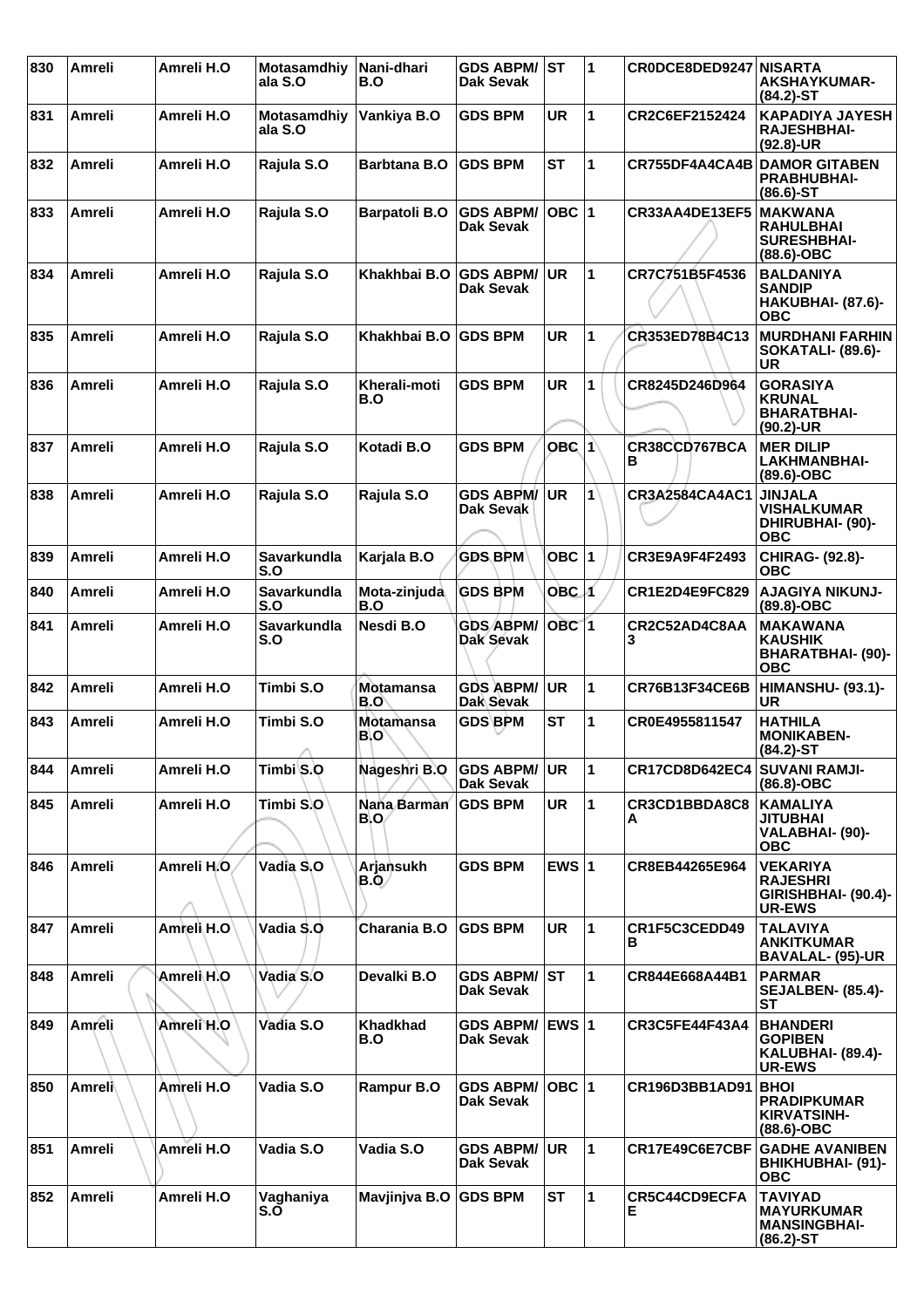| 853 | <b>Amreli</b>    | Amreli H.O               | Vaghaniya<br>S.O                       | Najapur B.O                      | <b>GDS BPM</b>                       | <b>ST</b>          | 1                    | CR443EFE84F713        | VAGADIA<br>KANTIBHAI- (83.2)-<br>SТ                                          |
|-----|------------------|--------------------------|----------------------------------------|----------------------------------|--------------------------------------|--------------------|----------------------|-----------------------|------------------------------------------------------------------------------|
| 854 | Amreli           | Amreli H.O               | Vaqhaniya<br>S.O                       | Vaghaniya<br>S.O                 | <b>GDS ABPM/</b><br>Dak Sevak        | <b>UR</b>          | 1                    | CR151E14439AD4        | <b>DESAI JAYESH</b><br><b>CHHAGANBHAI-</b><br>$(91.6)$ -UR                   |
| 855 | Amreli           | Amreli H.O               | Vanda S.O                              | <b>Fifad B.O</b>                 | <b>GDS ABPM/</b><br>Dak Sevak        | $OBC$ 1            |                      | CR246484C37B75        | <b>KHASIYA HARDIK</b><br>KANTIBHAI- (89.6)-<br><b>OBC</b>                    |
| 856 | <b>Amreli</b>    | Amreli H.O               | Vanda S.O                              | Ghoba B.O                        | <b>GDS ABPM/</b><br>Dak Sevak        | ST                 | 1                    | CR0D986D479947        | <b>HATHILA</b><br><b>SUNILBHAI</b><br>VALSINH- (83)-ST                       |
| 857 | Amreli           | Amreli H.O               | Vanda S.O                              | <b>Khalpar B.O</b>               | <b>GDS ABPM/</b><br><b>Dak Sevak</b> | <b>UR</b>          | 1                    | <b>CR3EAAE32629B1</b> | <b>KHUMAN PRITHVI-</b><br>$(86.6)$ -OBC                                      |
| 858 | Amreli           | Amreli H.O               | Vanda S.O                              | Thavi B.O                        | <b>GDS BPM</b>                       | OBC $ 1$           |                      | CR8449175EB9F4        | <b>MAKWANA</b><br><b>KOMALBEN</b><br>DAMJIBHAI- (89.8)-<br><b>OBC</b>        |
| 859 | Amreli           | Amreli H.O               | Vanda S.O                              | Vanda S.O                        | <b>GDS ABPM/</b><br>Dak Sevak        | <b>UR</b>          | 1                    | CR8C626D9C7378        | <b>MAKVANA</b><br><b>HETALBEN</b><br><b>DINESHBHAI-</b><br>$(89.6)$ -OBC     |
| 860 | Amreli           | Amreli H.O               | Vijpadi S.O                            | Hadida B.O                       | <b>GDS ABPM/</b><br><b>Dak Sevak</b> | lst.               | $\mathbf{1}$         | <b>CR0AA6436CCB33</b> | <b>IMAKWANA</b><br><b>HIMANSHU</b><br>HIMMATSINH- (85)-<br><b>ST</b>         |
| 861 | <b>Bhavnagar</b> | <b>Bhavnagar</b><br>H.O  | <b>Bhadrod S.O</b>                     | <b>Bhadrod S.O</b>               | <b>GDS ABPM/</b><br>Dak Sevak        | ST                 | 1                    | CR33EA44F8B414        | <b>GARASIYA</b><br><b>SANJAYKUMAR</b><br>LALABHAI- (87)-ST                   |
| 862 | <b>Bhavnagar</b> | <b>Bhavnagar</b><br>H.O  | <b>Bhadrod S.O</b>                     | Degvada B.O                      | <b>GDS BPM</b>                       | EWS $ 1$           |                      | <b>CR7CE6B8417AD1</b> | <b>JANI RUSHIKUMAR</b><br><b>NAROTAMBHAI-</b><br>(88.6)-UR-EWS               |
| 863 | <b>Bhavnagar</b> | <b>Bhavnagar</b><br>H.O  | <b>Bhadrod S.O</b>                     | Khari B.O                        | <b>GDS BPM</b>                       | ÙR                 | 1.                   | CR4FD2F6EA5FF1        | <b>PALAN HARSHIT</b><br><b>RAMESHBHAI-</b><br>$(92.8)$ -UR                   |
| 864 | <b>Bhavnagar</b> | <b>Bhavnagar</b><br>H.O  | <b>Bhadrod S.O</b>                     | Longdi B.O                       | <b>GDS ABPM/</b><br><b>Dak Sevak</b> | $EWS$ <sup>1</sup> |                      | CR5C9E6A419BA4        | <b>BARAIYA</b><br><b>MEHULBHAI</b><br>KALUBHAI- (88.8)-<br><b>UR-EWS</b>     |
| 865 | <b>Bhavnagar</b> | <b>Bhavnagar</b><br>H.O  | <b>Bhadrod S.O</b>                     | Lòngdi B.O                       | <b>GDS BPM</b>                       | <b>UR</b>          | 1                    | <b>CR5E4A545F9FD5</b> | <b>DAVE AKASH</b><br>VINODRAY- (91)-UR                                       |
| 866 | <b>Bhavnagar</b> | <b>Bhavnagar</b><br>H.O  | <b>Bhadrod S.O</b><br>л                | Moti Jagdhar<br>B.O              | <b>GDS ABPM/</b><br><b>Dak Sevak</b> | <b>ST</b>          | 1                    | CR043DDC9474B1        | <b>MALIVAD</b><br><b>RADHABEN</b><br><b>MANUBHAI- (86)-ST</b>                |
| 867 | <b>Bhavnagar</b> | <b>Bhavnagar</b><br>H.O  | <b>Bhavnagar</b><br>Takhteshwar<br>S.O | Adhewada<br>B.O                  | <b>GDS ABPM/</b><br><b>Dak Sevak</b> | $OBC$  1           |                      | CR7DC774B341C9        | <b>DANGAR</b><br>DAYABEN- (92.8)-<br><b>OBC</b>                              |
| 868 | <b>Bhavnagar</b> | <b>Bhavnagar</b><br>H.O  | <b>Bhavnagar</b><br>Takhteshwar<br>S.O | Malanka B.O                      | <b>GDS ABPM/</b><br>Dak Sevak        | UR.                | $\blacktriangleleft$ | CR2F4A8437BBC6        | <b>PRAKASH</b><br><b>PANDYA- (94.8)-UR</b>                                   |
| 869 | <b>Bhavnagar</b> | <b>Bhavnagar</b><br>H.O  | Botad S.O                              | <b>Bhambhan</b><br>B.O/          | <b>GDS ABPM/</b><br>Dak Sevak        | lst                | 1                    | <b>CR49AB5E47F593</b> | <b>HATHILA</b><br><b>BHAVNABEN</b><br><b>RUPABHAI- (86.2)-</b><br><b>ST</b>  |
| 870 | <b>Bhavnagar</b> | <b>Bhavnagar</b><br>H.O  | Botad \$.0                             | Dhakania B.O                     | <b>GDS BPM</b>                       | UR                 | 1                    | <b>CR7EC79A9459F6</b> | <b>BAGADIA VATSAL</b><br>PANKAJBHAI-<br>$(90.6)$ -UR                         |
| 871 | <b>Bhavnagar</b> | <b>Bhavnagar</b><br>H.O  | <b>Botad S.O.</b>                      | <b>Lathidad B.O</b>              | <b>GDS ABPM/</b><br>Dak Sevak        | <b>UR</b>          | $\blacktriangleleft$ | CR149B8667794F        | <b>LADOLA VANITA</b><br><b>MUKUNDBHAI-</b><br>$(91.8)$ -UR                   |
| 872 | <b>Bhavnagar</b> | <b>Bhavnagar</b><br>H.O  | <b>Botad S.O</b>                       | Samadhiyala<br><b>No. 1 B.O.</b> | <b>GDS BPM</b>                       | EWS $ 1$           |                      | CR313D99845315        | <b>NIKUNJ</b><br><b>BHUNGANI- (93.1)-</b><br><b>UR-EWS</b>                   |
| 873 | <b>Bhavhagar</b> | <b>Bhavnagar</b><br>H.O. | Botad S.O                              | Samadhiyala<br><b>No. 2 B.O</b>  | <b>GDS ABPM/</b><br>Dak Sevak        | <b>UR</b>          | 1                    | CR68B43F4B37B7        | <b>SOLANKI</b><br><b>CHANDRIKABEN</b><br><b>DHANJIBHAI-</b><br>$(88.6) - SC$ |
| 874 | <b>Bhavnagar</b> | <b>Bhavnagar</b><br>H.O  | <b>Botad S.O</b>                       | Samadhiyala<br><b>No. 2 B.O</b>  | <b>GDS BPM</b>                       | <b>ST</b>          | $\blacktriangleleft$ | CR7BB6A37ED4E3        | <b>CHARPOT</b><br><b>MANISHKUMAR-</b><br>$(85.8) - ST$                       |
| 875 | <b>Bhavnagar</b> | Bhavnagar<br>H.O         | <b>Botad S.O</b>                       | Sangvadar<br>B.O                 | <b>GDS BPM</b>                       | <b>UR</b>          | $\blacktriangleleft$ | <b>CR874358C5BEF4</b> | <b>DODIYA</b><br><b>MRUDANGSINH</b><br><b>JITENDRASINH-</b><br>$(90.2)$ -UR  |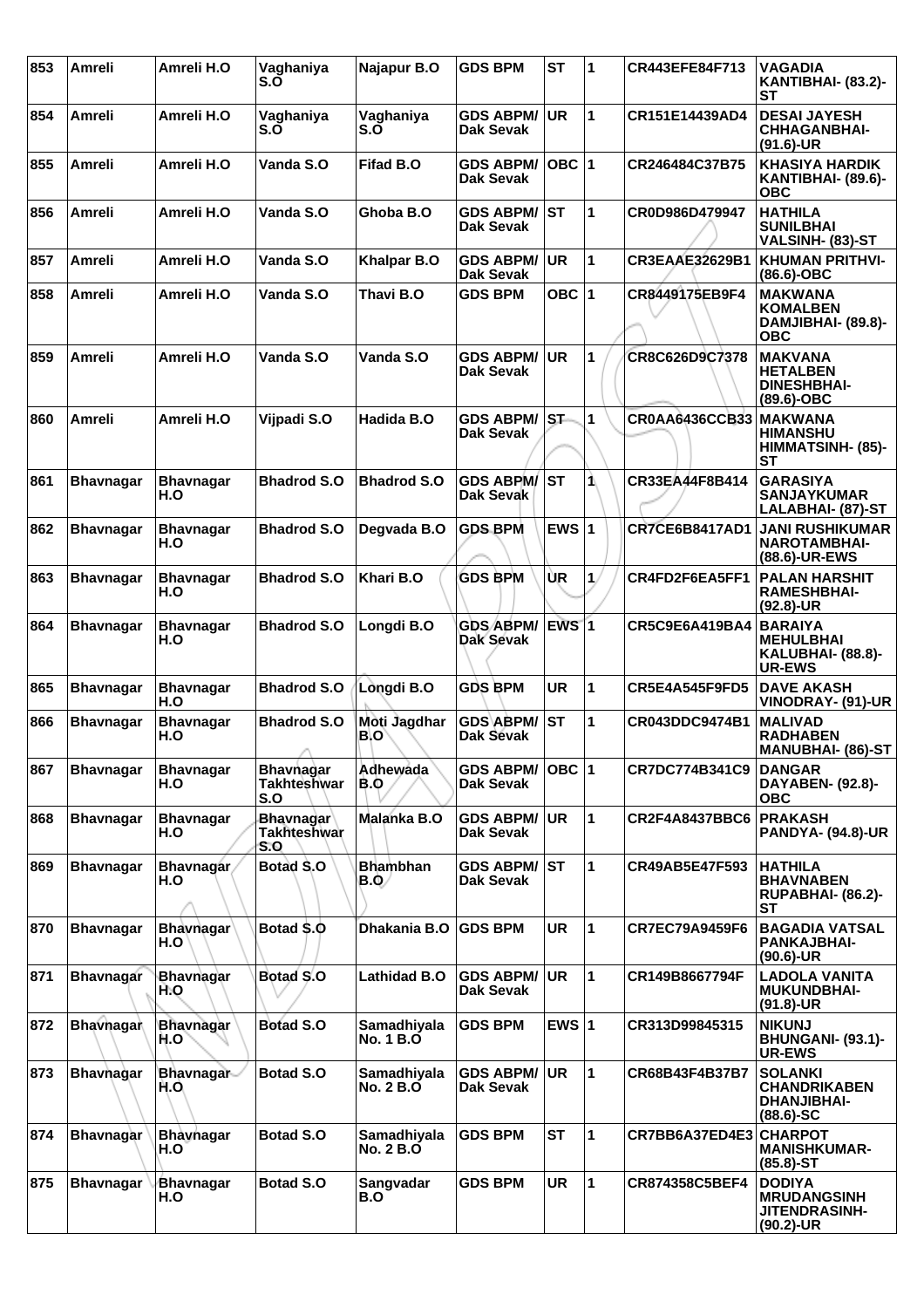| 876 | <b>Bhavnagar</b> | <b>Bhavnagar</b><br>H.O | <b>Botad S.O</b>          | Tajpar B.O                 | <b>GDS BPM</b>                       | <b>UR</b>    | 1            | CR39E4417B168D            | <b>MOTISARIYA</b><br>MAULIKBHAI<br><b>GOVINDBHAI-</b><br>$(92.6)$ -UR     |
|-----|------------------|-------------------------|---------------------------|----------------------------|--------------------------------------|--------------|--------------|---------------------------|---------------------------------------------------------------------------|
| 877 | <b>Bhavnagar</b> | <b>Bhavnagar</b><br>H.O | Datha S.O                 | Valar B.O                  | <b>GDS BPM</b>                       | <b>ST</b>    | 1            | CR2BB3DA476891            | <b>DAMOR</b><br><b>VIKESHBHAI</b><br>PUNABHAI- (86.8)-<br>SТ              |
| 878 | <b>Bhavnagar</b> | <b>Bhavnagar</b><br>H.O | Dhasa Jn S.O              | Dharwala B.O               | <b>GDS BPM</b>                       | OBC $ 1$     |              | <b>CR49EA646263FB</b>     | <b>MAKWANA</b><br><b>DEVANG</b><br><b>MUKESHBHAI-</b><br>$(91.4)$ -OBC    |
| 879 | <b>Bhavnagar</b> | <b>Bhavnagar</b><br>H.O | Dhasa Jn S.O              | Vikaliya B.O               | <b>GDS ABPM/</b><br><b>Dak Sevak</b> | <b>UR</b>    | 1            | CR06A6B461CB51            | <b>NADODA VIRAJ</b><br><b>BHARATBHAI- (91)-</b><br>UR                     |
| 880 | <b>Bhavnagar</b> | <b>Bhavnagar</b><br>H.O | Dhola S.O                 | Samadhiyala<br>B.O         | <b>GDS ABPM/</b><br>Dak Sevak        | <b>UR</b>    | 1            | <b>CR71833B1ECAD</b><br>D | <b>VIRAMGAMA</b><br><b>RAVINDRABHAI</b><br>HARAJIVANBHAI-<br>$(92)-UR$    |
| 881 | <b>Bhavnagar</b> | <b>Bhavnagar</b><br>H.O | Dhola S.O                 | <b>Ujalvav B.O</b>         | <b>GDS ABPM/</b><br>Dak Sevak        | <b>UR</b>    | 1            | CR24224E5EC534            | <b>CHAUHAN YASH</b><br><b>HITESHBHAI-</b><br>$(90.8)$ -UR                 |
| 882 | <b>Bhavnagar</b> | <b>Bhavnagar</b><br>H.O | Gadhada Sn<br>S.O         | Kerala B.O                 | <b>GDS BPM</b>                       | <b>UR</b>    | 1            | CR783A7372412C            | <b>DHANDHALYA</b><br><b>ANILKUMAR</b><br><b>MAHASHANKAR-</b><br>(89.4)-UR |
| 883 | <b>Bhavnagar</b> | <b>Bhavnagar</b><br>H.O | Gadhada Sn<br>S.O         | Reliyana B.O               | <b>GDS BPM</b>                       | <b>ST</b>    |              | CR59931A434B77            | <b>PAGI</b><br><b>MANISHABAHEN</b><br><b>PRAVINBHAI- (86)-</b><br>SТ      |
| 884 | <b>Bhavnagar</b> | <b>Bhavnagar</b><br>H.O | Gadhada Sn<br>S.O         | <b>Sakhpar Mota</b><br>B.O | <b>GDS ABPM/</b><br>Dak Sevak        | <b>UR</b>    | 1            | CR5D22671E3F74            | <b>CHUDASAMA</b><br><b>BHUMIKABA</b><br>SURPALSINH- (89)-<br>UR           |
| 885 | <b>Bhavnagar</b> | <b>Bhavnagar</b><br>H.O | Gadhada Sn<br>S.O         | Vavdi B.O                  | <b>GDS ABPM/</b><br><b>Dak Sevak</b> | UR           | 1            | CR07FCA7D21B2C            | <b>SHAH HIRALBEN</b><br><b>DIPAKKUMAR-</b><br>$(91.4)$ -UR                |
| 886 | <b>Bhavnagar</b> | <b>Bhavnagar</b><br>H.O | Gadhada Sn<br>S.O         | Vavdi B.O                  | <b>GDS BPM</b>                       | <b>UR</b>    | 1            | CR75D714C2C6D1            | <b>DHANDHALYA</b><br>AJAYKUMAR-<br>$(91.6)$ -UR                           |
| 887 | <b>Bhavnagar</b> | <b>Bhavnagar</b><br>H.O | Gariyadhar<br>S.O         | Gariyadhar<br>S.O          | <b>GDS ABPM/</b><br>Dak Sevak        | UR.          | 1            | CR35432DB58259            | <b>BADHEKA NIRAV</b><br>DHANVANTRAY-<br>(92.2)-UR                         |
| 888 | <b>Bhavnagar</b> | <b>Bhavnagar</b><br>H.O | Gariyadhar<br>S.O         | <b>Surnivas B.O</b>        | GDS ABPM/ EWS 1<br>Dak Sevak         |              |              | CR34A3832F88B3            | NIRAVKUMAR- (89)-<br><b>UR-EWS</b>                                        |
| 889 | <b>Bhavnagar</b> | <b>Bhavnagar</b><br>H.O | Jesar S.O                 | Chok B.O.                  | <b>GDS ABPM/</b><br>Dak Sevak        | OBC $ 1$     |              | CR55C58711B143            | <b>VAGHOSHI</b><br><b>KANUBHAI</b><br>RAVATBHAI- (90.4)-<br><b>OBC</b>    |
| 890 | <b>Bhavnagar</b> | <b>Bhavnagar</b><br>H.O | Jesar S.O                 | Depla B.O                  | <b>GDS BPM</b>                       | <b>UR</b>    | 1            | CR0439817BD486            | <b>BARAIYA ZALAK-</b><br>$(90.4)$ -UR                                     |
| 891 | <b>Bhavnagar</b> | <b>Bhavnagar</b><br>H.O | Jesar S.O                 | Ranigam B.O                | <b>GDS BPM</b>                       | <b>UR</b>    | $\mathbf{1}$ | CR7EF7146E7B59            | <b>DHANDHALYA</b><br><b>ASHVIN- (89.6)-UR</b>                             |
| 892 | <b>Bhavnagar</b> | <b>Bhavnagar</b><br>H.O | Jesar \$.O                | Sanala B.O                 | <b>GDS BPM</b>                       | <b>ST</b>    | 1            | CR733FBC68E798            | <b>KHANT SONALBEN</b><br>KALUBHAI- (83.8)-<br>SТ                          |
| 893 | <b>Bhavnagar</b> | <b>Bhavhagar</b><br>H.O | Koliyak S.O               | Hathab B.O                 | <b>GDS ABPM/</b><br><b>Dak Sevak</b> | UR.          | $\mathbf{1}$ | CR659D3CE5A1A6            | <b>GOHIL VIBHABA</b><br><b>SATYADIPSINH-</b><br>$(93.2)$ -UR              |
| 894 | <b>Bhavnagar</b> | Bhavnagar<br>H.O        | Koliyak S.O               | Koliyak S.O                | <b>GDS ABPM/</b><br>Dak Sevak        | <b>EWS 1</b> |              | CR4B73C8FDCF84            | <b>SURANI ALMOIN</b><br><b>NURDDINBHAI-</b><br>(93.4)-UR-EWS              |
| 895 | <b>Bhavnagar</b> | <b>Bhavnagar</b><br>H.O | Koliyak S.O               | Koliyak S.O                | <b>GDS ABPM/</b><br>Dak Sevak        | UR.          | $\mathbf{1}$ | <b>CR6B4A177CB13C</b>     | <b>TETAR KEVAL</b><br>RAJENDRABHAI-<br>$(93.4)$ -UR                       |
| 896 | <b>Bhavnagar</b> | <b>Bhavnagar</b><br>H.O | Mahuva S.O<br>(Bhavnagar) | Gundarni B.O               | <b>GDS ABPM/ ST</b><br>Dak Sevak     |              | $\mathbf{1}$ | <b>CR248ACCD452B5</b>     | <b>BHURIA</b><br><b>SUNITABEN</b><br>SURESHBHAI- (85)-<br>SТ              |
| 897 | <b>Bhavnagar</b> | Bhavnagar<br>H.O        | Mahuva S.O<br>(Bhavnagar) | Katpar B.O                 | <b>GDS BPM</b>                       | UR           | $\mathbf{1}$ | CR16EDBA1BD33<br>6        | <b>DHANDHALYA</b><br>NITINBHAI- (92.6)-<br>UR                             |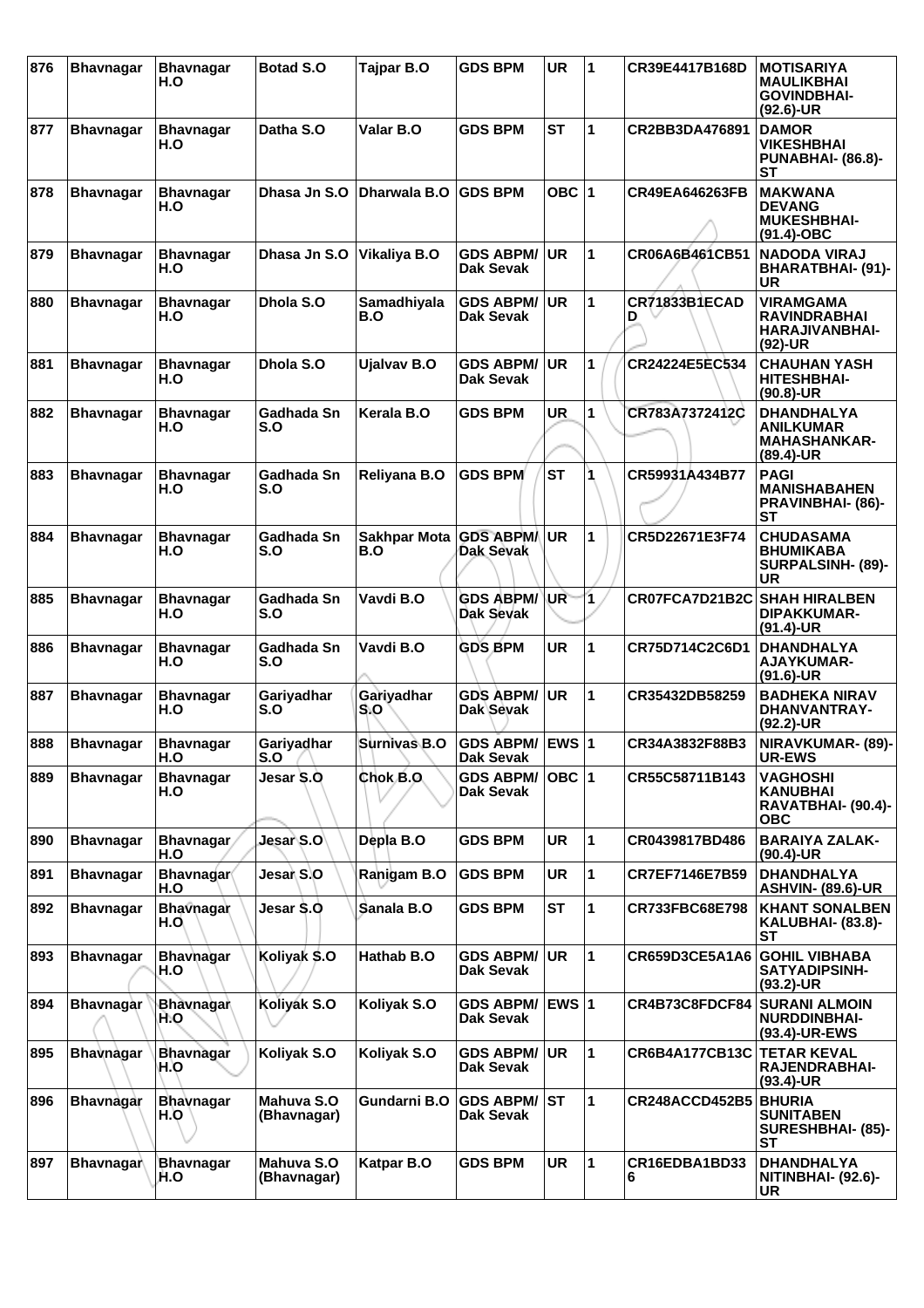| 898 | <b>Bhavnagar</b> | <b>Bhavnagar</b><br>H.O  | Mahuva S.O<br>(Bhavnagar)         | Mahuva S.O<br>(Bhavnagar) | <b>GDS ABPM/</b><br>Dak Sevak        | <b>UR</b>    | 1              | CR2721F785C93E            | <b>MAKWANA</b><br><b>RUTVIKKUMAR</b><br><b>JASMATBHAI-</b><br>$(91.6)-OBC$      |
|-----|------------------|--------------------------|-----------------------------------|---------------------------|--------------------------------------|--------------|----------------|---------------------------|---------------------------------------------------------------------------------|
| 899 | <b>Bhavnagar</b> | <b>Bhavnagar</b><br>H.O  | Mahuva S.O<br>(Bhavnagar)         | Naip B.O                  | <b>GDS ABPM/</b><br><b>Dak Sevak</b> | <b>EWS 1</b> |                | CR348249C8B8D3            | <b>JADEJA</b><br><b>BHAGIRATHSINH</b><br><b>MAHIPATSINH-</b><br>(88.4)-UR-EWS   |
| 900 | <b>Bhavnagar</b> | <b>Bhavnagar</b><br>H.O  | Motakhuntava Sarera B.O<br>da S.O |                           | <b>GDS BPM</b>                       | <b>ST</b>    | 1              | CR7CD3E9B42379            | <b>GARASIYA</b><br><b>DHARMESHBHAI</b><br><b>SAMSUBHAI-</b><br>$(83.8) - ST$    |
| 901 | <b>Bhavnagar</b> | <b>Bhavnagar</b><br>H.O  | <b>Motakhuntava</b><br>da S.O     | <b>Tatania B.O</b>        | <b>GDS BPM</b>                       | OBC $ 1$     |                | CR746B39F4AFD4            | <b>PARMAR</b><br>BHAVESH- (90)-<br><b>OBC</b>                                   |
| 902 | <b>Bhavnagar</b> | <b>Bhavnagar</b><br>H.O  | Ningala S.O                       | Ningala S.O               | <b>GDS ABPM/</b><br>Dak Sevak        | <b>UR</b>    | $\mathbf{1}$   | <b>CR712B33BBf4DE</b>     | <b>NAVAL SINDHAV-</b><br>(89.4)-OBC                                             |
| 903 | <b>Bhavnagar</b> | <b>Bhavnagar</b><br>H.O  | Ningala S.O                       | <b>Rohishala</b><br>B.O   | <b>GDS ABPM/</b><br>Dak Sevak        | <b>UR</b>    | 1              | <b>CR4875BBBE5D7</b><br>A | <b>LAKHANI TILAK</b><br><b>SURESHBHAI-</b><br>$(89.8)$ -UR                      |
| 904 | <b>Bhavnagar</b> | <b>Bhavnagar</b><br>H.O  | Palitana S.O                      | Anida B.O                 | <b>GDS ABPM/ST</b><br>Dak Sevak      |              | 1              | CR38B2FCEF51DB            | <b>DAMOR</b><br><b>CHETANABEN</b><br><b>JAYANTIBHAI-</b><br>$(84.8)$ -ST        |
| 905 | <b>Bhavnagar</b> | <b>Bhavnagar</b><br>H.O  | Palitana S.O                      | Palitana S.O              | <b>GDS ABPM/</b><br>Dak Sevak        | ∣UR-         | $\overline{2}$ | CR6B1988A64D47            | <b>MAVANI NISHABEN</b><br>RAJUBHAI- (91.4)-<br>UR                               |
| 906 | <b>Bhavnagar</b> | <b>Bhavnagar</b><br>H.O  | Palitana S.O                      | Palitana S.O              | <b>GDS ABPM/</b><br><b>Dak Sevak</b> | UR.          | $\mathbf{z}$   | CR89848D18C6C9            | <b>GUNDIGARA</b><br><b>MOHINBHAI</b><br><b>HARUNBHAI-</b><br>$(91.4)$ -OBC      |
| 907 | <b>Bhavnagar</b> | <b>Bhavnagar</b><br>H.O  | Palitana S.O                      | Senjaliya B.O             | <b>GDS ABPM/</b><br>Dak Sevak        | \UR.         | 1              | <b>CR6BE67BC4297F</b>     | <b>RATHOD</b><br><b>KISHANBHAI</b><br>PANKAJBHAI- (89)-<br>UR                   |
| 908 | <b>Bhavnagar</b> | <b>Bhavnagar</b><br>H.O  | Palitana S.O                      | Shetruji Dam<br>B.O       | <b>GDS ABPM/</b><br>Dak Sevak        | UR.          | 1              | CR073BE44F7981            | <b>MAHETAR SHAFI</b><br>RAZAKBHAI- (89.6)-<br><b>OBC</b>                        |
| 909 | <b>Bhavnagar</b> | <b>Bhavnagar</b><br>H.O  | Palitana S.O                      | Vadiya B.O                | <b>GDS BPM</b>                       | <b>UR</b>    | 1              | CR85CBA8F39147            | <b>GOHIL NAYANBHAI</b><br>RAJUBHAI- (92.8)-<br><b>UR</b>                        |
| 910 | <b>Bhavnagar</b> | <b>Bhavnagar</b><br>H.O  | Paliyad S.O                       | <b>Bhadla Nana</b><br>B.O | <b>GDS ABPM/</b><br>Dak Sevak        | EWS $ 1$     |                | CR822486E1FB88            | <b>SURANI SIMRAN</b><br><b>NURADINBHAI-</b><br>(90)-UR-EWS                      |
| 911 | <b>Bhavnagar</b> | <b>Bhavnagar</b><br>H.O  | Paliyad S.O                       | Kumbhara<br>B.O           | <b>GDS BPM</b>                       | <b>UR</b>    | 1              | CR8DC7B93EF283            | <b>VAGHELA</b><br><b>VISHALBHAI-</b><br>(89.4)-OBC                              |
| 912 | <b>Bhavnagar</b> | <b>Bhavnagar</b><br>H.O  | Parvadi S.O                       | Jaliya(P) B.O             | <b>GDS BPM</b>                       | <b>ST</b>    | $\mathbf{1}$   | CR342855E42DDB            | <b>PARGI</b><br><b>ARCHANABEN-</b><br>$(87.6)$ -ST                              |
| 913 | <b>Bhavnagar</b> | <b>Bhavnagar</b><br>H.O  | Parvadi S.O                       | Kharedi B.O               | <b>GDS BPM</b>                       | <b>UR</b>    | 1              | CR5B7B4BC2C7C<br>Е        | <b>BHATT</b><br><b>ANKITABEN- (92)-</b><br><b>UR</b>                            |
| 914 | <b>Bhavnagar</b> | <b>Bhavnagar</b><br>H.O. | Parvadi S.O                       | Mandvi B.O                | <b>GDS ABPM/</b><br><b>Dak Sevak</b> | <b>EWS1</b>  |                | CR1E8414C16124            | <b>RAMJI</b><br>DHOLAKIYA- (89.4)-<br><b>UR-EWS</b>                             |
| 915 | <b>Bhavnagar</b> | <b>Bhavnagar</b><br>H.O  | Parvadi \$.0                      | Moti Vavdi<br>B.O         | <b>GDS BPM</b>                       | UR           | 1              | CR79D4F9CFB6F3            | <b>GOHIL</b><br><b>DAKSHABEN</b><br>TEMUBHAI- (90.6)-<br>UR                     |
| 916 | Bhavnagar        | <b>Bhavnagar</b><br>H.O  | <b>Pithalpur S.O</b>              | Kerala B.O                | <b>GDS BPM</b>                       | <b>ST</b>    | 1              | CR1456AE4734F4            | <b>CHAUDHAREE</b><br><b>KULDEEPKUMAR</b><br><b>MAHESHBHAI-</b><br>$(85.8) - ST$ |
| 917 | <b>Bhavnagar</b> | <b>Bhavnagar</b><br>H.O  | <b>Pithalpur S.O</b>              | Pratappara<br>B.O         | <b>GDS ABPM/</b><br>Dak Sevak        | UR           | 1              | CR7BDCA7BA4D8<br>6        | <b>DHANDHALA</b><br><b>KRUPALIBEN</b><br><b>JAGADISHBHAI-</b><br>(90.2)-UR      |
| 918 | <b>Bhavnagar</b> | <b>Bhavnagar</b><br>H.O  | <b>Pithalpur S.O</b>              | Pratappara<br>B.O         | <b>GDS BPM</b>                       | UR           | 1              | <b>CR314275BE6FBF</b>     | <b>BARAIYA</b><br><b>NAYANKUMAR-</b><br>$(91.2)$ -UR                            |
| 919 | <b>Bhavnagar</b> | <b>Bhavnagar</b><br>H.O  | Ratanpur<br><b>Bhal S.O</b>       | Rajgadh B.O               | <b>GDS BPM</b>                       | <b>UR</b>    | $\mathbf{1}$   | CR54CEB8487333            | <b>SHEKHADIYA</b><br><b>SANKETBHAI</b><br><b>MAHESHBHAI- (92)-</b><br>UR        |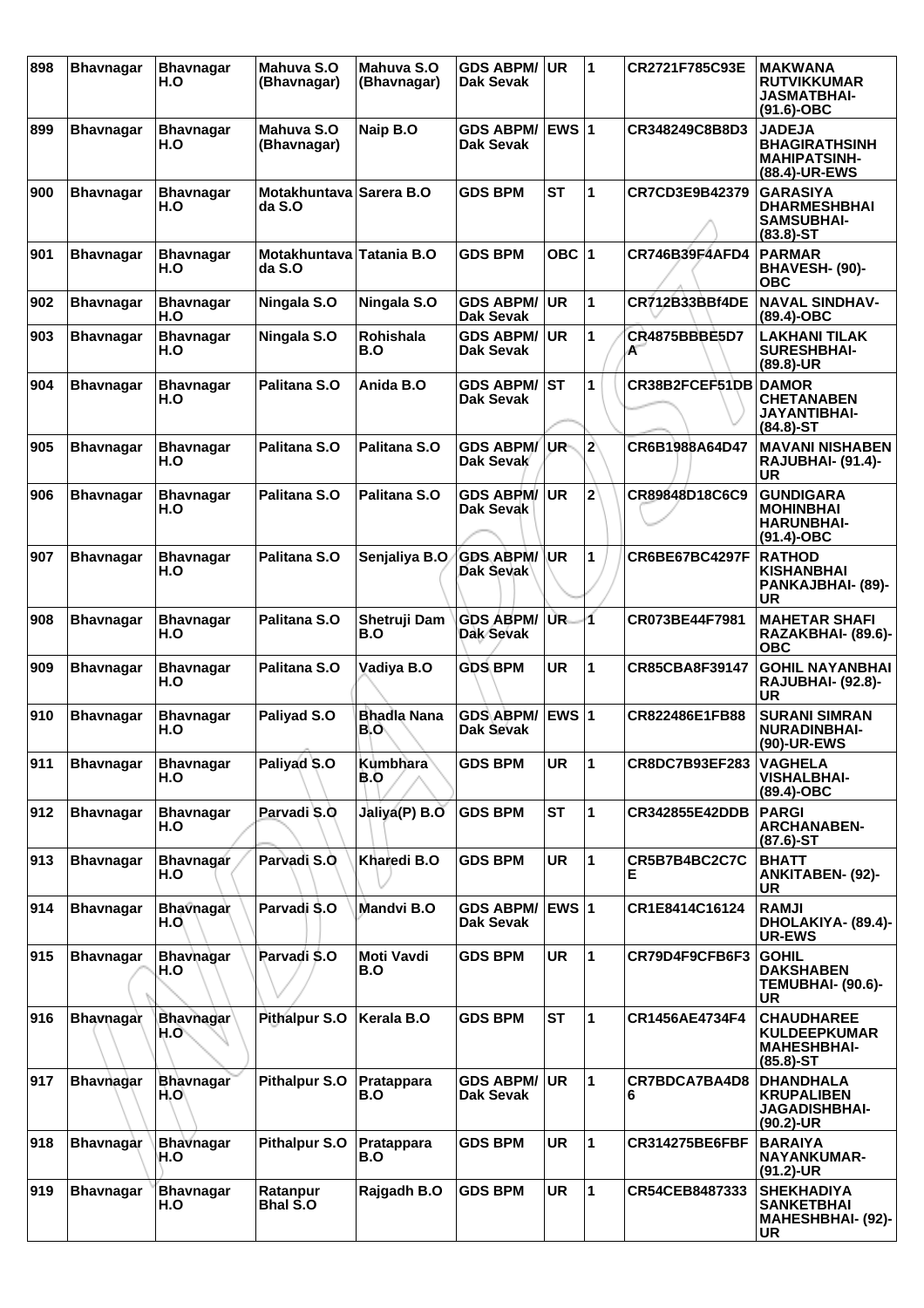| 920 | <b>Bhavnagar</b> | <b>Bhavnagar</b><br>H.O          | Ratanpur<br><b>Bhal S.O</b> | Ratanpur<br><b>Bhal S.O</b> | <b>GDS ABPM/ ST</b><br><b>Dak Sevak</b> |           | 1            | <b>CR7C315EDC4D44</b> | <b>PATELIYA</b><br><b>PUSHPABAHEN</b><br><b>KISHORBHAI-</b><br>$(83.2) - ST$ |
|-----|------------------|----------------------------------|-----------------------------|-----------------------------|-----------------------------------------|-----------|--------------|-----------------------|------------------------------------------------------------------------------|
| 921 | <b>Bhavnagar</b> | <b>Bhavnagar</b><br>H.O          | Ratanpur<br><b>Bhal S.O</b> | Sanesh B.O                  | <b>GDS ABPM/ ST</b><br>Dak Sevak        |           | 1            | <b>CR138567E5F7ED</b> | <b>VAGADIYA</b><br><b>MANISHKUMAR</b><br><b>BALVANTBHAI-</b><br>$(82.4)$ -ST |
| 922 | <b>Bhavnagar</b> | <b>Bhavnagar</b><br>H.O          | Ratanpur<br><b>Bhal S.O</b> | Sanesh B.O                  | <b>GDS ABPM/</b><br>Dak Sevak           | <b>UR</b> | $\mathbf{1}$ | <b>CR0F4145C35DFB</b> | <b>GOHIL HARDI-</b><br>$(93.6)$ -UR                                          |
| 923 | <b>Bhavnagar</b> | <b>Bhavnagar</b><br>H.O          | Ratanpur<br><b>Bhal S.O</b> | Velavadar<br>B.O            | <b>GDS ABPM/</b><br>Dak Sevak           | IST       | 1            | CR19294DE78D65        | <b>VASAIYA</b><br><b>SAROJBEN</b><br><b>SAMSUBHAI-</b><br>$(83.6)$ -ST       |
| 924 | <b>Bhavnagar</b> | <b>Bhavnagar</b><br>H.O          | Sanosara S.O                | Hadmatiya<br>B.O            | <b>GDS BPM</b>                          | <b>UR</b> | 1            | CR4847D894F274        | <b>ANDHARIA</b><br><b>KANDARP</b><br><b>DARSHANBHAI-</b><br>$(94.2)$ -OBC    |
| 925 | <b>Bhavnagar</b> | <b>Bhavnagar</b><br>H.O          | Sanosara S.O                | Nonghanvada<br>r B.O        | <b>GDS ABPM/</b><br><b>Dak Sevak</b>    | UR        | 1            | <b>CR15FF494ABF79</b> | <b>MAKWANA</b><br><b>JAYMAN</b><br>AMRUTLAL- (92.2)-<br>SC                   |
| 926 | <b>Bhavnagar</b> | <b>Bhavnagar</b><br>H.O          | Sanosara S.O                | Padapan B.O                 | <b>GDS BPM</b>                          | <b>ST</b> | 1            | CR35D546252C9B        | <b>RATHVA</b><br><b>DHARMESHKUMAR</b><br><b>KAMLESHBHAI-</b><br>$(88.4)$ -ST |
| 927 | <b>Bhavnagar</b> | <b>Bhavnagar</b><br>H.O          | Sihor S.O                   | Sagwadi B.O                 | <b>GDS BPM</b>                          | <b>UR</b> |              | CR667426ED28C5        | JANI HIREN<br><b>RAMESHBHAI-</b><br>(94.8)-UR                                |
| 928 | <b>Bhavnagar</b> | <b>Bhavnagar</b><br>H.O          | Talaja S.O                  | Dakana B.O                  | <b>GDS BPM</b>                          | <b>ST</b> | 1            | CR367D631F45AE        | <b>GANASVA JINAL</b><br><b>BABUBHAI- (88)-ST</b>                             |
| 929 | <b>Bhavnagar</b> | <b>Bhavnagar</b><br>H.O          | Tana S.O                    | Gundala B.O                 | <b>GDS BPM</b>                          | EWS 1     |              | CR215632C235FE        | <b>RAMANA</b><br><b>RAVINDRA</b><br><b>BACHUBHAI-</b><br>(91.2)-UR-EWS       |
| 930 | <b>Bhavnagar</b> | <b>Bhavnagar</b><br>H.O          | Tana S.O                    | Varal B.O                   | <b>GDS ABPM/</b><br>Dak Sevak           | UR.       | 1            | CR04145AAFA1FB        | <b>BHAVIN</b><br>DHANDHLYA- (95)-<br>UR                                      |
| 931 | <b>Bhavnagar</b> | <b>Bhavnagar</b><br>H.O          | Tansa S.O                   | Navagam B.O                 | <b>GDS BPM</b>                          | OBC $ 1$  |              | <b>CR7DB88CE63455</b> | YADAV YOGITA<br><b>VALLABHBHAI-</b><br>(94.4)-OBC                            |
| 932 | <b>Bhavnagar</b> | <b>Bhavnagar</b><br>H.O          | Tansa S.O                   | Rajpara No. 2<br>B.O        | <b>GDS ABPM/</b><br>Dak Sevak           | $OBC$ 1   |              | <b>CR5542FA64F41B</b> | <b>MAKWANA HARDIK</b><br><b>MANISHBHAI-</b><br>$(92.4)$ -OBC                 |
| 933 | <b>Bhavnagar</b> | <b>Bhavnagar</b><br>H.O          | Thaliya S.O                 | Bagdana B.O                 | <b>GDS ABPM/ UR</b><br><b>Dak Sevak</b> |           | 11           | CR322718332C7D        | <b>TUSHAR KANTILAL</b><br><b>BARAIYA- (91)-UR</b>                            |
| 934 | <b>Bhavnagar</b> | <b>Bhavnagar</b><br>H.O          | Thaliya S.O                 | <b>Kundhada</b><br>B.O      | <b>GDS ABPM/</b><br>Dak Sevak           | OBC $ 1$  |              | CR0EB94695A789        | <b>SARVAIYA AARTI</b><br><b>RAMESHBHAI-</b><br>(89.8)-OBC                    |
| 935 | <b>Bhavnagar</b> | Bhavnagar/<br>H.O                | Thaliya S.O                 | Kundhada<br>B.O             | <b>GDS BPM</b>                          | <b>ST</b> | $\mathbf{1}$ | CR7A14CA8FAEC<br>В    | <b>PARMAR</b><br><b>ANKITKUMAR</b><br><b>CHANDRAKANT-</b><br>$(85.8)$ -ST    |
| 936 | <b>Bhavnagar</b> | <b>Bhavnagar</b><br>H.O.         | Thaliya S.O                 | Thaliya S.O                 | <b>GDS ABPM/ST</b><br>Dak Sevak         |           | 1            | <b>CR882A58F9F4FF</b> | <b>TAVIYAD</b><br><b>MEHULKUMAR-</b><br>$(84.8) - ST$                        |
| 937 | <b>Bhavnagar</b> | <b>Bhavnagar</b><br>H.O          | Trapaj/S.O                  | Dihor B.O                   | <b>GDS ABPM/</b><br>Dak Sevak           | OBC  1    |              | CR65FFBA65DF89        | <b>BHANDARI</b><br><b>HARDEVSINH</b><br><b>RAMSANGBHAI-</b><br>$(92.2)$ -OBC |
| 938 | <b>Bhavnagar</b> | <b>Bhavnagar</b><br>H.O          | Trapaj S.O                  | Timana B.O                  | <b>GDS BPM</b>                          | <b>ST</b> | 1            | <b>CR5CDE5E448A74</b> | <b>GOL</b><br><b>BHUPENDRAKUMA</b><br><b>R PRABHATBHAI-</b><br>$(87.8) - ST$ |
| 939 | <b>Bhavnagar</b> | <b>Bhavnagar</b><br>H.O          | Trapaj S.O                  | Trapaj S.O                  | <b>GDS ABPM/</b><br><b>Dak Sevak</b>    | $OBC$ 1   |              | CR4AB324546269        | <b>MOBH RAVIRAJ</b><br><b>NAGBHAI- (92.4)-</b><br><b>OBC</b>                 |
| 940 | <b>Bhavnagar</b> | <b>Bhavnagar</b><br>$H.O^{\vee}$ | <b>Ugamedi S.O</b>          | <b>Adtala B.O</b>           | <b>GDS BPM</b>                          | <b>ST</b> | $\mathbf{1}$ | <b>CR2CBC31A8464C</b> | <b>TEJOT</b><br>ANKITABEN- (87.2)-<br><b>ST</b>                              |
| 941 | <b>Bhavnagar</b> | Bhavnagar<br>H.O                 | <b>Ugamedi S.O</b>          | Pipaliya B.O                | <b>GDS BPM</b>                          | <b>ST</b> | 1            | CR5763413145FB        | <b>RATHVA</b><br><b>AMITKUMAR-</b><br>$(84.8)$ -ST                           |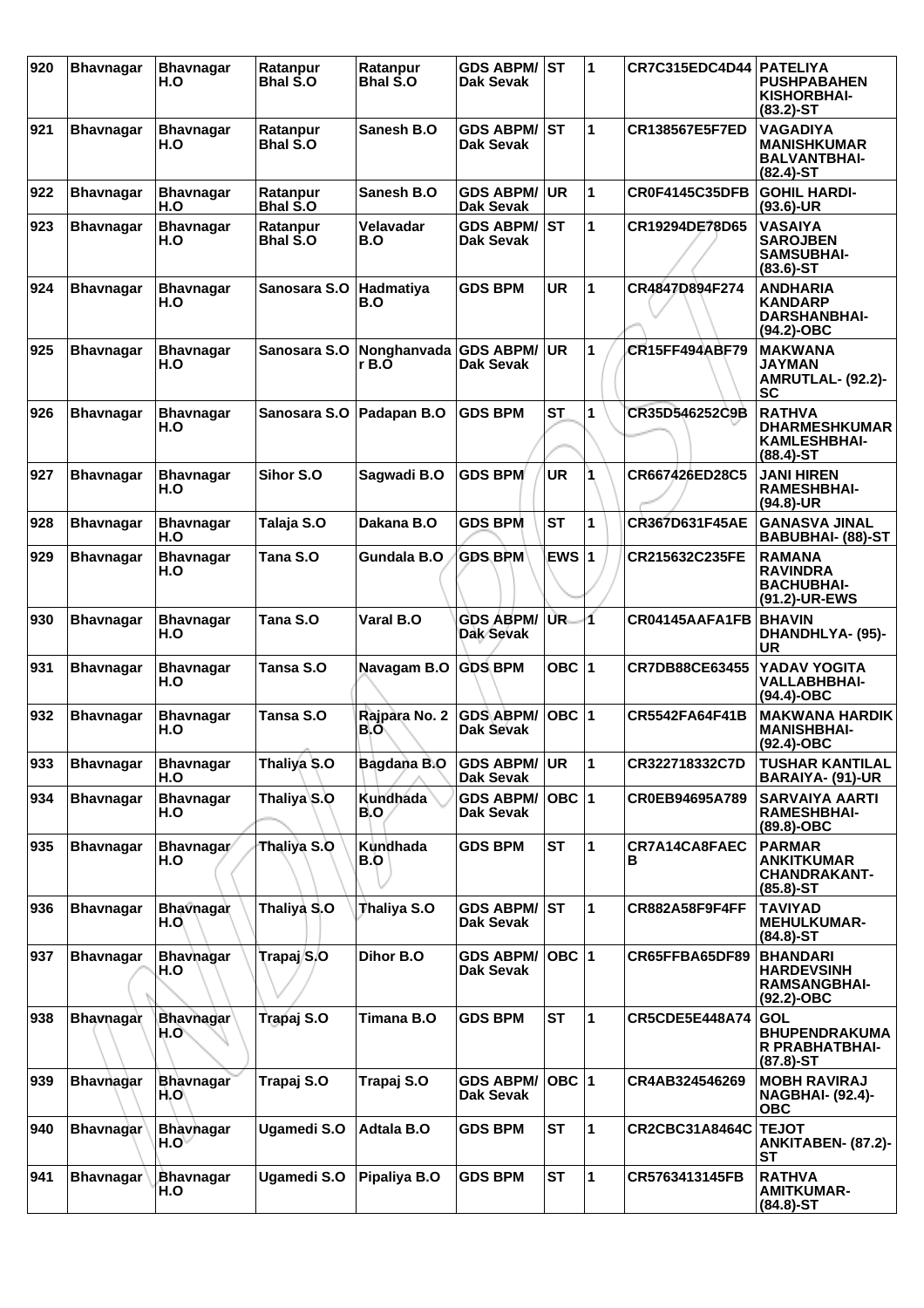| 942 | <b>Bhavnagar</b>    | <b>Bhavnagar</b><br>H.O | Umrala S.O                    | <b>Haliyad B.O</b>                 | <b>GDS ABPM/</b><br>Dak Sevak        | UR           | 1            | CR3C5E2A9823D9        | <b>PARMAR</b><br><b>VIRENDRASINH</b><br>DILIPSINH- (90.8)-<br>UR           |
|-----|---------------------|-------------------------|-------------------------------|------------------------------------|--------------------------------------|--------------|--------------|-----------------------|----------------------------------------------------------------------------|
| 943 | <b>Bhavnagar</b>    | <b>Bhavnagar</b><br>H.O | Umrala S.O                    | Haliyad B.O                        | <b>GDS BPM</b>                       | <b>ST</b>    | 1            | CR865E2C72687B        | <b>HANDA</b><br><b>KUNJALBEN</b><br><b>SURESHBHAI-</b><br>$(84.8) - ST$    |
| 944 | <b>Bhavnagar</b>    | <b>Bhavnagar</b><br>H.O | Umrala S.O                    | Loliyana B.O                       | <b>GDS BPM</b>                       | <b>ST</b>    | 1            | CR89BD74559DD4        | <b>MALIWAD</b><br>ANJANABEN<br><b>VAGHABHAI-</b><br>$(87.4) - ST$          |
| 945 | <b>Bhavnagar</b>    | <b>Bhavnagar</b><br>H.O | Umrala S.O                    | Umrala S.O                         | <b>GDS ABPM/</b><br>Dak Sevak        | UR.          | 1            | CR66334286A54F        | <b>DHANDHLYA</b><br><b>RUSHITABEN-</b><br>$(91.8)-UR$                      |
| 946 | <b>Bhavnagar</b>    | <b>Bhavnagar</b><br>H.O | <b>Vallabhipur</b><br>S.O     | Pachhegam<br>B.O                   | <b>GDS BPM</b>                       | <b>ST</b>    | 1            | CR1E74C175411D        | <b>GANASAVA</b><br><b>VARSHABEN</b><br><b>FULSINGBHAI-</b><br>$(85.4)$ -ST |
| 947 | <b>Bhavnagar</b>    | <b>Bhavnagar</b><br>H.O | Vallabhipur<br>S.O            | Vallabhipur<br>S.O                 | <b>GDS ABPM/</b><br><b>Dak Sevak</b> | <b>EWS 1</b> |              | CR72143194E42A        | <b>MAKODIYA SNEHA</b><br><b>BALKRUSHNABHAI</b><br>- (91.2)-UR-EWS          |
| 948 | <b>Bhavnagar</b>    | <b>Bhavnagar</b><br>H.O | Vallabhipur<br>S.O            | Vallabhipur<br>S.O                 | <b>GDS ABPM/</b><br>Dak Sevak        | <b>ST</b>    | 1            | CR6D567145DB39        | <b>RATHVA</b><br><b>JAYENDRAKUMAR</b><br>RAMESHBHAI- (84)-<br>SТ           |
| 949 | <b>Bhavnagar</b>    | <b>Bhavnagar</b><br>H.O | Vartej S.O                    | Fariyadka<br>B.O                   | <b>GDS ABPM/</b><br>Dak Sevak        | <b>UR</b>    | 1            | CR16678C6BBA66        | <b>GOHEL SHIVAM-</b><br>$(94)-UR$                                          |
| 950 | <b>Bhavnagar</b>    | <b>Bhavnagar</b><br>H.O | Vartej S.O                    | <b>Valukad B.O</b>                 | <b>GDS ABPM/</b><br>Dak Sevak        | <b>UR</b>    | 1            | CR297399E2C74D        | <b>NOTANI</b><br><b>HEENABEN</b><br><b>PARSHOTAMBHAI-</b><br>(94.2)-UR     |
| 951 | <b>Bhavnagar</b>    | <b>Bhavnagar</b><br>H.O | Vartej S.O                    | Vartej S.O                         | <b>GDS ABPM/</b><br>Dak Sevak        | <b>ST</b>    | 1            | CR8C67734941C4        | SARIKABEN- (87)-<br>SТ                                                     |
| 952 | Gondal              | Gondal H.O              | Amarnagar<br>S.O (Rajkot)     | Vavdi Station<br>B.O               | <b>GDS BPM</b>                       | UR           | $\mathbf{1}$ | CR81126EF2E194        | <b>LUNAGARIYA</b><br><b>AKSHALI- (92.2)-UR</b>                             |
| 953 | Gondal              | Gondal H.O              | Atkot S.O                     | Kanpar B.O                         | <b>GDS ABPM/</b><br>Dak Sevak        | UR.          | 1            | CR8C6ACC9B1F6<br>С    | <b>MAYUR PANSALA-</b><br>(90.2)-UR                                         |
| 954 | Gondal              | Gondal H.O              | <b>Bhayavadar</b><br>S.O      | <b>Bhayavadar</b><br>S.O           | <b>GDS ABPM/</b><br>Dak Sevak        | <b>UR</b>    | 1            | CR6994444AC8DC        | <b>NANDANIYA</b><br><b>PRATIKKUMAR-</b><br>$(94)-OBC$                      |
| 955 | Gondal              | Gondal H.O              | <b>Bhayavadar</b><br>S.O<br>A | Khirsara<br>(Ghed) B.O             | <b>GDS ABPM/</b><br>Dak Sevak        | ST           | 1            | CR494C45E2E442        | <b>RATHVA</b><br><b>NIMESHBHAI-</b><br>$(85.4)$ -ST                        |
| 956 | Gondal              | Gondal H.O              | Chitravad S.O Baradiya B.O    |                                    | <b>GDS BPM</b>                       | EWS $ 1$     |              | CR4A5134F2E86B        | KANSAGRA<br><b>REEMA</b><br>SURESHBHAI- (88)-<br><b>UR-EWS</b>             |
| 957 | Gondal              | Gondal H.O              | Chitravad S.O                 | <b>Chitravad S.O</b>               | <b>GDS ABPM/</b><br>Dak Sevak        | lst.         | 1            | <b>CR6DBA4474E844</b> | <b>VAGHELA</b><br><b>MANISHABEN</b><br>BADIYABHAI- (84)-<br><b>ST</b>      |
| 958 | Gondal              | Gondal H.O              | Dhank S.O                     | Dhank S.O                          | <b>GDS ABPM/</b><br><b>Dak Sevak</b> |              |              | <b>CR04BC688448FC</b> | <b>JINAL FALDU-</b><br>(91.2)-UR-EWS                                       |
| 959 | Gondal              | Gondal H.O.             | Dhoraji S.O                   | Roghel B.O                         | <b>GDS BPM</b>                       | <b>UR</b>    | 1            | CR1DD9657B4487        | <b>BALDHA RENSI</b><br><b>NILESHKUMAR-</b><br>$(93.2)$ -UR                 |
| 960 | Gondal              | Gondal H.O              | Gomta S.O                     | Gomta S.O                          | <b>GDS ABPM/</b><br>Dak Sevak        | <b>UR</b>    | 1            | CR22B8DB4766E1        | <b>JASANI MADHURI</b><br><b>CHANDRAKANTBH</b><br>AI- (93.6)-UR             |
| 961 | Gondal              | Gondal H.O              | Gomta S.O                     | Gomta S.O                          | <b>GDS ABPM/</b><br><b>Dak Sevak</b> | <b>UR</b>    | $\mathbf{1}$ | CR44D62F44D64A        | <b>VATSAL- (91.2)-UR</b>                                                   |
| 962 | Gondal              | Gondal H.O              | Gondal H.O                    | Anida Bhalodi GDS BPM<br>B.O       |                                      | OBC $ 1$     |              | <b>CR84F45CEA869D</b> | <b>SHIYALA</b><br>YUVRAJBHAI-<br>$(93.2)$ -OBC                             |
| 963 | Gondal <sup>1</sup> | Gondal H.O              | Gondal H.O                    | Gondal H.O                         | <b>GDS ABPM/</b><br>Dak Sevak        | ∣UR.         | 1            | CR22B37D1E7C29        | <b>DADHANIA RAVI</b><br><b>PRAVINBHAI- (93)-</b><br>UR                     |
| 964 | Gondal              | Gondal H.O              | Gondal H.O                    | <b>Hadamtala</b><br>(Kolithad) B.O | <b>GDS BPM</b>                       | OBC $ 1$     |              | <b>CR55A761D5F54F</b> | <b>DHARABEN</b><br><b>DINESHKUMAR</b><br>PANCHASARA-<br>$(90.6)$ -OBC      |
| 965 | Gondal              | Gondal H.O              | Gondal H.O                    | Khadvanthali<br>B.O                | <b>GDS BPM</b>                       | <b>UR</b>    | $\mathbf{1}$ | <b>CR3ED448EC7A88</b> | <b>MONPARA</b><br>SANKET- (91)-UR                                          |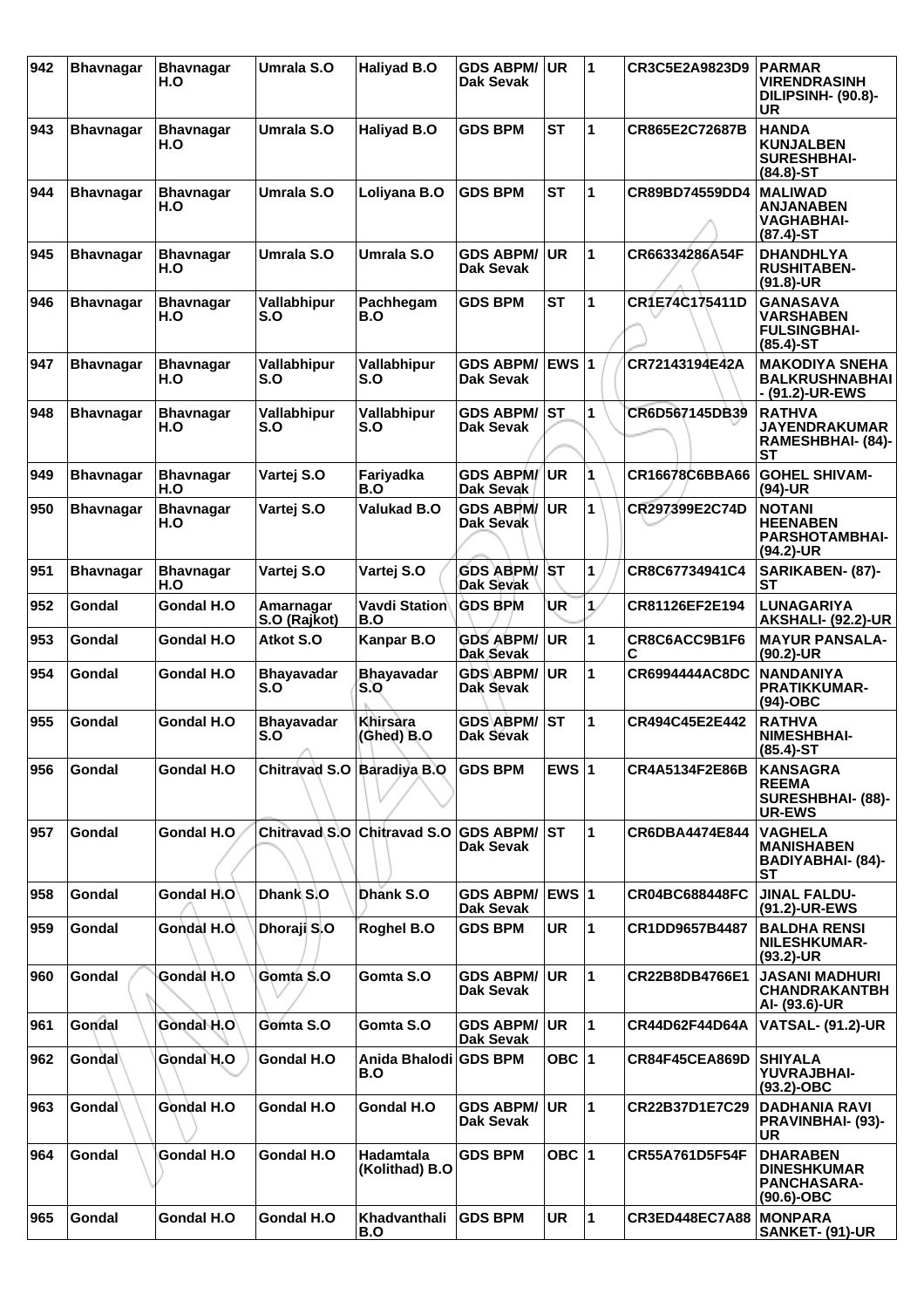| 966 | Gondal   | Gondal H.O         | Gondal H.O                   | Khambha                 | <b>GDS BPM</b>                       | <b>UR</b>   | 1  | CR4F46DC9FD3B1            | <b>DABHI</b><br><b>SUNNYKUMAR</b><br>RANACHHODBHAI-<br>(92.2)-UR           |
|-----|----------|--------------------|------------------------------|-------------------------|--------------------------------------|-------------|----|---------------------------|----------------------------------------------------------------------------|
| 967 | Gondal   | Gondal H.O         | <b>Gondal H.O</b>            | Nana Mandva<br>B.O      | GDS ABPM/ EWS 1<br><b>Dak Sevak</b>  |             |    | CR6843664BF4D7            | <b>DHADUK JAY</b><br><b>PRAVINBHAI-</b><br>(92.2)-UR-EWS                   |
| 968 | Gondal   | <b>Gondal H.O.</b> | <b>Gondal H.O</b>            | Sandhvaya<br>B.O        | <b>GDS BPM</b>                       | OBC $ 1$    |    | CR13CC96CCD8C<br>3        | <b>SOLANKI</b><br><b>POOJABEN</b><br><b>HARDASHBHAI-</b><br>(89.4)-OBC     |
| 969 | Gondal   | Gondal H.O         | Jamkandorna Dadvi B.O<br>S.O |                         | <b>GDS ABPM/</b><br>Dak Sevak        | OBC  1      |    | CR53A91CE7CDA<br>2        | <b>AGRAVAT</b><br><b>SMITABEN</b><br><b>MUKESHBHAI-</b><br>$(90.8)-OBC$    |
| 970 | Gondal   | <b>Gondal H.O</b>  | Jasdan S.O                   | Ambardi                 | <b>GDS BPM</b>                       | <b>ST</b>   | 1  | CR3B7E9D784C96            | DIXITA- (86.4)-ST                                                          |
| 971 | Gondal   | Gondal H.O         | Jasdan S.O                   | Kaduka B.O              | <b>GDS BPM</b>                       | OBC $ 1$    |    | CR1A43288C4529            | <b>DESHANI HETAL</b><br><b>PRAFULBHAI-</b><br>(91.2)-OBC                   |
| 972 | Gondal   | Gondal H.O         | Jetpur S.O                   | Champrajpur<br>B.O      | <b>GDS ABPM/</b><br>Dak Sevak        | UR          | 1  | CR17114AC46F12            | <b>PATOLIYA BHAVIK</b><br>KISHORBHAI-<br>$(91.8)$ -UR                      |
| 973 | Gondal   | <b>Gondal H.O.</b> | Jetpur S.O                   | Pedhla B.O              | <b>GDS BPM</b>                       | UR.         | 1  | CR48132BE85474            | <b>MESIYA RAJ</b><br>SANJAYBHAI-<br>$(92.8)$ -UR                           |
| 974 | Gondal   | <b>Gondal H.O</b>  | Kolki S.O<br>(Rajkot)        | Kharachiya<br>B.O       | <b>GDS BPM</b>                       | OBC M       |    | CR63B889E5F187            | <b>THERANA</b><br><b>KAMLESH- (91.6)-</b><br><b>OBC</b>                    |
| 975 | Gondal   | Gondal H.O         | Kotda<br>Sangani S.O         | Rajapara B.O            | <b>GDS BPM</b>                       | EWS $ 1$    |    | CR767DCC8D755E            | <b>RUPAPARA</b><br><b>HIMANSHU</b><br>KANTILAL- (90.6)-<br><b>UR-EWS</b>   |
| 976 | Gondal   | <b>Gondal H.O</b>  | Mengni S.O                   | Dalia B.O               | <b>GDS BPM</b>                       | <b>ST</b>   | 1. | CR53F44B2AC678            | <b>VASAVA</b><br><b>MEHULKUMAR-</b><br>$(86.2)$ -ST                        |
| 977 | Gondal   | Gondal H.O         | Moviya S.O                   | Moviya S.O              | <b>GDS ABPM/</b><br><b>Dak Sevak</b> | $OBC$ 1     |    | <b>CR7294C9A6F45F</b>     | <b>VAGHELA MAYUR</b><br><b>RAMESHBHAI-</b><br>(92.6)-OBC                   |
| 978 | Gondal   | Gondal H.O         | Navagadh<br>S.O              | Navagadh<br>S.O         | <b>GDS ABPM/</b><br>Dak Sevak        | <b>EWS1</b> |    | CR5A371125BE12            | <b>AMIPARA PRIYANK</b><br><b>CHANDUBHAI- (92)-</b><br><b>UR-EWS</b>        |
| 979 | Gondal   | Gondal H.O         | Paneli S.O<br>л              | <b>Butavadar</b><br>B.O | <b>GDS BPM</b>                       | <b>ST</b>   | 1  | <b>CR14C7CFCDDAC</b><br>2 | <b>BARIA</b><br><b>RACHANABEN</b><br><b>RAJENDRASINH-</b><br>$(85.6) - ST$ |
| 980 | Gondal   | <b>Gondal H.O</b>  | Upleta Lati<br>Plot S.O.     | Bhankh B.O              | <b>GDS BPM</b>                       | <b>ST</b>   | 1  | CR3AA83895C949            | <b>RAJWADI</b><br><b>KARNELIYA</b><br><b>PARIMALBHAI-</b><br>$(84.6)$ -ST  |
| 981 | Gondal   | Gondal H.O         | Vasavad S.O                  | Ravha B.O               | <b>GDS ABPM/ ST</b><br>Dak Sevak     |             | 1  | CR3B2D2D4A5871            | <b>KHADIYA</b><br><b>MUKESHBHAI-</b><br>$(86.2)$ -ST                       |
| 982 | Gondal   | Gondal H.O         | Vasavad S.O                  | Ravna B.O               | <b>GDS BPM</b>                       | OBC $ 1$    |    | CR813C1BADD276 SARVAIYA   | <b>DHAVAL</b><br>RAMJIBHAI- (89.8)-<br><b>OBC</b>                          |
| 983 | Gondal   | Gondal H.O         | Vinchhiya<br>S,O             | Chhasiya B.O            | <b>GDS ABPM/ ST</b><br>Dak Sevak     |             | 1  | CR4712A9C7FA53            | <b>DAMOR</b><br><b>URMILABEN</b><br><b>KASUBHAI- (83.8)-</b><br>SТ         |
| 984 | Gondal   | <b>Gondal H.O.</b> | Vinchhiya<br>S.O             | Chhasiya B.O            | <b>GDS BPM</b>                       | <b>UR</b>   | 1  | CR1E69F3F56A8A            | <b>KADEVAL MILAN-</b><br>$(90.2)$ -UR                                      |
| 985 | Gondal   | Gondal H.O         | Vinchhiya<br>S.O             | Devdhari B.O            | <b>GDS BPM</b>                       | <b>UR</b>   | 1  | CR48485E3576E5            | <b>KOTADIA KISHAN-</b><br>$(89.8)$ -UR                                     |
| 986 | Gondal   | Gondal H.O         | Vinchhiya<br>S.O             | Kandhevadiy<br>a B.O    | <b>GDS BPM</b>                       | <b>UR</b>   | 1  | CR5E4C34D52319            | <b>KALARIYA KRUPA</b><br><b>JYOTISHKUMAR-</b><br>(89.8)-UR                 |
| 987 | Gondal   | Gondal H.O         | Vinchhiya<br>S.O             | Vinchhiya<br>S.O        | <b>GDS ABPM/</b><br>Dak Sevak        | <b>ST</b>   | 1  | CR849C18F4BBE3            | <b>BHOYA</b><br>TARANGKUMAR<br><b>DHIRUBHAI- (85)-</b><br><b>ST</b>        |
| 988 | Jamnagar | Jamnagar<br>H.O    | Aliabada S.O                 | Aliabada S.O            | <b>GDS ABPM/ UR</b><br>Dak Sevak     |             | 1  | CR77B5B5464513            | <b>JOSHI</b><br><b>KRUPALIBEN</b><br>KIRITBHAI- (92.4)-<br>UR              |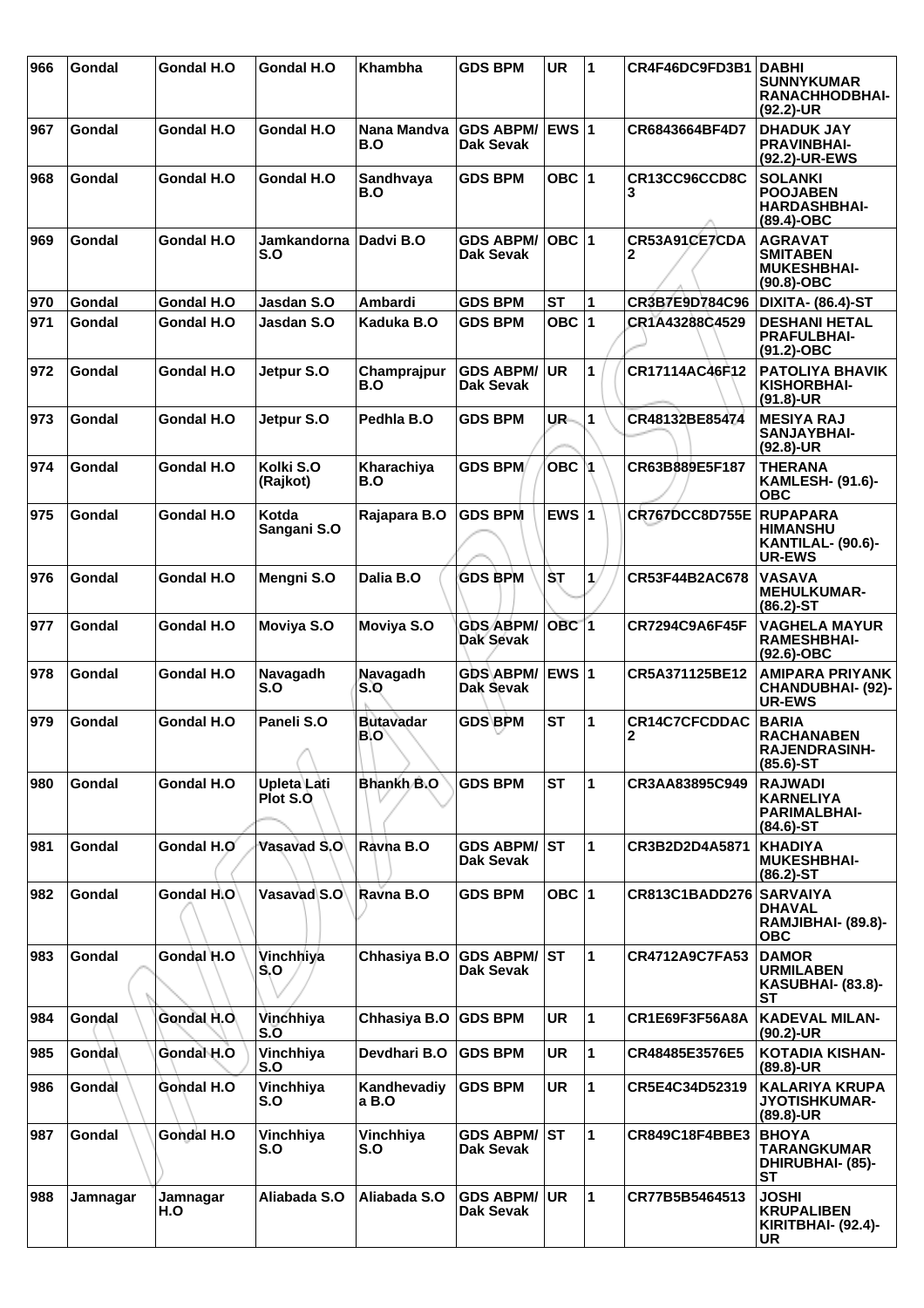| 989  | Jamnagar | Jamnagar<br>H.O  | Aliabada S.O           | <b>Beraja</b><br>Pasaya B.O                | <b>GDS BPM</b>                       | EWS $ 1$  |                | CR547884368B21        | KAGATHARA<br><b>PARAGKUMAR</b><br>NAGJIBHAI- (88.6)-<br><b>UR-EWS</b>       |
|------|----------|------------------|------------------------|--------------------------------------------|--------------------------------------|-----------|----------------|-----------------------|-----------------------------------------------------------------------------|
| 990  | Jamnagar | Jamnagar<br>H.O  | Amran S.O              | Bela B.O                                   | <b>GDS ABPM/</b><br>Dak Sevak        | <b>UR</b> | $\mathbf{1}$   | CR241984BB9496        | <b>KUMBHARVADIYA</b><br><b>RAJESH</b><br>JIVANBHAI- (88.4)-<br><b>OBC</b>   |
| 991  | Jamnagar | Jamnagar<br>H.O  | Amran S.O              | <b>Bhimkata B.O</b>                        | <b>GDS ABPM/</b><br>Dak Sevak        | <b>ST</b> | 1              | CR64F98D196DF8        | <b>KATARA</b><br><b>SHILPABEN</b><br>KASUBHAI- (84)-ST                      |
| 992  | Jamnagar | Jamnagar<br>H.O  | Amran S.O              | <b>Jam Dudhai</b><br>B.O                   | <b>GDS ABPM/</b><br>Dak Sevak        | OBC 1     |                | CR04ECAA21EF1<br>D    | <b>SOLANKI MAHER</b><br><b>BHAVIN- (86.4)-</b><br><b>OBC</b>                |
| 993  | Jamnagar | Jamnagar<br>H.O  | Amran S.O              | <b>Kharachia</b><br>B.O                    | <b>GDS ABPM/</b><br>Dak Sevak        | lsc       | 1              | CR55BDBBD514D<br>F    | <b>RATHOD</b><br><b>MANISHABEN</b><br>POPATBHAI- (87.2)-<br>SC              |
| 994  | Jamnagar | Jamnagar<br>H.O  | Amran S.O              | <b>Manamora</b><br>B.O                     | <b>GDS BPM</b>                       | <b>UR</b> | 1              | CR1975D1417124        | <b>SANJA DIVKUMAR</b><br>JITENDRA- (90)-UR                                  |
| 995  | Jamnagar | Jamnagar<br>H.O  | Amran S.O              | Zinzuda B.O                                | <b>GDS BPM</b>                       | SТ        | 1              | <b>CR2446FC4CA352</b> | <b>GARCHAR RAHUL</b><br><b>KARABHAI- (84.6)-</b><br>SТ                      |
| 996  | Jamnagar | Jamnagar<br>H.O  | <b>Balambha</b><br>S.O | <b>Shampar B.O</b>                         | <b>GDS BPM</b>                       | ŪR        | 4              | CR055992C4A149        | <b>JADEJA</b><br><b>GIRIRAJSINH</b><br><b>BALUBHA- (91.4)-</b><br>UR        |
| 997  | Jamnagar | Jamnagar<br>H.O  | Bedeshwar<br>S.O       | <b>Bedeshwar</b><br>S.O                    | <b>GDS ABPM/</b><br><b>Dak Sevak</b> | <b>UR</b> | $\mathbf{1}$   | CR3DE29A557834        | <b>CHAUHAN</b><br><b>RAJALBA</b><br>JILUBHA- (92.8)-UR                      |
| 998  | Jamnagar | Jamnagar<br>H.O  | <b>Bhadthar S.O</b>    | <b>Bhadthar S.O</b>                        | <b>GDS ABPM/</b><br><b>Dak Sevak</b> | <b>ST</b> | $\mathbf{1}$   | CR3F74AA6517DE        | <b>DAMOR</b><br><b>RAJENDRAKUMAR</b><br><b>MANSINGBHAI-</b><br>$(84.6)$ -ST |
| 999  | Jamnagar | Jamnagar<br>H.O  | <b>Bhadthar S.O</b>    | <b>Bhankhokhri</b><br>B.O                  | <b>GDS ABPM/</b><br>Dak Sevak        | <b>UR</b> | $\mathbf{1}$   | CR6A4B74E3FB3F        | <b>BARAD DEVAT</b><br><b>VAJASHI- (87.2)-</b><br><b>OBC</b>                 |
| 1000 | Jamnagar | Jamnagar<br>H.O  | <b>Bhadthar S.O</b>    | <b>Chhapar B.O</b>                         | <b>GDS ABPM/</b><br>Dak Sevak        | <b>UR</b> | 1              | CR3589969FB511        | <b>SOLANKI ARTIBEN-</b><br>(88.6)-OBC                                       |
| 1001 | Jamnagar | Jamnagar<br>H.O  | <b>Bhadthar S.O</b>    | Dhaturia B.O                               | <b>GDS ABPM/</b><br><b>Dak Sevak</b> | <b>UR</b> | $\mathbf{1}$   | CR12AF4AC4ADD         | <b>KARMUR</b><br><b>MILANKUMAR</b><br>BHAYABHAI- (86.8)-<br><b>OBC</b>      |
| 1002 | Jamnagar | Jamnaɑar<br>H.O  |                        | Bhadthar S.O   Kanakpar B.O   GDS ABPM/ UR | <b>Dak Sevak</b>                     |           | 1              | CR5AE3BD9FD4E<br>3    | <b>JOGAL KAUSHIK</b><br><b>LAKHAMANBHAI-</b><br>$(87.6)$ -OBC               |
| 1003 | Jamnagar | Jamnagar<br>H.O  | <b>Bhadthar S.O</b>    | Kolva B.O                                  | <b>GDS BPM</b>                       | OBC $ 1$  |                | CR3FA184AD42A3        | <b>CHAVDA ARSHI</b><br><b>BHIMA- (91.4)-OBC</b>                             |
| 1004 | Jamnagar | Jamnagar<br>H.O  | Bhanyad S.O            | <b>Bhanvad S.O</b>                         | <b>GDS ABPM/</b><br><b>Dak Sevak</b> | <b>UR</b> | $\mathbf{2}$   | CR64F6618CA128        | <b>BARAIOYA GOPAL</b><br><b>JAGJIVANBHAI-</b><br>$(89.6)$ -UR               |
| 1005 | Jamnagar | Jamnagår<br>H.O  | <b>Bhanvad S.O</b>     | <b>Bhanvad S.O</b>                         | <b>GDS ABPM/</b><br>Dak Sevak        | <b>UR</b> | $\overline{2}$ | CR6D44147F297D        | <b>UTADIYA</b><br>AKSHAYKUMAR<br><b>RAMESHBHAI-</b><br>$(89.4)$ -OBC        |
| 1006 | Jamnagar | Jamhagar<br>H.O  | <b>Bhanvad S.O</b>     | <b>Bhomiyavada</b><br>r B.O                | <b>GDS ABPM/</b><br><b>Dak Sevak</b> | <b>UR</b> | 1              | CR5964EB819C85        | <b>GOJIYA SUNIL</b><br><b>PARBATBHAI-</b><br>(84.8)-OBC                     |
| 1007 | Jamnagar | Jamnagar<br>H.O` | <b>Bhanyad S.O</b>     | Fot B.O                                    | <b>GDS ABPM/</b><br><b>Dak Sevak</b> | $OBC$  1  |                | <b>CR6D93DCFF3797</b> | <b>AMBALIYA HITESH</b><br><b>MURU- (88.6)-OBC</b>                           |
| 1008 | Jamnagar | Jamnagar<br>H.O  | <b>Bhanvad S.O</b>     | Gunda B.O                                  | <b>GDS ABPM/</b><br>Dak Sevak        | <b>UR</b> | $\mathbf{1}$   | CR1B8F2C3F99A4        | <b>KARMUR</b><br>VIJAYBHAI<br>MALDEBHAI- (90.4)-<br><b>OBC</b>              |
| 1009 | Jamnagar | Jamnagar<br>H.O' | <b>Bhanvad S.O</b>     | Pachhtar B.O                               | <b>GDS ABPM/</b><br><b>Dak Sevak</b> | $OBC$  1  |                | CR019ACE787996        | <b>PIPROTAR MEET</b><br><b>RAMESHBHAI-</b><br>(87.6)-OBC                    |
| 1010 | Jamnagar | Jamnagar<br>H.O  | <b>Bhanvad S.O</b>     | Rentala<br><b>Kalavad B.O</b>              | <b>GDS BPM</b>                       | <b>UR</b> | 1              | CR382594924116        | <b>BHANDERI</b><br>JAYDEEP- (94.8)-<br><b>UR</b>                            |
| 1011 | Jamnagar | Jamnagar<br>H.O  | <b>Bhanvad S.O</b>     | Rupamora<br>B.O                            | <b>GDS ABPM/</b><br><b>Dak Sevak</b> | ST        | 1              | CR11D66937F149        | <b>MUDVADA</b><br><b>DHARMENDRABHA</b><br>I MAHENDRABHAI-<br>$(81.2)$ -ST   |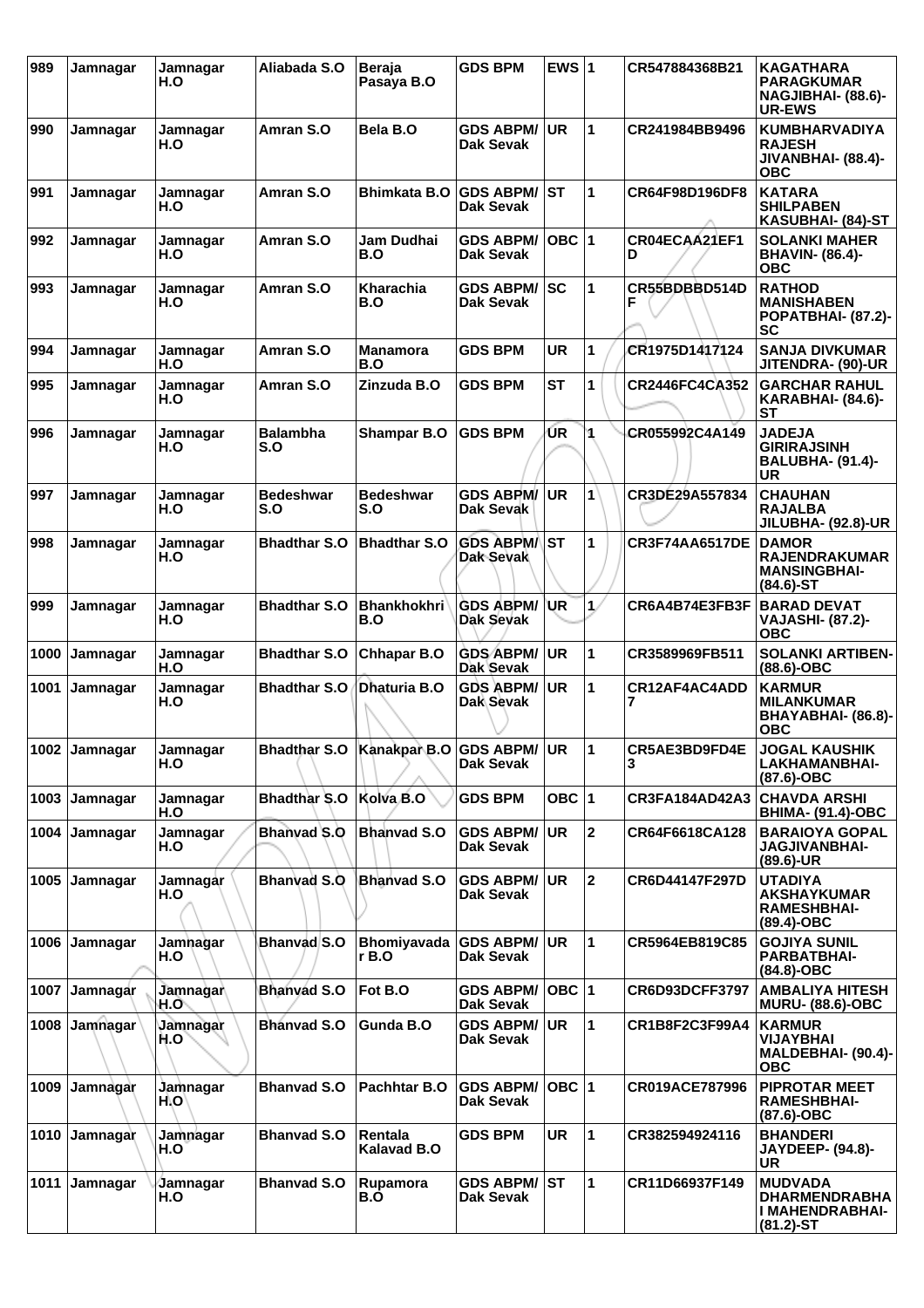| 1012 | Jamnagar      | Jamnagar<br>H.O        | <b>Bhanvad S.O</b> | Sai Devalia<br>B.O            | <b>GDS ABPM/</b><br>Dak Sevak        | ∣sт              | 1 | CR14CD15311891        | <b>GARCHAR BALU</b><br><b>NARAN- (81)-ST</b>                                  |
|------|---------------|------------------------|--------------------|-------------------------------|--------------------------------------|------------------|---|-----------------------|-------------------------------------------------------------------------------|
| 1013 | Jamnagar      | Jamnagar<br>H.O        | <b>Bhatia S.O</b>  | Bhopalka B.O                  | <b>GDS ABPM/</b><br>Dak Sevak        | <b>UR</b>        | 1 | CR255E9F4978B9        | <b>MAHETA PRIYA-</b><br>$(89.2)$ -UR                                          |
| 1014 | Jamnagar      | Jamnagar<br>H.O        | <b>Bhatia S.O</b>  | Navadra B.O                   | <b>GDS ABPM/</b><br><b>Dak Sevak</b> | IST              | 1 | CR21E58C891489        | <b>PARGI</b><br><b>AJAYKUMAR</b><br><b>BALVANTBHAI-</b><br>$(81.6)$ -ST       |
| 1015 | Jamnagar      | Jamnagar<br>H.O        | <b>Bhatia S.O</b>  | Sidsara B.O                   | <b>GDS ABPM/</b><br>Dak Sevak        | OBC  1           |   | CR2A44A522F718        | <b>KANZARIYA</b><br>KISHAN- (88)-OBC                                          |
| 1016 | Jamnagar      | Jamnagar<br>H.O        | Chela S.O          | Dadia B.O                     | <b>GDS BPM</b>                       | <b>UR</b>        | 1 | CR4F1C969BCBE<br>Α    | <b>TADA BHARGAV-</b><br>$(93.4)$ -UR                                          |
| 1017 | Jamnagar      | Jamnagar<br>H.O        | Chela S.O          | <b>Khadkhambh</b><br>alia B.O | <b>GDS ABPM/</b><br><b>Dak Sevak</b> | $OBC$ 1          |   | CR1F33F1E31CBC        | <b>GADHAVI VISHAL</b><br>DEVRAJBHAI- (90)-<br><b>OBC</b>                      |
| 1018 | Jamnagar      | Jamnagar<br>H.O        | Chela S.O          | <b>Khadkhambh</b><br>alia B.O | <b>GDS ABPM/</b><br>Dak Sevak        | UR               | 1 | CR6D322F34FB69        | <b>DATTANI HARDIK</b><br>VIJAYBHAI- (88)-UR                                   |
| 1019 | Jamnagar      | Jamnagar<br>H.O        | Chela S.O          | Lavadia B.O                   | <b>GDS ABPM/</b><br>Dak Sevak        | <b>EWS 1</b>     |   | CR66114CA437A1        | <b>NANDA DHARMIK</b><br><b>JAGDISHBHAI-</b><br>(87.4)-UR-EWS                  |
| 1020 | Jamnagar      | Jamnagar<br>H.O        | Chela S.O          | <b>Motibhalsan</b><br>B.O     | <b>GDS ABPM/</b><br><b>Dak Sevak</b> | IST              | 1 | CR3FD974EC6856        | <b>GARASIYA</b><br><b>GIRISHBHAI</b><br><b>MUKESHBHAI-</b><br>$(81.2) - ST$   |
| 1021 | Jamnagar      | Jamnagar<br>H.O        | Chela S.O          | <b>Motibhalsan</b><br>B.O     | <b>GDS ABPM/</b><br>Dak Sevak        | /UR              | 1 | CR68E4A34E416c        | <b>PAL SUJITKUMAR</b><br>LAXMIPAL- (90)-UR                                    |
| 1022 | Jamnagar      | Jamnagar<br>H.O        | Chela S.O          | Motibhalsan<br>B.O            | <b>GDS BPM</b>                       | $OBC$ $ 1 $      |   | CR85122A11B29F        | <b>BARBACHIYA</b><br><b>MILAN</b><br><b>PRABHATBHAI-</b><br>$(90)$ -OBC       |
| 1023 | Jamnagar      | Jamnagar<br>H.O        | Chela S.O          | Pipartoda B.O GDS BPM         |                                      | OBC $ 1$         |   | CR8FFCC5424CD9        | <b>NANGASH</b><br>VIRAMBHAI<br><b>NARANBHAI-</b><br>$(90.4)$ -OBC             |
| 1024 | Jamnagar      | Jamnagar<br>H.O        | Chela S.O          | Vadpanchasa<br>ra B.O         | <b>GDS ABPM/</b><br>Dak Sevak        | EWS <sub>1</sub> |   | <b>CR0C7499CC37F5</b> | <b>BHATT MILAN</b><br><b>SURESHBHAI-</b><br>(87.2)-UR-EWS                     |
| 1025 | Jamnagar      | Jamnagar<br>H.O        | Chela S.O          | Vadpanchasa<br>ra B.O         | <b>GDS ABPM/</b><br>Dak Sevak        | OBC $ 1$         |   | CR775C3E9E9548        | <b>KANDORIYA</b><br><b>LAKHANBHAI</b><br><b>MESURBHAI-</b><br>(86.2)-OBC      |
| 1026 | Jamnagar      | <b>Jamnagar</b><br>H.O | Dhrafa S.O         | Jasapar B.O                   | <b>GDS ABPM/</b><br>Dak Sevak        | UR               | 1 | CR752D7C81126E        | <b>PARVESH KUMAR-</b><br>$(95)-UR$                                            |
|      | 1027 Jamnagar | Jamnagar<br>H.O        | Dhrafa S.O         | Nandana B.O                   | <b>GDS ABPM/</b><br>Dak Sevak        | <b>EWS 1</b>     |   | CR5F4C58AEE64F        | <b>SIDAPARA</b><br>TEJASVI<br><b>HASMUKHBHAI-</b><br>(86.8)-UR-EWS            |
| 1028 | Jamnagar      | Jamnagar<br>H.O        | Dhrafa S.O         | Nandana B.O                   | <b>GDS ABPM/</b><br>Dak Sevak        | OBC  1           |   | CR54AC412B688D        | <b>CHAVADA</b><br><b>BHIMSHI- (92.4)-</b><br><b>OBC</b>                       |
| 1029 | Jamnagar      | Jamnagar<br>H.O        | Dhrafa S.O         | Sadodar B.O                   | <b>GDS ABPM/</b><br>Dak Sevak        | OBC  1           |   | CR0FBD95CBDE5<br>9    | <b>PANAKHANIA</b><br><b>MAYANK- (91.2)-</b><br><b>OBC</b>                     |
| 1030 | Jamnagar      | Jamnagar<br>H.O        | Dhrafa S.O         | Sadodar B.O                   | <b>GDS ABPM/</b><br>Dak Sevak        | IST.             | 1 | CR6E24F7A591C2        | <b>SINDHAL</b><br><b>MERAMAN</b><br><b>RAMABHAI- (80.8)-</b><br>SТ            |
| 1031 | Jamnagar      | Jamnagar<br>H.O.       | Dhrafa S.O         | Samana B.O                    | <b>GDS ABPM/</b><br>Dak Sevak        | <b>IEWS 1</b>    |   | CR67D1847639FD        | <b>GHUNTALA</b><br><b>HINALBEN</b><br>NITINBHAI- (86.2)-<br><b>UR-EWS</b>     |
| 1032 | Jamnagar      | Jamnagar<br>H.O        | Dhrol S.O          | Dhrol S.O                     | <b>GDS ABPM/</b><br>Dak Sevak        | UR.              | 1 | CR48D4778EA4A9        | <b>RAMAVAT VIKAS</b><br><b>GEETABEN- (94.6)-</b><br>UR                        |
| 1033 | Jamnagar      | Jamnagar<br>H.O        | Dhrol S.O          | Hadatoda B.O                  | <b>GDS BPM</b>                       | UR               | 1 | CR64498348444A        | <b>KAGATHARA</b><br><b>HIMANSHUKUMAR</b><br><b>CHANDULAL-</b><br>$(91.2)$ -UR |
| 1034 | Jamnagar      | Jamnagar<br>H.O        | Dhrol S.O          | Jaiva B.O                     | <b>GDS ABPM/</b><br>Dak Sevak        | ∣UR.             | 1 | CR5482D9A6AC6A        | <b>JIVANI DIVYESH</b><br><b>HEMRAJBHAI-</b><br>$(93.6)$ -UR                   |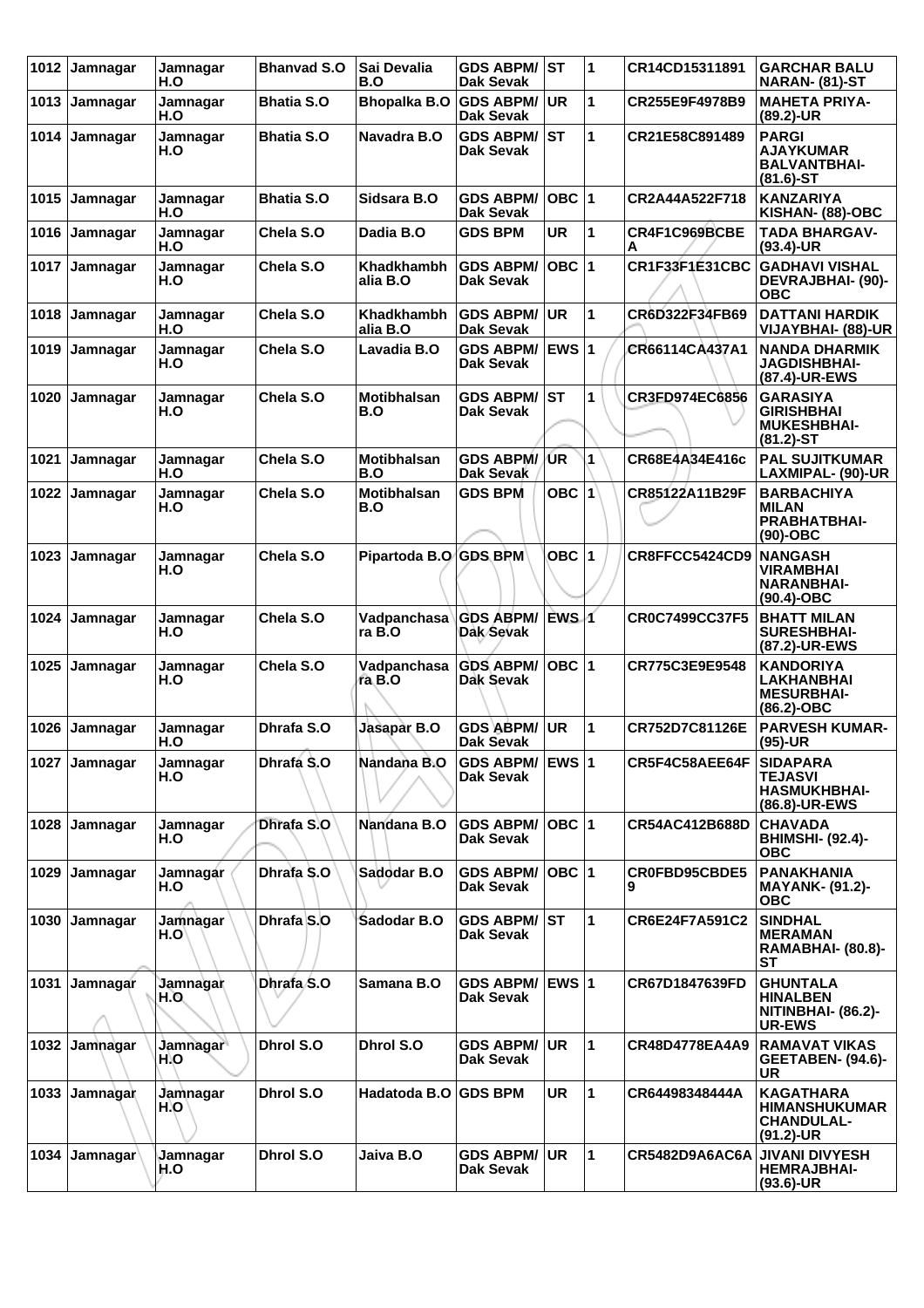| 1035 | Jamnagar | Jamnagar<br>H.O        | Dhrol S.O           | Khambhalida<br>Motavas B.O | <b>GDS ABPM/</b><br>Dak Sevak        | <b>EWS 1</b> |   | CR29F283831AAE        | <b>JADEJA</b><br><b>MAHIPALSINH</b><br><b>JUVANSINH- (85)-</b><br><b>UR-EWS</b> |
|------|----------|------------------------|---------------------|----------------------------|--------------------------------------|--------------|---|-----------------------|---------------------------------------------------------------------------------|
| 1036 | Jamnagar | Jamnagar<br>H.O        | Dhrol S.O           | Khambhalida<br>Motavas B.O | <b>GDS ABPM/</b><br>Dak Sevak        | UR           | 1 | <b>CR64FF729D44DE</b> | <b>BHENSDADIYA</b><br><b>PARTHKUMAR</b><br>JIVRAJBHAI- (90.8)-<br>UR            |
| 1037 | Jamnagar | Jamnagar<br>H.O        | Dhrol S.O           | Laiyala B.O                | <b>GDS BPM</b>                       | <b>UR</b>    | 1 | <b>CR3F52BE748F4B</b> | <b>GADARA DEVANGI</b><br><b>GANGARAM- (93.8)-</b><br><b>UR</b>                  |
| 1038 | Jamnagar | Jamnagar<br>H.O        | Dhrol S.O           | Mota Itala B.O             | <b>GDS ABPM/</b><br>Dak Sevak        | OBC  1       |   | CR5F3EFA951594        | <b>BHAVIKKUMAR</b><br><b>MANUBHAI</b><br><b>PANCHAL- (89.6)-</b><br>ОВС         |
| 1039 | Jamnagar | Jamnagar<br>H.O        | Dhrol S.O           | Soyal B.O                  | <b>GDS ABPM/</b><br><b>Dak Sevak</b> | OBC  1       |   | CR788AA1ED4CA         | <b>GODSAR NIKHIL-</b><br>$(89.6)$ -OBC                                          |
| 1040 | Jamnagar | Jamnagar<br>H.O        | Dhuvav S.O          | <b>Banugar Moti</b><br>B.O | <b>GDS BPM</b>                       | <b>SC</b>    | 1 | CR5AB44941479E        | <b>PARMAR DIPAK</b><br><b>BABUBHAI- (92)-SC</b>                                 |
| 1041 | Jamnagar | Jamnagar<br>H.O        | Dhuvay S.O          | Khimrana B.O               | <b>GDS ABPM/</b><br><b>Dak Sevak</b> | <b>UR</b>    | 1 | <b>CR0643A4BFFD73</b> | <b>KASUNDRA NIRAV</b><br><b>DHANSUKHBHAI-</b><br>(91.8)-UR                      |
| 1042 | Jamnagar | Jamnagar<br>H.O        | Digvijaygram<br>S.O | Digvijaygram<br>S.O        | <b>GDS ABPM/</b><br>Dak Sevak        | $OBC$ 1      |   | CR397AE347378F        | <b>BHATIYA HETAL</b><br><b>VEJANANDBHAI-</b><br>$(91.6)-OBC$                    |
| 1043 | Jamnagar | Jamnagar<br>H.O        | Digvijaygram<br>S.O | Moti Khavdi<br>B.O         | <b>GDS ABPM/</b><br>Dak Sevak        | <b>UR</b>    |   | CR7745751D4FE9        | <b>PATEL</b><br><b>DIGISHABEN</b><br><b>DINESHBHAI-</b><br>$(90.2)$ -UR         |
| 1044 | Jamnagar | Jamnagar<br>H.O        | Digvijaygram<br>S.O | Moti Khavdi<br>B.O         | <b>GDS BPM</b>                       | <b>ST</b>    | 1 | CR85E24EEAC8C<br>С    | <b>DAMOR</b><br><b>RAHULKUMAR</b><br>GULABSINH- (86.2)-<br><b>ST</b>            |
| 1045 | Jamnagar | Jamnagar<br>H.O        | Dwarka S.O          | Charakala<br>B.O           | <b>GDS ABPM/</b><br>Dak Sevak        | UR.          | Á | CR8885B9569C67        | <b>PANKHANIA</b><br><b>BANSARI</b><br><b>RAJESHBHAI-</b><br>$(88.4)$ -UR        |
| 1046 | Jamnagar | Jamnagar<br>H.O        | Dwarka S.O          | Dhinki B.O                 | <b>GDS ABPM/</b><br>Dak Sevak        | UR.          | 1 | <b>CR6EF8845F5E4C</b> | <b>SAPNABEN</b><br><b>MAKANI- (88.6)-UR</b>                                     |
| 1047 | Jamnagar | Jamnagar<br>H.O        | Dwarka S.O          | Kalyanpur<br>B.O           | <b>GDS ABPM/</b><br>Dak Sevak        | <b>EWS 1</b> |   | <b>CR07216CF8CED1</b> | <b>BARAI BHARGAV</b><br><b>ANILBHAI- (87)-UR-</b><br><b>EWS</b>                 |
| 1048 | Jamnagar | Jamnagar<br>H.O        | Dwarka S.O          | Kuranga B.O                | <b>GDS BPM</b>                       | <b>UR</b>    | 1 | CR3C3DA469D541        | <b>BHATELIYA</b><br><b>URVASHI- (90.4)-UR</b>                                   |
| 1049 | Jamnagar | Jamnagar<br>H.O        | Dwarka S.O          | Nanabhavda<br>B.O          | <b>GDS BPM</b>                       | OBC  1       |   | CR6FE2CAFC7244        | <b>RAVINABEN</b><br><b>PUNJABHAI RAM-</b><br>(90.4)-OBC                         |
| 1050 | Jamnagar | Jamnagar<br>H.O        | Dwarka S.O.         | <b>Okhámadhi</b><br>B.O    | <b>GDS ABPM/</b><br><b>Dak Sevak</b> | lst.         | 1 | <b>CR28467AF1BFC4</b> | <b>PARGI</b><br><b>RAHULKUMAR</b><br><b>SURESHBHAI-</b><br>(82.2)-ST            |
| 1051 | Jamnagar | Jamnagår<br>H.O        | Dwarka S.O          | Varvala B.O                | <b>GDS BPM</b>                       | EWS $ 1$     |   | CR4FDACA51B7F<br>4    | <b>JADEJA</b><br><b>DASHARATHSINH</b><br><b>BHIKHUBHA-</b><br>(92.2)-UR-EWS     |
| 1052 | Jamnagar | Jamhagar<br>H.O        | Dwarka S.O          | Vasai B.O                  | <b>GDS ABPM/ ST</b><br>Dak Sevak     |              | 1 | CR13FBA3C6B7C<br>E.   | <b>VALVAI</b><br><b>ASMITABEN</b><br>LALSINGBHAI- (83)-<br><b>ST</b>            |
| 1053 | Jamnagar | Jamnagar<br>H.O        | Jamjodhpur<br>S.O   | <b>Balva B.O</b>           | <b>GDS ABPM/</b><br>Dak Sevak        | <b>UR</b>    | 1 | CR8DCCF1A3B848        | <b>VACHHANI DHRUV</b><br>DILIPBHAI- (89.4)-<br>UR                               |
| 1054 | Jamhagar | Jamnagar<br>H.O        | Jamjodhpur<br>S.O   | Hothijikhadba<br>B.O       | <b>GDS ABPM/</b><br>Dak Sevak        | OBC  1       |   | CR4CBA124CB32<br>С    | <b>PATELIYA</b><br><b>HARISHBHAI</b><br>RAYJIBHAI- (86)-<br><b>OBC</b>          |
| 1055 | Jamnagar | Jamnagar<br>H.O        | Jamjodhpur<br>S.O   | Jamwali B.O                | <b>GDS ABPM/</b><br>Dak Sevak        | <b>EWS 1</b> |   | CR294282144F87        | <b>BANSI VINODBHAI</b><br><b>KHANT- (86.8)-UR-</b><br><b>EWS</b>                |
| 1056 | Jamnagar | <b>Jamnagar</b><br>H.O | Jamjodhpur<br>S.O   | Vanavad B.O                | <b>GDS BPM</b>                       | OBC 1        |   | CR446F46FA9156        | <b>KARMUR SARMAN</b><br><b>PUNJABHAI- (89.6)-</b><br><b>OBC</b>                 |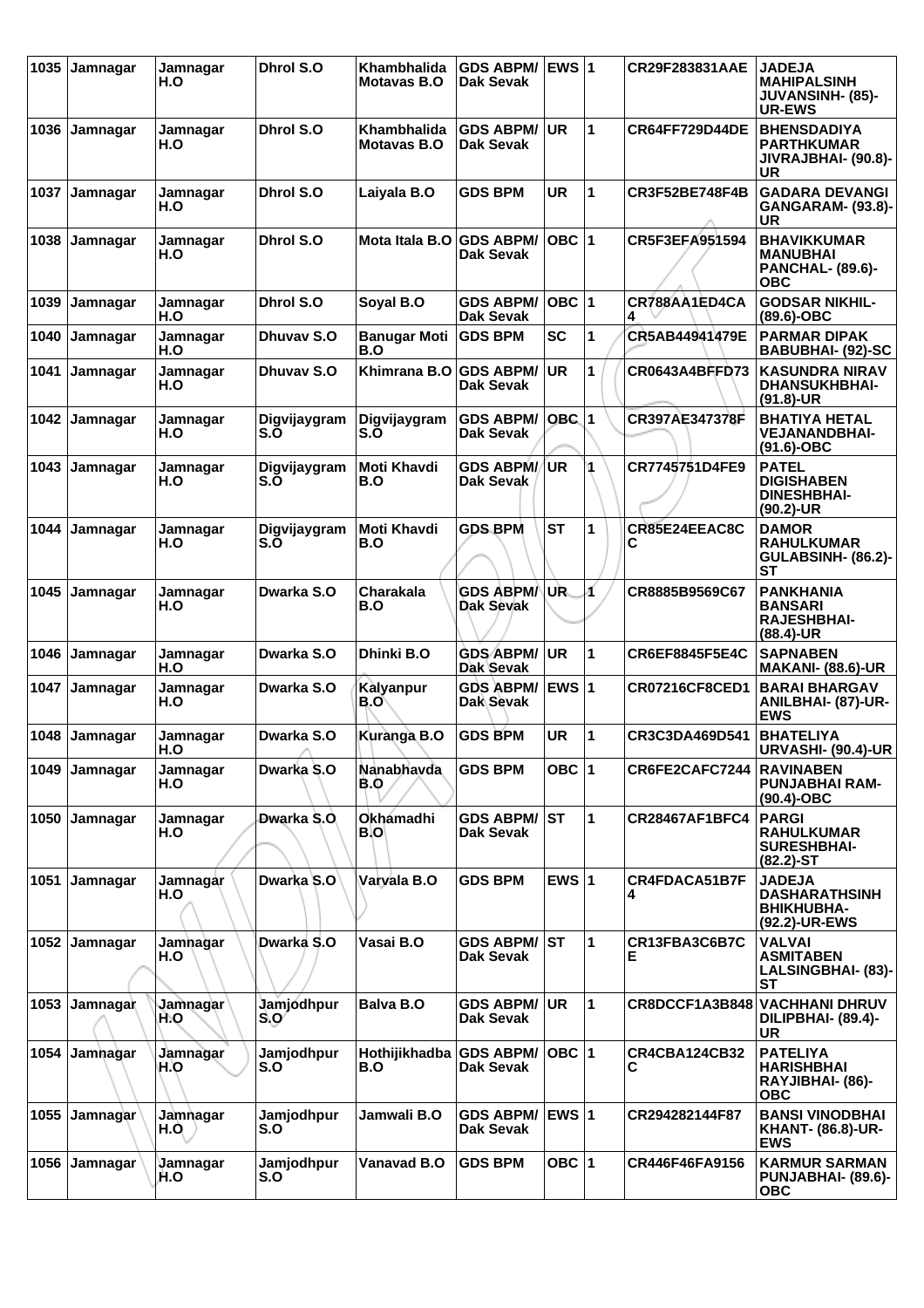| 1057 | Jamnagar | Jamnagar<br>H.O        | Jamkalyanpu<br>r S.O     | <b>Jamdevalia</b><br>B.O | <b>GDS ABPM/</b><br>Dak Sevak        | $OBC$  1  |                      | CR56B5BFEA2F2D        | <b>RAMDATI</b><br><b>PRATAPGAR</b><br><b>NARANGAR- (95.4)-</b><br><b>OBC</b>   |
|------|----------|------------------------|--------------------------|--------------------------|--------------------------------------|-----------|----------------------|-----------------------|--------------------------------------------------------------------------------|
| 1058 | Jamnagar | Jamnagar<br>H.O        | Jamkalyanpu<br>r S.O     | Jamdevalia<br>B.O        | <b>GDS ABPM/</b><br><b>Dak Sevak</b> | <b>UR</b> | 1                    | CR86756A2F83D2        | <b>SONAGARA</b><br><b>AMITKUMAR</b><br><b>NARANBHAI-</b><br>(87.8)-OBC         |
| 1059 | Jamnagar | Jamnagar<br>H.O        | Jamkalyanpu<br>r S.O     | Jamgadhka<br>B.O         | <b>GDS ABPM/</b><br><b>Dak Sevak</b> | <b>UR</b> | $\mathbf{1}$         | CR8FFCE41E6E8E        | <b>DABHI SUBHASH</b><br><b>BOGHA- (89.6)-OBC</b>                               |
| 1060 | Jamnagar | Jamnagar<br>H.O        | Jamkalyanpu<br>r S.O     | Jamgadhka<br>B.O         | <b>GDS BPM</b>                       | <b>UR</b> | 1                    | CR4961467B94AB        | <b>JADEJA</b><br><b>KULDIPSINH</b><br><b>CHATURSINH- (91)-</b><br>UR           |
| 1061 | Jamnagar | Jamnagar<br>H.O        | Jamkalyanpu<br>r S.O     | Khijdad B.O              | <b>GDS BPM</b>                       | <b>ST</b> | 1                    | CR1B44E3E9CBF8        | <b>PARMAR</b><br><b>MANISHKUMAR</b><br>ARJUNBHAI- (85.8)-<br>SТ                |
| 1062 | Jamnagar | Jamnagar<br>H.O        | Jamkalyanpu<br>rS.0      | Patelka B.O              | <b>GDS ABPM/</b><br><b>Dak Sevak</b> | <b>UR</b> | 1                    | CR133E8357B443        | <b>DEVANAND</b><br><b>VEJANAND DER-</b><br>$(88.6)$ -OBC                       |
| 1063 | Jamnagar | Jamnagar<br>H.O        | Jamwanthali<br>S.O       | Jaliadevani<br>B.O       | <b>GDS ABPM/</b><br>Dak Sevak        | OBC $ 1$  |                      | CR24DB1A47796A        | <b>PAMPANIYA</b><br><b>MEERA KANABHAI-</b><br>$(88)$ -OBC                      |
| 1064 | Jamnagar | Jamnagar<br>H.O        | Jamwanthali<br>S.O       | Jaliadevani<br>B.O       | <b>GDS BPM</b>                       | UR-       | $\blacktriangleleft$ | CR55F667A19371        | <b>JADEJA</b><br><b>MAYURSINH- (91)-</b><br>UR                                 |
| 1065 | Jamnagar | Jamnagar<br>H.O        | Jamwanthali<br>S.O       | Veratia B.O              | <b>GDS ABPM/</b><br><b>Dak Sevak</b> | <b>ST</b> | $\mathbf{1}$         | CR76EF7B58845F        | <b>DANGI</b><br><b>AJAYKUMAR</b><br>KHUMANBHAI-<br>$(83.2) - ST$               |
| 1066 | Jamnagar | Jamnagar<br>H.O        | Kalavad S.O              | <b>Chhatar B.O</b>       | <b>GDS ABPM/</b><br>Dak Sevak        | <b>UR</b> | 1                    | CR6119844361D4        | <b>JADEJA</b><br><b>DEVYANIBA</b><br><b>KISHORSINH-</b><br>$(88.4)$ -UR        |
| 1067 | Jamnagar | Jamnagar<br>H.O        | <b>Kalavad S.O</b>       | Dhundhoraji<br>B.O       | <b>GDS ABPM/</b><br>Dak Sevak        | UR.       | 1                    | CR44B76C674825        | <b>SANGHANI HARDIK</b><br><b>MUKESHBHAI- (89)-</b><br><b>UR</b>                |
| 1068 | Jamnagar | Jamnagar<br>H.O        | <b>Kalavad S.O</b>       | Jamwali B.O              | <b>GDS BPM</b>                       | OBC 1     |                      | CR385B25A2627D        | <b>KANDHANI</b><br><b>BHAVINBHAI</b><br><b>KARABHAI- (88.8)-</b><br><b>OBC</b> |
| 1069 | Jamnagar | Jamnagar<br>H.O        | <b>Kalavad S.O</b>       | <b>Kalavad S.O</b>       | <b>GDS ABPM/</b><br><b>Dak Sevak</b> | $OBC$ 1   |                      | CR6D3EFD8A54C2        | <b>GOSAI YASHGIRI-</b><br>$(91.6)$ -OBC                                        |
| 1070 | Jamnagar | Jamnagar<br>H.O        | Kalavad S.O              | Makrani<br>Sanosara B.O  | GDS ABPM/ EWS 1<br><b>Dak Sevak</b>  |           |                      | CR4C2CFBD58C2<br>D    | <b>BHANDERI</b><br><b>UMANGKUMAR-</b><br>(88)-UR-EWS                           |
| 1071 | Jamnagar | Jamnagar<br>H.O        | Kalavad S.O              | Rajasthali<br>B.O        | <b>GDS ABPM/</b><br><b>Dak Sevak</b> | lsc       | 1                    | CR534E624557D6        | <b>PRAULKUMAR</b><br>AYAR- (91.2)-SC                                           |
| 1072 | Jamnagar | <b>Jamnagar</b><br>H.O | Kanalush S.O             | Dhunia B.O               | <b>GDS ABPM/</b><br>Dak Sevak        | <b>UR</b> | 1                    | CR0E36184C38F4        | <b>CHANDRA BHAVIN</b><br>DAYALJIBHAI-<br>$(85.6)$ -UR                          |
| 1073 | Jamnagar | Jamnagar<br>H.O        | Kanalush S.O             | <b>Modpar B.O</b>        | <b>GDS ABPM/</b><br><b>Dak Sevak</b> | UR        | $\mathbf{1}$         | CR41FCFB726D3E        | <b>MOHIT GADHIYA-</b><br>$(92.4)$ -UR                                          |
| 1074 | Jamnagar | Jamnagar<br>H.O        | Kanalush S.O             | Padana B.O               | <b>GDS ABPM/</b><br><b>Dak Sevak</b> | OBC $ 1$  |                      | <b>CR8E9CE8719F5E</b> | <b>MEGHNATHI</b><br><b>NAYANABEN</b><br><b>RAJANGAR- (88.8)-</b><br><b>OBC</b> |
| 1075 | Jamnagar | Jamnagar<br>H.O`       | Khambhalia<br>S.O        | <b>Asota Mota</b><br>B.O | <b>GDS ABPM/</b><br>Dak Sevak        | OBC 1     |                      | CR4924949B724B        | <b>KARMUR</b><br><b>SHAILESH</b><br><b>PARBAT- (89.2)-</b><br><b>OBC</b>       |
| 1076 | Jamhagar | Jamnagar<br>H.O        | Khambhalia<br>S.O        | Bajana B.O               | <b>GDS ABPM/</b><br>Dak Sevak        | OBC  1    |                      | CR44271344D4CA        | <b>JOGAL</b><br><b>JAYESHKUMAR</b><br><b>VITHTHALBHAI-</b><br>$(89.8)-OBC$     |
| 1077 | Jamnagar | Jamnagar<br>H.O        | Khambhalia<br>S.O        | Bajana B.O               | <b>GDS ABPM/</b><br>Dak Sevak        | <b>UR</b> | 1                    | CR81FDBBE2A5E<br>С    | DHIRUBEN- (86.6)-<br><b>OBC</b>                                                |
| 1078 | Jamnagar | Jamnagar<br>H.O        | <b>Khambhalia</b><br>S.O | Beraja B.O               | <b>GDS ABPM/</b><br>Dak Sevak        | OBC $ 1$  |                      | CR8CA6E84AAF44        | <b>DARJI DIPEN</b><br><b>MAHESHKUMAR-</b><br>$(91.8)-OBC$                      |
| 1079 | Jamnagar | Jamnagar<br>H.O        | <b>Khambhalia</b><br>S.O | Danta B.O                | GDS ABPM/ EWS 1<br><b>Dak Sevak</b>  |           |                      | CR74BB79E3ED1F        | <b>KATIRA ABHISHEK</b><br><b>MEHULBHAI- (86.2)-</b><br>UR-EWS                  |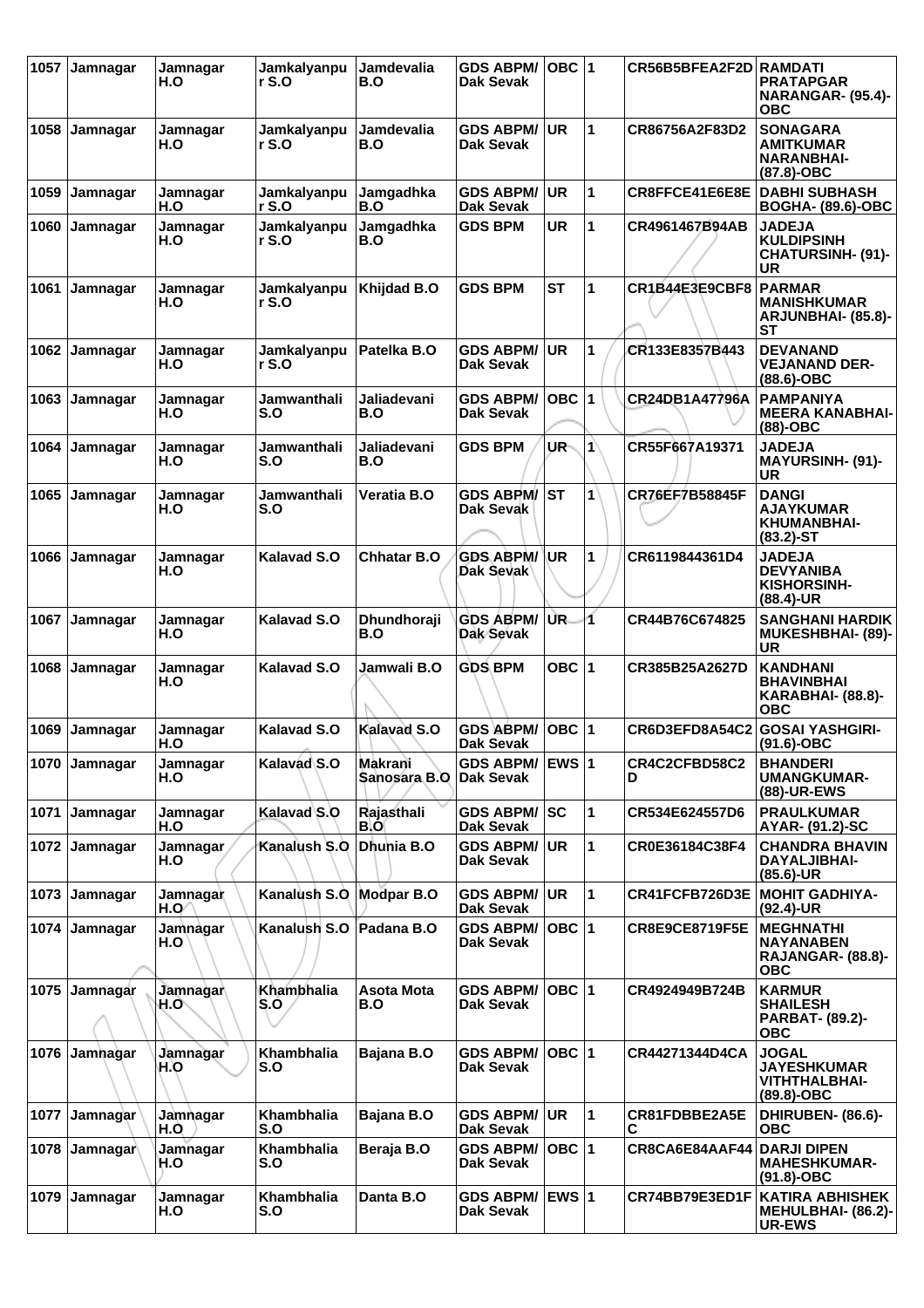| 1080 | Jamnagar | Jamnagar<br>H.O        | Khambhalia<br>S.O        | <b>Khambhalia</b><br>S.O        | <b>GDS ABPM/</b><br>Dak Sevak        | <b>UR</b>          | $\mathbf{2}$ | CR1A41543F349F             | <b>PARMAR JAYDIP</b><br><b>MUKESHBHAI-</b><br>$(91.2) - OBC$                  |
|------|----------|------------------------|--------------------------|---------------------------------|--------------------------------------|--------------------|--------------|----------------------------|-------------------------------------------------------------------------------|
| 1081 | Jamnagar | Jamnagar<br>H.O        | Khambhalia<br>S.O        | Khambhalia<br>S.O               | <b>GDS ABPM/</b><br>Dak Sevak        | <b>UR</b>          | $\mathbf 2$  | CR0775E699CF14             | <b>BHARGAV</b><br><b>KANTILAL</b><br>BHANDERI- (89.2)-<br>UR                  |
| 1082 | Jamnagar | Jamnagar<br>H.O        | <b>Khambhalia</b><br>S.O | Movan B.O                       | <b>GDS ABPM/</b><br><b>Dak Sevak</b> | <b>EWS 1</b>       |              | CR36B55EC6BA8<br>С         | <b>RATHOD</b><br><b>AJAYSINH</b><br><b>VAJUBHAI- (82.4)-</b><br><b>UR-EWS</b> |
| 1083 | Jamnagar | Jamnagar<br>H.O        | <b>Khambhalia</b><br>S.O | <b>Sinhan Aher</b><br>B.O       | <b>GDS ABPM/</b><br><b>Dak Sevak</b> | <b>UR</b>          | $\mathbf{1}$ | CR1FD52A4DD549             | <b>DUDHAIYA RAHUL</b><br><b>JAYESHBHAI-</b><br>(89.2)-OBC                     |
| 1084 | Jamnagar | Jamnagar<br>H.O        | <b>Khambhalia</b><br>S.O | Sonardi B.O                     | <b>GDS ABPM/</b><br><b>Dak Sevak</b> | OBC 1              |              | CR524449486C64             | <b>GOJIYA GOVIND</b><br><b>NATHU- (88.8)-OBC</b>                              |
| 1085 | Jamnagar | Jamnagar<br>H.O        | <b>Khambhalia</b><br>S.O | Sonardi B.O                     | <b>GDS BPM</b>                       | <b>ST</b>          | 1            | CR3E7E667B318B             | <b>TAVIYAD</b><br><b>BHAUMIKKUMAR</b><br><b>RUMALBHAI-</b><br>$(83.6)$ -ST    |
| 1086 | Jamnagar | Jamnagar<br>H.O        | <b>Khandhera</b><br>S.O  | Banga B.O                       | <b>GDS ABPM/</b><br><b>Dak Sevak</b> | EWS 1              |              | CR5998BE987D65             | PATEL JAYKUMAR-<br>(85.4)-UR-EWS                                              |
| 1087 | Jamnagar | Jamnagar<br>H.O        | <b>Khandhera</b><br>S.O  | <b>Haripar B.O</b>              | <b>GDS ABPM/</b><br>Dak Sevak        | $OBC$ <sup>1</sup> |              | <b>CR2A5DD11C46C</b><br>C. | <b>LATHIYA HARESH</b><br><b>GOVINDBHAI-</b><br>(88.8)-OBC                     |
| 1088 | Jamnagar | Jamnagar<br>H.O        | <b>Khandhera</b><br>S.O  | <b>Haripar B.O</b>              | <b>GDS BPM</b>                       | OBC M              |              | CR1624816EB3BD             | <b>VAROTARIYA</b><br><b>ANKIT- (91.8)-OBC</b>                                 |
| 1089 | Jamnagar | Jamnagar<br>H.O        | Khandhera<br>S.O         | <b>Khandhera</b><br>S.O         | <b>GDS ABPM/</b><br>Dak Sevak        | <b>ST</b>          | $\mathbf{1}$ | CR3EDCE165AC33             | <b>RATHVA</b><br>BUDDHILAL- (82.8)-<br><b>ST</b>                              |
| 1090 | Jamnagar | Jamnagar<br>H.O        | Khandhera<br>S.O         | Laloi B.O                       | <b>GDS BPM</b>                       | <b>UR</b>          | 1            | CR16A24DBAB2B<br>3         | <b>FALDU JAYKUMAR</b><br><b>VALLABHBHAI-</b><br>$(88.6)$ -UR                  |
| 1091 | Jamnagar | Jamnagar<br>H.O        | <b>Khandhera</b><br>S.O  | Matva B.O                       | <b>GDS ABPM/</b><br>Dak Sevak        | $OBC$ 1            |              | CR554C1A43D15F             | <b>DABHI DILIP</b><br>LADHABHAI- (87)-<br><b>OBC</b>                          |
| 1092 | Jamnagar | Jamnagar<br>H.O        | Kharedi S.O              | <b>Bhavabhi</b><br>Khijadia B.O | <b>GDS ABPM/</b><br>Dak Sevak        | <b>UR</b>          | 1            | CR565B64D858EC             | <b>MARKANA</b><br><b>JAYDIPKUMAR</b><br><b>PARSOTAMBHAI-</b><br>$(88.8)$ -UR  |
| 1093 | Jamnagar | Jamnagar<br>H.O        | Kharedi S.O              | <b>Moridad B.O</b>              | <b>GDS ABPM/</b><br>Dak Sevak        | <b>UR</b>          | 1            | CR539889B3EB4E             | <b>PANSARA</b><br><b>PARTHKUMAR</b><br><b>NARANBHAI-</b><br>$(93.4)$ -UR      |
| 1094 | Jamnagar | Jamnagar<br>H.O        | Khodiyar<br>Colony S.O   | Bed B.O                         | <b>GDS BPM</b>                       | EWS $ 1$           |              | CR0888248A7A54             | <b>NIRALI</b><br><b>KISHORBHAI</b><br><b>LADANI- (90)-UR-</b><br><b>EWS</b>   |
| 1095 | Jamnagar | Jamnagar<br>H.O        | Khodiyar<br>Colony S.O   | Lakhabavad<br>B.O               | <b>GDS ABPM/</b><br>Dak Sevak        | $OBC$  1           |              | CR0EB3ACED33A              | <b>CHAUHAN HARDIK-</b><br>$(91.2)$ -OBC                                       |
| 1096 | Jamnagar | Jamnagar<br>H.O        | Khodiyar<br>Colony S.O   | Vasai B.O                       | <b>GDS ABPM/</b><br><b>Dak Sevak</b> | <b>UR</b>          | 1            | CR6117C15A845C             | <b>CHAUHAN AKSHAY</b><br>AMRUTLAL- (93.2)-<br><b>OBC</b>                      |
| 1097 | Jamnagar | <b>Jamnagar</b><br>H.O | Lalpur S.O<br>(Jamnagar) | Khadba B.O                      | <b>GDS ABPM/</b><br><b>Dak Sevak</b> | <b>UR</b>          | $\mathbf{1}$ | CR84747431BCE6             | <b>SODHA</b><br><b>JAYDIPSINH</b><br>KIRITSINH- (86)-UR                       |
| 1098 | Jamnagar | Jamnagar<br>H.O        | Lalpur S.O<br>(Jamnagar) | Nanduri B.O                     | <b>GDS ABPM/</b><br>Dak Sevak        | <b>UR</b>          | 1            | <b>CR1458ADB3658E</b>      | <b>RAVI PIPARIYA-</b><br>$(90)-UR$                                            |
| 1099 | Jamnagar | Jamnagar<br>H.O        | Latipur S.O              | Gajadi B.O                      | <b>GDS BPM</b>                       | <b>ST</b>          | 1            | CR04652E2A2A52             | <b>BHURIYA</b><br><b>JALPABEN</b><br><b>GOVINDBHAI-</b><br>$(85.4)$ -ST       |
| 1100 | Jamnagar | Jamnagar<br>H.O        | Latipur S.O              | Jiragadh B.O                    | <b>GDS ABPM/</b><br>Dak Sevak        | EWS $ 1$           |              | <b>CR1748F847BABB</b>      | <b>JADEJA RINABA-</b><br>(88.6)-UR-EWS                                        |
| 1101 | Jamnagar | Jamnagar<br>H.O        | Latipur S.O              | Jiragadh B.O                    | <b>GDS ABPM/</b><br>Dak Sevak        | <b>UR</b>          | 1            | CR748448E8B2D3             | <b>GODHANI</b><br><b>KISHANKUMAR</b><br><b>DINESHBHAI-</b><br>$(88.2)$ -UR    |
| 1102 | Jamnagar | Jamnagar<br>H.O        | Latipur S.O              | Jiragadh B.O                    | <b>GDS BPM</b>                       | <b>UR</b>          | 1            | CR7B48C7F933E4             | <b>GHETIYA</b><br><b>JIGNESHKUMAR</b><br><b>JAGDISHBHAI-</b><br>$(90.8)$ -UR  |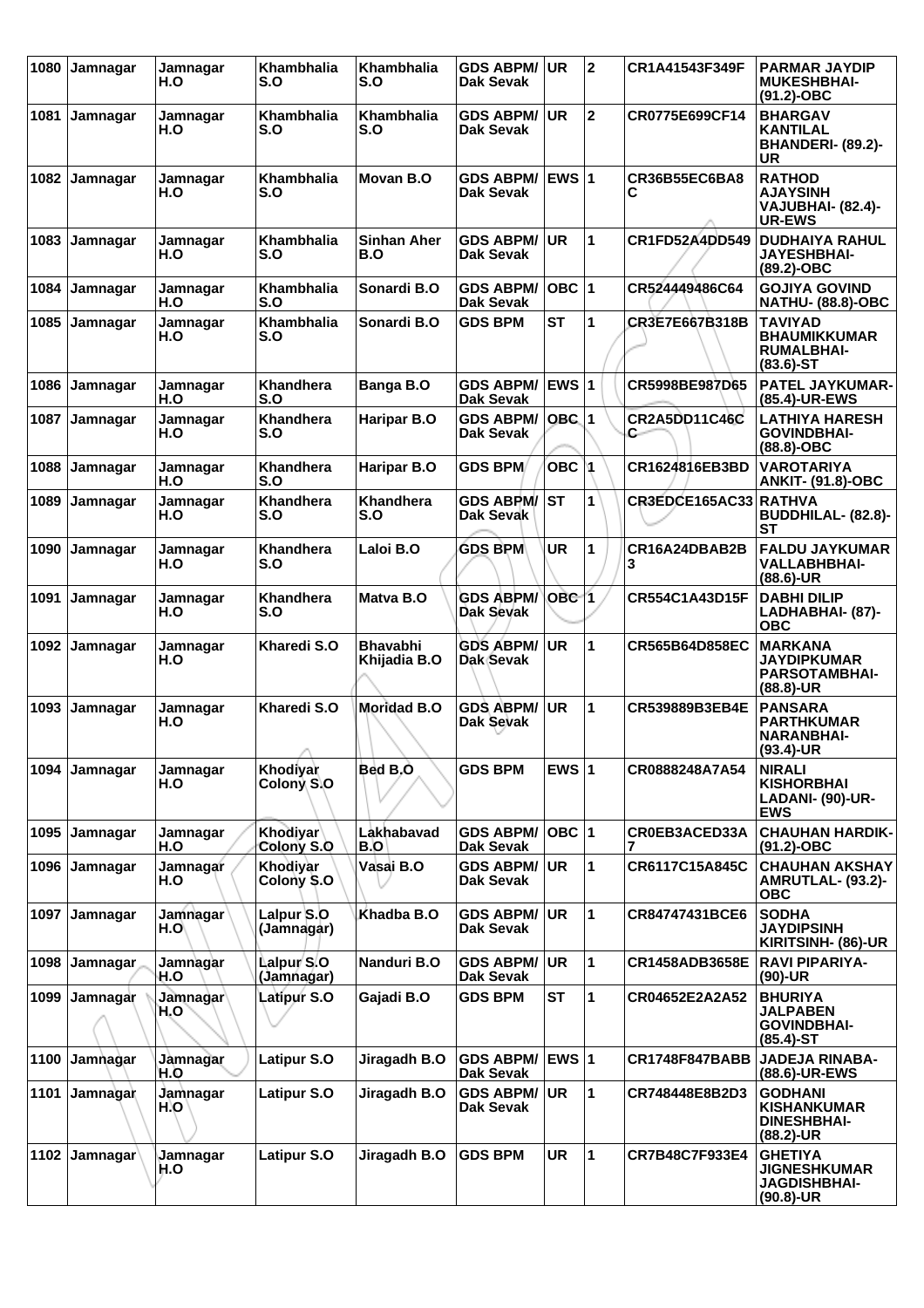| 1103 | Jamnagar              | Jamnagar<br>H.O  | <b>Latipur S.O</b>                | <b>Meghpur B.O</b>                | <b>GDS BPM</b>                       | EWS $ 1$          |                      | cr2f1a45e4ab8f            | <b>JADEJA</b><br><b>YOGIRAJSINH</b><br><b>SUKHDEVSINH-</b><br>(90)-UR-EWS      |
|------|-----------------------|------------------|-----------------------------------|-----------------------------------|--------------------------------------|-------------------|----------------------|---------------------------|--------------------------------------------------------------------------------|
| 1104 | Jamnagar              | Jamnagar<br>H.O  | <b>Mithapur S.O</b><br>(Jamnagar) | <b>Mithapur S.O</b><br>(Jamnagar) | <b>GDS ABPM/</b><br>Dak Sevak        | IST               | $\overline{2}$       | CR5A2CF2E7E7DE CHARPOT    | <b>DHARMENDRAKUM</b><br><b>AR DALSINGBHAI-</b><br>$(81)-ST$                    |
| 1105 | Jamnagar              | Jamnagar<br>H.O  | <b>Mithapur S.O</b><br>(Jamnagar) | <b>Mithapur S.O</b><br>(Jamnagar) | <b>GDS ABPM/</b><br>Dak Sevak        | <b>ST</b>         | $\mathbf 2$          | CR2656265FD8F7            | <b>DAMOR</b><br><b>MANOJKUMAR</b><br><b>JUMABHAI- (80.8)-</b><br>SТ            |
| 1106 | Jamnagar              | Jamnagar<br>H.O  | Nikava S.O                        | Jasapar B.O                       | <b>GDS BPM</b>                       | OBC   1           |                      | CR844AB7F5FAF4            | <b>NAKUM HEMAL-</b><br>$(89.8)-OBC$                                            |
| 1107 | Jamnagar              | Jamnagar<br>H.O  | Nikava S.O                        | Nikava S.O                        | <b>GDS ABPM/</b><br>Dak Sevak        | <b>ST</b>         | 1                    | CR7F4455E814D1            | <b>BHOYA</b><br><b>CHIRAGKUMAR</b><br><b>CHANDUBHAI-</b><br>$(82.2) - ST$      |
| 1108 | Jamnagar              | Jamnagar<br>H.O  | Nikava S.O                        | Pata Meghpar<br>B.O               | <b>GDS BPM</b>                       | <b>UR</b>         | 1                    | <b>CR2DF65FB1B7E8</b>     | <b>VEJPARA ADITYA</b><br><b>MAGANBHAI-</b><br>$(92.6)$ -UR                     |
| 1109 | Jamnagar              | Jamnagar<br>H.O  | Nikava S.O                        | Satiya B.O                        | <b>GDS ABPM/</b><br><b>Dak Sevak</b> | <b>UR</b>         | 1                    | <b>CR178144CA6BFA</b>     | <b>DOMADIYA</b><br><b>MAYANK- (89.6)-UR</b>                                    |
| 1110 | Jamnagar              | Jamnagar<br>H.O  | Nikava S.O                        | Vadala Moti<br>Metana B.O         | <b>GDS ABPM/</b><br>Dak Sevak        | OBC 1             |                      | CR484EA9E7D1D9            | <b>BHATTI MOIN-</b><br>$(85.6)$ -OBC                                           |
| 1111 | Jamnagar              | Jamnagar<br>H.O  | Nikava S.O                        | Vadala Moti<br>Metana B.O         | <b>GDS ABPM/</b><br>Dak Sevak        | UR.               |                      | CR73E434DC35BD            | <b>RANPARIYA</b><br><b>BHAVIN</b><br><b>CHANDULAL-</b><br>(89.2)-UR            |
| 1112 | Jamnagar              | Jamnagar<br>H.O  | Raval S.O                         | Chandravada<br>B.O                | <b>GDS ABPM</b><br><b>Dak Sevak</b>  | OBC $ 1$          |                      | CR8D91FD4269E4            | <b>ZALA NIRUPABEN</b><br><b>PRAVINBHAI-</b><br>$(88.8)-OBC$                    |
| 1113 | Jamnagar              | Jamnagar<br>H.O  | Raval S.O                         | Nagadia B.O                       | <b>GDS ABPM/</b><br>Dak Sevak        | $OBC$ $ 1\rangle$ |                      | <b>CR5964D76CC91B</b>     | <b>KARMUR</b><br><b>DINESHBHAI</b><br><b>UKABHAI- (86.4)-</b><br><b>OBC</b>    |
| 1114 | Jamnagar              | Jamnagar<br>H.O  | Reliance<br>Greens S.O            | <b>Reliance</b><br>Greens S.O     | <b>GDS ABPM/</b><br>Dak Sevak        | UR                | 1                    | <b>CR2A6D99DCC828</b>     | <b>PATEL PARABEN-</b><br>$(91.2)$ -UR                                          |
| 1115 | Jamnagar              | Jamnagar<br>H.O  | Salaya S.O                        | Samor B.O                         | <b>GDS ABPM/</b><br>Dak Sevak        | OBC $ 1$          |                      | CR79741F7716FE            | <b>LATHIYA HITESH</b><br>GOVINDBHAI-<br>(88.8)-OBC                             |
| 1116 | Jamnagar              | Jamnagar<br>H.O  | Salaya S.O<br>A                   | Vachalabara<br>B.O'               | <b>GDS ABPM/</b><br>Dak Sevak        | <b>ST</b>         | 1                    | CR8FE8F9C72427            | <b>SISODIYA</b><br>VIJAYBHAI<br><b>DHANABHAI-</b><br>$(81.8) - ST$             |
|      | 1117 Jamnagar         | Jamnagar<br>H.O  | Salaya <sub>S.O</sub>             | Vachalabara<br>B.O⁄               | <b>GDS BPM</b>                       | <b>SC</b>         | 1                    | CR24943F73D64A            | <b>PARMAR</b><br><b>VIJAYKUMAR</b><br>LALJIBHAI- (87.8)-<br><b>SC</b>          |
| 1118 | Jamnagar              | Jamnagar<br>H.O  |                                   | Sikka Tps S.O Sikka Tps S.O       | <b>GDS ABPM/</b><br>Dak Sevak        | lst               | $\blacktriangleleft$ | CR7E635145FDB9            | <b>BHURIYA</b><br><b>VISHALKUMAR</b><br><b>DALSINGBHAI-</b><br>$(84.6)$ -ST    |
| 1119 | Jamnagar              | Jamnagar<br>H.O. | Vadinar S.O                       | <b>Bharana B.O</b>                | <b>GDS ABPM/</b><br><b>Dak Sevak</b> | OBC $ 1 $         |                      | <b>CR47E3AC9D5C75</b>     | <b>PANKHANIYA</b><br><b>EKTABEN</b><br><b>HIMATBHAI- (85.8)-</b><br><b>OBC</b> |
| 1120 | Jamnagar              | Jamnagar<br>H.O  | Vadinar/S.O                       | Motamandha<br>B.O                 | <b>GDS ABPM/</b><br>Dak Sevak        | EWS $ 1$          |                      | <b>CR7EAB1FCE3DA</b><br>З | <b>SODHA AJAYSINH</b><br><b>HANUBHA- (83.2)-</b><br>UR-EWS                     |
| 1121 | Jamnagar <sup>1</sup> | Jamnagar<br>H.O  | Vadinar S.O                       | Motamandha<br>B.O                 | <b>GDS BPM</b>                       | OBC $ 1$          |                      | CR5A7553C54232            | <b>BHATU RAVIBHAI</b><br><b>NARANBHAI- (91)-</b><br><b>OBC</b>                 |
| 1122 | Jamnagar              | Jamnagar<br>H.O  | Vadinar S.O                       | Vadinar S.O                       | <b>GDS ABPM/</b><br>Dak Sevak        | $EWS$  1          |                      | <b>CR8FCB149FE323</b>     | <b>JADEJA</b><br><b>MAHENDRASINH-</b><br>(87.8)-UR-EWS                         |
| 1123 | Jamnagar              | Jamnagar<br>H.O  | Vadinar S.O                       | Zakhar B.O                        | <b>GDS BPM</b>                       | UR                | 11.                  | CR44AB9416349B            | <b>JOISHAR PRIYEN</b><br><b>JENTILAL- (92)-UR</b>                              |
| 1124 | Jamnagar              | Jamnagar<br>H.O  | Vansjalia S.O                     | Jamsukhpur<br>B.O                 | <b>GDS ABPM/</b><br>Dak Sevak        | OBC $ 1$          |                      | CR8817E8E1B744            | <b>VASRA</b><br><b>HEMANTBHAI</b><br><b>MALDEBHAI- (85.8)-</b><br><b>OBC</b>   |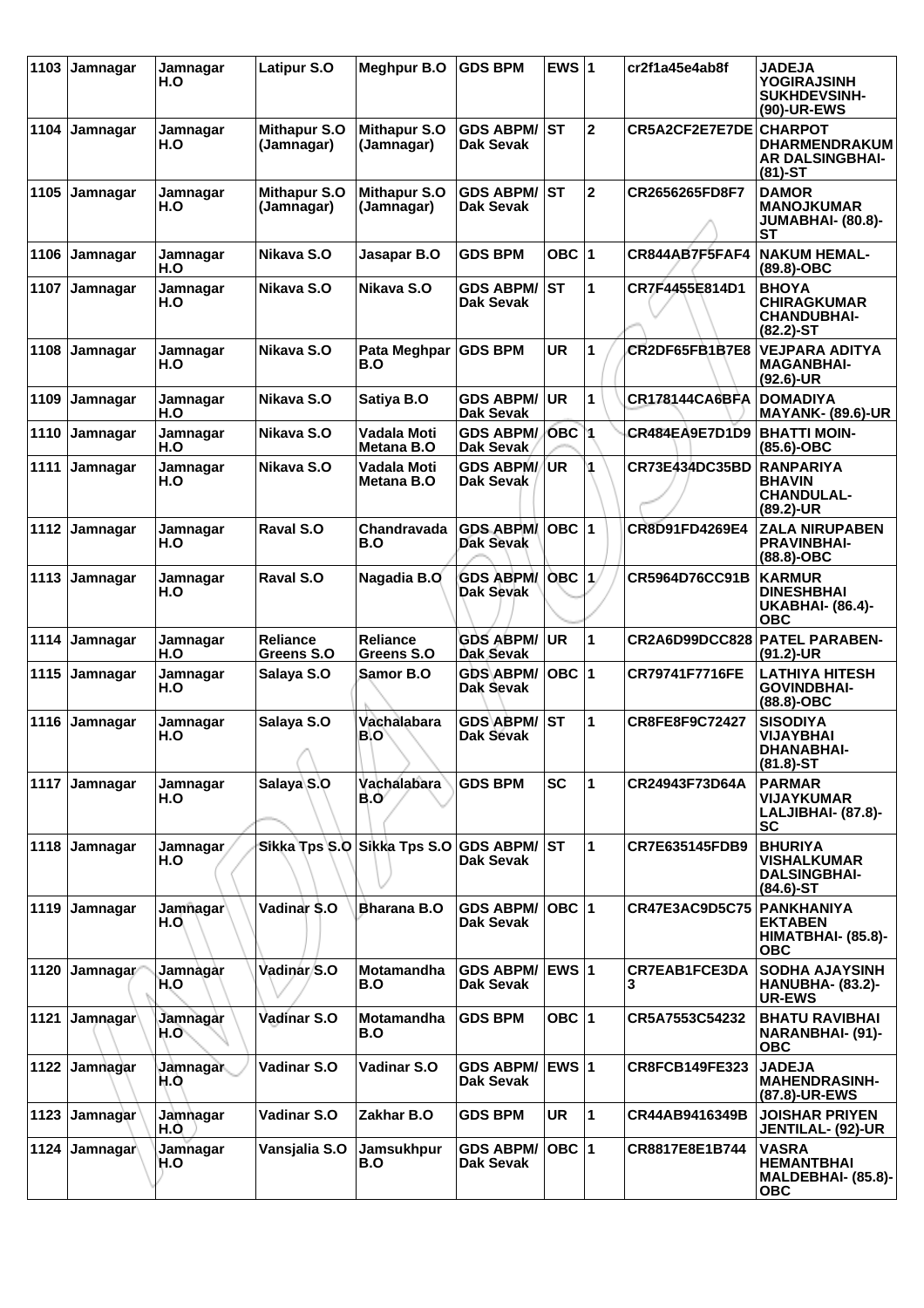| 1125 | Jamnagar | Jamnagar<br>H.O  | Vansjalia S.O         | Jasapar B.O            | <b>GDS BPM</b>                       | <b>SC</b>  | 1              | CR64613BDD8834        | <b>PARMAR</b><br><b>CHARMIBAHEN</b><br>HARESHBHAI- (91)-<br>SC               |
|------|----------|------------------|-----------------------|------------------------|--------------------------------------|------------|----------------|-----------------------|------------------------------------------------------------------------------|
| 1126 | Jamnagar | Jamnagar<br>H.O  | Vansjalia S.O         | Katkola B.O            | <b>GDS ABPM/</b><br>Dak Sevak        | OBC $ 1$   |                | CR6A25B4DCFD67        | <b>AGRAVAT PALAK</b><br><b>CHANDRAKANT-</b><br>$(89.6)$ -OBC                 |
| 1127 | Jamnagar | Jamnagar<br>H.O  | Vansjalia S.O         | <b>Modpar B.O</b>      | <b>GDS ABPM/</b><br>Dak Sevak        | <b>ST</b>  | 1              | CR3B153BB8B9C7        | <b>RATHAVA</b><br><b>RANJANBEN-</b><br>$(83.4)$ -ST                          |
| 1128 | Jamnagar | Jamnagar<br>H.O  | Vansjalia S.O         | <b>Modpar B.O</b>      | <b>GDS ABPM/</b><br>Dak Sevak        | UR         | 1              | CR35A839D49F6B        | <b>PATEL UJAS</b><br><b>NARAYANBHAI-</b><br>(89.2)-UR                        |
| 1129 | Jamnagar | Jamnagar<br>H.O  | Vansjalia S.O         | Shiva B.O              | <b>GDS ABPM/</b><br>Dak Sevak        | <b>IST</b> | 1              | CR32534B595455        | <b>NINAMA</b><br><b>PRIYANKABEN</b><br><b>VIRSINGBHAI-</b><br>$(80.8) - ST$  |
| 1130 | Jamnagar | Jamnagar<br>H.O  | Vansjalia S.O         | Vansjalia S.O          | <b>GDS ABPM/</b><br>Dak Sevak        | EWS $ 1$   |                | <b>CR61F6FA4554BE</b> | <b>VACHHANI PARTH</b><br><b>MAHENDRABHAI-</b><br>(86.8)-UR-EWS               |
| 1131 | Jamnagar | Jamnagar<br>H.O  | Vansjalia S.O         | Vansjalia S.O          | <b>GDS ABPM/</b><br>Dak Sevak        | <b>ST</b>  | 1              | CR35164436EB8C        | <b>BHABHOR</b><br><b>VIPULKUMAR</b><br><b>JASAVANTSINH-</b><br>$(80)$ -ST    |
| 1132 | Jamnagar | Jamnagar<br>H.O  | <b>Verad S.O</b>      | <b>Bhangor B.O</b>     | <b>GDS ABPM/</b><br>Dak Sevak        | lS∓        | $\mathbf{f}$   | CR6E429788125C        | <b>BHABHOR</b><br><b>GOVINDKUMAR</b><br><b>RAYSINGBHAI-</b><br>$(83.8) - ST$ |
| 1133 | Jamnagar | Jamnagar<br>H.O  | Verad S.O             | <b>Bhangor B.O</b>     | <b>GDS ABPM/</b><br>Dak Sevak        | <b>UR</b>  | 1              | CR0EAD54DE97F4        | <b>PATEL</b><br><b>HARSHKUMAR</b><br><b>NAVNITBHAI- (88)-</b><br>UR          |
| 1134 | Jamnagar | Jamnagar<br>H.O  | <b>Verad S.O</b>      | <b>Bhangor B.O</b>     | <b>GDS BPM</b>                       | UR         | 1              | CR1FC151933A8A        | <b>AMBALIYA</b><br><b>SAVDAS</b><br>PITHABHAI- (89.8)-<br><b>OBC</b>         |
| 1135 | Jamnagar | Jamnagar<br>H.O  | Verad S.O             | <b>Manpar B.O</b>      | <b>GDS ABPM/</b><br>Dak Sevak        | EWS $ 1$   |                | CR8F158B48F858        | THESIA KOMAL<br><b>MAHESHBHAI-</b><br>(84.8)-UR-EWS                          |
| 1136 | Jamnagar | Jamnagar<br>H.O  | Verad S.O             | Manpar B.O             | <b>GDS BPM</b>                       | UR         | 1              | CR16CB6FADAA8<br>2    | <b>KHANT URVILA</b><br>DIPAKBHAI- (89.4)-<br>UR                              |
| 1137 | Jamnagar | Jamnagar<br>H.O  | <b>Verad S.O</b><br>A | Sanosara B.O           | <b>GDS ABPM/</b><br><b>Dak Sevak</b> | <b>ST</b>  | 1              | <b>CR876BFE86FC54</b> | <b>TADVI</b><br><b>NAYNESHBHAI</b><br><b>ISHWARBHAI-</b><br>$(83.6)$ -ST     |
| 1138 | Jamnagar | Jamnagar<br>H.O  | Verad S.O.            | Sanosara B.O GDS BPM   |                                      | <b>ST</b>  | $\mathbf{1}$   | CR5139862ADD45        | <b>DAMOR</b><br><b>HIRENKUMAR</b><br><b>SHANKARBHAI-</b><br>$(86.2)$ -ST     |
| 1139 | Jamnagar | Jamnagar/<br>H.O | Verad S.O             | Sonvadia B.O           | <b>GDS BPM</b>                       | <b>UR</b>  | $\mathbf{1}$   | CR262188FAF43B        | <b>PATEL KRUPABEN</b><br><b>RAJESHBHAI-</b><br>$(89.6)$ -UR                  |
| 1140 | Jamnagar | Jamnagar∖<br>H.O | Verad S.O             | Verad S.O              | <b>GDS ABPM/</b><br>Dak Sevak        | <b>UR</b>  | $\mathbf{2}$   | CR086D1122474E        | <b>JOSHI BANSARI</b><br><b>CHETANKUMAR-</b><br>$(87.2)$ -UR                  |
| 1141 | Jamnagar | Jamnagar<br>H.O  | Verad S.O             | Verad S.O              | <b>GDS ABPM/</b><br><b>Dak Sevak</b> | <b>UR</b>  | $\overline{2}$ | CR76E8838E4618        | <b>RAVALIYA HIREN</b><br><b>RAMBHAI- (86.8)-</b><br><b>OBC</b>               |
| 1142 | Jamnagar | Jamnagar<br>H.O  | Verad S.O             | Zinvari B.O            | <b>GDS BPM</b>                       | OBC $ 1$   |                | CR644F55A5384A        | <b>GOHIL</b><br><b>RAMESHVAR</b><br><b>BHIKHUBHAI-</b><br>$(88.8)-OBC$       |
| 1143 | Junagadh | Junagadh<br>H.O  | Agatrai S.O           | <b>Tinmas B.O</b>      | <b>GDS BPM</b>                       | <b>ST</b>  | $\mathbf{1}$   | CR1D4219157FF3        | <b>KHAMBHALA</b><br><b>KAMLESH- (88.2)-</b><br>ST                            |
| 1144 | Junagadh | Junagadh<br>H.Q  | Akolvadi S.O          | <b>Mandorna</b><br>B.O | <b>GDS BPM</b>                       | <b>ST</b>  | $\mathbf{1}$   | CR7243541F85D1        | <b>CHAREL</b><br><b>KAJALBEN</b><br><b>MUKESHBHAI-</b><br>$(82.2) - ST$      |
| 1145 | Junagadh | Junagadh<br>H.O  | Akolvadi S.O          | Moruka B.O             | <b>GDS BPM</b>                       | <b>UR</b>  | $\mathbf{1}$   | CR583A48B2FC85        | <b>DHULIYA</b><br><b>SUMANBEN</b><br><b>HARASUKHBHAI-</b><br>$(92.2)$ -UR    |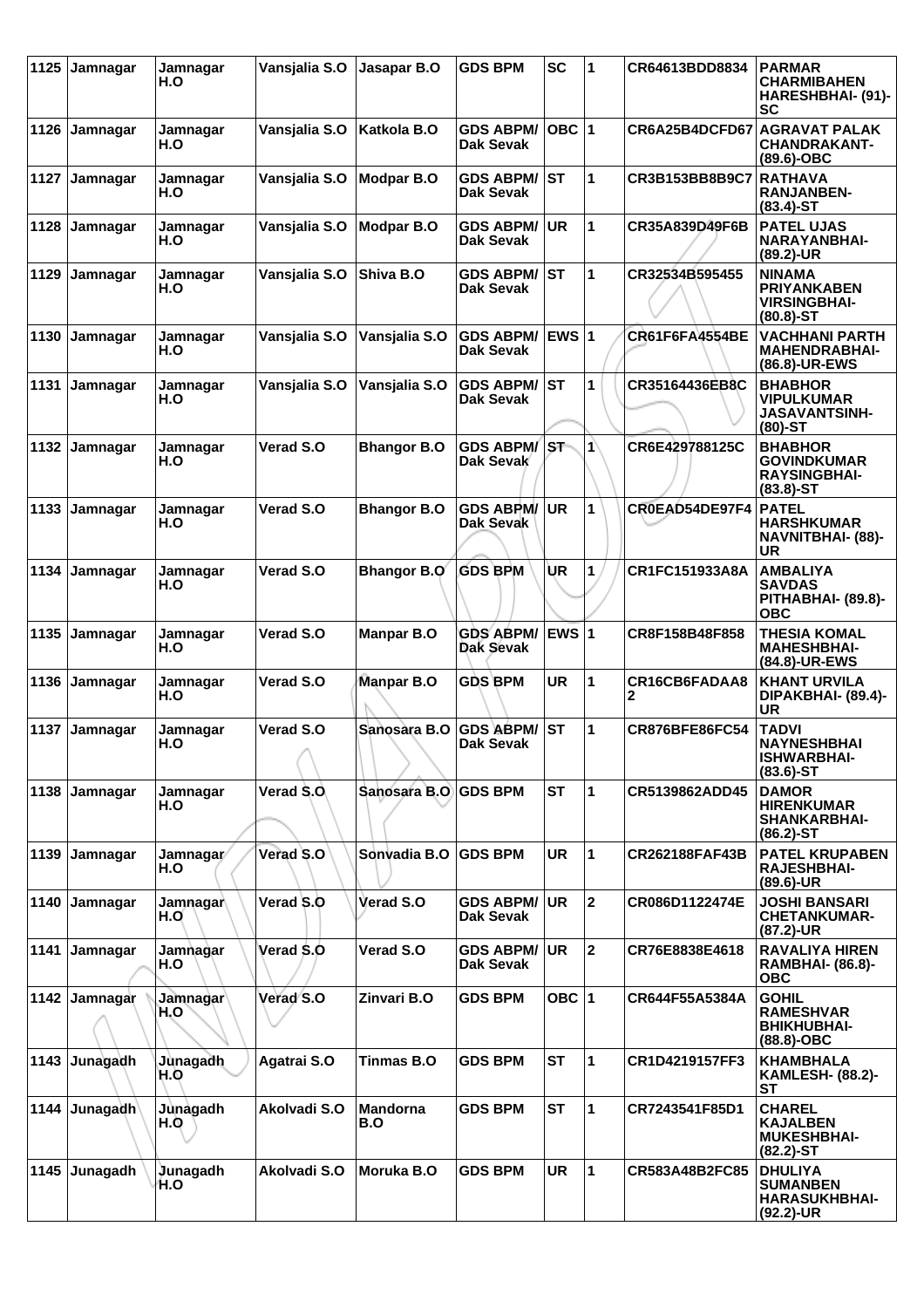| 1146 | Junagadh | Junagadh<br>H.O  | Ambujanagar<br>S.O          | Ambujanagar<br>S.O            | <b>GDS ABPM/</b><br><b>Dak Sevak</b> | <b>UR</b> | 1            | cr54d923934925        | <b>GOHIL DASHRATH</b><br>NITINBHAI- (93)-UR                                 |
|------|----------|------------------|-----------------------------|-------------------------------|--------------------------------------|-----------|--------------|-----------------------|-----------------------------------------------------------------------------|
| 1147 | Junagadh | Junagadh<br>H.O  | Bagdu S.O                   | <b>Nagalpur B.O</b>           | <b>GDS BPM</b>                       | <b>ST</b> | 1            | CR75E1D93C1F94        | <b>CHAVDA VISABHAI</b><br><b>BHUPATBHAI-</b><br>$(86.4)$ -ST                |
| 1148 | Junagadh | Junagadh<br>H.O  | Bagdu S.O                   | Sakhdavadar<br>B.O            | <b>GDS ABPM/</b><br>Dak Sevak        | <b>UR</b> | 1            | CR4BDBCB19BA5         | <b>DAVARA</b><br><b>HARDIKKUMAR-</b><br>$(90.6)$ -UR                        |
| 1149 | Junagadh | Junagadh<br>H.O  | <b>Bhesan S.O</b>           | Sardarpur<br>B.O              | <b>GDS BPM</b>                       | <b>UR</b> | 1            | CR2D44286572EA        | <b>VAGHASIYA</b><br><b>DIVYA- (91.8)-UR</b>                                 |
| 1150 | Junagadh | Junagadh<br>H.O  | <b>Bhesan S.O</b>           | Shobha Vadla GDS ABPM/<br>B.O | <b>Dak Sevak</b>                     | $OBC$ 1   |              | CR0499EA7BF4C4        | <b>KANKESHWARI</b><br><b>JETHAVA- (91.2)-</b><br><b>OBC</b>                 |
| 1151 | Junagadh | Junagadh<br>H.O  | <b>Bhesan S.O</b>           | Shobha Vadla GDS BPM<br>B.O   |                                      | EWS $ 1$  |              | CR337471426BBE        | <b>RAMANI</b><br><b>PRASHANTKUMAR</b><br>RAMESHBHAI-<br>(91.2)-UR-EWS       |
| 1152 | Junagadh | Junagadh<br>H.O  | <b>Bilkha S.O</b>           | <b>Bandhala B.O</b>           | <b>GDS BPM</b>                       | OBC 1     |              | CR6C45B3194485        | <b>DER BHAVIKA</b><br><b>NATHALAL- (91.5)-</b><br><b>OBC</b>                |
| 1153 | Junagadh | Junagadh<br>H.O  | <b>Bilkha S.O</b>           | Navania B.O                   | <b>GDS BPM</b>                       | UR        | 1            | CR2EAA1534C578        | <b>TANTI DIXIT</b><br><b>PRAFULKUMAR-</b><br>$(92.4)$ -UR                   |
| 1154 | Junagadh | Junagadh<br>H.O  | <b>Chorvad S.O</b>          | <b>Kukasvada</b><br>B.O       | <b>GDS ABPM/</b><br>Dak Sevak        | <b>UR</b> | ٦            | CR5A11419148D3        | <b>RAM KINJALBEN</b><br>VIKRAMBHAI- (92)-<br><b>OBC</b>                     |
| 1155 | Junagadh | Junagadh<br>H.O  | Delvada S.O                 | Anjar B.O                     | <b>GDS BPM</b>                       | <b>ST</b> | 1            | <b>CR66626CA7D46E</b> | <b>PARGI</b><br><b>JAGRUTIBEN-</b><br>(84.2)-ST                             |
| 1156 | Junagadh | Junagadh<br>H.O  | Delvada S.O                 | Tad B.O                       | <b>GDS BPM</b>                       | <b>ST</b> | 1            | CR37C565A77D56        | <b>PATEL</b><br><b>AESHAKUMARI</b><br><b>KALIDAS- (86.4)-ST</b>             |
| 1157 | Junagadh | Junagadh<br>H.O  | Delvada S.O                 | Vasoj B.O                     | <b>GDS BPM</b>                       | UR        | ₫            | CR7CAEFA7C4F41        | <b>SINGH DINDAYAL</b><br><b>UMASHANKER-</b><br>$(90.6)$ -UR                 |
| 1158 | Junagadh | Junagadh<br>H.O  | <b>Dhokadva</b><br>S.O      | <b>Dhokadva</b><br>S.O        | <b>GDS ABPM/</b><br>Dak Sevak        | <b>UR</b> | $\mathbf 2$  | CR46ECE9AA4C4<br>F    | <b>PARVANI KAJAL</b><br><b>INDRAKUMAR-</b><br>$(91)-UR$                     |
| 1159 | Junagadh | Junagadh<br>H.O  | <b>Dhokadva</b><br>S.O      | <b>Dhokadva</b><br>S.O        | <b>GDS ABPM/</b><br>Dak Sevak        | <b>UR</b> | $\mathbf{2}$ | CR8EBE7BBBF3A<br>5    | <b>MORI</b><br><b>PRATIXABEN-</b><br>$(88.6)$ -UR                           |
| 1160 | Junagadh | Junagadh<br>H.O  | <b>Dhokadva</b><br>S.O<br>A | Mota<br>Samadhiyala<br>B.O    | <b>GDS ABPM/</b><br><b>Dak Sevak</b> | <b>UR</b> | 1            | CR2161A47FC9B4        | <b>JOTVA DHARABEN</b><br>ARJANBHAI- (90)-<br>ORC                            |
| 1161 | Junagadh | Junagadh<br>H.O  | Diu S.O                     | Diu S.O                       | <b>GDS ABPM/</b><br>Dak Sevak        | <b>UR</b> | $\mathbf{1}$ | CR279EE6BCBF11        | <b>MANVAR PALAK</b><br><b>MUKESHBHAI-</b><br>$(91.2)$ -UR                   |
| 1162 | Junagadh | Junagadh<br>H.O  | Diu S.O                     | Fudam B.O                     | <b>GDS BPM</b>                       | UR        | $\mathbf{1}$ | CR0647F13747B3        | <b>HETAL BHUPATRAI</b><br><b>JANANI- (91.2)-UR</b>                          |
| 1163 | Junagadh | Junagadh<br>H.O  | Dolatpara S.O.              | Khamdhrol<br>B.Q              | <b>GDS ABPM/</b><br><b>Dak Sevak</b> | OBC 1     |              | CR8A895C87EB17        | <b>SOLANKI</b><br>RAVINABEN- (92.4)-<br><b>OBC</b>                          |
| 1164 | Junagadh | Junagadh<br>H.O. | Dolatpara S.O               | Khamdhrol<br>B.O              | <b>GDS BPM</b>                       | <b>UR</b> | $\mathbf{1}$ | CR4C539A68518A        | <b>KANSAGRA VASU</b><br>JAMANADAS-<br>$(94.6)$ -UR                          |
| 1165 | Junagadh | Junagadh<br>H.O  | Ghantyad S.O                | Chhachhar<br>B.O              | <b>GDS BPM</b>                       | <b>UR</b> | 1            | CR19D416B49944        | <b>BARAD YASHPAL</b><br>JETHABHAI- (93)-<br><b>UR</b>                       |
| 1166 | Junagadh | Junagadh<br>H.O  | Girgadhda<br>S.O            | Dron B.O                      | <b>GDS BPM</b>                       | <b>UR</b> | $\mathbf{1}$ | <b>CR54A5E24AEE35</b> | <b>CHHODAVADIYA</b><br><b>TRUPESH- (92.8)-</b><br><b>UR</b>                 |
| 1167 | Junagadh | Junagadh<br>H.O  | Girgadhda<br>S.O            | Intvaya B.O                   | <b>GDS BPM</b>                       | <b>ST</b> | $\mathbf{1}$ | CR344CBF7CEE66        | <b>RAVAT</b><br><b>MANISHABEN</b><br><b>CHIMANBHAI-</b><br>$(85.2)$ -ST     |
| 1168 | Junagadh | Junagadh<br>H.O  | Girgadhda<br>S.O            | Thordi B.O                    | <b>GDS BPM</b>                       | <b>UR</b> | 1            | CR3D19F49AB954        | <b>KIRANKUMAR</b><br><b>PREMJIBHAI</b><br><b>CHUDASAMA-</b><br>$(91.2)$ -SC |
| 1169 | Junagadh | Junagadh<br>H.O  | Keshod S.O                  | <b>Balagam B.O</b>            | <b>GDS ABPM/</b><br><b>Dak Sevak</b> | EWS 1     |              | CR84E79B75C383        | <b>KANERIYA</b><br><b>RAJKUMAR</b><br>NANDALAL- (89.6)-<br>UR-EWS           |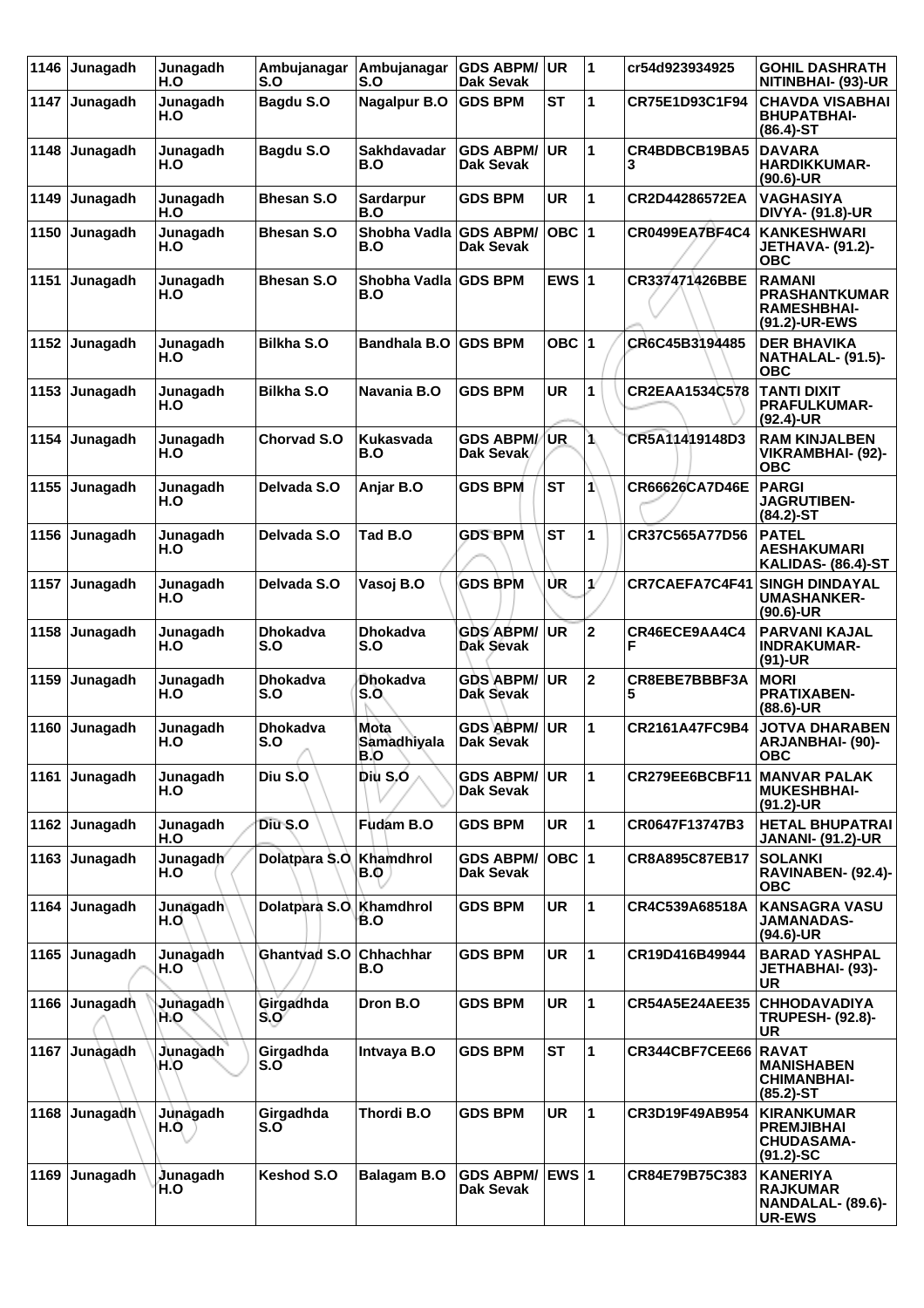| 1170 | Junagadh        | Junagadh<br>H.O         | Keshod S.O                               | <b>Bhatsimroli</b><br>B.O | <b>GDS ABPM/ST</b><br>Dak Sevak      |           | 1              | CR544D8BBE5D6<br>в    | CHAVADA<br><b>HEMIBEN</b><br>LAKHABHAI- (85.6)-<br>SТ                         |
|------|-----------------|-------------------------|------------------------------------------|---------------------------|--------------------------------------|-----------|----------------|-----------------------|-------------------------------------------------------------------------------|
|      | 1171 Junagadh   | Junagadh<br>H.O         | Keshod S.O                               | Divrana B.O               | <b>GDS ABPM/</b><br><b>Dak Sevak</b> | IST       | 1              |                       | <b>CR2AAB741A4F9A PARESH RAMBHAI</b><br><b>MUSHAR- (88)-ST</b>                |
| 1172 | Junagadh        | Junagadh<br>H.O         | Keshod S.O                               | <b>Fulrama B.O</b>        | <b>GDS BPM</b>                       | OBC $ 1$  |                | CR868B9D44582D        | <b>GORADA ANKIT</b><br><b>PRAVINBHAI-</b><br>$(91.2)$ -OBC                    |
|      | 1173 Junagadh   | Junagadh<br>H.O         | Keshod S.O                               | Panchala B.O              | <b>GDS ABPM/</b><br>Dak Sevak        | OBC $ 1$  |                | CR4F1C8D7C47C4        | <b>KARANGIYA HIREN</b><br>JAGAMALBHAI-<br>(92.4)-OBC                          |
| 1174 | Junagadh        | Junagadh<br>H.O         | Kevadra S.O                              | Meswan B.O                | <b>GDS BPM</b>                       | <b>UR</b> | 1              | CR5FC644BC7DB7        | KARENA SANDIP-<br>$(93.2)$ -OBC                                               |
| 1175 | Junagadh        | Junagadh<br>H.O         | Kevadra S.O                              | Pankhan B.O               | <b>GDS BPM</b>                       | <b>UR</b> | 1              | CR68D3457F4813        | <b>KAMANI</b><br><b>AKSHAYKUMAR</b><br><b>ARVINDBHAI-</b><br>$(91.8)-UR$      |
| 1176 | Junagadh        | Junagadh<br>H.O         | Kodinar S.O                              | Kaj B.O                   | <b>GDS ABPM/</b><br>Dak Sevak        | lst       | 1              | CR1A55AFB435CB        | <b>DHAMA</b><br><b>SHOBHNABEN</b><br><b>PUNABHAI- (82.8)-</b><br>SТ           |
| 1177 | <b>Junagadh</b> | Junagadh<br>H.O         | Kodinar S.O                              | Kaj B.O                   | <b>GDS BPM</b>                       | ST-       | $\overline{1}$ | CR84FD596DF92D        | <b>CHOPDA KINJAL</b><br><b>DEVA- (85.4)-ST</b>                                |
| 1178 | ∣Junagadh       | Junagadh<br>H.O         | Kodinar S.O                              | Kodinar S.O               | <b>GDS ABPM/</b><br><b>Dak Sevak</b> | UR        | $\mathbf{1}$   | <b>CR76A4AA4E239D</b> | <b>BARAD KAJALBEN</b><br><b>ASHWINBHAI- (94)-</b><br>UR                       |
| 1179 | Junagadh        | Junagadh<br>H.O         | Kodinar S.O                              | Sarkhadi B.O              | <b>GDS BPM</b>                       | UR        | 1              | CR8B6533D5C8B6        | MORI VISHWAS-<br>$(93.4)$ -OBC                                                |
| 1180 | ∣Junagadh       | Junagadh<br>H.O         | Kodinar S.O                              | Velan B.O                 | <b>GDS BPM</b>                       | <b>ST</b> | 1              | CR734D95472128        | <b>MALIVAD</b><br><b>SANJAYBHAI</b><br><b>BHURABHAI-</b><br>$(87.6)$ -ST      |
| 1181 | Junagadh        | Junagadh<br>H.O         | Lushala S.O                              | Ganthila B.O              | <b>GDS BPM</b>                       | UR        | 1              | CR69DCA6699352        | <b>FALDU MANSIBEN</b><br><b>RAJESHKUMAR-</b><br>(94.8)-UR                     |
| 1182 | <b>Junagadh</b> | Junagadh<br>H.O         | Lushala S.O                              | Simasi B.O                | <b>GDS ABPM/</b><br>Dak Sevak        | <b>UR</b> | 1              | CR0889A6446A92        | <b>SHEKHADA</b><br><b>KASHYAP</b><br>JAMANBHAI- (91.8)-<br>UR.                |
| 1183 | Junagadh        | Junagadh<br>H.O         | Majevadi S.O                             | Goladhar B.O              | <b>GDS BPM</b>                       | <b>UR</b> | 1              | CR86741E246724        | <b>LADANI KEVIN</b><br><b>KISHORBHAI-</b><br>(93.4)-UR                        |
|      | 1184 Junagadh   | Junagadh<br>H.O         | Majevadi S.O                             | Majevadi S.O              | GDS ABPM/OBC 1<br>Dak Sevak          |           |                | CR4624773BE73A        | <b>JOGIYA ASHISH</b><br><b>RAMESHBHAI-</b><br>(92.4)-OBC                      |
|      | 1185 Junagadh   | Junagadh<br>H.O         | Majevadi S.O                             | Majevadi S.O              | <b>GDS ABPM/</b><br>Dak Sevak        | lst       | 1              | CR43CC8D7343BA        | <b>GELAT</b><br><b>DARSHANKUMAR</b><br><b>CHHAGANLAL-</b><br>$(89)$ -ST       |
|      | 1186 Junagadh   | Junagadh<br>H.O         | <b>Malia Hatina</b><br>S.O               | Ambecha B.O GDS BPM       |                                      | EWS $ 1$  |                | <b>CR562571F8CF7C</b> | <b>PUROHIT PRANALI</b><br><b>BHARTENDUKUMA</b><br><b>R- (90.6)-UR-EWS</b>     |
| 1187 | <b>Junagadh</b> | Junagadh<br>H.O         | Malia Hatina<br>S.O                      | Amrapur Gir<br>B.O        | <b>GDS ABPM/</b><br><b>Dak Sevak</b> | <b>UR</b> | 1              | CR034E755AA165        | <b>KABIRANI</b><br><b>SHABANABEN</b><br><b>UMARBHAI- (92.2)-</b><br><b>UR</b> |
|      | 1188 Junagadh   | Junagadh<br>H.O         | Malia Hatina<br>$\mathsf{S}.\mathsf{O}'$ | Avania B.O                | <b>GDS BPM</b>                       | <b>UR</b> | $\mathbf{1}$   | CR5822AD54DC43        | VAJA AJAYKUMAR<br><b>BHIKHABHAI-</b><br>(92.8)-UR                             |
|      | 1189 Junagadh   | Junagadh<br>H.O         | <b>Malia Hatina</b><br>S.O               | Juthal B.O                | <b>GDS ABPM/</b><br><b>Dak Sevak</b> | UR        | 1              | CR332C6AD155D7        | <b>DODIYA KULDIP</b><br>KESARBHAI- (92.6)-<br><b>UR</b>                       |
| 1190 | Junagadh        | <b>Junagadh</b><br>H.O. | <b>Malia Hatina</b><br>S.O               | Shergadh B.O GDS BPM      |                                      | UR        | 1              | CR64314941E668        | <b>VIRANI NIYAT</b><br>JAMANBHAI- (92.6)-<br><b>UR</b>                        |
|      | 1191 Junagadh   | Junagadh<br>H.O         | <b>Malia Hatina</b><br>S.O               | Vadiya B.O                | <b>GDS BPM</b>                       | <b>UR</b> | 1              | CR5B4FAC68EE12        | <b>DEVMURARI</b><br><b>HEMANG</b><br><b>JANARDANBHAI-</b><br>$(93.2)$ -OBC    |
|      | 1192 Junagadh   | Junagadh<br>H.O         | Mendarda S.O Ambala B.O                  |                           | <b>GDS BPM</b>                       | EWS $ 1$  |                | CR14672C66CE4A        | <b>PARSANIYA AMEE</b><br><b>KIRITKUMAR-</b><br>(91.6)-UR-EWS                  |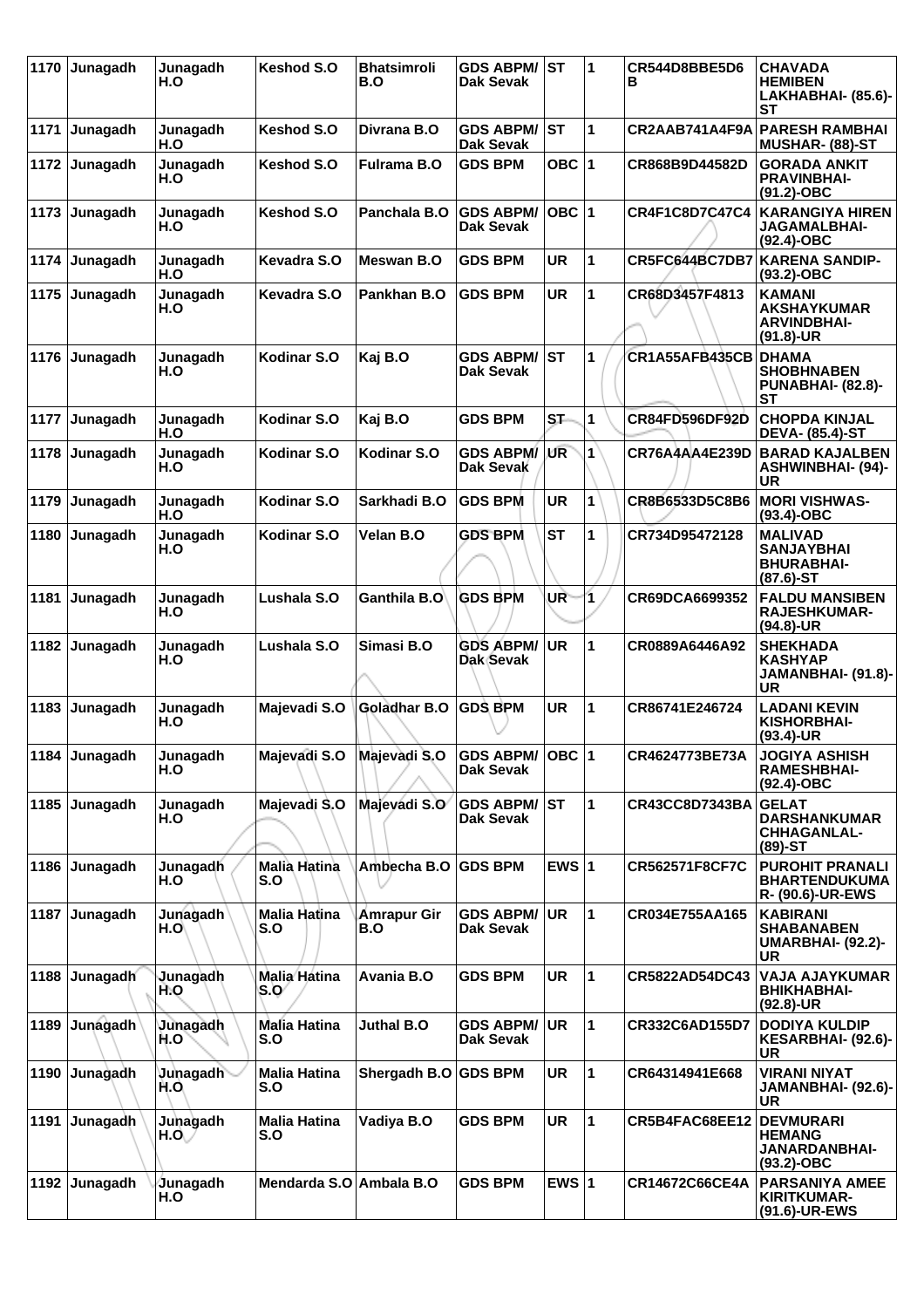| 1193 | Junagadh | Junagadh<br>H.O | Mendarda S.O Malanka B.O    |                           | <b>GDS BPM</b>                       | OBC $ 1$        |                | CR18C4F135D2F3        | <b>JALU SWATI</b><br><b>NARANBHAI-</b><br>$(90.6)$ -OBC                       |
|------|----------|-----------------|-----------------------------|---------------------------|--------------------------------------|-----------------|----------------|-----------------------|-------------------------------------------------------------------------------|
| 1194 | Junagadh | Junagadh<br>H.O | <b>Prabhas</b><br>Patan S.O | Govindpara<br>B.O         | <b>GDS BPM</b>                       | <b>ST</b>       | 1              | CR712A1B3E9BFE        | <b>VAINSH</b><br><b>AJAYKUMAR</b><br>NATHABHAI- (84.4)-<br>SТ                 |
| 1195 | Junagadh | Junagadh<br>H.O | <b>Prabhas</b><br>Patan S.O | Pransli B.O               | <b>GDS ABPM/</b><br><b>Dak Sevak</b> | lsc             | 1              | CR0FFBF168BA46        | <b>BAGADA</b><br><b>NIRAVKUMAR</b><br><b>MANUBHAI- (91.8)-</b><br><b>SC</b>   |
| 1196 | Junagadh | Junagadh<br>H.O | <b>Prabhas</b><br>Patan S.O | Pransli B.O               | <b>GDS ABPM/</b><br><b>Dak Sevak</b> | ST              | 1              | CR049A979967D3        | <b>MORI BHARAT-</b><br>$(84.4)$ -ST                                           |
| 1197 | Junagadh | Junagadh<br>H.O | Ranpur(S)<br>S.O            | <b>Bamangadh</b><br>B.O   | <b>GDS BPM</b>                       | SТ              | 1              | CR785AEF638461        | <b>GALACHAR VIREN</b><br><b>RAJUBHAI- (84.2)-</b><br>SТ                       |
| 1198 | Junagadh | Junagadh<br>H.O | Ranpur(S)<br>S.O            | Kariya B.O                | <b>GDS BPM</b>                       | <b>UR</b>       | 1              | CR24D645116533        | THUMAR HITARTHI<br><b>MAHESHBHAI-</b><br>$(92.8)$ -UR                         |
| 1199 | Junagadh | Junagadh<br>H.O | Ranpur(S)<br>S.O            | Kharachiya<br>(V) B.O     | <b>GDS ABPM/</b><br>Dak Sevak        | EWS $ 1$        |                | CR57E67F9995C6        | <b>KOTADIYA SHYAM</b><br><b>MANSUKHABHAI-</b><br>(92.6)-UR-EWS                |
| 1200 | Junagadh | Junagadh<br>H.O | Ranpur(S)<br>S.O            | Mendpara<br>B.O           | <b>GDS ABPM/</b><br><b>Dak Sevak</b> | IST-            | 1              | CR0237DC4A68AE        | <b>DHAMA NIDHIBEN</b><br><b>KUMUDCHANDRA-</b><br>$(84.2) - ST$                |
| 1201 | Junagadh | Junagadh<br>H.O | <b>Sanakhda</b><br>S.O      | <b>Garal B.O</b>          | <b>GDS BPM</b>                       | UR              |                | CR0D4EBB1B5BA<br>в    | <b>KIDECHA</b><br><b>TRUPTIBEN</b><br><b>MANSUKHBHAI-</b><br>$(91.6)$ -UR     |
| 1202 | Junagadh | Junagadh<br>H.O | <b>Sanakhda</b><br>S.O      | Khatrivada<br>B.O         | <b>GDS BPM</b>                       | <b>ST</b>       | 1              | CR7C4341E1CD99        | <b>DAMOR DIGVIJAY</b><br><b>JAYSINGBHAI-</b><br>$(87.2) - ST$                 |
| 1203 | Junagadh | Junagadh<br>H.O | Sanakhda<br>S.O             | Simar B.O                 | <b>GDS ABPM/</b><br>Dak Sevak        | OBC $ 1\rangle$ |                | CR68BFED742A2E        | <b>SOLANKI</b><br><b>URMILABEN</b><br>DHANABHAI- (92)-<br><b>OBC</b>          |
| 1204 | Junagadh | Junagadh<br>H.O | Sarsai S.O                  | Limadhra B.O              | <b>GDS BPM</b>                       | OBC ∣1          |                | CR3E56DCD34A48        | <b>SOLANKI DILIP</b><br><b>BABU- (91)-OBC</b>                                 |
| 1205 | Junagadh | Junagadh<br>H.O | Sarsai S.O                  | Monia B.O                 | <b>GDS BPM</b>                       | UR              | 1              | <b>CR564C2EC7B4D9</b> | <b>VAGHASIYA</b><br><b>SATISHKUMAR-</b><br>(94.2)-UR                          |
| 1206 | Junagadh | Junagadh<br>H.O | Sarsai S.O<br>↗             | <b>Ratang B.O</b>         | <b>GDS BPM</b>                       | <b>ST</b>       | 1              | CR3D6E43F2F965        | <b>CHAVDA</b><br><b>BHAVINKUMAR</b><br><b>BHIMABHAI- (83.8)-</b><br><b>ST</b> |
| 1207 | Junagadh | Junagadh<br>H.O | Shapur(S)<br>S.O            | <b>Dhanfuliya</b><br>B.O⁄ | <b>GDS BPM</b>                       | OBC $ 1$        |                | CR8466376596A7        | <b>KACHHELA NILAM</b><br><b>JESINGBHAI-</b><br>$(92.2)$ -OBC                  |
| 1208 | Junagadh | Junagadh<br>H.O | Shapur(S)<br>S.O            | <b>Mahobatpur</b><br>B.O' | <b>GDS ABPM/</b><br>Dak Sevak        | <b>UR</b>       | 1              | CR31343748E249        | <b>RAM PAYALBEN</b><br>HAMIRBHAI- (91.8)-<br><b>OBC</b>                       |
| 1209 | Junagadh | Junagadh<br>H.O | Sherbaug S.O                | Vavdi B.O                 | <b>GDS ABPM/</b><br>Dak Sevak        | $OBC$  1        |                | CR6733929C94CE        | <b>BHOOMIKABEN-</b><br>$(92.2)$ -OBC                                          |
| 1210 | Junagadh | Junagadh<br>H.O | Talala S.O                  | Chitravad B.O GDS BPM     |                                      | EWS $ 1$        |                | CR6C4A2CEF1AE<br>D    | <b>RAITHTHA MONIKA</b><br><b>BIPINKUMAR- (93)-</b><br><b>UR-EWS</b>           |
| 1211 | Junagadh | Junagadh<br>H.O | Talala/S.O                  | Talala S.O                | <b>GDS ABPM/</b><br>Dak Sevak        | EWS $ 1$        |                | CR32A4D1FEB78F        | <b>BHALODIYA</b><br><b>PAYALBAHEN</b><br><b>VASANTBHAI-</b><br>(90.8)-UR-EWS  |
| 1212 | Junagadh | Junagadh<br>H.O | Timbavadi<br>S.O            | <b>Timbavadi</b><br>S.O   | <b>GDS ABPM/</b><br>Dak Sevak        | $OBC$ 1         |                | CR6B462C3C72C9        | <b>ODEDARA RAJAN-</b><br>$(94.8)-OBC$                                         |
| 1213 | Junagadh | Junagadh<br>H.O | Timbavadi<br>S.O            | Timbavadi<br>S.O          | <b>GDS ABPM/</b><br>Dak Sevak        | <b>UR</b>       | $\overline{2}$ | CR7A3826E53BD5        | <b>BHALANI</b><br><b>HARSHADKUMAR</b><br><b>CHANDUBHAI-</b><br>$(94.6)$ -UR   |
| 1214 | Junagadh | Junagadh<br>H.O | Timbavadi<br>S.O            | Timbavadi<br>S.O          | <b>GDS ABPM/</b><br>Dak Sevak        | UR              | $\overline{2}$ | CR4FA39CB849D1        | <b>TALAVIYA</b><br><b>PRIYANSHI</b><br>LILADHARBHAI-<br>$(93.4)$ -UR          |
| 1215 | Junagadh | Junagadh<br>H.O | Una S.O                     | Amodra B.O                | <b>GDS ABPM/</b><br>Dak Sevak        | $OBC$  1        |                | CR0B62BA21A488        | <b>RAM SONALBEN</b><br>PUNJABHAI- (91.8)-<br><b>OBC</b>                       |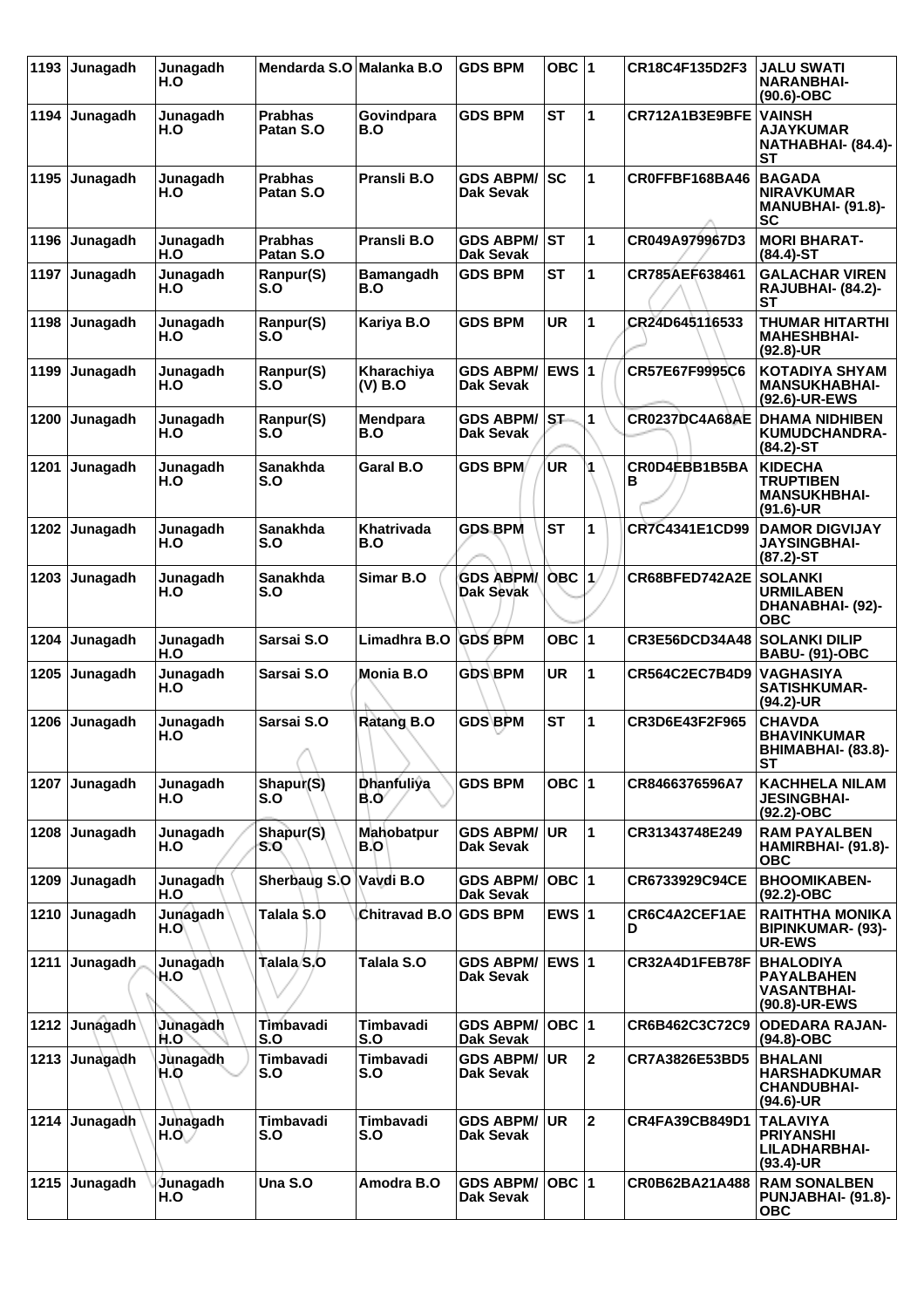| 1216 | Junagadh      | Junagadh<br>H.O  | Una S.O            | Amodra B.O                | <b>GDS BPM</b>                       | <b>ST</b>       | 1            | CR7D6819478D48        | <b>CHANDUBHAI-</b><br>$(86.6)$ -ST                                          |
|------|---------------|------------------|--------------------|---------------------------|--------------------------------------|-----------------|--------------|-----------------------|-----------------------------------------------------------------------------|
|      | 1217 Junagadh | Junagadh<br>H.O  | Una S.O            | Bhacha B.O                | <b>GDS BPM</b>                       | EWS $ 1$        |              | CR4354D87CF289        | <b>JOSHI BHAKTI</b><br><b>PRAKASHBHAI-</b><br>(91.8)-UR-EWS                 |
| 1218 | Junagadh      | Junagadh<br>H.O  | Una S.O            | <b>Bhadiyadhar</b><br>B.O | <b>GDS BPM</b>                       | <b>ST</b>       | 1            | CR3E947531564B        | <b>SELOT</b><br><b>NIMESHBHAI-</b><br>$(84.4)$ -ST                          |
| 1219 | Junagadh      | Junagadh<br>H.O  | Una S.O            | Kesariya B.O              | <b>GDS ABPM/</b><br><b>Dak Sevak</b> | <b>ST</b>       | $\mathbf{1}$ | CR42612FCEF487        | <b>RAUT ANITABEN</b><br>LAXMANBHAI- (84)-<br>SТ                             |
| 1220 | Junagadh      | Junagadh<br>H.O  | Una S.O            | Umej B.O                  | <b>GDS BPM</b>                       | OBC $ 1$        |              | CR1B4E44258B4D        | <b>BHOLA CHETAN</b><br>HAJABHAI- (91)-<br><b>OBC</b>                        |
| 1221 | Junagadh      | Junagadh<br>H.O  | Una S.O            | Vankia B.O                | <b>GDS ABPM/</b><br><b>Dak Sevak</b> | OBC $ 1$        |              | CR8E4AF1C97616        | <b>SOLANKI</b><br><b>PRAGNABEN</b><br>HAMIRBHAI- (90.6)-<br><b>OBC</b>      |
| 1222 | Junagadh      | Junagadh<br>H.O  | Vadal S.O          | Chokli B.O                | <b>GDS ABPM/</b><br>Dak Sevak        | UR              | 1            | CR794f973d41c3        | <b>LATHIYA SHWETA</b><br><b>LALITKUMAR-</b><br>$(92.2)$ -UR                 |
| 1223 | Junagadh      | Junagadh<br>H.O  | Vanthali(S)<br>S.O | Dungri B.O                | <b>GDS BPM</b>                       | <b>ST</b>       | 1            | CR175FEAC6986B        | <b>PAREKH</b><br>ASHVINIKUMARI<br><b>HARISHBHAI-</b><br>$(85.4)$ -ST        |
| 1224 | Junagadh      | Junagadh<br>H.O  | Vanthali(S)<br>S.O | Mota<br>Kajaliyara<br>B.O | <b>GDS ABPM/</b><br>Dak Sevak        | <b>UR</b>       | 4            | CR7F123B54AABE RATHOD | <b>JIGNABEN</b><br><b>GOVINDBHAI-</b><br>$(91.8)$ -UR                       |
| 1225 | Junagadh      | Junagadh<br>H.O  | Vanthali(S)<br>S.O | Piplana B.O               | <b>GDS BPM</b>                       | <b>ST</b>       | 1            | CR07441F754395        | <b>ULVA CHIRAG</b><br>LAKHABHAI- (87)-<br><b>ST</b>                         |
| 1226 | Junagadh      | Junagadh<br>H.O  | Vanthali(S)<br>S.O | Zampodad<br>B.O           | <b>GDS BPM</b>                       | OBC $ 1\rangle$ |              | CR7244E92169F4        | <b>BARAD</b><br><b>MALDEVBHAI</b><br><b>RANABHAI- (90.6)-</b><br><b>OBC</b> |
| 1227 | Junagadh      | Junagadh<br>H.O  | <b>Veraval S.O</b> | Dabhor B.O                | <b>GDS BPM</b>                       | <b>ST</b>       | 1            | CR62FF5F19963A        | <b>KODIYATAR</b><br><b>SHITAL</b><br>HARDASBHAI- (87)-<br><b>ST</b>         |
| 1228 | Junagadh      | Junagadh<br>H.O  | Visavadar<br>S.O   | <b>Bhutadi B.O</b>        | <b>GDS BPM</b>                       | <b>ST</b>       | $\mathbf{1}$ | CR05425FBBC64A        | <b>BHURIYA</b><br><b>NILESHKUMAR</b><br><b>BALSINGBHAI-</b><br>$(88.2)$ -ST |
|      | 1229 Junagadh | Junagadh<br>H.O  | Visavadar<br>S.O   | Motimonpari<br>B.O        | <b>GDS ABPM/ UR</b><br>Dak Sevak     |                 | 11           | CR6C2C5149E471        | <b>MANGROLIYA</b><br><b>MEHUL</b><br><b>MAHESHBHAI- (93)-</b><br>UR         |
|      | 1230 Junagadh | Junagadh<br>H.O  | Visavadar<br>S.O   | Ravni Kuba<br>B.OI        | <b>GDS BPM</b>                       | UR              | 1            | CR8228865C2F24        | <b>PANSURIYA</b><br><b>KETAN</b><br><b>KACHARABHAI-</b><br>$(93)-UR$        |
| 1231 | Junagadh      | Junagadh<br>H.O. | Visavadar<br>S.O   | Vekariya B.O              | <b>GDS BPM</b>                       | <b>ST</b>       | $\mathbf{1}$ | CR845A154BBBE3        | <b>RANA</b><br><b>VAISHALIBEN</b><br><b>SARDARSINH-</b><br>$(88.4)$ -ST     |
|      | 1232   Kutch  | Bhuj H.O         | Adesar S.O         | Fatehgadh<br>B.O          | <b>GDS ABPM/</b><br>Dak Sevak        | ∣UR.            | $\mathbf{1}$ | <b>CR5AFA18D449D7</b> | <b>KATARA</b><br><b>STEFIBEN- (86.8)-</b><br>ST                             |
|      | 1233 Kutch    | Bhuj H.O         | Adesar S.O         | Sukhpar (V)<br>B.O        | <b>GDS ABPM/</b><br><b>Dak Sevak</b> | <b>EWS 1</b>    |              | <b>CR8E2237252ADF</b> | <b>PARVADIYA</b><br><b>ANKITA- (85.6)-UR-</b><br><b>EWS</b>                 |
|      | 1234 Kutch    | Bhuj H.O         | Anjar S.O          | Satapar B.O               | <b>GDS ABPM/</b><br>Dak Sevak        | ∣UR             | 1            | CR8497D6DD9872        | <b>PATEL</b><br><b>APURVKUMAR</b><br>KIRTIBHAI- (88.6)-<br>UR               |
|      | 1235 Kutch    | Bhuj H.O         | Anjar S.O          | Varsamedi<br>B.O          | <b>GDS ABPM/</b><br>Dak Sevak        | ∣UR.            | $\mathbf{1}$ | CR69FF8CC5A137        | <b>HEMANG- (91.6)-UR</b>                                                    |
|      | 1236   Kutch  | Bhuj H.O         | <b>Bhachau S.O</b> | Chobari B.O               | <b>GDS ABPM/</b><br>Dak Sevak        | <b>UR</b>       | $\mathbf{1}$ | CR26945B7C812C        | <b>CHAVDA ISHWAR</b><br><b>MOMAYA- (87.6)-</b><br><b>OBC</b>                |
|      | 1237   Kutch  | Bhuj H.O         | <b>Bhachau S.O</b> | Maye B.O                  | <b>GDS BPM</b>                       | UR              | $\mathbf{1}$ | CR457B4B9CE278        | <b>PATEL</b><br><b>AKASHKUMAR</b><br><b>HASMUKHBHAI-</b><br>(89)-UR         |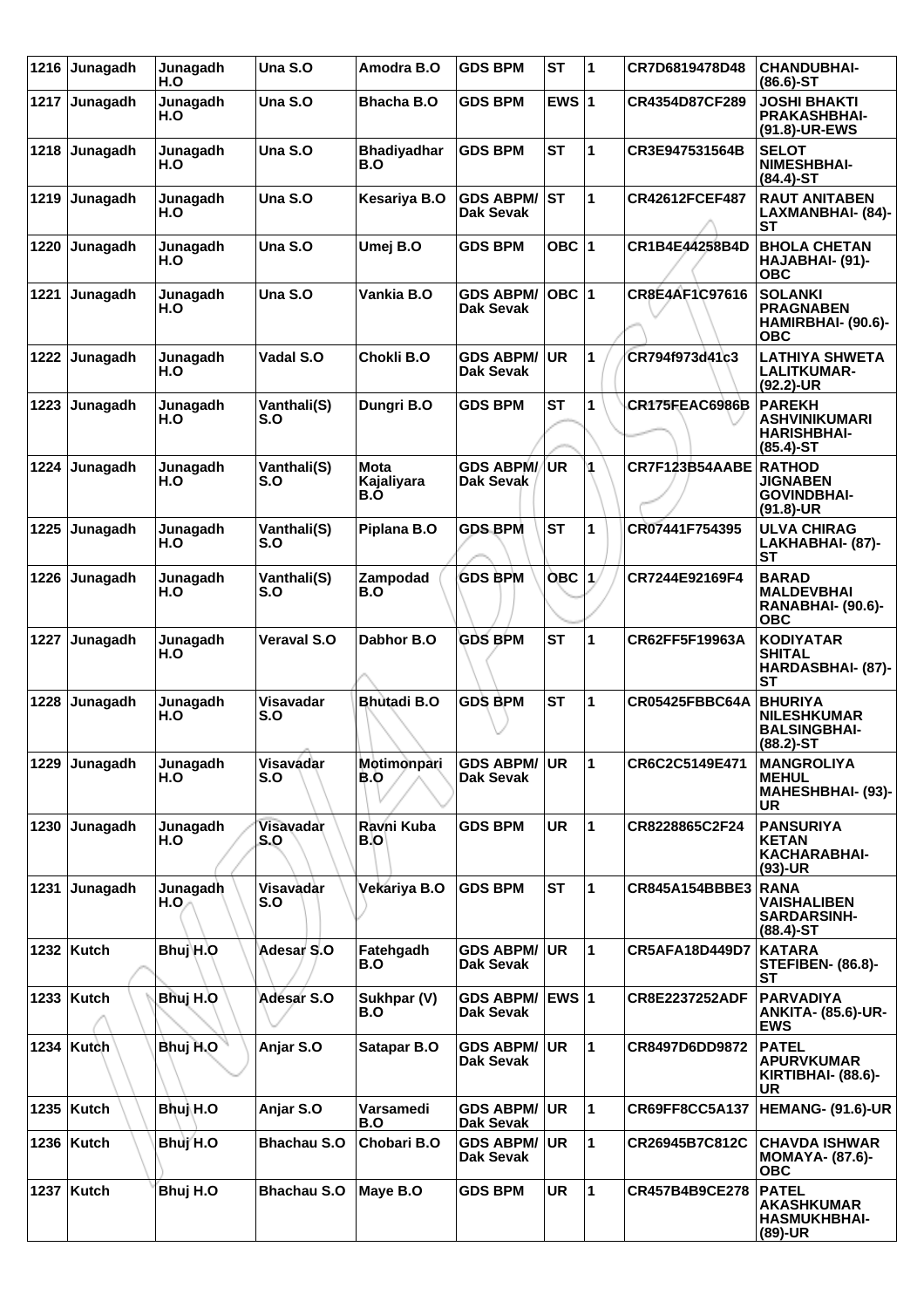| 1238 | <b>Kutch</b> | Bhuj H.O              | <b>Bhachau S.O</b>        | Vondhada<br>B.O                  | <b>GDS ABPM/</b><br>Dak Sevak        | <b>UR</b> | $\blacktriangleleft$ | <b>CR5F277A7C977C</b>     | <b>DEVENDRA</b><br><b>ALABHAI VANKAR-</b><br>(88.4)-SC                          |
|------|--------------|-----------------------|---------------------------|----------------------------------|--------------------------------------|-----------|----------------------|---------------------------|---------------------------------------------------------------------------------|
| 1239 | Kutch        | Bhuj H.O              | Bhuj H.O                  | Dhori B.O                        | <b>GDS ABPM/</b><br><b>Dak Sevak</b> | <b>UR</b> | 1                    | <b>CR0CCF14698FB6</b>     | <b>PATEL JANAKI</b><br>KANUBHAI- (88.6)-<br>UR                                  |
|      | 1240   Kutch | Bhuj H.O              | Bhuj H.O                  | Dhori B.O                        | <b>GDS BPM</b>                       | <b>UR</b> | 1                    | CR5778B38D3632            | <b>BHANUSHALI</b><br><b>BHUMI LAXMIDAS-</b><br>$(91.4)$ -UR                     |
| 1241 | Kutch        | Bhuj H.O              | Bhuj H.O                  | Kotay B.O                        | <b>GDS ABPM/</b><br>Dak Sevak        | UR        | 1                    | CR227449471B19            | <b>CHAUHAN</b><br><b>SURENDRASINH</b><br><b>JILUBHA- (86.6)-UR</b>              |
|      | 1242   Kutch | Bhuj H.O              | Bhuj H.O                  | Kotay B.O                        | <b>GDS BPM</b>                       | <b>UR</b> | 1                    | CR5CE6F11C6B1A            | <b>AHIR SUNILBHAI</b><br><b>SHAMJIBHAI-</b><br>(89.2)-OBC                       |
|      | $1243$ Kutch | Bhuj H.O              | Bhuj H.O                  | Loria B.O                        | <b>GDS ABPM/</b><br>Dak Sevak        | UR        | 1                    | CR2ACF4E31C98A            | <b>DELVADIA JAY</b><br><b>BHAVESHBHAI-</b><br>(88.2)-UR                         |
| 1244 | <b>Kutch</b> | Bhuj H.O              | Bhuj H.O                  | Nirona B.O                       | <b>GDS ABPM/</b><br><b>Dak Sevak</b> | <b>UR</b> | 1                    | <b>CR459BD14CD1C</b><br>в | MIRABA- (90.9231)-<br><b>UR</b>                                                 |
| 1245 | Kutch        | Bhuj H.O              | Bhuj H.O                  | Nirona B.O                       | <b>GDS BPM</b>                       | OBC $ 1$  |                      | CR77F8BE3A58C3            | <b>RAM</b><br>TARANGKUMAR<br><b>JAGMALBHAI-</b><br>(89.6)-OBC                   |
|      | 1246   Kutch | Bhuj H.O              | Bhuj H.O                  | Vang B.O                         | <b>GDS ABPM/</b><br><b>Dak Sevak</b> | ST        | $\mathbf{1}$         | CR2AE5FD3F4E6C            | <b>GAVIT AMITKUMAR</b><br><b>RAJESHBHAI-</b><br>$(85.4)$ -ST                    |
|      | 1247   Kutch | Bhuj H.O              | Bhuj H.O                  | Vang B.O                         | <b>GDS ABPM/</b><br>Dak Sevak        | <b>UR</b> | 1                    | CR16CBF974D126            | <b>JADEJA</b><br><b>BAHADURSINH-</b><br>$(86.2)$ -UR                            |
| 1248 | Kutch        | Bhuj H.O              | Bhuj H.O                  | Zura B.O                         | <b>GDS BPM</b>                       | EWS $ 1$  |                      | <b>CR3B416B1F96CC</b>     | <b>BHADRA DIMPAL</b><br><b>DHARMESHBHAI-</b><br>(88.8)-UR-EWS                   |
| 1249 | <b>Kutch</b> | Bhuj H.O              | <b>Bhujpur S.O</b>        | Zarpara B.O                      | <b>GDS ABPM/</b><br><b>Dak Sevak</b> | UR        | 1                    | CR1DA281A132A7            | <b>NAKAR DHAIRYA</b><br><b>SUNILBHAI- (87.6)-</b><br>UR                         |
|      | 1250   Kutch | Bhuj H.O              | <b>Bidada S.O</b>         | <b>Pharadi B.O</b>               | <b>GDS ABPM/</b><br>Dak Sevak        | <b>ST</b> | 1                    | <b>CR7A49DB621B7C</b>     | <b>KALASVA</b><br>SANDIPBHAI- (84)-<br>SТ                                       |
| 1251 | Kutch        | Bhuj H.O              | <b>Bidada S.O</b>         | Siracha B.O                      | <b>GDS BPM</b>                       | EWS $ 1$  |                      | CR6AE3929BE7E4            | <b>PATEL</b><br><b>SACHINKUMAR</b><br><b>VINUBHAI- (88.4)-</b><br><b>UR-EWS</b> |
|      | 1252 Kutch   | Bhuj H.O              | Bidada <sup>S.O</sup>     | Tumbadi B.O                      | GDS ABPM/UR<br>Dak Sevak             |           | $\mathbf{11}$        | CR75C248397174            | <b>JADEJA</b><br><b>BHUPENDRASINH</b><br><b>JUVANSINH- (87.4)-</b><br><b>UR</b> |
|      | 1253 Kutch   | Bhuj H.O              | Dahisara S.O<br>(Kachchh) | Asambia<br>Mota B.O              | <b>GDS BPM</b>                       | OBC $ 1$  |                      | CR349ADDD8E38<br>С        | <b>BATTA DIVYA</b><br><b>SHAMJI- (89.6)-OBC</b>                                 |
|      | 1254   Kutch | Bhuj H.O              | Dahisara S.O<br>(Kachchh) | Nana<br>Asambia B.O              | <b>GDS ABPM/</b><br>Dak Sevak        | <b>UR</b> | 1                    | CR0C344653412B            | <b>CHINTAN</b><br><b>KANTILAL</b><br><b>CHAVDA- (89.3)-SC</b>                   |
|      | 1255   Kutch | Bhuj <sub>i</sub> H.O | Dumara S.O                | <b>Khirsara</b><br>(Vinjhan) B.O | <b>GDS BPM</b>                       | OBC $ 1$  |                      | <b>CR0444AFD95425</b>     | <b>PATAT</b><br><b>DHAVALKUMAR-</b><br>(87.8)-OBC                               |
|      | 1256 Kutch   | Bhuj H.O              | Dumara S.O                | Lathedi B.O                      | <b>GDS BPM</b>                       | <b>ST</b> | 1                    | CR81E448465B43            | <b>DAMOR</b><br><b>ARVINDKUMAR</b><br>DALABHAI- (84.6)-<br>ST                   |
|      | 1257   Kutch | Bhuj H.O              | Dumara S.O                | Manjal $(R)$<br>B.O              | <b>GDS BPM</b>                       | <b>UR</b> | 1                    | <b>CR3CF1F68AB465</b>     | <b>MOTA</b><br><b>JUGALKUMAR</b><br>NAVINCHANDRA-<br>$(88.8)$ -UR               |
|      | 1258 Kutch   | Bhuj H.O              | Dumara S.O                | Suthri B.O                       | <b>GDS ABPM/</b><br>Dak Sevak        | OBC  1    |                      | CR0324561234FD            | <b>JOTVA RIDDHIBEN</b><br><b>JIVABHAI- (88.2)-</b><br><b>OBC</b>                |
|      | 1259   Kutch | Bhuj H.O              | Dumara S.O                | Suthri B.O                       | <b>GDS BPM</b>                       | <b>UR</b> | 1                    | <b>CR1F48C687ECA9</b>     | <b>GOHIL</b><br><b>SIDDHARAJSINH</b><br>JASHUBHA- (88)-<br>UR                   |
|      | 1260   Kutch | Bhuj H.O              | Dumara S.O                | Vinjhan B.O                      | <b>GDS ABPM/ ST</b><br>Dak Sevak     |           | 1                    | CR8963AF887645            | <b>HATHILA</b><br><b>BHARATBHAI</b><br>MASULBHAI- (86.6)-<br><b>ST</b>          |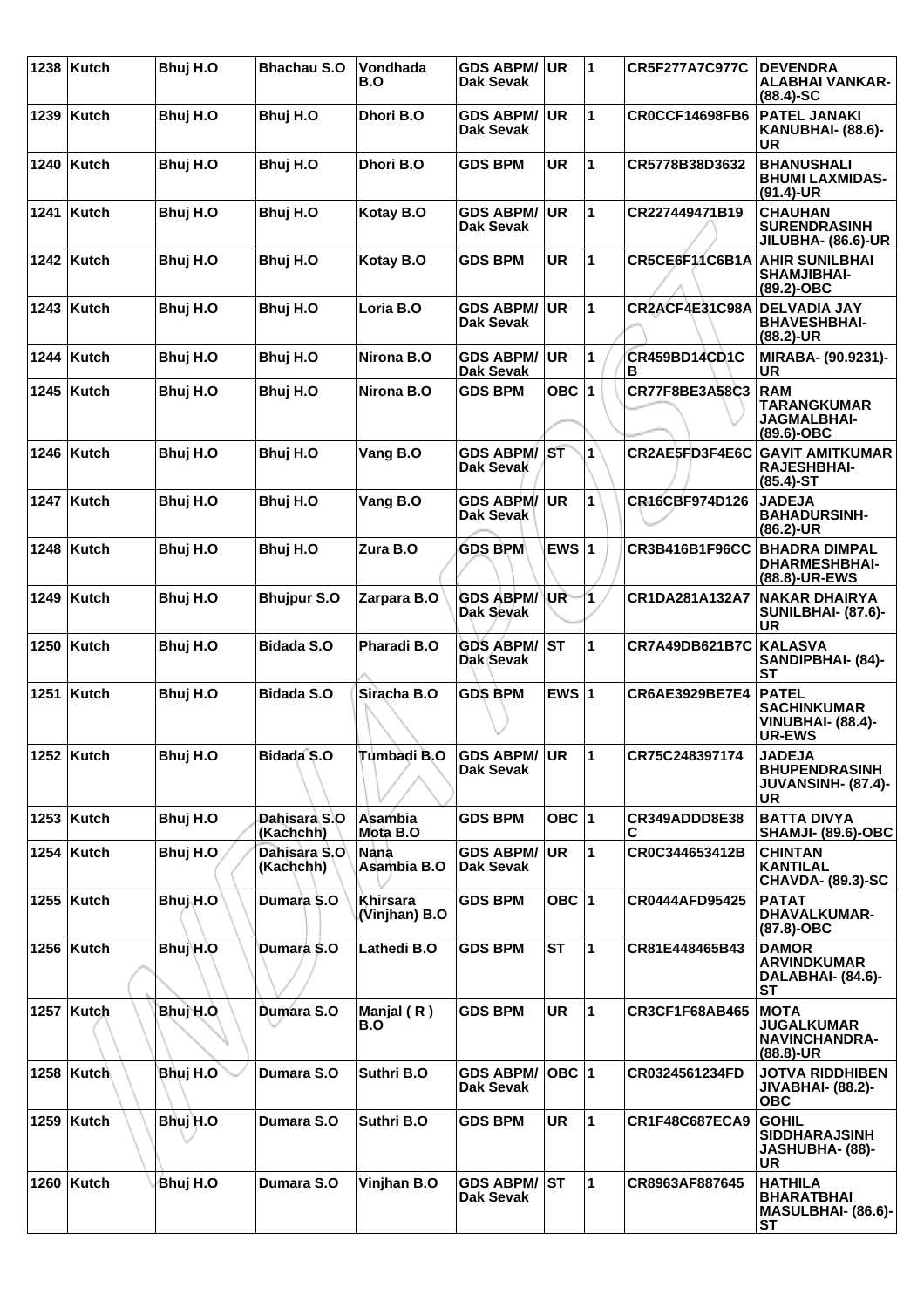| 1261 | <b>Kutch</b> | Bhuj H.O | Gadhasisa<br>S.O             | Mau B.O                           | <b>GDS BPM</b>                       | EWS $ 1$  |              | CR03B41F634F2D     | <b>DHAVAL</b><br><b>JASHAVANTKUMA</b><br><b>R PATEL- (88)-UR-</b><br><b>EWS</b> |
|------|--------------|----------|------------------------------|-----------------------------------|--------------------------------------|-----------|--------------|--------------------|---------------------------------------------------------------------------------|
|      | 1262   Kutch | Bhuj H.O | Gaduli S.O                   | Dhareshi B.O                      | <b>GDS ABPM/</b><br><b>Dak Sevak</b> | <b>UR</b> | 1            | CR077A9394151C     | JAGATHEESHWAR<br>AN- (89.4)-SC                                                  |
|      | $1263$ Kutch | Bhuj H.O | Gaduli S.O                   | Lakhapar B.O                      | <b>GDS ABPM/</b><br>Dak Sevak        | <b>UR</b> | 1            | CR88C3448EF656     | <b>PATEL DHAVAL</b><br><b>MANUBHAI- (88.8)-</b><br>UR                           |
| 1264 | <b>Kutch</b> | Bhuj H.O | Gaduli S.O                   | Lakhapar B.O                      | <b>GDS BPM</b>                       | <b>UR</b> | 1            | CR038C9A36A6D3     | <b>JADEJA</b><br><b>DIVYARAJSINH-</b><br>(88.8)-UR                              |
|      | 1265   Kutch | Bhuj H.O | Gaduli S.O                   | <b>Lakhpat B.O</b>                | <b>GDS BPM</b>                       | OBC $ 1$  |              | CR06A8CACD7511     | <b>KOTHARI RUKSAR</b><br><b>MAHAMMADAMIN-</b><br>$(87.8)-OBC$                   |
|      | 1266   Kutch | Bhuj H.O | Gaduli S.O                   | Siyot B.O                         | <b>GDS ABPM/</b><br>Dak Sevak        | OBC  1    |              | CR8F14F586DA48     | <b>VALAND</b><br><b>RONAKKUMAR</b><br>JAGDISHBHAI-<br>(86.6)-OBC                |
| 1267 | <b>Kutch</b> | Bhuj H.O | Godhra S.O                   | <b>Halapar B.O</b>                | <b>GDS BPM</b>                       | EWS $ 1$  |              | CR0EFE8F972773     | <b>DESAI VIVEK-</b><br>(87.6)-UR-EWS                                            |
| 1268 | Kutch        | Bhuj H.O | Godhra S.O                   | <b>Sambharai</b><br>B.O           | <b>GDS BPM</b>                       | UR        | 1            | CR55D8A3C69E3A     | <b>PATEL</b><br><b>JIGNABAHEN</b><br>BABUBHAI- (87)-UR                          |
| 1269 | Kutch        | Bhuj H.O | Gopalpuri S.O                | <b>Bhimasar (C)</b>               | <b>GDS ABPM/</b><br>Dak Sevak        | UR        | 1            | CR0B1E844392C8     | <b>NARENDRA SINGH-</b><br>$(91.2)$ -UR                                          |
| 1270 | Kutch        | Bhuj H.O | Gundala S.O                  | Bhadreshwar<br>B.O                | <b>GDS BPM</b>                       | EWS $ 1$  |              | CR6412BE78563B     | <b>GOTHI MITTALBEN</b><br><b>DEVCHANDBHAI-</b><br>(90.2)-UR-EWS                 |
| 1271 | <b>Kutch</b> | Bhuj H.O | Gundala S.O                  | Chhasara B.O                      | GDS ABPM/ EWS 1<br>Dak Sevak         |           |              | CR2A3FC25B4EE<br>A | <b>PARMAR</b><br><b>KARANSINH</b><br><b>MALABHAI- (85.4)-</b><br><b>UR-EWS</b>  |
| 1272 | Kutch        | Bhuj H.O | Gundala S.O                  | Gundala S.O                       | <b>GDS ABPM/</b><br>Dak Sevak        | EWS 1     |              | CR04335BE459C7     | <b>CHAUHAN</b><br><b>VIBHUTIBEN- (86)-</b><br><b>UR-EWS</b>                     |
| 1273 | <b>Kutch</b> | Bhuj H.O | Gundala S.O                  | Luni B.O                          | <b>GDS ABPM/</b><br>Dak Sevak        | EWS 1     |              | CR38AB9855FC83     | <b>JOSHI ZEEL</b><br>VIPULBHAI- (85)-<br><b>UR-EWS</b>                          |
| 1274 | Kutch        | Bhuj H.O | Gundala S.O                  | Mokha B.O                         | <b>GDS ABPM/</b><br>Dak Sevak        | <b>UR</b> | 1            | CR1C78D5AEC3A<br>2 | <b>PANDYA DIMPLE</b><br><b>ASHWINBHAI- (87)-</b><br>UR                          |
|      | 1275   Kutch | Bhuj H.O | Gundala S.O                  | Vadala B.O                        | <b>GDS ABPM/</b><br><b>Dak Sevak</b> | <b>UR</b> | 1            | CR1EB7B5B43152     | YADAV DILIPSINHJI<br>ВНІКНАВНАІ- (88)-<br><b>OBC</b>                            |
|      | 1276   Kutch | Bhuj H.O | Gundala S.O                  | Vovar B.O                         | <b>GDS ABPM/ UR</b><br>Dak Sevak     |           | $\mathbf{1}$ | CR6454473AB5F4     | <b>PATEL</b><br><b>KULINKUMAR</b><br><b>MANUBHAI- (88.4)-</b><br>UR             |
| 1277 | Kutch        | Bhuj H.O | Gundiyali S.O                | Baug B.O                          | <b>GDS BPM</b>                       | OBC $ 1$  |              | CR2B93AB54D439     | <b>GADHVI NARAN</b><br>JADAV- (95)-OBC                                          |
|      | 1278   Kutch | Bhuj H.O | Gundiyali S.O Nana Bhadia    | B.O                               | <b>GDS BPM</b>                       | <b>ST</b> | 1            | CR6D4F11E94F27     | <b>DAMOR</b><br><b>NISHTHABEN</b><br><b>MAHESHBHAI-</b><br>$(85.6)$ -ST         |
|      | 1279 Kutch   | Bhuj\H.O | <b>Jakhau S.O</b>            | Moti Sindhodi GDS ABPM/ ST<br>B.O | Dak Sevak                            |           | 1            | CR4F7645564E84     | <b>AD KALPANABEN</b><br><b>MAHESHBHAI-</b><br>$(82.4)$ -ST                      |
|      | 1280   Kutch | Bhuj H.O | Kachchh<br>Mandvi S.O        | <b>Bhadai Moti</b><br>B.O         | <b>GDS BPM</b>                       | OBC $ 1$  |              | CR8F377C3C494A     | <b>DHARECHA DIPAK</b><br><b>PARBATBHAI-</b><br>(89.2)-OBC                       |
| 1281 | Kutch        | Bhuj H.O | Kachchh<br>Mandvi S.O        | Don B.O                           | <b>GDS ABPM/</b><br><b>Dak Sevak</b> | OBC  1    |              | CR8D5CE74DB4B<br>2 | <b>CHUDASAMA</b><br><b>DINESHKUMAR</b><br>BHAYABHAI- (86.6)-<br>ОВС             |
|      | 1282 Kutch   | Bhu) H.O | Kachchh<br><b>Mandvi S.O</b> | Durgapur B.O                      | <b>GDS ABPM/ ST</b><br>Dak Sevak     |           | $\mathbf{1}$ | CR6F7CF82F9BAD     | KHANT<br><b>PRAVINBHAI</b><br><b>BHEMABHAI-</b><br>(84.2)-ST                    |
| 1283 | <b>Kutch</b> | Bhuj H.O | Kachchh<br>Mandvi S.O        | Durgapur B.O                      | <b>GDS BPM</b>                       | <b>ST</b> | 1            | CR4CC7751B396D     | <b>BARIA</b><br><b>SANGITABEN</b><br><b>BHARATBHAI-</b><br>(86.8)-ST            |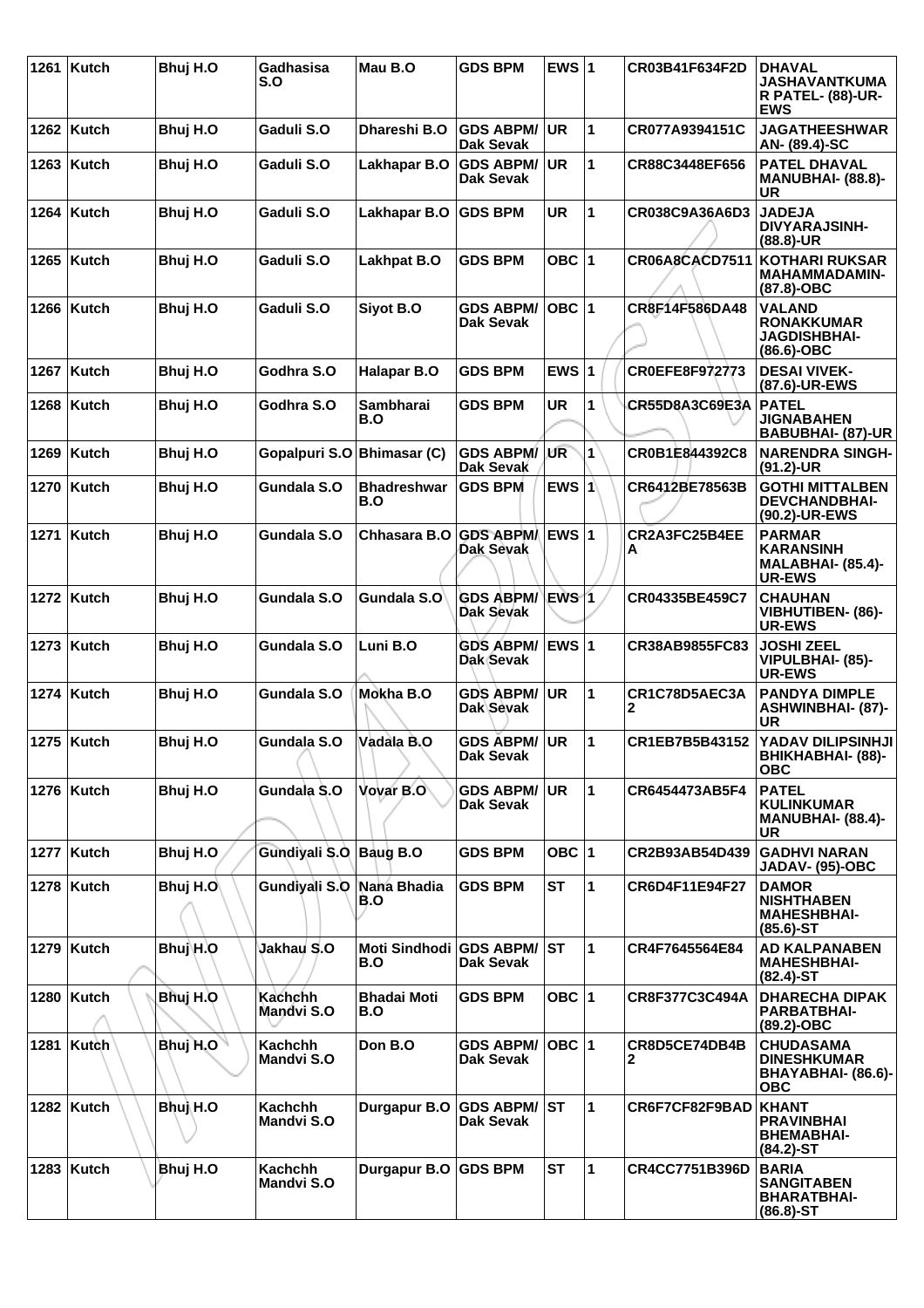|      | 1284 Kutch   | Bhuj H.O | <b>Kachchh</b><br><b>Mandvi S.O</b> | Manjal (H)<br>B.O        | <b>GDS ABPM/</b><br>Dak Sevak        | <b>UR</b> | 1                       | CR6FDC357D4F9E PARMAR | <b>DHARMESH</b><br><b>ASHOKBHAI-</b><br>$(85.6)$ -UR                          |
|------|--------------|----------|-------------------------------------|--------------------------|--------------------------------------|-----------|-------------------------|-----------------------|-------------------------------------------------------------------------------|
|      | 1285   Kutch | Bhuj H.O | Kachchh<br><b>Mandvi S.O</b>        | Merau B.O                | <b>GDS ABPM/ ST</b><br>Dak Sevak     |           | 1                       | CR3BE7BF7C2E68        | <b>CHAREL</b><br><b>SUREKHABEN-</b><br>$(85.4)$ -ST                           |
|      | 1286   Kutch | Bhuj H.O | Kachchh<br>Mandvi S.O               | Nagalpar<br>(Dhindh) B.O | <b>GDS BPM</b>                       | <b>UR</b> | 1                       | <b>CR6D15B5692EAC</b> | <b>BODA</b><br><b>SAGARKUMAR-</b><br>$(91.4)$ -UR                             |
|      | 1287   Kutch | Bhuj H.O | <b>Kachchh</b><br><b>Mandvi S.O</b> | Salaya Mota<br>B.O       | <b>GDS BPM</b>                       | <b>UR</b> | 1                       | CR6BB3DC6AA35<br>D    | <b>MOTA PRASHANT</b><br><b>HARESHKUMAR-</b><br>$(90.8)$ -UR                   |
|      | 1288   Kutch | Bhuj H.O | Kachchh<br>Mandvi S.O               | Shirva B.O               | <b>GDS BPM</b>                       | <b>ST</b> | 1                       | CR294A82F4B491        | <b>BARJOD</b><br><b>PIYUSHKUMAR-</b><br>$(85.8) - ST$                         |
|      | 1289   Kutch | Bhuj H.O | <b>Kachchh</b><br><b>Mandvi S.O</b> | Vada B.O                 | <b>GDS BPM</b>                       | <b>ST</b> | 1                       | <b>CR62AC122CEB23</b> | <b>DINDOR</b><br><b>JAGRUTEEBEN</b><br>KANJIBHAI- (86.8)-<br>SТ               |
|      | 1290   Kutch | Bhuj H.O | Kapaya S.O                          | Karaghogha<br>B.O        | <b>GDS BPM</b>                       | <b>UR</b> | 1                       | CR574ED7BFF9AC        | SAGAR ZALA- (95)-<br>ОВС                                                      |
| 1291 | Kutch        | Bhuj H.O | Kera S.O                            | Chundi B.O               | <b>GDS BPM</b>                       | UR.       | 1                       |                       | <b>CR1C7C44EE3BA6 BHUDIYA SANGITA</b><br><b>GOVIND- (91.2)-UR</b>             |
|      | 1292 Kutch   | Bhuj H.O | Kera S.O                            | Gajod B.O                | <b>GDS BPM</b>                       | UR        | $\mathbf{1}$            | <b>CR2A2AFCD95788</b> | <b>THAKOR</b><br><b>PRUTHVIRAJ</b><br><b>PRABHATSINH-</b><br>$(91.6)-OBC$     |
|      | 1293 Kutch   | Bhuj H.O | Kera S.O                            | Kera S.O                 | <b>GDS ABPM/</b><br>Dak-Sevak        | <b>UR</b> | $\mathbf{1}$            | <b>CR283841FCBE4D</b> | <b>FULETRA FALGUNI</b><br><b>DINESHBHAI-</b><br>$(90.6)$ -UR                  |
|      | 1294   Kutch | Bhuj H.O | Kera S.O                            | Naranpar B.O             | <b>GDS ABPM/</b><br>Dak Sevak        | EWS 1     |                         | CR8676BBA4D343        | <b>PATEL</b><br><b>BHOOMIBEN</b><br>DINESHBHAI- (91)-<br><b>UR-EWS</b>        |
|      | 1295   Kutch | Bhuj H.O | Khavda S.O                          | Dumado B.O               | <b>GDS BPM</b>                       | SŤ        | $\overline{\mathbf{1}}$ | CR7324D54549F5        | <b>RAJAT</b><br><b>MAYURKUMAR-</b><br>$(86.4)$ -ST                            |
|      | 1296   Kutch | Bhuj H.O | Khavda S.O                          | Gorevali B.O             | <b>GDS ABPM/</b><br>Dak Sevak        | <b>ST</b> | 1                       | <b>CR3FCD5D2B7876</b> | <b>NISARTA</b><br><b>CHIRAGKUMAR-</b><br>$(84.2)$ -ST                         |
|      | 1297   Kutch | Bhuj H.O | Khavda S.O<br>л                     | Juna B.O                 | <b>GDS BPM</b>                       | EWS $ 1$  |                         | CR7CCF85F6F5B4        | <b>VIRPURA</b><br><b>VAIBHAVIBEN</b><br><b>MAHENDRASINH-</b><br>(88.2)-UR-EWS |
|      | 1298 Kutch   | Bhuj H.O | Khedoi S.O                          | Chandia B.O              | <b>GDS ABPM/</b><br><b>Dak Sevak</b> | lst       | 1                       | <b>CR35BC3CC9267D</b> | <b>RATHVA</b><br><b>ALPESHBHAI</b><br><b>SHANKARBHAI-</b><br>$(84.6)$ -ST     |
|      | 1299 Kutch   | Bhuj H.O | Khedoi S.O                          | Loharia B.O              | <b>GDS BPM</b>                       | OBC $ 1$  |                         | CR4DD15D8C4642        | <b>GADHVI</b><br><b>KULDIPSINH</b><br><b>JAYDIPSINH- (88)-</b><br><b>OBC</b>  |
|      | 1300 Kutch   | Bhuj H.O | Khedoi S.O                          | Mathada B.O              | <b>GDS ABPM/</b><br><b>Dak Sevak</b> | lst       | 1                       | CR847423788192        | <b>BHABHOR</b><br>KAVITABEN- (83.4)-<br><b>ST</b>                             |
|      | 1301   Kutch | Bhuj H.O | Khedoi S.O                          | Varli B.O                | <b>GDS BPM</b>                       | <b>ST</b> | $\mathbf{1}$            | CR546172E7D2B4        | <b>TADVI</b><br><b>PRIYANKABEN</b><br><b>PREMCHANDBHAI-</b><br>$(85.2) - ST$  |
|      | 1302 Kutch   | Bhuj H.O | Khombhadi<br>S.O                    | Kadia Mota<br>B.O        | <b>GDS BPM</b>                       | <b>UR</b> | 1                       | CR0FC47BC52DA<br>D    | <b>BHADRU HIMMAT-</b><br>$(89.3)$ -UR                                         |
|      | 1303   Kutch | Bhuj H.O | Khombhadi<br>S.O                    | Rasalia B.O              | <b>GDS ABPM/</b><br>Dak Sevak        | <b>UR</b> | 1                       | CR039ADD2798EE        | <b>BAROT</b><br><b>CHINTANKUMAR</b><br><b>PRAKASHBHAI-</b><br>$(86.8)-OBC$    |
|      | 1304   Kutch | Bhuj\H.O | Kotda-N S.O                         | Jinjay B.O               | <b>GDS BPM</b>                       | <b>ST</b> | 1                       | CR67A968559E7E        | <b>RATHVA</b><br><b>HITESHBHAI-</b><br>$(84.6)$ -ST                           |
|      | 1305   Kutch | Bhuj H.O | Kotda-N S.O                         | Ugedi B.O                | <b>GDS BPM</b>                       | <b>UR</b> | $\mathbf{1}$            | CR24B8C8F381A4        | <b>PRAJAPATI</b><br><b>SUNILKUMAR</b><br><b>ISHWARBHAI-</b><br>$(87.2)$ -OBC  |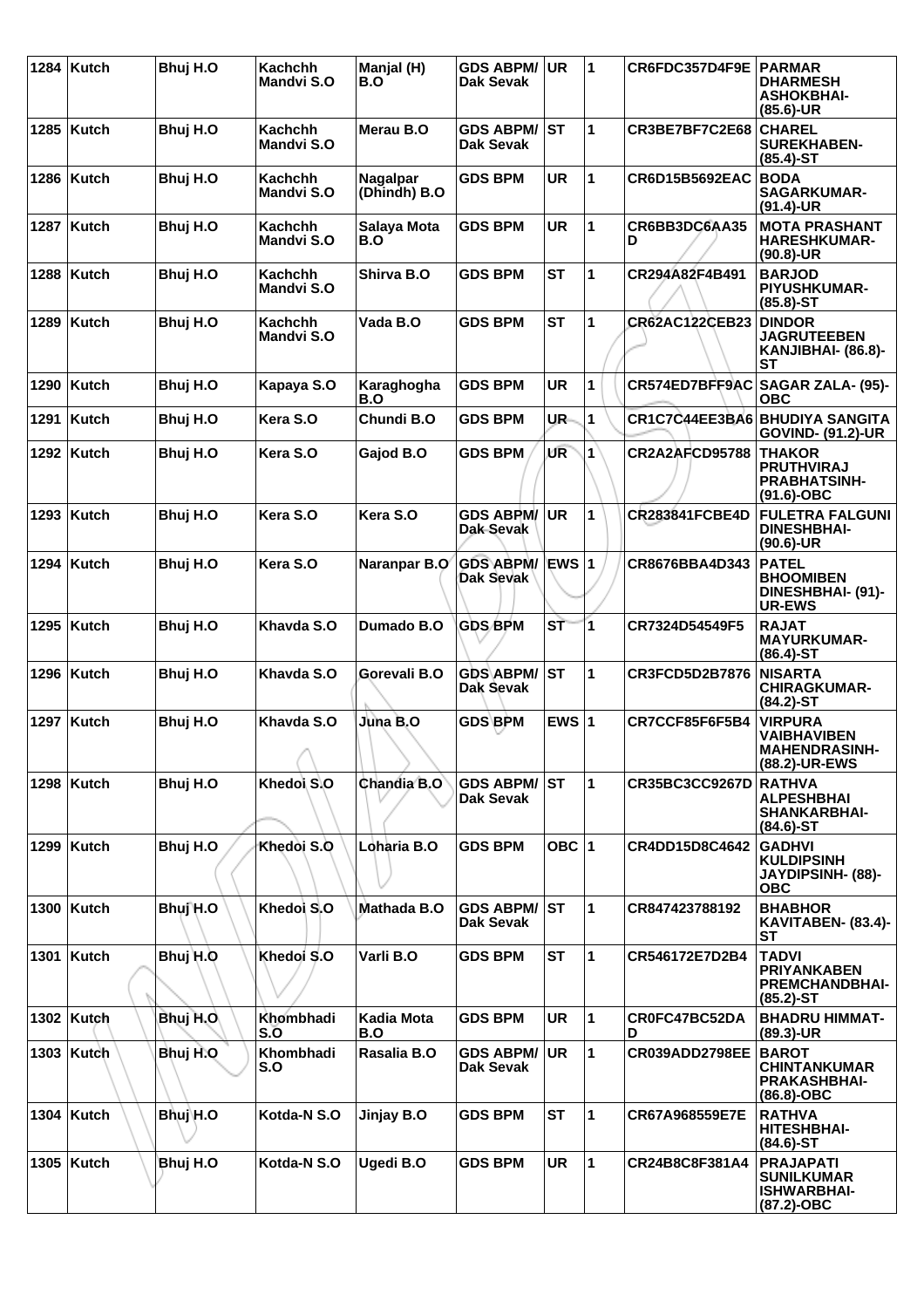| 1306 Kutch   | Bhuj H.O | Kothara S.O              | Arikhana B.O            | <b>GDS ABPM/</b><br>Dak Sevak           | OBC 1     |              | CR3966D61DD536            | <b>MODH</b><br><b>AJAYKUMAR</b><br><b>CHHOTALAL-</b><br>$(88.6)-OBC$         |
|--------------|----------|--------------------------|-------------------------|-----------------------------------------|-----------|--------------|---------------------------|------------------------------------------------------------------------------|
| 1307   Kutch | Bhuj H.O | Kothara S.O              | <b>Bhachunda</b><br>B.O | <b>GDS ABPM/</b><br><b>Dak Sevak</b>    | UR.       | $\mathbf{1}$ | CR0873C1411D4D            | <b>PAMPANIYA</b><br>PIYUSBHAI- (87)-<br><b>OBC</b>                           |
| 1308 Kutch   | Bhuj H.O | Kothara S.O              | <b>Bhachunda</b><br>B.O | <b>GDS BPM</b>                          | OBC $ 1$  |              | CR099514A369C4            | <b>BERA</b><br><b>MILANKUMAR</b><br>VINODBHAI- (88)-<br><b>OBC</b>           |
| 1309 Kutch   | Bhuj H.O | Kothara S.O              | Kothara S.O             | <b>GDS ABPM/</b><br>Dak Sevak           | ∣UR.      | $\mathbf{1}$ | CR6F77C44E9478            | <b>BHOOMI</b><br><b>SURESHKUMAR</b><br><b>PANDYA- (88.2)-UR</b>              |
| 1310   Kutch | Bhuj H.O | Kukma S.O                | Kali Talawali<br>B.O    | <b>GDS ABPM/</b><br><b>Dak Sevak</b>    | OBC 1     |              | CR5329C811CCD3            | <b>BHATAIYA</b><br><b>NIRAVKUMAR</b><br><b>MOHANBHAI-</b><br>$(89.3)$ -OBC   |
| 1311   Kutch | Bhuj H.O | Kukma S.O                | Kukma S.O               | <b>GDS ABPM/</b><br><b>Dak Sevak</b>    | <b>ST</b> | 1            | CR3F878CD94323            | <b>KATARA</b><br><b>PRAGNESHKUMAR</b><br>- (82.2)-ST                         |
| 1312 Kutch   | Bhuj H.O | Kukma S.O                | <b>Ratnal B.O</b>       | <b>GDS ABPM/</b><br>Dak Sevak           | <b>UR</b> | 1            | CR75D19A693FA9            | <b>PATEL RUPALBEN</b><br><b>CHATURBHAI-</b><br>$(88.6)$ -UR                  |
| 1313   Kutch | Bhuj H.O | Kukma S.O                | Sapeda B.O              | GDS ABPM/ EWS 1<br>Dak Sevak            |           |              | CR4759A3994CA9            | <b>PANOT</b><br><b>VIPULKUMAR-</b><br>(87.8)-UR-EWS                          |
| 1314   Kutch | Bhuj H.O | Kukma S.O                | Sapeda B.O              | <b>GDS BPM</b>                          | <b>UR</b> | 1            | CR4A435457D443            | <b>KOTAK VIRAJ</b><br>BHARATBHAI- (92)-<br><b>UR</b>                         |
| 1315   Kutch | Bhuj H.O | Laija S.O                | <b>Bambhadai</b><br>B.O | <b>GDS ABPM/</b><br><b>Dak Sevak</b>    | $OBC$  1  |              | CR4D5CD9315812            | <b>SOLANKI GITABEN</b><br><b>JIVABHAI- (87.4)-</b><br><b>OBC</b>             |
| 1316   Kutch | Bhuj H.O | Laija S.O                | <b>Bambhadai</b><br>B.O | <b>GDS BPM</b>                          | UR.       | Á            | CR85D147145472            | <b>SOLANKI</b><br><b>CHETANKUMAR</b><br><b>MAHESHBHAI-</b><br>$(88.6)$ -UR   |
| 1317   Kutch | Bhuj H.O | Laija S.O                | <b>Bhinsara B.O</b>     | <b>GDS ABPM/</b><br>Dak Sevak           | <b>UR</b> | $\mathbf{1}$ | CR8EA44476E548            | <b>PATEL DHVANI</b><br><b>VASANTBHAI-</b><br>(91.2)-UR                       |
| 1318   Kutch | Bhuj H.O | Laija S.O                | <b>Bhinsara B.O</b>     | <b>GDS BPM</b>                          | SТ        | 1            | <b>CR4254BC7C46CF</b>     | <b>PAGI SANGITABEN</b><br><b>BHAILALBHAI-</b><br>$(85.6)$ -ST                |
| 1319 Kutch   | Bhuj H.O | Laija S.O                | Mapar B.O               | <b>GDS ABPM/ UR</b><br><b>Dak Sevak</b> |           | 1            | <b>CROEE9FE9DDCA</b><br>3 | <b>VAGHELA</b><br><b>SACHINKUMAR</b><br><b>ARVINDSINH- (88)-</b><br>UR       |
| 1320 Kutch   | Bhuj H.O | Laija S.O                | Nana Laija<br>B.O       | <b>GDS BPM</b>                          | <b>UR</b> | $\mathbf{1}$ | <b>CR8F4249A6FF9A</b>     | <b>RAJGOR NIMIT</b><br><b>VINOD- (89.2)-UR</b>                               |
| 1321 Kutch   | Bhuj H.O | Lakadia S.O              | <b>Badalpar B.O</b>     | <b>GDS BPM</b>                          | <b>UR</b> | $\mathbf{1}$ | CR16724CCF544A            | <b>GANATRA SAKSHI</b><br><b>KISHORBHAI-</b><br>$(91.2)$ -UR                  |
| 1322 Kutch   | Bhuj H.O | Lakadia S.O              | Chitrod B.O             | GDS ABPM/ EWS 1<br><b>Dak Sevak</b>     |           |              | CR8D52B96EFC44            | <b>VADHAVANI</b><br><b>NEHABEN- (86.6)-</b><br><b>UR-EWS</b>                 |
| 1323 Kutch   | Bhuj H.O | Lakadia S.O              | <b>Chitrod B.O</b>      | <b>GDS ABPM/</b><br><b>Dak Sevak</b>    | <b>UR</b> | $\mathbf{1}$ | CR8E4EF564B623            | <b>SONI HEMAKSHI</b><br><b>NARENDRABHAI-</b><br>$(90.4)$ -UR                 |
| 1324 Kutch   | Bhuj H.O | Lakadia S.O              | <b>Chitrod B.O</b>      | <b>GDS BPM</b>                          | <b>ST</b> | $\mathbf{1}$ | CR1DCE497BFB14            | <b>KATARA</b><br><b>VIKASKUMAR</b><br>RAJUBHAI- (87)-ST                      |
| 1325   Kutch | Bhuj H.O | Lakadia S.O              | Gagodar B.O             | <b>GDS BPM</b>                          | <b>ST</b> | $\mathbf{1}$ | CR42A24C8F7D9A            | <b>KATARA</b><br><b>PRIYANKABEN</b><br>SURESHBHAI- (86)-<br><b>ST</b>        |
| 1326 Kutch   | Bhuj H.O | Lakadia S.O              | Manaba B.O              | <b>GDS BPM</b>                          | <b>UR</b> | $\mathbf{1}$ | CR869AE943B845            | <b>BHORANIYA</b><br><b>RADHIKABEN</b><br><b>JAGDISHBHAI-</b><br>$(88.6)$ -UR |
| 1327 Kutch   | Bhuj H.O | Madhapar S.O Dhaneti B.O |                         | <b>GDS ABPM/</b><br><b>Dak Sevak</b>    | <b>UR</b> | 1            | CR023DEFAF4C25            | <b>SHAH MAHIMA</b><br><b>CHANDRAKANTBH</b><br>AI- (90.4)-UR                  |
| 1328 Kutch   | Bhuj H.O | Manjal S.O               | Anandsar B.O GDS BPM    |                                         | <b>ST</b> | $\mathbf{1}$ | CR242619C1AE45            | <b>DINDOR</b><br><b>DIGVIJASINH-</b><br>$(87.8) - ST$                        |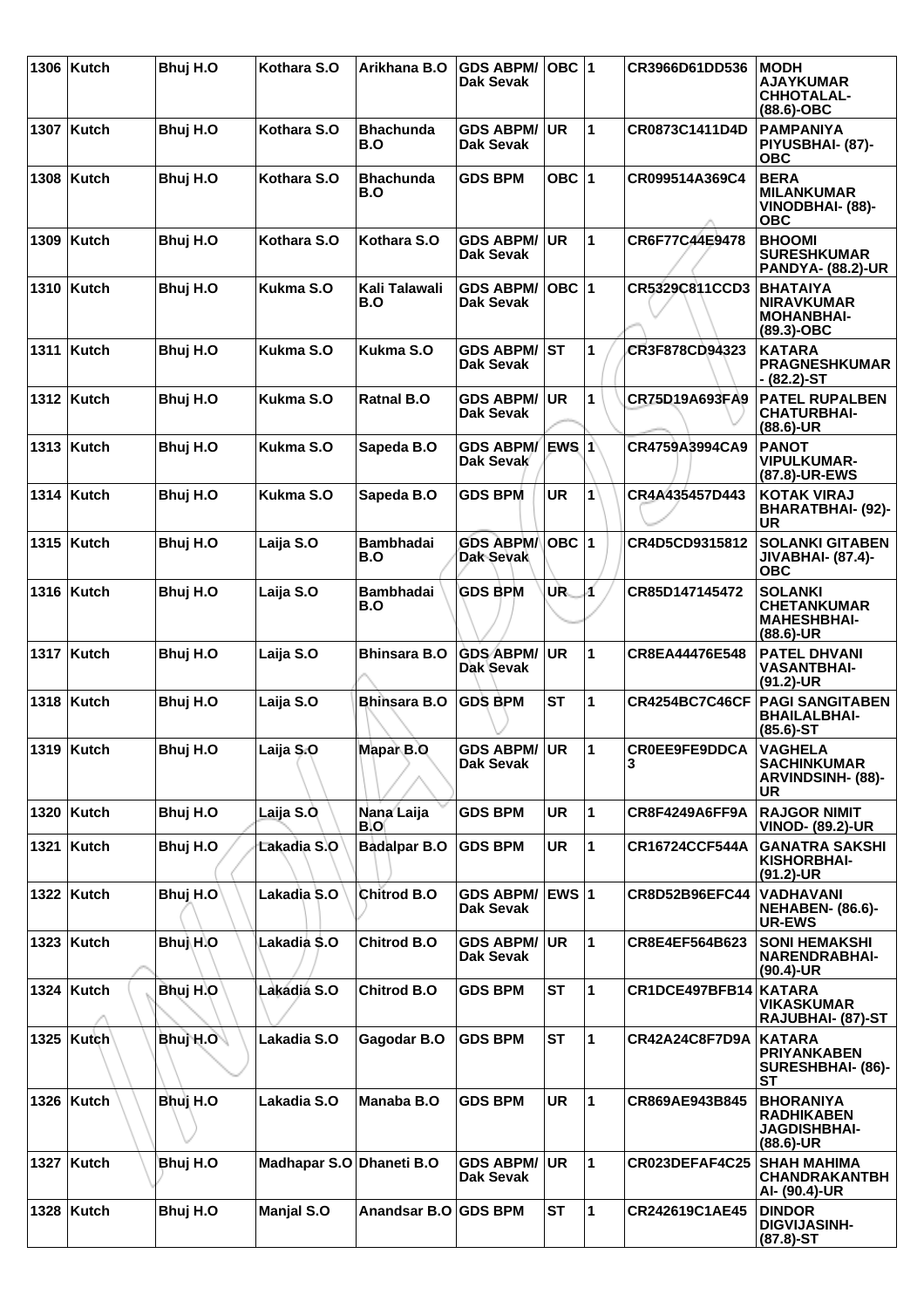| 1329 | Kutch        | Bhuj H.O  | <b>Manjal S.O</b>        | Kalyanpar<br>B.O        | <b>GDS BPM</b>                       | OBC $ 1$     |                         | CR37F3A9F5A526               | <b>BARAD</b><br><b>JYOTSANABEN</b><br>JESABHAI- (88)-<br><b>OBC</b>          |
|------|--------------|-----------|--------------------------|-------------------------|--------------------------------------|--------------|-------------------------|------------------------------|------------------------------------------------------------------------------|
|      | 1330 Kutch   | Bhuj H.O  | Mankuwa S.O              | <b>Vibhapar B.O</b>     | <b>GDS BPM</b>                       | <b>UR</b>    | $\overline{\mathbf{1}}$ | CR174C84D65425               | <b>PINGALSUR</b><br><b>NARENDRAKUMAR</b><br>VELJIBHAI- (92.2)-<br>SC         |
| 1331 | Kutch        | Bhuj H.O  | <b>Mothara S.O</b>       | <b>Chiyasar B.O</b>     | <b>GDS BPM</b>                       | <b>UR</b>    | 1                       | CR5E572D11396F               | <b>PATEL JALAKBEN-</b><br>$(90.4)$ -UR                                       |
|      | 1332 Kutch   | Bhuj H.O  | <b>Mothara S.O</b>       | <b>Dhanavada</b><br>B.O | <b>GDS ABPM/</b><br><b>Dak Sevak</b> | <b>ST</b>    | 1                       | CR046EB15BD186               | <b>MAHIDA</b><br><b>URMILABEN</b><br>RATANSINH- (84.6)-<br><b>ST</b>         |
|      | 1333   Kutch | Bhuj H.O  | <b>Mothara S.O</b>       | Kanakpar B.O GDS BPM    |                                      | <b>UR</b>    | $\mathbf 1$             | CR7824A44E57A3               | <b>MAHESHWARI</b><br><b>DARSHNA- (90.2)-</b><br>UR                           |
|      | 1334 Kutch   | Bhuj H.O  | <b>Mothara S.O</b>       | <b>Nundhatad</b><br>B.O | <b>GDS ABPM/</b><br>Dak Sevak        | ST           | 1                       | CR13C868A5A633               | <b>BHABHOR</b><br><b>VARSHABEN</b><br><b>TETABHAI- (81.2)-</b><br>SТ         |
|      | 1335 Kutch   | Bhuj H.O  | <b>Nakhatrana</b><br>S.O | Naranpar (R)<br>B.O     | <b>GDS ABPM/</b><br><b>Dak Sevak</b> | UR           | 1                       | <b>CR345129A1DEEA</b>        | <b>MAJETHIYA JINAL</b><br><b>DHIRENBHAI-</b><br>(91.4)-UR                    |
|      | 1336 Kutch   | Bhuj H.O  | Nakhatrana<br>S.O        | Rampar (R)<br>B.O       | <b>GDS ABPM/</b><br>Dak Sevak        | <b>OBC 1</b> |                         | CR04C9D14C489C               | <b>PARMAR</b><br><b>VISHALKUMAR</b><br><b>BHUPATSING-</b><br>(87.2)-OBC      |
|      | 1337 Kutch   | Bhuj H.O  | Nakhatrana<br>S.O        | Rampar (R)<br>B.O       | <b>GDS BPM</b>                       | OBC 1        |                         | CR1BD17FCC7FA<br>$2^{\circ}$ | <b>ZINZALA</b><br><b>KINJALBEN</b><br>RAMJIBHAI- (92.8)-<br><b>OBC</b>       |
|      | 1338 Kutch   | Bhuj H.O  | Naliya S.O               | <b>Baranda B.O</b>      | <b>GDS ABPM/</b><br>Dak Sevak        | EWS $ 1$     |                         | CR55C45275CB81               | <b>VIHOL</b><br><b>VISHVAPALSINH</b><br><b>PRADIPSINH-</b><br>(85.8)-UR-EWS  |
|      | 1339 Kutch   | Bhuj H.O  | Naliya S.O               | <b>Baranda B.O</b>      | <b>GDS ABPM/</b><br>Dak Sevak        | IST          | 1                       | CR845EDA5EA4E9               | <b>RATHWA</b><br><b>ASHISHKUMAR</b><br><b>SURESINGBHAI-</b><br>$(86.4) - ST$ |
|      | 1340   Kutch | Bhuj H.O  | Naliya S.O               | <b>Butta B.O</b>        | <b>GDS ABPM/</b><br>Dak Sevak        | UR           | $\mathbf 1$             | CR2AC53BB11799               | <b>PATEL VISHAL</b><br><b>JAGDISHKUMAR-</b><br>(87.2)-UR                     |
|      | 1341 Kutch   | Bhuj H.O  | Naliya S.O               | Charopadi<br>Moti B.O   | <b>GDS BPM</b>                       | <b>ST</b>    | $\mathbf 1$             | CR2466AF144AF9               | <b>RATHOD DIXIT</b><br>SABURBHAI- (85)-<br>SТ                                |
|      | 1342   Kutch | Bhuj H.O  | Naliya S.O               | Fulay B.O               | <b>GDS ABPM/</b><br><b>Dak Sevak</b> | UR)          | $\mathbf{1}$            | CR1F6CA548D156               | LALPURA MITAL<br><b>KHENGARBHAI-</b><br>$(86)-SC$                            |
|      | 1343   Kutch | Bhuj H.O  | Naliya S.O               | Goyala<br>(Mokhra) B.O  | <b>GDS ABPM/</b><br><b>Dak Sevak</b> | OBC $ 1$     |                         | CR8D872B8D4BB<br>E.          | <b>SATHVARA JIGAR</b><br><b>DINESHBHAI-</b><br>(87.4)-OBC                    |
|      | 1344 Kutch   | Bhuj H.O  | Naliya S.O               | Jangadia B.O            | <b>GDS ABPM/</b><br>Dak Sevak        | <b>UR</b>    | $\mathbf 1$             | CR2954194E577C               | <b>VYAS YASHKUMAR</b><br><b>CHETANBHAI- (86)-</b><br><b>SC</b>               |
|      | 1345   Kutch | Bhuj H.O  | Naliya S.O               | Jashapar B.O            | <b>GDS ABPM/</b><br>Dak Sevak        | <b>UR</b>    | $\mathbf 1$             | <b>CR7F715C4E53DE</b>        | <b>KOTHADIYA MONIK</b><br><b>PRAVINBHAI-</b><br>$(86.8)$ -UR                 |
|      | 1346   Kutch | Bhuj H.O  | Naliya S.O               | Moti<br>Sudadhro B.O    | <b>GDS BPM</b>                       | OBC 1        |                         | CR81DD48234C45               | <b>RAMI ALPIKABEN</b><br><b>BANSILAL- (87.4)-</b><br><b>OBC</b>              |
|      | 1347 Kutch   | Bhuj H.O. | Naliya S.O               | Naliya S.O              | <b>GDS ABPM/</b><br>Dak Sevak        | UR           | 1                       | CR6CB5AB797843               | <b>PATEL</b><br><b>DIPENKUMAR</b><br><b>CHANDRAKANT-</b><br>$(90)$ -UR       |
|      | 1348   Kutch | Bhuj H.O  | Naliya S.O               | Pipar B.O               | <b>GDS ABPM/</b><br>Dak Sevak        | <b>EWS 1</b> |                         | CR6651DD6BEB94               | <b>PALKAR HARSH</b><br><b>PRADIPKUMAR-</b><br>(84.8)-UR-EWS                  |
|      | 1349 Kutch   | Bhuj H.O  | Naliya S.O               | Pipar B.O               | <b>GDS ABPM/</b><br>Dak Sevak        | OBC $ 1$     |                         | <b>CR86B4157FB2E2</b>        | <b>DABHI VAUBHAIVI</b><br><b>JIGISHKUMAR-</b><br>(88.6)-OBC                  |
|      | 1350 Kutch   | Bhuj H.O  | Naliya S.O               | Sanghipuram<br>B.O      | <b>GDS ABPM/</b><br>Dak Sevak        | $EWS$ 1      |                         | CR3F9B14FD41C4               | <b>PATEL NISHABEN</b><br>BHAILALBHAI- (84)-<br><b>UR-EWS</b>                 |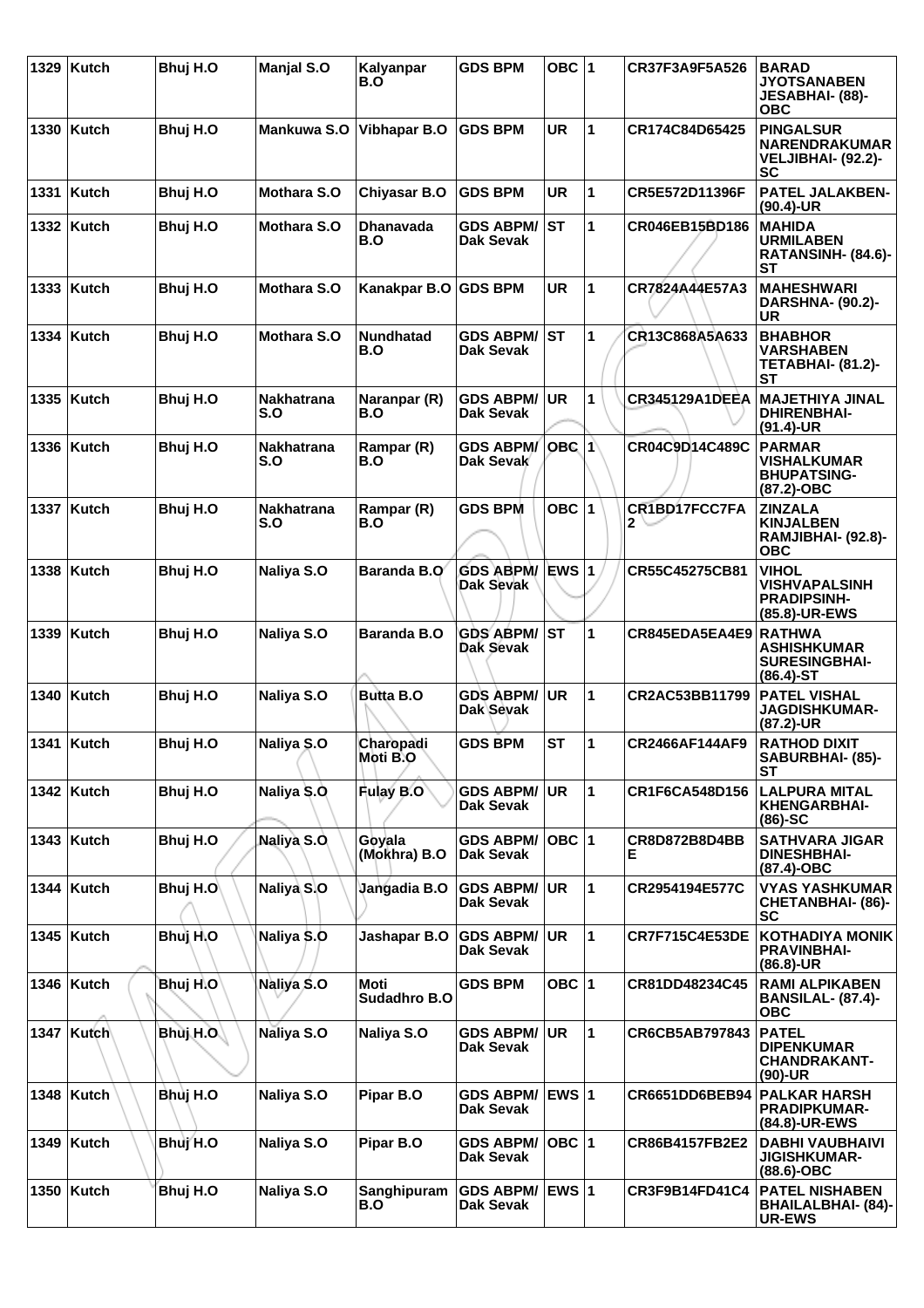|      | 1351 Kutch   | Bhuj H.O | Naliya S.O        | Sanghipuram<br>B.O     | <b>GDS BPM</b>                       | OBC $ 1$     |                      | CR52344C63FE76        | <b>RATHOD RAMSINH</b><br><b>BHARATSINH-</b><br>$(88.8)-OBC$                  |
|------|--------------|----------|-------------------|------------------------|--------------------------------------|--------------|----------------------|-----------------------|------------------------------------------------------------------------------|
|      | 1352 Kutch   | Bhuj H.O | Naliya S.O        | Sukhpar (S)<br>B.O     | <b>GDS ABPM/</b><br>Dak Sevak        | EWS $ 1$     |                      | <b>CR7D1714FED91C</b> | <b>PATEL KRIMALBEN</b><br><b>BHARATBHAI-</b><br>(89.2)-UR-EWS                |
|      | 1353   Kutch | Bhuj H.O | Netra S.O         | Khirsara B.O           | <b>GDS ABPM/</b><br><b>Dak Sevak</b> | EWS 1        |                      | CR6AB58C41C5E3        | <b>JOSHI</b><br><b>MANOJKUMAR-</b><br>(87.2)-UR-EWS                          |
| 1354 | Kutch        | Bhuj H.O | <b>New Dudhai</b> | <b>Budharmora</b>      | <b>GDS BPM</b>                       | UR           | 1                    | CR42A2CF74FE4F        | <b>PATEL RUCHIBEN</b><br><b>SURESHBHAI-</b><br>(89.4)-UR                     |
|      | 1355   Kutch | Bhuj H.O | <b>New Dudhai</b> | Jawahar<br>Nagar       | <b>GDS ABPM/</b><br>Dak Sevak        | ST           | 1                    | CR0C5342433345        | <b>BHEDI</b><br><b>MEHULKUMAR-</b><br>$(86.4) - ST$                          |
|      | 1356   Kutch | Bhuj H.O | <b>New Dudhai</b> | Rapar<br>(Khokhra)     | <b>GDS ABPM/</b><br><b>Dak Sevak</b> | <b>UR</b>    | 1                    | CR5D77EC95ABD<br>в.   | <b>VALA</b><br><b>JITENDRAKUMAR</b><br><b>NAGABHAI- (90.2)-</b><br><b>SC</b> |
|      | 1357   Kutch | Bhuj H.O | Patri S.O         | Patri S.O              | <b>GDS ABPM/</b><br>Dak Sevak        | <b>ST</b>    | 1                    | CR5D81449E45EC        | <b>MALIVAD</b><br><b>KESARIBEN</b><br><b>AMARSINH- (81.6)-</b><br><b>ST</b>  |
|      | 1358   Kutch | Bhuj H.O | Patri S.O         | Vanki B.O              | <b>GDS ABPM/</b><br>Dak Sevak        | ∣⁄UR         | 1                    | CR5EB143F8DE84        | <b>CHAUDHARY</b><br><b>PRATIKKUMAR</b><br>CHELABHAI- (86.6)-<br>UR           |
| 1359 | Kutch        | Bhuj H.O | Rahpar S.O        | Anandpar B.O GDS ABPM/ | <b>Dak Sevak</b>                     | <b>UR</b>    | $\mathbf{1}$         | CR54BA225483C8        | <b>SALVI</b><br><b>MAYANKKUMAR</b><br><b>NATVARLAL-</b><br>$(87.2)$ -SC      |
|      | 1360 Kutch   | Bhuj H.O | Rahpar S.O        | Bela B.O               | <b>GDS BPM</b>                       | UR           | 1                    | CR4852DAC9F2F4        | <b>PATEL BINALBEN</b><br><b>BHARATBHAI-</b><br>(88.2)-UR                     |
|      | 1361 Kutch   | Bhuj H.O | Rahpar S.O        | Deshalpar (V)<br>B.O   | <b>GDS BPM</b>                       | <b>OBC</b> 1 |                      | CR0C38C52441FF        | <b>JOTANGIYA JIGAR</b><br>SHANTILAL- (88.2)-<br><b>OBC</b>                   |
|      | 1362 Kutch   | Bhuj H.O | Rahpar S.O        | Ganeshpar<br>B.O       | <b>GDS BPM</b>                       | OBC ∣1       |                      | CR39BEAB2C346E PARMAR | <b>HARDIKSINH</b><br><b>RAMSINH- (87.4)-</b><br>ОВС                          |
| 1363 | Kutch        | Bhuj H.O | Rahpar S.O        | Khengarpar<br>B.O      | <b>GDS BPM</b>                       | EWS $ 1$     |                      | CR357ABB76DCE<br>в    | <b>JANI MANISHABEN</b><br><b>ANANDBHAI-</b><br>(87.6)-UR-EWS                 |
|      | 1364 Kutch   | Bhuj H.O | Rahpar S.O        | Lodrani B.O            | <b>GDS ABPM/ST</b><br>Dak Sevak      |              | 11                   | CR1BB9261F53C2        | <b>SANGADA</b><br><b>VAISHALIBEN-</b><br>$(86.6)$ -ST                        |
|      | 1365   Kutch | Bhuj H.O | Rahpar S.O        | Vanoi B.O              | <b>GDS ABPM/</b><br><b>Dak Sevak</b> | $OBC$  1     |                      | CR7389235EF633        | <b>SOLANKI</b><br><b>MANISHABEN</b><br><b>BHAGAVANBHAI-</b><br>(89.4)-OBC    |
|      | 1366 Kutch   | Bhuj H.O | Ravapar S.O       | Bhadra B.O             | <b>GDS BPM</b>                       | <b>ST</b>    | $\blacktriangleleft$ | CR824CAA4CD8F<br>A    | <b>BHABHOR</b><br><b>TINABEN</b><br>KALUBHAI- (86.4)-<br>SТ                  |
|      | 1367   Kutch | Bhuj H.O | Ravapar S.O       | Gadani B.O             | <b>GDS ABPM/</b><br>Dak Sevak        | lst          | 1                    | CR6BCB98593A44        | <b>DAMOR</b><br><b>VINODKUMAR</b><br><b>MALA BHAI- (84.4)-</b><br>ST         |
|      | 1368 Kutch   | Bhuj H.O | Ravapar S.O       | Gadani B.O             | <b>GDS BPM</b>                       | OBC $ 1$     |                      | CR8EB147E4FA2A        | <b>HINGU PARTH</b><br><b>ROHITKUMAR-</b><br>(89.2)-OBC                       |
|      | 1369 Kutch   | Bhuj H.O | Ravapar S.O       | Kotda (Madh)<br>B.O    | <b>GDS ABPM/</b><br>Dak Sevak        | EWS $ 1$     |                      | <b>CR51C5CA2E666D</b> | <b>PATEL</b><br><b>DHRUVKUMAR</b><br><b>MUKESHBHAI-</b><br>(86.4)-UR-EWS     |
|      | 1370 Kutch   | Bhuj H.O | Ravapar S.O       | Ravapar S.O            | <b>GDS ABPM/</b><br>Dak Sevak        | UR.          | $\mathbf{1}$         | CR324A4DC45513        | <b>KANZARIYA</b><br><b>RUTIKKUMAR</b><br>KHIMJIBHAI- (87.2)-<br><b>OBC</b>   |
| 1371 | <b>Kutch</b> | Bhuj H.O | Samkhiyali<br>S.O | Gharana B.O            | <b>GDS ABPM/ ST</b><br>Dak Sevak     |              | $\mathbf{1}$         | CR4614A8ACAF1D        | KIRANBHAI<br><b>HARVINDBHAI</b><br><b>RATHVA- (85.6)-ST</b>                  |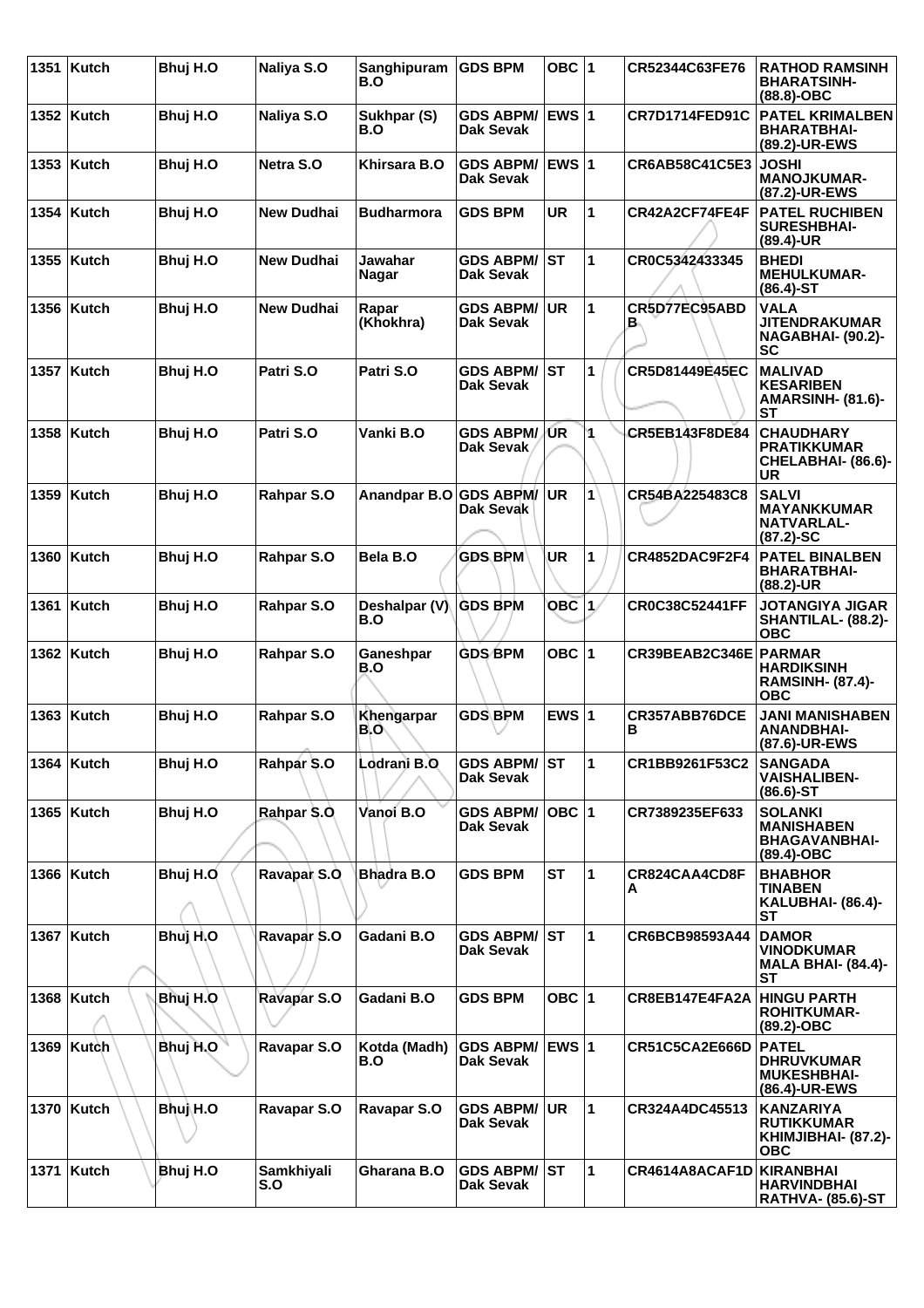|      | 1372 Kutch     | Bhuj H.O         | Samkhiyali<br>S.O                               | Jangi B.O                                | <b>GDS ABPM/</b><br>Dak Sevak          | ST           | 1            | CR76AA88BA3442            | <b>RATHOD</b><br><b>JAGDISHKUMAR</b><br><b>MOHANSINH-</b><br>$(84.8)$ -ST   |
|------|----------------|------------------|-------------------------------------------------|------------------------------------------|----------------------------------------|--------------|--------------|---------------------------|-----------------------------------------------------------------------------|
|      | 1373   Kutch   | Bhuj H.O         | Samkhiyali<br>S.O                               | <b>Sikarpur B.O</b>                      | <b>GDS ABPM/</b><br>Dak Sevak          | OBC  1       |              | CR5DABF8FF917C            | <b>VINODBHAI</b><br><b>RAMESHBHAI</b><br>SARAVAIYA- (87.8)-<br><b>OBC</b>   |
|      | 1374 Kutch     | Bhuj H.O         | Shyamji<br>Krishna<br>Varma Nagar<br>S.O        | <b>ATPS Nani</b><br>Chher B.O            | <b>GDS BPM</b>                         | <b>UR</b>    | $\mathbf{1}$ | CR5858A15E36F6            | <b>PATEL JANKIBEN</b><br>BABUBHAI- (89.4)-<br>UR                            |
|      | 1375 Kutch     | Bhuj H.O         | Shyamji<br>Krishna<br>Varma Nagar<br>S.O        | Koriyani B.O                             | <b>GDS ABPM/</b><br>Dak Sevak          | <b>UR</b>    | 1            | <b>CR465CDCF45E66</b>     | <b>ZALA</b><br><b>BHAGIRATHSINH</b><br>KISHORSINH-<br>$(85.8)$ -UR          |
|      | 1376 Kutch     | Bhuj H.O         | Shyamji<br>Krishna<br>Varma Nagar<br>S.O        | Narayan<br>Sarovar B.O                   | <b>GDS ABPM/</b><br><b>Dak Sevak</b>   | lst          | 1            | CR2C9E274B4A25            | <b>BARIA</b><br><b>UMESHKUMAR</b><br>PRATAPBHAI-<br>$(84.6)$ -ST            |
| 1377 | Kutch          | Bhuj H.O         | Shyamji<br>Krishna<br>Varma Nagar<br>S.O        | Narayan<br>Sarovar B.O                   | <b>GDS BPM</b>                         | <b>UR</b>    | 1            | CR8ED442641451            | <b>NAIR SHYAMA</b><br><b>SIVADASAN- (88.4)-</b><br>UR                       |
|      | 1378   Kutch   | Bhuj H.O         | Shyamji<br><b>Krishna</b><br>Varma Nagar<br>S.O | Shyamji<br>Krishna<br>Varma Nagar<br>S.O | <b>GDS ABPM/</b><br>Dak Sevak          | OBC $ 1$     |              | CR893B8871935B            | <b>GOHIL</b><br><b>DIGPALSINH-</b><br>$(88.8)-OBC$                          |
| 1379 | <b>Kutch</b>   | Bhuj H.O         | <b>Sukhpar S.O</b>                              | <b>Deshalpar</b><br>B.O                  | <b>GDS BPM</b>                         | OBC $ 1$     |              | <b>CR19ACDB322974</b>     | <b>MODH NIKUNJ</b><br><b>KANTILAL- (88.6)-</b><br><b>OBC</b>                |
| 1380 | Kutch          | Bhuj H.O         | Tera S.O                                        | <b>Bara Mota</b><br>B.O                  | <b>GDS BPM</b>                         | <b>UR</b>    | 1            | CR7947C247B85F            | <b>PATEL</b><br><b>SHRADDHABEN-</b><br>$(90.4)$ -UR                         |
| 1381 | <b>Kutch</b>   | Bhuj H.O         | Tera S.O                                        | Dhufi moti<br>B.O                        | <b>GDS ABPM/</b><br>Dak Sevak          | <b>EWS</b> 1 |              | CR69A917413FC6            | <b>PATEL</b><br><b>RIDHDHIBAHEN</b><br><b>JAYANTIBHAI-</b><br>(83.4)-UR-EWS |
|      | 1382 Kutch     | Bhuj H.O         | Tera S.O                                        | Nangia B.O                               | <b>GDS BPM</b>                         | OBC $ 1$     |              | <b>CR5BFDEFC4CF4</b><br>в | <b>PRAJAPATI</b><br><b>MADHUBAHEN</b><br>LALABHAI- (88.6)-<br><b>OBC</b>    |
|      | 1383   Kutch   | Bhuj H.O         | Tera S.O<br>A                                   | Sujapar B.O                              | <b>GDS ABPM/</b><br><b>Dak Sevak</b>   | <b>UR</b>    | 1            | <b>CR25E1161BFA1C</b>     | <b>KHATRI</b><br><b>MOHMADSHAHBAZ</b><br><b>SHAKURBHAI-</b><br>$(86.8)$ -UR |
|      | 1384 Kutch     | Bhuj H.O         | Virani S.O                                      | Hirapar B.O                              | <b>GDS BPM</b>                         | OBC $ 1$     |              | CR6FD6167DE967            | <b>PARMAR URVIBEN-</b><br>$(90.2)$ -OBC                                     |
|      | 1385   Kutch   | Bhuj H.O         | Virani S.O                                      | Nani Aral B.O                            | <b>GDS ABPM/</b><br><b>Dak Sevak</b>   | <b>UR</b>    | $\mathbf{1}$ | CR2DF9C623C1B2            | <b>CHAUHAN</b><br><b>PARULBEN</b><br>RAMESHBHAI- (87)-<br><b>OBC</b>        |
|      | 1386 Kutch     | Bhuj H.O.        | Virani S.O                                      | Virani S.O                               | <b>GDS ABPM/</b><br><b>Dak Sevak</b>   | <b>EWS 1</b> |              | <b>CR867C71E47CFB</b>     | <b>GOTHI</b><br><b>SHAKTIBHAI</b><br><b>KASHIRAMBHAI-</b><br>(85.8)-UR-EWS  |
|      | 1387   Kutch   | Bhuj H.O         | Virani \$.O                                     | Virani S.O                               | <b>GDS ABPM/ ST</b><br>Dak Sevak       |              | 1            | <b>CR2288EB18CB8E</b>     | <b>BHABHOR</b><br><b>RASHMITA- (82.8)-</b><br>ST                            |
|      | 1388   Kutch   | Bhuj H.O         | Vithon S.O                                      | Vithon S.O                               | <b>GDS ABPM/</b><br><b>Dak Sevak</b>   | EWS 1        |              | CR0866861D7F2A            | <b>PATEL</b><br><b>APURVAKUMAR</b><br><b>NARENDRABHAI-</b><br>(86.6)-UR-EWS |
| 1389 | Porbandar      | Porbandar<br>H.O | Adityana S.O                                    | Adityana S.O                             | <b>GDS ABPM/ST</b><br><b>Dak Sevak</b> |              | 1            | CR454966EEEB65            | <b>MUCHHAL</b><br><b>JAYSHREE- (82.8)-</b><br>SТ                            |
|      | 1390 Porbandar | Porbandar<br>H.O | Adityana S.O                                    | Adityana S.O                             | <b>GDS ABPM/</b><br><b>Dak Sevak</b>   | <b>UR</b>    | $\mathbf{1}$ | <b>CR3F8445A8BA7E</b>     | <b>CHAUHAN</b><br><b>MAULIKKUMAR-</b><br>$(90.6)$ -SC                       |
| 1391 | Porbandar      | Porbandar<br>H.O | <b>Bagvadar S.O</b>                             | <b>Bagvadar S.O</b>                      | <b>GDS ABPM/ST</b><br>Dak Sevak        |              | $\mathbf{1}$ | CR8772DCB211EC            | <b>RADA KHIMAIBEN-</b><br>$(81.2)$ -ST                                      |
| 1392 | Porbandar      | Porbandar<br>H.O | Bagvadar S.O                                    | Fatana B.O                               | <b>GDS BPM</b>                         | UR           | $\mathbf{1}$ | CR6999AB3D29E4            | <b>PATEL UTPALBEN</b><br><b>CHANDRAKANT-</b><br>$(92.4)$ -UR                |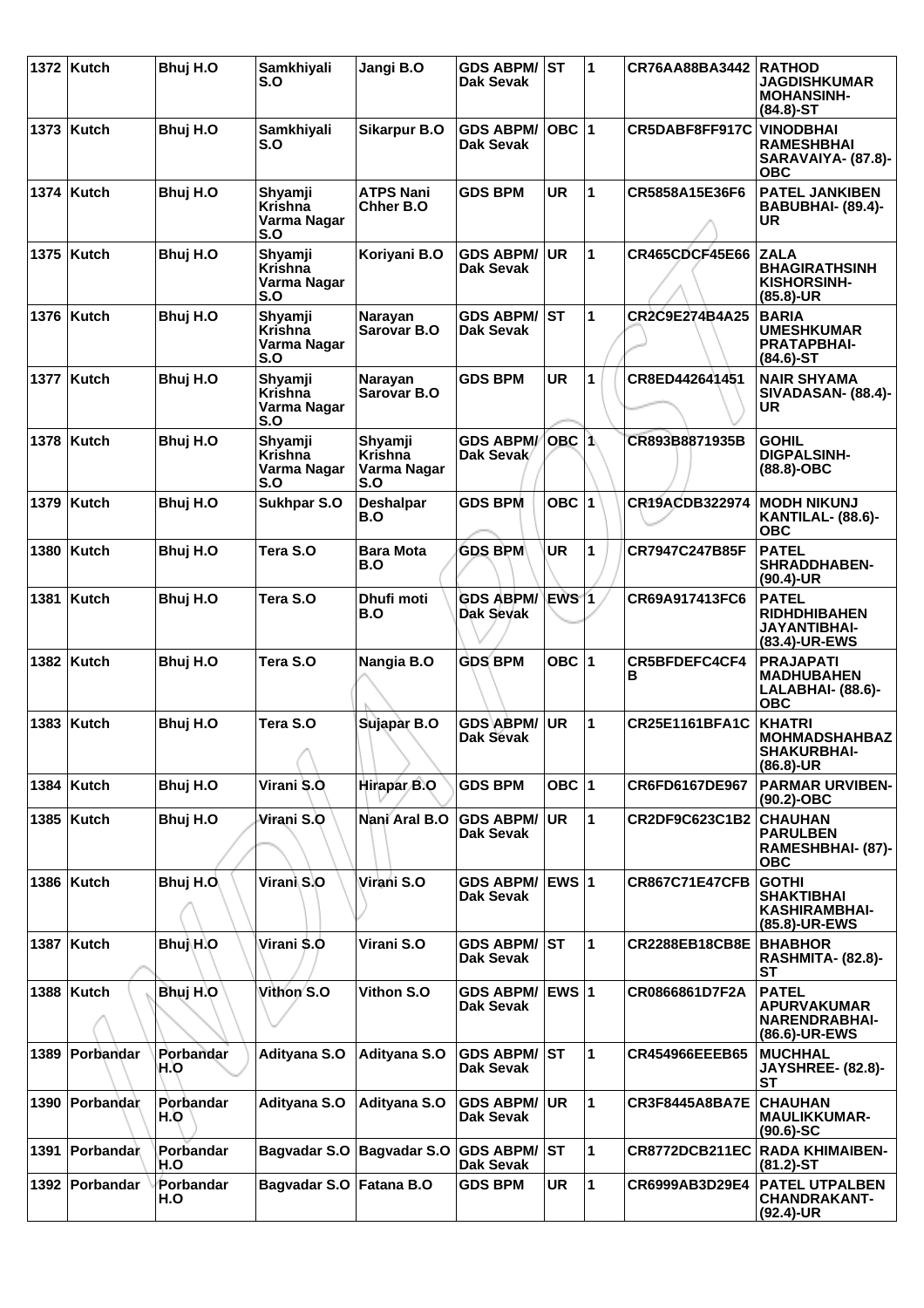|      | 1393 Porbandar   | Porbandar<br>H.O          | Bagvadar S.O Morana B.O                |                             | <b>GDS ABPM/ UR</b><br><b>Dak Sevak</b> |              | 1            | <b>CR6454FFF5A3B5</b> | <b>RASHMI SIROHI-</b><br>$(93.1)$ -UR                                         |
|------|------------------|---------------------------|----------------------------------------|-----------------------------|-----------------------------------------|--------------|--------------|-----------------------|-------------------------------------------------------------------------------|
| 1394 | Porbandar        | Porbandar<br>H.O          | <b>Bantwa S.O</b>                      | <b>Kantol B.O</b>           | <b>GDS ABPM/ST</b><br>Dak Sevak         |              | 1            | CR45CE9E6AACA<br>F    | <b>KAROTARA</b><br><b>URVISHA</b><br><b>AMRUTBHAI-</b><br>$(86.6)$ -ST        |
|      | 1395 Porbandar   | Porbandar<br>H.O          | <b>Bokhira S.O</b>                     | <b>Bokhira S.O</b>          | <b>GDS ABPM/</b><br><b>Dak Sevak</b>    | <b>EWS 1</b> |              | CR22EB4E62C7A1        | <b>TIKMANI MONIKA</b><br><b>GIRISHKUMAR-</b><br>(87.8)-UR-EWS                 |
|      | 1396 Porbandar   | Porbandar<br>H.O          | <b>Bokhira S.O</b>                     | Khistri B.O                 | <b>GDS ABPM/ ST</b><br>Dak Sevak        |              | 1            | CR59ACBD11C24<br>Α    | <b>SHELAT</b><br><b>PRASHANT</b><br>KEVALSINH- (83.6)-<br>SТ                  |
|      | 1397   Porbandar | Porbandar<br>H.O          | <b>Bokhira S.O</b>                     | Nagka B.O                   | <b>GDS BPM</b>                          | <b>UR</b>    | 1            | CR84F4A833D574        | <b>VAJA AKHIL</b><br><b>SATISHBHAI-</b><br>$(90.2)$ -OBC                      |
| 1398 | Porbandar        | Porbandar<br>H.O          | <b>Bokhira S.O</b>                     | Pandavadar<br>B.O           | <b>GDS BPM</b>                          | <b>ST</b>    | 1            | CR712544F9B4A9        | <b>PARMAR</b><br><b>ANJALIBEN</b><br><b>MAHESHBHAI-</b><br>$(83.2)$ -ST       |
| 1399 | Porbandar        | Porbandar<br>H.O          | <b>Bokhira S.O</b>                     | Tukda Miyani<br>B.O         | <b>GDS ABPM/</b><br><b>Dak Sevak</b>    | <b>UR</b>    | 1            | CR59A2C383D3FA        | <b>JOSHI TRUPTIBEN</b><br>LALJIBHAI- (89.4)-<br><b>UR</b>                     |
| 1400 | Porbandar        | Porbandar<br>H.O          | Kutiyana S.O                           | Chhatrava<br>B.O            | <b>GDS BPM</b>                          | UR.          | 1            | <b>CR386CC4C558AD</b> | <b>SAMANI MAULIK</b><br><b>PRADIPBHAI-</b><br>$(93.4)$ -UR                    |
| 1401 | Porbandar        | Porbandar<br>H.O          | Kutiyana S.O                           | Mal B.O                     | <b>GDS ABPM/</b><br>Dak Sevak           | UR           | 1            | CR6A4EE96447B7        | <b>BHAVISHA</b><br><b>CHHAGANBHAI</b><br><b>MODHAVADIYA-</b><br>$(88.6)$ -OBC |
|      | 1402 Porbandar   | <b>Porbandar</b><br>H.O   | Kutiyana S.O                           | Paswali B.O                 | <b>GDS BPM</b>                          | <b>UR</b>    | 1            | CR37EDBE927FD4        | <b>PARMAR VISHAL</b><br>RAMESH- (91)-SC                                       |
|      | 1403 Porbandar   | Porbandar<br>H.O          | Madhavpur<br>S.O                       | Mul<br>Madhavpur<br>B.O     | <b>GDS BPM</b>                          | ÙR.          | $\mathbf{1}$ | CR666E736E49AE        | <b>RAM</b><br><b>ANANDKUMAR</b><br>ARJANBHAI- (91.2)-<br><b>OBC</b>           |
| 1404 | Porbandar        | Porbandar<br>H.O          | <b>Manavadar</b><br>S.O                | Kothdi B.O                  | <b>GDS BPM</b>                          | <b>ST</b>    | 1            | CR6F84A51F4742        | <b>KARAMTA SHITAL</b><br><b>LAKHMANBHAI-</b><br>$(85.2)$ -ST                  |
| 1405 | Porbandar        | Porbandar<br>H.O          | Nanadia S.O                            | <b>Bamnasa</b><br>Ghed B.O  | <b>GDS ABPM/</b><br>Dak Sevak           | UR           | 1            | CR777993DCE4A4        | <b>SADARIYA MEERA</b><br><b>JAYSUKHLAL-</b><br>$(91.2)$ -UR                   |
|      | 1406 Porbandar   | Porbandar<br>H.O          | Nanadia S.O<br>↗                       | <b>Bamnasa</b><br>Ghed B.O. | <b>GDS BPM</b>                          | <b>ST</b>    | 1            | CR5F73CB1C4498        | <b>BARIA</b><br><b>NILESHKUMAR</b><br><b>MANSING- (85.8)-ST</b>               |
|      | 1407   Porbandar | Porbandar<br>H.O          | Porbandar<br>Birla Sagar<br>S.O        | Garej B.O                   | <b>GDS BPM</b>                          | <b>UR</b>    | 1            | CR7AF8AF1F8633        | <b>VALIBEN</b><br>AMBALIYA- (89.3)-<br><b>UR</b>                              |
|      | 1408 Porbandar   | <b>Porbandar</b><br>H.O   | Porbandar<br><b>Birla Sagar</b><br>S.O | <b>Odadar B.O</b>           | <b>GDS ABPM/</b><br><b>Dak Sevak</b>    | <b>UR</b>    | 1            | CR71D4CABD4747        | <b>PUROHIT VIJAY</b><br><b>RASIKLAL- (88.8)-</b><br>UR                        |
| 1409 | Porbandar        | <b>Porbandar</b><br>H.O   | Porbandar<br><b>Birla Sagar</b><br>S.O | Tukda Gosa<br>B.O           | <b>GDS BPM</b>                          | <b>ST</b>    | $\mathbf{1}$ | CR047AF544EFEA        | <b>RATHWA</b><br><b>PRITESHKUMAR</b><br><b>AMBALAL- (84.2)-</b><br>SТ         |
|      | 1410 Porbandar   | Porbandar<br>H.O          | Ranakandora<br>na S.O                  | Amar B.O                    | <b>GDS ABPM/</b><br><b>Dak Sevak</b>    | <b>UR</b>    | 1            | CR75A7EC59BB17        | <b>KRISHNA</b><br><b>CHHAGANBHAI</b><br><b>MODHAVADIYA-</b><br>$(88.6)$ -OBC  |
| 1411 | Porbandar        | Porbandar<br>H.O          | Ranakandora<br>naS.O                   | Jamboo B.O                  | <b>GDS BPM</b>                          | EWS $ 1$     |              | CR24FD22C42C96        | <b>PATEL</b><br><b>KIRANKUMAR</b><br>GOPALBHAI- (89.2)-<br>UR-EWS             |
|      | 1412 Porbandar   | Porbandar<br>H.O          | Ranakandora<br>na S.O                  | <b>Ranabordi</b><br>B.O     | <b>GDS ABPM/ST</b><br>Dak Sevak         |              | 1            | <b>CR3C48FBFDBEB</b>  | <b>RATHOD</b><br><b>DIVYESHKUMAR</b><br><b>SANJAYKUMAR-</b><br>$(83.4)$ -ST   |
|      | 1413 Porbandar   | Porbandar<br>$H.O^{\vee}$ | Ranakandora<br>na S.O                  | Valotra B.O                 | <b>GDS BPM</b>                          | <b>ST</b>    | 1            | <b>CR0EBF2347FC18</b> | <b>NINAMA</b><br><b>MAMTABEN</b><br><b>BHURABHAI- (84)-</b><br><b>ST</b>      |
|      | 1414 Porbandar   | Porbandar<br>H.O          | Sardargadh<br>S.O                      | Thaniyana<br>B.O            | <b>GDS BPM</b>                          | <b>UR</b>    | $\mathbf{1}$ | CR4EBA7D6D6513        | <b>RATANPARA</b><br><b>BANSI</b><br><b>DINESHKUMAR-</b><br>$(91.4)$ -UR       |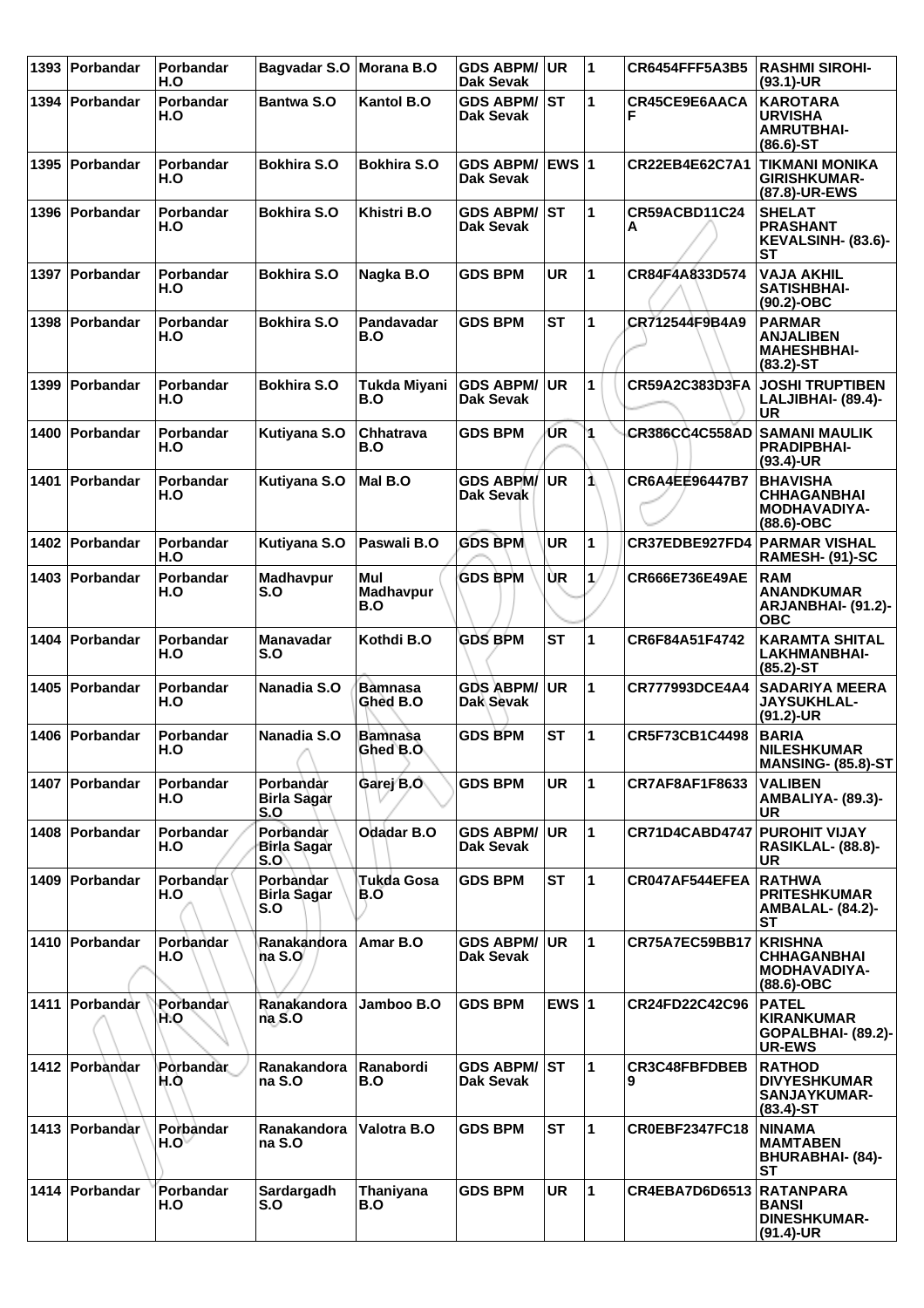|      | 1415 Porbandar        | Porbandar<br>H.O | Shil S.O                        | Mekhdi B.O                       | <b>GDS ABPM/</b><br>Dak Sevak        | <b>IST</b>   | 1            | CR8CD46F91534B        | <b>KHAMBHALA</b><br><b>SHAILESH</b><br><b>PARBATBHAI-</b><br>$(82.6)$ -ST         |
|------|-----------------------|------------------|---------------------------------|----------------------------------|--------------------------------------|--------------|--------------|-----------------------|-----------------------------------------------------------------------------------|
|      | 1416 Rajkot           | Rajkot H.O       | Dahisara S.O<br>(Rajkot)        | Dahisara S.O<br>(Rajkot)         | <b>GDS ABPM/</b><br><b>Dak Sevak</b> | <b>EWS 1</b> |              | CR1445DF9BFDE6        | <b>LODARIYA</b><br><b>VIMALKUMAR-</b><br>(89.4)-UR-EWS                            |
|      | 1417 Rajkot           | Rajkot H.O       | Dahisara S.O<br>(Rajkot)        | Derala B.O                       | <b>GDS BPM</b>                       | OBC $ 1$     |              | CR24B454293647        | <b>HERBHA DAXA-</b><br>$(92.4)$ -OBC                                              |
|      | 1418 Rajkot           | Rajkot H.O       | Dahisara S.O<br>(Rajkot)        | <b>Kuntasi B.O</b>               | <b>GDS BPM</b>                       | <b>UR</b>    | $\mathbf{1}$ | CR26A1B4E5D244        | <b>BAVARVA CHETAN</b><br><b>DINESHBHAI-</b><br>$(93.2)$ -UR                       |
|      | 1419 Rajkot           | Rajkot H.O       | Dahisara S.O<br>(Rajkot)        | Lavanpur B.O                     | <b>GDS BPM</b>                       | OBC $ 1$     |              | <b>CR8567FF424F8C</b> | <b>MAKHELA KAJAL</b><br><b>ANILKUMAR-</b><br>$(89.8)-OBC$                         |
|      | 1420 Rajkot           | Rajkot H.O       | Dahisara S.O<br>(Rajkot)        | Mota Bhela<br>B.O                | <b>GDS BPM</b>                       | <b>ST</b>    | 1            | CR38389B89769A        | <b>TADVI</b><br><b>RAHULKUMAR-</b><br>$(84.6)$ -ST                                |
| 1421 | Rajkot                | Rajkot H.O       | Dahisara S.O<br>(Rajkot)        | Targhadi B.O                     | <b>GDS BPM</b>                       | OBC $ 1$     |              | CR022836C14844        | <b>BARAIYA VIPUL</b><br><b>KUMAR CHHAGAN-</b><br>$(91.2) - OBC$                   |
|      | 1422 Rajkot           | Rajkot H.O       | Dhuva DSO                       | <b>Dhuva DSO</b>                 | <b>GDS ABPM/</b><br><b>Dak Sevak</b> | <b>UR</b>    | 1            | CR4B546423C64D        | <b>KHATANA RANJIT</b><br><b>RAJABHAI- (90.4)-</b><br><b>OBC</b>                   |
| 1423 | Rajkot                | Rajkot H.O       | Jetpar (M)<br>S.O               | Jivapar(c)<br>B.O                | <b>GDS BPM</b>                       | $EWS$ 1      |              | CR14DDE65D7A84        | <b>JADEJA</b><br><b>VISHVRAJSINH</b><br><b>MAYURDHVAJSINH</b><br>- (92)-UR-EWS    |
|      | 1424 Rajkot           | Rajkot H.O       | Jetpar (M)<br>S.O               | Juna Ghantila   GDS ABPM/<br>B.O | Dak-Sevak                            | <b>EWS 1</b> |              | CR5ED5E9D68724        | <b>DHARA JIVANI-</b><br>(87.6)-UR-EWS                                             |
|      | 1425 Rajkot           | Rajkot H.O       | Jetpar (M)<br>S.O               | Juna Ghantila GDS ABPM/<br>B.O   | <b>Dak Sevak</b>                     | <b>UR</b>    | 1            | CR41BE8CE63884        | <b>BHORANIYA</b><br><b>KARANKUMAR-</b><br>$(91.6)$ -UR                            |
|      | 1426 Rajkot           | Rajkot H.O       | Jetpar (M)<br>S.O               | Sultanpur B.O GDS BPM            |                                      | SŤ           | 1            | CR0AB74C4A4BC<br>D    | <b>VALVAI</b><br><b>KALPESHKUMAR</b><br><b>NARSINGBHAI-</b><br>$(88.2) - ST$      |
|      | 1427 Rajkot           | Rajkot H.O       | Jetpar (M)<br>S.O               | Vejalpar B.O                     | <b>GDS ABPM/</b><br><b>Dak Sevak</b> | OBC $ 1$     |              | CR08424754E526        | <b>CHAROLIYA</b><br><b>CHANDANI</b><br><b>BHUPATBHAI-</b><br>$(91.2) - OBC$       |
| 1428 | Rajkot                | Rajkot H.O       | Kasturbadha<br>$m$ S.O<br>л     | Vadali B.O                       | <b>GDS BPM</b>                       | OBC $ 1$     |              | CR12455588341D        | <b>JOTANIYA POOJA</b><br><b>CHANDUBHAI-</b><br>$(91.6)-OBC$                       |
|      | 1429 Rajkot           | Rajkot H.O       | <b>KOTHARIA</b><br>S.O (Rajkot) | <b>KOTHARIA</b><br>S.O (Rajkot)  | <b>GDS ABPM/</b><br><b>Dak Sevak</b> | <b>EWS 1</b> |              | CR6488D442D5F4        | <b>DUDHATRA SMIT</b><br><b>BHAVESHBHAI-</b><br>(93.6)-UR-EWS                      |
|      | 1430 $ $ Rajkot       | Rajkot H.O       | <b>KUVADAVA</b><br>S.O          | Kuchiyadad<br>B.O                | <b>GDS BPM</b>                       | OBC $ 1$     |              | CR68364BCBC437        | <b>NAYAK RAMIZ</b><br>RAFIKBHAI- (91.6)-<br><b>OBC</b>                            |
|      | 1431 Rajkot           | Rajkot H.O       | <b>KUVADAVA</b><br>S.O          | Ziyana B.O                       | <b>GDS BPM</b>                       | <b>UR</b>    | $\mathbf{1}$ | CR3433C87BF72F        | <b>KRUPALI JAVIYA-</b><br>$(93)-UR$                                               |
|      | 1432 $ {\sf Rajkot}$  | Rajkot H.O       | <b>Maliya</b><br>Miyana S.O     | Khirai B.O                       | <b>GDS BPM</b>                       | UR           | $\mathbf{1}$ | CR75AB3CF99E65        | <b>BHALODIYA</b><br><b>RICHABEN</b><br><b>DINESHBHAI-</b><br>$(92.6)$ -UR         |
|      | 1433 $ {\sf Rajkot}$  | Rajkot H.O       | <b>Maliya</b><br>Miyana S.O     | Maliya<br>Miyana S.O             | <b>GDS ABPM/ST</b><br>Dak Sevak      |              | 1            | CR27B3CF4AC3E<br>В    | <b>PATEL</b><br><b>JIGARKUMAR</b><br><b>DINESHBHAI-</b><br>$(82.8) - ST$          |
|      | 1434 Rajkot           | Rajkot H.O       | Maliya<br>Miyana S.O            | <b>Maliya</b><br>Miyana S.O      | <b>GDS ABPM/</b><br><b>Dak Sevak</b> | UR           | $\mathbf{1}$ | CR5118517B19AF        | <b>SANGHANI CHIRAG</b><br>DHIRAJLAL- (90.2)-<br><b>UR</b>                         |
|      | 1435 Rajkot           | Rajkot H.O       | <b>Maliya</b><br>Miyana S.O     | Sokhda B.O                       | <b>GDS BPM</b>                       | UR           | $\mathbf{1}$ | CR4F2E4D17D396        | <b>JANI VIDHI</b><br><b>VIMALKUMAR-</b><br>$(91.6)$ -UR                           |
|      | 1436 $ {\sf Rajkot} $ | Rajkot H.O       | Morbi MDG<br>S.O                | <b>Bela Rangpar</b><br>B.O       | <b>GDS BPM</b>                       | <b>UR</b>    | $\mathbf{1}$ | CR4B68E3E7ADC1        | <b>PREETI SHARMA-</b><br>(95)-UR                                                  |
|      | 1437 Rajkot           | Rajkot H.O       | <b>Morbi MDG</b><br>S.O         | Chachapar<br>B.O                 | <b>GDS ABPM/</b><br><b>Dak Sevak</b> | $OBC$  1     |              | CR02A97FC2C1EF        | <b>PADAHARIYA</b><br><b>NARASHIBHAI</b><br><b>MUMABHAI- (90.4)-</b><br><b>OBC</b> |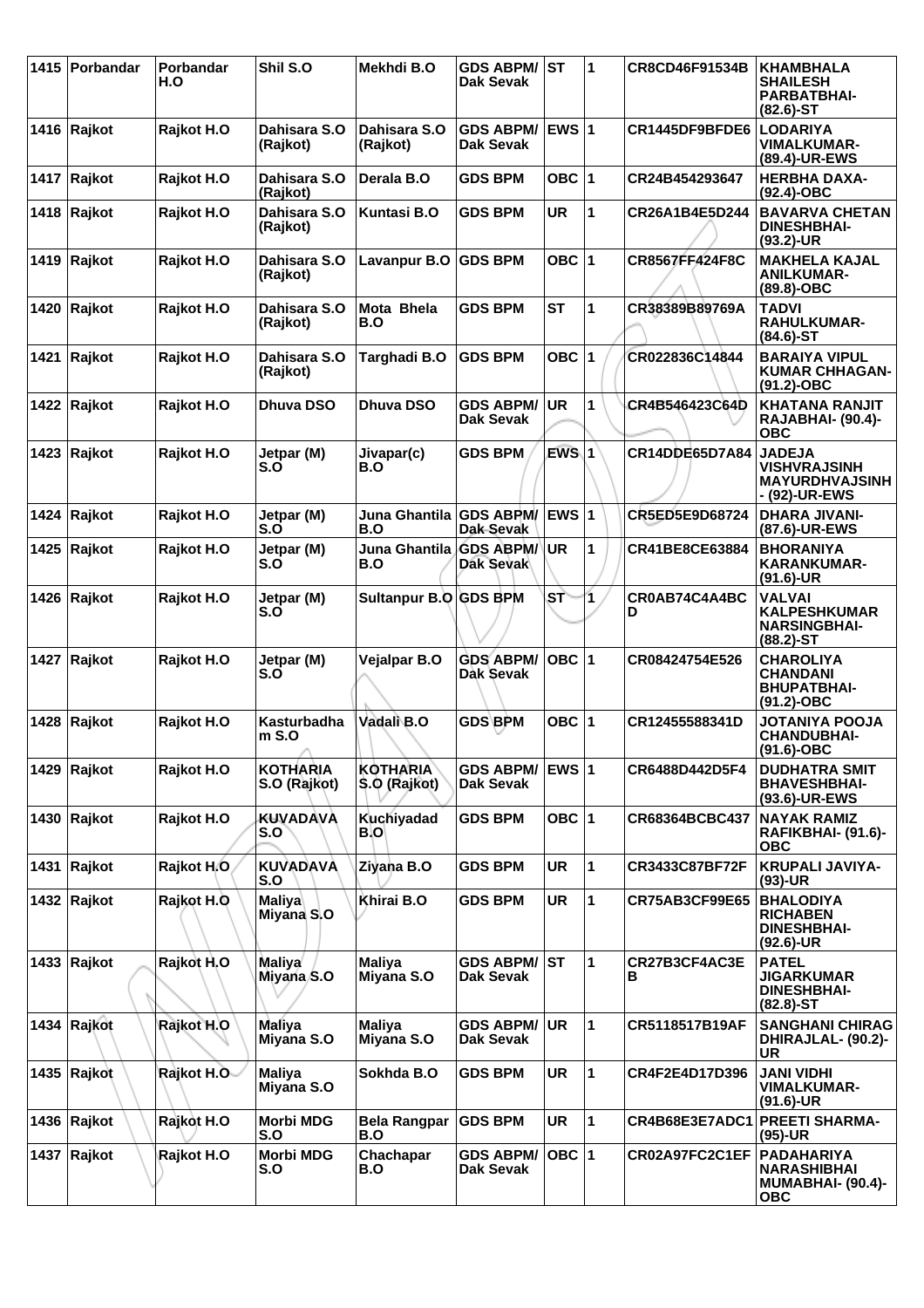|      | 1438 Rajkot          | Rajkot H.O | <b>Morbi MDG</b><br>S.O    | Khevaliya<br>B.O          | <b>GDS BPM</b>                       | OBC  1       |   | CR563CF944D777        | <b>KARTHIYA</b><br><b>DARPAN</b><br>PUNJABHAI- (91.4)-<br><b>OBC</b>          |
|------|----------------------|------------|----------------------------|---------------------------|--------------------------------------|--------------|---|-----------------------|-------------------------------------------------------------------------------|
|      | 1439 $ {\sf Rajkot}$ | Rajkot H.O | <b>Morbi MDG</b><br>S.O    | Nichimandal<br>B.O        | <b>GDS ABPM/</b><br>Dak Sevak        | ST           | 1 | CR3E7C4DB89DC<br>в    | <b>KHARADI</b><br><b>PRITESHKUMAR</b><br><b>SURESHBHAI-</b><br>$(82.8)$ -ST   |
| 1440 | Rajkot               | Rajkot H.O | <b>Morbi MDG</b><br>S.O    | Panchasar<br>B.O          | <b>GDS BPM</b>                       | OBC $ 1$     |   | <b>CR1B515AFA8E71</b> | <b>DABHI FALGUNI-</b><br>$(90)$ -OBC                                          |
|      | 1441 Rajkot          | Rajkot H.O | <b>Morbi MDG</b><br>S.O    | Rajpar B.O                | <b>GDS BPM</b>                       | UR           | 1 | CR771E4F8D3A41        | <b>SHERASIYA</b><br><b>DHAVAL</b><br>AMRUTLAL- (93.4)-<br>UR                  |
|      | 1442 Rajkot          | Rajkot H.O | <b>Morbi MDG</b><br>S.O    | Thorala B.O               | <b>GDS ABPM/</b><br>Dak Sevak        | ST           | 1 | CR8534E3C38B5E        | <b>RAVAT</b><br><b>YOGENDRASINH</b><br>GULABSINH- (82.4)-<br>SТ               |
|      | 1443 $\vert$ Rajkot  | Rajkot H.O | <b>Morbi Ppw</b><br>S.O    | Gungan B.O                | <b>GDS BPM</b>                       | <b>ST</b>    | 1 | CR11BF58B14244        | <b>PATEL HARSHIKA-</b><br>$(87.4)$ -ST                                        |
|      | 1444 Rajkot          | Rajkot H.O | <b>Morbi Ppw</b><br>S.O    | Mahendranag<br>ar B.O     | <b>GDS ABPM/</b><br>Dak Sevak        | OBC $ 1$     |   | CR1F85D92E3DBF        | <b>SONGRA JAYDIP</b><br><b>VISHNUBHAI-</b><br>$(90.4)$ -OBC                   |
|      | 1445 $Raikot$        | Rajkot H.O | <b>Morbi Ppw</b><br>S.O    | Mahendranag<br>ar B.O     | <b>GDS ABPM/</b><br>Dak Sevak        | /UR          | 1 | <b>CR53A14B99CF5D</b> | <b>SONGRA</b><br><b>VRAJENDRAKUMA</b><br><b>R VASUDEVBHAI-</b><br>$(91.8)-UR$ |
|      | 1446 Rajkot          | Rajkot H.O | <b>Morbi Ppw</b><br>S.O    | Paneli B.O                | <b>GDS ABPM/</b><br>Dak Sevak        | <b>UR</b>    | 1 | CR5179C738446A        | <b>MALASANA</b><br><b>RAVIKUMAR</b><br><b>RAMESHBHAI-</b><br>$(90.2)$ -UR     |
|      | 1447 Rajkot          | Rajkot H.O | <b>Morbi Ppw</b><br>S.O    | Paneli B.O                | <b>GDS BPM</b>                       | ST           | 1 | CR6B599E93E5C2        | <b>PATEL JYOTI</b><br>RASIKBHAI- (86)-ST                                      |
|      | 1448 Rajkot          | Rajkot H.O | <b>Morbi Ppw</b><br>S.O    | <b>Rafaleshwar</b><br>B.O | <b>GDS BPM</b>                       | Sħ           | Æ | CR515913244673        | <b>RATHVA</b><br><b>TARULATABEN</b><br><b>CHANDUBHAI-</b><br>$(85.2)$ -ST     |
| 1449 | Rajkot               | Rajkot H.O | <b>Morbi Ppw</b><br>S.O    | Ravapar(Nadi<br>) B.O     | <b>GDS BPM</b>                       | <b>UR</b>    | 1 | <b>CR8E5C5DAE4538</b> | <b>DAVA</b><br><b>DIVYESHKUMAR-</b><br>$(93.2)$ -UR                           |
|      | 1450 Rajkot          | Rajkot H.O | <b>Morbi Ppw</b><br>S.O    | Sadulkanava<br>B.O        | <b>GDS ABPM/</b><br>Dak Sevak        | <b>UR</b>    | 1 | CR13D2C5EE513D        | <b>PATEL DARVIN-</b><br>(91)-UR                                               |
|      | 1451 $\vert$ Rajkot  | Rajkot H.O | Paddhari S.O               | Hadmatiya<br>B.O          | <b>GDS ABPM/</b><br>Dak Sevak        | <b>EWS 1</b> |   | CR04995C14CC1A        | <b>GOHIL</b><br><b>JAYRAJSINH</b><br><b>ANIRUDHDHSINH-</b><br>(89.8)-UR-EWS   |
|      | 1452 Rajkot          | Rajkot H.O | Paddhari S.O               | Khakhdabela<br>B.O        | <b>GDS ABPM/</b><br><b>Dak Sevak</b> | lst.         | 1 | CR25722FC3E9B2        | <b>TAVIYAD</b><br><b>BHARATBHAI</b><br><b>CHANDUBHAI-</b><br>$(84.4)$ -ST     |
|      | 1453 $ {\sf Rajkot}$ | Rajkot H.O | Paddhari S.O               | Khakhdabela<br><b>B.O</b> | <b>GDS BPM</b>                       | <b>ST</b>    | 1 | CR8284FD45DDB4        | <b>DINDOR</b><br><b>VIKRAMBHAI-</b><br>$(85.8)$ -ST                           |
|      | 1454 Rajkot          | Rajkot H.O | Paddhari S.O               | Makajimeghp<br>ar B.O     | <b>GDS BPM</b>                       | UR           | 1 | <b>CR5C7A5BB3684B</b> | <b>DHARMARAJSINH</b><br><b>KIRITSINH DABHI-</b><br>$(92.6)$ -UR               |
|      | 1455 Rajkot          | Rajkot H.O | <b>Paddhari S.O</b>        | Sarapdad B.O              | <b>GDS ABPM/</b><br>Dak Sevak        | lst          | 1 | CR63248B77C244        | <b>MULIYANA</b><br><b>DARSHAN</b><br><b>HITESHBHAI-</b><br>$(85.4)$ -ST       |
|      | 1456 Rajkot          | Rajkot H.O | Paddhari S.O               | Thoriyali B.O             | <b>GDS BPM</b>                       | OBC $ 1$     |   | CR07F367E444B4        | <b>PARMAR</b><br><b>RAJKUMAR</b><br>MOHANLAL- (89.4)-<br><b>OBC</b>           |
|      | 1457 Rajkot          | Rajkot H.O | Rajkot<br>Madhapar S.O B.O | Para Pipliya              | <b>GDS ABPM/</b><br>Dak Sevak        | <b>ST</b>    | 1 | CR1781F986A4C3        | <b>GANASAVA</b><br><b>ASHABEN</b><br><b>MANSUKHBHAI-</b><br>$(85)-ST$         |
|      | 1458 $ {\sf Rajkot}$ | Rajkot H.O | Rajkot<br>Bedipara S.O     | Anandpar<br>Navagam B.O   | <b>GDS ABPM/</b><br>Dak Sevak        | <b>EWS 1</b> |   | CR499C52E76D47        | <b>VYAS DHAVAL</b><br>KAUSHIKBHAI-<br>(90)-UR-EWS                             |
|      | 1459 $ {\sf Rajkot}$ | Rajkot H.O | Rajkot<br>Bedipara S.O     | Bedi(Rajkot)<br>B.O       | <b>GDS ABPM/</b><br><b>Dak Sevak</b> | <b>ST</b>    | 1 | CR34766451184E        | <b>TADVI DHAVAL</b><br><b>MANGUBHAI-</b><br>$(86.4)$ -ST                      |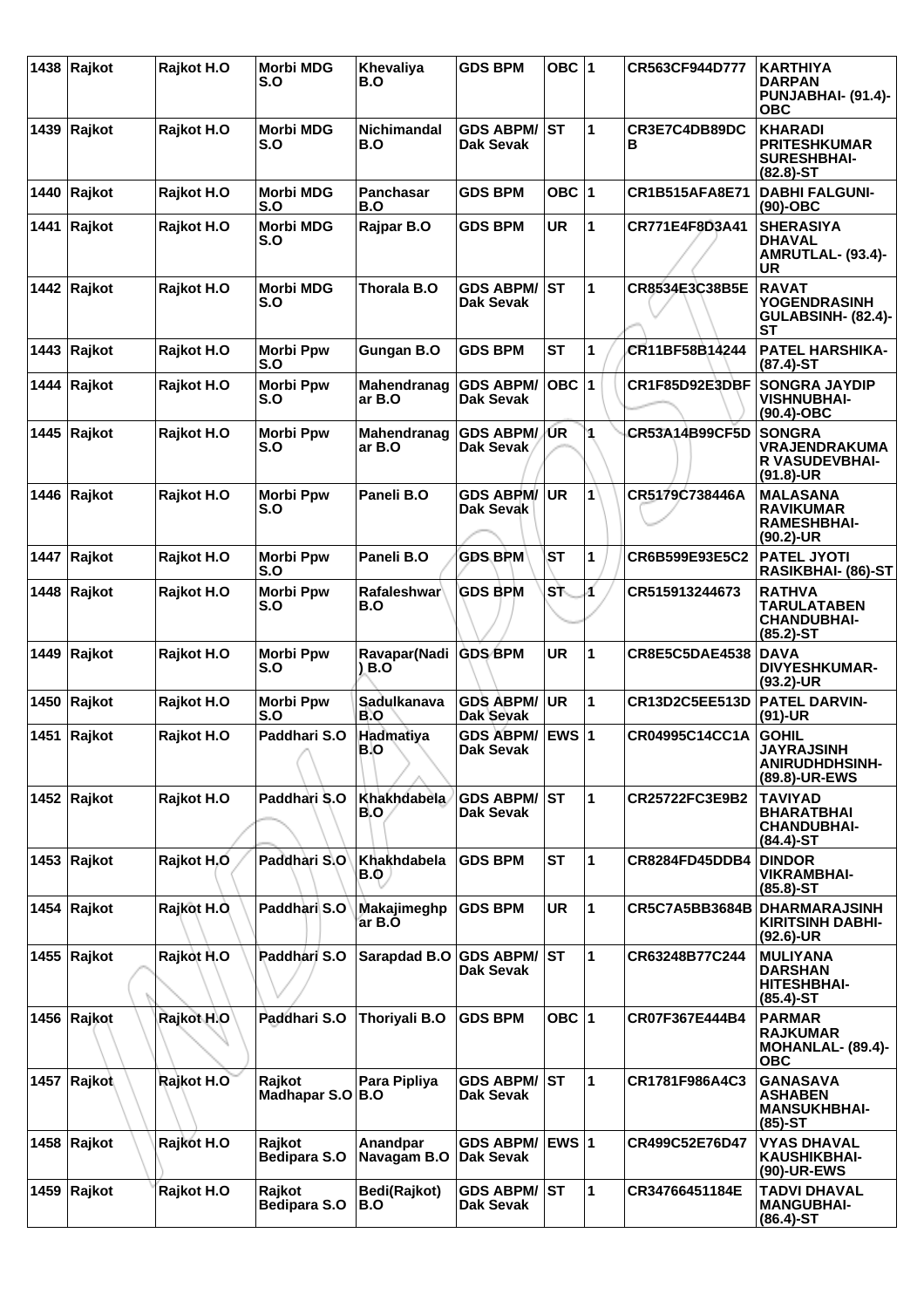| 1460 | Rajkot               | Rajkot H.O  | Rajkot<br>Bedipara S.O              | <b>Gauridad B.O</b>                    | <b>GDS ABPM/</b><br>Dak Sevak        | OBC $ 1$     |                         | CR8826C7DD1215        | <b>GARODHARA</b><br><b>SWATI</b><br><b>VIJAYKUMAR-</b><br>(94.6)-OBC       |
|------|----------------------|-------------|-------------------------------------|----------------------------------------|--------------------------------------|--------------|-------------------------|-----------------------|----------------------------------------------------------------------------|
| 1461 | Rajkot               | Rajkot H.O  | Rajkot<br><b>Bedipara S.O</b>       | Kagadadi B.O GDS BPM                   |                                      | <b>UR</b>    | 1                       | CR657AECEE848D        | <b>CHANGANI</b><br><b>BHARAT</b><br><b>PRAVINBHAI-</b><br>(94.2)-UR        |
|      | 1462 Rajkot          | Rajkot H.O  | Rajkot<br><b>Bhaktinagar</b><br>S.O | Rajkot<br><b>Bhaktinagar</b><br>S.O    | <b>GDS ABPM/</b><br><b>Dak Sevak</b> | <b>UR</b>    | $\mathbf{1}$            | CR677C99A4FF82        | <b>TRIVEDI MITESH</b><br><b>MUKESHBHAI-</b><br>$(96.2)$ -UR                |
|      | 1463 $ {\sf Rajkot}$ | Rajkot H.O  | <b>Rajkot Postal</b><br>Colony S.O  | Ravki B.O                              | <b>GDS ABPM/</b><br>Dak Sevak        | <b>UR</b>    | 1                       | CR7A99D741C68C        | <b>LADANI SAGAR</b><br><b>ARAVINDBHAI-</b><br>$(92.8)$ -UR                 |
| 1464 | Rajkot               | Rajkot H.O  | <b>Rajkot Postal</b><br>Colony S.O  | Vavdi B.O                              | <b>GDS ABPM/</b><br><b>Dak Sevak</b> | <b>EWS 1</b> |                         | CR5C4F3C1E992A        | <b>MONPARA SHIVAM</b><br>R- (91.6)-UR-EWS                                  |
| 1465 | Rajkot               | Rajkot H.O  | <b>Rajkot Sau</b><br>Uni Area S.O   | <b>Kankot B.O</b>                      | <b>GDS BPM</b>                       | <b>UR</b>    | 1                       | CR4C4E146455C3        | <b>GADOYA SMIT</b><br><b>MUKESHBHAI-</b><br>(94.4)-UR                      |
|      | 1466 Rajkot          | Rajkot H.O  | <b>Rajkot Sau</b><br>Uni Area S.O   | <b>Rajkot Sau</b><br>Uni Area S.O      | <b>GDS ABPM/</b><br>Dak Sevak        | <b>UR</b>    | $\mathbf 2$             | <b>CR72AEA5434A8B</b> | <b>KHANPARA</b><br><b>PRITKUMAR</b><br><b>PRADHYUMANBHA</b><br>I- (95)-UR  |
| 1467 | Rajkot               | Rajkot H.O  | <b>Rajkot Sau</b><br>Uni Area S.O   | <b>Rajkot Sau</b><br>Uni Area S.O      | <b>GDS ABPM/</b><br>Dak Sevak        | ŰR           | $\overline{\mathbf{2}}$ | CR1B7EFFE4B9C<br>A    | <b>TANK SURBHI</b><br><b>KAUSHIKBHAI-</b><br>$(94)-OBC$                    |
|      | 1468 Rajkot          | Rajkot H.O  | Sardhar S.O                         | Bedla B.O                              | <b>GDS BPM</b>                       | <b>ST</b>    | 1                       | CR757CDA8C8D87        | <b>RINABEN- (87.2)-ST</b>                                                  |
| 1469 | Rajkot               | Rajkot H.O  | Sardhar S.O                         | Bogharavadar<br>B.O                    | <b>GDS BPM</b>                       | OBC 1        |                         | CR7E42DF9DA14B        | <b>GOHEL HARDI</b><br>ANILBHAI- (91)-<br><b>OBC</b>                        |
|      | 1470 Rajkot          | Rajkot H.O  | Sardhar S.O                         | Haripar B.O                            | <b>GDS BPM</b>                       | <b>UR</b>    | 1                       | CR623D283F46A6        | <b>DETHA NEHAL</b><br><b>PANKAJBHAI-</b><br>$(93.6)$ -OBC                  |
| 1471 | Rajkot               | Rajkot H.O  | Sardhar S.O                         | Sardhar S.O                            | <b>GDS ABPM/</b><br><b>Dak Sevak</b> | UR           | 1                       | CR81F72D351F4D        | <b>MODIYA</b><br><b>PAVANKUMAR</b><br><b>VISHNUBHAI-</b><br>$(91.4)$ -UR   |
|      | 1472 Rajkot          | Rajkot H.O  | Tankara S.O                         | Bangavadi<br>B.O                       | <b>GDS BPM</b>                       | OBC 1        |                         | CR2B251C6FD6AD        | <b>VAGHELA MANSI</b><br><b>JAYPRAKASHBHAI</b><br>- (90.6)-OBC              |
|      | 1473 $ {\sf Rajkot}$ | Rajkot H.O  | Tankara S.O                         | Jivapar B.O                            | <b>GDS BPM</b>                       | <b>UR</b>    | 1                       | <b>CR6FE741F222BA</b> | <b>NIKUNJ</b><br>KUNDARIYA- (94)-<br>UR                                    |
|      | 1474 Rajkot          | Rajkot H.O  | Tankara S.O                         | Kotharia(Tank GDS ABPM/ UR<br>ara) B.O | <b>Dak Sevak</b>                     |              | $\vert$ 1               | CR153E247434EB        | <b>THACKER KARAN</b><br><b>NATWARLAL-</b><br>$(92.4)$ -UR                  |
|      | 1475 Rajkot          | Rajkot H.O  | Tankara S.O                         | Mitana B.O                             | <b>GDS ABPM/</b><br>Dak Sevak        | OBC 1        |                         | CR0759A32EA8FA        | <b>BHARTHI POOJA</b><br>RAJENDRABHAI-<br>(89.5)-OBC                        |
|      | 1476 Rajkot          | Rajkot H.O  | Tankara S.O                         | Mitana B.O                             | <b>GDS ABPM/</b><br>Dak Sevak        | <b>UR</b>    | $\mathbf{1}$            | CR2BD86C642452        | <b>HARANIYA</b><br><b>MOHITKUMAR</b><br><b>SURESHBHAI-</b><br>$(91.8)$ -UR |
|      | 1477 Rajkot          | Rajkot H.O. | Tankara S.O                         | Savadi B.O                             | <b>GDS ABPM/</b><br><b>Dak Sevak</b> | <b>UR</b>    | $\mathbf{1}$            | CR52E421572F8F        | <b>AJAGIYA DARSHIK</b><br>RAJENDRABHAI-<br>$(89.8)$ -UR                    |
|      | 1478 Rajkot          | Rajkot H.O  | Tankara S.O                         | Tankara S.O                            | <b>GDS ABPM/</b><br>Dak Sevak        | <b>UR</b>    | $\mathbf{1}$            | CR614C417DAC75        | <b>HOTHEE</b><br><b>NITINKUMAR</b><br><b>MANSUKHBHAI-</b><br>$(91.6)$ -UR  |
|      | 1479 Rajkot          | Rajkot H.O  | Veraval<br>(Shapar) S.O             | Pardi B.O                              | <b>GDS ABPM/</b><br>Dak Sevak        | <b>UR</b>    | $\mathbf{1}$            | <b>CR7274266DBF5B</b> | <b>SUDANI</b><br><b>VISHVKUMAR</b><br>JAYANTILAL- (93)-<br>UR              |
|      | 1480 Rajkot          | Rajkot H.O  | Virnagar S.O                        | Lakhavad(Na<br>ni) B.O                 | <b>GDS ABPM/</b><br><b>Dak Sevak</b> | OBC 1        |                         | CR0AEECC3DA21<br>3    | <b>RAM SONALBEN</b><br><b>BHARABHAI-</b><br>$(90.4)$ -OBC                  |
|      | 1481 Rajkot          | Rajkot H.O  | Wankaner<br>S.O                     | Arnitimba B.O GDS BPM                  |                                      | <b>UR</b>    | $\mathbf{1}$            | CR86E754941274        | SIPAI TAHIR<br><b>NAJARHUSHEN-</b><br>$(91.2)$ -UR                         |
|      | 1482 Rajkot          | Rajkot H.O  | Wankaner<br>S.O                     | Gariya B.O                             | <b>GDS BPM</b>                       | UR           | $\mathbf{1}$            | CR3271B8129635        | <b>RAJAT- (95)-OBC</b>                                                     |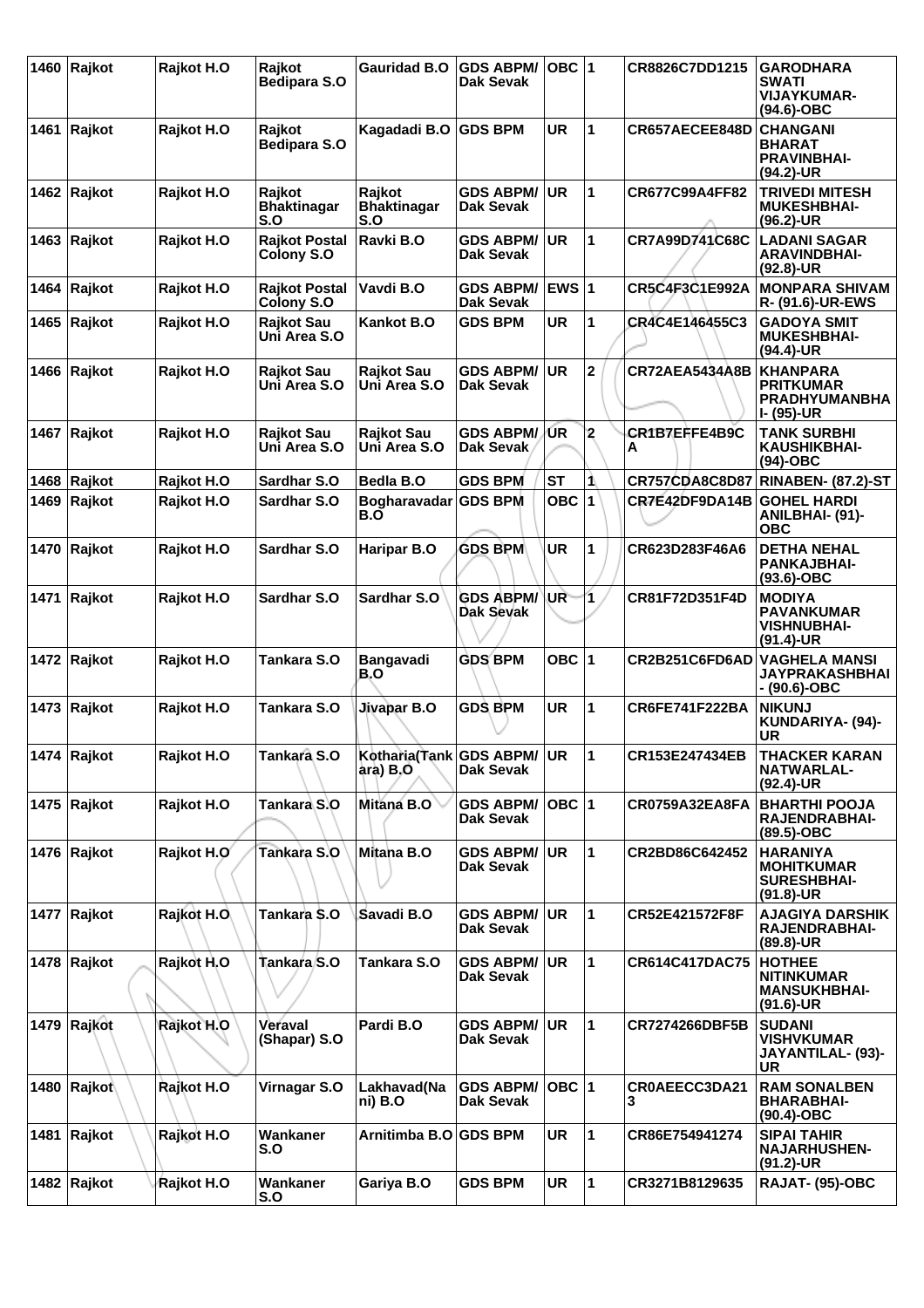|      | 1483 $ $ Rajkot                             | Rajkot H.O        | Wankaner<br>S.O                           | Kankot B.O                       | <b>GDS ABPM/</b><br>Dak Sevak        | <b>UR</b> | $\blacktriangleleft$    | CR224192E14FA5              | <b>SANGHANI AJAY</b><br>JAMANBHAI- (93.8)-<br>UR                           |
|------|---------------------------------------------|-------------------|-------------------------------------------|----------------------------------|--------------------------------------|-----------|-------------------------|-----------------------------|----------------------------------------------------------------------------|
|      | 1484 Rajkot                                 | Rajkot H.O        | Wankaner<br>S.O                           | Kherva B.O                       | <b>GDS BPM</b>                       | <b>UR</b> | 1                       | CR44B5953A271E              | <b>AKABARI</b><br><b>VANDANA</b><br><b>MADHAVJIBHAI-</b><br>$(92.6)$ -UR   |
|      | 1485 $ {\sf Rajkot}$                        | Rajkot H.O        | Wankaner<br>S.O                           | Khijadia B.O                     | <b>GDS BPM</b>                       | EWS $ 1$  |                         | CR43AFB4AA83FE KARADANI RAJ | <b>HARESHBHAI-</b><br>(91.4)-UR-EWS                                        |
|      | 1486 Rajkot                                 | Rajkot H.O        | Wankaner<br>S.O                           | Mahika B.O                       | <b>GDS ABPM/</b><br>Dak Sevak        | ST        | 1                       | CR079E5AEB1FE1              | <b>BHABHOR</b><br><b>SURMALBHAI</b><br>RAVJIBHAI- (84.4)-<br>SТ            |
| 1487 | Rajkot                                      | Rajkot H.O        | Wankaner<br>S.O                           | Paddhara B.O                     | <b>GDS ABPM/</b><br>Dak Sevak        | OBC $ 1$  |                         | CR29442C827142              | JADAV DIVYA-<br>$(89.6)$ -OBC                                              |
| 1488 | Rajkot                                      | Rajkot H.O        | Wankaner<br>S.O                           | Rajavadala<br>B.O                | <b>GDS BPM</b>                       | OBC $ 1$  |                         | CR42427A398524              | <b>PITRODA</b><br><b>RAJKUMAR</b><br><b>KAMLESHBHAI-</b><br>$(91.4)$ -OBC  |
| 1489 | Rajkot                                      | Rajkot H.O        | Wankaner<br>S.O                           | Samadhiyala<br>B.O               | <b>GDS BPM</b>                       | <b>UR</b> | 1                       | CR22497F4489CF              | <b>JOSHI DIVYABEN</b><br>BABUBHAI- (93.8)-<br><b>UR</b>                    |
| 1490 | Rajkot                                      | Rajkot H.O        | Wankaner<br>S.O                           | Tithva B.O                       | <b>GDS ABPM/</b><br>Dak Sevak        | ∤ST       | 1                       | CR8A2374E613E7              | <b>DINDOR PRIYANKA</b><br><b>VIRSINGBHAI-</b><br>$(85.4)$ -ST              |
| 1491 | Rajkot                                      | Rajkot H.O        | Wankaner<br>S.O                           | Valasan B.O                      | <b>GDS ABPM/</b><br>Dak Sevak        | <b>UR</b> | 1                       | CR05F47D26F6E4              | <b>HIRANI SHWETA</b><br>GIRISHBHAI- (90)-<br>UR                            |
|      | 1492 Rajkot                                 | Rajkot H.O        | Wankaner<br>S.O                           | Wankaner<br>S.O                  | <b>GDS ABPM</b><br>Dak Sevak         | <b>ST</b> | 1                       | CR29753A7E6DE2              | <b>KATARA VINABEN</b><br><b>RAMSINGBHAI-</b><br>$(85)-ST$                  |
|      | 1493 RMS RJ<br>Division,<br>Rajkot.         | <b>HRO Rajkot</b> | <b>HRO Rajkot</b>                         | Rajkot RMS/1                     | GDS ABPM/ OBC 2<br>Dak Sevak         |           |                         | CR67BD93439DDE              | <b>GANGADIYA ASHA</b><br><b>HASMUKHBHAI-</b><br>$(92.4)$ -OBC              |
| 1494 | <b>RMSRJ</b><br>Division,<br>Rajkot.        | <b>HRO Rajkot</b> | <b>HRO Rajkot</b>                         | <b>Rajkot RMS/1</b>              | <b>GDS ABPM/</b><br><b>Dak Sevak</b> | $OBC$ 2   |                         | CR8A8431B74ED8              | <b>GOSWAMI</b><br><b>RAVIRAJGIRI-</b><br>$(91.6)$ -OBC                     |
| 1495 | <b>RMSRJ</b><br>Division.<br>Rajkot.        | <b>HRO Rajkot</b> | <b>HRO Rajkot</b>                         | Rajkot RMS/1                     | <b>GDS ABPM/</b><br>Dak Sevak        | <b>UR</b> | $\mathbf 2$             | CR55276466A181              | <b>ZATAKIYA HARSH-</b><br>$(93.8)$ -UR                                     |
| 1496 | <b>RMSRJ</b><br>Division,<br>Rajkot.        | <b>HRO Rajkot</b> | <b>HRO Rajkot</b><br>∧                    | <b>Rajkot RMS/1</b>              | GDS ABPM/<br>Dak Sevak               | <b>UR</b> | $\overline{\mathbf{2}}$ | CR4F4FC39E14BE              | <b>RAJPUT</b><br>RAHULSINH- (91.8)-<br>UR                                  |
| 1497 | <b>RMS RJ</b><br>Division,<br>Rajkot.       | <b>HRO Rajkot</b> | <b>HRO Rajkot</b>                         | <b>Rajkot RMS/2</b>              | <b>GDS ABPM/</b><br>Dak Sevak        | $EWS$  1  |                         | CR84FB67EA3F5D              | <b>GANDECHA BHUMI</b><br><b>UDAYKUMAR-</b><br>(90.4)-UR-EWS                |
| 1498 | <b>RMS RJ</b><br>Division,<br>Rajkot.       | <b>HRO Rajkot</b> | <b>HRO Rajkot</b>                         | <b>Rajkot RMS/2</b>              | <b>GDS ABPM/</b><br>Dak Sevak        | <b>ST</b> | $\mathbf{1}$            | CR628CFDE76CE4              | <b>MULIYANA MAULIK</b><br><b>RAMESHBHAI-</b><br>$(84.2) - ST$              |
| 1499 | <b>RMS RJ</b><br>Division.<br>Rajkot.       | <b>HRO Rajkot</b> | <b>SRO</b><br><b>Bhavhagar</b>            | Bhavnagar<br>RMS/1               | <b>GDS ABPM/</b><br>Dak Sevak        | <b>UR</b> | 1                       | CR7D69CAD1B454              | <b>NIDHI</b><br><b>JITENDRABHAI</b><br><b>BHATT- (89)-UR</b>               |
| 1500 | <b>RMS RJ</b><br>Division,<br>Rajkot.       | <b>HRO Rajkot</b> | <b>SRO</b><br><b>Bhavnagar</b>            | Bhavnagar<br><b>RMS/2</b>        | <b>GDS ABPM/</b><br>Dak Sevak        | OBC 1     |                         | cr68f246b6743d              | <b>LAXMAN SINGH-</b><br>$(93.4)$ -OBC                                      |
| 1501 | <b>RMS RJ</b><br>Division,<br>Rajkot.       | <b>HRO Rajkot</b> | <b>SRO</b><br><b>Bhaynagar</b>            | <b>Bhavnagar</b><br><b>RMS/2</b> | <b>GDS ABPM/</b><br>Dak Sevak        | <b>UR</b> | 1                       | <b>CR2CDE84A5C441</b>       | <b>RATHOD AMEEN</b><br>DHIRUBHAI- (88.4)-<br><b>OBC</b>                    |
| 1502 | <b>RMS RJ</b><br>Division,<br><b>Rajkot</b> | <b>HRO Rajkot</b> | <b>SRO Bhuj</b>                           | Bhuj<br>Sorting/2                | <b>GDS ABPM/</b><br>Dak Sevak        | <b>UR</b> | 1                       | CR0F84CD1F8313              | <b>PARMAR KARAN</b><br>NIXANBHAI- (90.6)-<br><b>OBC</b>                    |
| 1503 | <b>RMSRJ</b><br>Division,<br><b>Rajkot</b>  | <b>HRO Rajkot</b> | <b>SRO</b><br>Jamnagar                    | Jamnaqar<br>Sorting/1            | <b>GDS ABPM/</b><br>Dak Sevak        | <b>SC</b> | 1                       | CR567C5B359E85              | <b>MAKAVANA</b><br><b>DIVYESH</b><br><b>NARENDRABHAI-</b><br>$(89.2) - SC$ |
| 1504 | <b>RMS RJ</b><br>Division,<br>Rajkot.       | <b>HRO Rajkot</b> | <b>SRO</b><br>Jamnagar                    | Jamnagar<br>Sorting/1            | <b>GDS ABPM/</b><br><b>Dak Sevak</b> | <b>UR</b> | 1                       | <b>CR2E7C42AE737E</b>       | <b>SAPRA RAJ</b><br>BIPINBHAI- (88.8)-<br><b>OBC</b>                       |
| 1505 | <b>RMSRJ</b><br>Division,<br>Rajkot.        | <b>HRO Rajkot</b> | <b>SRO</b><br>Surendranaga   r RMS/2<br>r | Surendranaga                     | <b>GDS ABPM/</b><br>Dak Sevak        | <b>SC</b> | 1                       | CR54BC314579DA              | <b>PARMAR</b><br><b>SUNILBHAI</b><br><b>RAMESHBHAI-</b><br>$(88.8) - SC$   |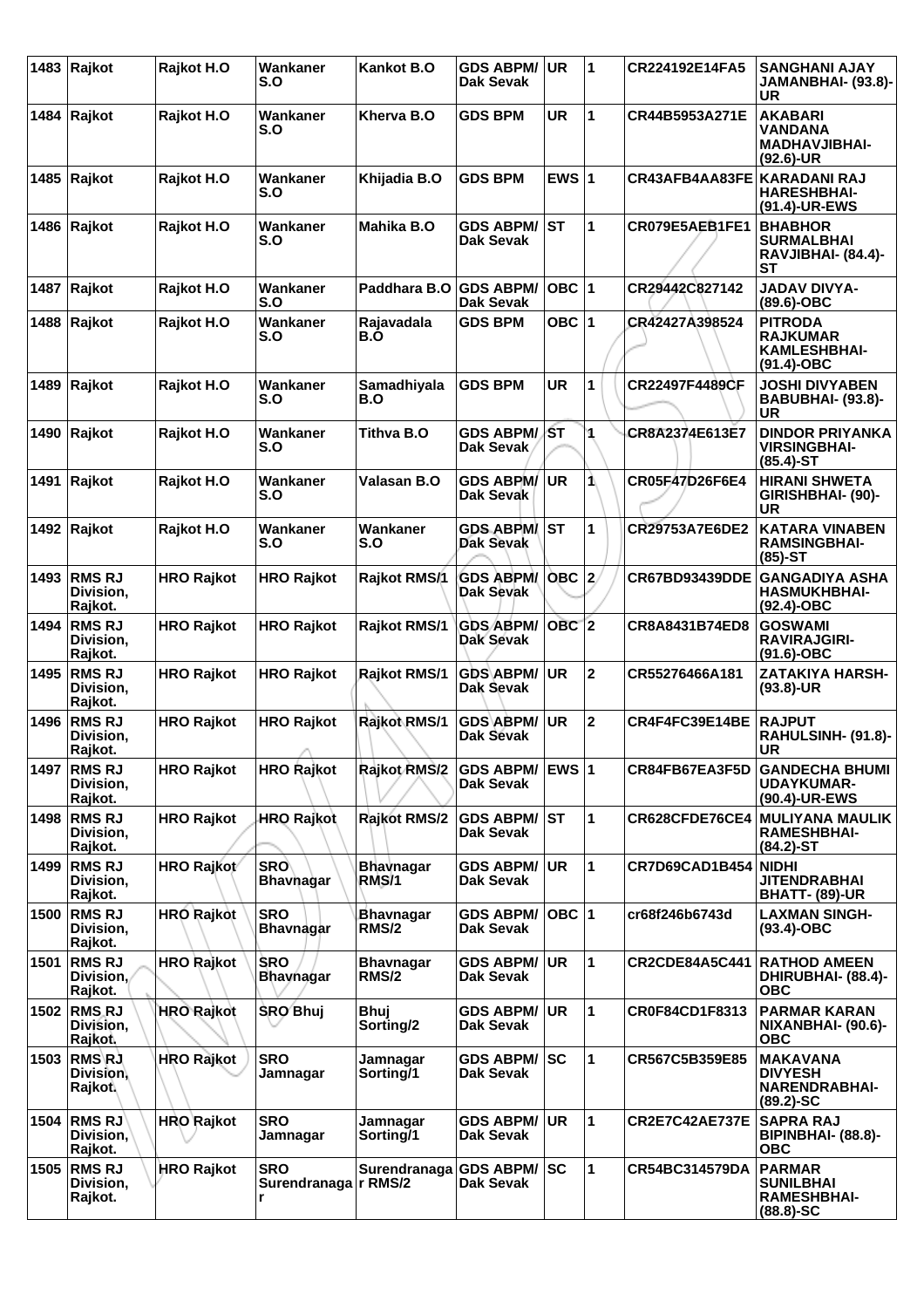|      | 1506 RMS RJ<br>Division,<br>Rajkot. | <b>HRO Rajkot</b>                                      | <b>SRO</b><br>Surendranaga   r RMS/2<br>r | Surendranaga                  | <b>GDS ABPM/</b><br>Dak Sevak        | <b>UR</b>        | 1            | <b>CR66CFDC324482</b> | <b>KHER MAYUR</b><br>LABHUBHAI- (93)-<br><b>OBC</b>                             |
|------|-------------------------------------|--------------------------------------------------------|-------------------------------------------|-------------------------------|--------------------------------------|------------------|--------------|-----------------------|---------------------------------------------------------------------------------|
| 1507 | <b>Surendrana</b><br>gar            | Surendranaga Bajana S.O<br>r H.O                       |                                           | Nagadka(Jat)<br>B.O           | <b>GDS BPM</b>                       | OBC $ 1$         |              | CR2CBFC4BD8C6         | <b>ZINZUVADIYA</b><br>VIMALBHAI- (88.8)-<br><b>OBC</b>                          |
| 1508 | gar                                 | Surendrana Surendranaga Chotila S.O<br>∣r H.O          |                                           | Anandpur<br><b>Bhadla B.O</b> | <b>GDS ABPM/</b><br><b>Dak Sevak</b> | OBC 1            |              | <b>CR27E767142FDB</b> | <b>NAGAIYA ARYA-</b><br>$(90.6)$ -OBC                                           |
| 1509 | gar                                 | Surendrana Surendranaga Chotila S.O<br>r H.O           |                                           | Anandpur<br><b>Bhadla B.O</b> | <b>GDS BPM</b>                       | OBC $ 1$         |              | CR253843343642        | <b>HAN NILESH</b><br><b>HARDASBHAI-</b><br>$(90.6)$ -OBC                        |
| 1510 | Surendrana<br>gar                   | Surendranaga Chotila S.O<br>r H.O                      |                                           | Chotila S.O                   | <b>GDS ABPM/</b><br>Dak Sevak        | <b>UR</b>        | 1            | CR43CBB94F67D5        | KHER MAYUR- (93)-<br><b>OBC</b>                                                 |
| 1511 | Surendrana<br>gar                   | Surendranaga Chotila S.O<br>r H.O                      |                                           | Dhokalva B.O                  | <b>GDS BPM</b>                       | <b>ST</b>        | 1            | CR2589D5BE97C3        | <b>BAMANIYA</b><br><b>KALPESHKUMAR</b><br>DITABHAI- (87.6)-<br><b>ST</b>        |
|      | gar                                 | 1512 Surendrana Surendranaga Chotila S.O<br>r H.O      |                                           | Sapar B.O                     | <b>GDS ABPM/</b><br>Dak Sevak        | <b>ST</b>        | 1            | CR0671F3E4C1C5        | <b>MACHHAR</b><br><b>ARPANKUMAR</b><br><b>MANSINHBHAI-</b><br>$(84.8) - ST$     |
|      | gar                                 | 1513 Surendrana Surendranaga Chuda S.O<br>r H.O        |                                           | Chachka B.O                   | <b>GDS BPM</b>                       | OBC $ 1$         |              | CR474B1439A751        | <b>CHAUHAN HARESH</b><br>RAMJEEBHAI- (89)-<br><b>OBC</b>                        |
| 1514 | gar                                 | Surendrana Surendranaga Chuda S.O<br>r H.O             |                                           | Chhatriyala                   | <b>GDS ABPM/</b><br>Dak Sevak        | SC               | $\mathbf{1}$ | CR65FCE34CCA26        | <b>MAYANKKUMAR</b><br>SUTARIYA- (89)-SC                                         |
|      | gar                                 | 1515 Surendrana Surendranaga Chuda S.O<br>r H.O        |                                           | Karol B.O                     | <b>GDS ABPM/</b><br>Dak Sevak        | <b>UR</b>        | 1            | CR48758FACBF8C        | <b>PARNALIYA</b><br><b>RAVIRAJ</b><br><b>AMBARAMBHAI-</b><br>$(91.8)$ -UR       |
|      | gar                                 | 1516   Surendrana   Surendranaga   Chuda S.O<br>r H.O  |                                           | Karol B.O                     | <b>GDS BPM</b>                       | <b>UR</b>        | 1            | CR87B486BB9455        | <b>AGRAVAT JANAK</b><br><b>MAHAVIRBHAI-</b><br>$(93.2)$ -OBC                    |
| 1517 | Surendrana<br>gar                   | Surendranaga Chuda S.O<br>r H.O                        |                                           | Khandiya B.O GDS BPM          |                                      | OBC <sub>1</sub> |              | CR768DC1D5D6E<br>D    | <b>KANZARIYA</b><br><b>NILAMBEN</b><br><b>CHANDUBHAI-</b><br>(89.8)-OBC         |
|      | gar                                 | 1518 Surendrana Surendranaga Chuda S.O<br>r H.O        |                                           | Loya B.O                      | <b>GDS BPM</b>                       | EWS $ 1$         |              | CR21FBE6DCE71<br>A    | <b>PARMAR</b><br><b>BHAGIRATHSINH-</b><br>(90)-UR-EWS                           |
|      | 1519 Surendrana<br>gar              | Surendranaga Chuda S.O<br>r H.O                        |                                           | Nagadka B.O                   | <b>GDS ABPM/</b><br>Dak Sevak        | $OBC$  1         |              | CR74BC8D354C45        | <b>DERVALIYA</b><br><b>CHANDU BHAI</b><br><b>RAMESHBHAI-</b><br>(89.6)-OBC      |
|      | gar                                 | 1520 Surendrana Surendranaga Chuda S.O<br>r H.O        |                                           | Nagadka B.O                   | <b>GDS BPM</b>                       | EWS $ 1$         |              | CR27842B1164FF        | <b>PATEL</b><br><b>ANKITKUMAR</b><br><b>VASUDEVBHAI-</b><br>(89.2)-UR-EWS       |
|      | gar                                 | 1521   Surendrana   Surendranaga   Dasada S.O<br>r H.O |                                           | Panya B.O                     | <b>GDS BPM</b>                       | UR.              | 1            | CR2D6A74358345        | VANOL<br><b>JAYDEEPBHAI-</b><br>$(91.2)$ -UR                                    |
|      | 1522 Surendrana<br>gar              | Surendranaga Dhrangadhra<br>r H.O                      | S.O                                       | Chuli B.O                     | <b>GDS ABPM/</b><br>Dak Sevak        | $OBC$  1         |              | CR0A59DB25114B        | <b>TARBUNDIYA</b><br><b>ASHARAM</b><br><b>SHAMJIBHAI-</b><br>$(91.8)-OBC$       |
|      | 1523 Surendrana<br>gar              | Surendranaga Dhrangadhra<br>r H.O                      | S.O                                       | <b>Dhrumath</b><br>B.O        | <b>GDS BPM</b>                       | OBC $ 1$         |              | CR859624442482        | <b>MANDAVIYA</b><br><b>NILESH</b><br>GOPALBHAI- (89.6)-<br><b>OBC</b>           |
|      | gar                                 | 1524 Surendrana Surendranaga Dhrangadhra<br>r H.O      | S.O                                       | Haripar B.O                   | <b>GDS BPM</b>                       | UR.              | $\mathbf{1}$ | CR88884536BE77        | <b>ZALA</b><br><b>VISHWARAJSINH</b><br><b>PRADHYUMANSIN</b><br>H- (95.8)-UR     |
|      | 1525 Surendrana<br>gar              | Surendranaga Dhrangadhra<br>ή H.O                      | S.O                                       | <b>Jasmatpur</b><br>B.O       | <b>GDS BPM</b>                       | <b>UR</b>        | $\mathbf{1}$ | CR847BA4827E27        | <b>VIDJA</b><br><b>YOGESHKUMAR</b><br><b>KESHAVJIBHAI-</b><br>$(93.6)$ -UR      |
|      | 1526 Surendrana<br>gar              | Surendranaga Dhrangadhra<br>r H.O                      | S.O                                       | Jiva B.O                      | <b>GDS BPM</b>                       | <b>UR</b>        | 1            | CR054E3746243F        | <b>PARMAR</b><br>JAYKISHAN<br><b>MANSUKHBHAI-</b><br>$(92)$ -OBC                |
|      | gar                                 | 1527 Surendrana Surendranaga Dhrangadhra<br>r H.O      | S.O                                       | Methan B.O                    | <b>GDS ABPM/</b><br>Dak Sevak        | OBC 1            |              | CR02B6B74636AF        | <b>LODARIYA</b><br><b>CHETAKKUMAR</b><br><b>CHANDUBHAI- (90)-</b><br><b>OBC</b> |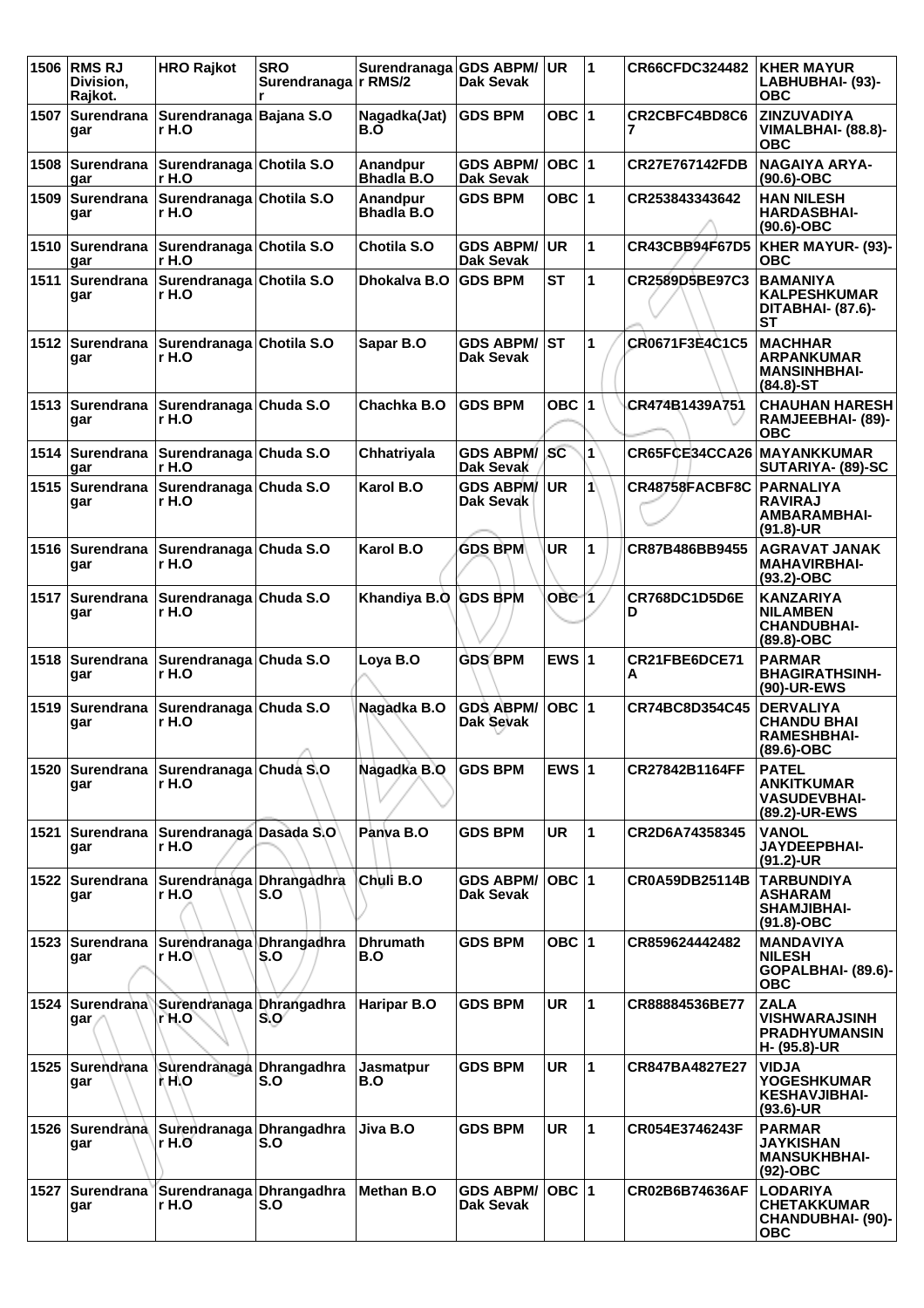|      | gar                    | 1528 Surendrana Surendranaga Dhrangadhra<br>r H.O        | S.O                 | Narichana<br>B.O          | <b>GDS ABPM/ SC</b><br>Dak Sevak |                  | $\mathbf 1$  | CR2783344924CB            | <b>PARMAR</b><br><b>NILESHKUMAR</b><br><b>AMATHABHAI-</b><br>$(89.6) - SC$     |
|------|------------------------|----------------------------------------------------------|---------------------|---------------------------|----------------------------------|------------------|--------------|---------------------------|--------------------------------------------------------------------------------|
|      | gar                    | 1529 Surendrana Surendranaga Dhrangadhra<br>r H.O        | S.O                 | <b>Sara B.O</b>           | GDS ABPM/ EWS 1<br>Dak Sevak     |                  |              | CR5E79BB8E9C89            | <b>PATEL</b><br><b>VISHALKUMAR</b><br>SHANTILAL- (89.2)-<br><b>UR-EWS</b>      |
| 1530 | gar                    | Surendrana Surendranaga Dhrangadhra<br>r H.O             | S.O                 | Sarval B.O                | <b>GDS BPM</b>                   | <b>UR</b>        | 1            | <b>CR476FCE16448A</b>     | <b>MITHAPARA MIHIR</b><br><b>SHAILESHBHAI-</b><br>$(92.2)$ -UR                 |
| 1531 | gar                    | Surendrana Surendranaga Dhrangadhra<br>r H.O             | S.O                 | Thala B.O                 | <b>GDS BPM</b>                   | <b>ST</b>        | 1            | CR5D9483B341B6            | <b>CHAREL</b><br><b>MONAKUMARI</b><br><b>VANRAJBHAI-</b><br>$(85.8) - ST$      |
|      | gar                    | 1532 Surendrana Surendranaga Dudhrej S.O<br>r H.O        |                     | Gujarvadi B.O GDS ABPM/   | Dak Sevak                        | <b>UR</b>        | 1            | CR441B44C26174            | <b>DODIYA DEVANSHI</b><br><b>DALSUKHBHAI-</b><br>$(92.4)$ -UR                  |
|      | 1533 Surendrana<br>gar | Surendranaga Dudhrej S.O<br>r H.O                        |                     | Mota<br>Ankevaliya<br>B.O | <b>GDS BPM</b>                   | EWS $ 1$         |              | <b>CR72FC9F8F4545</b>     | <b>PATEL</b><br><b>SAPANABEN-</b><br>(91.4)-UR-EWS                             |
|      | gar                    | 1534 Surendrana Surendranaga Halvad S.O<br>r H.O         |                     | Ranmalpur<br>B.O          | <b>GDS BPM</b>                   | OBC $ 1 $        |              | <b>CR8634DBB2CC8</b><br>в | <b>KANZARIYA</b><br><b>MUKESHBHAI</b><br><b>VASUDEVBHAI-</b><br>$(93.2)$ -OBC  |
|      | gar                    | 1535   Surendrana   Surendranaga   Kholadiyad<br>r H.O   | S.O.                | Fulgram B.O.              | <b>GDS ABPM/</b><br>Dak Sevak    | OBC <sup>1</sup> |              | CR162AC898CF47            | <b>LAKHATARIYA</b><br><b>NAVIN</b><br><b>NAROTAMBHAI-</b><br>$(91.4)-OBC$      |
|      | 1536 Surendrana<br>gar | Surendranaga Limbdi S.O<br>r H.O                         |                     | <b>Baldana B.O</b>        | <b>GDS BPM</b>                   | <b>UR</b>        | 1            | <b>CR198A9A2AC33C</b>     | <b>GOLANI RAVI</b><br>VINAYBHAI- (94)-<br>UR                                   |
| 1537 | Surendrana<br>gar      | Surendranaga Limbdi S.O<br>r H.O                         |                     | Samla B.O                 | <b>GDS BPM</b>                   | ÙR               | 1            | CR1C9534153E1A            | <b>RANA AJAYSINH</b><br>JANAKSINH- (92.6)-<br>UR                               |
|      | 1538 Surendrana<br>gar | Surendranaga Limbdi S.O<br>r H.O                         |                     | Sauka B.O                 | <b>GDS BPM</b>                   | ST.              | 4            | <b>CR8C587AB45E5C</b>     | <b>DAMA</b><br><b>MAYURKUMAR</b><br><b>LAXMANBHAI-</b><br>$(87.2)$ -ST         |
|      | gar                    | 1539   Surendrana   Surendranaga   Muli S.O<br>r H.O     |                     | Bhaduka B.O               | <b>GDS ABPM/</b><br>Dak Sevak    | <b>UR</b>        | 1            | CR1D24FE2E9F6B            | <b>GANGADIYA</b><br><b>SAMIR- (93)-OBC</b>                                     |
| 1540 | gar                    | Surendrana Surendranaga Muli S.O<br>r H.O                | ↗                   | Digsar B.O                | <b>GDS BPM</b>                   | OBC 1            |              | CR7EB94C251131            | <b>GOSWAMI</b><br><b>DARSHAN</b><br><b>JAYDEEPPURI-</b><br>(92.2)-OBC          |
|      | gar                    | 1541   Surendrana   Surendranaga   Muli S.O<br>r H.O     |                     | Jasapar B.O               | <b>GDS BPM</b>                   | OBC $ 1$         |              | CR1A6792475963            | <b>MAKWANA</b><br><b>ARUNKUMAR</b><br><b>PARSOTAMBHAI-</b><br>$(93.2)$ -OBC    |
|      | gar                    | 1542 Surendrana Surendranaga Muli S.O<br>r H.O           |                     | Muli S.O                  | <b>GDS ABPM/</b><br>Dak Sevak    | EWS 1            |              | <b>CR46B4E7274A7E</b>     | <b>ZALA</b><br><b>BHAGYASHRIBA</b><br><b>CHHATRAPALSINH</b><br>- (91.4)-UR-EWS |
|      | gar                    | 1543   Surendrana   Surendranaga   Muli S.O<br>r H.O     |                     | Tikar Parmar<br>B.O       | <b>GDS ABPM/</b><br>Dak Sevak    | <b>UR</b>        | 1            | CR82D98C449FE6            | <b>PAREKH ARPIT</b><br><b>BHARATKUMAR-</b><br>$(92.6)$ -UR                     |
|      | gar                    | 1544   Surendrana   Surendranaga   Panshina S.O<br>r H.O |                     | <b>Dholibhal</b><br>B.O.  | <b>GDS BPM</b>                   | <b>UR</b>        | $\mathbf{1}$ | CR645687DC4246            | <b>RAVAL NIKITA</b><br><b>MUKESHKUMAR-</b><br>$(90)-UR$                        |
|      | gar                    | 1545   Surendrana   Surendranaga   Panshina S.O<br>MH.O∖ |                     | Kamalpur<br>B.O.          | <b>GDS BPM</b>                   | <b>ST</b>        | 1            | CR58CF17212FB9            | <b>KAMOL</b><br><b>TRUSHARKUMAR</b><br><b>RAMUBHAI- (86.2)-</b><br><b>ST</b>   |
|      | gar                    | 1546 Surendrana Surendranaga Rajsitapur<br>lr H.O        | S.O                 | Hampar B.O                | <b>GDS BPM</b>                   | <b>ST</b>        | 1            | CR149AFCDA66E6            | <b>PALAS UNNATIBEN</b><br><b>DIPISNH- (84.8)-ST</b>                            |
|      | gar                    | 1547 Surendrana Surendranaga Rajsitapur<br>r H.O         | S.O                 | Navalgadh<br>B.O          | <b>GDS BPM</b>                   | <b>UR</b>        | 1            | CR31D45F5E4159            | <b>HARSH SHAH-</b><br>$(92.6)$ -UR                                             |
|      | gar                    | 1548 Surendrana Surendranaga Sayla S.O<br>∣r H.O         | (Surendra<br>Nagar) | Junajasapar<br>B.O        | <b>GDS BPM</b>                   | <b>UR</b>        | 1            | CR6566C2B8A21F            | <b>PARMAR</b><br><b>MEGHRAJSINH-</b><br>(94.4)-UR                              |
| 1549 | gar                    | Surendrana Surendranaga<br>r H.O                         | Shiyani S.O         | Khajeli B.O               | <b>GDS BPM</b>                   | <b>UR</b>        | 1            | CR1D4762784B88            | <b>BUTANI</b><br><b>RITESHKUMAR</b><br><b>AVASARBHAI-</b><br>(92.6)-UR         |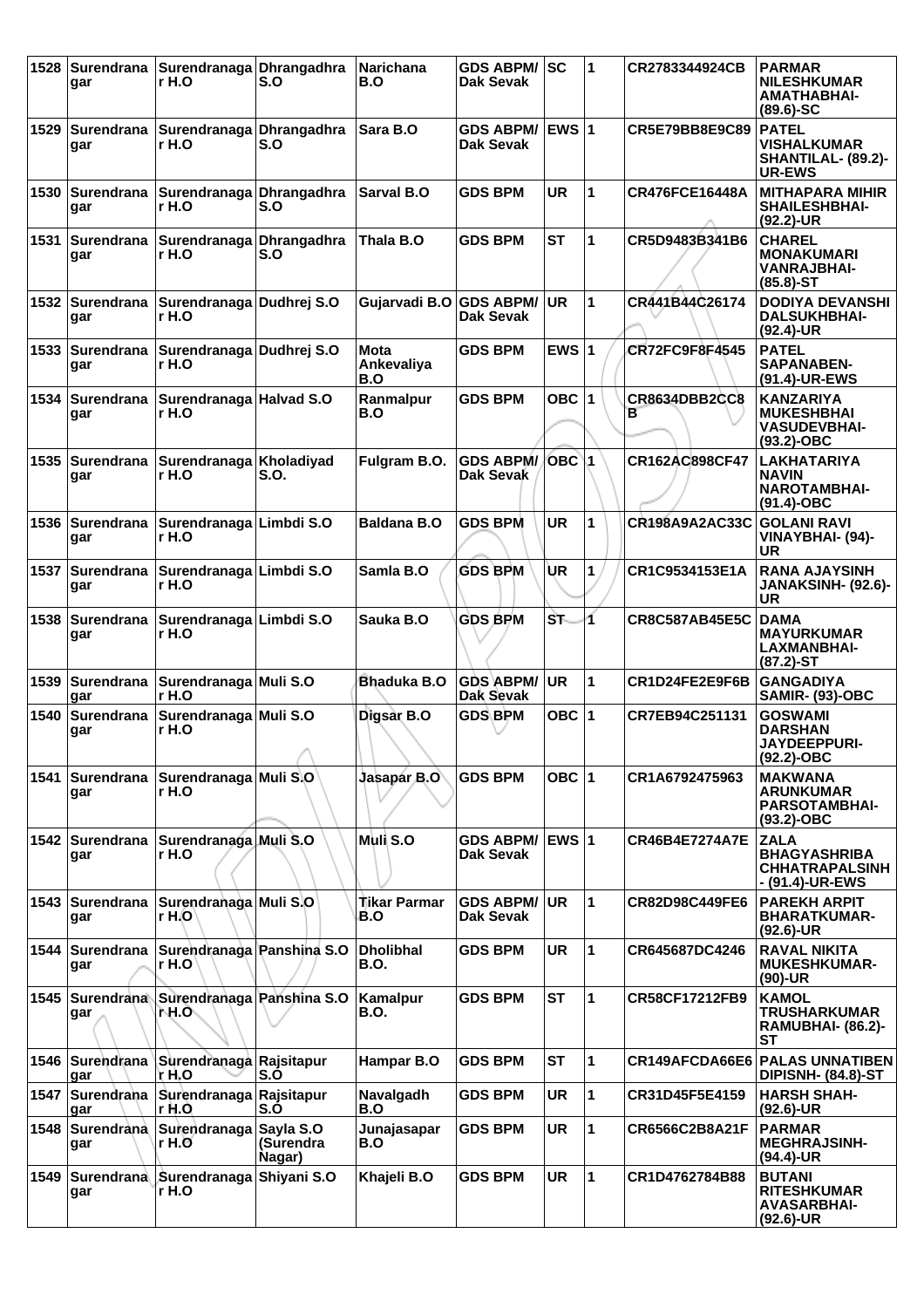| 1550 | Surendrana<br>gar        | Surendranaga Shiyani S.O<br>r H.O |                                 | Ranagadh<br>B.O                            | <b>GDS BPM</b>                   | OBC $ 1$      |   | <b>CROEEFABAA4AA</b><br>D | <b>RATHOD</b><br>PAYALBEN- (91.4)-<br>ОВС                                    |
|------|--------------------------|-----------------------------------|---------------------------------|--------------------------------------------|----------------------------------|---------------|---|---------------------------|------------------------------------------------------------------------------|
| 1551 | ∣Surendrana<br>gar       | Surendranaga Sudamada<br>r H.O    | S.O                             | <b>Dhandhalpur</b><br>B.O                  | <b>GDS ABPM/</b><br>Dak Sevak    | <b>UR</b>     | 1 | CR1B976AAAB426            | <b>RAJESHBHAI</b><br><b>SARAIYA- (93.1)-</b><br>ОВС                          |
| 1552 | Surendrana<br>gar        | Surendranaga Sudamada<br>r H.O    | S.O                             | Nadala B.O                                 | GDS BPM                          | OBC ∣1        |   | CR691725BF598D            | <b>HAN NILESH</b><br><b>HARDASBHAI-</b><br>$(90.6)$ -OBC                     |
| 1553 | Surendrana<br>gar        | Surendranaga Sudamada<br>r H.O    | S.O                             | Ninama B.O                                 | <b>GDS BPM</b>                   | <b>ST</b>     | 1 | CR88E397A13F64            | <b>VAGADIYA</b><br><b>MANOJKUMAR-</b><br>$(86.6)$ -ST                        |
| 1554 | Surendrana<br>gar        | Surendranaga Sudamada<br>r H.O    | S.O                             | Sejakpar B.O                               | <b>GDS ABPM/</b><br>Dak Sevak    | <b>UR</b>     | 1 | CR56A6C3D4C466            | <b>SABHANI</b><br><b>GAYATRIBEN</b><br><b>MANSUKHBHAI-</b><br>$(90.6)$ -UR   |
| 1555 | <b>Surendrana</b><br>gar | Surendranaga Thangadh<br>r H.O    | S.O                             | <b>Morthala B.O</b>                        | GDS BPM                          | <b>UR</b>     | 1 | <b>CR5F59B94F5C4D</b>     | <b>TRIVEDI VIJAY</b><br>VINODBHAI- (91.4)-<br>UR                             |
| 1556 | Surendrana<br>gar        | Surendranaga Thangadh<br>r H.O    | S.O                             | Thangadh<br>S.O                            | <b>GDS ABPM/</b><br>Dak Sevak    | UR.           | 1 | CR82CF6284E3A6            | <b>KANZARIYA</b><br><b>BHAVINBHAI</b><br><b>BECHARBHAI-</b><br>$(93.4)$ -OBC |
| 1557 | <b>Surendrana</b><br>gar | Surendranaga Thangadh<br>r H.O    | S.O                             | Vagadiya B.O                               | <b>GDS BPM</b>                   | <b>SC</b>     |   | CR7BEEF218BFD9            | <b>VAGHELA</b><br><b>GIRISHKUMAR</b><br><b>BABULAL- (92.4)-</b><br>SC        |
| 1558 | Surendrana<br>gar        | r H.O                             | Surendranaga Wadhwancity<br>S.O | Memka B.O                                  | <b>GDS ABPM/ ST</b><br>Dak Sevak |               | 1 | CR269BF4F32B2E            | <b>KARAMATA</b><br>TRUSHA<br>BALUBHAI- (85.6)-<br><b>ST</b>                  |
|      | 1559 Anand               | Anand H.O                         | Alarsa S.O                      | Alarsa S.O                                 | <b>GDS ABPM/</b><br>Dak Sevak    | ∖EWS ∣1       |   | CR669143D4644B            | <b>GOHEL</b><br><b>DHARMENDRAKUM</b><br><b>AR ARJUNSINH-</b><br>(91)-UR-EWS  |
| 1560 | ∣Anand                   | Anand H.O                         | Anand H.O                       | Anand H.O                                  | <b>GDS ABPM/</b><br>Dak Sevak    | UR.           | 4 | CR2A4FBDEB57F8            | <b>SHAH</b><br><b>DHAVALKUMAR</b><br><b>JIGNESHKUMAR-</b><br>$(95.4)$ -UR    |
| 1561 | ∣Anand                   | Anand H.O                         | Anand H.O                       | <b>Veternary</b><br>College<br>(Anand) S.O | GDS ABPM/ST<br>Dak Sevak         |               | 1 | CR755FB395FC45            | <b>BHABHOR</b><br><b>SOHANBEN</b><br><b>MAHENDRABHAI-</b><br>(89.4)-ST       |
|      | 1562 Anand               | Anand H.O                         | <b>Anklav S.O</b>               | Anklay S.O                                 | <b>GDS ABPM/</b><br>Dak Sevak    | <b>UR</b>     | 1 | CR235499AC497B            | <b>JINI JOY- (93.1)-UR</b>                                                   |
|      | 1563   Anand             | Anand H.O                         | Anklay S.O                      | Joshikuya<br>B.Q/                          | <b>GDS BPM</b>                   | <b>EWS 11</b> |   | CR14D6A18419E6            | <b>PATEL</b><br><b>PURVIBAHEN</b><br>RAMANBHAI- (92)-<br><b>UR-EWS</b>       |
|      | 1564 Anand               | Anand H.O.                        | Anklay S.O                      | Kinkhlod B.O                               | <b>GDS BPM</b>                   | <b>UR</b>     | 1 | CR0444D2BC3E78            | <b>PATEL</b><br><b>DRASHTIBAHEN</b><br>DILIPBHAI- (95)-UR                    |
|      | 1565 Anand               | Anand H.O                         | Anklay S.O                      | Navakhal B.O                               | <b>GDS BPM</b>                   | <b>UR</b>     | 1 | CR64DB1CA3D481            | <b>RANA</b><br><b>SHAHINBANU</b><br>RAJASAHEB- (92)-<br>UR                   |
|      | 1566 Anand               | Anand H.O                         | Bakrol S.O                      | <b>Bakrol S.O</b>                          | <b>GDS ABPM/</b><br>Dak Sevak    | <b>UR</b>     | 1 | CR2278E4E5C3B3            | <b>KANSARA MEET</b><br><b>PRATHEMSHKUMA</b><br>R- (93.4)-UR                  |
|      | 1567 Anand               | Anand H.O                         | Bamangam<br>S.O                 | Chamara B.O                                | <b>GDS BPM</b>                   | <b>UR</b>     | 1 | CR524146FC4E57            | <b>DHRUMILKUMAR</b><br><b>PATEL- (92.8)-UR</b>                               |
|      | 1568 Anand               | Anand H.O                         | <b>Bhadran S.O</b>              | <b>Bhadran S.O</b>                         | <b>GDS ABPM/</b><br>Dak Sevak    | <b>UR</b>     | 1 | CR4BB89ACFAB4<br>6        | <b>DARJI DHARVIBEN</b><br><b>DHARMESHKUMAR</b><br>- (91.6)-OBC               |
|      | 1569 Anand               | Anand H.O                         | <b>Bhadran S.O</b>              | Khedasa B.O                                | <b>GDS BPM</b>                   | <b>UR</b>     | 1 | CR3C4C8CA3CD6<br>A        | <b>PARMAR</b><br><b>KIRANSINH</b><br><b>MAHENDRABHAI-</b><br>$(92.8)-OBC$    |
|      | 1570   Anand             | Anand H.O                         | <b>Bhalej S.O</b>               | Ashipura B.O                               | <b>GDS BPM</b>                   | OBC 1         |   | CR24ACE1AAB31<br>A        | <b>RANA HETALBEN</b><br><b>CHANDRAKANT-</b><br>$(91.2) - OBC$                |
|      | 1571   Anand             | Anand H.O                         | <b>Bhalej S.O</b>               | Jakhala B.O                                | <b>GDS BPM</b>                   | <b>UR</b>     | 1 | CR75E72E382AB2            | <b>PATEL KRUNAL</b><br><b>GUNVANTBHAI-</b><br>(93.8)-UR                      |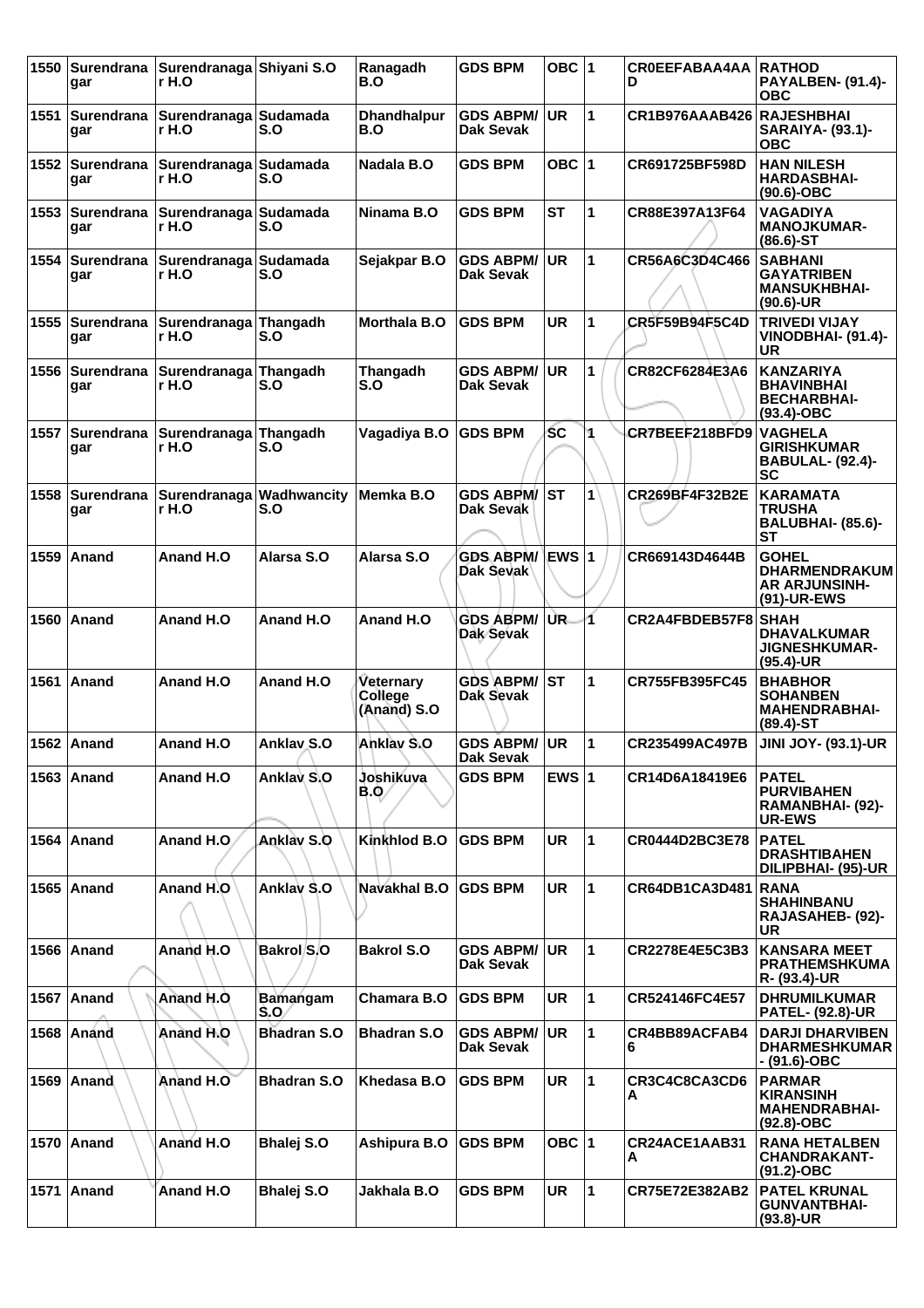|      | 1572 Anand   | Anand H.O | Bhalej S.O                   | <b>Khankuva</b><br>B.O  | <b>GDS BPM</b>                       | OBC 1                          |              | CR192DF3225C83        | <b>SOLANKI</b><br><b>CHINTANKUMAR</b><br>JAYANTIBHAI-<br>$(92.4)$ -OBC          |
|------|--------------|-----------|------------------------------|-------------------------|--------------------------------------|--------------------------------|--------------|-----------------------|---------------------------------------------------------------------------------|
|      | 1573 Anand   | Anand H.O | <b>Birpur S.O</b><br>(Kheda) | <b>Bhatpur B.O</b>      | <b>GDS ABPM/</b><br>Dak Sevak        | <b>IEWS 1</b>                  |              | CR05D4468FB36A        | <b>PATEL JINALBEN</b><br><b>PRAVINBHAI- (90)-</b><br><b>UR-EWS</b>              |
|      | 1574   Anand | Anand H.O | <b>Birpur S.O</b><br>(Kheda) | <b>Bhatpur B.O</b>      | <b>GDS ABPM/</b><br><b>Dak Sevak</b> | SC                             | 1            | CR444359613F74        | <b>PARMAR</b><br><b>HARDIKKUMAR</b><br><b>RAJESHBHAI-</b><br>$(91.4)-SC$        |
|      | 1575 Anand   | Anand H.O | <b>Birpur S.O</b><br>(Kheda) | Kasodi B.O              | <b>GDS ABPM/</b><br>Dak Sevak        | UR                             | 1            | CR837E76E29465        | <b>PANCHAL</b><br><b>HARDIKKUMAR-</b><br>$(91)-OBC$                             |
|      | 1576   Anand | Anand H.O | <b>Birpur S.O</b><br>(Kheda) | <b>Ratankuva</b><br>B.O | <b>GDS BPM</b>                       | <b>ST</b>                      | 1            | CR2447FD494823        | <b>BHABHOR</b><br><b>ASHISHKUMAR</b><br><b>GAJSINHBHAI-</b><br>$(89.6) - ST$    |
|      | 1577 Anand   | Anand H.O | Boria S.O<br>(Anand)         | Sinhol B.O              | <b>GDS BPM</b>                       | <b>ST</b>                      | 1            | CR5151444F9264        | <b>BHURIYA</b><br><b>DHARMARAJ</b><br><b>BHARATBHAI-</b><br>$(90.2)$ -ST        |
| 1578 | Anand        | Anand H.O | <b>Borsad S.O</b>            | <b>Borsad S.O</b>       | <b>GDS ABPM/</b><br><b>Dak Sevak</b> | <b>UR</b>                      | 1            | CR3914678642DA        | <b>PANCHAL JANKI-</b><br>(94.4)-OBC                                             |
| 1579 | <b>Anand</b> | Anand H.O | <b>Borsad S.O</b>            | <b>Kasumbad</b><br>B.O  | <b>GDS ABPM/</b><br>Dak Sevak        | <b>OBC 1</b>                   |              | CR87C64A67CE47        | <b>PRAJAPATI</b><br><b>SHIVANI BAHEN</b><br><b>JITENDRAKUMAR-</b><br>$(91)-OBC$ |
| 1580 | ∣Anand       | Anand H.O | <b>Borsad S.O</b>            | <b>Kasumbad</b><br>B.O  | <b>GDS BPM</b>                       | OBC 1                          |              | <b>CR4BD98CAE9866</b> | <b>TALPADA</b><br>JAIMINKUMAR<br><b>MOHANBHAI-</b><br>$(94.6)$ -OBC             |
|      | 1581 Anand   | Anand H.O | Dakor S.O                    | Ajupura B.O             | <b>GDS BPM</b>                       | <b>PWD</b> <sub>1</sub><br>-C. |              | <b>CR5DE75B9AE668</b> | <b>PARMAR</b><br><b>MUKULKUMAR</b><br>KANUBHAI- (84.4)-<br><b>PWD-C</b>         |
|      | 1582 Anand   | Anand H.O | <b>Kalsar S.O</b>            | <b>Kalsar S.O</b>       | <b>GDS ABPM/</b><br><b>Dak Sevak</b> | UR                             | 1            | CR033AC623E3DD        | <b>RAJANI NISHITA</b><br><b>HITESHKUMAR-</b><br>(92.8)-UR                       |
| 1583 | ∣Anand       | Anand H.O | Kantharia S.O. Ambali B.O    |                         | <b>GDS BPM</b>                       | OBC ∣1                         |              | CR09F847B4D4E8        | <b>ASTHAR</b><br><b>PRAJAPATI- (92)-</b><br><b>OBC</b>                          |
| 1584 | Anand        | Anand H.O | Kantharia S.O<br>A           | <b>Bhetasi B.O</b>      | <b>GDS BPM</b>                       | <b>UR</b>                      | 1            | CR7879B29B416D        | <b>MAULESHKUMAR</b><br><b>VIRABHAI PATEL-</b><br>$(94.4)$ -UR                   |
|      | 1585 Anand   | Anand H.O | Kantharia S.O Mujkuva B.O    |                         | <b>GDS BPM</b>                       | <b>ST</b>                      | 1            | CR6638394A14E2        | <b>GAMIT BHARDWAJ</b><br><b>ISHVARBHAI-</b><br>$(89.8) - ST$                    |
|      | 1586 Anand   | Anand H.O | Khambholej<br>S.O            | Khambholej<br>S.OI      | <b>GDS ABPM/</b><br><b>Dak Sevak</b> | <b>EWS 1</b>                   |              | CR66FA2EB72713        | <b>PATEL YATRI</b><br><b>KAMALKUMAR-</b><br>(89.8)-UR-EWS                       |
|      | 1587 Anand   | Anand H.O | Mogar S.O                    | Ramhagar<br>B.Oʻ        | <b>GDS BPM</b>                       | EWS $ 1$                       |              | CR677DF7B4FCD<br>С    | <b>PATEL</b><br><b>MITESHKUMAR</b><br><b>MUKESHKUMAR-</b><br>(92.6)-UR-EWS      |
|      | 1588 Anand   | Anand H.O | Napa S.O                     | Dedarda B.O             | <b>GDS ABPM/</b><br>Dak Sevak        | <b>ST</b>                      | 1            | CR5C9548B99E4D        | <b>RATHVA</b><br><b>HETALBEN</b><br><b>CHIMANBHAI-</b><br>$(89.8) - ST$         |
|      | 1589 Anand   | Anand H.O | Napa S.O                     | Dehmi B.O               | <b>GDS BPM</b>                       | <b>UR</b>                      | 1            | CR6A3A37657827        | <b>PATEL JANKIBEN</b><br><b>NARENDRAKUMAR</b><br>- (93.2)-UR                    |
|      | 1590   Anand | Anand H.O | Napa S.O                     | Khandhli B.O            | <b>GDS BPM</b>                       | <b>UR</b>                      | $\mathbf{1}$ | CR7852C2C9B967        | <b>PATEL</b><br><b>ATULKUMAR</b><br>BHARATBHAI- (94)-<br><b>UR</b>              |
|      | 1591 Anand   | Anand H.O | Pandva S.O                   | Kambopa B.O GDS BPM     |                                      | OBC $ 1$                       |              | CR26147953A2E2        | <b>SHEIKH</b><br><b>MAHAMMADYUNU</b><br><b>S ABDULRAHIM-</b><br>$(93.8)-OBC$    |
|      | 1592 Anand   | Anand H.O | <b>Samarkha</b><br>S.O       | <b>Samarkha</b><br>S.O  | <b>GDS ABPM/</b><br>Dak Sevak        | OBC $ 1$                       |              | CR5717264BBC76        | <b>PATANAVADIYA</b><br><b>SEJAL</b><br>RAVAJIBHAI- (92)-<br><b>OBC</b>          |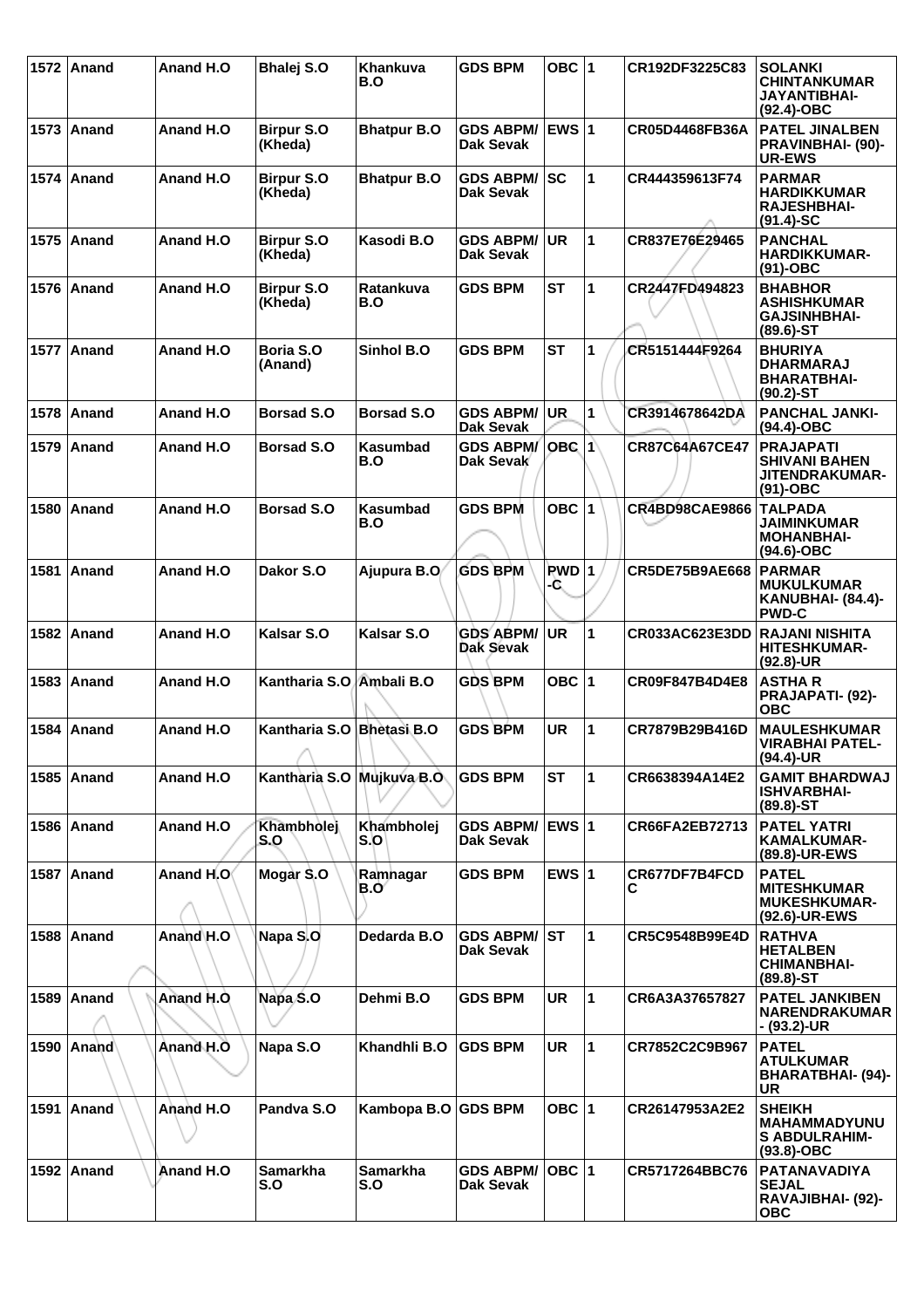|      | 1593   Anand   | Anand H.O          | Sevalia Rs<br>S.O       | <b>Malvan B.O</b>         | <b>GDS BPM</b>                   | SC               | $\overline{1}$ | CR222E1A1EF548        | <b>GANDHI</b><br><b>VINAYKUMAR</b><br>MANILAL- (94.2)-SC                     |
|------|----------------|--------------------|-------------------------|---------------------------|----------------------------------|------------------|----------------|-----------------------|------------------------------------------------------------------------------|
|      | 1594   Anand   | Anand H.O          | Sevalia Rs<br>S.O       | Sonipur B.O               | <b>GDS BPM</b>                   | OBC 1            |                | CR2C3CE8748996        | <b>BHATIA KRUPESH</b><br><b>HEMANTKUMAR-</b><br>$(93)-OBC$                   |
|      | 1595 Anand     | Anand H.O          | Thasra S.O              | Golaj B.O                 | <b>GDS ABPM/</b><br>Dak Sevak    | <b>EWS 1</b>     |                | CR27BA37476459        | <b>PATEL</b><br><b>NIDHIBAHEN</b><br><b>PRAFULLBHAI-</b><br>(89)-UR-EWS      |
|      | 1596 Anand     | Anand H.O          | Thasra S.O              | Kosam B.O                 | <b>GDS ABPM/</b><br>Dak Sevak    | IST              | 1              | CR5E98FBD3C296        | <b>PARGI</b><br><b>BHOOMIBEN</b><br>VARSINH- (90)-ST                         |
|      | 1597   Anand   | Anand H.O          | Thasra S.O              | Vadad B.O                 | <b>GDS BPM</b>                   | SТ               | 1              | CR844FB2D3376E        | <b>MEDA NITINKUMAR</b><br><b>MANGALSINH- (92)-</b><br><b>ST</b>              |
|      | 1598   Anand   | Anand H.O          | Umreth S.O              | Umreth S.O                | <b>GDS ABPM/</b><br>Dak Sevak    | <b>UR</b>        | 1              | CR5937968524B4        | <b>PATEL</b><br><b>MEETKUMAR-</b><br>$(92.8)$ -UR                            |
|      | 1599 Anand     | Anand H.O          | Vadasinor<br>S.O        | <b>Guntheli B.O</b>       | <b>GDS ABPM/</b><br>Dak Sevak    | <b>UR</b>        | 1              | CR1F9C382C7F13        | <b>PATEL HIMANIBEN</b><br>ATULBHAI- (93.8)-<br>UR                            |
|      | 1600 Anand     | <b>Anand H.O.</b>  | Vadasinor<br>S.O        | Navagama<br>B.O           | <b>GDS ABPM/ ST</b><br>Dak Sevak |                  | $\mathbf{1}$   | CR34C2D2EA7929        | <b>KATARA</b><br><b>KARTIKBHAI</b><br><b>NARESHBHAI-</b><br>$(87.2)$ -ST     |
|      | 1601 Anand     | Anand H.O          | Vadasinor<br>S.O        | Saroda B.O                | <b>GDS BPM</b>                   | <b>UR</b>        | 1              | CR6ECD45EF4F48        | <b>PATEL</b><br><b>DRASHTIBEN</b><br><b>DHARMENDRABHA</b><br>I- (95.2)-UR    |
|      | 1602 Bardoli   | <b>Bardoli H.O</b> | Ahwadangs<br>S.O        | Ahwadangs<br>S.O          | <b>GDS ABPM/</b><br>Dak Sevak    | <b>UR</b>        | 1              | CR2B9E92D42A26        | <b>JADAV</b><br><b>KUNALKUMAR</b><br><b>MANIBHAI- (86.8)-</b><br><b>SC</b>   |
|      | 1603 Bardoli   | <b>Bardoli H.O</b> | Ahwadangs<br>S.O        | <b>Borkhal B.O</b>        | <b>GDS ABPM/</b><br>Dak Sevak    | $PWD$  1<br>-DE. |                | CR0F83C2728A72        | <b>PATEL DIPALIBEN</b><br><b>KAMLESHBHAI-</b><br>(84.4)-PWD-DE               |
| 1604 | <b>Bardoli</b> | <b>Bardoli H.O</b> | Ahwadangs<br>S.O        | <b>Chankhal B.O</b>       | <b>GDS ABPM/</b><br>Dak Sevak    | <b>UR</b>        | 1              | CR4DB4DF6FC12E GAMIT  | <b>PRIYANKBHAI</b><br>SEVANBHAI- (85.6)-<br><b>ST</b>                        |
|      | 1605 Bardoli   | <b>Bardoli H.O</b> | Ahwadangs<br>S.O<br>⌒   | Chikatia B.O              | <b>GDS ABPM/</b><br>Dak Sevak    | lsc              | 1              | <b>CR4474FB51ECB1</b> | <b>VALMIKI</b><br><b>VIRULKUMAR</b><br><b>MAHENDRABHAI-</b><br>(88.8)-SC     |
|      | 1606   Bardoli | <b>Bardoli H.O</b> | Ahwadangs<br>S.O        | Chinchli B.O              | <b>GDS ABPM/</b><br>Dak Sevak    | $OBC$  1         |                | <b>CR3741A1C1EBF8</b> | <b>PRAJAPATI</b><br><b>JINALKUMAR</b><br><b>ASHOKKUMAR-</b><br>$(87.2)$ -OBC |
|      | 1607 Bardoli   | Bardoli H.O        | <b>Ahwadangs</b><br>S.O | Galkund B.O               | <b>GDS ABPM/</b><br>Dak Sevak    | <b>UR</b>        | 1              | CR2FA9CAEA6E7<br>4    | <b>PATEL</b><br><b>DHIRESHKUMAR</b><br><b>ASHOKKUMAR-</b><br>$(86.8)$ -UR    |
|      | 1608 Bardoli   | <b>Bardoli H.O</b> | Ahwadangs<br>S.O        | Garakhadi<br>B.O          | <b>GDS ABPM/</b><br>Dak Sevak    | ∣EWS ∣1          |                | CR0E1F3A7B7E64        | <b>PATEL DHAVAL-</b><br>(86.2)-UR-EWS                                        |
|      | 1609 Bardoli   | Bardoli H.O        | Ahwadangs<br>S.O        | <b>Gondalvihir</b><br>B.O | <b>GDS ABPM/</b><br>Dak Sevak    | <b>UR</b>        | $\mathbf{1}$   | <b>CR566CC54B477E</b> | <b>CHAUHAN</b><br><b>KIRANKUMAR</b><br><b>RAMESHBHAI-</b><br>$(86.6)$ -OBC   |
|      | 1610 Bardoli   | Bardoli H.O        | Ahwadangs<br>$S_2O$     | Jakhana B.O               | <b>GDS ABPM/</b><br>Dak Sevak    | OBC  1           |                | CR1B4D9D75AB1<br>в    | <b>PRAJAPATI</b><br><b>ARTIBEN</b><br>NARENDRABHAI-<br>(87)-OBC              |
|      | 1611 Bardoli   | Bardoli H.O        | Ahwadangs<br>S.O        | Linga B.O                 | <b>GDS BPM</b>                   | <b>UR</b>        | $\mathbf{1}$   | CR3323A6843C7D        | <b>PATEL KAJAL-</b><br>$(90.6)$ -UR                                          |
|      | 1612 Bardoli   | Bardoli H.O        | Ahwadangs<br>S.O        | <b>Mahalpada</b><br>B.O   | <b>GDS ABPM/</b><br>Dak Sevak    | <b>UR</b>        | 1              | CR163747BD1327        | <b>PAGI</b><br><b>MUKESHKUMAR</b><br>DAHYABHAI- (85.8)-<br><b>UR</b>         |
|      | 1613 Bardoli   | <b>Bardoli H.O</b> | Ahwadangs<br>S.O        | <b>Mahalpada</b><br>B.O   | <b>GDS BPM</b>                   | <b>UR</b>        | 1              | <b>CR7B294BAE6545</b> | <b>PATEL</b><br><b>KISHANKUMAR</b><br><b>MAHENDRABHAI-</b><br>(87)-UR        |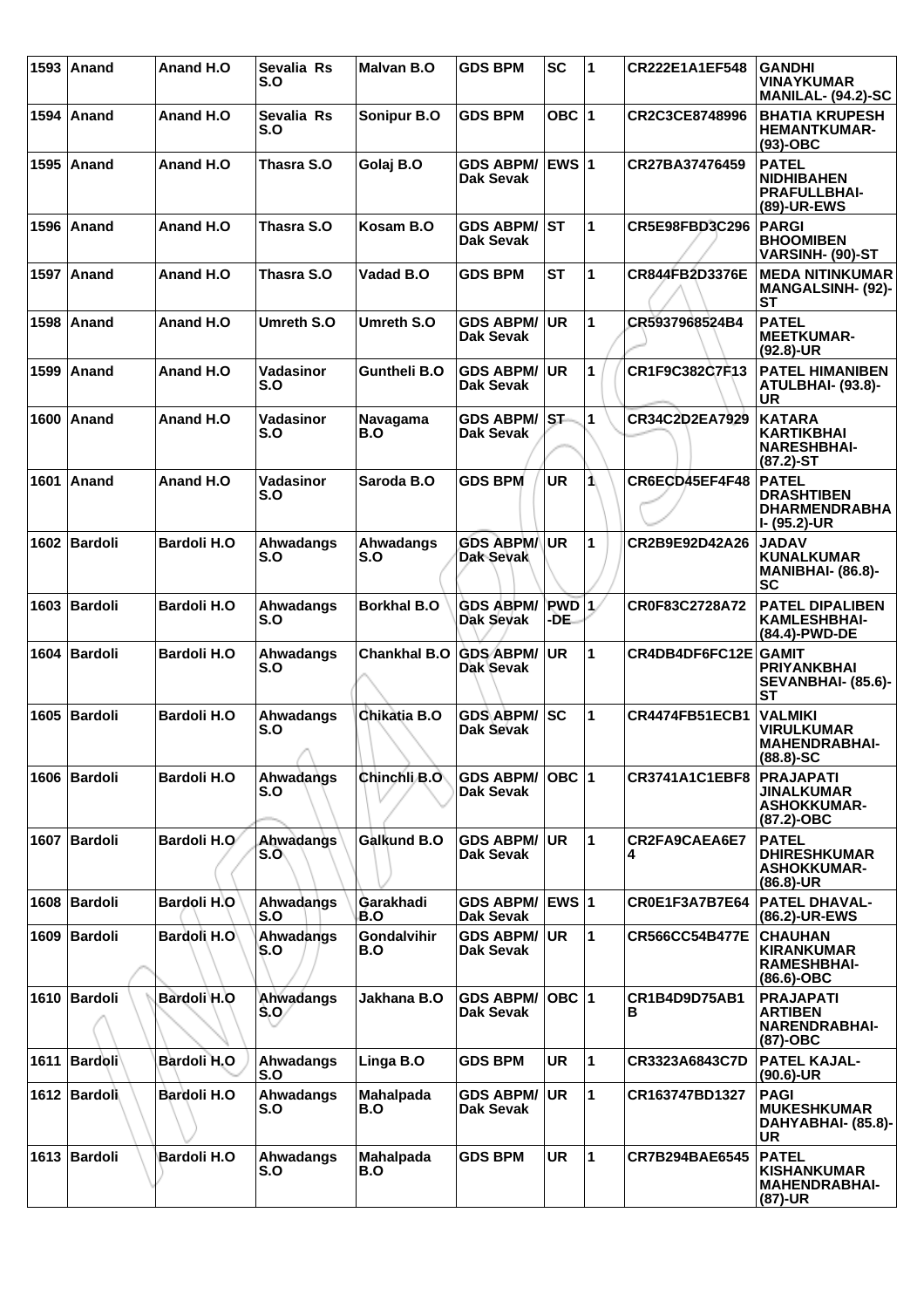|      | 1614   Bardoli | <b>Bardoli H.O</b>  | Ahwadangs<br>S.O                 | <b>Morzira B.O</b>            | <b>GDS ABPM/</b><br>Dak Sevak        | OBC  1        |              | CR4264293CB314        | <b>SURPALSINH</b><br><b>THAKOR- (87.2)-</b><br><b>OBC</b>                      |
|------|----------------|---------------------|----------------------------------|-------------------------------|--------------------------------------|---------------|--------------|-----------------------|--------------------------------------------------------------------------------|
|      | 1615 Bardoli   | <b>Bardoli H.O</b>  | Ahwadangs<br>S.O                 | Nakatia<br><b>Hanvant B.O</b> | <b>GDS ABPM/</b><br>Dak Sevak        | <b>SC</b>     | 1            | CR74452934554D        | <b>ROHIT</b><br><b>VISHALKUMAR</b><br><b>BHANUBHAI-</b><br>$(85.6)$ -SC        |
|      | 1616 Bardoli   | <b>Bardoli H.O</b>  | Anaval S.O                       | <b>Anaval S.O</b>             | <b>GDS ABPM/</b><br>Dak Sevak        | <b>UR</b>     | $\mathbf{1}$ | CR79EAFD9F3F95        | <b>PATEL VIRANGI</b><br><b>HEMANTBHAI- (87)-</b><br>UR                         |
|      | 1617 Bardoli   | <b>Bardoli H.O</b>  | <b>Anaval S.O</b>                | Gangadia B.O                  | <b>GDS ABPM/</b><br>Dak Sevak        | $OBC$  1      |              | CR25463E26A827        | <b>PARMAR SNEHAL</b><br><b>SHAILESHBHAI-</b><br>$(86.8)-OBC$                   |
|      | 1618 Bardoli   | <b>Bardoli H.O</b>  | Anumala S.O                      | Agasvan B.O                   | <b>GDS ABPM/</b><br>Dak Sevak        | EWS $\vert$ 1 |              | <b>CR4A21943ACFF5</b> | <b>PATEL</b><br><b>AKSHAYKUMAR</b><br><b>SURESHBHAI-</b><br>(85.4)-UR-EWS      |
|      | 1619 Bardoli   | <b>Bardoli H.O</b>  | Anumala S.O                      | Anumala S.O                   | <b>GDS ABPM/</b><br>Dak Sevak        | <b>UR</b>     | 1            | <b>CR6675FCDEF269</b> | <b>PATEL</b><br><b>BHUMINKUMAR-</b><br>$(91.2) - ST$                           |
|      | 1620   Bardoli | <b>Bardoli H.O</b>  | Anumala S.O                      | Limberda B.O                  | <b>GDS ABPM/</b><br>Dak Sevak        | <b>UR</b>     | 1            | CR0725A48728A1        | <b>GAMIT</b><br><b>GAURANGKUMAR</b><br><b>ASHOKBHAI- (83)-</b><br><b>ST</b>    |
|      | 1621 Bardoli   | <b>Bardoli H.O</b>  | Anumala S.O                      | <b>Moticheir B.O</b>          | <b>GDS ABPM/</b><br>Dak Sevak        | UR-           | Iń           | CR542A6BA6FD55        | <b>MAHIDA</b><br><b>BHUMIKAKUMARI-</b><br>$(87.6)$ -UR                         |
|      | 1622 Bardoli   | <b>Bardoli H.O</b>  | Anumala S.O                      | <b>Moticheir B.O</b>          | <b>GDS BPM</b>                       | PWD 1<br>-В   |              | CR48CF94213F3F        | <b>PIYUSHKUMAR-</b><br>(67.8)-PWD-B                                            |
|      | 1623 Bardoli   | <b>Bardoli H.O</b>  | Anumala S.O                      | Vazarada B.O                  | <b>GDS ABPM/</b><br><b>Dak Sevak</b> | $OBC$  1      |              | CR2493282A36D5        | <b>KORIYA YASH</b><br><b>BALVANTBHAI-</b><br>$(86.2)$ -OBC                     |
|      | 1624 Bardoli   | <b>Bardoli H.O</b>  | <b>Bajipura S.O</b>              | Borkhadi B.O                  | <b>GDS ABPM/ SC</b><br>Dak Sevak     |               | 1/           | CR6764275DD34F        | <b>VANKAR</b><br><b>ROSHNIBEN</b><br><b>NARSINHBHAI-</b><br>$(88)$ -SC         |
| 1625 | <b>Bardoli</b> | <b>Bardoli H.O</b>  | <b>Bajipura S.O</b>              | <b>Butwada B.O</b>            | <b>GDS BPM</b>                       | OBC $ 1$      |              | CR441BEC146FFE        | <b>PATEL VISHVA</b><br><b>PRAKASHBHAI-</b><br>$(92.6)-OBC$                     |
|      | 1626 Bardoli   | <b>Bardoli H.O</b>  | <b>Bardoli H.O</b>               | <b>Bardoli H.O</b>            | <b>GDS ABPM/</b><br>Dak Sevak        | <b>UR</b>     | 1            | CR783734F5523A        | <b>RATHOD</b><br><b>PRATIXAKUMARI</b><br><b>NATVARBHAI-</b><br>$(93.2)$ -ST    |
|      | 1627 Bardoli   | <b>Bardoli H.O</b>  | Bodhan <sub>S.O</sub><br>(Surat) | Bodhan S.O<br>(Surat)         | GDS ABPM/ OBC 1<br>Dak Sevak         |               |              | CR2DAB445CD4A<br>A    | <b>PATEL DIVYESH</b><br><b>THAKORBHAI-</b><br>$(90.4) - OBC$                   |
|      | 1628 Bardoli   | <b>Bardoli H.O</b>  | Bodhan S.O<br>(Surat)            | Bodhan S.O.<br>(Surat)        | <b>GDS ABPM/</b><br>Dak Sevak        | <b>UR</b>     | 1            | <b>CR115CE76B17E9</b> | <b>GODARA</b><br><b>AMEDARAM</b><br><b>SHRAVANRAM-</b><br>(89.4)-UR            |
|      | 1629 Bardoli   | Bardoli H.O.        | Bodhan S.O<br>(Surat)            | Munjlav B.O                   | <b>GDS BPM</b>                       | <b>SC</b>     | 1            | CR8765C9D2C779        | <b>PARMAR</b><br><b>KAVANKUMAR</b><br>VRAJLAL- (88.2)-SC                       |
|      | 1630   Bardoli | Bardoli H.O         | Bodhan S.O<br>(Surat)            | Vareli B.O                    | <b>GDS ABPM/</b><br>Dak Sevak        | $OBC$  1      |              | CR8DA7DFFA5AA<br>2    | <b>HADIYA NITIN</b><br>DHIRUBHAI- (89.6)-<br><b>OBC</b>                        |
|      | 1631 Bardoli   | Bardoli H.O         | Bodhan S.O<br>(Surat)            | Vareli B.O                    | <b>GDS BPM</b>                       | <b>UR</b>     | $\mathbf{1}$ | CR02C81756E7BC        | <b>BHATT</b><br><b>RINKESHKUMAR</b><br>NAVINCHANDRA-<br>$(90.8)$ -UR           |
|      | 1632 Bardoli   | <b>Bardoli H.O.</b> | <b>Buhari S.O</b>                | <b>Bedchit B.O</b>            | <b>GDS ABPM/</b><br>Dak Sevak        | EWS $ 1$      |              | <b>CR7FA36A3661FF</b> | <b>PATEL</b><br><b>RUTULKUMAR</b><br><b>NAVNITBHAI- (86)-</b><br><b>UR-EWS</b> |
|      | 1633 Bardoli   | Bardoli H.O         | <b>Buhari S.O</b>                | <b>Buhari S.O</b>             | <b>GDS ABPM/</b><br>Dak Sevak        | <b>UR</b>     | $\mathbf{1}$ | CR428E195C22E8        | <b>SOLANKI</b><br><b>MAYANKKUMAR-</b><br>$(89.3) - SC$                         |
|      | 1634 Bardoli   | Bardoli H.O         | <b>Buhari S.O</b>                | Dadaria B.O                   | <b>GDS BPM</b>                       | <b>SC</b>     | 1            | CR545EFBDDD896        | <b>CHAUHAN</b><br><b>RAVINABEN</b><br><b>PRAVINBHAI-</b><br>$(89.2)$ -SC       |
|      | 1635   Bardoli | <b>Bardoli H.O</b>  | <b>Buhari S.O</b>                | Ghani B.O                     | <b>GDS ABPM/</b><br>Dak Sevak        | <b>UR</b>     | 1            | CR6A83D6845538        | <b>AGRAVAL</b><br><b>NISHIBEN</b><br><b>VINODKUMAR-</b><br>(85.4)-UR           |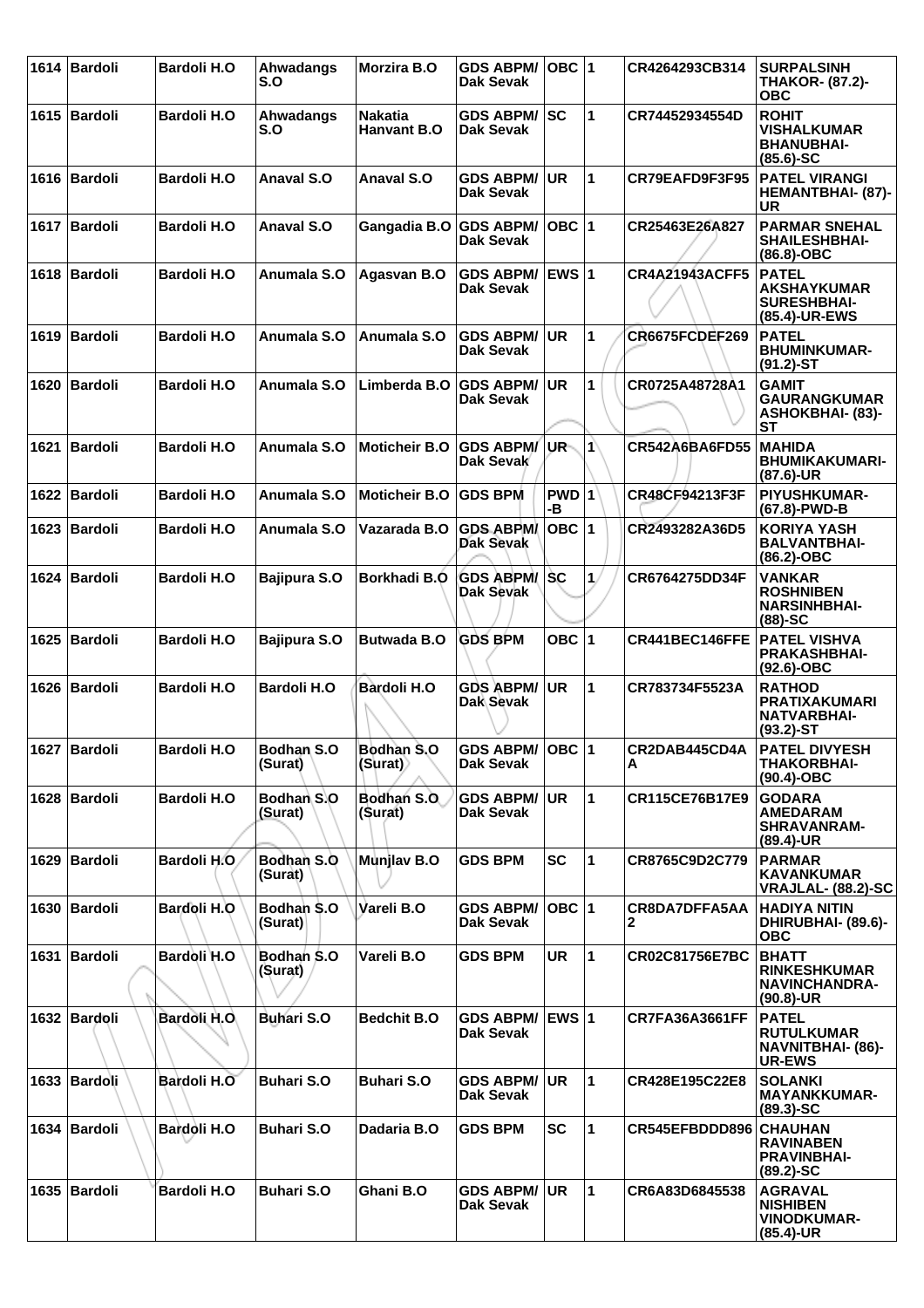|      | 1636   Bardoli | <b>Bardoli H.O</b> | <b>Buhari S.O</b>               | Gheriavav<br>B.O                | <b>GDS ABPM/</b><br><b>Dak Sevak</b> | $OBC$ 1   |              | CR4E37A7A6BE2A CHAUHAN | <b>NILDIPSINH</b><br><b>RAYAJIBHAI-</b><br>(87.4)-OBC                        |
|------|----------------|--------------------|---------------------------------|---------------------------------|--------------------------------------|-----------|--------------|------------------------|------------------------------------------------------------------------------|
|      | 1637 Bardoli   | <b>Bardoli H.O</b> | <b>Buhari S.O</b>               | Goddha B.O                      | <b>GDS ABPM/</b><br><b>Dak Sevak</b> | UR        | 1            | CR7FF49434618C         | <b>ZALA</b><br><b>NILESHKUMAR</b><br><b>BHAVSINH- (86.8)-</b><br><b>OBC</b>  |
|      | 1638   Bardoli | <b>Bardoli H.O</b> | <b>Buhari S.O</b>               | Goddha B.O                      | <b>GDS BPM</b>                       | OBC $ 1$  |              | CR08A49A14CE34         | <b>DARJI HARSH</b><br>SEVANTILAL- (89)-<br><b>OBC</b>                        |
|      | 1639 Bardoli   | <b>Bardoli H.O</b> | <b>Buhari S.O</b>               | Kelkui B.O                      | <b>GDS ABPM/</b><br><b>Dak Sevak</b> | $OBC$ 1   |              | CR656722ACD4C2         | <b>SATIYA VIPULBHAI</b><br>MANJIBHAI- (86.2)-<br><b>OBC</b>                  |
|      | 1640 Bardoli   | <b>Bardoli H.O</b> | <b>Buhari S.O</b>               | Pelad B.O                       | <b>GDS ABPM/ SC</b><br>Dak Sevak     |           | 1            | CR39447CF88E23         | <b>PARMAR</b><br><b>KRUNALBHAI</b><br><b>JAGDISHBHAI-</b><br>$(85)-SC$       |
| 1641 | Bardoli        | <b>Bardoli H.O</b> | <b>Buhari S.O</b>               | Vankla B.O                      | <b>GDS ABPM/</b><br><b>Dak Sevak</b> | $OBC$  1  |              | CR6DC5B24FB7E<br>С     | <b>CHAVDA</b><br><b>DILIPKUMAR</b><br><b>NARVATSINH- (86)-</b><br><b>OBC</b> |
|      | 1642 Bardoli   | <b>Bardoli H.O</b> | <b>Buhari S.O</b>               | Virpor B.O                      | <b>GDS BPM</b>                       | <b>UR</b> | 1            | <b>CR5242DAFB49A4</b>  | <b>PATEL DIVYANKA-</b><br>$(88.4) - ST$                                      |
|      | 1643 Bardoli   | <b>Bardoli H.O</b> | <b>Central Pump</b><br>Mill S.O | <b>Central Pump</b><br>Mill S.O | <b>GDS ABPM/</b><br>Dak Sevak        | ∣UR⊸      | $\mathbf{1}$ | CR0CE95D17E38A         | <b>JIGNA</b><br><b>JITENDRABHAI</b><br>GAMIT- (89.3)-ST                      |
|      | 1644   Bardoli | <b>Bardoli H.O</b> | <b>Chalthan S.O</b>             | Tatithaiya B.O GDS BPM          |                                      | EWS $ 1$  |              | CR5D5FEEAC417<br>D     | <b>SHAH VISHAL</b><br><b>DINESHBHAI-</b><br>(90.6)-UR-EWS                    |
|      | 1645 Bardoli   | <b>Bardoli H.O</b> | Dolvan S.O                      | Padamdungri<br>B.O              | <b>GDS ABPM/</b><br><b>Dak Sevak</b> | <b>UR</b> | 1            | CR75F971BD698A         | <b>PATEL</b><br><b>AKASHKUMAR</b><br><b>RAMESHBHAI-</b><br>(86.8)-UR         |
|      | 1646 Bardoli   | <b>Bardoli H.O</b> | Dolvan S.O                      | Panchol B.O                     | <b>GDS ABPM/</b><br><b>Dak Sevak</b> | ∣UR       | 1/           | CR24BCA4B8DF74 PATEL   | KHUSHBUBEN-<br>(86.4)-UR                                                     |
| 1647 | Bardoli        | <b>Bardoli H.O</b> | Dolvan S.O                      | Pithadara B.O                   | <b>GDS ABPM/</b><br>Dak Sevak        | $OBC$  1  |              | CR4C57586D3A47         | <b>BAMROTIYA</b><br><b>KARSHAN</b><br><b>BABUBHAI- (85)-</b><br><b>OBC</b>   |
| 1648 | Bardoli        | <b>Bardoli H.O</b> | Dolvan S.O<br>↗                 | <b>Umarvavdoor</b><br>B.O       | <b>GDS ABPM/</b><br>Dak Sevak        | lsc       | 1            | CR52D363FDACC1         | <b>RATHOD</b><br><b>DARSHANKUMAR</b><br><b>MANUBHAI- (87.2)-</b><br>SC       |
|      | 1649 Bardoli   | <b>Bardoli H.O</b> | Dolvan S.O                      | <b>Umarvavdoor</b><br>B.Q       | <b>GDS BPM</b>                       | UR        | 1            | CR5C92D719BB1F         | <b>RATHOD PURVANG</b><br><b>VIRENDRASINH-</b><br>$(86.8)$ -UR                |
|      | 1650 Bardoli   | <b>Bardoli H.O</b> | <b>Fort Songadh</b><br>S.O      | <b>Dhajamba</b><br>B.O          | <b>GDS ABPM/</b><br><b>Dak Sevak</b> | <b>UR</b> | 1            | CR34765E285FE3         | <b>UMESH RATIRAM</b><br><b>HEDAU- (87.8)-UR</b>                              |
|      | 1651 Bardoli   | Bardoli H.O.       | Fort Songadh<br>S.O             | Fort Songadh<br>S.Q             | <b>GDS ABPM/</b><br>Dak Sevak        | <b>UR</b> | 1            | CR81F67C3C3E55         | <b>SHUKLA</b><br><b>BIPINKUMAR</b><br><b>RAJENDRAPRASA</b><br>D- (90.2)-UR   |
|      | 1652 Bardoli   | Bardoli H.O.       | Fort Songadh<br>S.O             | Ukhalda B.O                     | <b>GDS ABPM/</b><br>Dak Sevak        | UR        | $\mathbf{1}$ | CR577975F7D8E3         | <b>RATHOD</b><br><b>DIPSANGBHAI</b><br><b>BAHADURBHAI-</b><br>(85.8)-UR      |
|      | 1653   Bardoli | Bardoli H.O        | Fort Songadh<br>S.O             | Ukhalda B.O                     | <b>GDS BPM</b>                       | OBC $ 1$  |              | CR15C37722386A         | <b>PRAJAPATI</b><br><b>HITESHKUMAR</b><br><b>KAMLESHBHAI-</b><br>(87.2)-OBC  |
| 1654 | Bardoli        | <b>Bardoli H.O</b> | <b>Fort Songadh</b><br>S.O      | Vadi Bhesrot<br>B.O             | <b>GDS ABPM/</b><br>Dak Sevak        | SC        | 1            | CR447441976A44         | <b>MAKWANA</b><br><b>RAHULKUMAR</b><br>JASHUBHAI- (89.6)-<br>SC              |
|      | 1655 Bardoli   | Bardoli H.O        | Gadat S.O<br>(Tapi)             | Ambia B.O                       | <b>GDS ABPM/</b><br><b>Dak Sevak</b> | <b>UR</b> | $\mathbf{1}$ | CR34E1D7F6E179         | <b>CHAUDHARI</b><br><b>KEYURKUMAR-</b><br>$(89)$ -ST                         |
|      | 1656 Bardoli   | <b>Bardoli H.O</b> | Gadat S.O<br>(Tapi)             | <b>Dhanturi B.O</b>             | <b>GDS ABPM/</b><br><b>Dak Sevak</b> | <b>UR</b> | 1            | CR714567F8B5D9         | <b>MATIEDA</b><br><b>GAYATRIBAHEN-</b><br>(88.8)-UR                          |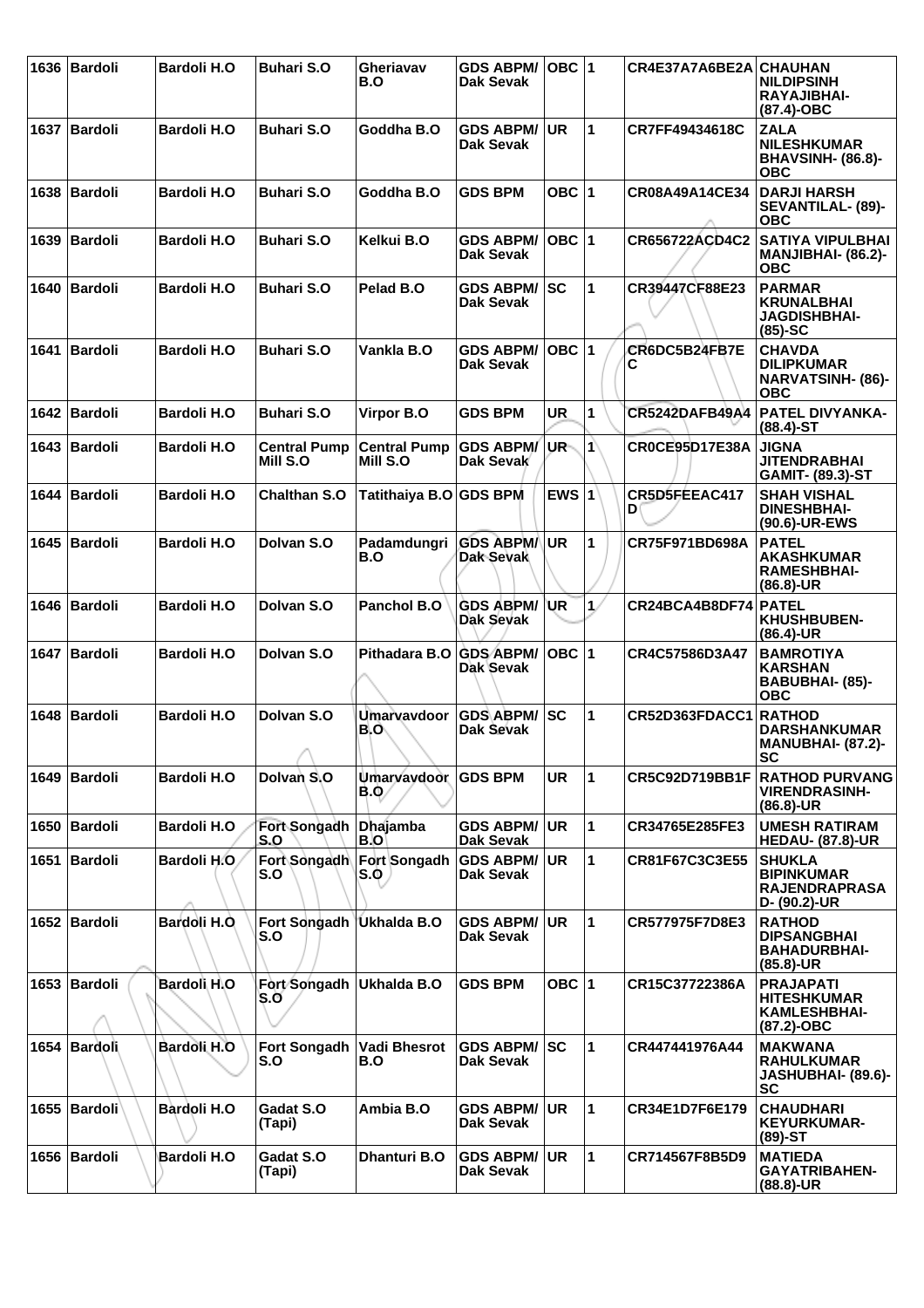| 1657 | Bardoli        | <b>Bardoli H.O</b> | Gadat S.O<br>(Tapi)            | Gadat S.O<br>(Tapi)       | <b>GDS ABPM/</b><br>Dak Sevak            | SC           | 1            | <b>CR52F944EF477C</b> | <b>VARMA</b><br><b>SANDIPKUMAR</b><br><b>OMPRAKASH-</b><br>$(87.6)$ -SC       |
|------|----------------|--------------------|--------------------------------|---------------------------|------------------------------------------|--------------|--------------|-----------------------|-------------------------------------------------------------------------------|
|      | 1658 Bardoli   | <b>Bardoli H.O</b> | Gadat S.O<br>(Tapi)            | Jesingpur<br>B.O          | <b>GDS ABPM/</b><br><b>Dak Sevak</b>     | OBC  1       |              | <b>CR82E115C6C4FE</b> | <b>BARIA HEENABEN</b><br><b>AMARSINH- (87.6)-</b><br><b>OBC</b>               |
| 1659 | Bardoli        | <b>Bardoli H.O</b> | Gangadhara<br><b>RS S.O</b>    | Dastan B.O                | <b>GDS BPM</b>                           | <b>UR</b>    | 1            | CR68FA5FEA4254        | <b>PATEL</b><br><b>HARDIKKUMAR</b><br><b>MAHENDRABHAI-</b><br>$(92)-UR$       |
|      | 1660 Bardoli   | <b>Bardoli H.O</b> | Gangadhara<br>$RS\tilde{S}$ .O | Vanisa Pisad<br>B.O       | <b>GDS ABPM/</b><br>Dak Sevak            | <b>UR</b>    | $\mathbf{1}$ | CR59644DDF2771        | <b>MODI NISHANT</b><br><b>ASHOKKUMAR-</b><br>$(89.2)$ -OBC                    |
| 1661 | Bardoli        | <b>Bardoli H.O</b> | Godsamba<br>S.O                | Fali B.O                  | <b>GDS ABPM/</b><br><b>Dak Sevak</b>     | <b>UR</b>    | 1            | CR7D52E5FA66DE        | <b>PATHAN</b><br><b>SARFARAJKHAN</b><br>SALIMKHAN- (87.6)-<br><b>UR</b>       |
|      | 1662 Bardoli   | <b>Bardoli H.O</b> | Godsamba<br>S.O                | Godawadi<br>B.O           | <b>GDS ABPM/</b><br><b>Dak Sevak</b>     | <b>EWS 1</b> |              | CR3779C94D848C        | <b>SOLANKI</b><br><b>KHUSHBUKUMARI</b><br><b>ARVINDSINH-</b><br>(86.8)-UR-EWS |
| 1663 | Bardoli        | <b>Bardoli H.O</b> | Godsamba<br>S.O                | Kharoli B.O               | <b>GDS ABPM/</b><br>Dak Sevak            | <b>UR</b>    | 1            | CR6DF53448D44A        | <b>HEENABEN</b><br><b>USMANGANI</b><br><b>VAHORA- (87.8)-UR</b>               |
|      | 1664 Bardoli   | <b>Bardoli H.O</b> | Godsamba<br>S.O                | Puna B.O                  | <b>GDS BPM</b>                           | <b>SC</b>    | 1            | CR7F8C6AED4F6E        | <b>PARMAR</b><br><b>HASMITABAHEN</b><br>KANUBHAI- (89.4)-<br><b>SC</b>        |
| 1665 | Bardoli        | <b>Bardoli H.O</b> | Godsamba<br>S.O                | Unteva B.O                | <b>GDS ABPM/</b><br><b>Dak Sevak</b>     | $OBC$  1     |              | CR62A54694FF29        | <b>SOLANKI</b><br>NITINBHAI- (85.8)-<br><b>OBC</b>                            |
|      | 1666 Bardoli   | <b>Bardoli H.O</b> | Kakrapar S.O                   | <b>Bedkuvadoor</b><br>B.O | <b>GDS BPM</b>                           | <b>OBC</b> 1 |              | CR0F43F3FFE47E        | <b>KHALASI</b><br><b>SATISHKUMAR</b><br>KANTIBHAI- (88.8)-<br><b>OBC</b>      |
| 1667 | <b>Bardoli</b> | <b>Bardoli H.O</b> | Kamrej Char<br>Rasta S.O       | Navagam B.O GDS BPM       |                                          | <b>UR</b>    | 1            | CR13F837144C4C        | <b>VAGHELA</b><br><b>CHANDRESH</b><br>KANTIBHAI- (94.2)-<br><b>UR</b>         |
| 1668 | Bardoli        | <b>Bardoli H.O</b> | Kamrej S.O                     | Dungra B.O                | <b>GDS ABPM/</b><br>Dak Sevak            | <b>UR</b>    | $\mathbf{1}$ | CR63E57FE249AE        | <b>RAMANI</b><br><b>DARSHANBHAI</b><br><b>MANUBHAI- (93.4)-</b><br><b>UR</b>  |
|      | 1669 Bardoli   | <b>Bardoli H.O</b> | Kamrej S.O                     | Nansad B.O                | <b>GDS ABPM/  UR</b><br><b>Dak Sevak</b> |              | 11           | CR1917A921E62E        | <b>VAGHASIYA</b><br><b>VISHAL- (90.8)-UR</b>                                  |
|      | 1670   Bardoli | <b>Bardoli H.O</b> | Kapura S.O                     | Chhindia B.O              | <b>GDS ABPM/</b><br><b>Dak Sevak</b>     | <b>SC</b>    | $\mathbf{1}$ | CR7FCDEE87E1C6 VANKAR | RINKALBEN- (89.4)-<br><b>SC</b>                                               |
|      | 1671   Bardoli | Bardoli H.O        | Kapura S.O                     | Chhindia B.O              | <b>GDS BPM</b>                           | <b>UR</b>    | 1            | CR79AEF5AA8538        | <b>GAMIT AJAYBHAI</b><br>DHIRUBHAI- (88.8)-<br><b>ST</b>                      |
|      | 1672 Bardoli   | Bardoli H.O        | Kapura S.O                     | Khutadia B.O              | <b>GDS ABPM/</b><br><b>Dak Sevak</b>     | <b>EWS 1</b> |              | CR218E953FFFE3        | <b>KATHIRIYA</b><br><b>PARTHKUMAR</b><br>KALYANBHAI-<br>(84.4)-UR-EWS         |
|      | 1673 Bardoli   | Bardoli H.O        | Kapura S.O                     | Lakhali B.O               | <b>GDS ABPM/</b><br><b>Dak Sevak</b>     | <b>UR</b>    | $\mathbf{1}$ | CR8CE6D723446E        | <b>TALAVIYA RAVI-</b><br>$(85.8)$ -UR                                         |
|      | 1674 Bardoli   | Bardoli H.O        | Kapura S.O                     | Lakhali B.O               | <b>GDS BPM</b>                           | <b>SC</b>    | $\mathbf{1}$ | CR273C819AC775        | <b>PARMAR</b><br><b>KRISHNAKANT-</b><br>$(89.4) - SC$                         |
|      | 1675 Bardoli   | Bardoli H.O        | Kapura S.O                     | Magarkui B.O              | <b>GDS ABPM/</b><br>Dak Sevak            | $OBC$  1     |              | CR55AE136B279C        | <b>PARMAR</b><br><b>JIGARKUMAR</b><br><b>BHAVANSINH-</b><br>(87.6)-OBC        |
|      | 1676 Bardoli   | Bardoli H.O        | Kapura S.O                     | <b>Mirpur B.O</b>         | <b>GDS ABPM/</b><br><b>Dak Sevak</b>     | <b>UR</b>    | $\mathbf{1}$ | <b>CR1EF342AC7C88</b> | <b>GAMIT</b><br><b>AVINASHKUMAR-</b><br>$(84.6)$ -ST                          |
|      | 1677 Bardoli   | <b>Bardoli H.O</b> | Kapura S.O                     | Raniamba<br>B.O           | <b>GDS ABPM/</b><br><b>Dak Sevak</b>     | $OBC$  1     |              | CR047B767E68C3        | <b>SOLANKI</b><br><b>MUKESHBHAI</b><br><b>BAHECHARSINH-</b><br>(85.4)-OBC     |
|      | 1678 Bardoli   | <b>Bardoli H.O</b> | Kapura S.O                     | Zankhari B.O              | <b>GDS ABPM/</b><br>Dak Sevak            | $OBC$ 1      |              | <b>CR53EECF644C41</b> | <b>ZALA BIPINKUMAR</b><br><b>GIRVATSINH-</b><br>(86.2)-OBC                    |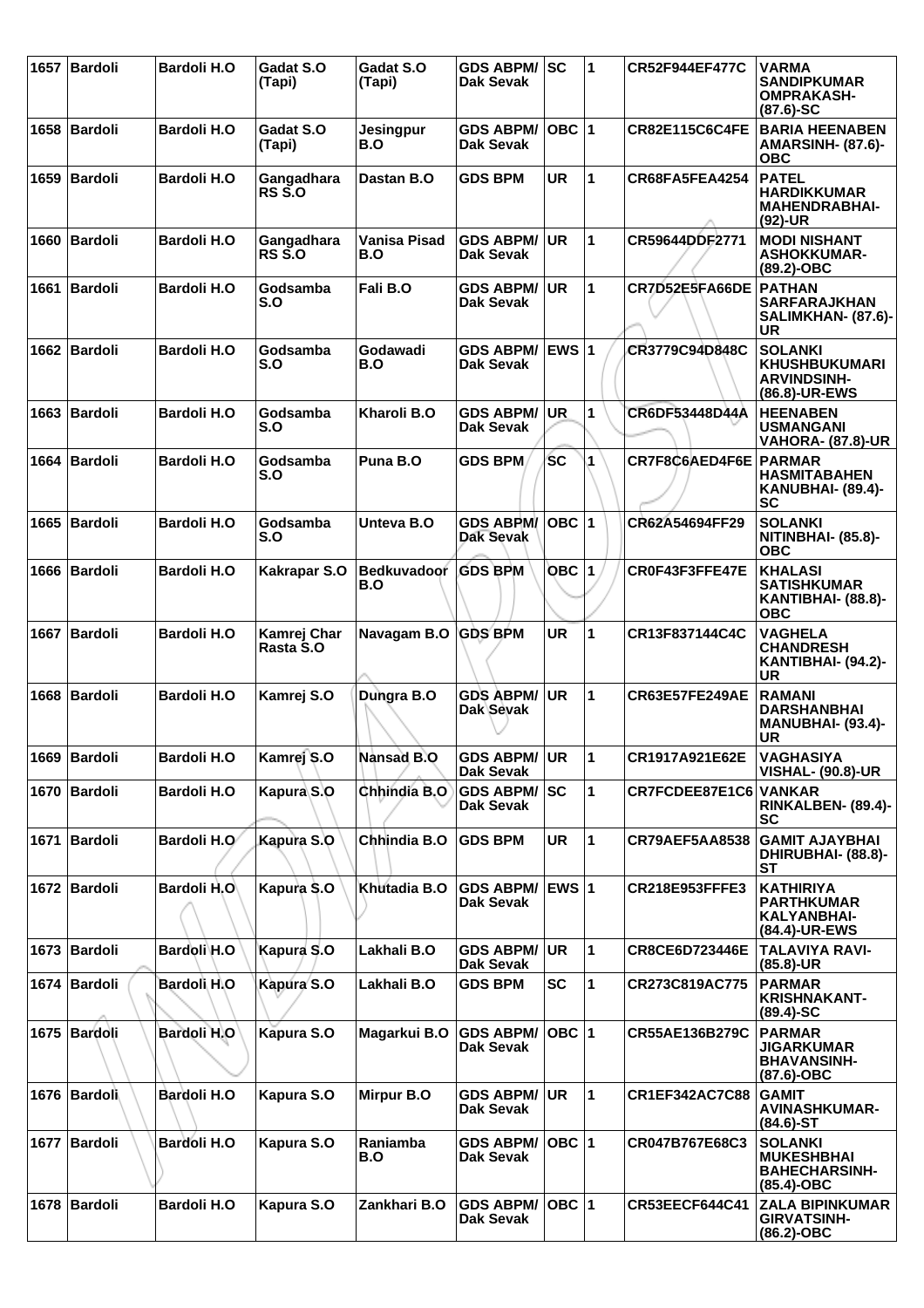|      | 1679 Bardoli   | <b>Bardoli H.O</b> | Kapura S.O               | Zankhari B.O              | <b>GDS BPM</b>                   | OBC $ 1$        |              | CR8A6513FE9EBE            | KRISHNAKUMARI<br><b>RAMESHBHAI</b><br><b>PATEL- (87.4)-OBC</b>                 |
|------|----------------|--------------------|--------------------------|---------------------------|----------------------------------|-----------------|--------------|---------------------------|--------------------------------------------------------------------------------|
|      | 1680 Bardoli   | <b>Bardoli H.O</b> | Karchelia S.O            | Karchelia S.O             | <b>GDS ABPM/</b><br>Dak Sevak    | $OBC$  1        |              | CR34CA43144E7D            | <b>MISTRY</b><br><b>HIROMIKUMARI</b><br><b>PARESHBHAI- (89)-</b><br><b>OBC</b> |
| 1681 | Bardoli        | <b>Bardoli H.O</b> | Kathor S.O               | Abrama B.O                | <b>GDS ABPM/</b><br>Dak Sevak    | <b>UR</b>       | $\mathbf{1}$ | <b>CR2DDEF1CAE4A</b><br>A | <b>KATARIYA</b><br><b>RADHIKA</b><br><b>CHHAGANBHAI-</b><br>$(91.6)-OBC$       |
|      | 1682 Bardoli   | <b>Bardoli H.O</b> | Kathor S.O               | Dhoranpardi<br>B.O        | <b>GDS BPM</b>                   | <b>UR</b>       | 1            | CR1CF4F88DECB2            | <b>CHAUHAN</b><br><b>CHETANSINH</b><br>GANPATSINH- (91)-<br><b>UR</b>          |
| 1683 | <b>Bardoli</b> | <b>Bardoli H.O</b> | Kathor S.O               | Navipardi B.O GDS ABPM/   | Dak Sevak                        | <b>UR</b>       | 1            | CR5C9FB321A497            | <b>KOSHIYA RAVI-</b><br>(90.6)-UR                                              |
|      | 1684   Bardoli | <b>Bardoli H.O</b> | Kathor S.O               | Velanja B.O               | <b>GDS BPM</b>                   | UR              | 1            | <b>CR1B4FA4727AB5</b>     | <b>THUMMAR KISHAN</b><br><b>SHAMBHUBHAI-</b><br>$(92.2)$ -UR                   |
|      | 1685   Bardoli | <b>Bardoli H.O</b> | Kukurmunda<br>S.O        | Amoda B.O                 | <b>GDS ABPM/</b><br>Dak Sevak    | OBC  1          |              | CR0FBB4728F846            | <b>KEVINA TANDEL-</b><br>(88.4)-OBC                                            |
|      | 1686 Bardoli   | <b>Bardoli H.O</b> | Kukurmunda<br>S.O        | Chokhiamli<br>B.O         | <b>GDS ABPM/</b><br>Dak Sevak    | UR-             | $\mathbf{1}$ | <b>CR56C7C85A4A7B</b>     | <b>MARATHE</b><br><b>SHUBHAMBHAI</b><br><b>ASHOKBHAI-</b><br>$(88.2)$ -UR      |
|      | 1687   Bardoli | <b>Bardoli H.O</b> | Kukurmunda<br>S.O        | Gangtha B.O               | <b>GDS BPM</b>                   | OBC $ 1\rangle$ |              | CR4E47C928128E            | <b>LIMBACHIYA</b><br><b>JALPABEN</b><br>JITENDRABHAI-<br>(87.8)-OBC            |
|      | 1688   Bardoli | <b>Bardoli H.O</b> | <b>Kukurmunda</b><br>S.O | Hathoda B.O               | <b>GDS ABPM/</b><br>Dak Sevak    | OBC  1          |              | CR2F5AF3634389            | <b>VADI CHIRAGBHAI</b><br><b>RAMESHBHAI-</b><br>$(86.4)$ -OBC                  |
|      | 1689 Bardoli   | <b>Bardoli H.O</b> | <b>Kukurmunda</b><br>S.O | <b>Itwai B.O</b>          | <b>GDS ABPM/</b><br>Dak Sevak    | UR.             | И            | CR1644D472C9FA            | <b>PATEL</b><br><b>VISHALKUMAR</b><br><b>HASMUKHBHAI-</b><br>(86.4)-UR         |
|      | 1690   Bardoli | <b>Bardoli H.O</b> | Kukurmunda<br>S.O        | Kukurmunda<br>S.O         | <b>GDS ABPM/</b><br>Dak Sevak    | $OBC$  1        |              | CR4142136D5EB9            | <b>THAKOR</b><br><b>ASHOKBHAI-</b><br>(88.4)-OBC                               |
| 1691 | <b>Bardoli</b> | <b>Bardoli H.O</b> | Kukurmunda<br>S.O        | Kukurmunda<br>S.O         | <b>GDS ABPM/</b><br>Dak Sevak    | lsc             | 1            | CR4E724EB3651D            | <b>SURATI</b><br><b>AISHWARYABEN</b><br>KANTIBHAI- (86.6)-<br><b>SC</b>        |
|      | 1692   Bardoli | <b>Bardoli H.O</b> | Kukurmunda<br>S.O        | Nimbhòra B.O GDS ABPM/ SC | Dak Sevak                        |                 | 11.          | CR0FE762175C78            | <b>CHAMAR</b><br><b>MAHESHKUMAR</b><br><b>KARASANBHAI-</b><br>$(85.2)$ -SC     |
|      | 1693   Bardoli | <b>Bardoli H.O</b> | <b>Kukurmunda</b><br>S.O | Phulwadi B.O              | <b>GDS ABPM/</b><br>Dak Sevak    | EWS 1           |              | CR847816B8C17F            | <b>MIRZA MOINBEG</b><br><b>MAHAMMADHANIF</b><br>BEG- (81.8)-UR-<br><b>EWS</b>  |
|      | 1694 Bardoli   | <b>Bardoli H.O</b> | Kukurmunda<br>S.O        | Pisavar B.O               | <b>GDS ABPM/</b><br>Dak Sevak    | <b>UR</b>       | 1            | CR3E1D4E77C394            | <b>PARMAR</b><br>AJAYSINH- (86.4)-<br><b>UR</b>                                |
|      | 1695   Bardoli | Bardoli H.O        | Mahuva S.O<br>(Surat)    | Amchak B.O                | <b>GDS BPM</b>                   | PWD 1<br>-C     |              | CR1262834DCBC6            | <b>HARDIK LAJPAT</b><br><b>RATHI- (81.8)-PWD-</b><br>C                         |
|      | 1696   Bardoli | Bardolì H.O        | Mahuva S.O<br>(Surat)    | <b>Bilkhadi B.O</b>       | <b>GDS BPM</b>                   | UR              | 1            | <b>CR29C5794CBC4E</b>     | <b>CHAUHAN</b><br><b>DIPALIBEN</b><br>AJITSINH- (89.2)-UR                      |
|      | 1697 Bardoli   | Bardoli H.O        | Mahuva S.O<br>(Surat)    | Mahuva S.O<br>(Surat)     | <b>GDS ABPM/</b><br>Dak Sevak    | PWD 1<br>-C     |              | <b>CR5E41AAF825E1</b>     | <b>PAGI RANVIRSINH</b><br><b>MANILAL- (80.8)-</b><br><b>PWD-C</b>              |
|      | 1698 Bardoli   | Bardoli H.O        | Mahuva S.O<br>(Surat)    | Mahuva S.O<br>(Surat)     | <b>GDS ABPM/</b><br>Dak Sevak    | <b>UR</b>       | $\mathbf{1}$ | CR34474B56EF2E            | <b>BHAYA ZINAL</b><br><b>RAKESHKUMAR-</b><br>$(89.2)$ -UR                      |
|      | 1699 Bardoli   | Bardoli H.O        | Mahuva S.O<br>(Surat)    | Mordevi B.O               | <b>GDS ABPM/ SC</b><br>Dak Sevak |                 | 1            | CR86324A84FBE8            | <b>VANKAR</b><br><b>ROHITKUMAR-</b><br>$(87.2)$ -SC                            |
|      | 1700 Bardoli   | <b>Bardoli H.O</b> | <b>Mandvi SR</b><br>S.O  | Kakaraparga<br>$m$ B.O    | <b>GDS ABPM/</b><br>Dak Sevak    | lsc             | 1            | <b>CR34E877C2CCE4</b>     | <b>VISHALKUMAR-</b><br>$(85)-SC$                                               |
|      | 1701 Bardoli   | <b>Bardoli H.O</b> | <b>Mandvi SR</b><br>S.O  | Lakhgam B.O               | <b>GDS BPM</b>                   | OBC  1          |              | CR44791FF16419            | PRAJAPATI VIPUL<br>KANTIBHAI- (88.6)-<br><b>OBC</b>                            |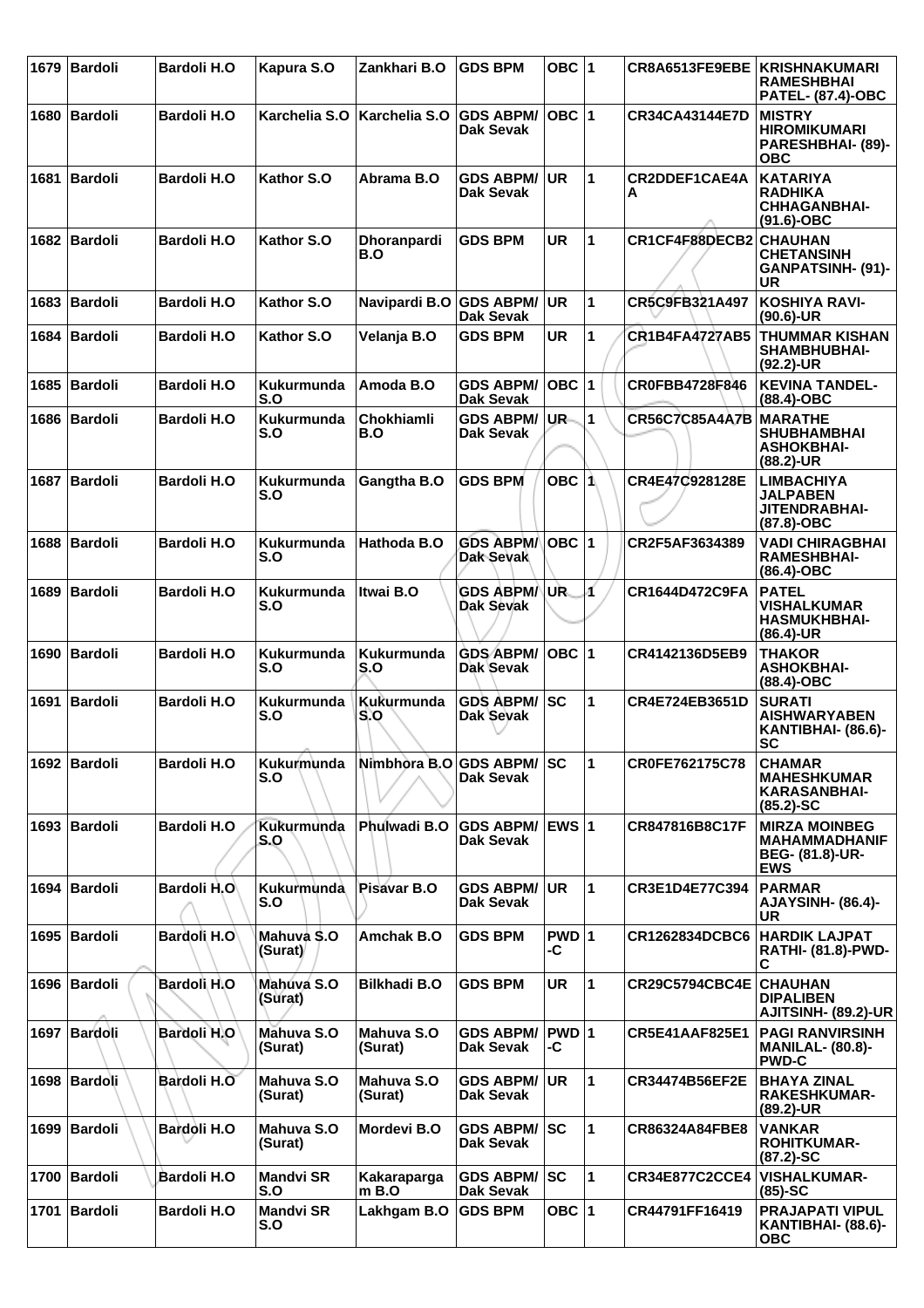|      | 1702 Bardoli   | <b>Bardoli H.O</b> | <b>Mandvi SR</b><br>S.O | <b>Mandvi SR</b><br>S.O   | <b>GDS ABPM/</b><br>Dak Sevak           | $OBC$  1                       |                      | CR01A894AB8745        | <b>PATEL</b><br><b>SHIVKUMAR</b><br>RAJUBHAI- (86.8)-<br><b>OBC</b>           |
|------|----------------|--------------------|-------------------------|---------------------------|-----------------------------------------|--------------------------------|----------------------|-----------------------|-------------------------------------------------------------------------------|
|      | 1703 Bardoli   | <b>Bardoli H.O</b> | <b>Mandvi SR</b><br>S.O | Regama B.O                | <b>GDS ABPM/</b><br><b>Dak Sevak</b>    | $OBC$  1                       |                      | CR147C2E12B36B        | <b>PANCHAL</b><br><b>ANUJKUMAR</b><br>BHANUBHAI- (86)-<br><b>OBC</b>          |
| 1704 | Bardoli        | <b>Bardoli H.O</b> | <b>Mandvi SR</b><br>S.O | Salaiya B.O               | <b>GDS BPM</b>                          | <b>SC</b>                      | 1                    | CR7471A194E61C        | <b>MEVADA</b><br><b>JYOTIRMAY</b><br><b>MAHESHBHAI-</b><br>$(87.6) - SC$      |
|      | 1705 Bardoli   | <b>Bardoli H.O</b> | <b>Mandvi SR</b><br>S.O | Sarkui B.O                | <b>GDS ABPM/</b><br>Dak Sevak           | <b>UR</b>                      | $\mathbf{1}$         | <b>CR48AAC81F44D9</b> | <b>BHATT MEET</b><br><b>DIPAKKUMAR-</b><br>$(88.4)$ -UR                       |
| 1706 | Bardoli        | <b>Bardoli H.O</b> | <b>Mandvi SR</b><br>S.O | Sathvay B.O               | <b>GDS ABPM/</b><br><b>Dak Sevak</b>    | <b>UR</b>                      | 1                    | CR1B3B166D93AF        | <b>RAVALIYA ARSHI</b><br><b>BHIMSHIBHAI-</b><br>(86.4)-OBC                    |
|      | 1707 Bardoli   | <b>Bardoli H.O</b> | <b>Mandvi SR</b><br>S.O | Tarsada B.O               | <b>GDS ABPM/</b><br><b>Dak Sevak</b>    | $OBC$  1                       |                      | CR459615C5388A        | <b>PRAJAPATI</b><br><b>MEHULKUMAR</b><br>RAMESHBHAI- (86)-<br><b>OBC</b>      |
| 1708 | <b>Bardoli</b> | <b>Bardoli H.O</b> | Nijhar S.O              | <b>Bhiljamboli</b><br>B.O | <b>GDS BPM</b>                          | UR                             | 1                    | CR62914498F544        | SONU SAINI- (91)-<br><b>OBC</b>                                               |
| 1709 | Bardoli        | <b>Bardoli H.O</b> | Nijhar S.O              | <b>Gujarpur B.O</b>       | <b>GDS ABPM/</b><br>Dak Sevak           | OBC <sub>1</sub>               |                      | CR4ED2E573424C        | <b>KHANT</b><br><b>PUSHPABEN</b><br><b>BHARATBHAI-</b><br>(86.2)-OBC          |
|      | 1710 Bardoli   | <b>Bardoli H.O</b> | Nijhar S.O              | <b>Gujarpur B.O</b>       | <b>GDS BPM</b>                          | <b>UR</b>                      | 1                    | CR77693F7DC461        | <b>KANABAR AXAY</b><br><b>SURYKANTBHAI-</b><br>(87)-UR                        |
|      | 1711 Bardoli   | <b>Bardoli H.O</b> | Nijhar S.O              | Laxmikheda<br>B.O         | <b>GDS ABPM/</b><br>Dak Sevak           | <b>UR</b>                      | 1                    | CR87651376C7A7        | <b>JOSHI</b><br><b>PARASKUMAR-</b><br>$(84.6)$ -UR                            |
|      | 1712 Bardoli   | <b>Bardoli H.O</b> | Nijhar S.O              | Raigadh B.O               | <b>GDS ABPM/</b><br>Dak Sevak           | <b>PWD</b> <sub>1</sub><br>-A- |                      | CR3A227B7A934C        | <b>GOSIYA</b><br><b>AMITKUMAR</b><br>GAGJIBHAI- (76.4)-<br><b>PWD-A</b>       |
|      | 1713 Bardoli   | <b>Bardoli H.O</b> | Nijhar S.O              | Raigadh B.O               | <b>GDS BPM</b>                          | <b>UR</b>                      | 1                    | CR7F3FE32F3516        | <b>PATEL</b><br><b>DIPALBAHEN</b><br>MAVABHAI- (89)-UR                        |
|      | 1714 Bardoli   | <b>Bardoli H.O</b> | Nijhar S.O              | Veldha B.O                | <b>GDS ABPM/</b><br>Dak Sevak           | OBC 1                          |                      | <b>CR7F8A116CE81C</b> | <b>LUNI MAYURBHAI</b><br>POLABHAI- (85.2)-<br><b>OBC</b>                      |
|      | 1715   Bardoli | <b>Bardoli H.O</b> | Palsana S.O<br>(Surat)  | Italva B.O                | <b>GDS BPM</b>                          | <b>UR</b>                      | $\blacktriangleleft$ | CR789A72C63C47        | <b>CHOVATIYA</b><br><b>HARDIKKUMAR</b><br><b>MADHUBHAI-</b><br>(89.4)-UR      |
|      | 1716 Bardoli   | <b>Bardoli H.O</b> | Panwadi S.O             | Chikhalda<br>B.OI         | <b>GDS ABPM/ SC</b><br><b>Dak Sevak</b> |                                | $\mathbf{1}$         | CR08D8FAF2C8E7        | <b>PATELIYA</b><br><b>VIPULBHAI</b><br>KALABHAI- (88.6)-<br>SC                |
|      | 1717 Bardoli   | Bardoli H.O        | Panwadi S.O             | Dhamodi B.O               | <b>GDS ABPM/</b><br>Dak Sevak           | <b>UR</b>                      | $\mathbf{1}$         | <b>CR45A11E86FAD6</b> | <b>GAMIT SUNITABEN</b><br><b>THAKORBHAI-</b><br>$(85.8) - ST$                 |
|      | 1718   Bardoli | Bardoli H.O        | Panwadi S.O             | Galkuva B.O               | <b>GDS ABPM/</b><br><b>Dak Sevak</b>    | $OBC$  1                       |                      | <b>CR844647E6BDBE</b> | <b>PATEL</b><br><b>BANKIMKUMAR</b><br><b>PANKAJBHAI-</b><br>$(86.8)-OBC$      |
|      | 1719 Bardoli   | Bardoli H.O        | Panwadi S.O             | Panwadi S.O               | <b>GDS ABPM/</b><br><b>Dak Sevak</b>    | PWD 1<br>-В                    |                      | CR0F4DB778CD4E        | <b>SOLANKI</b><br><b>KISHANSINGH</b><br><b>JAGDISHSINGH-</b><br>(67.6)-PWD-B  |
|      | 1720   Bardoli | Bardoli H.O        | Pimpri S.O              | <b>Bardipada</b><br>B.O   | <b>GDS ABPM/</b><br>Dak Sevak           | $EWS$ 1                        |                      | CR2F756626EFF1        | <b>PATEL</b><br><b>NIRAVKUMAR</b><br><b>BHARATBHAI-</b><br>(87.8)-UR-EWS      |
| 1721 | Bardoli        | Bardoli H.O        | Pimpri S.O              | <b>Bhalkhet B.O</b>       | <b>GDS BPM</b>                          | <b>UR</b>                      | $\mathbf{1}$         | CR161993E339D2        | <b>PATEL ANERIBEN-</b><br>$(91.2)$ -UR                                        |
|      | 1722 Bardoli   | <b>Bardoli H.O</b> | Pimpri S.O              | Kalibel B.O               | <b>GDS ABPM/</b><br><b>Dak Sevak</b>    | <b>UR</b>                      | $\mathbf{1}$         | CR788FCFEA6486        | <b>PATEL</b><br><b>BHARGHAVBHAI</b><br><b>МАҒАТВНАІ- (86.6)-</b><br><b>UR</b> |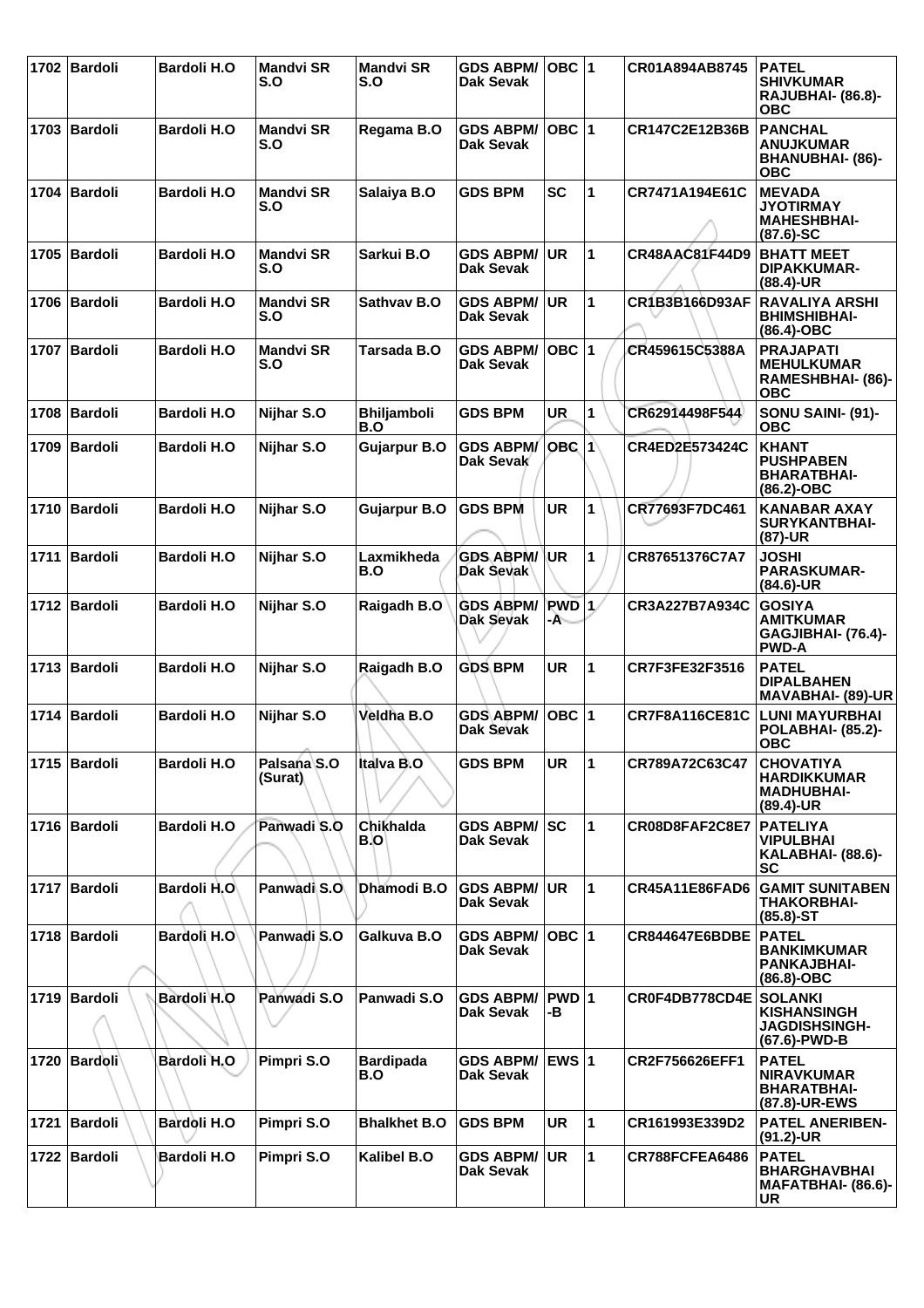| 1723 | Bardoli        | <b>Bardoli H.O</b>  | Pimpri S.O      | Maheshkatri<br>B.O     | <b>GDS ABPM/</b><br>Dak Sevak        | OBC $ 1$  |                      | CR469973134561          | <b>CHANDERA</b><br><b>MANISH</b><br>NATHABHAI- (86.8)-<br><b>OBC</b>        |
|------|----------------|---------------------|-----------------|------------------------|--------------------------------------|-----------|----------------------|-------------------------|-----------------------------------------------------------------------------|
|      | 1724   Bardoli | <b>Bardoli H.O</b>  | Pimpri S.O      | Sarovar B.O            | <b>GDS ABPM/</b><br><b>Dak Sevak</b> | <b>UR</b> | $\blacktriangleleft$ | <b>CR1585FFBFA647</b>   | <b>TANK</b><br><b>MAYURIBAHEN</b><br><b>PARSHOTAMBHAI-</b><br>$(83.6)$ -UR  |
| 1725 | <b>Bardoli</b> | <b>Bardoli H.O</b>  | Raniamba<br>S.O | Amalgundi<br>B.O       | <b>GDS ABPM/</b><br>Dak Sevak        | <b>UR</b> | $\mathbf 1$          | CR6E2A26AF1787          | <b>ADROJA</b><br><b>KISHANKUMAR</b><br>DILIPBHAI- (87.2)-<br>UR             |
|      | 1726   Bardoli | <b>Bardoli H.O</b>  | Raniamba<br>S.O | Hindla B.O             | <b>GDS ABPM/</b><br>Dak Sevak        | $EWS$ 1   |                      | CR0C6DC155FFE4          | <b>SANGANI JAY</b><br><b>ARVINDBHAI-</b><br>(81.8)-UR-EWS                   |
| 1727 | <b>Bardoli</b> | <b>Bardoli H.O</b>  | Raniamba<br>S.O | Jamkhadi B.O           | <b>GDS BPM</b>                       | OBC $ 1$  |                      | CR34C2F8C4B453          | <b>RAHULKUMAR-</b><br>(87)-OBC                                              |
| 1728 | <b>Bardoli</b> | <b>Bardoli H.O</b>  | Raniamba<br>S.O | Khanjar B.O            | <b>GDS ABPM/</b><br>Dak Sevak        | <b>UR</b> | 1                    | CR1F6EC2E3B99B          | <b>DHAVALKUMAR</b><br><b>SUMANBHAI</b><br><b>GAMIT- (85.8)-ST</b>           |
| 1729 | Bardoli        | <b>Bardoli H.O</b>  | Raniamba<br>S.O | Segupada<br>B.O        | <b>GDS ABPM/</b><br>Dak Sevak        | <b>UR</b> | 1                    | CR7BF31294D177          | <b>ROBINSINGH</b><br><b>GAMIT- (89.3)-ST</b>                                |
| 1730 | Bardoli        | <b>Bardoli H.O</b>  | Saputara S.O    | <b>Gotiamal B.O</b>    | <b>GDS BPM</b>                       | UR-       | $\blacktriangleleft$ | CR28E4BD5B34FA          | <b>SOLANKI</b><br><b>AJAYKUMAR</b><br><b>BECHARDAS-</b><br>$(86.4)$ -UR     |
|      | 1731   Bardoli | <b>Bardoli H.O</b>  | Saputara S.O    | Malegaon B.O GDS ABPM/ | Dak Sevak                            | OBC ∣1∖   |                      | CR7294FE9695A7          | <b>ZALA</b><br><b>MANISHABEN</b><br>SAYABHABHAI-<br>$(85)-OBC$              |
| 1732 | Bardoli        | <b>Bardoli H.O</b>  | Sarbhon S.O     | Chhitra B.O            | <b>GDS BPM</b>                       | OBC $ 1$  |                      | CR5DE4C7BFB4F8 KODAWALA | <b>VISHAL</b><br><b>RAJESHBHAI-</b><br>(89.3846)-OBC                        |
| 1733 | Bardoli        | <b>Bardoli H.O</b>  | Sarbhon S.O     | Goji B.O               | <b>GDS ABPM/</b><br><b>Dak Sevak</b> | $OBC$ 1   |                      | CR1F952AA386A1          | <b>TATMIYA</b><br><b>BHAVINKUMAR</b><br><b>NARENDRABHAI-</b><br>$(86)$ -OBC |
| 1734 | Bardoli        | <b>Bardoli H.O</b>  | Sarbhon S.O     | Nizar B.O              | <b>GDS ABPM/</b><br>Dak Sevak        | <b>UR</b> | $\mathbf{1}$         | CR65863B42AE1D          | <b>MAJMUDAR NIDHI</b><br>YAGNESHKUMAR-<br>$(88)-UR$                         |
|      | 1735   Bardoli | <b>Bardoli H.O</b>  | Sarbhon S.O     | Ranat B.O              | <b>GDS BPM</b>                       | <b>UR</b> | 1                    | CR062EF3397FC6          | <b>TAILOR KRINABEN</b><br>JAYESHKUMAR-<br>$(88.6)$ -OBC                     |
|      | 1736   Bardoli | <b>Bardoli H.O</b>  | Sarbhon S.O     | <b>Tarbhon B.O</b>     | <b>GDS ABPM/</b><br><b>Dak Sevak</b> | <b>UR</b> | 11                   |                         | CR4C7A84C634B2 TAMBOLI ANUSHA-<br>$(87.4)$ -UR                              |
|      | 1737   Bardoli | <b>Bardoli H.O.</b> | Sevni S.O       | Asta B.O               | <b>GDS BPM</b>                       | <b>UR</b> | $\mathbf{1}$         | CR5C8B753CD642          | <b>THUMMAR PARAG-</b><br>(91.2)-UR                                          |
|      | 1738   Bardoli | <b>Bardoli H.O</b>  | Sevni S.O.      | Chikhali<br>Dungar B.O | <b>GDS ABPM/</b><br>Dak Sevak        | UR        | $\mathbf{1}$         | <b>CR2E18A497E9ED</b>   | <b>PARIMAL GAMIT-</b><br>$(89.3)$ -ST                                       |
|      | 1739 Bardoli   | Bardoli H.O         | Sevni S.O       | Khanpur B.O            | <b>GDS BPM</b>                       | <b>SC</b> | $\mathbf 1$          | CR24488E4583C6          | <b>KOSAMBIA</b><br><b>KAUSHAL</b><br><b>BHUPENDRA-</b><br>$(89.6) - SC$     |
|      | 1740 Bardoli   | Bardoli H.O.        | Sevni S.O       | Vihan B.O              | <b>GDS ABPM/</b><br>Dak Sevak        | OBC 1     |                      | CR1AD262D6644E          | <b>CHOTALIYA KETAN</b><br>VAJUBHAI- (90.2)-<br><b>OBC</b>                   |
|      | 1741 Bardoli   | Bardoli H.O         | Subir S.O       | Kadmal B.O             | <b>GDS ABPM/</b><br>Dak Sevak        | sc        | $\mathbf{1}$         | <b>CR3FD4344442CF</b>   | <b>NIL AMIN- (86.2)-SC</b>                                                  |
|      | 1742   Bardoli | Bardoli H.O         | Subir S.O       | <b>Mahal B.O</b>       | <b>GDS ABPM/</b><br>Dak Sevak        | <b>UR</b> | $\mathbf{1}$         | <b>CR792C454B4EB5</b>   | <b>GAVIT</b><br><b>ANISHKUMAR</b><br><b>PRABHUBHAI-</b><br>$(85.4)$ -ST     |
|      | 1743 Bardoli   | Bardoli H.O         | Subir S.O       | Malangdev<br>B.O       | <b>GDS ABPM/</b><br>Dak Sevak        | OBC  1    |                      | CR2E2B81B226AC          | <b>MITHAPARA</b><br><b>KAPILKUMAR</b><br>RAMESHBHAI-<br>(85.2)-OBC          |
|      | 1744 Bardoli   | Bardoli H.O         | Subir S.O       | Nishana B.O            | <b>GDS ABPM/</b><br>Dak Sevak        | UR        | $\mathbf 1$          | CR1477C1BE8D49          | <b>PATEL</b><br><b>VAISHALIBAHEN</b><br>RAKESHBHAI- (87)-<br>UR             |
|      | 1745   Bardoli | <b>Bardoli H.O</b>  | Subir S.O       | Nishana B.O            | <b>GDS BPM</b>                       | OBC $ 1$  |                      | <b>CR2A174FA13E1A</b>   | <b>RABARI</b><br><b>PRASHANTKUMAR</b><br><b>MUKESHBHAI-</b><br>(87.2)-OBC   |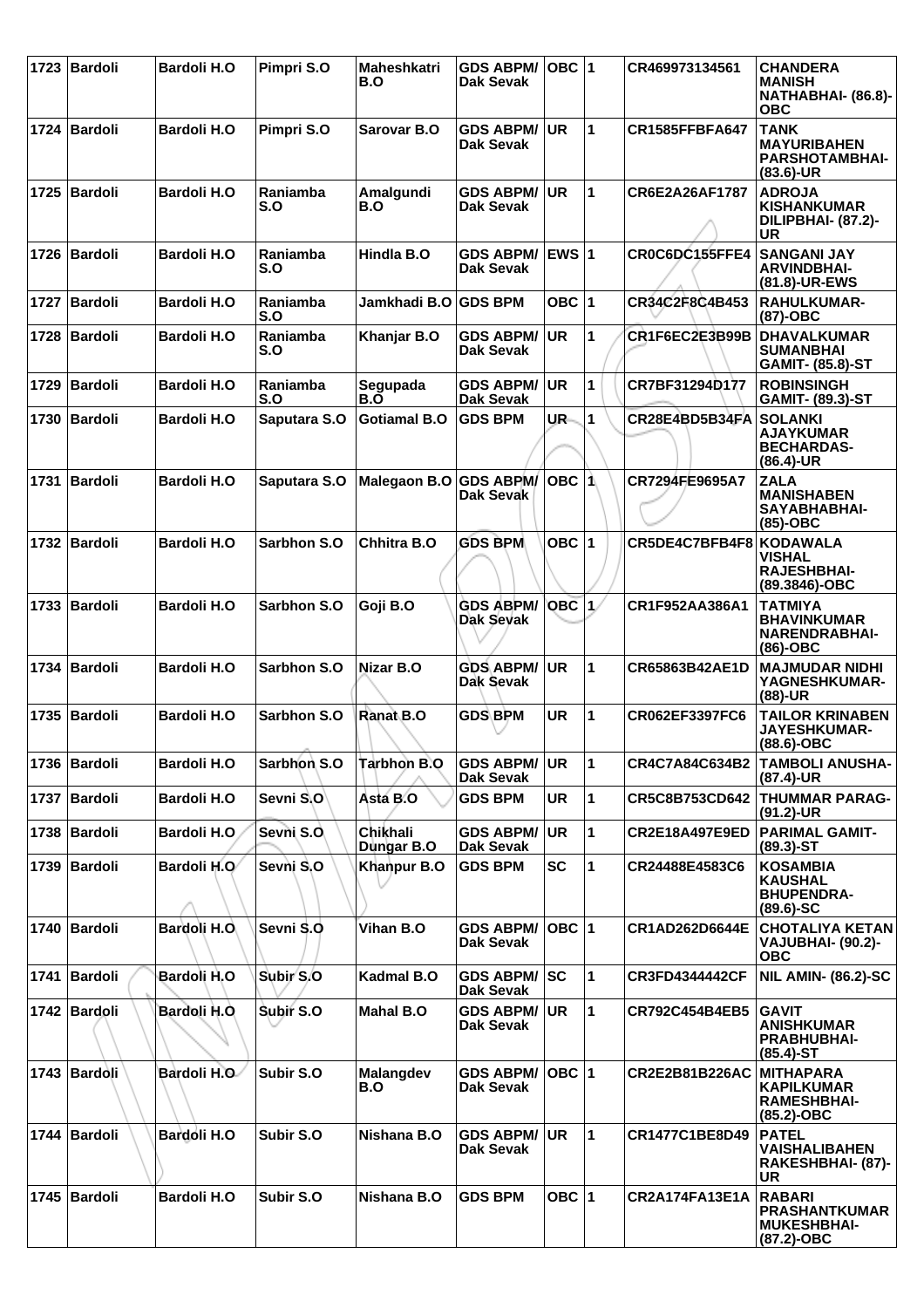|      | 1746 Bardoli   | <b>Bardoli H.O</b> | Subir S.O                                     | Singana B.O            | <b>GDS ABPM/</b><br>Dak Sevak        | $OBC$  1         |                      | CR6954F71BBCDF            | <b>VAGHELA</b><br><b>SANJAYKUMAR</b><br>BIPINBHAI- (86)-<br><b>OBC</b>        |
|------|----------------|--------------------|-----------------------------------------------|------------------------|--------------------------------------|------------------|----------------------|---------------------------|-------------------------------------------------------------------------------|
|      | 1747 Bardoli   | <b>Bardoli H.O</b> | Subir S.O                                     | Subir S.O              | GDS ABPM/ EWS 1<br>Dak Sevak         |                  |                      | CR3B6E7352B964            | <b>PATEL VALAY</b><br>PANKAJBHAI-<br>(84.8)-UR-EWS                            |
|      | 1748 Bardoli   | <b>Bardoli H.O</b> | Sugar Factory Algat B.O<br>Bamania S.O        |                        | <b>GDS BPM</b>                       | <b>SC</b>        | 1                    | CR25A5BB4C8AF<br>Е        | <b>DABHI</b><br><b>ABHISHEKKUMAR</b><br><b>CHHAGANBHAI-</b><br>$(89)-SC$      |
|      | 1749   Bardoli | <b>Bardoli H.O</b> | Sugar Factory Vadia B.O<br><b>Bamania S.O</b> |                        | <b>GDS BPM</b>                       | OBC $ 1$         |                      | CR5824B41485A7            | <b>THAKOR</b><br><b>SMITABAHEN</b><br><b>BABUSINH- (88)-</b><br><b>OBC</b>    |
| 1750 | Bardoli        | <b>Bardoli H.O</b> | <b>Tadkeshwar</b><br>S.O                      | Nogama B.O             | <b>GDS ABPM/</b><br>Dak Sevak        | lsc              | 1                    | CR67D8D6FDE29A            | <b>VIDJA</b><br><b>VYOMKUMAR</b><br><b>ANILBHAI- (89)-SC</b>                  |
|      | 1751 Bardoli   | <b>Bardoli H.O</b> | <b>Tadkeshwar</b><br>S.O                      | Roswad B.O             | <b>GDS ABPM/</b><br>Dak Sevak        | <b>EWS 1</b>     |                      | CR51C85825F73B            | <b>LODHIYA</b><br><b>MILANKUMAR</b><br>KISHORBHAI-<br>(86.6)-UR-EWS           |
|      | 1752 Bardoli   | <b>Bardoli H.O</b> | <b>Tadkeshwar</b><br>S.O                      | Tadkeshwar<br>S.O      | <b>GDS ABPM/</b><br>Dak Sevak        | PWD 1<br>-A      |                      | CR6FEEECC29D48 ZALAVADIYA | <b>ASHISHKUMAR</b><br><b>KANUBHAI- (74.8)-</b><br><b>PWD-A</b>                |
|      | 1753   Bardoli | <b>Bardoli H.O</b> | Uchchhal S.O                                  | <b>Haripur B.O</b>     | <b>GDS ABPM/</b><br>Dak Sevak        | ∣OBC ∣1          |                      | CR886BE1546148            | <b>PATEL</b><br><b>SHIVANIBEN</b><br>SUNILBHAI- (88)-<br><b>OBC</b>           |
|      | 1754 Bardoli   | <b>Bardoli H.O</b> | Uchchhal S.O                                  | <b>Karod B.O</b>       | <b>GDS ABPM/</b><br><b>Dak Sevak</b> | <b>ISC</b>       | 1                    | CR837A6734EA89            | <b>MAKAVANA</b><br><b>SANJAYBHAI</b><br><b>JAYANTIBHAI-</b><br>$(86.6) - SC$  |
| 1755 | Bardoli        | <b>Bardoli H.O</b> | <b>Uchchhal S.O</b>                           | Karod B.O              | <b>GDS BPM</b>                       | OBC <sub>1</sub> |                      | CR2DEC6A814A39            | <b>ABHAY KUMAR</b><br><b>SINGH- (89.3)-OBC</b>                                |
|      | 1756   Bardoli | <b>Bardoli H.O</b> | Uchchhal S.O                                  | Kuida B.O              | <b>GDS ABPM/</b><br>Dak Sevak        | $OBC$  1         |                      | CR8A4D345E46C6            | <b>SOLANKI</b><br><b>BHARATIBEN-</b><br>$(86.2)$ -OBC                         |
|      | 1757 Bardoli   | <b>Bardoli H.O</b> | <b>Uchchhal S.O</b>                           | Magarbara<br>B.O       | <b>GDS ABPM/</b><br>Dak Sevak        | <b>UR</b>        | $\mathbf{1}$         | <b>CR73367D4D2AAB</b>     | <b>PATEL</b><br><b>VARSHABEN</b><br><b>KANTILAL- (83.8)-</b><br><b>OBC</b>    |
|      | 1758 Bardoli   | <b>Bardoli H.O</b> | Uchchhal S.O Narayanpur                       | B.O                    | GDS ABPM/ OBC 1<br>Dak Sevak         |                  |                      | CR29F1CF53DC9F            | <b>THAKOR</b><br><b>BHUPENDRASINH</b><br>RAMANSINH-<br>$(85.6)-OBC$           |
|      | 1759   Bardoli | <b>Bardoli H.O</b> | Uchchhal S.O                                  | Sankarda B.O           | <b>GDS ABPM/</b><br>Dak Sevak        | <b>UR</b>        | 1                    | <b>CR83CF868F5FE5</b>     | <b>GAMIT</b><br><b>PRATIKBHAI</b><br><b>JASHAVANTBHAI-</b><br>$(82.8) - ST$   |
|      | 1760 Bardoli   | Bardoli H.O        | Uchchhal S.O                                  | Sunderpur<br>B.O⁄      | <b>GDS BPM</b>                       | UR               | $\blacktriangleleft$ | CR038142129611            | <b>PATEL</b><br><b>TEJASHKUMAR</b><br>GIRISHBHAI- (88)-<br>UR                 |
|      | 1761 Bardoli   | Bardoli H.O        | Uchchhal S.O                                  | <b>Uchchhal S.O</b>    | <b>GDS ABPM/</b><br>Dak Sevak        | <b>UR</b>        | $\mathbf{1}$         | CR747C6EAE4AF3            | <b>PATEL</b><br><b>HITESHKUMAR</b><br>JAYANTIBHAI-<br>$(84.8)$ -UR            |
|      | 1762 Bardoli   | Bardoli H.O        | Ukai Dam S.O                                  | <b>Bhatwada</b><br>B.O | <b>GDS ABPM/</b><br>Dak Sevak        | <b>UR</b>        | 1                    | <b>CR2D9844BAE4B</b><br>В | <b>BHAVANBHAI</b><br>SOLANKI- (84.6)-UR                                       |
|      | 1763 Bardoli   | Bardoli H.O        | Ukai Dam S.O                                  | <b>Serulla B.O</b>     | <b>GDS BPM</b>                       | UR               | 1                    | CR21A8444A23B5            | <b>DARJI DHAVAL</b><br><b>BHUPENDRAKUMA</b><br>R- (88.2)-UR                   |
|      | 1764 Bardoli   | Bardoli H.O        | Ukai Dam S.O                                  | Ukai Dam S.O           | <b>GDS ABPM/</b><br>Dak Sevak        | $OBC$ 1          |                      | CR1398394FCF27            | <b>PANCHAL</b><br><b>TAJAGNAKUMAR-</b><br>$(87.2)$ -OBC                       |
|      | 1765   Bardoli | Bardoli H.O        | Ukai Dam S.O                                  | Ukai Dam S.O           | <b>GDS ABPM/</b><br>Dak Sevak        | <b>SC</b>        | 1                    | CR158E5A5F6A4B            | <b>VAISHNAV</b><br><b>VISHWASKUMAR</b><br><b>SANJAYKUMAR-</b><br>$(86.6)$ -SC |
|      | 1766 Bardoli   | Bardoli H.O        | Valod S.O                                     | Hathuka B.O            | <b>GDS ABPM/</b><br>Dak Sevak        | <b>UR</b>        | $\blacktriangleleft$ | CR1D1246744B44            | <b>VARMA</b><br><b>KIRANKUMAR</b><br><b>DINESHBHAI-</b><br>$(87.6)$ -UR       |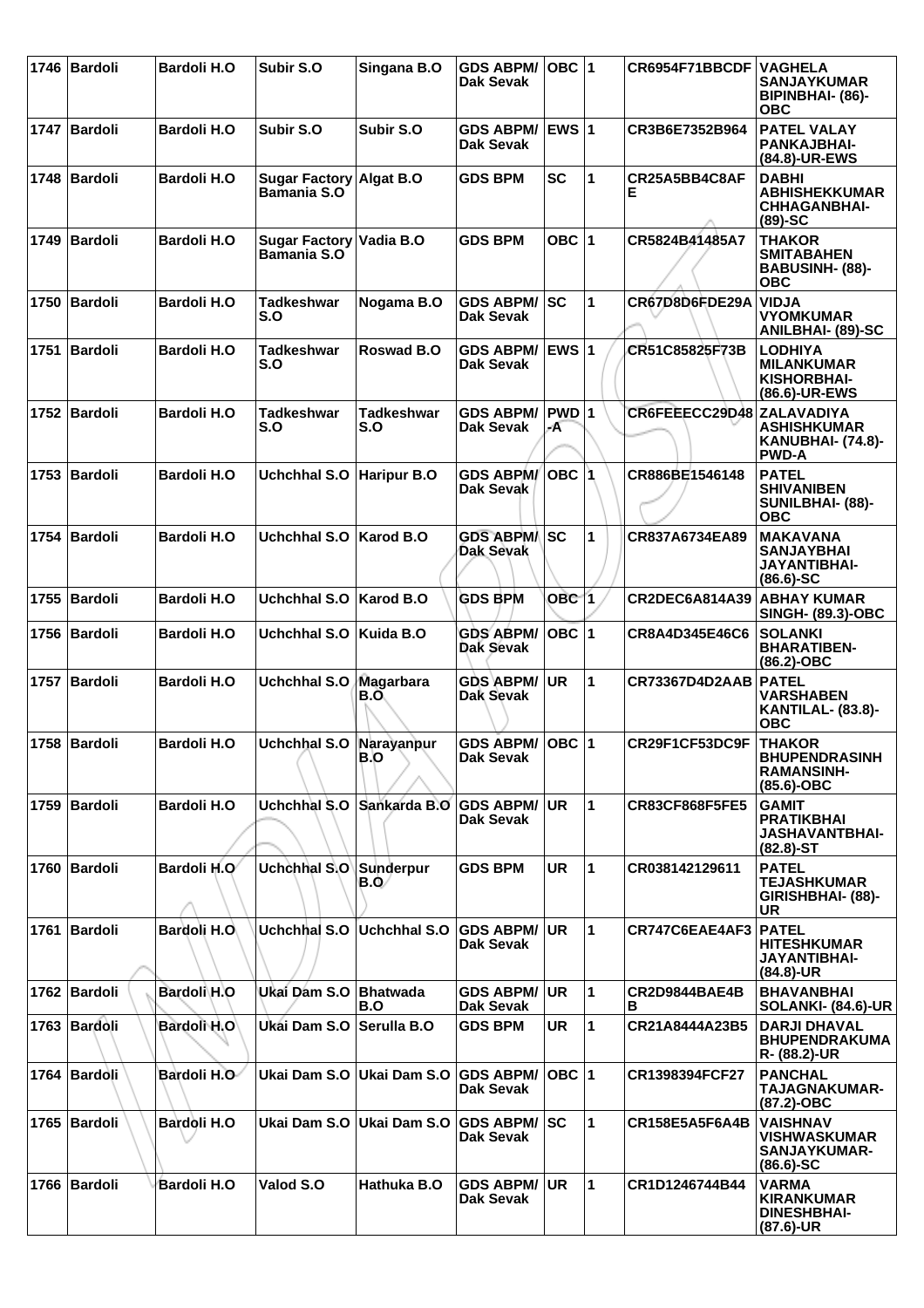|      | 1767 Bardoli   | <b>Bardoli H.O</b> | Valod S.O               | Hathuka B.O                    | <b>GDS BPM</b>                          | <b>UR</b>       | $\overline{\mathbf{1}}$ | CR174A7683A7A3        | <b>MISTRI PARVATI-</b><br>$(88.8)$ -UR                                            |
|------|----------------|--------------------|-------------------------|--------------------------------|-----------------------------------------|-----------------|-------------------------|-----------------------|-----------------------------------------------------------------------------------|
|      | 1768   Bardoli | <b>Bardoli H.O</b> | Valod S.O               | Navafalia B.O                  | <b>GDS BPM</b>                          | <b>SC</b>       | 1                       | CR43AD3282EC3F        | <b>MAKWANA ROHAN</b><br><b>DINESHKUMAR-</b><br>$(88.2) - SC$                      |
|      | 1769 Bardoli   | <b>Bardoli H.O</b> | Valod S.O               | Valod S.O                      | <b>GDS ABPM/</b><br>Dak Sevak           | OBC  1          |                         | <b>CR0D5D78F49C7C</b> | <b>GANDHI BHAVIN</b><br><b>PRAFULKUMAR-</b><br>$(87.6)$ -OBC                      |
| 1770 | Bardoli        | <b>Bardoli H.O</b> | Valod S.O               | Valod S.O                      | <b>GDS ABPM/ SC</b><br><b>Dak Sevak</b> |                 | 1                       | CR3D3499EE4D3C        | <b>SOLANKI</b><br><b>VISHAKHABAHEN-</b><br>$(87.8) - SC$                          |
| 1771 | Bardoli        | <b>Bardoli H.O</b> | Valvada S.O             | Puna B.O                       | <b>GDS ABPM/</b><br><b>Dak Sevak</b>    | <b>UR</b>       | 1                       | CR0354345134F6        | <b>PIPROTAR</b><br><b>PRASHANTKUMAR</b><br>RAVJIBHAI- (90.8)-<br><b>OBC</b>       |
|      | 1772 Bardoli   | <b>Bardoli H.O</b> | Valvada S.O             | <b>Vaheval B.O</b>             | <b>GDS ABPM/ UR</b><br>Dak Sevak        |                 | 1                       | CR2846434768B4        | <b>RATHOD</b><br><b>RUPALKUMARI</b><br><b>RANJEETSINH-</b><br>$(85.6)$ -UR        |
|      | 1773 Bardoli   | <b>Bardoli H.O</b> | Vankaner<br>(SR) S.O    | Afva Isroli<br>B.O             | GDS ABPM/ EWS 1<br><b>Dak Sevak</b>     |                 |                         | CR31E296A294C2        | <b>KHADELA</b><br><b>MAHENDRA</b><br><b>MOHANBHAI-</b><br>(85.2)-UR-EWS           |
| 1774 | Bardoli        | <b>Bardoli H.O</b> | Vankaner<br>(SR) S.O    | Sejvad B.O                     | <b>GDS ABPM/JUR</b><br>Dak Sevak        |                 | 1                       | <b>CR38544AE98BDA</b> | <b>TEJAL GEMALSINH</b><br>VASAVA- (86.4)-ST                                       |
|      | 1775   Bardoli | <b>Bardoli H.O</b> | Varad S.O               | <b>Dhamdod</b><br>Lumbha B.O   | <b>GDS ABPM//</b><br>Dak Sevak          | UR <sup>1</sup> | 1                       | CR5C998CF77B44        | <b>NAIK PRIYA</b><br><b>MUKESHBHAI-</b><br>$(88.2)$ -UR                           |
|      | 1776 Bardoli   | <b>Bardoli H.O</b> | Varad S.O               | Kharvasa B.O                   | GDS ABPM/ EWS 1<br>Dak-Sevak            |                 |                         | CR839995EAC584        | <b>ZALAVADIYA</b><br><b>ANKIT</b><br><b>VITHTHALBHAI-</b><br>(91)-UR-EWS          |
| 1777 | Bardoli        | <b>Bardoli H.O</b> | Vav<br>Kathodara<br>S.O | Jokha B.O                      | <b>GDS ABPM/</b><br>Dak Sevak           | OBC  1.         |                         | CR5B49F16DCAE9        | <b>BHATU</b><br><b>VISHALKUMAR</b><br><b>RAMBHAI- (88.2)-</b><br><b>OBC</b>       |
| 1778 | Bardoli        | <b>Bardoli H.O</b> | Vav<br>Kathodara        | Kosmadi B.O                    | <b>GDS BPM</b>                          | OBC $ 1$        |                         | CR12A12DFD4B1B        | KACHA RIYA-<br>$(91.8)-OBC$                                                       |
|      |                |                    | S.O                     |                                |                                         |                 |                         |                       |                                                                                   |
|      | 1779 Bardoli   | <b>Bardoli H.O</b> | Vedchhi S.O             | Gàndhi<br><b>Vidyapith B.O</b> | <b>GDS BPM</b>                          | EWS $ 1$        |                         | CR7496F984447D        | <b>PATEL</b><br><b>HARSHKUMAR</b><br><b>BALDEVBHAI-</b><br>(85.4)-UR-EWS          |
|      | 1780   Bardoli | <b>Bardoli H.O</b> | Vedchhi S.O             | Khanpur B.O                    | <b>GDS ABPM/ UR</b><br><b>Dak Sevak</b> |                 | $\blacktriangleleft$    | CR525D9E4A624D        | <b>GARASIYA</b><br><b>SURESHSINH</b><br><b>RAMANBHAI-</b><br>$(87.4)$ -UR         |
|      | 1781 Bardoli   | <b>Bardoli H.O</b> | Vyara S.O               | Chikhalvav<br>BIO              | <b>GDS BPM</b>                          | EWS $\vert$ 1   |                         | CR61E8BFB84332        | <b>PATEL</b><br><b>SAURABHKUMAR</b><br><b>KANUBHAI- (87.4)-</b><br><b>UR-EWS</b>  |
|      | 1782 Bardoli   | Bardoli H.O        | Vyara S.O               | Chikhlinani<br>B.Oʻ            | <b>GDS ABPM/</b><br>Dak Sevak           | ISC.            | 1                       | CR53B666868964        | <b>CHAUHAN</b><br>JANAKIBEN<br><b>RAMESHBHAI-</b><br>$(87.2)$ -SC                 |
|      | 1783 Bardoli   | Bardoli H.O        | Vyara \$.0              | Chorvad B.O                    | <b>GDS ABPM/</b><br><b>Dak Sevak</b>    | OBC  1          |                         | CR659ECD4D4A63        | PARMAR<br><b>SHRAVANKUMAR</b><br><b>RAMANBHAI-</b><br>$(86.2)$ -OBC               |
|      | 1784 Bardoli   | Bardoli H.O        | Vyara S.O               | Khushalpura<br>B.O             | GDS ABPM/ EWS 1<br>Dak Sevak            |                 |                         | CR651FABA1449D        | <b>PATEL</b><br><b>SANTOSHHKUMAR</b><br><b>PANKAJBHAI- (85)-</b><br><b>UR-EWS</b> |
|      | 1785   Bardoli | Bardoli H.O        | Vyara S.O               | Nishana B.O                    | <b>GDS ABPM/</b><br>Dak Sevak           | <b>UR</b>       | 1                       | CR4489F4BABB3F        | <b>PATEL</b><br><b>KARANKUMAR</b><br>DHIRAJBHAI- (87)-<br>UR                      |
|      | 1786 Bardoli   | Bardoli H.O        | Vyara S.O               | Vyara S.O                      | <b>GDS ABPM/ UR</b><br>Dak Sevak        |                 | 1                       | CR2176AC36CF44        | <b>ASNANI KHUSHBU-</b><br>$(91.6)$ -UR                                            |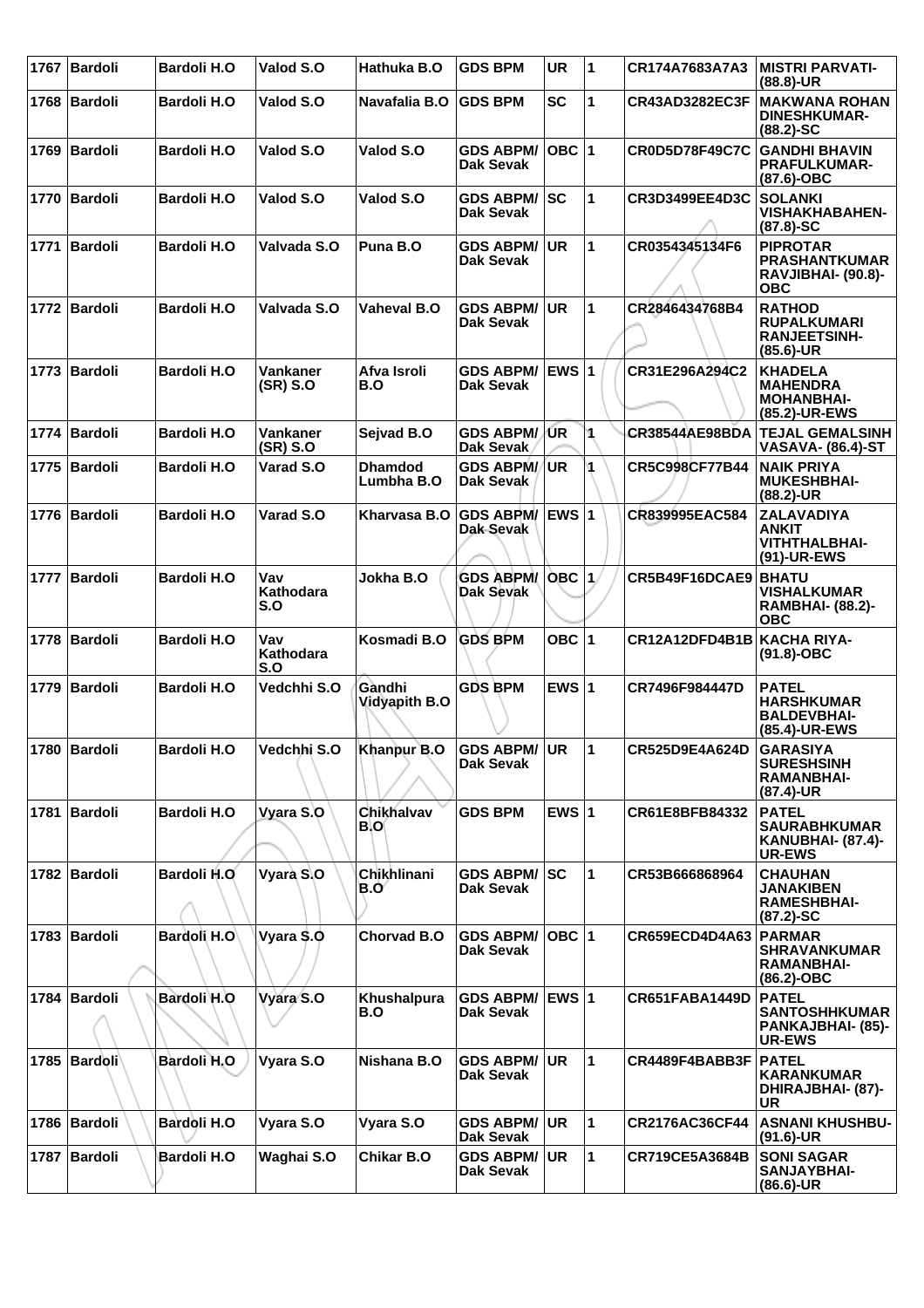| 1788 | Bardoli        | <b>Bardoli H.O</b> | Waghai S.O                       | Dagunia B.O                         | <b>GDS ABPM/</b><br>Dak Sevak        | UR.           | 1            | CR396FD147B9F6        | <b>PATELIYA</b><br><b>ANKITBHAI</b><br><b>BHALABHAI- (85)-</b><br><b>UR</b>    |
|------|----------------|--------------------|----------------------------------|-------------------------------------|--------------------------------------|---------------|--------------|-----------------------|--------------------------------------------------------------------------------|
|      | 1789 Bardoli   | <b>Bardoli H.O</b> | Waghai S.O                       | Jhavda B.O                          | GDS ABPM/ EWS 1<br>Dak Sevak         |               |              | CR6A7746AA7C63        | <b>PATEL</b><br><b>DAMINKUMAR</b><br>SHANTILAL- (85.8)-<br><b>UR-EWS</b>       |
| 1790 | Bardoli        | <b>Bardoli H.O</b> | Waghai S.O                       | <b>Manmodi B.O</b>                  | <b>GDS ABPM/</b><br><b>Dak Sevak</b> | <b>UR</b>     | $\mathbf{1}$ | CR18AAE5824F16        | <b>PATHAN SAHIL-</b><br>$(85.5)$ -UR                                           |
| 1791 | Bardoli        | <b>Bardoli H.O</b> | Waghai S.O                       | <b>Manmodi B.O</b>                  | <b>GDS BPM</b>                       | <b>UR</b>     | $\mathbf{1}$ | CR041D442DFACA        | <b>MODI</b><br><b>JAYDEEPKUMAR</b><br>PANKAJKUMAR-<br>(87.4)-UR                |
|      | 1792 Bardoli   | <b>Bardoli H.O</b> | Waghai S.O                       | <b>Sakarpatal</b><br>B.O            | <b>GDS BPM</b>                       | OBC $ 1$      |              | CR063FDE3DCF18        | <b>SOLANKI</b><br><b>RAJESHKUMAR</b><br>JAVANSINH- (88)-<br><b>OBC</b>         |
|      | 1793 Bardoli   | <b>Bardoli H.O</b> | Waghai S.O                       | Vasurna B.O                         | <b>GDS ABPM/</b><br><b>Dak Sevak</b> | <b>UR</b>     | 1            | CR479F317ADAFC        | <b>CHAVDA</b><br>SANJAYKUMAR-<br>$(86)$ -UR                                    |
|      | 1794 Bardoli   | <b>Bardoli H.O</b> | Waghai S.O                       | Vasurna B.O                         | <b>GDS BPM</b>                       | <b>UR</b>     | 1            | CR843585D8F3A7        | <b>PATEL</b><br><b>VANDANABEN</b><br><b>MAHESHBHAI-</b><br>$(85.8)$ -UR        |
|      | 1795   Bardoli | <b>Bardoli H.O</b> | Waghai S.O                       | Waghai S.O                          | <b>GDS ABPM/</b><br>Dak Sevak        | $OBC$ 1       |              | CR0B6446DD1BE<br>А    | <b>PATEL MONIKA</b><br><b>BHARATBHAI-</b><br>$(90.2)$ -OBC                     |
| 1796 | Bardoli        | <b>Bardoli H.O</b> | Waghai S.O                       | Waghai S.O                          | <b>GDS ABPM/</b><br>Dak Sevak        | <b>SC</b>     | 1            | CR0DAB8555F421        | <b>PARMAR</b><br><b>KAUSHALKUMAR-</b><br>$(88.6) - SC$                         |
|      | 1797 Bharuch   | <b>Bharuch H.O</b> | Ambawadi<br>S.O (Bharuch)        | Ambawadi<br>S.O (Bharuch) Dak Sevak | <b>GDS ABPM/</b>                     | ∣UR           | 1            | CR4FFB4ABBD42<br>3    | <b>KATARIYA PRADIP</b><br>JADAVBHAI- (92)-<br><b>OBC</b>                       |
|      | 1798 Bharuch   | <b>Bharuch H.O</b> | Ambawadi<br>S.O (Bharuch)        | Chikda B.O                          | <b>GDS ABPM/</b><br>Dak Sevak        | $PWD$ 1<br>-С |              | CR01F6E94DC5F3        | <b>ZALA YUVRAJSINH</b><br>JAYANTIBHAI-<br>(81.6)-PWD-C                         |
| 1799 | Bharuch        | <b>Bharuch H.O</b> | <b>Ambawadi</b><br>S.O (Bharuch) | Chikda B.O                          | <b>GDS ABPM/</b><br>Dak Sevak        | <b>UR</b>     | $\mathbf{1}$ | <b>CR6F8F45AFF967</b> | <b>PRAJAPATI</b><br><b>MANISHABAHEN</b><br>BALDEVBHAI- (91)-<br><b>UR</b>      |
| 1800 | Bharuch        | <b>Bharuch H.O</b> | Ambawadi<br>S.O (Bharuch)        | Dabhvan B.O                         | <b>GDS ABPM/</b><br>Dak Sevak        | <b>UR</b>     | $\mathbf{1}$ | CR2823CC4B72A1        | <b>BARAIYA</b><br><b>JIGNISHABEN</b><br><b>AMRUTBHAI-</b><br>$(89.8)$ -UR      |
|      | 1801 Bharuch   | <b>Bharuch H.O</b> | Ambawadi<br>S.O (Bharuch)        | Sabuti B.O                          | <b>GDS BPM</b>                       | SC            | 1            | CR559BC16CD383        | <b>PARMAR</b><br><b>SANDIPKUMAR</b><br><b>CHIMANBHAI- (88)-</b><br><b>SC</b>   |
|      | 1802 Bharuch   | <b>Bharuch H.O</b> | Ambawadi<br>S.O (Bharuch)        | Umra B.O                            | <b>GDS ABPM/</b><br>Dak Sevak        | $OBC$  1      |              | CR7D83348A5B93        | <b>CHAVDA</b><br><b>SUJITPALSINH-</b><br>$(88.4)$ -OBC                         |
| 1803 | Bharuch        | Bharuch H.O        | Amod S.O                         | Advala B.O                          | <b>GDS BPM</b>                       | OBC $ 1 $     |              | CR2FC8B6A22867        | <b>VAIBHAVKUMAR-</b><br>$(89.4)$ -OBC                                          |
|      | 1804 Bharuch   | <b>Bharuch H.O</b> | Amod \$.0                        | <b>Itola B.O</b>                    | <b>GDS BPM</b>                       | UR.           | $\mathbf{1}$ | <b>CR0CE543A721C4</b> | <b>PATEL</b><br><b>HEMALKUMAR</b><br><b>GIRISHKUMAR-</b><br>$(89.8)$ -UR       |
| 1805 | Bharuch        | <b>Bharuch H.O</b> | Ankleshwar<br>IE S.O             | Ankleshwar<br>IE S.O                | <b>GDS ABPM/</b><br>Dak Sevak        | PWD 1<br>-В   |              | CR86A482D495CA        | <b>CHAUDHARY</b><br><b>NARESHKUMAR</b><br><b>SHANKARBHAI-</b><br>(67.2)-PWD-B  |
|      | 1806 Bharuch   | <b>Bharuch H.O</b> | Ankleshwar<br>S.O                | Ankleshwar<br>S.O                   | <b>GDS ABPM/</b><br>Dak Sevak        | ∣UR           | 1            | CR84ABD55B6FB7        | <b>PATHAN</b><br><b>ZAVERIYAKHATUN</b><br><b>IRFANKHAN- (92)-</b><br><b>UR</b> |
|      | 1807 Bharuch   | <b>Bharuch H.O</b> | Ankleshwar<br>S.O                | Jitali B.O                          | <b>GDS BPM</b>                       | OBC $ 1 $     |              | CR79268255511E        | <b>PATEL NIRLEP</b><br><b>BHUPENDRABHAI-</b><br>$(91.4)$ -OBC                  |
|      | 1808 Bharuch   | <b>Bharuch H.O</b> | Ankleshwar<br>S.O                | Kharchi B.O                         | <b>GDS ABPM/</b><br>Dak Sevak        | OBC 1         |              | CR1B4A749EC9A1        | <b>PARMAR</b><br><b>AVANIBAHEN</b><br><b>AJITSINH- (86.6)-</b><br><b>OBC</b>   |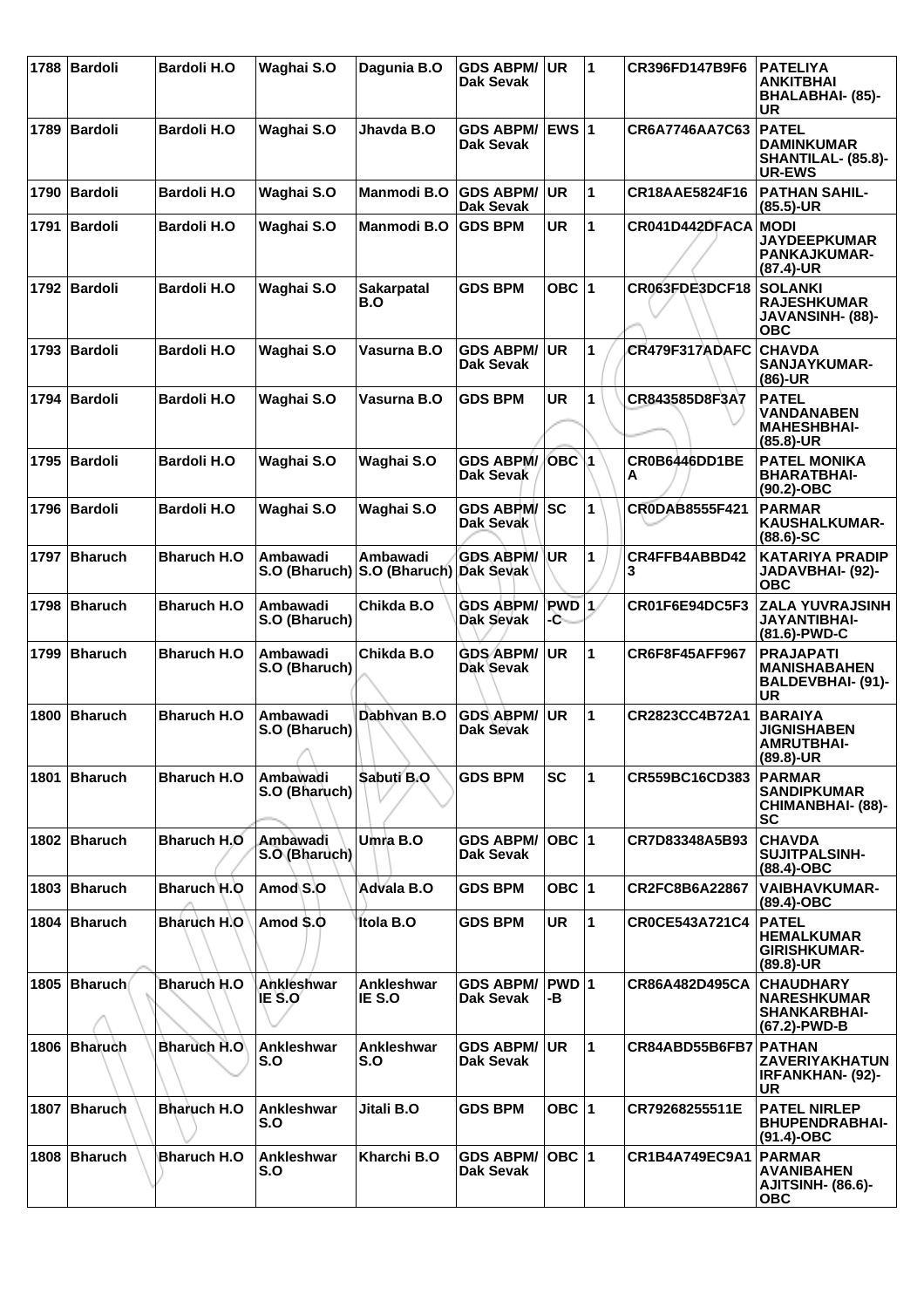| 1809 | <b>Bharuch</b> | <b>Bharuch H.O</b>  | Ankleshwar<br>S.O               | Kondh B.O                       | <b>GDS BPM</b>                       | OBC $ 1$           |                      | CR01C9447A9362        | <b>MODI PARTHIV</b><br>SANJAYKUMAR-<br>(90.8)-OBC                              |
|------|----------------|---------------------|---------------------------------|---------------------------------|--------------------------------------|--------------------|----------------------|-----------------------|--------------------------------------------------------------------------------|
|      | 1810 Bharuch   | <b>Bharuch H.O</b>  | Ankleshwar<br>S.O               | Kosamdi B.O                     | <b>GDS ABPM/</b><br>Dak Sevak        | $OBC$  1           |                      | CR61934591D344        | <b>PATEL</b><br><b>ROHANKUMAR</b><br><b>DINESHBHAI-</b><br>(91.4)-OBC          |
| 1811 | Bharuch        | <b>Bharuch H.O</b>  | Ankleshwar<br>S.O               | Kosamdi B.O                     | <b>GDS BPM</b>                       | <b>UR</b>          | $\blacktriangleleft$ | <b>CR4AB5192B37BF</b> | <b>CHAUDHARY</b><br><b>MANISHA</b><br><b>DASHRATHBHAI-</b><br>$(91.2)$ -UR     |
|      | 1812 Bharuch   | <b>Bharuch H.O.</b> | Ankleshwar<br>S.O               | Vataria B.O                     | <b>GDS BPM</b>                       | <b>UR</b>          | $\blacktriangleleft$ | CR65548CEF6655        | <b>PANCHAL</b><br>KRISHNA<br><b>ARVINDBHAI-</b><br>(91.4)-UR                   |
|      | 1813 Bharuch   | <b>Bharuch H.O</b>  | <b>Bhalod S.O</b><br>(Vadodara) | <b>Bhalod S.O</b><br>(Vadodara) | <b>GDS ABPM/</b><br>Dak Sevak        | $OBC$  1           |                      | CR293BB444FA78        | <b>SUTHAR RASESH</b><br><b>MANUBHAI- (88.8)-</b><br>ОВС                        |
|      | 1814 Bharuch   | <b>Bharuch H.O</b>  | <b>Bhalod S.O</b><br>(Vadodara) | Lilod B.O                       | <b>GDS ABPM/</b><br>Dak Sevak        | $OBC$  1           |                      | <b>CR2642BFBC49C8</b> | <b>PRAJAPATI</b><br><b>SWATIBEN</b><br>RAMESHBHAI- (87)-<br><b>OBC</b>         |
|      | 1815 Bharuch   | <b>Bharuch H.O</b>  | <b>Bhalod S.O</b><br>(Vadodara) | Ropa B.O                        | <b>GDS BPM</b>                       | OBC $ 1$           |                      | CR15F88A6E8747        | <b>MACHHI</b><br><b>RAVINDRAKUMAR</b><br>RANGITBHAI- (89)-<br><b>OBC</b>       |
|      | 1816 Bharuch   | <b>Bharuch H.O</b>  | Dahej S.O                       | Vadadla B.O                     | <b>GDS BPM</b>                       | OBC 1              |                      | CR7AF8EDDB4C3<br>8    | <b>KISHAN</b><br><b>JAGDISHBHAI</b><br><b>PAREKH- (92.4)-</b><br>ОВС           |
| 1817 | Bharuch        | <b>Bharuch H.O</b>  | Dayadra S.O                     | Tralsa B.O                      | <b>GDS BPM</b>                       | $OBC$  1           |                      | CR8C4D2F42DC89        | <b>RANA VIRAL</b><br><b>PANKAJ- (89.6)-</b><br><b>OBC</b>                      |
|      | 1818 Bharuch   | <b>Bharuch H.O</b>  | Dediapada<br>S.O                | Dumkhal B.O                     | <b>GDS ABPM</b><br><b>Dak Sevak</b>  | OBC 1              |                      | CR85365419A415        | <b>SOLANKI</b><br><b>SONALBEN</b><br>JAVANSINH- (88.6)-<br><b>OBC</b>          |
| 1819 | Bharuch        | <b>Bharuch H.O</b>  | Dediapada<br>S.O                | <b>Ghantoli B.O</b>             | <b>GDS BPM</b>                       | <b>UR</b>          | 1                    | CR7F8C6B343A49        | <b>PATEL MAULIK</b><br><b>RAJESHKUMAR-</b><br>$(88.6)$ -UR                     |
| 1820 | <b>Bharuch</b> | <b>Bharuch H.O</b>  | Dediapada<br>S.O                | Juna Mosda<br>B.O               | <b>GDS BPM</b>                       | $PWD$ 1<br>-A      |                      | CR46B428521BA8        | <b>JANAKBHAI</b><br><b>DHIRUBHAI</b><br><b>DEGAMA- (74.6)-</b><br><b>PWD-A</b> |
|      | 1821 Bharuch   | <b>Bharuch H.O</b>  | Dediapada<br>S.O                | Kanbudi B.O                     | <b>GDS BPM</b>                       | OBC $ 1$           |                      | CR6FA845B7CEC<br>A    | <b>THAKOR</b><br><b>HARSHDKUMAR</b><br>KESRISINH- (89.4)-<br><b>OBC</b>        |
|      | 1822 Bharuch   | <b>Bharuch H.O</b>  | <b>Dediapada</b><br>S.O         | Motasukamba GDS ABPM/<br>B.O    | Dak Sevak                            | $\overline{OBC}$ 1 |                      | CR362744C38FD4        | <b>SOLANKI</b><br><b>HARSHADBHAI</b><br><b>BHURABHAI-</b><br>(86.4)-OBC        |
|      | 1823 Bharuch   | Bharuch H.O         | Dediapada<br>S.O                | Patvali B.O                     | <b>GDS ABPM/</b><br>Dak Sevak        | <b>UR</b>          | $\mathbf 1$          | CR35A21DAEB2B<br>A    | <b>DAVE JAIMIN</b><br>GOPALBHAI- (86.6)-<br><b>UR</b>                          |
|      | 1824 Bharuch   | Bharuch H.O         | Dediapada<br>S.O                | Samarpada<br>B.O                | <b>GDS ABPM/</b><br>Dak Sevak        | UR                 | $\mathbf 1$          | CR41D2FBD943C6        | <b>VASAVA</b><br><b>SANTOSHKUMAR</b><br><b>MAHENDRABHAI-</b><br>$(87.4)$ -ST   |
|      | 1825   Bharuch | Bharuch H.O         | Dediapada<br>S.O.               | Samarpada<br>B.O                | <b>GDS BPM</b>                       | <b>UR</b>          | $\mathbf{1}$         | <b>CR413696D94CFF</b> | <b>PATEL</b><br><b>SAGARKUMAR</b><br><b>MANSUKHBHAI-</b><br>$(90.4)$ -UR       |
|      | 1826 Bharuch   | <b>Bharuch H.O</b>  | Dediapada<br>S.O                | Solia B.O                       | <b>GDS ABPM/</b><br>Dak Sevak        | <b>UR</b>          | $\mathbf 1$          | CR649A2483DB1C        | <b>PATEL</b><br><b>DEEPKUMAR</b><br><b>RASIK BHAI- (88.2)-</b><br><b>UR</b>    |
|      | 1827 Bharuch   | <b>Bharuch H.O</b>  | Dehali S.O                      | <b>Bhamadia</b><br>B.O          | <b>GDS ABPM/</b><br><b>Dak Sevak</b> | IEWS ∣1            |                      | CR647FD57234F7        | <b>PATEL</b><br><b>PRIYABAHEN</b><br><b>MAHENDRABHAI-</b><br>(88)-UR-EWS       |
| 1828 | Bharuch        | Bharuch H.O         | Dehali S.O                      | <b>Bhamadia</b><br>B.O          | <b>GDS BPM</b>                       | UR.                | $\blacktriangleleft$ | <b>CR0FE3B978FE99</b> | <b>KAPATEL</b><br><b>DHRUMIL</b><br>NIRAJKUMAR- (89)-<br><b>UR</b>             |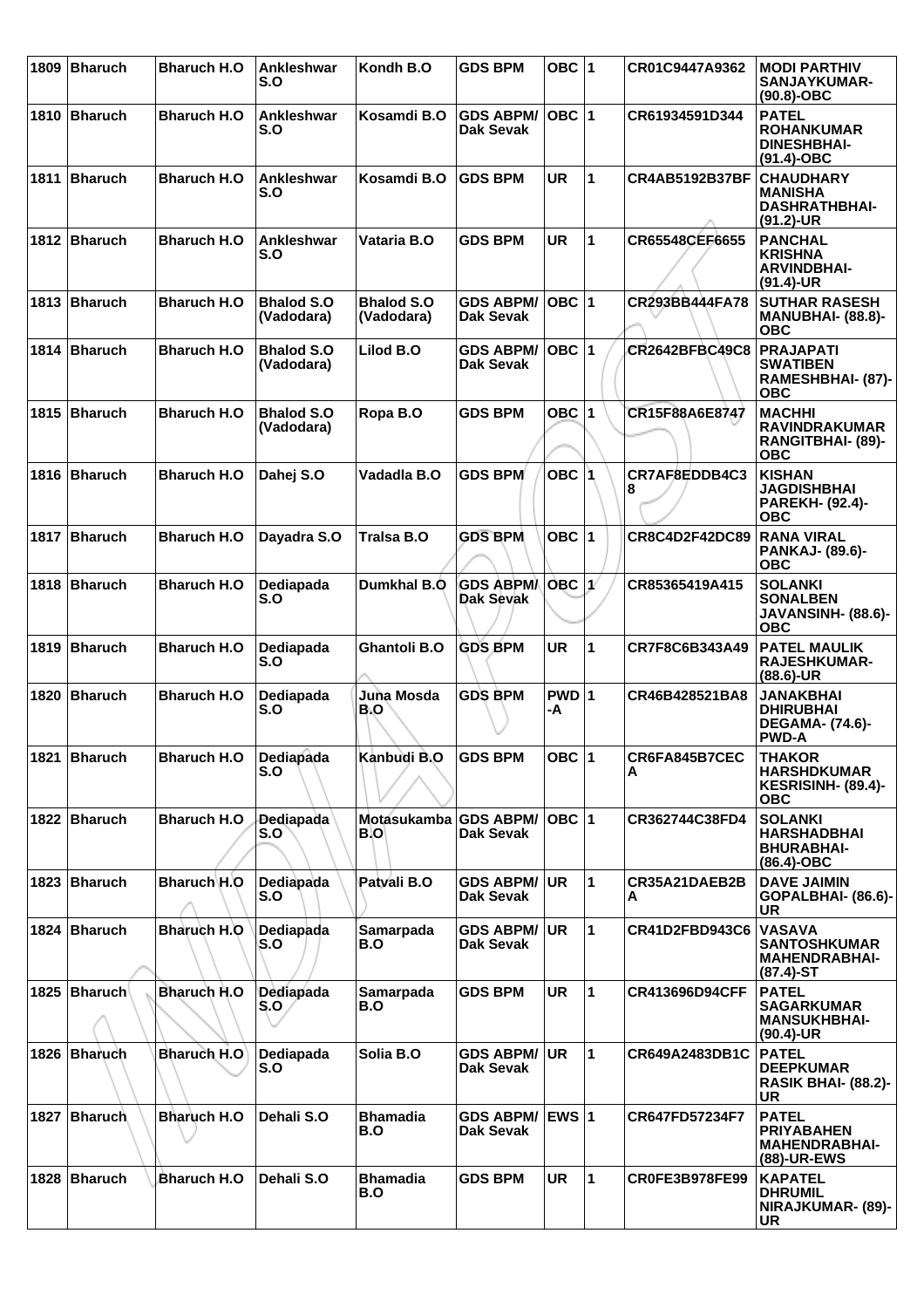| 1829 | <b>Bharuch</b> | <b>Bharuch H.O</b> | Dehali S.O             | Gundia B.O         | <b>GDS BPM</b>                       | <b>UR</b>        | 1            | CR695C73C971B6         | <b>PATEL RUSHIKESH</b><br><b>KIRITBHAI- (90.2)-</b><br><b>UR</b>             |
|------|----------------|--------------------|------------------------|--------------------|--------------------------------------|------------------|--------------|------------------------|------------------------------------------------------------------------------|
| 1830 | <b>Bharuch</b> | <b>Bharuch H.O</b> | Dehali S.O             | Mokhdi B.O         | <b>GDS ABPM/</b><br><b>Dak Sevak</b> | <b>UR</b>        | $\mathbf{1}$ | CR2DE48F43B294         | <b>PATEL JIGARBHAI</b><br><b>VANMALIBHAI-</b><br>$(86.8)$ -UR                |
| 1831 | Bharuch        | <b>Bharuch H.O</b> | Dehali S.O             | Mokhdi B.O         | <b>GDS BPM</b>                       | <b>UR</b>        | 1            | CR47C663C44A1B         | <b>AAKASH ANAND</b><br><b>DWIVEDI- (87.4)-UR</b>                             |
|      | 1832 Bharuch   | <b>Bharuch H.O</b> | Dehali S.O             | Rajpara B.O        | <b>GDS BPM</b>                       | OBC $ 1$         |              | CR68A3C6A6482B         | <b>GADHVI VAIBHAVI</b><br><b>JAYESHBHAI-</b><br>$(90.4)$ -OBC                |
| 1833 | Bharuch        | <b>Bharuch H.O</b> | Dehali S.O             | Vadfalia B.O       | <b>GDS ABPM/</b><br><b>Dak Sevak</b> | <b>UR</b>        | $\mathbf{1}$ | CR11774318459D         | <b>VANKAR</b><br><b>AMITKUMAR</b><br><b>RAMESHKUMAR-</b><br>$(87)-SC$        |
| 1834 | Bharuch        | <b>Bharuch H.O</b> | Gajera S.O             | Vedach B.O         | <b>GDS ABPM/</b><br>Dak Sevak        | <b>UR</b>        | $\mathbf{1}$ | CR61F9417D152B         | <b>SINDHA</b><br><b>MEGHRAJSINH-</b><br>$(89.3)$ -UR                         |
|      | 1835 Bharuch   | <b>Bharuch H.O</b> | Hansot S.O             | Ambheta B.O        | <b>GDS BPM</b>                       | <b>SC</b>        | 1            | CR18EFB5151875         | <b>DAFDA</b><br><b>DHAVALKUMAR</b><br><b>KANUBHAI- (90)-SC</b>               |
|      | 1836 Bharuch   | <b>Bharuch H.O</b> | Hansot S.O             | Ankalva B.O        | <b>GDS ABPM/</b><br><b>Dak Sevak</b> | OBC 1            |              | CR37B5929D45C4         | <b>PARMAR</b><br><b>SHYAMKUMAR</b><br><b>JASVANTBHAI-</b><br>$(87.6)$ -OBC   |
| 1837 | Bharuch        | <b>Bharuch H.O</b> | Hansot S.O             | Badodara B.O       | <b>GDS BPM</b>                       | <b>UR</b>        |              | CR47E3C4FC182D         | <b>CHRISTIAN</b><br><b>SMITALBEN</b><br><b>PRAKASHKUMAR-</b><br>$(90.4)$ -UR |
|      | 1838 Bharuch   | <b>Bharuch H.O</b> | Hansot S.O             | Hansot S.O         | <b>GDS ABPM</b><br>Dak Sevak         | <b>UR</b>        | 1            | CR274E648EA336         | <b>PATEL</b><br><b>KARANKUMAR</b><br>RAJUBHAI- (91.4)-<br><b>UR</b>          |
| 1839 | Bharuch        | <b>Bharuch H.O</b> | Hansot S.O             | Kalam B.O          | <b>GDS BPM</b>                       | OBC <sub>1</sub> |              | CR043614F1ADE4         | <b>PATEL</b><br><b>BHOOMIKABEN</b><br>JAYANTIBHAI- (91)-<br><b>OBC</b>       |
| 1840 | Bharuch        | <b>Bharuch H.O</b> | Hansot S.O             | Sayan B.O          | <b>GDS BPM</b>                       | OBC $ 1$         |              | CR5CB5BEC8466F         | <b>PRADIP K TANK-</b><br>$(89.4)$ -OBC                                       |
|      | 1841 Bharuch   | <b>Bharuch H.O</b> | Hansot S.O             | Shera B.O          | <b>GDS ABPM/</b><br>Dak Sevak        | OBC 1            |              | CR8FA543C77943         | <b>PATEL</b><br><b>PRATIKKUMAR</b><br><b>PANKAJBHAI-</b><br>$(88.6)$ -OBC    |
|      | 1842 Bharuch   | <b>Bharuch H.O</b> | Hansot S.O             | Vaghvan B.O        | <b>GDS BPM</b>                       | <b>UR</b>        | 1            | CR524C2AA63C48         | <b>PATEL</b><br><b>JAGRUTKUMAR</b><br><b>MANHARBHAI-</b><br>$(90)$ -OBC      |
|      | 1843 Bharuch   | <b>Bharuch H.O</b> | Hansot S.O.            | Vamleshwar<br>B.O  | <b>GDS BPM</b>                       | EWS $ 1$         |              | <b>CR57CC34A284FC</b>  | <b>PATEL</b><br><b>VIMALKUMAR</b><br>RAMJIBHAI- (89.2)-<br><b>UR-EWS</b>     |
|      | 1844 Bharuch   | Bharuch H.O        | Ikhar S.O              | Dora B.O           | <b>GDS ABPM/</b><br>Dak Sevak        | <b>EWS 1</b>     |              | CR04BEE4E93A1E   PATEL | <b>CHINTANKUMAR</b><br>DHANVANTBHAI-<br>(86)-UR-EWS                          |
|      | 1845 Bharuch   | Bharuch H.O        | Ikhar S.O              | Dora B.O           | <b>GDS BPM</b>                       | OBC $ 1$         |              | CR2829FBF7A4BD         | <b>DESAI</b><br><b>VIPULKUMAR</b><br><b>SAGARBHAI-</b><br>$(88.4)$ -OBC      |
|      | 1846 Bharuch   | <b>Bharuch H.O</b> | Ikhar <sub>S.O</sub>   | Karena B.O         | <b>GDS BPM</b>                       | UR               | 1            | <b>CR0568F62CFE1E</b>  | <b>THAKOR</b><br><b>SHAHNAWAZ</b><br>AFZALMIYA- (88.4)-<br><b>UR</b>         |
|      | 1847 Bharuch   | Bharuch H.O        | Jambusar<br>S.O        | <b>Amanpur B.O</b> | <b>GDS BPM</b>                       | <b>UR</b>        | 1            | CR526664D6C77D         | <b>SINDHA</b><br><b>ALPESHKUMAR</b><br><b>KALYANSINH-</b><br>$(89.6)$ -UR    |
|      | 1848 Bharuch   | <b>Bharuch H.O</b> | Jambusar<br>S.O        | Bojadra B.O        | <b>GDS ABPM/</b><br>Dak Sevak        | <b>UR</b>        | $\mathbf{1}$ | <b>CR85FEB3671E7B</b>  | <b>PATEL</b><br><b>BANSILKUMAR</b><br>RAJNIKANT- (87.8)-<br><b>UR</b>        |
| 1849 | Bharuch        | <b>Bharuch H.O</b> | <b>Jambusar</b><br>S.O | Dabha B.O          | <b>GDS BPM</b>                       | <b>SC</b>        | 1            | CR16F824F96776         | <b>MAULIKBHAI</b><br><b>PARMAR- (89.3)-SC</b>                                |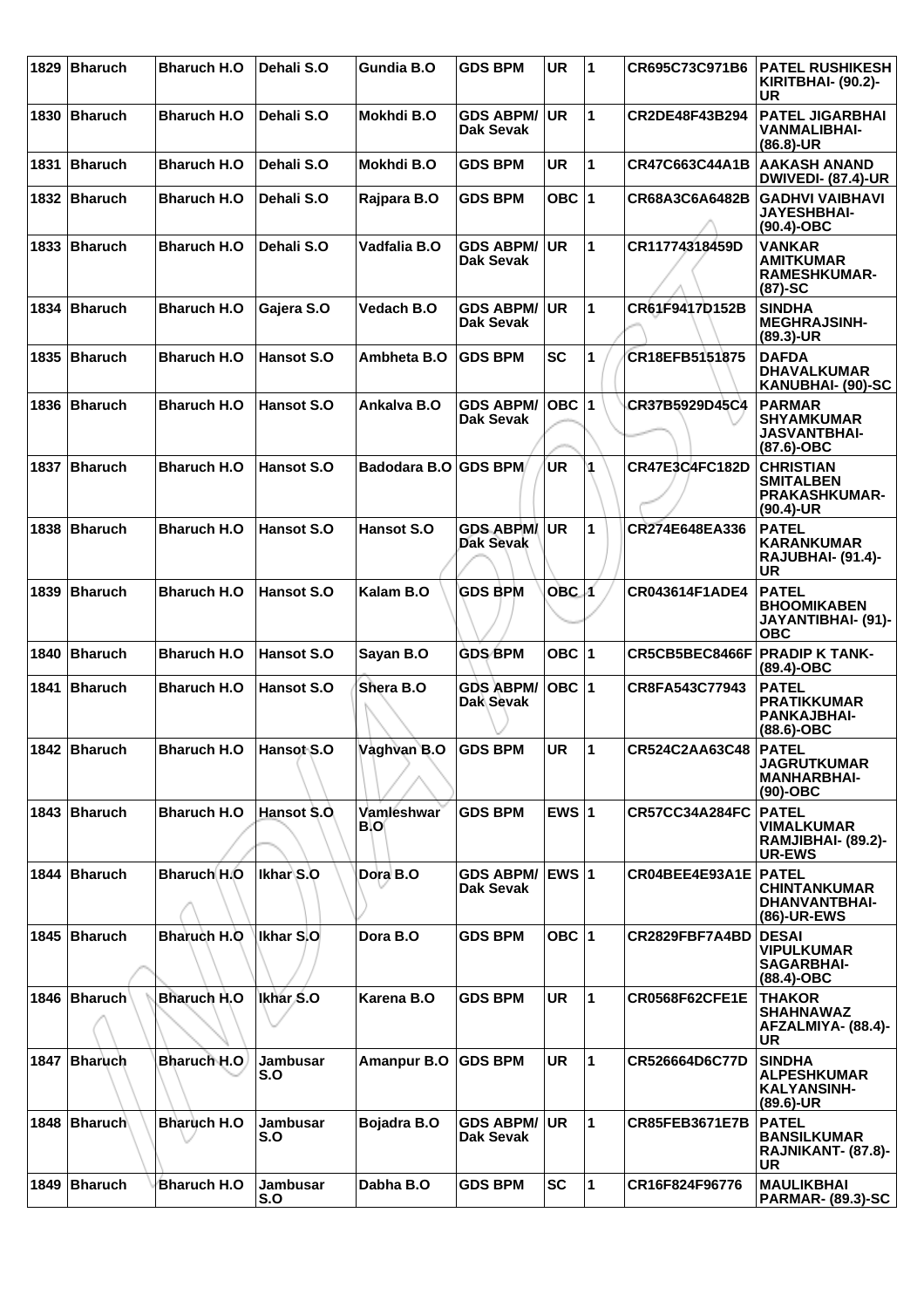| 1850 | <b>Bharuch</b> | <b>Bharuch H.O</b>  | Jambusar<br>S.O        | Dolia B.O                | <b>GDS ABPM/</b><br>Dak Sevak        | OBC 1           |   | CR191411AAB8F2                     | <b>BARIA</b><br><b>HARESHBHAI</b><br>JAVANBHAI- (86.4)-<br><b>OBC</b>      |
|------|----------------|---------------------|------------------------|--------------------------|--------------------------------------|-----------------|---|------------------------------------|----------------------------------------------------------------------------|
| 1851 | Bharuch        | <b>Bharuch H.O</b>  | Jambusar<br>S.O        | Jambusar<br>S.O          | <b>GDS ABPM/</b><br>Dak Sevak        | $OBC$ 3         |   | CR3FAC1AC889C<br>Е                 | <b>PARMAR</b><br><b>TEJALBEN</b><br><b>MANILAL- (90.4)-</b><br><b>OBC</b>  |
|      | 1852 Bharuch   | <b>Bharuch H.O</b>  | <b>Jambusar</b><br>S.O | <b>Jambusar</b><br>S.O   | <b>GDS ABPM/</b><br>Dak Sevak        | $OBC$ 3         |   | CR0231DF8AA45B                     | <b>PANCHAL</b><br><b>MAULIKKUMAR-</b><br>$(88.2)$ -OBC                     |
|      | 1853 Bharuch   | <b>Bharuch H.O.</b> | <b>Jambusar</b><br>S.O | Jambusar<br>S.O          | <b>GDS ABPM/</b><br>Dak Sevak        | $OBC$ 3         |   | CR43D1D9CF7135                     | <b>THAKOR</b><br><b>HARENDRASINH</b><br>RANJITSINH- (87.4)-<br><b>OBC</b>  |
| 1854 | Bharuch        | <b>Bharuch H.O</b>  | Jambusar<br>S.O        | Kalak B.O                | <b>GDS BPM</b>                       | OBC 1           |   | CR8977F58AE5E1                     | <b>SHARMA KAVAN-</b><br>(89.4)-OBC                                         |
| 1855 | Bharuch        | <b>Bharuch H.O</b>  | Jambusar<br>S.O        | Uber B.O                 | <b>GDS ABPM/</b><br><b>Dak Sevak</b> | EWS $ 1$        |   | CR66BB673A6C32                     | <b>ZALA</b><br><b>HITESHKUMAR-</b><br>(86.4)-UR-EWS                        |
| 1856 | Bharuch        | <b>Bharuch H.O</b>  | Jhagadia S.O           | Anadhara B.O GDS BPM     |                                      | <b>UR</b>       | 1 | CR7C55C3CD34C3                     | KAPADIA UTSAV<br>SUNILBHAI- (92.6)-<br><b>UR</b>                           |
| 1857 | <b>Bharuch</b> | <b>Bharuch H.O</b>  | Jhagadia S.O           | <b>Dharoli B.O</b>       | <b>GDS BPM</b>                       | EWS 1           |   | CR89441FD8132C                     | <b>SONAVANE</b><br><b>BHAVIK KUMAR-</b><br>(89.3)-UR-EWS                   |
| 1858 | Bharuch        | <b>Bharuch H.O</b>  | Jhagadia S.O           | Gundecha<br>B.O          | <b>GDS ABPM/</b><br>Dak Sevak        | $OBC$ $\Lambda$ |   | CR76C145D4A32C                     | <b>DABGAR</b><br><b>BIPINBHAI- (87.8)-</b><br><b>OBC</b>                   |
| 1859 | <b>Bharuch</b> | <b>Bharuch H.O</b>  | Jhagadia S.O           | Gundecha<br>B.O          | <b>GDS BPM</b>                       | OBC $ 1$        |   | CR15566991FE4D                     | <b>SHAIKH SOHEL</b><br>FARUKBHAI- (88.8)-<br><b>OBC</b>                    |
| 1860 | <b>Bharuch</b> | <b>Bharuch H.O</b>  | Jhagadia S.O           | Jhagadia S.O             | <b>GDS ABPM/</b><br>Dak Sevak        | EWS 1           |   | CR24B47EAFB4E<br>С                 | <b>PATEL</b><br><b>NIKHILKUMAR</b><br><b>HASMUKHBHAI-</b><br>(88.2)-UR-EWS |
| 1861 | Bharuch        | <b>Bharuch H.O</b>  | Jhagadia S.O           | Limodra B.O              | <b>GDS BPM</b>                       | <b>UR</b>       | 1 | CR6C62C2D4A94A                     | <b>PANCHAL SEEMA</b><br><b>GHANSHYAMBHAI-</b><br>$(88.6)$ -UR              |
|      | 1862 Bharuch   | <b>Bharuch H.O</b>  | Jhagadia S.O           | <b>Mortalav B.O</b>      | <b>GDS BPM</b>                       | OBC $ 1$        |   | CR558846468687                     | <b>SOLANKI DEVIBEN</b><br><b>DEVASHIBHAI-</b><br>(89.2)-OBC                |
|      | 1863 Bharuch   | <b>Bharuch H.O</b>  | Jhagadia S.O           | Navagamborj<br>$ai$ B.O. | <b>GDS BPM</b>                       | EWS $ 1$        |   | CR7884F13A69EC                     | <b>PATEL</b><br><b>TANUJABAHEN</b><br>BALABHAI- (88.2)-<br><b>UR-EWS</b>   |
|      | 1864 Bharuch   | <b>Bharuch H.O</b>  | Jhagadia S.O           | Ranipura B.O             | <b>GDS ABPM/</b><br>Dak Sevak        | OBC 1           |   | CR2773DF5476C7                     | <b>SHAIKH</b><br><b>MOHAMMADJUNED</b><br><b>ABDULRAJAK-</b><br>$(86)$ -OBC |
|      | 1865 Bharuch   | Bharuch H.O         | Jhagadia S.O           | Vasna B.O                | <b>GDS ABPM/</b><br>Dak Sevak        | <b>UR</b>       | 1 | <b>CR2EBBCF12EE43 HARSH ROHIT-</b> | $(90)$ -SC                                                                 |
|      | 1866 Bharuch   | Bharuch H.O         | Jhagadia S.O           | Vasna B.O                | <b>GDS BPM</b>                       | $PWD$ 1<br>-A   |   | <b>CR7BEE5188BE45</b>              | <b>PANCHAL JAYESH</b><br><b>JAYANTIBHAI-</b><br>(74.8)-PWD-A               |
|      | 1867 Bharuch   | <b>Bharuch H.O.</b> | Jolva S.O              | Jolva S.O                | <b>GDS ABPM/</b><br><b>Dak Sevak</b> | $OBC$  1        |   | CR69DD42C23933                     | <b>PAGI KOKILABEN</b><br><b>PARVATBHAI-</b><br>$(86.6)$ -OBC               |
|      | 1868 Bharuch   | Bharuch H.O         | <b>Karmad S.O</b>      | Kurla B.O                | <b>GDS BPM</b>                       | OBC $ 1$        |   | CR338CD361F2E5                     | <b>PATEL</b><br><b>NIRAVKUMAR</b><br><b>GANPATBHAI-</b><br>$(87.6)$ -OBC   |
| 1869 | <b>Bharuch</b> | <b>Bharuch H.O</b>  | <b>Karmad S.O</b>      | <b>Manubar B.O</b>       | <b>GDS BPM</b>                       | EWS $ 1$        |   | CR1B86F3ECBD4<br>А                 | <b>BHADRA VIJAY</b><br>LILADHARBHAI-<br>(90.8)-UR-EWS                      |
| 1870 | Bharuch        | <b>Bharuch H.O</b>  | <b>Karmad S.O</b>      | Vansi B.O                | <b>GDS ABPM/</b><br><b>Dak Sevak</b> | EWS 1           |   | CR55B74B59F378                     | <b>JANI AJAYKUMAR</b><br><b>VAJERAMBHAI-</b><br>(85.2)-UR-EWS              |
| 1871 | <b>Bharuch</b> | <b>Bharuch H.O</b>  | Kavi S.O               | Dehgam B.O               | <b>GDS BPM</b>                       | UR              | 1 | CR114B95CD441F                     | <b>PATEL JAY</b><br><b>VASANTBHAI-</b><br>$(92.4)$ -UR                     |
|      | 1872 Bharuch   | <b>Bharuch H.O</b>  | Kavi S.O               | Kimoj B.O                | <b>GDS BPM</b>                       | <b>UR</b>       | 1 | CR57DC318CEF2E                     | <b>PATEL</b><br><b>TARUNKUMAR</b><br>VINODBHAI- (88)-<br><b>UR</b>         |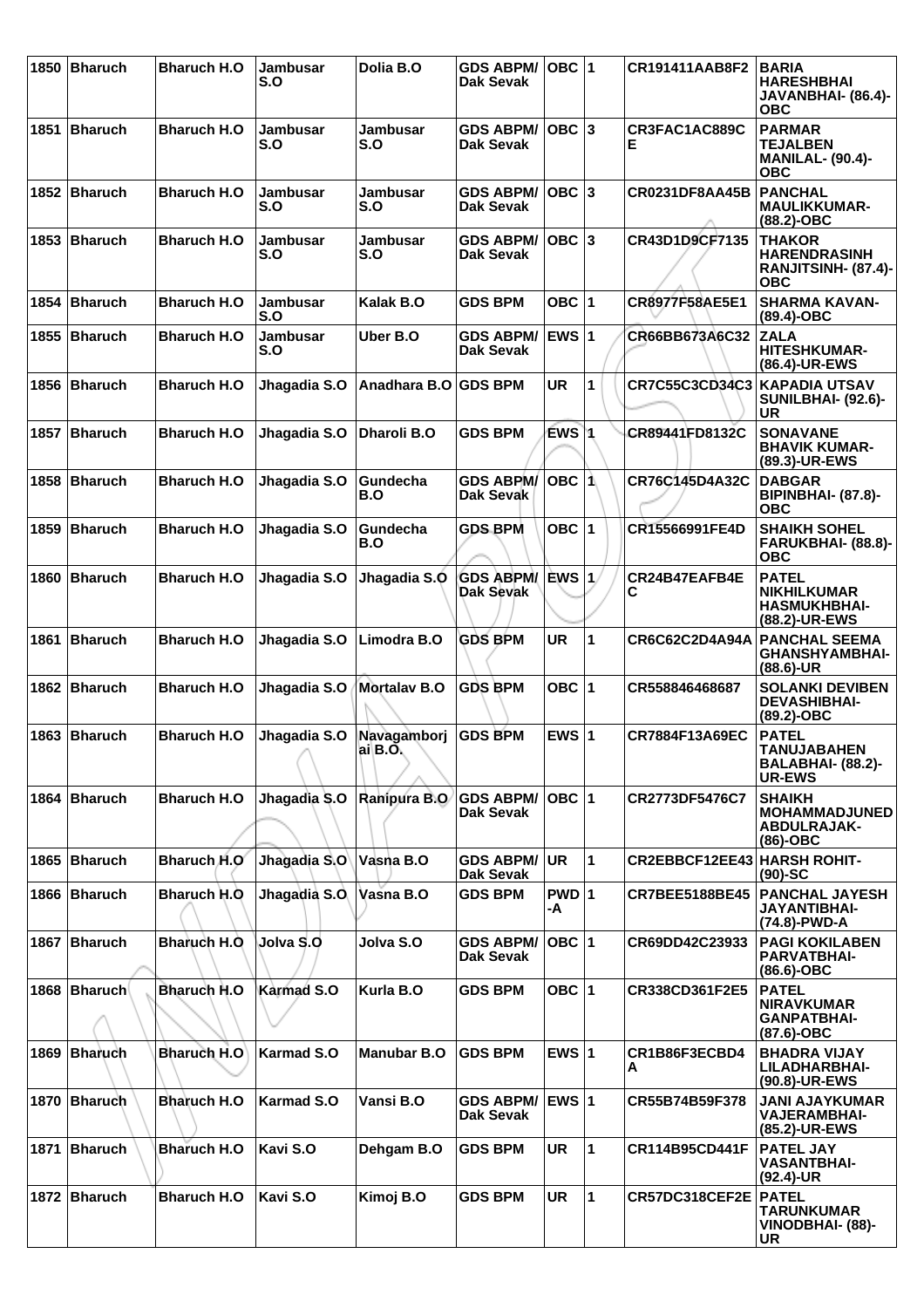| 1873 | Bharuch        | <b>Bharuch H.O</b> | Kavi S.O                                 | <b>Runad B.O</b>                         | <b>GDS ABPM/</b><br>Dak Sevak        | <b>UR</b>        | 1                       | <b>CR12CE21474EDC</b> | <b>SINDHA</b><br><b>YOGESHKUMAR</b><br><b>DHARMENDRASIN</b><br>H- (88.2)-UR  |
|------|----------------|--------------------|------------------------------------------|------------------------------------------|--------------------------------------|------------------|-------------------------|-----------------------|------------------------------------------------------------------------------|
|      | 1874 Bharuch   | <b>Bharuch H.O</b> | Kavi S.O                                 | Sigam B.O                                | <b>GDS ABPM/</b><br><b>Dak Sevak</b> | OBC  1           |                         | CR4A4C912CB11E        | <b>PRAJAPATI</b><br><b>VISHALKUMAR-</b><br>(86.2)-OBC                        |
|      | 1875 Bharuch   | <b>Bharuch H.O</b> | Kavi S.O                                 | Sigam B.O                                | <b>GDS BPM</b>                       | <b>UR</b>        | 1                       | CR64149E6F7565        | <b>PATEL</b><br><b>DHRUVKUMAR-</b><br>(88.8)-UR                              |
|      | 1876 Bharuch   | <b>Bharuch H.O</b> | Kevadia<br>Colony S.O                    | Vaviala B.O                              | <b>GDS BPM</b>                       | <b>UR</b>        | 1                       | CR81744C6AFB71        | <b>PATEL AKASH</b><br><b>MAHESHKUMAR-</b><br>$(89)-UR$                       |
| 1877 | Bharuch        | <b>Bharuch H.O</b> | Kora S.O<br>(Bharuch)                    | <b>Bhadkodra</b><br>B.O                  | <b>GDS BPM</b>                       | OBC $ 1$         |                         | CR69165148FF8C        | <b>PATEL</b><br><b>HIRENKUMAR</b><br><b>ARVINDBHAI- (93)-</b><br><b>OBC</b>  |
|      | 1878 Bharuch   | <b>Bharuch H.O</b> | Kora S.O<br>(Bharuch)                    | <b>Jantran B.O</b>                       | <b>GDS ABPM/</b><br>Dak Sevak        | <b>EWS 1</b>     |                         | <b>CR7EA48424CE29</b> | <b>MALEK SAJID</b><br><b>SIKANDAR- (85.6)-</b><br><b>UR-EWS</b>              |
| 1879 | <b>Bharuch</b> | <b>Bharuch H.O</b> | Kora S.O<br>(Bharuch)                    | Kaliari B.O                              | <b>GDS BPM</b>                       | <b>UR</b>        | 1                       | CR1A79D7547B16        | <b>ZALA DAMINI-</b><br>$(89.4)$ -UR                                          |
| 1880 | Bharuch        | <b>Bharuch H.O</b> | Kora S.O<br>(Bharuch)                    | Kora S.O<br>(Bharuch)                    | <b>GDS ABPM/</b><br><b>Dak Sevak</b> | UR.              | 1                       | <b>CR3C66F943DBD8</b> | <b>KHILJI SAHISTA</b><br><b>ABBAS- (89.2)-UR</b>                             |
| 1881 | Bharuch        | <b>Bharuch H.O</b> | Lachhras S.O                             | Jior B.O                                 | <b>GDS BPM</b>                       | OBC <sub>1</sub> |                         | CR264765EB42A7        | <b>RATHOD</b><br><b>PARTHKUMAR</b><br><b>UDABHAI- (88.4)-</b><br><b>OBC</b>  |
|      | 1882 Bharuch   | <b>Bharuch H.O</b> | <b>Maktampur</b><br>S.O                  | Amleshwar<br>B.O                         | <b>GDS ABPM/</b><br>Dak-Sevak        | <b>UR</b>        | $\mathbf{1}$            | CR32D916D4A28A        | <b>TRIVEDI</b><br><b>KRISHNABAHEN</b><br>DILIPBHAI- (91)-UR                  |
| 1883 | Bharuch        | <b>Bharuch H.O</b> | <b>Maktampur</b><br>S.O                  | <b>Maktampur</b><br>S.O                  | <b>GDS ABPM/</b><br>Dak Sevak        | <b>OBC 1</b>     |                         | CR087E9FE6F866        | <b>PATEL UNNATI</b><br><b>RAJENDRAKUMAR</b><br>- (94)-OBC                    |
| 1884 | Bharuch        | <b>Bharuch H.O</b> | <b>Nabipur S.O</b>                       | <b>Bharthana</b><br>B.O                  | <b>GDS BPM</b>                       | ÙR               | $\mathbf{1}^{\ell}$     | CR58D7644E775C        | <b>PATANVADIYA</b><br><b>ROSHNIBAHEN</b><br><b>MUKESHKUMAR-</b><br>$(91)-UR$ |
| 1885 | Bharuch        | <b>Bharuch H.O</b> | <b>Nabipur S.O</b>                       | Karjan B.O                               | <b>GDS BPM</b>                       | OBC $ 1$         |                         | CR5664D2D44261        | <b>CHANDRIKABEN</b><br>RAMANLAL<br><b>PRAJAPATI- (89)-</b><br>ОВС            |
|      | 1886 Bharuch   | <b>Bharuch H.O</b> | <b>Nabipur S.O</b>                       | Luvara B.O                               | <b>GDS BPM</b>                       | OBC $ 1$         |                         | <b>CR51C4E4D2AC44</b> | <b>ASHISHKUMAR</b><br>KANTELIYA- (89)-<br><b>OBC</b>                         |
| 1887 | Bharuch        | <b>Bharuch H.O</b> | <b>Narmada</b><br>Nagar S.O<br>(Bharuch) | <b>Narmada</b><br>Nagar S.O<br>(Bharuch) | <b>GDS ABPM/</b><br><b>Dak Sevak</b> | <b>UR</b>        | 1                       | CR37A491B3D699        | <b>JADAV KRUTIKA</b><br><b>SUDHIRBHAI-</b><br>$(92.4)$ -OBC                  |
|      | 1888 Bharuch   | Bharuch H.O        | <b>Narmada</b><br>Nagar S.O<br>(Bharuch) | Paguthan B.O                             | <b>GDS ABPM/</b><br>Dak Sevak        | UR.              | 1                       | CR52F8AAF8DFA6        | <b>DONGRE</b><br><b>HIRENKUMAR</b><br>YASHVANTRAO-<br>$(91)-UR$              |
| 1889 | Bharuch        | Bharuch H.O        | Netrang S.O                              | Almawadi B.O GDS ABPM/                   | <b>Dak Sevak</b>                     | <b>UR</b>        | $\overline{\mathbf{2}}$ | CR06A4AB988872        | <b>MISTRY GIRDHARI-</b><br>$(90.6)$ -UR                                      |
| 1890 | Bharuch        | Bharuch H.O        | Netrang \$.0                             | Almawadi B.O                             | <b>GDS ABPM/</b><br><b>Dak Sevak</b> | <b>UR</b>        | $\mathbf{2}$            | CR7EFD13C2A47B        | <b>RAULJI</b><br><b>MITULKUMAR</b><br><b>SATISHSINH-</b><br>$(90.4)$ -UR     |
| 1891 | Bharuch        | <b>Bharuch H.O</b> | <b>Netrang S.O</b>                       | <b>Atkhol B.O</b>                        | <b>GDS BPM</b>                       | <b>UR</b>        | 1                       | CR818CBBF1E8B2        | <b>AHERVAR</b><br><b>HETALBEN</b><br><b>KAMLESHBHAI-</b><br>$(88.6)$ -UR     |
|      | 1892 Bharuch   | <b>Bharuch H.O</b> | <b>Netrang S.O</b>                       | <b>Bilothi B.O</b>                       | <b>GDS ABPM/</b><br>Dak Sevak        | $OBC$  1         |                         | CR0791EEB6C138        | <b>RANA SHIVANIBEN</b><br><b>SATISHBHAI-</b><br>(87.2)-OBC                   |
| 1893 | Bharuch        | <b>Bharuch H.O</b> | <b>Netrang S.O</b>                       | <b>Bilothi B.O</b>                       | <b>GDS BPM</b>                       | OBC $ 1$         |                         | <b>CR2C3484AAB94B</b> | <b>CHAUHAN</b><br><b>JYOTIBEN</b><br><b>SUNILBHAI- (89.6)-</b><br><b>OBC</b> |
|      | 1894 Bharuch   | <b>Bharuch H.O</b> | <b>Netrang S.O</b>                       | Dattanagar<br>B.O                        | <b>GDS BPM</b>                       | UR               | $\mathbf{1}$            | cr09d68d895896        | <b>PATEL</b><br><b>URVASHIBEN-</b><br>$(89.4)$ -UR                           |
|      | 1895 Bharuch   | <b>Bharuch H.O</b> | <b>Netrang S.O</b>                       | Kantipada<br>B.O                         | <b>GDS BPM</b>                       | OBC $ 1$         |                         | <b>CR5DDDC27D4391</b> | <b>PRAJAPATI</b><br><b>VIVEKKUMAR-</b><br>(87.6)-OBC                         |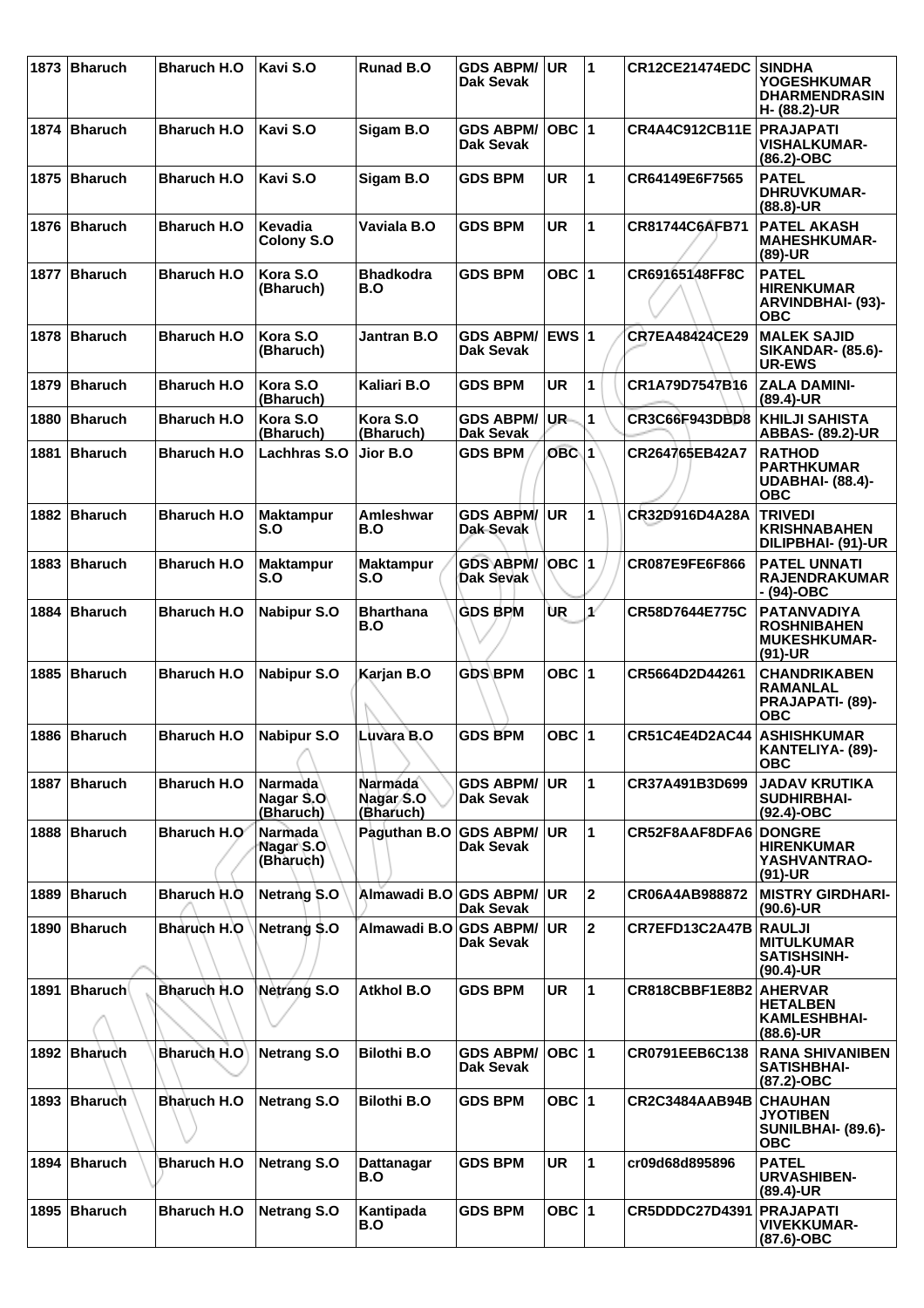| 1896 | <b>Bharuch</b> | <b>Bharuch H.O</b>  | <b>Netrang S.O</b>                      | Thava B.O                | <b>GDS BPM</b>                       | <b>UR</b>     | $\blacktriangleleft$ | CR578D25219AA6              | <b>CHAUHAN</b><br><b>MITTALBEN</b><br>HIMMATBHAI-<br>$(89.2) - SC$             |
|------|----------------|---------------------|-----------------------------------------|--------------------------|--------------------------------------|---------------|----------------------|-----------------------------|--------------------------------------------------------------------------------|
| 1897 | Bharuch        | <b>Bharuch H.O</b>  | <b>Netrang S.O</b>                      | Valpore B.O.             | <b>GDS ABPM/</b><br><b>Dak Sevak</b> | <b>UR</b>     | $\blacktriangleleft$ | CR42B527F5CD49              | <b>PATEL HARSH</b><br><b>HASAMUKHBHAI-</b><br>(87.6)-UR                        |
| 1898 | <b>Bharuch</b> | <b>Bharuch H.O</b>  | <b>Netrang S.O</b>                      | Zak B.O                  | <b>GDS ABPM/</b><br><b>Dak Sevak</b> | <b>OBC 1</b>  |                      | CR2EBC41AF3F39              | KHAMBHATWALA<br><b>SNEHA</b><br><b>MUKESHBHAI-</b><br>$(86.8)-OBC$             |
|      | 1899 Bharuch   | <b>Bharuch H.O</b>  | Pakhajan S.O                            | Kadodara B.O             | <b>GDS ABPM/</b><br>Dak Sevak        | OBC  1        |                      | CR39274C6D64F4              | <b>PRAJAPATI KINJAL</b><br><b>VIRENDRAKUMAR-</b><br>(89.8)-OBC                 |
| 1900 | <b>Bharuch</b> | <b>Bharuch H.O</b>  | Palej S.O                               | Palej S.O                | <b>GDS ABPM/</b><br><b>Dak Sevak</b> | $OBC$  2      |                      | CR444DE4B31882              | <b>JAIMINKUMAR</b><br><b>SANJAYBHAI</b><br><b>RANA- (90.4)-OBC</b>             |
| 1901 | <b>Bharuch</b> | <b>Bharuch H.O</b>  | Palej S.O                               | Palej S.O                | <b>GDS ABPM/</b><br>Dak Sevak        | OBC  2        |                      | CR2774BE54B445              | <b>SHAIKH</b><br><b>MOHAMMADSHAHI</b><br><b>L SABBIRBHAI-</b><br>$(87.2)$ -OBC |
|      | 1902 Bharuch   | <b>Bharuch H.O.</b> | Panoli I.E.<br>S.O                      | Panoli I.E.<br>S.O       | <b>GDS ABPM/</b><br>Dak Sevak        | OBC  1        |                      | CR731A1DDA2DE<br>T          | <b>MODI VIRAJKUMAR</b><br><b>ASHOKBHAI- (88)-</b><br>ОВС                       |
| 1903 | Bharuch        | <b>Bharuch H.O</b>  | Panoli I.E.<br>S.O                      | Panoli I.E.<br>S.O       | <b>GDS ABPM/</b><br>Dak Sevak        | $PWD$ 1<br>-C |                      | CR014FB1B1DF32              | <b>PARMAR</b><br><b>MEHULBHAI</b><br><b>RAVJIBHAI- (82.8)-</b><br><b>PWD-C</b> |
| 1904 | Bharuch        | <b>Bharuch H.O</b>  | Panoli S.O                              | Ravidra B.O              | <b>GDS ABPM/</b><br>Dak Sevak        | <b>EWS 1</b>  |                      | <b>CR1B543AD4AE5</b><br>D \ | <b>PATEL RINKESH</b><br>YOGESHBHAI-<br>(85.8)-UR-EWS                           |
| 1905 | Bharuch        | <b>Bharuch H.O</b>  | <b>Pratap Nagar</b><br>S.O<br>(Narmada) | Amletha B.O              | <b>GDS ABPM/</b><br>Dak Sevak        | ∣OBC ∣1       |                      | CR13842F4E472A              | <b>KARANKUMAR</b><br><b>RAKESHBHAI</b><br><b>RAMI- (87.8)-OBC</b>              |
| 1906 | <b>Bharuch</b> | <b>Bharuch H.O</b>  | <b>Pratap Nagar</b><br>S.O<br>(Narmada) | Nava<br>Rajuvadia<br>B.O | <b>GDS BPM</b>                       | $EWS$ 1       |                      | CR5F2BF576B82D              | <b>PATEL HELAN</b><br><b>VIMALKUMAR-</b><br>(87.2)-UR-EWS                      |
| 1907 | <b>Bharuch</b> | <b>Bharuch H.O</b>  | <b>Pratap Nagar</b><br>S.O<br>(Narmada) | Tavdi B.O                | <b>GDS BPM</b>                       | OBC $ 1$      |                      | CR85453D243BEB              | <b>BARIYA</b><br><b>RAHULKUMAR</b><br><b>SURESHBHAI-</b><br>(87.4)-OBC         |
| 1908 | Bharuch        | <b>Bharuch H.O</b>  | Rajpardi S.O                            | Vankol B.O.              | <b>GDS BPM</b>                       | <b>UR</b>     | 11.                  | CR624299A53ED7              | <b>VYAS TEJ</b><br><b>RAXESH- (88.8)-UR</b>                                    |
|      | 1909   Bharuch | <b>Bharuch H.O</b>  | Rajpipla S.O                            | Bhadam B.O               | GDS ABPM/ OBC 1<br>Dak Sevak         |               |                      | CR89F1E9C343EC              | <b>MACHHI YOGINEE</b><br><b>JAYANTIBHAI-</b><br>$(89.2)$ -OBC                  |
|      | 1910 Bharuch   | <b>Bharuch H.O</b>  | Rajpipla S.O                            | Gopalpura<br>B.O         | <b>GDS ABPM/</b><br>Dak Sevak        | UR.           | 11.                  | CR46FEE41C5B4B              | <b>SONGAR</b><br><b>YOGESHKUMAR</b><br>ADAJIBHAI- (89.8)-<br>UR                |
|      | 1911 Bharuch   | Bharuch H.O         | Rajpipla S.O                            | Hajarpura B.O GDS BPM    |                                      | OBC $ 1$      |                      | <b>CR8624538C5EEE</b>       | <b>NAYI KEYUR</b><br><b>HEMANTBHAI-</b><br>$(88.6)-OBC$                        |
|      | 1912 Bharuch   | Bharuch H.O.        | Rajpipla S.O                            | Patna B.O                | <b>GDS BPM</b>                       | <b>UR</b>     | $\blacktriangleleft$ | CR5DFE5E4E238F              | <b>PATEL</b><br><b>DIVYANGBHAI</b><br><b>SHAILESHBHAI-</b><br>$(88.8)$ -UR     |
|      | 1913 Bharuch   | Bharuch H.O         | Rajpipla S.O                            | Rajpipla S.O             | <b>GDS ABPM/</b><br>Dak Sevak        | <b>UR</b>     | $\blacktriangleleft$ | CR3CF7D64967E4              | <b>PATEL</b><br><b>PARTHKUMAR</b><br><b>PRAVINBHAI-</b><br>$(91.6)$ -UR        |
|      | 1914 Bharuch   | <b>Bharuch H.O.</b> | Sagbara S.O                             | <b>Bhoramali</b><br>B.O  | <b>GDS BPM</b>                       | OBC $ 1 $     |                      | <b>CR469F5FFB46C5</b>       | <b>PARMAR</b><br><b>ROHITKUMAR-</b><br>$(89.2)$ -OBC                           |
|      | 1915   Bharuch | <b>Bharuch H.O</b>  | Sagbara S.O                             | Pat B.O                  | <b>GDS BPM</b>                       | OBC $ 1$      |                      | CR49D7F5DE8476              | THAKOR<br><b>RAJDIPSINH</b><br><b>JUJARSINH- (87.6)-</b><br><b>OBC</b>         |
|      | 1916 Bharuch   | <b>Bharuch H.O</b>  | Sagbara S.O                             | Rozdev B.O               | <b>GDS BPM</b>                       | EWS $ 1 $     |                      | CR3CB6C5425A24              | <b>MISTRI</b><br><b>MOHAMMADNADE</b><br><b>EM ABDULSALIM-</b><br>(86.4)-UR-EWS |
|      | 1917 Bharuch   | <b>Bharuch H.O</b>  | Sagbara S.O                             | <b>Ubharia B.O</b>       | <b>GDS ABPM/</b><br>Dak Sevak        | $OBC$  1      |                      | CR3DE4AA34EFF5              | <b>CHAUHAN NIRAV</b><br>BABARSINH- (86)-<br><b>OBC</b>                         |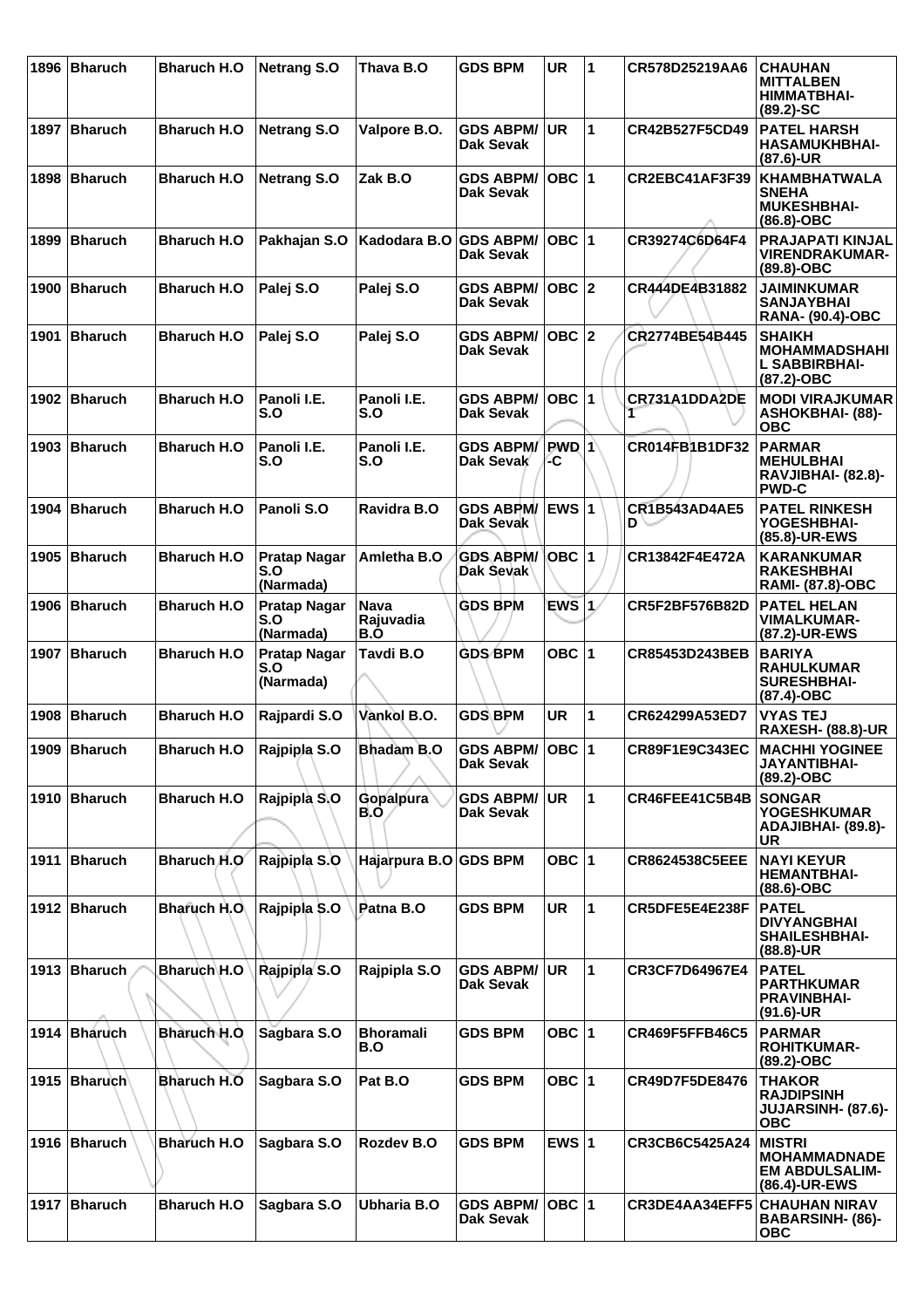|      | 1918 Bharuch   | <b>Bharuch H.O</b> | Sajod S.O                 | Hajat B.O                 | <b>GDS ABPM/ UR</b><br>Dak Sevak     |                   | $\overline{\mathbf{1}}$ | CR3D994C447E9D        | <b>PATEL SANKET-</b><br>$(89.6)$ -UR                                           |
|------|----------------|--------------------|---------------------------|---------------------------|--------------------------------------|-------------------|-------------------------|-----------------------|--------------------------------------------------------------------------------|
|      | 1919 Bharuch   | <b>Bharuch H.O</b> | Sajod S.O                 | Sajod S.O                 | <b>GDS ABPM/</b><br><b>Dak Sevak</b> | OBC  1            |                         | <b>CR02125FD2C47E</b> | KINJALBEN- (92)-<br><b>OBC</b>                                                 |
| 1920 | <b>Bharuch</b> | <b>Bharuch H.O</b> | Samni S.O                 | Anor B.O                  | <b>GDS BPM</b>                       | OBC $ 1$          |                         | CR86F4826D59BE        | <b>PARMAR</b><br><b>YASHASVINIBEN</b><br><b>MAHESHBHAI-</b><br>$(88.8)-OBC$    |
| 1921 | <b>Bharuch</b> | <b>Bharuch H.O</b> | Samni S.O                 | Kervada B.O               | <b>GDS BPM</b>                       | <b>UR</b>         | 1                       | CR82D72123A985        | <b>PATEL</b><br><b>KRISHNABAHEN</b><br>JAYANTIBHAI-<br>(88.4)-UR               |
|      | 1922 Bharuch   | <b>Bharuch H.O</b> | Sarbhan S.O               | Kobla B.O                 | <b>GDS ABPM/</b><br>Dak Sevak        | OBC  1            |                         | CR72A434F92B39        | <b>CHAUHAN</b><br><b>DHARMESHKUMAR</b><br>BABUBHAI- (86)-<br>ОВС               |
| 1923 | Bharuch        | <b>Bharuch H.O</b> | Sarbhan S.O               | Sarbhan S.O               | <b>GDS ABPM/</b><br><b>Dak Sevak</b> | <b>UR</b>         | 1                       | CR06F5CA165DB1        | <b>SUTARIYA</b><br><b>ASHISHKUMAR</b><br><b>PRABHUJIBHAI-</b><br>$(89.4) - SC$ |
| 1924 | Bharuch        | <b>Bharuch H.O</b> | Sarod S.O                 | Samoj B.O                 | <b>GDS BPM</b>                       | <b>UR</b>         | 1                       | CR35BF71519922        | <b>BHANDARI</b><br>VIRAJBAHEN<br><b>JAYSHILBHAI- (89)-</b><br>UR               |
|      | 1925 Bharuch   | <b>Bharuch H.O</b> | Selamba S.O               | Barkatura B.O GDS BPM     |                                      | $PWD$ 1<br>-в     |                         | CR4514A64A49BB        | <b>CHAUHAN</b><br>ARUNABEN- (78.2)-<br><b>PWD-B</b>                            |
| 1926 | Bharuch        | <b>Bharuch H.O</b> | Selamba S.O               | Langdi B.O                | <b>GDS BPM</b>                       | $OBC$ 1           |                         | CR8737C855F229        | <b>PATEL HARDIK</b><br><b>MANOJBHAI-</b><br>$(87.6)$ -OBC                      |
| 1927 | <b>Bharuch</b> | <b>Bharuch H.O</b> | Selamba S.O               | Selamba S.O               | <b>GDS ABPM/</b><br><b>Dak Sevak</b> | UR.               | 1                       | CR19724F4F546D        | <b>NAIK VIPUL</b><br><b>KUMAR- (89.3)-ST</b>                                   |
| 1928 | <b>Bharuch</b> | <b>Bharuch H.O</b> | <b>Shuklatirth</b><br>S.O | Nikora B.O                | <b>GDS BPM</b>                       | $OBC$ $ 1\rangle$ |                         | <b>CR53771F4AF1AE</b> | <b>PRAJAPATI</b><br><b>KOMALBEN</b><br><b>MAHADEVBHAI-</b><br>$(88.8)-OBC$     |
| 1929 | <b>Bharuch</b> | <b>Bharuch H.O</b> | Tankari S.O               | Tankari S.O               | <b>GDS ABPM/</b><br>Dak Sevak        | $OBC$  1          |                         | CR315DD223262C        | <b>GOHIL MEHULBHAI</b><br><b>SHRAVANBHAI-</b><br>$(91)$ -OBC                   |
|      | 1930   Bharuch | <b>Bharuch H.O</b> | Umalla S.O                | Fichwada<br>B.O.          | <b>GDS ABPM/</b><br>Dak Sevak        | <b>EWS 1</b>      |                         | CR7FF6441B7E87        | <b>PATEL</b><br><b>BHAVIKKUMAR</b><br>JAYANTIBHAI-<br>(86.4)-UR-EWS            |
|      | 1931 Bharuch   | <b>Bharuch H.O</b> | ∣Umalla S.O               | Panetha B.O               | <b>GDS ABPM/ UR</b><br>Dak Sevak     |                   | $\blacktriangleleft$    | CR7E9E47F7B6DA        | <b>VAGHANI</b><br><b>DIVYANGKUMAR</b><br>DIPAKBHAI- (87.2)-<br>UR              |
|      | 1932 Bharuch   | <b>Bharuch H.O</b> | Vagra S.O                 | Chanchvel<br>B.O.         | <b>GDS ABPM/ UR</b><br>Dak Sevak     |                   | 1                       | CR174693EFEC14        | <b>HARSH THADANI-</b><br>$(89.3)$ -UR                                          |
|      | 1933 Bharuch   | <b>Bharuch H.O</b> | Vagra S.O                 | Kolavana B.O              | <b>GDS BPM</b>                       | OBC $ 1$          |                         | CR8EACE8F39D84        | <b>SHEIKH</b><br><b>AMIRSOHEL</b><br>ABDULRAJAK-<br>(89.2)-OBC                 |
|      | 1934 Bharuch   | Bharuch H.O.       | Vagra S.O                 | Saran B.O                 | <b>GDS ABPM/</b><br>Dak Sevak        | <b>UR</b>         | 1                       | <b>CR2442E3A5BAD6</b> | <b>SHARMA</b><br>VISHNUKUMAR<br><b>NEMICHAND- (90)-</b><br>UR                  |
|      | 1935 Bharuch   | Bharuch H.O        | Vagra S.O                 | <b>Trankal B.O</b>        | <b>GDS BPM</b>                       | <b>UR</b>         | 1                       | CR4EF565DA46A6        | <b>PATEL</b><br><b>MAHAMEDAADIL-</b><br>$(89)-UR$                              |
|      | 1936 Bharuch   | <b>Bharuch H.O</b> | Valia S.O                 | <b>Bhenskhetar</b><br>B.O | <b>GDS BPM</b>                       | <b>UR</b>         | 1                       | CR75B714E9C45A        | <b>PATEL</b><br><b>BHAVINKUMAR</b><br>NARENDRABHAI-<br>(89.6)-UR               |
|      | 1937 Bharuch   | <b>Bharuch H.O</b> | Valia S.O                 | <b>Bhilod B.O</b>         | <b>GDS BPM</b>                       | OBC $ 1$          |                         | <b>CR527524FEE21F</b> | <b>BHATIA</b><br><b>RAHULBHAI</b><br><b>BABUBHAI- (87.8)-</b><br><b>OBC</b>    |
|      | 1938 Bharuch   | <b>Bharuch H.O</b> | Valia S.O                 | Chikhli B.O               | <b>GDS ABPM/</b><br>Dak Sevak        | <b>UR</b>         | 1                       | CR095C76FCF8CB        | <b>VASAIYA DOLIBEN</b><br>LALUBHAI- (91.6)-<br><b>ST</b>                       |
|      | 1939 Bharuch   | <b>Bharuch H.O</b> | Valia S.O                 | Dholgam B.O               | <b>GDS ABPM/</b><br>Dak Sevak        | <b>UR</b>         | $\mathbf{1}$            | CR156E3945B644        | <b>SHAIKH</b><br><b>MAHAMMADASHR</b><br><b>AF AIYUBBHAI-</b><br>(87.2)-UR      |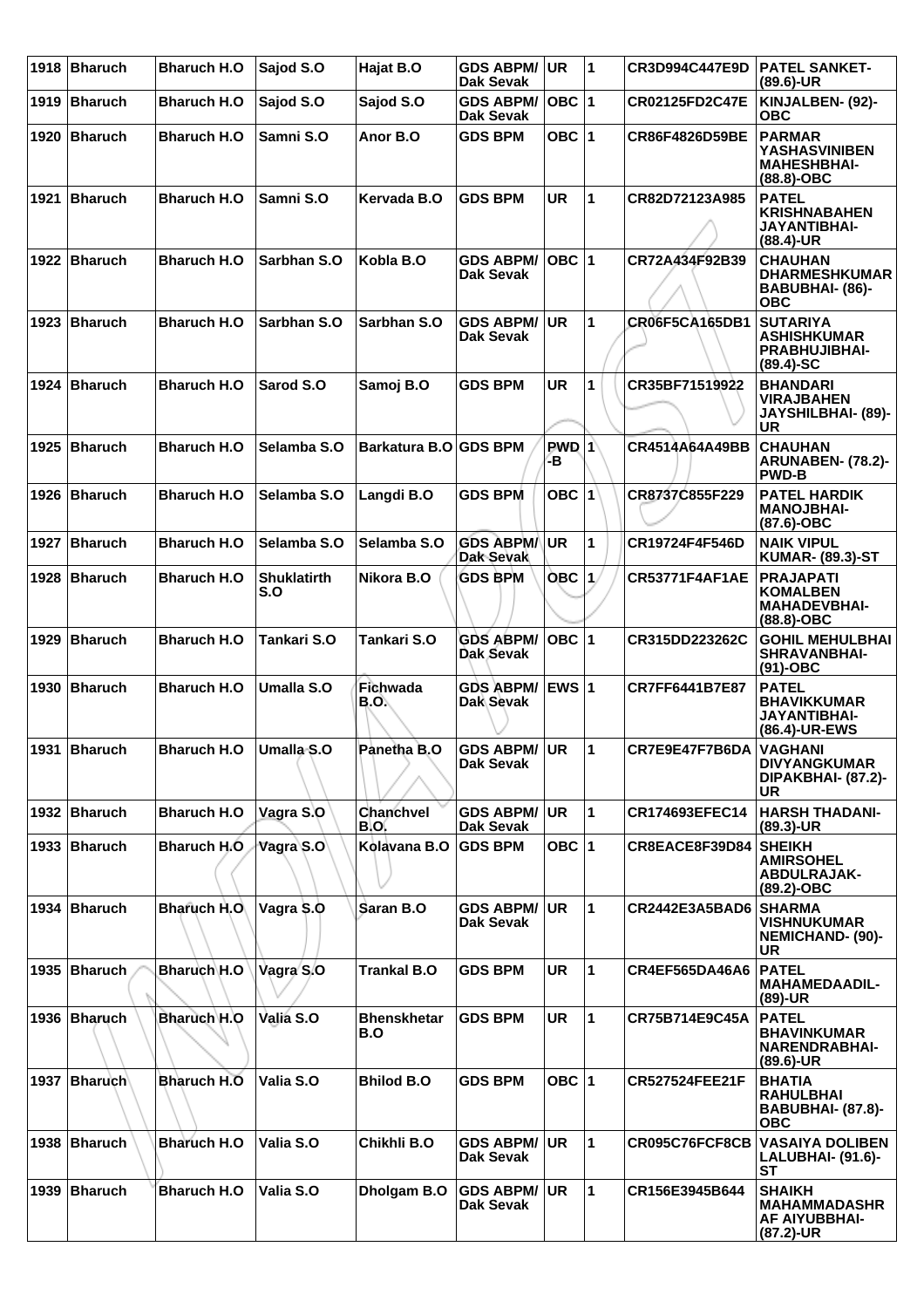| 1940 | Bharuch        | <b>Bharuch H.O</b>  | Valia S.O                     | <b>Dolatpur B.O</b>              | <b>GDS ABPM/</b><br>Dak Sevak        | UR            | $\blacktriangleleft$ | <b>CR43FAF38216BA</b> | <b>PATEL</b><br><b>PRITULKUMAR-</b><br>(87.8)-UR                                |
|------|----------------|---------------------|-------------------------------|----------------------------------|--------------------------------------|---------------|----------------------|-----------------------|---------------------------------------------------------------------------------|
| 1941 | <b>Bharuch</b> | <b>Bharuch H.O</b>  | Valia S.O                     | Kabirgam B.O GDS ABPM/           | Dak Sevak                            | <b>UR</b>     | $\mathbf{1}$         | CR083FF9DE69EE        | <b>PRAJAPATI</b><br><b>JAYRAJKUMAR</b><br>ATULBHAI- (87.8)-<br><b>OBC</b>       |
|      | 1942 Bharuch   | <b>Bharuch H.O</b>  | Valia S.O                     | Mela B.O                         | <b>GDS BPM</b>                       | EWS $ 1$      |                      | CR8E5542B4617B        | <b>PATEL</b><br><b>ADITYKUMAR</b><br>RAJENDRABHAI-<br>(86.6)-UR-EWS             |
|      | 1943 Bharuch   | <b>Bharuch H.O.</b> | Valia S.O                     | Rajgadh B.O                      | <b>GDS ABPM/</b><br>Dak Sevak        | EWS 1         |                      | CR5F4BF794D493        | <b>SURATIYA</b><br><b>KRUPALI</b><br><b>NAVINSINH- (85)-</b><br><b>UR-EWS</b>   |
| 1944 | Bharuch        | <b>Bharuch H.O</b>  | Valia S.O                     | Valia S.O                        | <b>GDS ABPM/</b><br>Dak Sevak        | $OBC$  2      |                      | CR08867ED1CE85        | <b>PARMAR</b><br>BIPINBHAI- (88.6)-<br><b>OBC</b>                               |
|      | 1945 Bharuch   | <b>Bharuch H.O</b>  | Valia S.O                     | Valia S.O                        | <b>GDS ABPM/</b><br>Dak Sevak        | $OBC$ 2       |                      | CR141E65B8245A        | <b>PATEL</b><br><b>HARDIKKUMAR</b><br>JAYESHBHAI- (87)-<br><b>OBC</b>           |
|      | 1946 Bharuch   | <b>Bharuch H.O</b>  | <b>Zadeshwar</b><br>S.O       | <b>Zadeshwar</b><br>S.O          | <b>GDS ABPM/</b><br>Dak Sevak        | PWD 1<br>-DE  |                      | CR31ECFF52B49B        | <b>PARMAR HARESH</b><br><b>BHAI- (81.7)-PWD-</b><br>DE                          |
|      | 1947 Kheda     | Kheda H.O           | <b>Alindra</b><br>(Matar) S.O | <b>Alindra</b><br>(Matar) S.O    | <b>GDS ABPM/</b><br>Dak Sevak        | /UR           | 1                    | CR188452ADB3C4        | <b>PIRJADA SIFABEN</b><br><b>ZAHIRUDDIN-</b><br>$(93.8)$ -UR                    |
| 1948 | Kheda          | Kheda H.O           | Alindra<br>(Matar) S.O        | Heranj B.O                       | <b>GDS BPM</b>                       | <b>UR</b>     | 1                    | CR635F56F62EEF        | <b>PATEL NIRAJ</b><br><b>JAGADISHBHAI-</b><br>$(92.8)$ -UR                      |
| 1949 | ∣Kheda         | Kheda H.O           | Attarsumba<br>S.O             | Apruji B.O                       | <b>GDS ABPM/</b><br>Dak Sevak        | UR            | 1                    | CR5F353F1BB2DF        | <b>PATEL</b><br><b>JATINKUMAR-</b><br>$(92.2)$ -UR                              |
| 1950 | Kheda          | Kheda H.O           | Attarsumba<br>S.O             | Bhailakui B.O. GDS BPM           |                                      | <b>ST</b>     | 1/                   | CR3583F4FAA754        | <b>VAGHELA</b><br><b>NEHALBEN</b><br><b>DALSUKHBHAI-</b><br>$(89.2)$ -ST        |
| 1951 | Kheda          | Kheda H.O           | Attarsumba<br>S.O             | Sandesar B.O GDS BPM             |                                      | OBC $ 1$      |                      | <b>CR044CD94E427B</b> | <b>RATHOD BHAVIN</b><br><b>RAMESHBHAI-</b><br>(91.4)-OBC                        |
|      | 1952 Kheda     | Kheda H.O           | Chhipdi S.O<br>↗              | Chhipdi S.O                      | <b>GDS ABPM/</b><br>Dak Sevak        | $PWD$ 1<br>-C |                      | CR854998AB58D5        | <b>CHAUHAN</b><br><b>NAVDIPSINH</b><br>AMARSINH- (86)-<br><b>PWD-C</b>          |
|      | 1953   Kheda   | Kheda H.O           | Dabhan S.O                    | Manjipura<br><b>B.Q</b>          | <b>GDS BPM</b>                       | <b>UR</b>     | 1                    | <b>CR19D3154FD94D</b> | <b>JOSHI PARTH</b><br>YOGESHKUMAR-<br>$(93.8)$ -UR                              |
|      | 1954   Kheda   | Kheda H.O           | Kanij S.O                     | Kanij S.O                        | <b>GDS ABPM/</b><br>Dak Sevak        | <b>ST</b>     | $\mathbf{1}$         | CR749B2AB669E1        | <b>VASAVA</b><br><b>HARIKRUSHN</b><br><b>ARVINDBHAI-</b><br>$(87.4)$ -ST        |
|      | 1955   Kheda   | Kheda H.O           | Kanij S.O                     | Lali B.O                         | <b>GDS BPM</b>                       | PWD 1<br>-C   |                      | CR3BE96F3ACD3<br>в    | <b>PATEL</b><br><b>HARSHILKUMAR</b><br><b>RAJUBHAI- (89.2)-</b><br><b>PWD-C</b> |
|      | 1956 Kheda     | Kheda H.O           | Kapadwanj<br>S.O              | <b>Antisar Gat-</b><br>Kpdvj S.O | <b>GDS ABPM/</b><br>Dak Sevak        | OBC $ 1 $     |                      | CR2F672649AA2A        | <b>SHAIKH FARHAN</b><br><b>MAHAMMADHANIF</b><br><b>BHAI- (96.6)-OBC</b>         |
| 1957 | Kheda          | Kheda H.O.          | Kapadwanj<br>$S_0$            | <b>Bhutia B.O</b>                | <b>GDS ABPM/</b><br><b>Dak Sevak</b> | OBC  1        |                      | CR72499235AF41        | <b>NAYI RIYABEN</b><br><b>GHANSHYAMBHAI-</b><br>$(91)$ -OBC                     |
| 1958 | Kheda          | Kheda H.O           | Kapadwanj<br>S.O              | Jher B.O                         | <b>GDS ABPM/</b><br>Dak Sevak        | <b>UR</b>     | $\mathbf{1}$         | <b>CR422E1444E4AF</b> | <b>PATEL</b><br><b>HETASVIBAHEN</b><br>DAHYABHAI- (92.4)-<br><b>UR</b>          |
| 1959 | Kheda          | Kheda H.O           | Kapadwanj<br>S.O              | Kalaji B.O                       | <b>GDS BPM</b>                       | OBC  1        |                      | CR524239667BA4        | <b>PANCHAL</b><br><b>RISHABHKUMAR</b><br><b>DARSHANBHAI-</b><br>$(93.6)$ -OBC   |
| 1960 | Kheda          | Kheda H.O           | Kapadwanj<br>S.O              | Kavath B.O                       | <b>GDS ABPM/</b><br>Dak Sevak        | UR.           | $\mathbf{1}$         | CR0ECEBD944D71        | <b>SO PARMAR</b><br><b>MANOHARSINH</b><br><b>PRAVINSINH-</b><br>$(92.4)$ -UR    |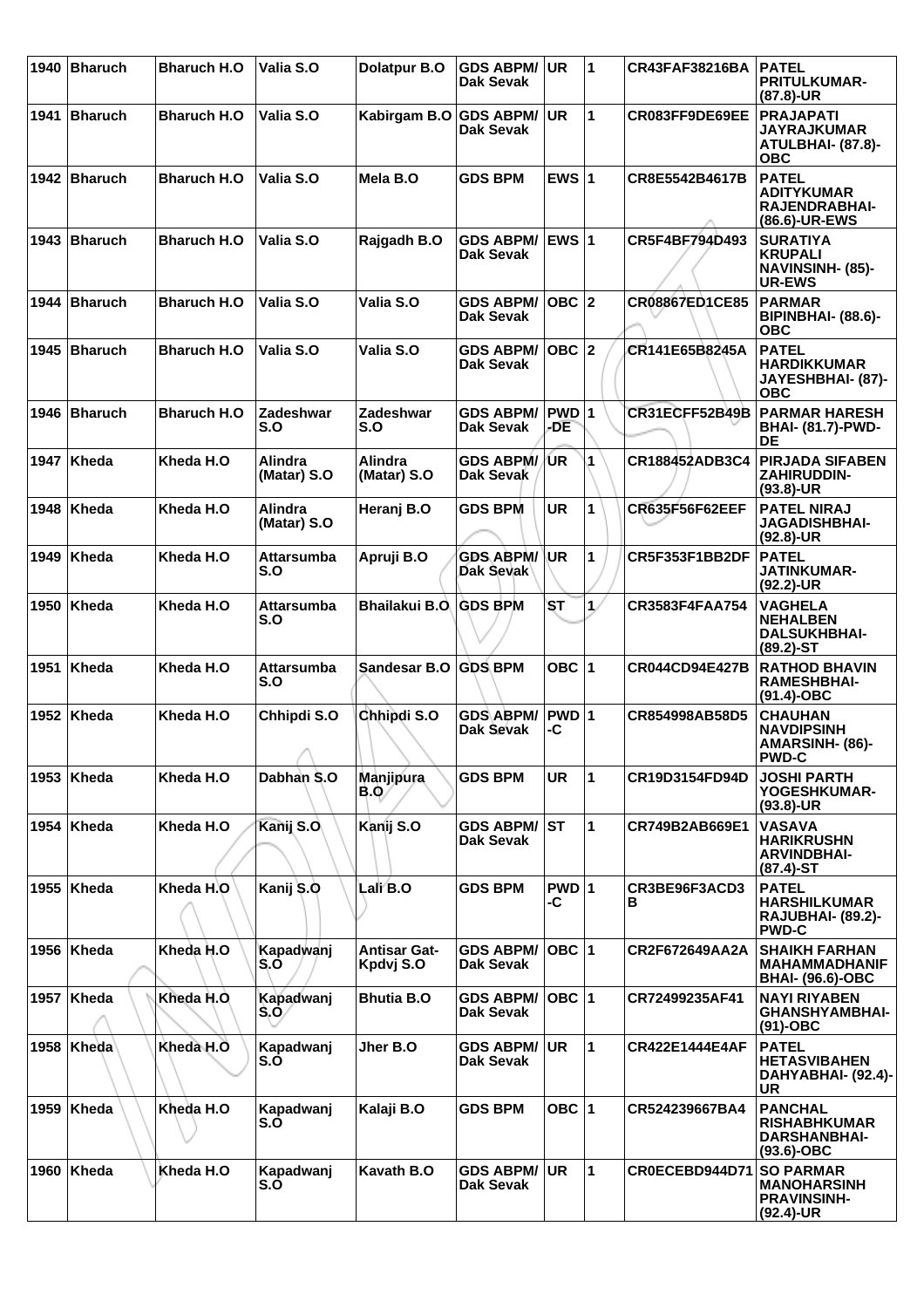| 1961 | Kheda        | Kheda H.O  | Kapadwanj<br>S.O  | Letar B.O              | <b>GDS ABPM/ ST</b><br>Dak Sevak     |                | $\blacktriangleleft$ | <b>CR854A88CBB4B7</b> | <b>ININAMA</b><br><b>MANJULABEN</b><br>KAMJIBHAI- (85.6)-<br>SТ                |
|------|--------------|------------|-------------------|------------------------|--------------------------------------|----------------|----------------------|-----------------------|--------------------------------------------------------------------------------|
|      | 1962   Kheda | Kheda H.O  | Kapadwanj<br>S.O  | Savli B.O              | <b>GDS ABPM/ IST</b><br>Dak Sevak    |                | 1                    | CR0A2E221FDB26        | <b>PARMAR</b><br><b>RAHULKUMAR</b><br>ARJUNSINH- (88.6)-<br>ST                 |
| 1963 | Kheda        | Kheda H.O  | Kapadwanj<br>S.O  | Sorna B.O              | <b>GDS ABPM/</b><br>Dak Sevak        | <b>EWS 1</b>   |                      | <b>CR5CA899291AEC</b> | <b>TIVADI DIVYANI</b><br><b>RAKESHKUMAR-</b><br>(93.2)-UR-EWS                  |
| 1964 | Kheda        | Kheda H.O  | Kathlal S.O       | Anara B.O              | <b>GDS ABPM/</b><br><b>Dak Sevak</b> | lst            | 1                    | CR347D99747EF9        | <b>PARMAR</b><br><b>KINJALBEN</b><br><b>RAMESHBHAI-</b><br>$(89.2) - ST$       |
| 1965 | Kheda        | Kheda H.O  | Kathlal S.O       | Dampat B.O             | <b>GDS BPM</b>                       | <b>ST</b>      | 1                    | <b>CR1CAB2445F8C2</b> | <b>DAMOR</b><br><b>SACHINKUMAR</b><br><b>BHAGVANBHAI-</b><br>$(90.6)$ -ST      |
| 1966 | ∣Kheda       | Kheda H.O  | Kathlal S.O       | Dana B.O               | <b>GDS BPM</b>                       | OBC $ 1$       |                      | CR677F9F84F218        | <b>SHARMA</b><br><b>PRATIKSHABEN</b><br><b>CHANDRAKANTBH</b><br>Al- (91.6)-OBC |
| 1967 | Kheda        | Kheda H.O  | Kathlal S.O       | Kathlal S.O            | <b>GDS ABPM/</b><br>Dak Sevak        | UR             | 1                    | CR0E779F9F8E64        | <b>PATEL VIDHI-</b><br>$(95.2)$ -UR                                            |
| 1968 | Kheda        | Kheda H.O  | Kathlal S.O       | Pithai B.O             | <b>GDS ABPM/</b><br>Dak Sevak        | OBC 1          |                      | CR415C6C7F7F56        | <b>DABHI ANANTSINH</b><br><b>AJITSINH- (91.8)-</b><br><b>OBC</b>               |
| 1969 | Kheda        | Kheda H.O  | Lasundra S.O      | <b>Chikhlod B.O</b>    | <b>GDS ABPM/</b><br>Dak Sevak        | <b>UR</b>      | $\mathbf{1}$         | CR628B943DA194        | <b>PATEL JIMI</b><br><b>NARENDRAKUMAR</b><br>- (92)-UR                         |
| 1970 | Kheda        | Kheda H.O  | Limbasi S.O       | Limbasi S.O            | <b>GDS ABPM/</b><br>Dak Sevak        | <b>∣ОВС  1</b> |                      | CR0336E6AFD32F        | <b>RAMI AISHWARI</b><br><b>VASANTBHAI- (90)-</b><br><b>OBC</b>                 |
| 1971 | Kheda        | Kheda H.O  | Mahemdavad<br>S.O | Amrapura<br>B.O        | <b>GDS BPM</b>                       | UR             | 1/                   | CR58847FB6D733        | <b>PATEL MAULIK</b><br><b>NARSINHBHAI-</b><br>$(92.6)$ -UR                     |
| 1972 | ∣Kheda       | Kheda H.O  | Mahemdavad<br>S.O | Kachchhai<br>B.O       | <b>GDS BPM</b>                       | OBC $ 1$       |                      | CR3F4B43B6CE2F        | <b>OZA NIRAJ</b><br><b>BHARATKUMAR-</b><br>$(91.6)-OBC$                        |
| 1973 | Kheda        | Kheda H.O  | Mahemdavad<br>S.O | Khatraj B.O            | <b>GDS BPM</b>                       | OBC $ 1$       |                      | CR59CCFA8A761D        | <b>ZALA</b><br><b>SATYAJEETSINH</b><br><b>DINDAYALSINH-</b><br>$(92.8)-OBC$    |
|      | 1974   Kheda | Kheda H.O  | Mahemdavad<br>S.O | Vadadla B.O            | <b>GDS BPM</b>                       | <b>UR</b>      | 11                   | CR48B757BDC6D<br>Α    | <b>NAISHADHKUMAR</b><br><b>PATEL- (94.8)-UR</b>                                |
|      | 1975   Kheda | Kheda H.O  | Mahudha S.O       | Nani Khadol<br>B.O     | <b>GDS BPM</b>                       | <b>SC</b>      | 1                    | CR4B641B4158A9        | <b>PARMAR</b><br><b>VRUSHANK</b><br><b>VINODCHANDRA-</b><br>$(94.6)$ -SC       |
|      | 1976 Kheda   | Kheda H.O  | Mahudha S.O       | Rudan B.O              | <b>GDS ABPM/</b><br><b>Dak Sevak</b> | <b>UR</b>      | $\mathbf{1}$         | <b>CR7E4497B87EBD</b> | <b>PATEL RUCHITA</b><br><b>SANJAYBHAI-</b><br>$(91.8)$ -UR                     |
|      | 1977   Kheda | Kheda H.O. | Mahudha S.O       | Vadthal B.O            | <b>GDS BPM</b>                       | <b>ST</b>      | 1                    | CR6E6EE1568921        | <b>PARGI</b><br><b>MAHESHKUMAR</b><br><b>LAXMANBHAI-</b><br>$(89.2)$ -ST       |
| 1978 | Kheda        | Kheda H.O  | Navagam S.O       | Dharoda B.O            | <b>GDS ABPM/</b><br>Dak Sevak        | <b>UR</b>      | $\mathbf{1}$         | CR725E8A4469D4        | <b>MALEK</b><br><b>HEENABANU</b><br>MOMINMIYA- (91)-<br>UR                     |
|      | 1979 Kheda   | Kheda H.O  | Nayka S.O         | <b>Dhathal B.O</b>     | <b>GDS BPM</b>                       | <b>ST</b>      | $\mathbf{1}$         | CR3A93549B698C        | <b>DINDOR</b><br><b>SONALBEN- (87.6)-</b><br><b>ST</b>                         |
| 1980 | Kheda        | Kheda H.O  | Palana S.O        | <b>Sandhana</b><br>B.O | <b>GDS BPM</b>                       | EWS $ 1$       |                      | CR7FE4818B5CAB        | <b>PATEL MAHARSHH</b><br><b>SHAILESHHBHAI-</b><br>(91)-UR-EWS                  |
| 1981 | Kheda        | Kheda H.O  | Sinhuj S.O        | Aklacha B.O            | <b>GDS ABPM/</b><br>Dak Sevak        | <b>UR</b>      | $\mathbf{1}$         | <b>CR5F4B13318DCE</b> | <b>BHAVSAR</b><br><b>DHRUMILKUMAR</b><br>NITINKUMAR-<br>$(91.4)$ -UR           |
|      | 1982 Kheda   | Kheda H.O  | Sinhuj S.O        | Vina B.O               | <b>GDS BPM</b>                       | EWS $ 1$       |                      | CR2DDA84B6BDD<br>F    | <b>KACHHIA PARTHI-</b><br>(91.6)-UR-EWS                                        |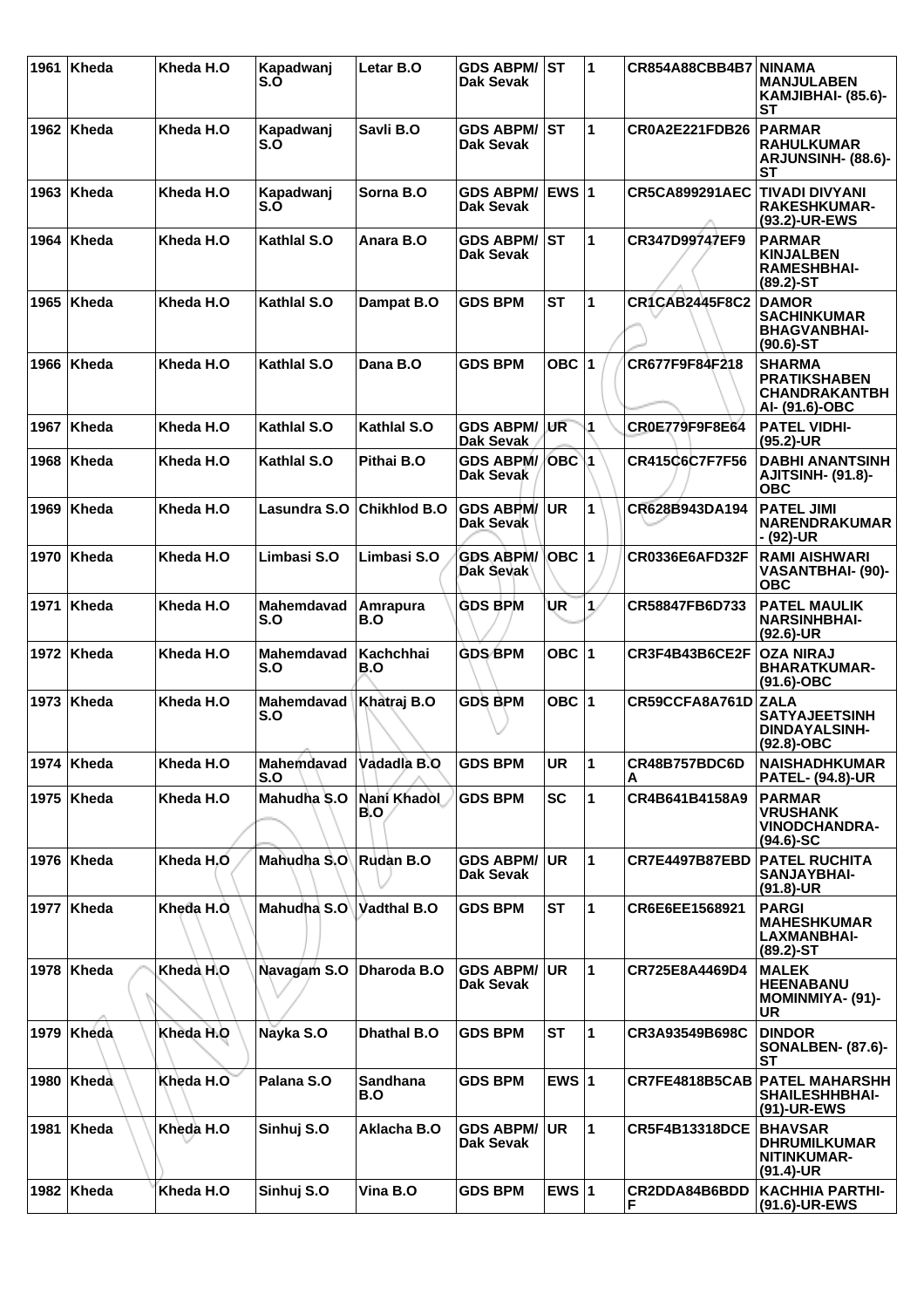| 1983 | ∣Kheda       | Kheda H.O          | Vaso S.O                       | <b>Bhadkad B.O</b>                            | <b>GDS BPM</b>                       | <b>UR</b>    | 1            | CR558814174546        | <b>MANGANI</b><br><b>RAKESHKUMAR</b><br>DILIPBHAI- (91.8)-<br>UR                |
|------|--------------|--------------------|--------------------------------|-----------------------------------------------|--------------------------------------|--------------|--------------|-----------------------|---------------------------------------------------------------------------------|
|      | 1984 Kheda   | Kheda H.O          | Vaso S.O                       | Maliataj B.O                                  | <b>GDS BPM</b>                       | <b>UR</b>    | 1            | CR338431C7B357        | <b>GOHEL SAGAR</b><br><b>GAUTAMSINH-</b><br>$(92.6)$ -UR                        |
|      | 1985   Kheda | <b>Nadiad H.O</b>  | <b>Alindra</b><br>(Nadiad) S.O | <b>Vansol B.O</b>                             | <b>GDS ABPM/</b><br><b>Dak Sevak</b> | $OBC$  1     |              | CR887C584DB3F4        | <b>BHOI CHAITALI</b><br><b>PANKAJBHAI-</b><br>(92.6)-OBC                        |
|      | 1986 Kheda   | <b>Nadiad H.O</b>  | <b>Bochasan RS</b><br>S.O      | Chuva B.O                                     | <b>GDS BPM</b>                       | <b>UR</b>    | $\mathbf{1}$ | CR63488697B5CD        | <b>JADAV</b><br><b>RAJENDRASINH</b><br><b>BAHADURSINH-</b><br>(91.2)-UR         |
| 1987 | ∣Kheda       | <b>Nadiad H.O</b>  | <b>Bochasan RS</b><br>S.O      | <b>Rudel B.O</b>                              | <b>GDS BPM</b>                       | <b>UR</b>    | 1            | CR39C6947FA887        | <b>PATEL JANKIBEN</b><br>RAJESHKUMAR-<br>(92)-UR                                |
| 1988 | Kheda        | <b>Nadiad H.O</b>  | <b>Chaklashi</b><br>S.O        | <b>Chaklashi</b><br>S.O                       | <b>GDS ABPM/</b><br><b>Dak Sevak</b> | $OBC$  1     |              | CR793D7354D13F        | <b>BRAHMBHATT</b><br>DHYAN- (92)-OBC                                            |
|      | 1989   Kheda | <b>Nadiad H.O.</b> | Gudel S.O                      | Gudel S.O                                     | <b>GDS ABPM/</b><br>Dak Sevak        | ST           | 1            | CR1B2441161A1B        | <b>CHAREL</b><br><b>SUBHADRABEN</b><br><b>BHARATSINH-</b><br>$(87.2)$ -ST       |
| 1990 | ∣Kheda       | <b>Nadiad H.O</b>  | Gudel S.O                      | <b>Naviakhol</b><br>B.O                       | <b>GDS BPM</b>                       | OBC 1        |              | CR8D55AA2E3882        | <b>PRAJAPATI</b><br>KAMINIBEN- (90.4)-<br><b>OBC</b>                            |
| 1991 | ∣Kheda       | <b>Nadiad H.O</b>  | Gudel S.O                      | Pachegam<br>B.O                               | <b>GDS BPM</b>                       | <b>ST</b>    | 1\           | CR48E37114138E        | <b>PARGI SHITALBEN</b><br>SOMABHA- (87.6)-<br><b>ST</b>                         |
|      | 1992 Kheda   | <b>Nadiad H.O</b>  | Khambhat<br>S.O                | <b>Budhej B.O</b>                             | <b>GDS ABPM</b><br>Dak Sevak         | <b>EWS 1</b> |              | <b>CR2FF4C8DD4484</b> | <b>PATEL NIDHIBEN</b><br>KIRITBHAI- (89.4)-<br><b>UR-EWS</b>                    |
| 1993 | ∣Kheda       | <b>Nadiad H.O</b>  | <b>Khambhat</b><br>S.O         | Jinaj B.O                                     | <b>GDS BPM</b>                       | ÙR           | 1.           | CR0F841CA2EBFB PATEL  | <b>RONAKKUMAR</b><br><b>MAHESHBHAI-</b><br>$(91.4)$ -UR                         |
| 1994 | ∣Kheda       | <b>Nadiad H.O</b>  | Khambhat<br>S.O                | Laxmipura<br>B.O                              | <b>GDS BPM</b>                       | OBC $ 1$     |              | CR8EA7D31AD5E<br>А    | <b>RAJPUT SONALI-</b><br>$(94)-OBC$                                             |
| 1995 | ∣Kheda       | <b>Nadiad H.O</b>  | <b>Khambhat</b><br>S.O         | <b>Shakarpur</b><br>B.O                       | <b>GDS BPM</b>                       | OBC $ 1$     |              | CR2C19C1DB4482        | <b>RATHOD</b><br><b>KUNDANSINH</b><br><b>GIRVATSINH-</b><br>$(90.4)$ -OBC       |
|      | 1996   Kheda | <b>Nadiad H.O</b>  | <b>Mahelav S.O</b>             | Padgol B.O                                    | <b>GDS BPM</b>                       | <b>ST</b>    | 1            | <b>CR4CD378E8C14B</b> | <b>VASAVA</b><br><b>BHAVESHKUMAR</b><br><b>DINESHBHAI-</b><br>$(89.2)$ -ST      |
| 1997 | ∣Kheda       | Nadiad H.O.        | Mohlel S.O.                    | Chunel B.O.                                   | <b>GDS ABPM/</b><br>Dak Sevak        | $OBC$ 1      |              | <b>CR644F96417CDB</b> | <b>SODHAPARMAR</b><br><b>HIRENKUMAR</b><br><b>RAMESHBHAI-</b><br>$(91.2) - OBC$ |
|      | 1998 Kheda   | Nadiad H.O         | Mohlel S.O                     | Sanali B.O                                    | <b>GDS ABPM/</b><br><b>Dak Sevak</b> | EWS 1        |              | CR258F226DA11D        | <b>PATEL SUNALI-</b><br>(89)-UR-EWS                                             |
| 1999 | Kheda        | Nadiad H.O         | Nadiad H.O                     | <b>SRP Group</b><br><b>Area Nadiad</b><br>S.O | <b>GDS ABPM/</b><br><b>Dak Sevak</b> | <b>UR</b>    | $\mathbf{1}$ | CR0C594E74515C        | <b>JOGENDER SINGH-</b><br>$(93.1) - OBC$                                        |
|      | $2000$ Kheda | Nadiad H.O         | Nar S.O                        | <b>Manpura B.O</b>                            | <b>GDS BPM</b>                       | <b>UR</b>    | 1            | CR749144E823B4        | <b>MOMINSUTHAR</b><br><b>MEHFUZA</b><br><b>MAHAMMADSHARI</b><br>F- (93)-UR      |
|      | 2001 Kheda   | Nadiad H.O         | Nar S.O                        | Sundra B.O                                    | <b>GDS BPM</b>                       | OBC $ 1$     |              | CR193D4D7FE472        | <b>VALAND</b><br><b>DEVENDRAKUMAR</b><br>RAMABHAI- (90)-<br><b>OBC</b>          |
|      | 2002 Kheda   | Nadiad H.O         | Narsanda S.O                   | <b>Bamroli B.O</b>                            | <b>GDS BPM</b>                       | EWS $ 1$     |              | <b>CR2479D4BECA16</b> | <b>PATEL JAIMINIBEN</b><br>RAJENDRABHAI-<br>(91.6)-UR-EWS                       |
|      | $2003$ Kheda | Nadiad H.O         | Narsanda S.O                   | Narsanda S.O                                  | <b>GDS ABPM/</b><br><b>Dak Sevak</b> | <b>UR</b>    | $\mathbf{1}$ | CR52D3E9448F1E        | <b>CHUDASMA</b><br><b>SATYAJITSINH-</b><br>$(92.8)$ -UR                         |
|      | $2004$ Kheda | <b>Nadiad H.O.</b> | Petlad S.O                     | <b>Bhavanipura</b><br>B.O                     | <b>GDS BPM</b>                       | OBC 1        |              | CR7BC975BA2A39        | <b>RAMANI</b><br><b>BHAUMIKKUMAR-</b><br>$(91.2) - OBC$                         |
|      | 2005   Kheda | Nadiad H.O         | Pij S.O                        | Pij S.O                                       | <b>GDS ABPM/</b><br><b>Dak Sevak</b> | ∣UR.         | $\mathbf{1}$ | <b>CR4821BE4BCE74</b> | <b>MAHIDA BHAVINI</b><br>JETHISINH- (92.6)-<br><b>UR</b>                        |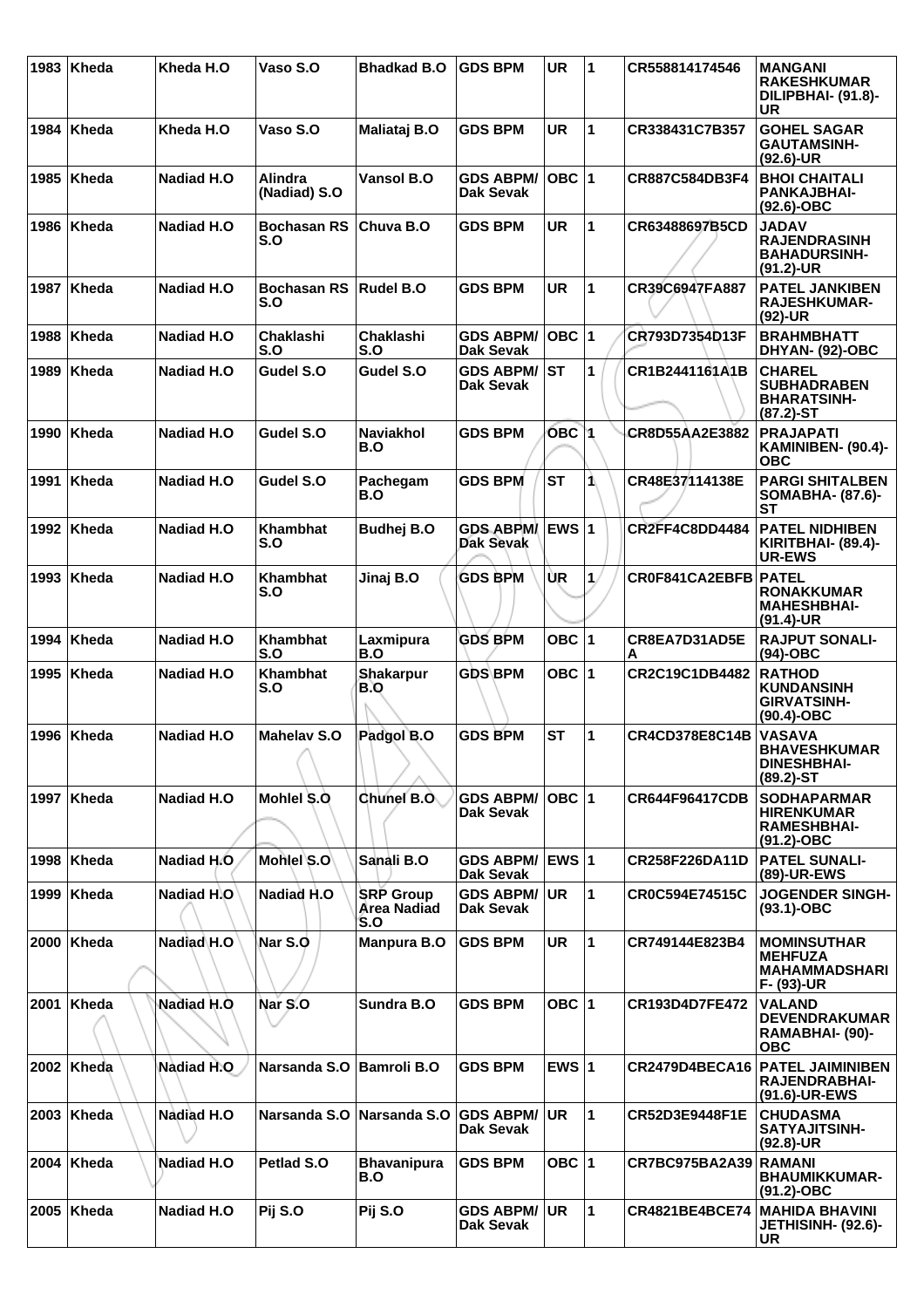| 2006 | Kheda        | Nadiad H.O           | Piplav S.O                    | Kasor B.O               | <b>GDS BPM</b>                       | <b>UR</b>    | $\overline{\mathbf{1}}$ | CR88B9923511F7        | <b>PATEL RIKKIBEN-</b><br>$(92.6)$ -UR                                         |
|------|--------------|----------------------|-------------------------------|-------------------------|--------------------------------------|--------------|-------------------------|-----------------------|--------------------------------------------------------------------------------|
|      | 2007   Kheda | Nadiad H.O           | Ras S.O                       | Amiyad B.O              | <b>GDS ABPM/</b><br>Dak Sevak        | $OBC$  1     |                         | CR23B15B8376E9        | <b>BARAIYA</b><br>URMILABEN- (88.8)-<br>овс                                    |
| 2008 | ∣Kheda       | Nadiad H.O           | Sayma S.O                     | Kalitalavadi<br>B.O     | <b>GDS ABPM/</b><br><b>Dak Sevak</b> | <b>UR</b>    | 1                       | CR66BBDA178523        | <b>PATEL</b><br><b>APOORVAKUMAR</b><br><b>JAGDISHBHAI-</b><br>(90)-UR          |
| 2009 | ∣Kheda       | <b>Nadiad H.O</b>    | Sayma S.O                     | Kalitalavadi<br>B.O     | <b>GDS BPM</b>                       | <b>UR</b>    | 1                       | CR768C8F2984C6        | <b>BHANDERI</b><br><b>HARDIKKUMAR</b><br><b>CHANABHAI-</b><br>$(92.4)-UR$      |
| 2010 | Kheda        | <b>Nadiad H.O</b>    | Sayma S.O                     | Mobha B.O               | <b>GDS ABPM/</b><br>Dak Sevak        | UR.          | 1                       | CR16ABDB8A3AE<br>з    | <b>MAKWANA</b><br><b>KULDEEPBHAI</b><br>JIVANBHAI- (89.8)-<br>ОВС              |
| 2011 | Kheda        | Nadiad H.O           | Sayma S.O                     | Mobha B.O               | <b>GDS BPM</b>                       | EWS $ 1$     |                         | <b>CR81524D4A4EBD</b> | <b>PATEL</b><br><b>MEETALBAHEN</b><br>DILIPBHAI- (90)-UR-<br><b>EWS</b>        |
|      | 2012   Kheda | Nadiad H.O           | Sojitra S.O                   | <b>Bhalada B.O</b>      | <b>GDS BPM</b>                       | OBC 1        |                         | CROCEF445D21FF        | <b>PRAJAPATI</b><br><b>TRUPTIBAHEN</b><br>HARIBHAI- (92.4)-<br><b>OBC</b>      |
|      | 2013   Kheda | Nadiad H.O           | Sojitra S.O                   | Palol B.O               | <b>GDS BPM</b>                       | ÚR           | 1                       | <b>CR46DD4AC44B19</b> | MAKWANA MEGHA<br><b>JITENDRAKUMAR-</b><br>$(91)-SC$                            |
|      | 2014   Kheda | Nadiad H.O           | Sojitra S.O                   | <b>Trambovad</b><br>B.O | <b>GDS BPM</b>                       | OBC          | $\blacktriangleleft$    | CR8BD4B9CA8863        | <b>PRAJAPATI</b><br><b>KASHYAPKUMAR-</b><br>$(90.6)$ -OBC                      |
|      | 2015   Kheda | <b>Nadiad H.O</b>    | <b>Tarapur S.O</b><br>(Anand) | <b>Bamangam</b><br>B.O  | <b>GDS ABPM/</b><br>Dak Sevak        | <b>IUR</b>   | 1                       | <b>CR146A554AEFB6</b> | <b>PATEL SWETABEN</b><br>NATUBHAI- (89.8)-<br><b>UR</b>                        |
|      | 2016   Kheda | <b>Nadiad H.O</b>    | <b>Tarapur S.O</b><br>(Anand) | Chagada B.O             | <b>GDS BPM</b>                       | <b>OBC</b> 1 |                         | CR5344F4C5A5B4        | <b>DISHABEN- (91.2)-</b><br><b>OBC</b>                                         |
| 2017 | Kheda        | Nadiad H.O           | <b>Tarapur S.O</b><br>(Anand) | Hadeva B.O              | <b>GDS BPM</b>                       | PWD 1<br>-C  |                         | CR4B5F1AA14F6C        | <b>JOTVA</b><br><b>JIGNESHBHAI</b><br><b>RAJABHAI- (87.4)-</b><br><b>PWD-C</b> |
|      | 2018   Kheda | <b>Nadiad H.O</b>    | <b>Tarapur S.O</b><br>(Anand) | Padra B.O               | <b>GDS BPM</b>                       | OBC ∣1       |                         | CR0F443627DB4A        | <b>RANA</b><br><b>KRUPALIBEN</b><br><b>PUNAMCHAND-</b><br>(91.2)-OBC           |
|      | $2019$ Kheda | Nadiad H.O           | Undel S.O                     | Jalundh B.O             | <b>GDS ABPM/ ST</b><br>Dak Sevak     |              | ∣1                      | CR2854A4F59333        | <b>MODIYA</b><br><b>BHAVINKUMAR-</b><br>$(89.4) - ST$                          |
|      | 2020 Kheda   | Nadiad H.O           | Undel S.O                     | Ralej B.O               | <b>GDS BPM</b>                       | <b>UR</b>    | 1                       | CR3948D87A14DB        | <b>PATEL SHRUTIBEN</b><br><b>ASHVINBHAI- (93)-</b><br><b>UR</b>                |
|      | 2021 Kheda   | Nadiad H.O.          | Virsad S.O                    | Finay B.O               | <b>GDS BPM</b>                       | <b>UR</b>    | 1                       | CR8AEDBCB1F62<br>E.   | <b>PATEL RICHA</b><br><b>BHAGAVATBHAI-</b><br>$(93.4)$ -UR                     |
|      | 2022 Navsari | <b>Bilimora H.O.</b> | Chikhli S.O<br>(Navsari)      | Amadhara<br>B.O         | <b>GDS ABPM/</b><br>Dak Sevak        | OBC  1       |                         | CR57691B5534F4        | <b>PATEL</b><br><b>CHIRAGKUMAR</b><br><b>ISHVARBHAI-</b><br>$(90.6)$ -OBC      |
|      | 2023 Navsari | Bilimora H.O         | Chikhli S.O<br>(Navsari)      | Pipalgabhan<br>B.O      | <b>GDS BPM</b>                       | OBC $ 1$     |                         | CR4F54A4474854        | <b>PATEL KRUPALI</b><br><b>PRAVINBHAI-</b><br>$(90.8)-OBC$                     |
|      | 2024 Navsari | <b>Bilimora H.O</b>  | Chikhli S.O<br>(Navsari)      | Tejlav B.O              | <b>GDS BPM</b>                       | <b>UR</b>    | 1                       | CR14428B4C4A55        | <b>PATEL</b><br><b>RAJANKUMAR</b><br><b>RAKESHBHAI-</b><br>$(92.6)$ -ST        |
|      | 2025 Navsari | <b>Bilimora H.O</b>  | <b>Fadvel S.O</b>             | Ambach(Chik<br>hli) B.O | <b>GDS ABPM/</b><br>Dak Sevak        | <b>EWS 1</b> |                         | CR464CC243131E        | <b>TEJASH</b><br><b>BHUPATSINH</b><br><b>THAKOR- (86.2)-</b><br><b>UR-EWS</b>  |
|      | 2026 Navsari | <b>Bilimora H.O</b>  | Fadvel S.O                    | <b>Kakadvel B.O</b>     | <b>GDS BPM</b>                       | OBC $ 1$     |                         | CR5A828EE9DFB7        | <b>MAKAVANA</b><br><b>HITESH</b><br><b>OGHADBHAI-</b><br>(89.4)-OBC            |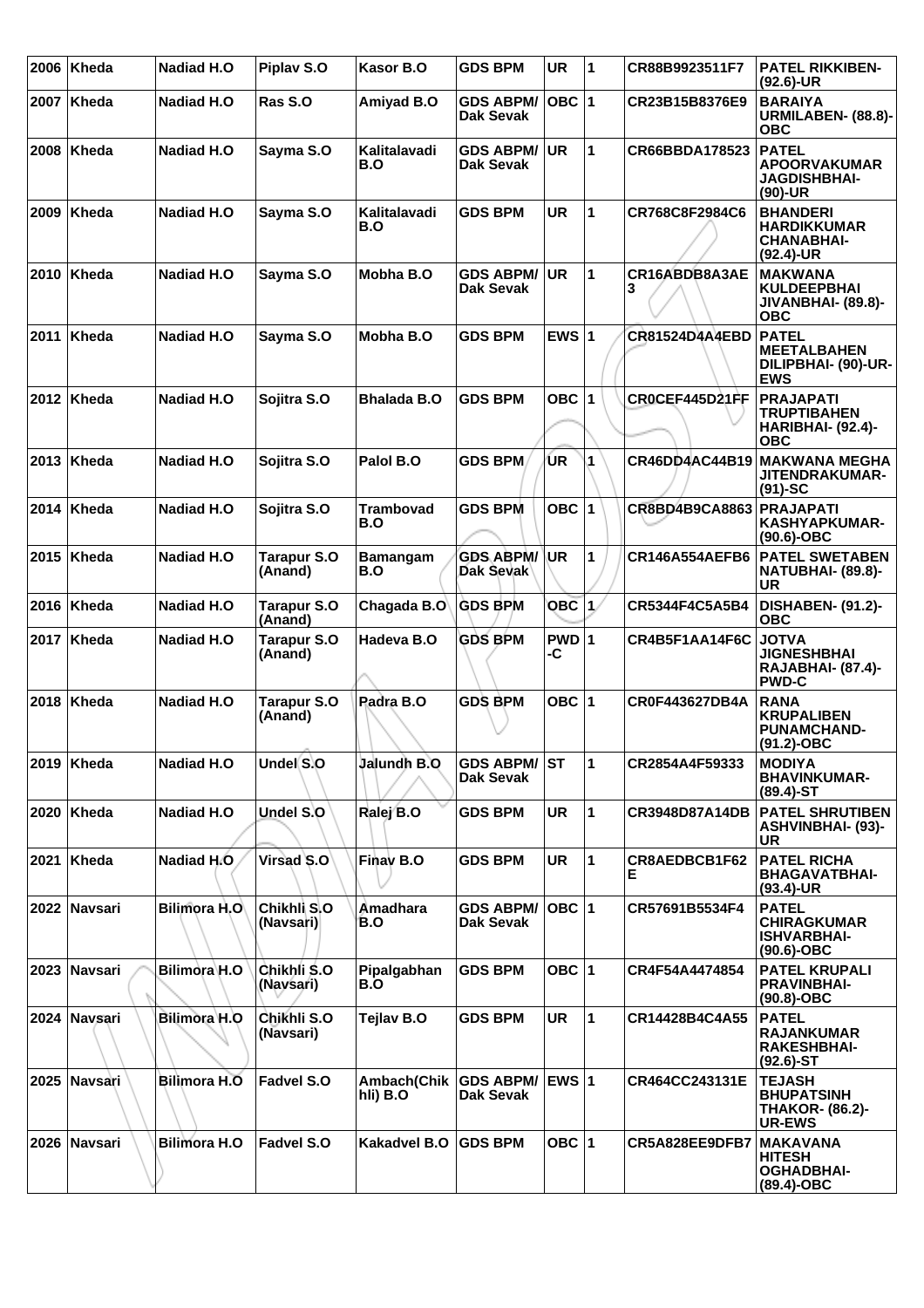|      | 2027 Navsari   | <b>Bilimora H.O</b>  | <b>Fadvel S.O</b>     | Khudvel B.O                       | <b>GDS ABPM/</b><br>Dak Sevak        | lsc       | 1            | CR2C2584B57421        | <b>MAYAVANSHI</b><br><b>DHARINIBEN</b><br>DAHYABHAI- (88.8)-<br>SC            |
|------|----------------|----------------------|-----------------------|-----------------------------------|--------------------------------------|-----------|--------------|-----------------------|-------------------------------------------------------------------------------|
|      | 2028 Navsari   | <b>Bilimora H.O</b>  | <b>Fadvel S.O</b>     | Vandervela<br>B.O                 | <b>GDS ABPM/</b><br><b>Dak Sevak</b> | <b>UR</b> | 1            |                       | CR1B5A7AA139C5 PATEL JAYKUMAR-<br>$(89.2) - ST$                               |
| 2029 | ∣Navsari       | <b>Bilimora H.O.</b> | Khergam S.O           | Nandhai B.O                       | <b>GDS BPM</b>                       | EWS $ 1$  |              | CR34B4F64A2364        | <b>SOLANKI ANJALEE</b><br><b>INDRASINH- (89)-</b><br><b>UR-EWS</b>            |
|      | 2030 Navsari   | <b>Bilimora H.O</b>  | Khergam S.O           | Vav B.O                           | <b>GDS ABPM/</b><br>Dak Sevak        | <b>UR</b> | 1            | CR6AFA869D8AA<br>в    | <b>NATHANI RUTIKA</b><br><b>DILIPKUMAR-</b><br>$(91.2)$ -UR                   |
|      | 2031 Navsari   | <b>Bilimora H.O</b>  | Rankuva S.O           | Donja B.O                         | <b>GDS ABPM/</b><br><b>Dak Sevak</b> | UR.       | $\mathbf{1}$ | <b>CR04746E44DC5E</b> | <b>MAHLA</b><br><b>VISHALKUMAR</b><br><b>SHANKARBHAI-</b><br>$(88.8) - ST$    |
|      | 2032 Navsari   | <b>Bilimora H.O</b>  | Rankuva S.O           | Donja B.O                         | <b>GDS BPM</b>                       | OBC $ 1$  |              | CR3CCC1CE1B6E<br>5.   | <b>PATEL DIVYESH</b><br><b>PRAVINBHAI-</b><br>$(90.2)$ -OBC                   |
|      | 2033 Navsari   | <b>Bilimora H.O</b>  | Rankuva S.O           | <b>Manekpore(C</b><br>hikhli) B.O | <b>GDS BPM</b>                       | <b>UR</b> | 1            | CR2DF3FB18C772        | <b>PATEL</b><br><b>UMANGKUMAR</b><br><b>ARVINDKUMAR-</b><br>$(91)-UR$         |
| 2034 | ∣Navsari       | <b>Bilimora H.O</b>  | Rankuva S.O           | <b>Moti Valzar</b><br>B.O         | <b>GDS ABPM/</b><br>Dak Sevak        | /UR       | 1            | CR32577A31912C        | <b>KUKANA</b><br><b>ASHISHBHAI-</b><br>$(89.2)$ -ST                           |
|      | 2035 Navsari   | <b>Bilimora H.O</b>  | Rankuva S.O           | Vanzana B.O                       | <b>GDS BPM</b>                       | <b>UR</b> | 1\           | CR147D188B5847        | <b>PATEL</b><br><b>NIRAJKUMAR</b><br><b>ARVINDBHAI-</b><br>(89.4)-OBC         |
| 2036 | <b>Navsari</b> | <b>Bilimora H.O</b>  | Rumla S.O             | <b>Dholumber</b><br>(Chikhli) B.O | <b>GDS BPM</b>                       | <b>UR</b> | 1            | CR351F55F9C7E8        | <b>PATEL</b><br><b>KENILKUMAR</b><br><b>MOHANBHAI-</b><br>$(90.6)$ -OBC       |
|      | 2037 Navsari   | <b>Bilimora H.O</b>  | Rumla S.O             | Ghodvani B.O GDS BPM              |                                      | $OBC$ 1   |              | CR6AAD663ABAC         | <b>PATEL</b><br><b>JAYMINKUMAR</b><br><b>PRAKASHBHAI-</b><br>$(89.4)$ -OBC    |
|      | 2038 Navsari   | <b>Bilimora H.O</b>  | Rumla S.O             | Kanbhai B.O                       | <b>GDS BPM</b>                       | <b>UR</b> | 1            | CR73342AAEBAD<br>Ε    | <b>PATEL</b><br><b>NIRALKUMARI</b><br><b>BIPINBHAI- (89.8)-</b><br><b>OBC</b> |
| 2039 | <b>Navsari</b> | <b>Bilimora H.O</b>  | Unai S.O              | <b>Bhinar B.O</b>                 | <b>GDS BPM</b>                       | OBC 1     |              | CR4C2EF4C3AD71        | <b>MISTRY JINALBEN</b><br><b>HEMANTBHAI-</b><br>$(89.2)$ -OBC                 |
| 2040 | ∣Navsari       | <b>Bilimora H.O</b>  | Unai S.O              | Sara B.O                          | <b>GDS BPM</b>                       | OBC $ 1$  |              | CR79DE1349294C        | <b>PARMAR HINABEN</b><br><b>MANSUKHBHAI-</b><br>(86.4)-OBC                    |
|      | 2041 Navsari   | <b>Bilimora H.O.</b> | Vansda S.O            | Khambhla(Va<br>nsda) B.O          | <b>GDS BPM</b>                       | <b>UR</b> | 1            | CR4BB5C4C8FF1F        | <b>SRUSHTI</b><br><b>SATISHBHAI</b><br><b>JOSHI- (89.6)-UR</b>                |
|      | 2042 Navsari   | Bilimora H.O         | Vansda S.O            | Mahuvas B.O                       | <b>GDS BPM</b>                       | OBC 1     |              | CR0FE5C96DD6E<br>А    | <b>PARMAR</b><br><b>DEVENDRASINH</b><br>JAGDISHSINH-<br>$(87.8)-OBC$          |
|      | 2043 Navsari   | Bilimora H.O         | Vansda S.O            | <b>Raibor B.O</b>                 | <b>GDS BPM</b>                       | <b>UR</b> | $\mathbf{1}$ | <b>CR3E879F671FDA</b> | <b>PATEL</b><br>TRISHULKUMAR-<br>$(91.2)$ -UR                                 |
|      | 2044 Navsari   | Navsari H.O          | Alipore S.O           | Kalvach B.O                       | <b>GDS BPM</b>                       | EWS $ 1$  |              | CR3DC4DCCAA1C<br>9    | <b>TRIVEDI</b><br>DIVYANGKUMAR<br>JAYANTILAL- (86)-<br><b>UR-EWS</b>          |
|      | 2045 Navsari   | Navsari H.O          | <b>Amalsad S.O</b>    | Masa B.O                          | <b>GDS ABPM/</b><br>Dak Sevak        | <b>UR</b> | 1            | CR255723DE48C6        | <b>DAVE ISHA</b><br>SUNILBHAI- (89)-<br><b>UR</b>                             |
|      | 2046 Navsari   | Navsari H.O          | Amalsad S.O           | <b>Movasa Falia</b><br>B.O        | <b>GDS BPM</b>                       | <b>UR</b> | $\mathbf{1}$ | CR2264D6C27744        | <b>GULANI</b><br><b>BHAVESHKUMAR</b><br><b>MUKESHKUMAR-</b><br>$(89.8)$ -UR   |
|      | 2047 Navsari   | Navsari H.O          | <b>Bori Falia S.O</b> | <b>Motikakrad</b><br>B.O          | <b>GDS BPM</b>                       | <b>UR</b> | 1            | CR329D166D34A9        | <b>PATEL</b><br>AKSHAYKUMAR-<br>$(89.6)$ -UR                                  |
| 2048 | <b>Navsari</b> | Navsari H.O          | <b>Bori Falia S.O</b> | Onjal B.O                         | <b>GDS ABPM/</b><br><b>Dak Sevak</b> | <b>UR</b> | 1            | CR393A7EFB3F13        | <b>KHATRI ANKITA</b><br>NAVNITLAL- (89.8)-<br><b>UR</b>                       |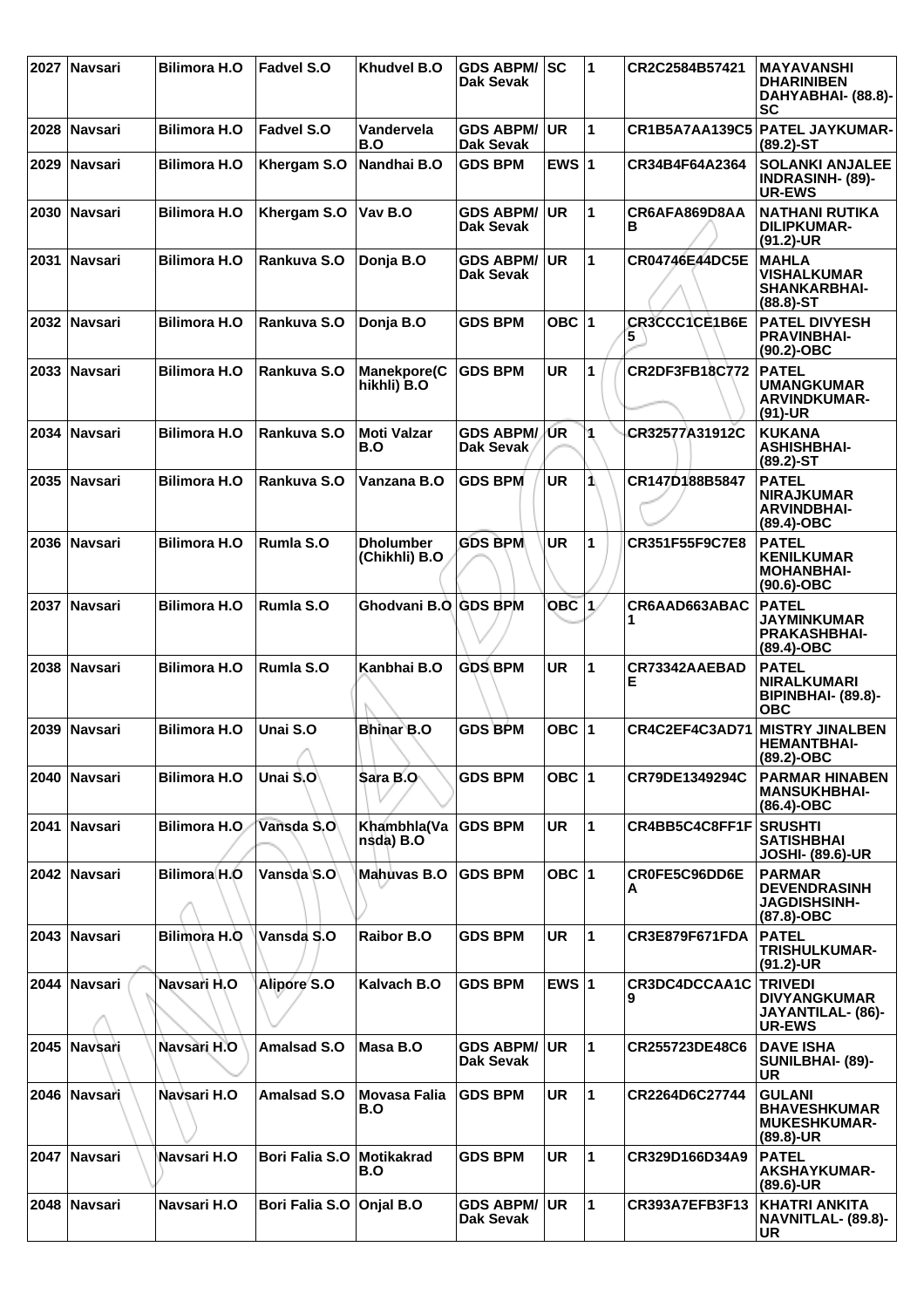|      | 2049 Navsari   | Navsari H.O        | Eru Ac S.O                 | Chhapra B.O              | <b>GDS BPM</b>                       | OBC $ 1$     |              | CR6CB574F5EDFE        | <b>TANDEL</b><br><b>SHUBHANGI</b><br><b>RATILAL- (91.8)-</b><br><b>OBC</b>    |
|------|----------------|--------------------|----------------------------|--------------------------|--------------------------------------|--------------|--------------|-----------------------|-------------------------------------------------------------------------------|
|      | 2050 Navsari   | Navsari H.O        | Eru Ac S.O                 | Eru Ac S.O               | <b>GDS ABPM/</b><br>Dak Sevak        | OBC  1       |              | CR3449D4FE1D89        | <b>TANDEL</b><br><b>RAJANKUMAR</b><br><b>VASANTBHAI-</b><br>$(89.8)-OBC$      |
| 2051 | <b>Navsari</b> | Navsari H.O        | Gadat S.O<br>(Navsari)     | <b>Ichhapore</b><br>B.O  | <b>GDS BPM</b>                       | OBC $ 1$     |              | CR21AEF4D94371        | <b>PATEL PRERAK</b><br><b>MAHESHBHAI-</b><br>$(90.8)-OBC$                     |
|      | 2052 Navsari   | Navsari H.O        | Gadat S.O<br>(Navsari)     | Salej B.O                | <b>GDS BPM</b>                       | OBC $ 1$     |              | CR6DE724239D84        | <b>PATEL</b><br><b>UTPREXABAHEN</b><br><b>ANILBHAI- (90.6)-</b><br><b>OBC</b> |
|      | 2053   Navsari | Navsari H.O        | Gadat S.O<br>(Navsari)     | Sonvadi B.O              | <b>GDS BPM</b>                       | <b>UR</b>    | 1            | CRÓC2ECC89EAD<br>Е    | <b>VASHI JANU</b><br><b>ALKESHKUMAR-</b><br>$(91.2)$ -UR                      |
|      | 2054 Navsari   | Navsari H.O        | Gandevi S.O                | Ajarai B.O               | <b>GDS BPM</b>                       | EWS $ 1$     |              | CR74E543EF2CCD        | <b>RATHOD</b><br><b>PRIYABEN</b><br><b>BIPINCHANDRA-</b><br>(86.8)-UR-EWS     |
|      | 2055 Navsari   | Navsari H.O        | Gandevi S.O                | Duwada B.O               | <b>GDS BPM</b>                       | <b>OBC 1</b> |              | CR699F4A487D12        | <b>PATEL LAY</b><br><b>MAHESHBHAI-</b><br>$(91.2)$ -OBC                       |
|      | 2056   Navsari | Navsari H.O        | Gurukulsupa<br>S.O         | Tarsadi B.O              | <b>GDS BPM</b>                       | UR.          | 1            | CR74744A95FFF6        | <b>VYAS KATHAN-</b><br>$(91)-UR$                                              |
| 2057 | ∣Navsari       | Navsari H.O        | Jalalpore S.O              | Jalalpore S.O            | <b>GDS ABPM/</b><br><b>Dak Sevak</b> | <b>UR</b>    | $\mathbf{1}$ | <b>CR2BFD6553F45D</b> | <b>PATEL RUTVA</b><br><b>BHAILALBHAI-</b><br>(92.2)-UR                        |
|      | 2058 Navsari   | Navsari H.O        | Kaliawadi S.O              | Amadpore<br>B.O          | <b>GDS BPM</b>                       | OBC $ 1$     |              | <b>CR44D855415BCB</b> | <b>CHAUHAN</b><br><b>RAVIKUMAR</b><br>RAMANIKLAL-<br>$(89.6)$ -OBC            |
|      | 2059 Navsari   | Navsari H.O        | Kaliawadi S.O              | Amlikasba<br>B.O         | <b>GDS ABPM/</b><br>Dak Sevak        | <b>UR</b>    | $\mathbf{1}$ | CR3E81DB3E448B        | <b>NAIK PANKTI</b><br><b>JAYESHKUMAR-</b><br>$(91.4)$ -UR                     |
|      | 2060 Navsari   | Navsari H.O        | Karadi S.O                 | <b>Bodali B.O</b>        | <b>GDS ABPM/</b><br>Dak Sevak        | OBC $ 1$     |              | CR8E676D978654        | <b>MODI KRIMA</b><br><b>PARESHKUMAR-</b><br>(90.2)-OBC                        |
|      | 2061 Navsari   | Navsari H.O        | Karadi S.O                 | <b>Machhad B.O</b>       | <b>GDS ABPM/</b><br>Dak Sevak        | EWS $ 1$     |              | CR8B534CB66B8A        | <b>BHIMANI</b><br><b>RAJKUMAR</b><br><b>HARSHADBHAI-</b><br>(87.6)-UR-EWS     |
|      | 2062 Navsari   | Navsari H.O        | Karadi S.O                 | Machhad B.O              | <b>GDS BPM</b>                       | OBC $ 1$     |              | CR3476D89E9441        | <b>KALENA MAYUR</b><br><b>NARSHEEBHAI-</b><br>$(89.4)$ -OBC                   |
|      | 2063 Navsari   | Navsari H.O        | Maroli Bazar<br>S.O        | <b>Bhinar B.O</b>        | <b>GDS ABPM/</b><br><b>Dak Sevak</b> | OBC  1       |              | CR8C18B487439F        | <b>NANCEEKUMARI-</b><br>$(88)-OBC$                                            |
|      | 2064 Navsari   | Navsari H.O        | Maroli Bazar<br>S.O`       | Dipla Falia<br>B.O       | <b>GDS BPM</b>                       | OBC $ 1$     |              | CR2BB2731D1B4B        | <b>PANWALA FENIL</b><br><b>KAMLESHBHAI-</b><br>$(90.4)$ -OBC                  |
|      | 2065 Navsari   | Navsari H.O        | <b>Maroli Bazar</b><br>S.O | Umbharat B.O GDS ABPM/   | Dak Sevak                            | UR.          | $\mathbf{1}$ | CR4229A1CCC1E<br>D    | <b>AARZOO</b><br><b>RAJENDRASINH</b><br><b>RANA- (91.6)-UR</b>                |
|      | 2066 Navsari   | Navsari H.O        | <b>Matvad S.O</b>          | Kothamdi B.O GDS ABPM/   | Dak Sevak                            | <b>UR</b>    | $\mathbf{1}$ | CR034CA43C94E1        | <b>SHINDE KRUSHNA</b><br><b>SHALIGRAM-</b><br>$(89.2)$ -UR                    |
|      | 2067   Navsari | Navsari H.O        | Navsari H.O                | Junathana<br>S.O         | <b>GDS ABPM/</b><br>Dak Sevak        | $OBC$  1     |              |                       | CR6C4CE4BE229B PATEL BHAGYASRI<br>GIRISHBHAI- (92)-<br><b>OBC</b>             |
|      | 2068 Navsari   | Navsari H.O        | Sisodra S.O                | Adada B.O                | <b>GDS BPM</b>                       | OBC $ 1$     |              | <b>CR5971FCFF8B59</b> | CHANDRAKANTKU<br><b>MAR- (89.8)-OBC</b>                                       |
|      | 2069 Navsari   | Navsari H.O        | Sisodra S.O                | Sisodra S.O              | <b>GDS ABPM/</b><br>Dak Sevak        | $OBC$  1     |              | CR5A6ED41BA494        | <b>SOLANKI</b><br><b>PARULBEN</b><br><b>BHAVANSINH-</b><br>$(88.8)-OBC$       |
|      | 2070   Navsari | <b>Navsari H.O</b> | Ugat S.O                   | Toli B.O                 | <b>GDS BPM</b>                       | <b>UR</b>    | $\mathbf{1}$ | CR1BD4B87EA5A<br>1.   | <b>PATEL VRUNDA</b><br><b>BIPINCHANDRA-</b><br>$(89.4)$ -UR                   |
|      | 2071 Navsari   | Navsari H.O        | Vedchha S.O                | Chandravasa<br>nsupa B.O | <b>GDS ABPM/ SC</b><br>Dak Sevak     |              | 1            | <b>CR4E53CF44F4D2</b> | <b>PARMAR</b><br><b>KARANKUMAR</b><br><b>DHANJIBHAI-</b><br>$(89.2) - SC$     |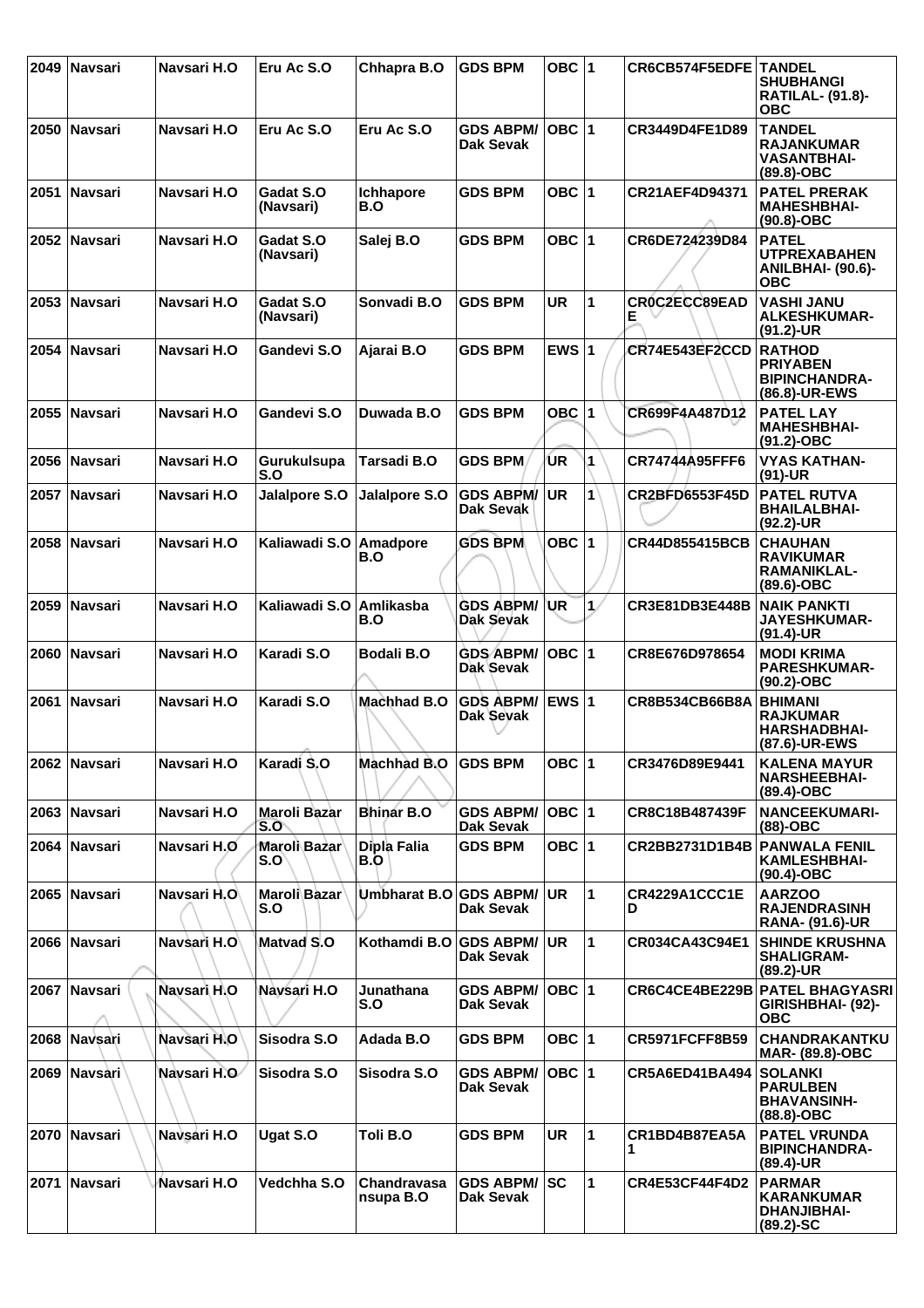| 2072 | Panchmaha<br>ls             | Dahod H.O | Devgadh<br>Baria S.O             | Antela B.O                     | <b>GDS ABPM/</b><br>Dak Sevak        | <b>UR</b>    | 1                    | CR5314B44474EC        | <b>PATEL</b><br><b>NIKUNJKUMAR</b><br>NAVALSINH- (91.4)-<br>UR               |
|------|-----------------------------|-----------|----------------------------------|--------------------------------|--------------------------------------|--------------|----------------------|-----------------------|------------------------------------------------------------------------------|
| 2073 | ∣Panchmaha ∣Dahod H.O<br>ls |           | Devgadh<br>Baria S.O             | <b>Chenpur B.O</b>             | <b>GDS ABPM/</b><br>Dak Sevak        | <b>EWS 1</b> |                      | CR8426972F6741        | <b>PATEL DISHABEN</b><br><b>RAJESHBHAI-</b><br>(89.8)-UR-EWS                 |
| 2074 | Panchmaha<br>ls             | Dahod H.O | Devgadh<br>Baria S.O             | <b>Chenpur B.O</b>             | <b>GDS BPM</b>                       | <b>UR</b>    | $\mathbf{1}$         | CR31881D285BE4        | <b>PATEL DISHANT</b><br><b>BALDEVBHAI-</b><br>$(93.6)$ -UR                   |
| 2075 | Panchmaha<br>ls             | Dahod H.O | Devgadh<br><b>Baria S.O</b>      | Juna Baria<br>B.O              | <b>GDS BPM</b>                       | OBC $ 1$     |                      | CR3D44498FD37D        | <b>LAKHARIA</b><br><b>DHWANI</b><br><b>HEMANTKUMAR-</b><br>$(91.4)$ -OBC     |
| 2076 | <b>Panchmaha</b><br>ls      | Dahod H.O | Devgadh<br>Baria S.O             | Moti Khajuri<br>B.O            | <b>GDS ABPM/</b><br><b>Dak Sevak</b> | OBC  1       |                      | CR5A34CA7E4CD<br>8    | <b>PATEL NIKITABEN</b><br><b>PANKAJBHAI-</b><br>$(89.8)-OBC$                 |
| 2077 | Panchmaha<br>ls             | Dahod H.O | Devgadh<br><b>Baria S.O</b>      | Sevania B.O                    | <b>GDS BPM</b>                       | EWS $ 1$     |                      | <b>CR0E5DA1F54E41</b> | <b>PATEL</b><br><b>HEMANGIBAHEN</b><br>MAHESHBHAI- (89)-<br><b>UR-EWS</b>    |
| 2078 | Panchmaha<br>ls             | Dahod H.O | Devgadh<br>Baria S.O             | <b>Training</b><br>College B.O | <b>GDS BPM</b>                       | <b>UR</b>    | 1                    | CR1D7598DF4E32        | <b>ANKURKUMAR</b><br><b>ASHOKBHAI</b><br><b>PATEL- (91)-UR</b>               |
| 2079 | Panchmaha<br>ls             | Dahod H.O | Devgadh<br><b>Baria S.O</b>      | Zab B.O                        | <b>GDS ABPM/</b><br>Dak Sevak        | OBC 1        |                      | CR58918B2B9F15        | <b>PATEL</b><br><b>BHUMIKABAHEN</b><br>BABUBHAI- (90)-<br><b>OBC</b>         |
| 2080 | Panchmaha<br>ls             | Dahod H.O | Devgadh<br>Baria S.O             | Zab B.O                        | <b>GDS BPM</b>                       | <b>UR</b>    | 1                    | <b>CR431DBC427B4A</b> | <b>KATARA</b><br><b>PARTHKUMAR</b><br><b>MAGANBHAI-</b><br>$(91.8)$ -ST      |
| 2081 | Panchmaha<br>ls             | Dahod H.O | <b>Dhanpur S.O</b>               | Kanjeta B.O                    | <b>GDS ABPM/</b><br>Dak Sevak        | <b>ST</b>    | 1.                   | CR2CF494CFB9AE KALARA | <b>SANJAYBHAI</b><br><b>KANSUKHBHAI-</b><br>$(93)$ -ST                       |
| 2082 | Panchmaha<br>ls             | Dahod H.O | <b>Dhanpur S.O</b>               | Kanjeta B.O                    | <b>GDS BPM</b>                       | <b>SC</b>    | 1                    | <b>CR5AE4C12D49C1</b> | <b>PARMAR VIDHEE</b><br><b>RAMESHBHAI-</b><br>$(91.2)$ -SC                   |
| 2083 | Panchmaha<br>ls             | Dahod H.O | <b>Dhanpur S.O</b>               | Nalu B.O                       | <b>GDS ABPM/</b><br>Dak Sevak        | <b>UR</b>    | $\mathbf{1}$         | CR1CE8FBE2B724        | <b>ARUN KUMAR</b><br><b>PARMAR- (89.3)-</b><br><b>OBC</b>                    |
| 2084 | Panchmaha<br>ls             | Dahod H.O | <b>Diwda Colony</b><br>S.O       | <b>Bachkaria</b><br>B.O        | <b>GDS ABPM/</b><br>Dak Sevak        | <b>OBC</b>   | $\vert$ 1            | CR74E644B7C97C        | <b>PANCHAL</b><br><b>MARGISHABEN-</b><br>$(90.6)$ -OBC                       |
| 2085 | <b>Panchmaha</b><br>ls      | Dahod H.O | Diwda Colony Motirath B.O<br>S.O |                                | <b>GDS ABPM/</b><br>Dak Sevak        | <b>EWS 1</b> |                      | CR4AE2C46EDFA<br>3    | <b>GOHIL SEJALBEN-</b><br>(89.4)-UR-EWS                                      |
| 2086 | Panchmaha<br>ls             | Dahod H.O | Diwda Colony Munpur B.O<br>S.O   |                                | <b>GDS ABPM/</b><br>Dak Sevak        | <b>UR</b>    | $\mathbf{1}$         | CR333D84DD3945        | <b>PATEL</b><br><b>MILANKUMAR-</b><br>$(92.4)$ -UR                           |
| 2087 | Panchmaha<br>ls             | Dahod H.O | <b>Diwda Colony</b><br>S.O       | Saraswa<br>(North) B.O         | <b>GDS ABPM/</b><br>Dak Sevak        | UR           | 1                    | CR095284B4C28C        | <b>UPADHYAY</b><br><b>MITKUMAR</b><br><b>VIRINBHAI- (90.2)-</b><br>UR        |
| 2088 | Panchmaha Dahod H.O<br>ls   |           | Dudhia S.O                       | Nava Vadia<br>B.O              | <b>GDS BPM</b>                       | <b>UR</b>    | $\blacktriangleleft$ | CR373C5DAD1F6B RAVAT  | <b>DHAVALKUMAR</b><br>BHALABHAI- (91.8)-<br><b>ST</b>                        |
| 2089 | Panchmaha<br>ls             | Dahod H.O | Fatepura S.O<br>(Dahod)          | Dungar B.O                     | <b>GDS ABPM/</b><br><b>Dak Sevak</b> | EWS 1        |                      | CR45D92814264E        | <b>PATEL</b><br><b>SACHINKUMAR</b><br><b>SURESHBHAI-</b><br>(88.2)-UR-EWS    |
| 2090 | Panchmaha Dahod H.O<br>ls   |           | Freelandganj<br>S.O              | Rabdal B.O                     | <b>GDS BPM</b>                       | <b>UR</b>    | 1                    | CR8A8BD893F81D        | <b>PATEL AARSH</b><br><b>DINESHBHAI-</b><br>$(92.2)$ -UR                     |
| 2091 | Panchmaha<br>ls             | Dahod H.O | Limdi S.O                        | <b>Sutharvansa</b><br>B.O      | <b>GDS BPM</b>                       | <b>UR</b>    | $\mathbf{1}$         | <b>CR1F29E8874DFA</b> | <b>PATEL</b><br><b>CHINTANKUMAR</b><br><b>DINESHCHANDRA-</b><br>$(90.6)$ -UR |
| 2092 | Panchmaha<br>ls             | Dahod H.O | Limdi S.O                        | Tandi B.O                      | <b>GDS BPM</b>                       | <b>UR</b>    | 1                    | CR02FCE3F4C894        | <b>PATEL</b><br><b>DIVYANGKUMAR</b><br>VIJAYBHAI- (91.6)-<br><b>UR</b>       |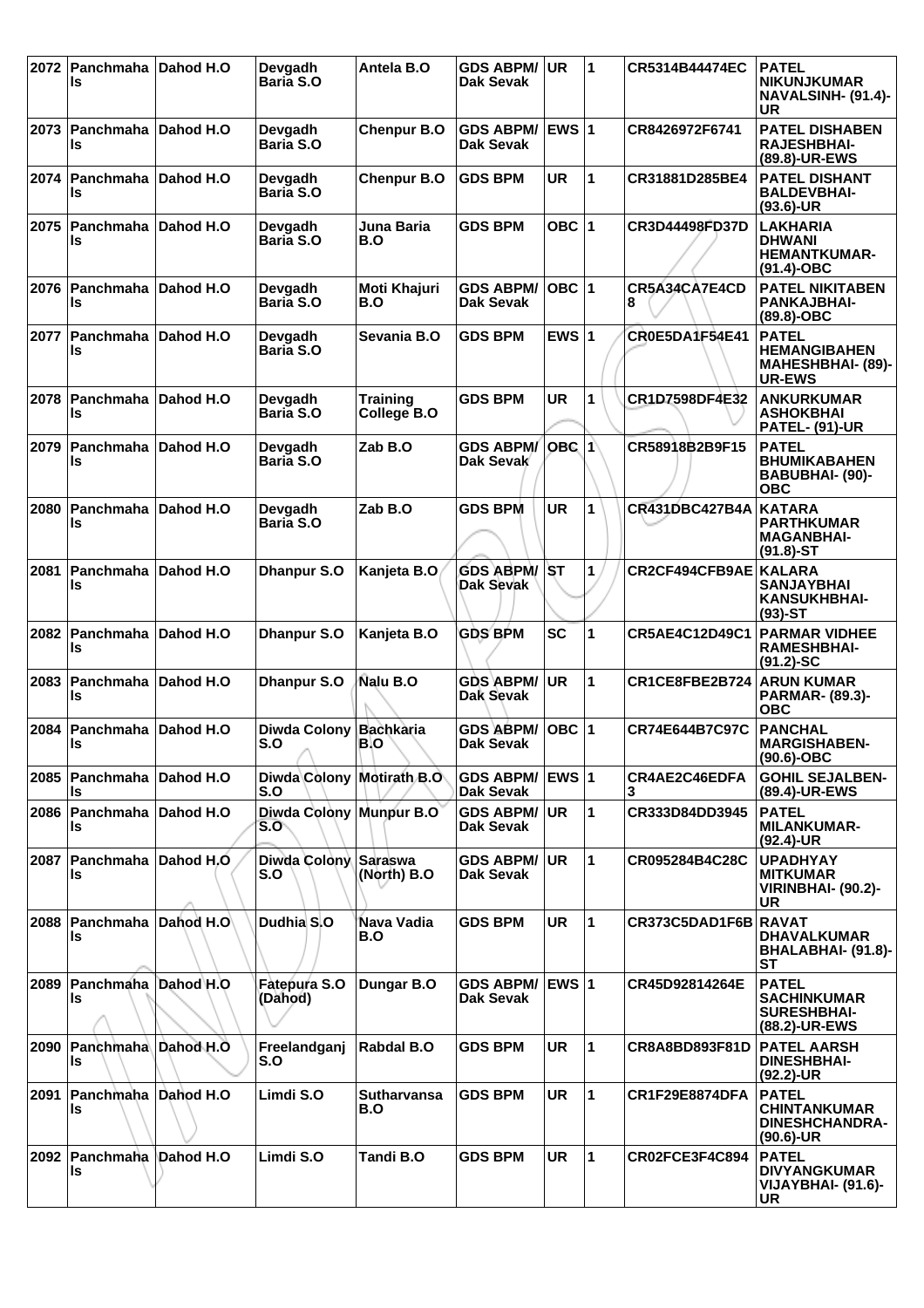| 2093 | Panchmaha<br>ls                     | Dahod H.O  | Limkheda S.O Budhpur B.O              |                    | <b>GDS BPM</b>                          | OBC ∣1        |                | <b>CR3EDA4772E748</b>  | <b>CHAUHAN</b><br><b>DHAVALKUMAR</b><br><b>KANUBHAI- (91.6)-</b><br><b>OBC</b> |
|------|-------------------------------------|------------|---------------------------------------|--------------------|-----------------------------------------|---------------|----------------|------------------------|--------------------------------------------------------------------------------|
| 2094 | ∣Panchmaha<br>ls                    | Dahod H.O  | Limkheda S.O Dantia B.O               |                    | <b>GDS ABPM/</b><br>Dak Sevak           | UR.           | $\overline{1}$ | CR74BCCA23E2F5         | <b>BHURIYA</b><br><b>ASHISHKUMAR</b><br><b>VIRSINGBHAI-</b><br>$(90.8) - ST$   |
|      | 2095   Panchmaha   Dahod H.O<br>ls  |            | Limkheda S.O                          | Dhadhela B.O       | <b>GDS ABPM/</b><br>Dak Sevak           | UR            | 1              | CR5B2ED569B7EC PANCHAL | <b>JVALANTKUMAR</b><br><b>PANKAJKUMAR-</b><br>$(90.6)$ -UR                     |
| 2096 | ∣Panchmaha<br>ls                    | Dahod H.O  | Limkheda S.O Rai B.O                  |                    | <b>GDS BPM</b>                          | OBC $ 1$      |                | CR85AEEF4EC127         | <b>PATEL ARUNABEN</b><br><b>ARJUNBHAI- (91.2)-</b><br><b>OBC</b>               |
| 2097 | ∣Panchmaha<br>ls                    | Dahod H.O  | Mora S.O<br>(Panch<br><b>Mahals</b> ) | Limdi Doli<br>B.O  | <b>GDS BPM</b>                          | UR            | 1              | CR24154B134B46         | <b>DASUNDI</b><br><b>JAYRAJSINH-</b><br>(94.4)-UR                              |
| 2098 | Panchmaha Dahod H.O<br>ls           |            | Santrampur<br>S.O                     | Sangavada<br>B.O   | <b>GDS ABPM/</b><br>Dak Sevak           | $OBC$  1      |                | CR7F7C81437396         | <b>DABGAR</b><br><b>SACHINKUMAR</b><br>RASIKBHAI- (90.4)-<br>ОВС               |
| 2099 | ∣Panchmaha<br>ls                    | Dahod H.O  | <b>Santrampur</b><br>S.O              | Ukhreli B.O        | <b>GDS ABPM/</b><br>Dak Sevak           | OBC $ 1$      |                | CR64FCB43EAA9<br>A     | <b>CHAUHAN MANISH</b><br><b>KISHORBHAI-</b><br>$(90.2)$ -OBC                   |
| 2100 | Panchmaha Dahod H.O<br>ls           |            | <b>Sukhsar S.O</b>                    | Hindolia B.O       | <b>GDS ABPM/</b><br>Dak Sevak           | /UR           | 1              | CR8DF42429611D         | <b>MACHHI</b><br><b>PUSHPABAHEN</b><br>RAYJIBHAI- (93)-UR                      |
|      | 2101 Panchmaha Dahod H.O<br>ls      |            | <b>Sukhsar S.O</b>                    | Lakhanpur<br>B.O   | <b>GDS ABPM/</b><br>Dak Sevak           | UR.           | 1              | <b>CR2444CE8EF29B</b>  | <b>PATEL</b><br><b>ANALBAHEN</b><br><b>MAHESHKUMAR-</b><br>$(89.8)$ -UR        |
| 2102 | Panchmaha<br>ls                     | Dahod H.O  | <b>Sukhsar S.O</b>                    | Sagdapada<br>B.O   | <b>GDS BPM</b>                          | $RWD$ 1<br>-۹ |                | CR38A2CBD4B6E<br>А     | <b>PATEL</b><br><b>PRINSKUMAR</b><br><b>DINESHBHAI- (86)-</b><br><b>PWD-C</b>  |
|      | 2103 Panchmaha<br>ls                | Godhra H.O | <b>Bakor S.O</b>                      | Pandaravada<br>B.O | <b>GDS BPM</b>                          | OBC $ 1$      |                | CR4591658C84B5         | <b>JAYSWAL</b><br><b>BIJALBAHEN-</b><br>$(93.4)$ -OBC                          |
| 2104 | ∣Panchmaha<br>ls                    | Godhra H.O | Delol S.O                             | Bedhiya B.O        | <b>GDS ABPM/</b><br>Dak Sevak           | UR            | 1              | CR1632C4E7C1B4         | <b>PATEL</b><br><b>VIPULKUMAR</b><br>NANUBHAI- (93.6)-<br>UR                   |
|      | 2105   Panchmaha   Godhra H.O<br>ls |            | Delol S.O                             | <b>Malay B.O</b>   | <b>GDS ABPM/ UR</b><br><b>Dak Sevak</b> |               | $\mathbf 1$    | CR67E2C5229363         | PARIKH TIRTH<br><b>MUKESHKMUAR-</b><br>$(93.2)$ -UR                            |
|      | 2106 Panchmaha Godhra H.O<br>ls     |            | Delol S.O                             | Rabod B.O.         | <b>GDS ABPM/</b><br><b>Dak Sevak</b>    | $OBC$ 1       |                | CR711C9F4378A9         | <b>RATHOD</b><br><b>DIPALIBEN</b><br><b>RANJITSINH- (92)-</b><br><b>OBC</b>    |
|      | 2107 Panchmaha Godhra H.O<br>Is     |            | Derol R S S.O.                        | Derol Gam<br>B.O   | <b>GDS BPM</b>                          | <b>UR</b>     | 1              | CR8422E2817EF3         | <b>GANDHI</b><br><b>HARSHKUMAR-</b><br>$(93.2)$ -UR                            |
|      | 2108   Panchmaha   Godhra H.O<br>ls |            | Derol R S S.O.                        | Sama B.O           | <b>GDS ABPM/</b><br><b>Dak Sevak</b>    | UR.           | 1              | CR4B77C7C7A2E2 PATEL   | <b>DHRUVKUMAR</b><br><b>MAHESHBHAI-</b><br>$(90.4)$ -UR                        |
| 2109 | <b>Panchmaha</b><br>ls              | Godhra H.O | Derol R S S.O                         | Sama B.O           | <b>GDS BPM</b>                          | <b>UR</b>     | 1              | CR764449155AA7         | <b>PATEL</b><br><b>PARTHKUMAR</b><br><b>BABUBHAI- (92.2)-</b><br>UR            |
|      | 2110 Panchmaha Godhra H.O<br>Is     |            | Derol R S S.O                         | Satmana B.O        | <b>GDS ABPM/</b><br>Dak Sevak           | <b>UR</b>     | 1              | CR583974842277         | <b>PATEL BADAL</b><br><b>SANJAYBHAI-</b><br>$(88.6)$ -UR                       |
| 2111 | <b>Panchmaha</b><br>ls              | Godhra H.O | Ghoghmba<br>S.O                       | Kharkhadi<br>B.O   | <b>GDS BPM</b>                          | <b>SC</b>     | 1              | CR71279442C45B         | <b>PARMAR</b><br><b>PRIYANKABEN-</b><br>$(92.2)$ -SC                           |
|      | 2112 Panchmaha<br>ls                | Godhra H.O | Ghoghmba<br>S.O                       | Kharod B.O         | <b>GDS BPM</b>                          | OBC ∣1        |                | CR6BED42261F35         | <b>HARDIK KUMAR</b><br><b>TADVI- (91.2)-OBC</b>                                |
| 2113 | Panchmaha Godhra H.O<br>ls          |            | Ghoghmba<br>S.O                       | Navagam B.O        | <b>GDS BPM</b>                          | <b>UR</b>     | 1              | CR68C3D79544BD         | <b>PATEL</b><br><b>TWINKALBEN</b><br><b>SANJAYBHAI-</b><br>(93.2)-UR           |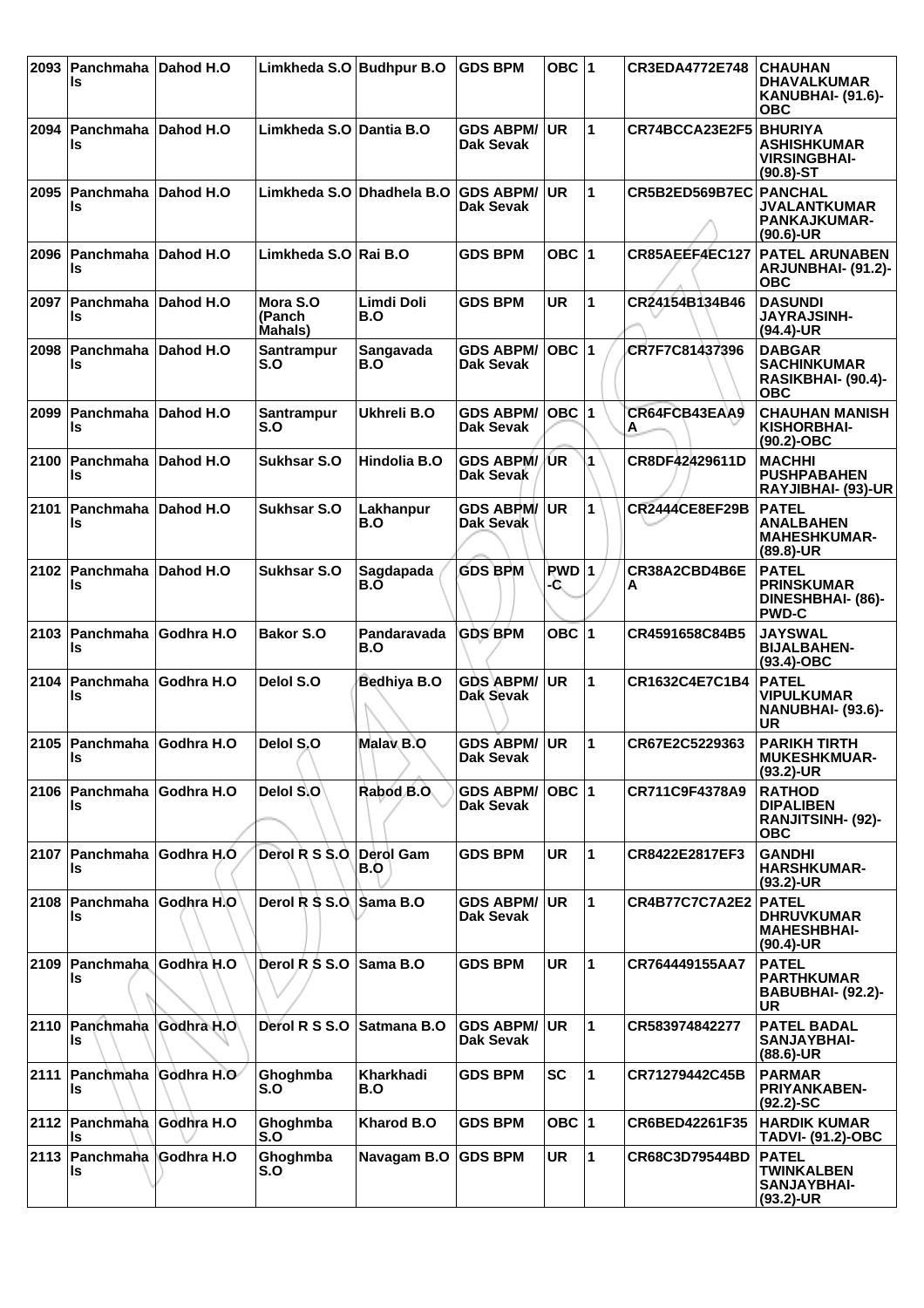| 2114 | Panchmaha Godhra H.O<br>Is          |                   | Ghoghmba<br>S.O                        | Padhora B.O             | <b>GDS BPM</b>                       | UR            | $\blacktriangleleft$ | <b>CR27594A4FDF14</b> | <b>PATEL</b><br><b>MEETKUMAR</b><br><b>GIRISHKUMAR-</b><br>$(91)-UR$         |
|------|-------------------------------------|-------------------|----------------------------------------|-------------------------|--------------------------------------|---------------|----------------------|-----------------------|------------------------------------------------------------------------------|
|      | 2115   Panchmaha   Godhra H.O<br>ls |                   | Ghoghmba<br>S.O                        | Zinzari B.O             | <b>GDS BPM</b>                       | <b>UR</b>     | 1                    | CR55F4A65DD132        | <b>PATEL</b><br><b>NIKUNJKUMAR</b><br><b>DHARMENDRAKUM</b><br>AR- (91)-UR    |
|      | 2116   Panchmaha Godhra H.O<br>ls   |                   | Godhra<br><b>Bhuravav S.O</b>          | Bahi B.O                | <b>GDS ABPM/</b><br>Dak Sevak        | <b>UR</b>     | 1                    | <b>CR59A8DD72DA74</b> | <b>PARMAR VISHAL</b><br><b>NARVATSINH-</b><br>$(92.2)$ -UR                   |
|      | ∣2117  Panchmaha  Godhra H.O<br>Is  |                   | Godhra<br><b>Bhuravay S.O</b>          | <b>Motal B.O</b>        | <b>GDS ABPM/</b><br>Dak Sevak        | <b>UR</b>     | 1                    | CR865D5E631EE3        | <b>PARMAR</b><br><b>PURVANG</b><br><b>PRAVINKUMAR-</b><br>$(91.4)$ -SC       |
| 2118 | Panchmaha<br>ls                     | Godhra H.O        | Godhra<br><b>Bhuravav S.O</b>          | Motal B.O               | <b>GDS BPM</b>                       | <b>UR</b>     | 1                    | CR0BA29EDBB4E<br>D    | <b>ANKURKUMAR-</b><br>$(93)-UR$                                              |
|      | 2119 Panchmaha<br>Is                | <b>Godhra H.O</b> | Godhra H.O                             | Godhra H.O              | <b>GDS ABPM/</b><br>Dak Sevak        | <b>UR</b>     | 1                    | CR54E13EC46BF2        | <b>PATEL</b><br><b>SHRADDHABEN</b><br><b>PRAVINBHAI-</b><br>(94.2)-UR        |
|      | ∣2120 ∣Panchmaha ∣Godhra H.O<br>ls  |                   | Halol S.O                              | Arad B.O                | <b>GDS ABPM/</b><br><b>Dak Sevak</b> | <b>UR</b>     | 1                    | CR5B2E34224B69        | <b>DARJI NIDHIBEN-</b><br>$(91.2) - OBC$                                     |
| 2121 | <b>Panchmaha</b><br>Is              | Godhra H.O        | Halol S.O                              | Indral B.O              | <b>GDS BPM</b>                       | ŪR            | 1                    | CR2D99E8CD89B9        | <b>PATEL</b><br><b>JIGARKUMAR- (92)-</b><br><b>UR</b>                        |
| 2122 | Panchmaha Godhra H.O<br>ls          |                   | Halol S.O                              | Rameshra<br>B.O         | <b>GDS ABPM/</b><br>Dak Sevak        | <b>UR</b>     | 1\                   | CR2FF1763B5E62        | <b>VARIA</b><br><b>CHAITALIBAHEN</b><br><b>MAHESHBHAI-</b><br>$(89.8)-OBC$   |
| 2123 | ∣Panchmaha<br>ls                    | <b>Godhra H.O</b> | Halol S.O                              | Ravalia B.O             | <b>GDS ABPM/</b><br>Dak Sevak        | <b>UR</b>     | 1                    | CR2D4C79F599C2        | <b>GANDHI</b><br><b>GAURANGKUMAR</b><br><b>HARSHADBHAI-</b><br>$(89.2) - SC$ |
| 2124 | Panchmaha Godhra H.O<br>ls          |                   | Halol S.O                              | Sathrota B.O            | <b>GDS ABPM/</b><br><b>Dak Sevak</b> | $OBC$ $1/$    |                      | <b>CR685D5EFD347F</b> | <b>CHAUHAN</b><br><b>KULDEEPSINH</b><br>RATANSINH- (90.6)-<br><b>OBC</b>     |
| 2125 | ∣Panchmaha<br>ls                    | Godhra H.O        | Halol S.O                              | <b>Tarkhanda</b><br>B.O | <b>GDS BPM</b>                       | OBC $ 1$      |                      | CR1344AAC1CB3F        | <b>SUKHANANDI</b><br>YASH- (92.4)-OBC                                        |
| 2126 | ∣Panchmaha<br>Is                    | Godhra H.O        | Halol S.O                              | Varsda B.O              | <b>GDS BPM</b>                       | <b>UR</b>     | 1                    | CR4F82EE9AB8C8        | <b>SHAH DHANISH-</b><br>$(92.8)$ -UR                                         |
|      | 2127   Panchmaha   Godhra H.O<br>Is |                   | Halol S.O                              | Vintoz B.O              | <b>GDS ABPM/</b><br>Dak Sevak        | OBC  1        |                      | CR7CE584D3EB14        | <b>PRAJAPATI</b><br><b>ARPITABEN</b><br><b>PARESHBHAI-</b><br>$(90.6)$ -OBC  |
|      | 2128   Panchmaha   Godhra H.O<br>Is |                   | Jambughoda<br>S.O                      | Duma B.O                | <b>GDS BPM</b>                       | OBC $ 1$      |                      | CR64687CB23E2E        | <b>VALAND</b><br><b>NIKITABEN</b><br><b>KIRITBHAI- (91.4)-</b><br><b>OBC</b> |
| 2129 | Panchmaha Godhra H.O.<br>ls         |                   | Jambughoda<br>S.O                      | Kanjipani B.O           | <b>GDS BPM</b>                       | $PWD$ 1<br>-C |                      | CR484A4B439893        | <b>CHAVADA</b><br>VILASBEN- (81)-<br><b>PWD-C</b>                            |
| 2130 | Panchmaha Godhra H.O<br>ls          |                   | Kakanpur S.O. Dhanol B.O.              |                         | <b>GDS BPM</b>                       | EWS $ 1$      |                      | CR783C34288452        | <b>PANDYA</b><br><b>SANGAMKUMAR</b><br><b>HASMUKHBHAI-</b><br>(92.8)-UR-EWS  |
|      | 2131 Panchmaha Godhra H.O<br>Is     |                   | Kakanpur S.O Padhiyar B.O              |                         | <b>GDS BPM</b>                       | <b>UR</b>     | 1                    | CR844684725F48        | <b>VARIA RUJUTA</b><br><b>MITESHKUMAR-</b><br>$(92.8)-OBC$                   |
|      | 2132 Panchmaha Godhra H.O.<br>ls    |                   | Kalol S.O<br>(Panch<br>Mahals)         | <b>Madhyas B.O</b>      | <b>GDS BPM</b>                       | UR            | 1                    | CR356C28E65D7E        | <b>SOLANKI</b><br><b>RUTVIKSINH</b><br><b>GAJENDRASINH-</b><br>$(94.2)$ -UR  |
|      | 2133 Panchmaha Godhra H.O<br>Is     |                   | Kalol S.O<br>(Panch<br><b>Mahals</b> ) | Ratanpura<br>B.O        | <b>GDS ABPM/</b><br>Dak Sevak        | <b>EWS 1</b>  |                      | CR2884B94E4F53        | <b>SONI KRUNALI</b><br><b>HITESHBHAI-</b><br>(88.8)-UR-EWS                   |
|      | 2134 Panchmaha Godhra H.O<br>ls     |                   | Kothamba<br>S.O                        | Thanasavli<br>B.O       | <b>GDS ABPM/</b><br>Dak Sevak        | <b>UR</b>     | 1                    | CR157EF98BED1F        | <b>RATHOD</b><br><b>PANKAJBHAI</b><br><b>RAMESHBHAI-</b><br>$(93.8)$ -UR     |
|      | 2135   Panchmaha   Godhra H.O<br>Is |                   | Lunawada<br>S.O                        | <b>Bhadrod B.O</b>      | <b>GDS ABPM/</b><br>Dak Sevak        | UR.           | $\mathbf{1}$         | CR8945A852AF9D        | <b>DHOBI BINAL</b><br><b>MAHENDRAKUMAR</b><br>- (92.4)-UR                    |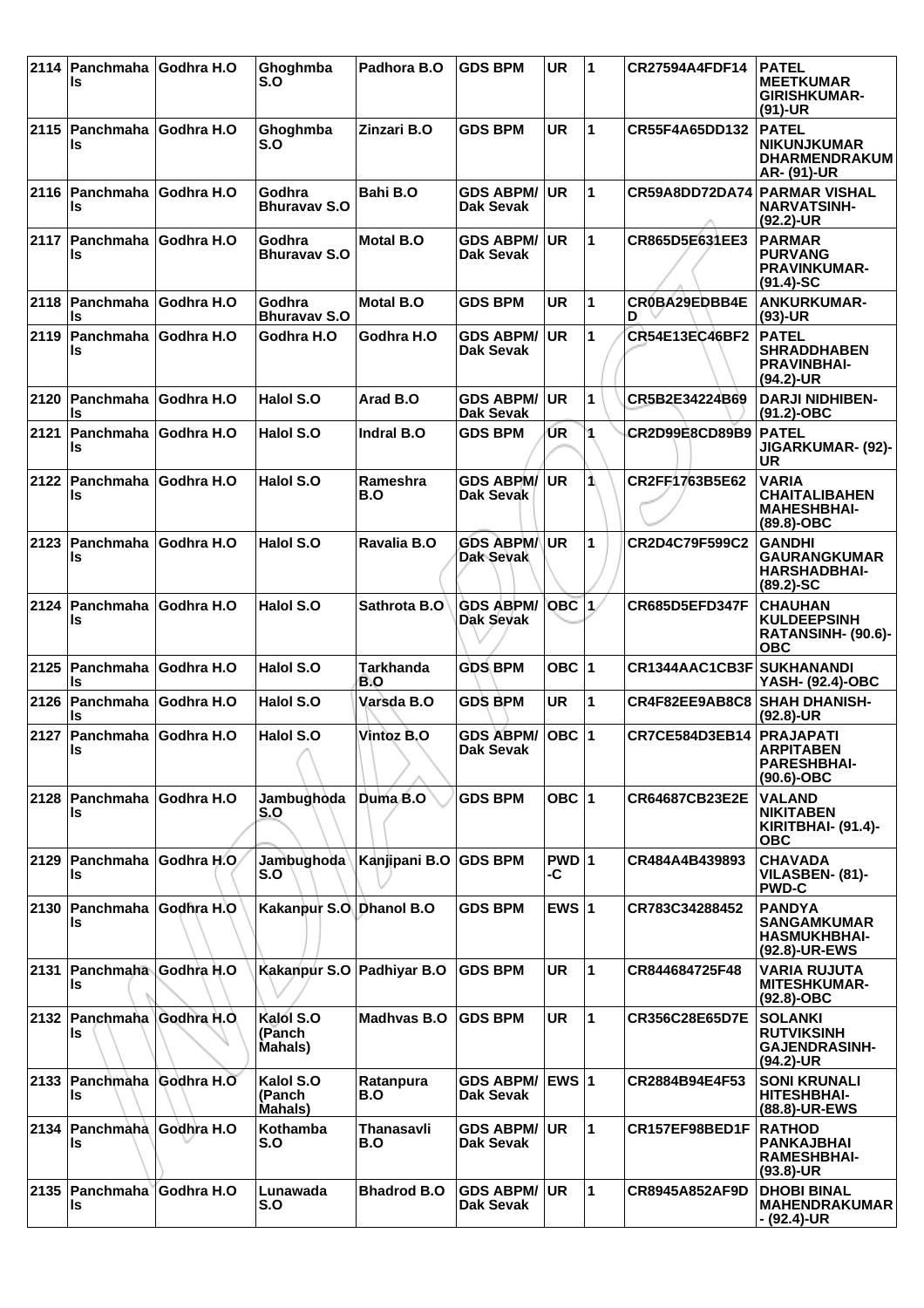|      | 2136   Panchmaha<br>ls              | Godhra H.O | Lunawada<br>S.O           | Gangta B.O                  | <b>GDS BPM</b>                       | OBC $ 1$     |              | CR47881842E1AA               | <b>JAYSWAL</b><br>SHREYABEN- (95)-<br><b>OBC</b>                           |
|------|-------------------------------------|------------|---------------------------|-----------------------------|--------------------------------------|--------------|--------------|------------------------------|----------------------------------------------------------------------------|
| 2137 | ∣Panchmaha<br>ls                    | Godhra H.O | Lunawada<br>S.O           | Kanesar B.O                 | <b>GDS BPM</b>                       | SC           | 1            | CR57C12E1E7664               | <b>CHAUHAN</b><br><b>KEYURKUMAR</b><br><b>KANTILAL- (92.4)-</b><br>SC      |
|      | 2138 Panchmaha<br>ls                | Godhra H.O | Lunawada<br>S.O           | Karanta B.O                 | <b>GDS ABPM/</b><br><b>Dak Sevak</b> | OBC  1       |              | Cr8183959aa1d7               | <b>PANCHAL</b><br><b>TRUSHABAHEN</b><br><b>MAHESHKUMAR-</b><br>$(91)$ -OBC |
| 2139 | ∣Panchmaha<br>ls                    | Godhra H.O | Lunawada<br>S.O           | Madhvas B.O                 | <b>GDS ABPM/</b><br>Dak Sevak        | <b>EWS 1</b> |              | CR3BA9111A6F6B               | <b>PATEL</b><br><b>SANDEEPKUMAR</b><br>VINUBHAI- (93)-UR-<br><b>EWS</b>    |
| 2140 | ∣Panchmaha<br>ls                    | Godhra H.O | Lunawada<br>S.O           | <b>Mudavadekh</b><br>B.O    | <b>GDS BPM</b>                       | EWS $ 1$     |              | CR5355879E45D2               | <b>PATEL JAYKUMAR</b><br><b>HARISHBHAI-</b><br>(94.4)-UR-EWS               |
| 2141 | Panchmaha<br>ls                     | Godhra H.O | Lunawada<br>S.O           | Shamna B.O                  | <b>GDS ABPM/</b><br>Dak Sevak        | <b>UR</b>    | 1            | CR3D453776B328               | <b>PATEL BHAVIN</b><br><b>KIRANKUMAR-</b><br>$(93.4)$ -UR                  |
|      | ∣2142  Panchmaha<br>Is              | Godhra H.O | <b>Morva Hadaf</b><br>S.O | <b>Kuwazar B.O</b>          | <b>GDS ABPM/</b><br>Dak Sevak        | $OBC$  1     |              | <b>CR1CE4C21E161D</b>        | <b>PRAJAPATI</b><br><b>RINKUBAHEN</b><br>NANABHAI- (90.4)-<br><b>OBC</b>   |
| 2143 | ∣Panchmaha<br>ls                    | Godhra H.O | <b>Morva Hadaf</b><br>S.O | Rajayata B.O                | <b>GDS ABPM/ST</b><br>Dak Sevak      |              | 1            | CR08FF79DBA59B               | <b>IMOHANIYA</b><br><b>AKSHAYKUMAR</b><br>KETANBHAI- (92.8)-<br><b>ST</b>  |
| 2144 | Panchmaha<br>Is                     | Godhra H.O | Pavagadh<br>S.O           | <b>Bhamaria B.O</b>         | <b>GDS ABPM</b><br>Dak Sevak         | <b>UR</b>    | 1            | <b>CR3DBCD557B52</b><br>A    | <b>PATEL NILAMBEN</b><br>GOVINDBHAI- (90)-<br><b>UR</b>                    |
| 2145 | Panchmaha<br>Is                     | Godhra H.O | Pavagadh<br>S.O           | Chandranaga<br>r B.O        | <b>GDS BPM</b>                       | $OBC$  1     |              | CR6BEC7242A524               | PARMA<br><b>BAVNABEN</b><br><b>SOMABHAI- (93.4)-</b><br><b>OBC</b>         |
|      | 2146   Panchmaha   Godhra H.O<br>ls |            | Pavagadh<br>S.O           | Chapra B.O                  | <b>GDS BPM</b>                       | EWS $ 1$     |              | CR6B36AB983443               | <b>PANDYA</b><br><b>VASUDHABEN</b><br><b>HASMUKHBHAI-</b><br>(92.2)-UR-EWS |
| 2147 | Panchmaha<br>Is                     | Godhra H.O | Pavagadh<br>S.O           | <b>Dhankuva</b><br>B.O      | <b>GDS ABPM/</b><br>Dak Sevak        | <b>UR</b>    | $\mathbf{1}$ | CR88D959EF3462               | <b>PANDYA</b><br><b>BIRALKUMARI</b><br><b>ASHOKKUMAR-</b><br>(92)-UR       |
|      | 2148 Panchmaha Godhra H.O<br>Is     |            | Pavagadh<br>S.O           | Pavagadh<br>S.O             | GDS ABPM/ ST<br>Dak Sevak            |              | ∣1           | CR2B1D4BE857DF RATHVA        | <b>SEJALBEN</b><br><b>JASHVANTSINH-</b><br>$(90.8) - ST$                   |
|      | 2149   Panchmaha   Godhra H.O<br>ls |            | Pavagadh<br>S.O           | Vada Talav<br>B.O           | <b>GDS BPM</b>                       | <b>UR</b>    | 1            | CR8DC272D3C474               | <b>ALKESH PATEL-</b><br>(92)-UR                                            |
| 2150 | <b>Panchmaha</b><br>ls              | Godhra H.O | Pavagadh<br>S.O           | Zankharia<br>B.O            | GDS BPM                              | <b>UR</b>    | 1            | CR8DFDB744BD33 MAKWANA JIGAR | KISHORBHAI-<br>$(91.6)$ -UR                                                |
|      | 2151   Panchmaha   Godhra H.O<br>ls |            | Shehera S.O               | Aniyad B.O                  | <b>GDS BPM</b>                       | <b>UR</b>    | 1            | CR37CD4ACA3CA<br>в           | <b>RAIYOLIWALA</b><br>NAZRANA- (92.6)-<br><b>UR</b>                        |
|      | 2152 Panchmaha Godhra H.O<br>Is     |            | Shehera S.O               | <b>Bodidra</b><br>Khurd B.O | <b>GDS ABPM/ UR</b><br>Dak Sevak     |              | 1            | CR8BE841E5D91E               | <b>ZALA JAYPALSINH</b><br><b>PRAVINSINH- (90)-</b><br><b>UR</b>            |
|      | 2153 Panchmaha Godhra H.O<br>ls     |            | Shehera S.O               | <b>Boriavi B.O</b>          | <b>GDS ABPM/</b><br>Dak Sevak        | <b>UR</b>    | 1            | CR31E2844D3CC4               | <b>HIRALBEN RANA-</b><br>$(89.3) - ST$                                     |
|      | 2154 Panchmaha<br>ls                | Godhra H.O | Shehera S.O               | Boriya B.O                  | <b>GDS ABPM/</b><br>Dak Sevak        | <b>UR</b>    | 1            | CR5F4F275C5EFC               | PARMAR<br><b>SAGARKUMAR</b><br>JIVABHAI- (92)-SC                           |
|      | 2155 Panchmaha Godhra H.O<br>Is     |            | Shehera S.O               | Chhanip B.O                 | <b>GDS ABPM/ ST</b><br>Dak Sevak     |              | 1            | cr41a1edabcecf               | PUKHRAJ MEENA-<br>$(91.8) - ST$                                            |
| 2156 | <b>Panchmaha</b><br>Is              | Gòdhra H.O | Shehera S.O               | Dalwada B.O                 | <b>GDS ABPM/ ST</b><br>Dak Sevak     |              | 1            | CR4DED41C85794               | <b>HINHOR PRITIBEN</b><br><b>AMARSINH- (91)-ST</b>                         |
|      | 2157 Panchmaha<br>ls                | Godhra H.O | Shivrajpur<br>S.O         | Talavdi B.O                 | <b>GDS BPM</b>                       | UR.          | 1            | CR2B864A4FBDD<br>С           | <b>PATEL</b><br><b>ROHITKUMAR</b><br><b>MAHENDRABHAI-</b><br>$(90.2)$ -UR  |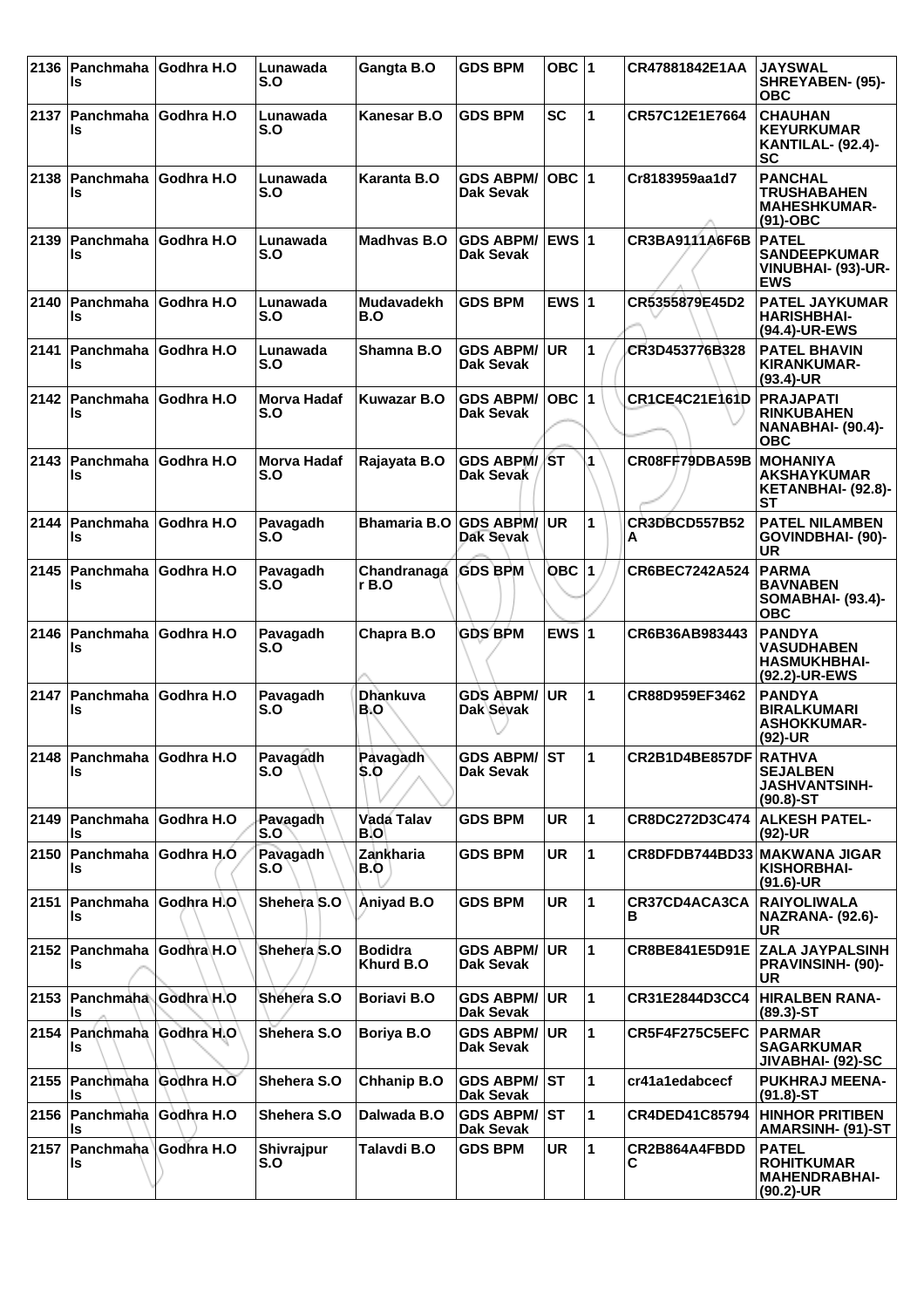| 2158 | Panchmaha<br>ls                     | Godhra H.O             | <b>Timba Road</b><br>S.O    | Kalyana B.O                  | <b>GDS BPM</b>                       | <b>UR</b>        | $\blacktriangleleft$ | CR43441D64564D            | <b>PATEL</b><br><b>VICKYKUMAR</b><br><b>BHUPENDRABHAI-</b><br>$(93.8)$ -UR     |
|------|-------------------------------------|------------------------|-----------------------------|------------------------------|--------------------------------------|------------------|----------------------|---------------------------|--------------------------------------------------------------------------------|
| 2159 | ∣Panchmaha<br>ls                    | <b>Godhra H.O</b>      | <b>Timba Road</b><br>S.O    | <b>Timba Gam</b><br>B.O      | <b>GDS ABPM/</b><br>Dak Sevak        | <b>UR</b>        | 1                    | <b>CR5B449ABEF427</b>     | <b>PATEL</b><br><b>VINAYKUMAR</b><br><b>CHIMANBHAI-</b><br>$(93.6)$ -UR        |
| 2160 | Panchmaha<br>ls                     | Godhra H.O             | <b>Timba Road</b><br>S.O    | <b>Timba Road</b><br>S.O     | <b>GDS ABPM/</b><br><b>Dak Sevak</b> | <b>UR</b>        | 1                    | CR6C1FCF2DB9F<br>С        | <b>SHAH SHREYABEN</b><br><b>KAMLESHBHAI-</b><br>$(92.6)$ -UR                   |
|      | 2161   Panchmaha   Godhra H.O<br>ls |                        | <b>Timba Road</b><br>S.O    | Vachchhesar<br>B.O           | <b>GDS BPM</b>                       | OBC $ 1$         |                      | CR2144E17DECCF            | <b>PANCHAL</b><br><b>MITALBEN</b><br><b>BHIKHABHAI-</b><br>$(92.6)-OBC$        |
| 2162 | Panchmaha<br>ls                     | Godhra H.O             | Vardhari S.O                | Lakdi Poyada<br>B.O          | <b>GDS ABPM/</b><br><b>Dak Sevak</b> | OBC $ 1$         |                      | CR294667148A61            | <b>PRAJAPAT</b><br><b>SANJAYKUMAR</b><br><b>KALIDAS- (91.4)-</b><br><b>OBC</b> |
| 2163 | Panchmaha<br>ls                     | Godhra H.O             | Vardhari S.O                | Namnar B.O                   | <b>GDS BPM</b>                       | <b>UR</b>        | 1                    | CR635159812348            | <b>PARMAR</b><br><b>DEVENDRASINH-</b><br>(95.2)-UR                             |
| 2164 | Panchmaha<br>ls                     | Godhra H.O             | Vardhari S.O                | Undra B.O                    | <b>GDS BPM</b>                       | <b>UR</b>        | 1                    | <b>CR1D668B2B5CE</b><br>D | <b>PATEL</b><br>NIKUNJKUMAR-<br>$(94.4)$ -UR                                   |
| 2165 | Panchmaha<br>ls                     | Godhra H.O             | Vejalpur S.O                | <b>Bhalania B.O</b>          | <b>GDS ABPM/</b><br>Dak Sevak        | /UR              | 1                    | CR3AE8D79EE5F6            | <b>VARIA JAYKUMAR</b><br><b>ASHOKKUMAR-</b><br>$(91.2) - OBC$                  |
| 2166 | Panchmaha<br>ls                     | Godhra H.O             | Vejalpur S.O                | Rinchhia B.O                 | <b>GDS ABPM/</b><br>Dak Sevak        | <b>UR</b>        | 1                    | CR377D62C48CD8            | <b>BHATT</b><br><b>BHAVIKKUMAR</b><br><b>NARESHKUMAR-</b><br>$(88.8)$ -UR      |
| 2167 | Panchmaha<br>ls                     | Godhra H.O             | Vejalpur S.O                | Vyasda B.O                   | <b>GDS BPM</b>                       | UR               | 1                    | CR19F98538D395            | <b>PARMAR</b><br><b>AGNABEN- (92.8)-</b><br><b>OBC</b>                         |
| 2168 | <b>RMSW</b><br><b>Division</b>      | <b>HRO</b><br>Vadodara | <b>HRO</b><br>Vadodara      | <b>HRO</b><br>Vadodara       | <b>GDS ABPM/</b><br>Dak Sevak        | OBC <sub>1</sub> |                      | cr2de76dfe414a            | <b>MAHENDRA</b><br><b>SINGH- (93.2)-OBC</b>                                    |
| 2169 | <b>RMSW</b><br><b>Division</b>      | <b>HRO</b><br>Vadodara | <b>HRO</b><br>Vadodara      | <b>HRO</b><br>Vadodara       | <b>GDS ABPM/</b><br>Dak Sevak        | <b>SC</b>        | $\mathbf{1}$         | CR4E3A941E143C            | <b>VANKAR</b><br><b>VASANTKUMAR</b><br>SHANABHAI- (90.8)-<br><b>SC</b>         |
| 2170 | <b>RMSW</b><br><b>Division</b>      | <b>HRO</b><br>Vadodara | <b>HRO</b><br>Vadodara<br>A | HRO <sup>®</sup><br>Vadodara | <b>GDS ABPM/</b><br>Dak Sevak        | <b>ST</b>        | $\mathbf{1}$         | <b>CR145EE74D6B2A</b>     | <b>BHABHOR</b><br><b>SNEHALBEN</b><br><b>GAJSINHBHAI-</b><br>$(87.4)$ -ST      |
| 2171 | <b>RMSW</b><br><b>Division</b>      | <b>HRO</b><br>Vadodara | <b>HRO</b><br>Vadodara      | <b>HRO</b><br>Vadodara       | <b>GDS ABPM/</b><br>Dak Sevak        | <b>UR</b>        | 1                    | CR4A74854E2DE7            | <b>PATEL VAIDIT</b><br>GIRISHBHAI- (93.2)-<br>UR                               |
| 2172 | <b>RMSW</b><br><b>Division</b>      | <b>HRO</b><br>Vadodara | <b>SRO Anand</b>            | <b>SRO Anand</b>             | <b>GDS ABPM/</b><br>Dak Sevak        | UR               | $\mathbf 1$          | CR28955165D373            | <b>BARIA</b><br><b>DASHRATHSINH</b><br><b>RANGITSINH-</b><br>$(92.2)$ -UR      |
| 2173 | ∣RMS W<br><b>Division</b>           | <b>HRO</b><br>Vadodara | <b>SRO Bharuch</b>          | <b>SRO Bharuch</b>           | <b>GDS ABPM/</b><br>Dak Sevak        | <b>UR</b>        | 1                    | CR2F3341CB8124            | <b>PATEL RIPALBEN</b><br><b>MANUBHAI- (89.2)-</b><br>UR                        |
| 2174 | <b>RMSW</b><br><b>Division</b>      | <b>HRO</b><br>Vadodara | <b>SRO Godhra</b>           | <b>SRO Godhra</b>            | <b>GDS ABPM/</b><br>Dak Sevak        | <b>UR</b>        | $\mathbf{1}$         | CR0437DEA4AD78            | <b>CHAVDA</b><br><b>GIRIRAJSINH</b><br><b>RANVIRSINH-</b><br>$(91.6)$ -UR      |
|      | 2175 RMS W<br><b>Division</b>       | <b>HRO</b><br>Vadodara | <b>SRO Nadiad</b>           | <b>SRO Nadiad</b>            | <b>GDS ABPM/</b><br>Dak Sevak        | UR               | $\blacktriangleleft$ | CR21C88D687DB7            | RIDDHIBEN- (91.6)-<br><b>UR</b>                                                |
|      | 2176 RMS W<br><b>Division</b>       | <b>HRO</b><br>Vadodara | <b>SRO Valsad</b>           | <b>SRO Valsad</b>            | <b>GDS ABPM/</b><br>Dak Sevak        | IEWS ∣1          |                      | CR39FF5ADAB9A<br>2        | <b>DESAI</b><br><b>BHARATKUMAR</b><br><b>CHIMANBHAI-</b><br>(89.4)-UR-EWS      |
| 2177 | <b>RMSW</b><br><b>Division</b>      | HRÒ<br>Vadodara        | <b>SRO Valsad</b>           | <b>SRO Valsad</b>            | <b>GDS ABPM/</b><br>Dak Sevak        | OBC $ 1 $        |                      | CR5612974CCD45            | <b>SHARMA</b><br><b>DARSHANKUMAR</b><br><b>PRABHUDAS-</b><br>$(88.4)$ -OBC     |
| 2178 | <b>RMSW</b><br><b>Division</b>      | <b>HRO</b><br>Vadodara | <b>SRO Valsad</b>           | <b>SRO Valsad</b>            | <b>GDS ABPM/</b><br>Dak Sevak        | <b>SC</b>        | 1                    | CR5547D8C54B84            | <b>CHAUHAN HIMAL</b><br><b>RAMESHBHAI-</b><br>$(88.8) - SC$                    |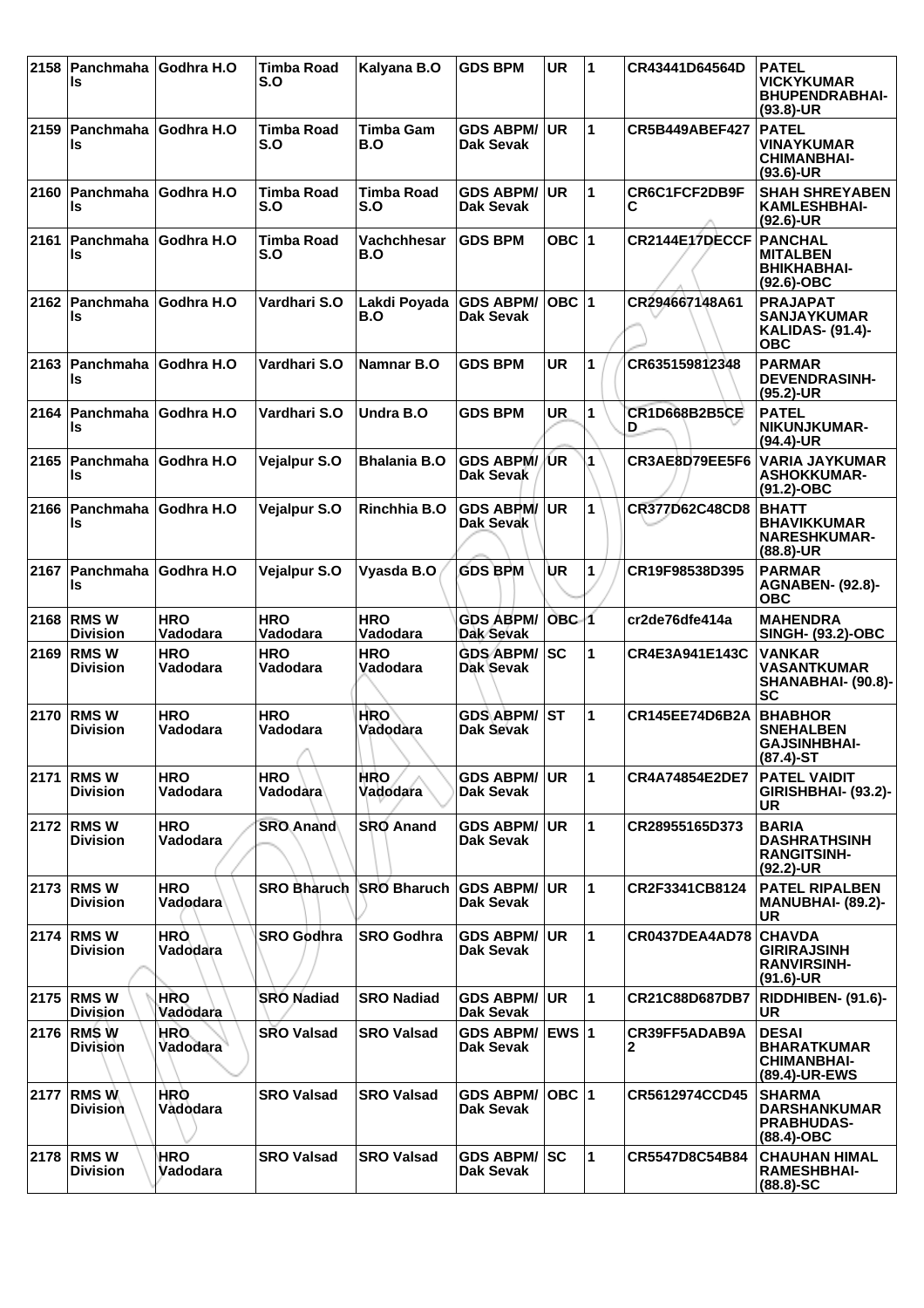| 2179 | <b>RMSW</b><br><b>Division</b>  | <b>HRO</b><br>Vadodara | <b>SRO Valsad</b>      | <b>SRO Valsad</b>        | <b>GDS ABPM/</b><br>Dak Sevak        | UR          | 3  | CR4F7BAAB4F2F2 BAROT      | <b>NIRBHAYKUMAR</b><br>MAHESHBHAI- (91)-<br>SC                              |
|------|---------------------------------|------------------------|------------------------|--------------------------|--------------------------------------|-------------|----|---------------------------|-----------------------------------------------------------------------------|
|      | 2180   RMS W<br><b>Division</b> | <b>HRO</b><br>Vadodara | <b>SRO Valsad</b>      | <b>SRO Valsad</b>        | <b>GDS ABPM/</b><br>Dak Sevak        | ∣UR.        | 1  | <b>CR3B5C4948CBF4</b>     | <b>TIWARI SATYAM</b><br><b>KRISHNAKANT-</b><br>$(90.8)$ -UR                 |
| 2181 | <b>RMSW</b><br><b>Division</b>  | <b>HRO</b><br>Vadodara | <b>SRO Valsad</b>      | <b>SRO Valsad</b>        | <b>GDS ABPM/</b><br>Dak Sevak        | <b>UR</b>   | 3  | CR124FD479BE54            | <b>RAVAL MEET</b><br><b>VIJAYKUMAR-</b><br>(88.6)-UR                        |
|      | 2182 RMS W<br><b>Division</b>   | <b>HRO</b><br>Vadodara | <b>SRO Valsad</b>      | <b>SRO Valsad</b>        | <b>GDS ABPM/</b><br><b>Dak Sevak</b> | <b>UR</b>   | 3  | CR11F67AE2C549            | <b>PATEL</b><br><b>DHAVALKUMAR</b><br><b>KHEMABHAI-</b><br>$(88.4)$ -UR     |
|      | $2183$ Surat                    | Nanpura H.O            | <b>Bhestan S.O</b>     | <b>Bhestan S.O</b>       | <b>GDS ABPM/</b><br>Dak Sevak        | <b>UR</b>   | 1  | CR3E6C173EF182            | <b>RANA</b><br><b>RITESHKUMAR</b><br><b>RAMESHCHANDRA</b><br>- (93)-UR      |
|      | 2184   Surat                    | Nanpura H.O            | Hajira S.O             | Hajira S.O               | <b>GDS ABPM/</b><br><b>Dak Sevak</b> | lst         | 1  | CR2F8BB4A5DB8<br>С        | <b>ROSHANI</b><br><b>BIPINBHAI</b><br>GARASIA- (90.2)-ST                    |
|      | 2185 Surat                      | Nanpura H.O            | Mor S.O                | Jinod B.O                | <b>GDS BPM</b>                       | OBC $ 1$    |    | CR746E8AB9D6D4            | <b>PATEL TAPAN</b><br>GIRISHBHAI- (91.2)-<br><b>OBC</b>                     |
|      | 2186   Surat                    | Nanpura H.O            | Mor S.O                | Karanj B.O               | <b>GDS BPM</b>                       | UR-         | 1  | CR08D3C3958AB1            | <b>SARDHARA</b><br><b>ASHISH</b><br><b>SURESHBHAI-</b><br>$(92.8)$ -UR      |
|      | 2187 Surat                      | Nanpura H.O            | Mora S.O<br>(Surat)    | Rajgari B.O              | <b>GDS BPM</b>                       | OBC $ 1$    |    | <b>CR66E1F3AE5726</b>     | <b>PATEL VIRAJ</b><br><b>UMESHKUMAR-</b><br>$(91.2) - OBC$                  |
|      | 2188   Surat                    | Nanpura H.O            | Mora S.O<br>(Surat)    | Suvali B.O               | <b>GDS BPM</b>                       | UR          | 1  | CR557DC74FCA68            | <b>PANSHERIYA</b><br><b>PRATIK</b><br>KANUBHAI- (93)-UR                     |
|      | 2189   Surat                    | Nanpura H.O            | Nanpura H.O            | <b>Athwalines</b><br>S.O | <b>GDS ABPM/</b><br>Dak Seyak        | ∣UR         | 1/ | <b>CR5F68554BE5EA</b>     | MAKWANA KHYATI I<br><b>MUKESHKUMAR-</b><br>$(94.8) - SC$                    |
|      | 2190   Surat                    | Nanpura H.O            | Olpad S.O              | <b>Bhadol B.O</b>        | <b>GDS BPM</b>                       | <b>UR</b>   | 1  | <b>CR8CAABB9ADF9</b><br>F | <b>MAISURIYA JENIL</b><br>KANTIBHAI- (94.2)-<br><b>OBC</b>                  |
|      | 2191 $ Surat$                   | Nanpura H.O            | Olpad S.O              | Kadrama B.O              | <b>GDS BPM</b>                       | <b>ST</b>   | 1  | CR54919A394FDA            | <b>PATEL DIXITABEN</b><br><b>VINUBHAI- (89.2)-</b><br><b>ST</b>             |
|      | 2192   Surat                    | Nanpura H.O            | Olpad <sub>, S.O</sub> | Sondla Khara<br>B.O      | <b>GDS BPM</b>                       | OBC $ 1$    |    | <b>CR63AE643B26CE</b>     | <b>PATEL BHAVIN</b><br>DHIRUBHAI- (94.2)-<br><b>OBC</b>                     |
|      | $2193$ Surat                    | Nanpura H.O            | Olpad S.O              | Takarma B.O.             | <b>GDS BPM</b>                       | <b>ST</b>   | 1  | CR5C94C6F7AC9D            | <b>VASAVA</b><br><b>AVINASHKUMAR-</b><br>$(91.2) - ST$                      |
|      | 2194 Surat                      | Nanpura H.O            | Olpad S.O              | Vadod B.O                | <b>GDS BPM</b>                       | OBC $ 1$    |    | CR3C7C122F5849            | <b>MISTRY NEEL</b><br><b>MUKESHBHAI-</b><br>(92.2)-OBC                      |
|      | 2195   Surat                    | Nanpura H.O            | Rander S.O             | <b>Bhandut B.O</b>       | <b>GDS ABPM/</b><br>Dak Sevak        | <b>UR</b>   | 1  |                           | <b>CR85CE6DAE5E73 PARMAR BHAVESH</b><br>VALJIBHAI- (94)-SC                  |
|      | 2196   Surat                    | Nanpura H.O            | Rander S.O             | Dihen B.O                | <b>GDS BPM</b>                       | <b>UR</b>   | 1  | CR0444B7364435            | <b>PRITHVI KUMAR-</b><br>$(95)-UR$                                          |
|      | 2197 $ Surat$                   | Nanpura <sub>H.O</sub> | Rander S.O             | <b>Pinjrat B.O</b>       | <b>GDS ABPM/</b><br>Dak Sevak        | $OBC$  1    |    | CR1449AC97338A            | <b>CHAVDA</b><br><b>PARAGKUMAR</b><br><b>PRAKASHBHAI-</b><br>$(91.2) - OBC$ |
|      | 2198   Surat                    | Nanpura H.O            | Rander S.O             | Pinjrat B.O              | <b>GDS ABPM/</b><br><b>Dak Sevak</b> | PWD 1<br>-В |    | CR54448888CC34            | <b>BHIMANI AVANI</b><br><b>HARSUKHBHAI-</b><br>(71.2)-PWD-B                 |
|      | 2199   Surat                    | Nanpura H.O            | Rander S.O             | Tena B.O                 | <b>GDS BPM</b>                       | <b>UR</b>   | 1  | CR22749BF1BD85            | <b>PATEL PRATHIK</b><br>NAGINBHAI- (93.2)-<br><b>OBC</b>                    |
|      | 2200 Surat                      | Nanpura H.O            | Sachin S.O             | Gabheni B.O              | <b>GDS ABPM/</b><br>Dak Sevak        | OBC  1      |    | CR629BDEBD48C<br>3        | <b>MODI RAXIL</b><br><b>PRAKASHBHAI-</b><br>$(90.8)-OBC$                    |
| 2201 | Surat                           | Nanpura H.O            | Sachin S.O             | <b>Kansad B.O</b>        | <b>GDS ABPM/ UR</b><br>Dak Sevak     |             | 1  | CR466A5F97E8D4            | <b>SHARMA HRUTVIK-</b><br>$(91.8)$ -SC                                      |
|      | 2202 Surat                      | Surat H.O              | Amroli S.O             | Kosad B.O                | <b>GDS ABPM/ ST</b><br>Dak Sevak     |             | 1  | CR71543438584B            | <b>LOKESHKUMAR</b><br><b>MEENA- (90.4)-ST</b>                               |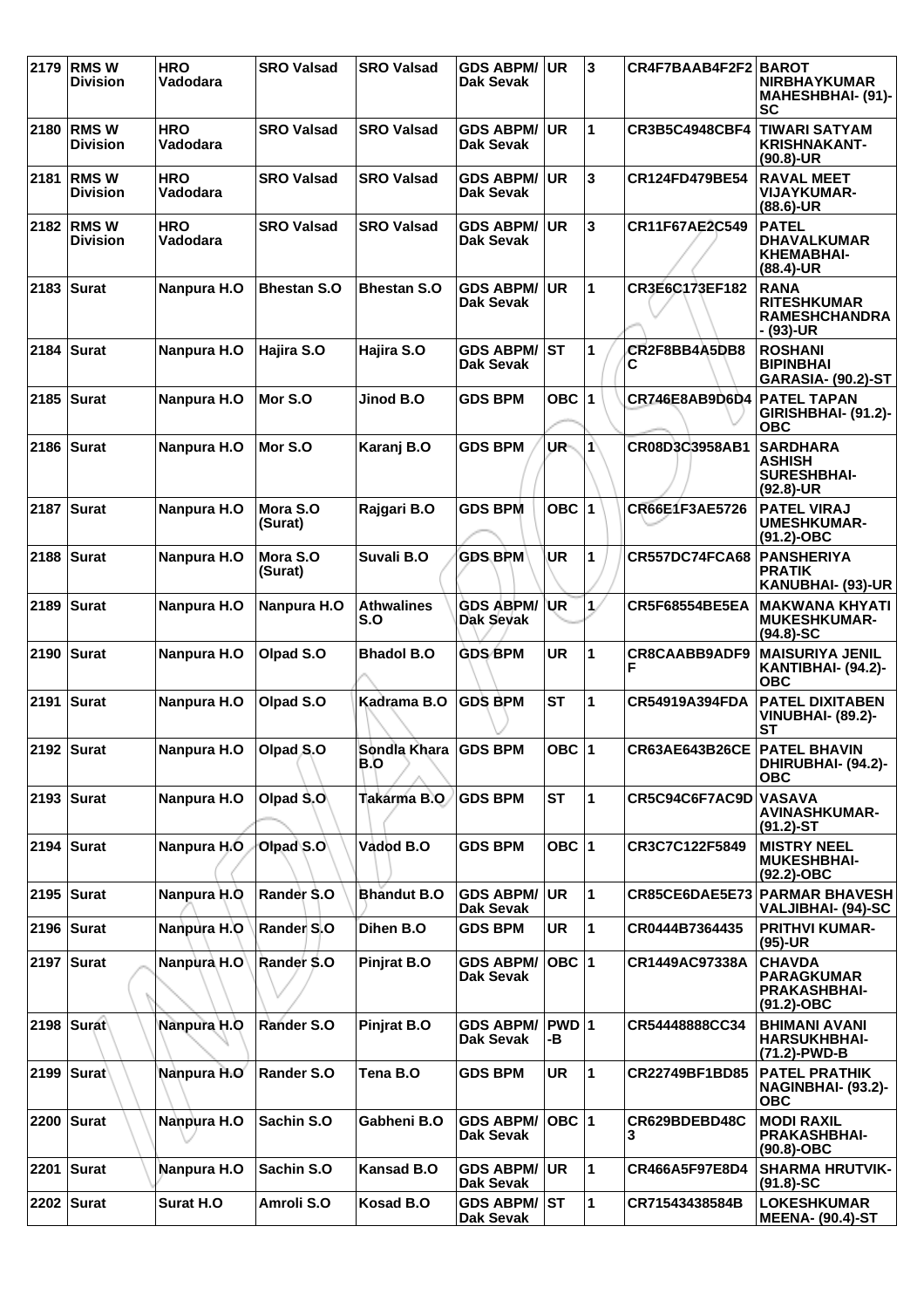| 2203   Surat | Surat H.O         | Hathuran S.O                               | <b>Boridra B.O</b>          | <b>GDS BPM</b>                   | <b>UR</b>   | $\overline{1}$ | CR144381BDBAF9        | <b>SURTI</b><br><b>MEHULKUMAR</b><br><b>CHHOTUBHAI-</b><br>$(89.8) - SC$        |
|--------------|-------------------|--------------------------------------------|-----------------------------|----------------------------------|-------------|----------------|-----------------------|---------------------------------------------------------------------------------|
| 2204   Surat | <b>Surat H.O.</b> | Kim S.O                                    | Mulad B.O                   | <b>GDS BPM</b>                   | UR          | 1              | CR5FCD424DA55D        | <b>BALAR FENIL</b><br><b>ASHOKBHAI-</b><br>$(93.8)$ -UR                         |
| 2205   Surat | <b>Surat H.O.</b> | Kim S.O                                    | Siyalaj B.O                 | <b>GDS BPM</b>                   | <b>UR</b>   | 1              | CR54524ED75B28        | <b>DESAI</b><br><b>MEETKUMAR- (92)-</b><br>UR                                   |
| 2206   Surat | <b>Surat H.O.</b> | Kim S.O                                    | Varethi B.O                 | <b>GDS BPM</b>                   | <b>UR</b>   | 1              | CR34B25CD91F9B        | <b>HADIYA</b><br><b>BHAVESHBHAI</b><br><b>BHAVANBHAI-</b><br>$(92.6)$ -OBC      |
| 2207   Surat | <b>Surat H.O.</b> | <b>Mota Miya</b><br><b>Mangrol S.O</b>     | Ankodod B.O                 | <b>GDS BPM</b>                   | EWS $ 1$    |                | CR2A5A6B4964BC        | <b>JOSHI</b><br><b>SUMITKUMAR</b><br>ARUNBHAI- (92.8)-<br><b>UR-EWS</b>         |
| 2208 Surat   | <b>Surat H.O.</b> | <b>Mota Miya</b><br>Mangrol S.O            | Gijram B.O                  | <b>GDS BPM</b>                   | <b>UR</b>   | 1              | <b>CR84BA19A2B71B</b> | <b>PATEL</b><br><b>JENISHKUMAR</b><br><b>JITENDRA- (89.8)-</b><br>UR            |
| 2209   Surat | <b>Surat H.O</b>  | <b>Mota</b><br>Varachha S.O                | <b>Mota</b><br>Varachha S.O | <b>GDS ABPM/</b><br>Dak Sevak    | $OBC$  1    |                | CR522DE575F445        | <b>ARIWALA HEMAL</b><br><b>JATINCHANDRA-</b><br>$(93)-OBC$                      |
| 2210   Surat | <b>Surat H.O</b>  | Puna<br>Kumbharia<br>S.O                   | Puna<br>Kumbharia<br>S.O    | <b>GDS ABPM/</b><br>Dak Sevak    | EWS\1       |                | Cr8f92e5f93137        | <b>DHOLA MAULIK</b><br><b>RAMESHBHAI-</b><br>(92.4)-UR-EWS                      |
| 2211 Surat   | Surat H.O         | Sarthana S.O                               | Sarthana S.O                | <b>GDS ABPM/</b><br>Dak Sevak    | <b>ST</b>   | 1              | CR841F246C685A        | <b>BIRARI</b><br><b>DIVYAKUMARI-</b><br>$(91.2) - ST$                           |
| 2212   Surat | Surat H.O         | Sayan S.O                                  | Paria B.O                   | <b>GDS ABPM/</b><br>Dak Sevak    | OBC 1       |                | CR342444E11774        | <b>KUKADIYA NISHITA</b><br><b>NILESHBHAI-</b><br>$(92.2)$ -OBC                  |
| 2213   Surat | <b>Surat H.O.</b> | Sayan S.O                                  | Sandhier B.O                | <b>GDS ABPM/</b><br>Dak Sevak    | EWS 1       |                | <b>CR2B5E2E9146EC</b> | <b>PATEL AKASH</b><br><b>MINESHKUMAR-</b><br>(91.8)-UR-EWS                      |
| 2214   Surat | <b>Surat H.O.</b> | Sayan S.O                                  | Umra B.O                    | <b>GDS ABPM/</b><br>Dak Sevak    | <b>UR</b>   | 1              | CR1F4F1413A39D        | <b>PATEL VISHWA</b><br><b>HITENDRAKUMAR-</b><br>(94)-UR                         |
| 2215   Surat | Surat H.O         | Udhna S.O                                  | Bamroli B.O                 | <b>GDS BPM</b>                   | PWD 1<br>-C |                | CR66BE673AF747        | <b>JALU JAYDIP</b><br><b>NARANBHAI-</b><br>(87.2)-PWD-C                         |
| 2216   Surat | Surat H.O         | Udhna <sub>S.O</sub>                       | Deladva B.O                 | <b>GDS ABPM/ UR</b><br>Dak Sevak |             | $\mathbf 1$    | CR416C4C874A6C        | <b>BALDANIYA</b><br><b>BALVANTKUMAR</b><br><b>SHAILESHBHAI-</b><br>$(92.2)$ -UR |
| 2217   Surat | Surat H.O         | Udhna S.O                                  | Unn.B.O                     | <b>GDS BPM</b>                   | <b>SC</b>   | $\mathbf{1}$   | CR3B7B45E77454        | <b>PARMAR</b><br><b>MAYANKKUMAR</b><br><b>BHIKHABHAI-</b><br>$(89.8) - SC$      |
| 2218   Surat | Surat H.O         | Umarpada<br>S.O                            | Chimipatal<br>B.O           | <b>GDS ABPM/</b><br>Dak Sevak    | $OBC$  1    |                | CR22D49143A964        | <b>VAGH NAKABHAI</b><br>SADULBHAI- (91.8)-<br><b>OBC</b>                        |
| 2219 Surat   | Surat H.O         | Umarpada<br>S.O                            | Chimipatal<br>B.O           | <b>GDS BPM</b>                   | ST          | 1              | CR7BE489219116        | <b>BHAVESHKUMAR</b><br><b>BHABHOR- (88.2)-</b><br>ST                            |
| 2220   Surat | Surat H.O         | <b>Umarpada</b><br>$\mathsf{S}.\mathsf{O}$ | Keori B.O                   | <b>GDS ABPM/</b><br>Dak Sevak    | <b>UR</b>   | $\mathbf{1}$   | CR0E7C213C8B78        | <b>RATHOD</b><br><b>MITALIBAHEN</b><br><b>BHUPENSINH-</b><br>$(89.4)$ -UR       |
| 2221   Surat | Surat H.O         | Umarpada<br>S.O                            | Keori B.O                   | <b>GDS BPM</b>                   | OBC $ 1$    |                | CR474FDA7BA47E        | <b>SHYARA</b><br><b>PARESHKUMAR-</b><br>$(91)-OBC$                              |
| 2222   Surat | Surat H.O         | Vankal S.O                                 | Dholikui B.O                | <b>GDS BPM</b>                   | OBC $ 1$    |                | CR3D23A67313FD        | <b>PATEL</b><br><b>ARPITKUMAR</b><br><b>MAHESHBHAI- (90)-</b><br><b>OBC</b>     |
| 2223 Surat   | Surat H.O         | <b>Vankal S.O</b>                          | <b>Isanpur B.O</b>          | <b>GDS BPM</b>                   | <b>UR</b>   | $\mathbf{1}$   | CR64795C47D42B        | <b>PATEL</b><br><b>KRINABAHEN</b><br><b>MANSUKHBHAI-</b><br>(93.2)-OBC          |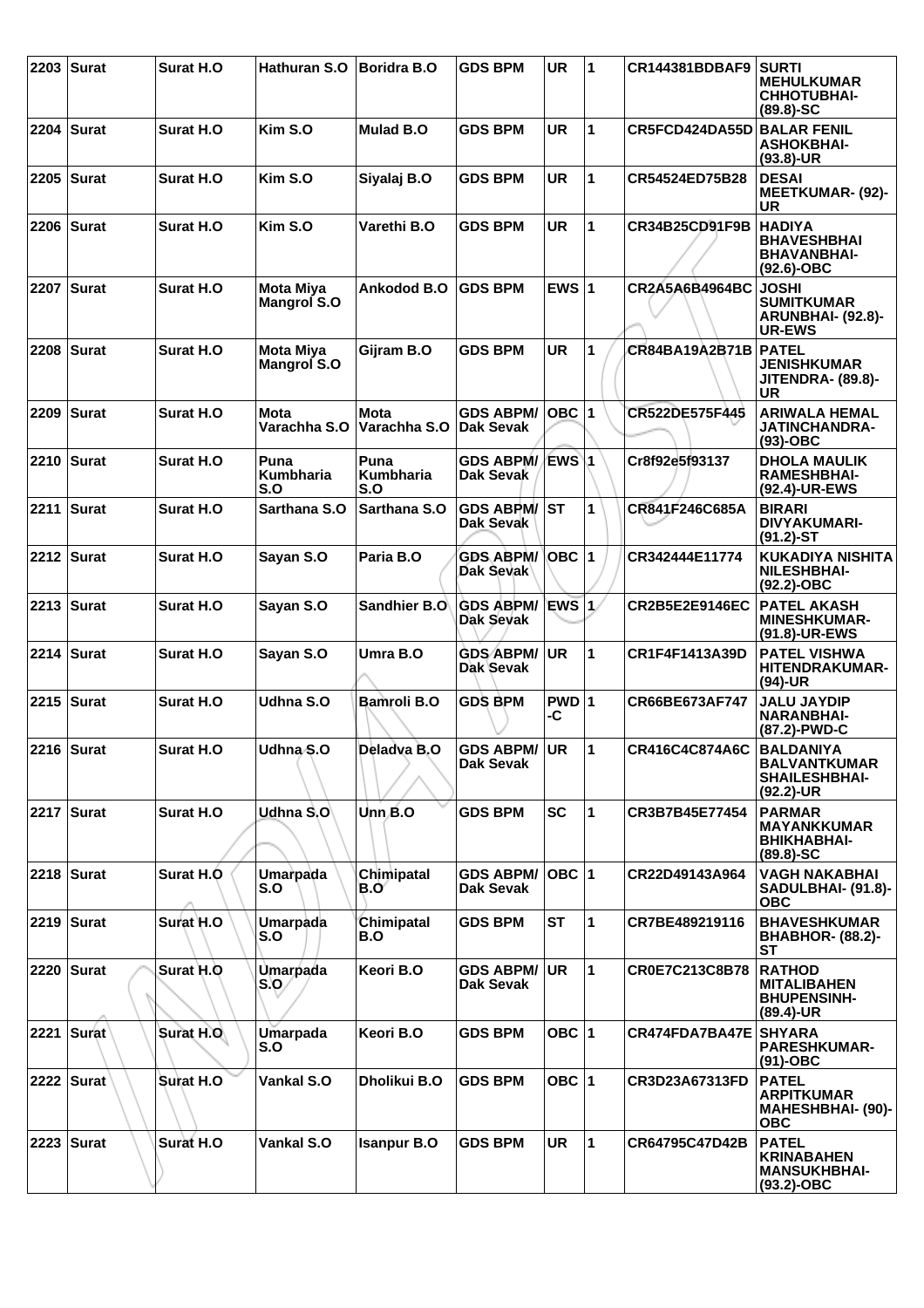|      | 2224 Surat              | <b>Surat H.O</b>  | Vankal S.O                             | Lavet B.O                | <b>GDS ABPM/</b><br>Dak Sevak        | <b>UR</b>        | 1            | CR7F99648291B9             | <b>GAUTAM</b><br><b>CHANDANI</b><br>SUNDARLAL- (92)-<br>UR                            |
|------|-------------------------|-------------------|----------------------------------------|--------------------------|--------------------------------------|------------------|--------------|----------------------------|---------------------------------------------------------------------------------------|
|      | 2225   Surat            | Surat H.O         | Vankal S.O                             | Vankal S.O               | <b>GDS ABPM/</b><br><b>Dak Sevak</b> | lsc              | $\mathbf{1}$ | CR2DE2A4D4F44E             | PARMAR<br><b>CHIRAGKUMAR</b><br><b>PRAVINKUMAR-</b><br>$(88.6) - SC$                  |
| 2226 | Surat                   | <b>Surat H.O.</b> | Velachha S.O                           | Nogama B.O               | <b>GDS BPM</b>                       | EWS $ 1$         |              | <b>CR33F2478BC4FE</b>      | <b>PATEL</b><br><b>JINALBAHEN</b><br><b>BHARATBHAI- (91)-</b><br><b>UR-EWS</b>        |
|      | 2227 Surat              | <b>Surat H.O.</b> | Velachha S.O                           | Velachha S.O             | <b>GDS ABPM/</b><br><b>Dak Sevak</b> | $OBC$  1         |              | CR64DEAB25BEA<br>3         | <b>PATEL</b><br><b>AISHVARYAKUMA</b><br><b>RI GANPATBHAI-</b><br>$(90.8)-OBC$         |
|      | 2228   Surat            | Surat H.O         | Zankhvav S.O Chitalda B.O              |                          | <b>GDS BPM</b>                       | OBC 1            |              | CR5F85DA2684C5             | <b>SAILOR NILESH</b><br><b>MANHARBHAI-</b><br>$(92)$ -OBC                             |
| 2229 | Surat                   | <b>Surat H.O.</b> | Zankhvav S.O Devgadh B.O               |                          | <b>GDS ABPM/</b><br>Dak Sevak        | <b>UR</b>        | 1            | CR573633438891             | KANANI KAVITA<br><b>ATISHKUMAR-</b><br>$(88.2)$ -UR                                   |
| 2230 | Vadodara<br>East        | Dabhoi H.O        | <b>Bahadarpur</b><br>S.O<br>(Vadodara) | <b>Fanta B.O</b>         | <b>GDS BPM</b>                       | PWD 1<br>A       |              | CR0F8FA545D4A6             | <b>BUJ</b><br><b>CHIRAGKUMAR-</b><br>(74.2)-PWD-A                                     |
| 2231 | Vadodara<br>East        | Dabhoi H.O        | <b>Bahadarpur</b><br>S.O<br>(Vadodara) | <b>Targol B.O</b>        | <b>GDS ABPM/</b><br>Dak Sevak        | OBC 1            |              | CR64849A1B2775             | <b>RATHOD</b><br><b>HEENABAHEN</b><br><b>RAYMALSINH-</b><br>$(87.8)-OBC$              |
| 2232 | <b>Vadodara</b><br>East | Dabhoi H.O        | <b>Bahadarpur</b><br>S.O<br>(Vadodara) | <b>Targol B.O</b>        | <b>GDS ABPM/</b><br>Dak Sevak        | <b>UR</b>        | 1            | CROCE69A143EAD TADVI JANKI | <b>SATISHBHAI-</b><br>$(92.4)$ -ST                                                    |
| 2233 | Vadodara<br>East        | Dabhoi H.O        | <b>Bahadarpur</b><br>S.O<br>(Vadodara) | <b>Targol B.O</b>        | <b>GDS BPM</b>                       | <b>OBC</b> 1     |              | CR38C452E14D79             | <b>KIRTESHKUMAR</b><br>BARIYA- (89.3)-<br><b>OBC</b>                                  |
| 2234 | Vadodara<br>East        | Dabhoi H.O        | Bodeli S.O                             | Bodeli S.O               | <b>GDS ABPM/</b><br>Dak Sevak        | OBC <sub>1</sub> |              | <b>CR81B71A77A8DA</b>      | <b>CHAUDHARI</b><br><b>MINALBEN</b><br>JAYANTIBHAI-<br>$(92.8)-OBC$                   |
| 2235 | Vadodara<br>East        | Dabhoi H.O        | Bodeli S.O                             | <b>Ladod B.O</b>         | <b>GDS ABPM/</b><br>Dak Sevak        | <b>UR</b>        | $\mathbf{1}$ | CR6D3E4CB8CFE<br>8         | <b>JANI JHANKHANA-</b><br>$(87.8)$ -UR                                                |
| 2236 | Vadodara<br>East        | Dabhoi H.O        | Bodeli S.O<br>↗                        | Ladod <sub>B.O</sub>     | <b>GDS BPM</b>                       | <b>UR</b>        | 1            | CR41BBE3758CEF             | <b>KHANT</b><br><b>KIRITKUMAR</b><br><b>PRATAPSINH- (90)-</b><br><b>ORC</b>           |
| 2237 | Vadodara<br>East        | Dabhoi H.O        | Bodel S.O                              | Saloj B.O.               | <b>GDS ABPM/</b><br>Dak Sevak        | <b>EWS 1</b>     |              | <b>CR8C3A82BCA142</b>      | <b>PATEL</b><br><b>PARIMALKUMAR-</b><br>(85)-UR-EWS                                   |
| 2238 | Vadodara<br>East        | Dabhoi H.O        | Bodeli S.O                             | Saloj B.O                | <b>GDS ABPM/</b><br>Dak Sevak        | $OBC$  1         |              | <b>CR69515FCE751C</b>      | <b>PRAJAPATI NISHA</b><br><b>RAMESHBHAI-</b><br>(87.4)-OBC                            |
| 2239 | Vadodara<br>East        | Dabhoi H.O.       | Bodeli S.O                             | Sankhandra<br>B.O        | <b>GDS ABPM/</b><br>Dak Sevak        | EWS $ 1$         |              | CR3124CCCCF69C             | <b>MAHETA</b><br><b>JAYKUMAR</b><br>ANILBHAI- (84.4)-<br>UR-EWS                       |
| 2240 | Vadodara<br>East        | Dabhoi H.O        | Bodeli S.O                             | <b>Sankhandra</b><br>B.O | <b>GDS ABPM/</b><br>Dak Sevak        | <b>UR</b>        | $\mathbf{1}$ | CR7B28D427EF44             | NIRALIBEN- (88.6)-<br>UR.                                                             |
| 2241 | ∣Vadodara<br>East       | Dabhoi H.O        | Bodeli S.O                             | Sejwa B.O                | <b>GDS BPM</b>                       | UR               | $\mathbf{1}$ | CR83335441628F             | <b>PATEL VAISHALI-</b><br>$(90)$ -UR                                                  |
| 2242 | Vadodara<br>East∩       | Dabhoi H.O        | Bodeli S.O                             | Tadkachhla<br>B.O        | <b>GDS BPM</b>                       | UR               | 1            | CR29266418AB43             | <b>RATHVA VIPUL-</b><br>$(89.4)$ -ST                                                  |
| 2243 | Vadodara<br>East∖       | Dabhoi H.O        | Bodeli S.O                             | Tandalja B.O             | <b>GDS ABPM/</b><br>Dak Sevak        | <b>UR</b>        | 1            | <b>CR1B78E3461AAA</b>      | <b>SHAH RUSHI</b><br><b>KIRTIKUMAR-</b><br>$(91.6)$ -UR                               |
| 2244 | Vadodara<br>East        | Dabhoi H.O        | Bodeli S.O                             | Vaniadri B.O             | <b>GDS ABPM/</b><br>Dak Sevak        | $OBC$ 1          |              | CR82C93E4F4F49             | <b>PANCHOLI HIREN</b><br><b>KUMAR RAMESH</b><br><b>CHANDRA- (88.6)-</b><br><b>OBC</b> |
| 2245 | Vadodara<br>East        | Dabhoi H.O        | Bodeli S.O                             | Vaniadri B.O             | <b>GDS BPM</b>                       | <b>UR</b>        | 1            | CR8F9A46B98393             | <b>MACHHI</b><br><b>SACHINKUMAR-</b><br>(89.2)-UR                                     |
| 2246 | Vadodara<br>East        | Dabhoi H.O        | Bodeli S.O                             | Vanta B.O                | GDS ABPM/ EWS 1<br>Dak Sevak         |                  |              | CR3C44A5D4F917             | <b>JOSHI OMKUMAR-</b><br>(85.8)-UR-EWS                                                |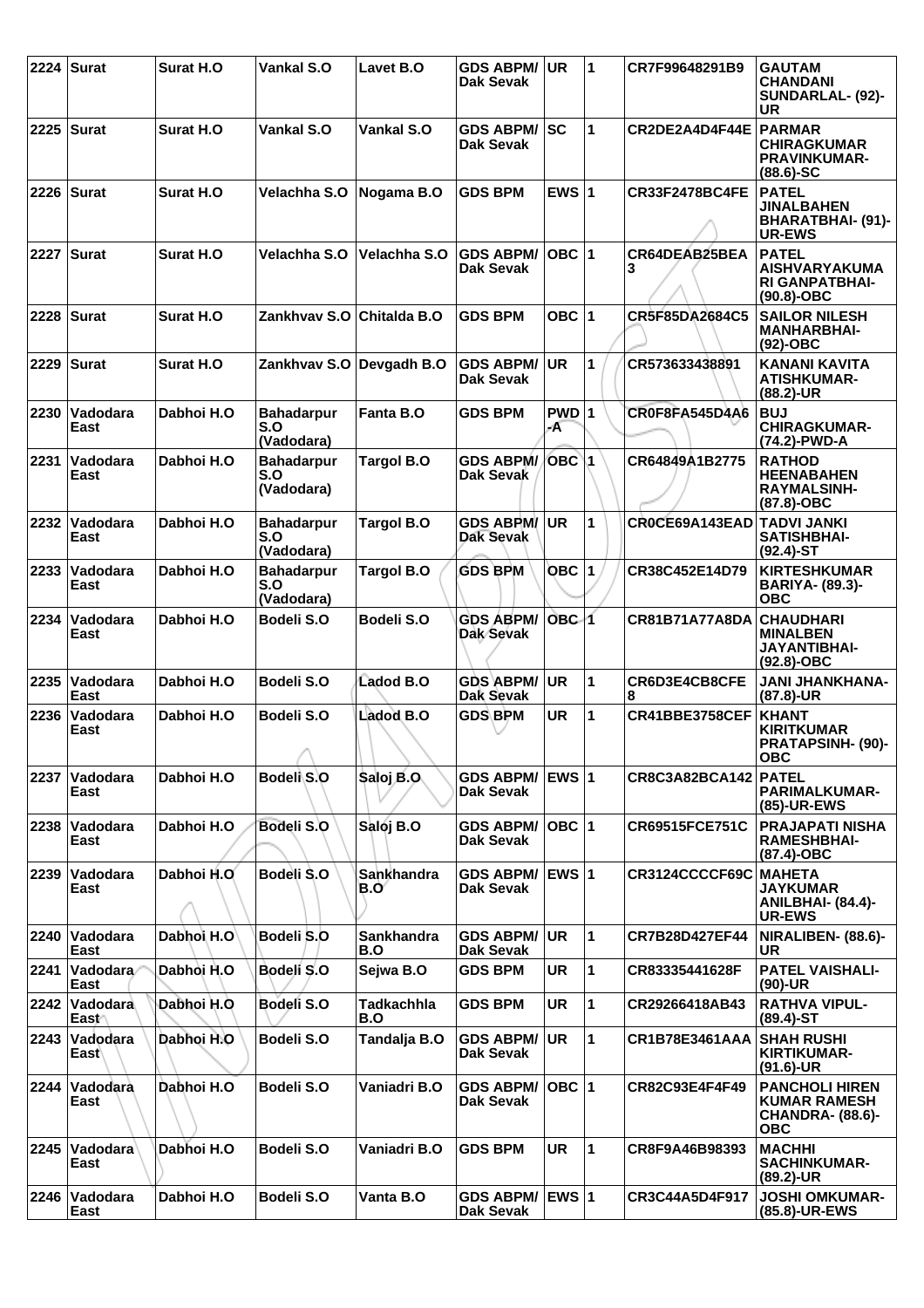| 2247 | Vadodara<br>East      | Dabhoi H.O  | <b>Chandod S.O</b>           | <b>Barkal B.O</b>       | <b>GDS BPM</b>                       | EWS $ 1$      |              | CR0E4F34413DAA        | <b>PATEL RINKUBEN</b><br><b>ARVINDBHAI-</b><br>(88.6)-UR-EWS                   |
|------|-----------------------|-------------|------------------------------|-------------------------|--------------------------------------|---------------|--------------|-----------------------|--------------------------------------------------------------------------------|
| 2248 | Vadodara<br>East      | Dabhoi H.O  | Chandod S.O                  | Simli B.O               | <b>GDS BPM</b>                       | EWS $ 1$      |              | CR0A9FD34361C1        | <b>PATEL</b><br><b>BHAVIKKUMAR-</b><br>(89.4)-UR-EWS                           |
| 2249 | Vadodara<br>East      | Dabhoi H.O  | <b>Chandod S.O</b>           | <b>Tentalav B.O</b>     | <b>GDS BPM</b>                       | <b>UR</b>     | 1            | CR04881ECC1C69        | <b>PATEL SHRUTIBEN</b><br><b>PINAKINBHAI-</b><br>$(90.6)$ -UR                  |
| 2250 | Vadodara<br>East      | Dabhoi H.O  | Chhota-<br>udepur S.O        | Bhorda B.O              | <b>GDS ABPM/</b><br><b>Dak Sevak</b> | <b>UR</b>     | $\mathbf{1}$ | CR05EAF484B112        | <b>MONIKA RATHOD-</b><br>$(92)$ -SC                                            |
| 2251 | Vadodara<br>East      | Dabhoi H.O  | Chhota-<br>udepur S.O        | Chisadiya<br>B.O        | <b>GDS ABPM/</b><br><b>Dak Sevak</b> | <b>UR</b>     | 1            | CR25743476B562        | <b>BHAVSAR URVIK-</b><br>(88.2)-UR                                             |
| 2252 | Vadodara<br>East      | Dabhoi H.O  | Chhota-<br>udepur S.O        | Chisadiya<br>B.O        | <b>GDS BPM</b>                       | PWD 1<br>-A   |              | CR856A4A6D6D44        | <b>TADVEE</b><br><b>GANGABEN</b><br>KASANABHAI- (75)-<br><b>PWD-A</b>          |
| 2253 | Vadodara<br>East      | Dabhoi H.O  | Chhota-<br>udepur S.O        | <b>Dhandhoda</b><br>B.O | <b>GDS ABPM/</b><br>Dak Sevak        | OBC $ 1$      |              | CR4723964D696D        | <b>PANCHAL</b><br><b>CHIRAGKUMAR</b><br><b>GOVINDBHAI- (90)-</b><br><b>OBC</b> |
| 2254 | Vadodara<br>East      | Dabhoi H.O  | Chhota-<br>udepur S.O        | Dolaria B.O             | <b>GDS ABPM/</b><br>Dak Sevak        | $PWD$ 1<br>-А |              | CR7152EC129AA8        | <b>PARMAR</b><br><b>BUDHESHBHAI</b><br>KALUBHAI- (71.6)-<br><b>PWD-A</b>       |
| 2255 | Vadodara<br>East      | Dabhoi H.O  | Chhota-<br>udepur S.O        | <b>Kundal B.O</b>       | <b>GDS ABPM/</b><br>Dak Sevak        |               |              | CR15CD9734BDB5        | <b>PATEL</b><br><b>RAHULKUMAR</b><br><b>SURENDRABHAI-</b><br>(85.4)-UR-EWS     |
| 2256 | Vadodara<br>East      | Dabhoi H.O  | Chhota-<br>udepur S.O        | <b>Kundal B.O</b>       | <b>GDS BPM</b>                       | EWS $ 1$      |              | <b>CR0F7C84F9EE42</b> | <b>PATEL</b><br><b>KUSHKUMAR</b><br>RAJENDRABHAI-<br>(86.4)-UR-EWS             |
| 2257 | Vadodara<br>East      | Dabhoi H.O  | Chhota-<br>udepur S.O        | Mandlava B.O GDS ABPM/  | Dak Sevak                            | EWS 1         |              | CR7D768A245475        | <b>PATEL</b><br><b>PRIYANSHIBEN</b><br><b>PANKAJKUMAR-</b><br>(86.8)-UR-EWS    |
| 2258 | Vadodara<br>East      | Dabhoi H.O  | Chhota-<br>udepur S.O        | <b>Mithibor B.O</b>     | <b>GDS ABPM/</b><br>Dak Sevak        | <b>UR</b>     | 1            | CR0E947C7425ED        | <b>NAYI KINJALBEN</b><br>SURESHBHAI- (90)-<br><b>UR</b>                        |
| 2259 | Vadodara<br>East      | Dabhoi H.O  | Chhota-<br>udepur S.O        | Rangpur(Z)<br>B.O       | <b>GDS ABPM/</b><br>Dak Sevak        | EWS $ 1$      |              | CR0476449139BC        | <b>RAHEVAR</b><br><b>JAYVIRSINH</b><br><b>BHARATSINH-</b><br>(81.6)-UR-EWS     |
|      | 2260 Vadodara<br>East | Dabhoi H.O  | Dabhoi H.O                   | Puniad B.O.             | <b>GDS ABPM/ UR</b><br>Dak Sevak     |               | 11           | CR312B497F5415        | <b>CONTRACTOR</b><br><b>SHRIKANT</b><br>KISHORBHAI- (90)-<br>SC                |
| 2261 | Vadodara<br>East      | Dabhoi H.O  | Dabhoi H.O                   | Shirola B.O             | <b>GDS BPM</b>                       | OBC $ 1$      |              | CR7D94647D6766        | <b>CHAUHAN VASU</b><br>DIPAKBHAI- (90.2)-<br><b>OBC</b>                        |
|      | 2262 Vadodara<br>East | Dabhoi H.O. | Dabhoi R.S.<br>S.O           | Dabhoi R.S.<br>S.O      | <b>GDS ABPM/</b><br><b>Dak Sevak</b> | OBC 1         |              | CR349BAA95D3D7        | <b>PANCHOLI AVANI</b><br><b>UMESHBHAI- (91)-</b><br><b>OBC</b>                 |
| 2263 | Vadodara<br>East      | Dabhoi H.O. | Dabhoi R.S.<br>S.O           | Dharmpuri<br>B.O        | <b>GDS BPM</b>                       | UR.           | 1            | CR4524778A6CC3        | <b>SHAH PREXA</b><br><b>ATULKUMAR-</b><br>$(93.2)$ -UR                         |
| 2264 | Vadodara<br>East      | Dabhoi H.O  | Dabhoi R.S.<br>$ S.O\rangle$ | Karalipura<br>B.O       | <b>GDS BPM</b>                       | PWD 1<br>-A   |              | CR61E1E9BE99F4        | <b>THAKOR</b><br><b>GOPALBHAI</b><br><b>PRAVINSINH-</b><br>(75.6)-PWD-A        |
| 2265 | Vadodara<br>East      | Dabhoi H.O  | Dabhoi R.S.<br>S.O           | Kukad B.O               | <b>GDS BPM</b>                       | OBC $ 1$      |              | CR54F8DF9C67FF        | <b>LAKDAWALA</b><br><b>MUSAYYAB</b><br><b>MAHMADSAID-</b><br>$(91.8)-OBC$      |
| 2266 | Vadodara<br>East      | Dabhoi H.O  | Dabhoi R.S.<br>S.O           | <b>Sitpur B.O</b>       | <b>GDS BPM</b>                       | OBC $ 1$      |              | CR42EFDEA2453D        | <b>DARJI YASH</b><br><b>JANAKKUMAR-</b><br>$(88.2)$ -OBC                       |
| 2267 | Vadodara<br>East      | Dabhoi H.O  | Gadhboriad<br>S.O            | Kharmada<br>B.O         | <b>GDS BPM</b>                       | EWS 1         |              | CR144E46483859        | <b>PATEL YAGNI-</b><br>(87.2)-UR-EWS                                           |
| 2268 | Vadodara<br>East      | Dabhoi H.O  | Gadhboriad<br>S.O            | Palasani B.O            | <b>GDS BPM</b>                       | OBC $ 1$      |              | CR1677E6765A34        | <b>GOHIL MAMTABEN</b><br><b>HASAMUKHBHAI-</b><br>$(88)-OBC$                    |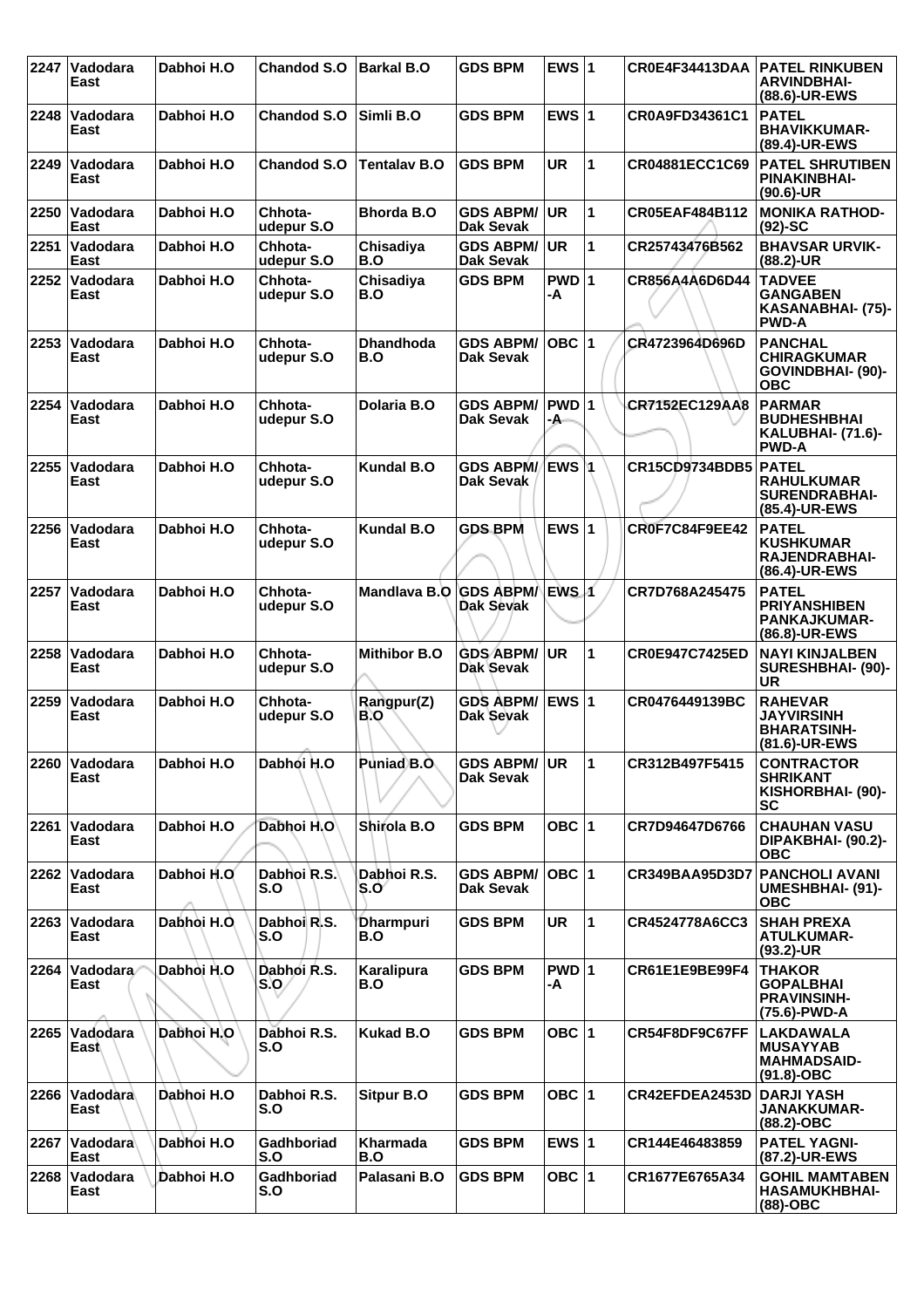| 2269 | Vadodara<br>East        | Dabhoi H.O  | Gadhboriad<br>S.O | Wagach B.O                     | <b>GDS BPM</b>                | <b>UR</b>    | $\overline{1}$ | CR13FDEAFDD61<br>Е    | <b>BHUMIKA</b><br><b>KIRANBHAI PATEL-</b><br>$(91.4)$ -UR                     |
|------|-------------------------|-------------|-------------------|--------------------------------|-------------------------------|--------------|----------------|-----------------------|-------------------------------------------------------------------------------|
| 2270 | Vadodara<br>East        | Dabhoi H.O  | Jabugam S.O       | <b>Muldhar B.O</b>             | <b>GDS BPM</b>                | EWS $ 1$     |                | <b>CR4516AFA3A11F</b> | <b>CHAUHAN</b><br>RITIKSHA- (90)-UR-<br><b>EWS</b>                            |
| 2271 | Vadodara<br>East        | Dabhoi H.O  | <b>Kawant S.O</b> | Mankodi B.O                    | <b>GDS BPM</b>                | EWS $ 1$     |                | CR3E3B6C444159        | <b>PATEL</b><br><b>BHARGAVIBEN</b><br><b>MAHESHBHAI-</b><br>(85.6)-UR-EWS     |
| 2272 | Vadodara<br>East        | Dabhoi H.O  | <b>Kawant S.O</b> | <b>Saidivasana</b><br>B.O      | <b>GDS ABPM/</b><br>Dak Sevak | $OBC$  1     |                | CR674918AF2E75        | <b>PRAJAPATI</b><br><b>HARDIKKUMAR</b><br><b>MAHENDRABHAI-</b><br>(85.8)-OBC  |
| 2273 | Vadodara<br>East        | Dabhoi H.O  | <b>Kawant S.O</b> | <b>Saidivasana</b><br>B.O      | <b>GDS ABPM/</b><br>Dak Sevak | <b>UR</b>    | $\mathbf{1}$   | CR759CA9BF7CA4        | <b>PATEL</b><br>KINJALBEN- (90)-<br>UR                                        |
| 2274 | Vadodara<br>East        | Dabhoi H.O  | Kosindra S.O      | Athavali B.O                   | <b>GDS ABPM/</b><br>Dak Sevak | PWD 1<br>-A  |                | CR84B3DEBE44D<br>С    | <b>PARMAR</b><br><b>ABHINANDAN-</b><br>(73.8)-PWD-A                           |
| 2275 | Vadodara<br>East        | Dabhoi H.O  | Kosindra S.O      | <b>Chalamali</b><br>B.O        | <b>GDS ABPM/</b><br>Dak Sevak | PWD 1<br>-A  |                | CR53275427D535        | <b>PATEL</b><br><b>DHARMESHKUMAR</b><br><b>PRAVINBHAI-</b><br>(73.6)-PWD-A    |
| 2276 | Vadodara<br>East        | Dabhoi H.O  | Kosindra S.O      | Kadachhala<br>B.O              | <b>GDS ABPM/</b><br>Dak Sevak | <b>OBC 1</b> |                | CR47CB9A6769E2        | <b>VALAND</b><br><b>TARUNABEN</b><br><b>MANUBHAI- (88.2)-</b><br><b>OBC</b>   |
| 2277 | Vadodara<br>East        | Dabhoi H.O  | Kosindra S.O      | Moradungari<br>B.O             | <b>GDS ABPM/</b><br>Dak Sevak | <b>EWS 1</b> |                | CR7BBD2BAEE9E<br>e N  | <b>SOLANKI SONAL</b><br><b>HARISINH- (87.8)-</b><br><b>UR-EWS</b>             |
| 2278 | Vadodara<br>East        | Dabhoi H.O  | Kosindra S.O      | Moradungari<br>B.O             | <b>GDS ABPM/</b><br>Dak Sevak | ∣OBC ∣1      |                | CR63C692A542D4        | <b>MANSURIPINJARA</b><br><b>SALEHABEN-</b><br>$(87.4)$ -OBC                   |
| 2279 | Vadodara<br>East        | Dabhoi H.O  | Naswadi S.O       | Akona B.O                      | <b>GDS ABPM/</b><br>Dak Sevak | <b>UR</b>    | $\mathbf{1}$   | CR845B4A1F3A3B        | <b>SHAH AAYUSHI-</b><br>$(91.8)-UR$                                           |
| 2280 | Vadodara<br>East        | Dabhoi H.O  | Naswadi S.O       | Amroli B.O                     | <b>GDS BPM</b>                | UR           | 1              | <b>CR236FC4684ABE</b> | <b>BHUPENDER- (95)-</b><br><b>UR</b>                                          |
| 2281 | Vadodara<br>East        | Dabhoi H.O  | Naswadi S.O       | <b>Baroli B.O</b>              | <b>GDS ABPM/</b><br>Dak Sevak | $OBC$  1     |                | CR114DCA6A446C        | <b>PADALIYA</b><br><b>DARSHAN</b><br><b>NILESHBHAI-</b><br>(88.6)-OBC         |
| 2282 | Vadodara<br>East        | Dabhoi H.O  | Naswadi S.O       | Chametha<br> B.O               | <b>GDS ABPM/</b><br>Dak Sevak | <b>EWS 1</b> |                | CR344DBFFEFEC<br>D    | <b>JOSHI</b><br><b>JINALBAHEN</b><br><b>KAUSHIKBHAI-</b><br>(85.2)-UR-EWS     |
| 2283 | Vadodara<br>East        | Dabhoi H.O  | Naswadi S.O       | <b>Chametha</b><br>B.O         | <b>GDS BPM</b>                | OBC $ 1$     |                | <b>CR53E8171BFB35</b> | <b>SHEIKH</b><br><b>MINAJBANU</b><br>IQBALBHAI- (91.4)-<br><b>OBC</b>         |
| 2284 | Vadodara<br>East        | Dabhoi H.O  | Naswadi S.O       | <b>Dhamasiya</b><br><b>B.Q</b> | <b>GDS BPM</b>                | EWS $ 1$     |                | CR64A2AC239C17        | <b>PATEL</b><br><b>MIRAVKUMAR</b><br>VIJAYBHAI- (89.2)-<br><b>UR-EWS</b>      |
| 2285 | <b>Vadodara</b><br>East | Dabhoi H.O. | Naswadi S.O       | Govawant<br>B.O                | <b>GDS ABPM/</b><br>Dak Sevak | <b>UR</b>    | $\mathbf{1}$   | <b>CR0E8187FE82DB</b> | <b>ARYAN- (87.4)-UR</b>                                                       |
| 2286 | Vadodara<br>East        | Dabhoi H.O  | Naswadi S.O       | Haripura B.O                   | <b>GDS ABPM/</b><br>Dak Sevak | $OBC$  1     |                | CR3B36E2F77875        | <b>SONAL</b><br><b>BHARATKUMAR</b><br><b>PRAJAPATI- (88.8)-</b><br><b>OBC</b> |
| 2287 | Vadodara<br>East        | Dabhoi H.O  | Naswadi S.O       | Kaledia B.O                    | <b>GDS BPM</b>                | UR           | 1              | CR89A9F1AAAAF<br>5    | <b>KHATRI</b><br><b>VINEETABEN</b><br><b>OMPRAKASH-</b><br>$(90.8)$ -UR       |
| 2288 | Vadodara<br>East        | Dabhoi H.O  | Panyad S.O        | Dungargam<br>B.O               | <b>GDS ABPM/</b><br>Dak Sevak | EWS $ 1$     |                | CR6BB853D2E397        | <b>MAHIDA</b><br><b>DIPAKBHAI</b><br>LAXMANSINH-<br>(85.2)-UR-EWS             |
| 2289 | Vadodara<br>East        | Dabhoi H.O  | Panvad S.O        | Dungargam<br>B.O               | <b>GDS BPM</b>                | OBC $ 1$     |                | CR3CD677CA14D<br>D    | <b>PATEL</b><br><b>VIPULKUMAR</b><br><b>MULAJIBHAI-</b><br>(88.8)-OBC         |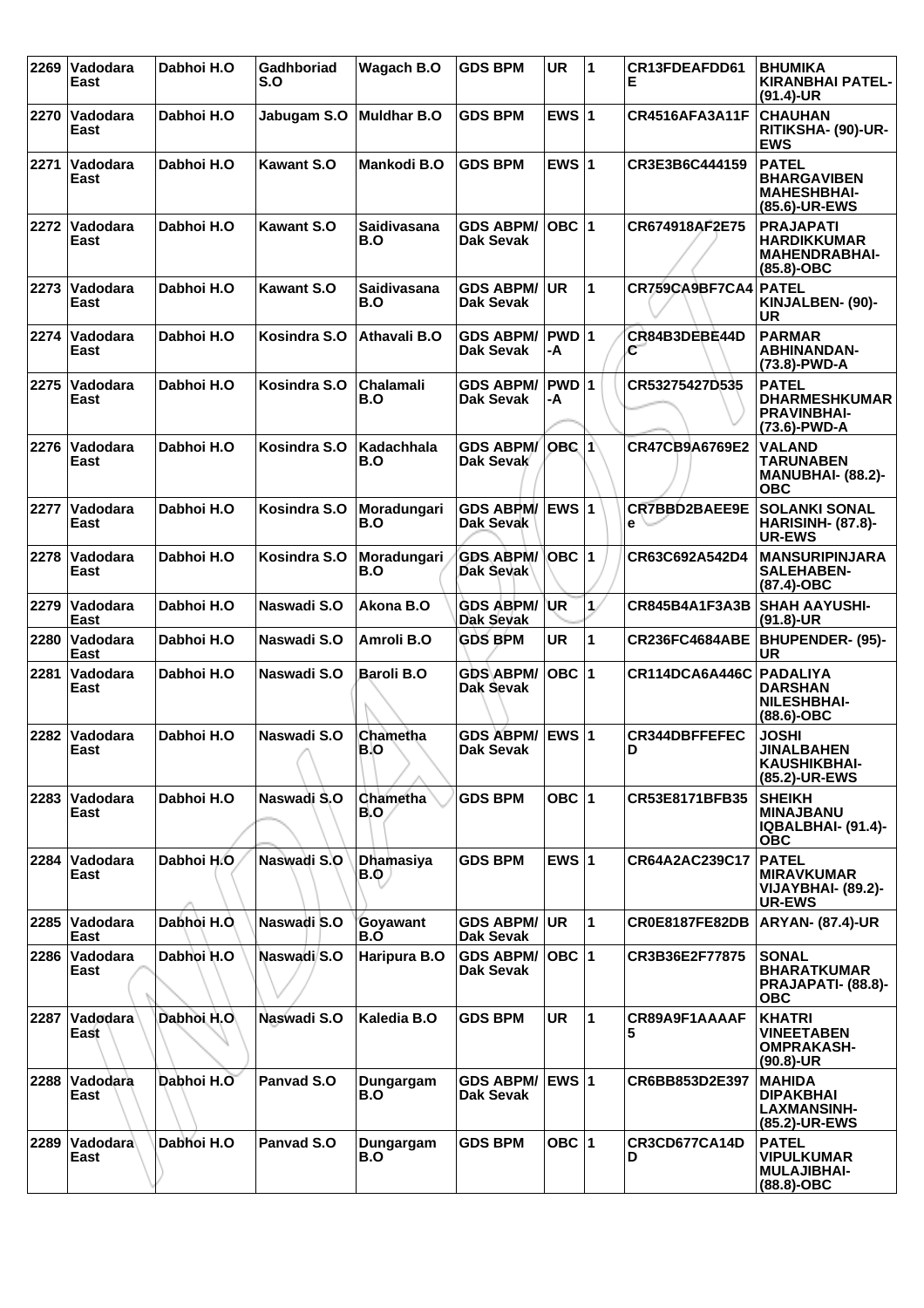| 2290 | Vadodara<br>East         | Dabhoi H.O | Panvad S.O               | Manavant B.O GDS ABPM/     | Dak Sevak                            | OBC  1           |              | CR77CA5DC4AA8<br>5               | <b>PARMAR</b><br><b>PRIYANKA</b><br><b>SUBHASHCHANDR</b><br>A- (87.6)-OBC       |
|------|--------------------------|------------|--------------------------|----------------------------|--------------------------------------|------------------|--------------|----------------------------------|---------------------------------------------------------------------------------|
|      | 2291 Vadodara<br>East    | Dabhoi H.O | Panvad S.O               | Rodadha B.O                | <b>GDS BPM</b>                       | EWS $ 1$         |              | CR42A1443DDD92                   | <b>PATEL DIVYABEN-</b><br>(87.4)-UR-EWS                                         |
| 2292 | Vadodara<br>East         | Dabhoi H.O | Panvad S.O               | Sinhada B.O                | <b>GDS BPM</b>                       | <b>UR</b>        | 1            | CR8168A62456B5                   | VANKAR BHAVESH<br><b>BHAILALBHAI-</b><br>$(89.6) - SC$                          |
| 2293 | Vadodara<br>East         | Dabhoi H.O | Pavijetpur<br>S.O        | <b>Bhanpur B.O</b>         | <b>GDS BPM</b>                       | <b>SC</b>        | 1            | CR0A4D44FEDB5<br>A               | <b>VANKAR CHHAYA</b><br>LALLUBHAI- (92.2)-<br><b>SC</b>                         |
| 2294 | ∣Vadodara<br>East        | Dabhoi H.O | Pavijetpur<br>S.O        | <b>Bhikhapur</b><br>B.O    | <b>GDS BPM</b>                       | UR               | 1            | CR86324D1641AA                   | <b>BARIA</b><br><b>RAHULKUMAR</b><br><b>DINESHBHAI-</b><br>$(90.2)$ -OBC        |
| 2295 | Vadodara<br>East         | Dabhoi H.O | <b>Pavijetpur</b><br>S.O | Kanda B.O                  | <b>GDS BPM</b>                       | OBC ∣1           |              | CR53AC2F16D418                   | <b>DAULTI NILAMBEN</b><br><b>MUBASIR- (88.8)-</b><br><b>OBC</b>                 |
| 2296 | Vadodara<br>East         | Dabhoi H.O | Pavijetpur<br>S.O        | Kohivav B.O                | <b>GDS BPM</b>                       | UR               | 1            | CR62FB7FC4D9E9                   | <b>RATHVA</b><br><b>ANITABEN- (91.2)-</b><br><b>ST</b>                          |
| 2297 | ∣Vadodara<br>East        | Dabhoi H.O | Pavijetpur<br>S.O        | <b>Mota Amadra</b><br>B.O  | <b>GDS BPM</b>                       | OBC 1            |              | CR6435CFD37B1F                   | <b>PATELIYA</b><br><b>HIRENKUMAR-</b><br>(89.4)-OBC                             |
| 2298 | <b>Vadodara</b><br>East  | Dabhoi H.O | Pavijetpur<br>S.O        | Moti Beg B.O               | <b>GDS ABPM/</b><br><b>Dak Sevak</b> | <b>UR</b>        | 4            | <b>CR24A1219ADEA9</b>            | <b>PATEL</b><br><b>PRIYANKABEN-</b><br>$(91.8)$ -UR                             |
| 2299 | Vadodara<br>East         | Dabhoi H.O | Pavijetpur<br>S.O        | Pavijetpur<br>S.O          | <b>GDS ABPM/</b><br>Dak-Sevak        | $OBC$ 1          |              | CR1F6CB45D5447                   | <b>CHAUHAN</b><br><b>JAYKUMAR</b><br><b>NAVNITBHAI-</b><br>(88.2)-OBC           |
| 2300 | <b>Vadodara</b><br>East  | Dabhoi H.O | Pavijetpur<br>S.O        | Umarva B.O                 | <b>GDS BPM</b>                       | OBC $ 1\rangle$  |              | <b>CR65E79A9B7BBE MORE SAGAR</b> | <b>ARVINDBHAI-</b><br>$(89.6)$ -OBC                                             |
| 2301 | Vadodara<br>East         | Dabhoi H.O | Sadhli S.O               | <b>Avakhal B.O</b>         | <b>GDS ABPM/</b><br>Dak Sevak        | OBC <sub>1</sub> |              | CR3499B51A45EA                   | <b>RATHOD</b><br><b>MRUNALIBEN</b><br>RANJITSINH- (87)-<br><b>OBC</b>           |
| 2302 | Vadodara<br>East         | Dabhoi H.O | Sadhli S.O               | <b>Kukas B.O</b>           | <b>GDS ABPM/</b><br>Dak Sevak        | <b>EWS1</b>      |              | CR1FC764CC4136                   | <b>PATEL SANKET</b><br>VINODBHAI- (86.4)-<br><b>UR-EWS</b>                      |
| 2303 | ∣Vadodara<br>East        | Dabhoi H.O | Sadhli S.O               | Malpur B.O                 | GDS ABPM/ EWS 1<br><b>Dak Sevak</b>  |                  |              | CR6BF35B9E813F                   | <b>PATEL</b><br><b>BHAIRAVIBEN-</b><br>(84)-UR-EWS                              |
| 2304 | Vadodara<br>East         | Dabhoi H.O | Sadhli <sup>S.O</sup>    | Mindhol B.O                | <b>GDS BPM</b>                       | <b>UR</b>        | $\mathbf{1}$ | CR34D467AA5A97                   | <b>PARMAR</b><br>JATINKUMAR<br><b>GOVINDBHAI-</b><br>$(90.8) - SC$              |
| 2305 | Vadodara<br>East         | Dabhoi H.O | <b>Sankheda</b><br>S.O   | <b>Bangapura</b><br>B.O    | <b>GDS BPM</b>                       | PWD 1<br>-A      |              | CR871C47B51DF2                   | <b>MANSUR UVAISH</b><br>HUSENBHAI- (73.8)-<br><b>PWD-A</b>                      |
|      | 2306 Vadodara<br>East    | Dabhoi H.O | Sankheda<br>S.O          | Makni B.O                  | <b>GDS BPM</b>                       | OBC  1           |              | CR2749F1983A75                   | <b>PRAJAPATI</b><br><b>JIGARKUMAR</b><br><b>MAHESHBHAI- (90)-</b><br><b>OBC</b> |
| 2307 | Vadodara<br>East         | Dabhoi H.O | <b>Sankheda</b><br>S.O   | <b>Nandpur B.O</b>         | <b>GDS BPM</b>                       | UR               | 1            | CR793117911321                   | <b>PATEL</b><br><b>HARSHHALKUMAR</b><br>- (90.6)-UR                             |
| 2308 | <b>Vadodara</b><br>East∩ | Dabhoi H.O | <b>Sankheda</b><br>S.O   | <b>Pipalsat B.O</b>        | <b>GDS BPM</b>                       | UR               | 1            | CR3D5176553913                   | <b>TWINKLE</b><br><b>GAURANGBHAI</b><br><b>SHAH- (90.6)-UR</b>                  |
|      | 2309 Vadodara<br>East    | Dabhoi H.O | <b>Sankheda</b><br>S.O   | <b>Sankheda</b><br>S.O     | <b>GDS ABPM/</b><br><b>Dak Sevak</b> | $OBC$  1         |              | CR8F73197E91CD                   | <b>VARIA NEERAV</b><br><b>GOVINDBHAI-</b><br>(87.8)-OBC                         |
|      | 2310 Vadodara<br>East    | Dabhoi H.O | Sinor S.O                | <b>Mota Fofalia</b><br>B.O | <b>GDS ABPM/</b><br><b>Dak Sevak</b> | UR               | 1            | CR04C3FC1B845A                   | <b>KULDEEPKUMAR</b><br><b>TADVI- (91.2)-ST</b>                                  |
| 2311 | <b>Vadodara</b><br>East  | Dabhoi H.O | Tejgadh S.O              | <b>Bhilapur B.O</b>        | <b>GDS ABPM/</b><br>Dak Sevak        | <b>EWS 1</b>     |              | <b>CR28EA8845E9CF</b>            | <b>PATEL NIDHIBEN</b><br><b>RAKESHKUMAR-</b><br>(88.4)-UR-EWS                   |
|      | 2312 Vadodara<br>East    | Dabhoi H.O | Tejgadh S.O              | Jaloda B.O                 | <b>GDS ABPM/</b><br>Dak Sevak        | <b>UR</b>        | 1            | <b>CR08149DF4AF47</b>            | <b>PARMAR</b><br><b>SUNILKUMAR-</b><br>(86.8)-OBC                               |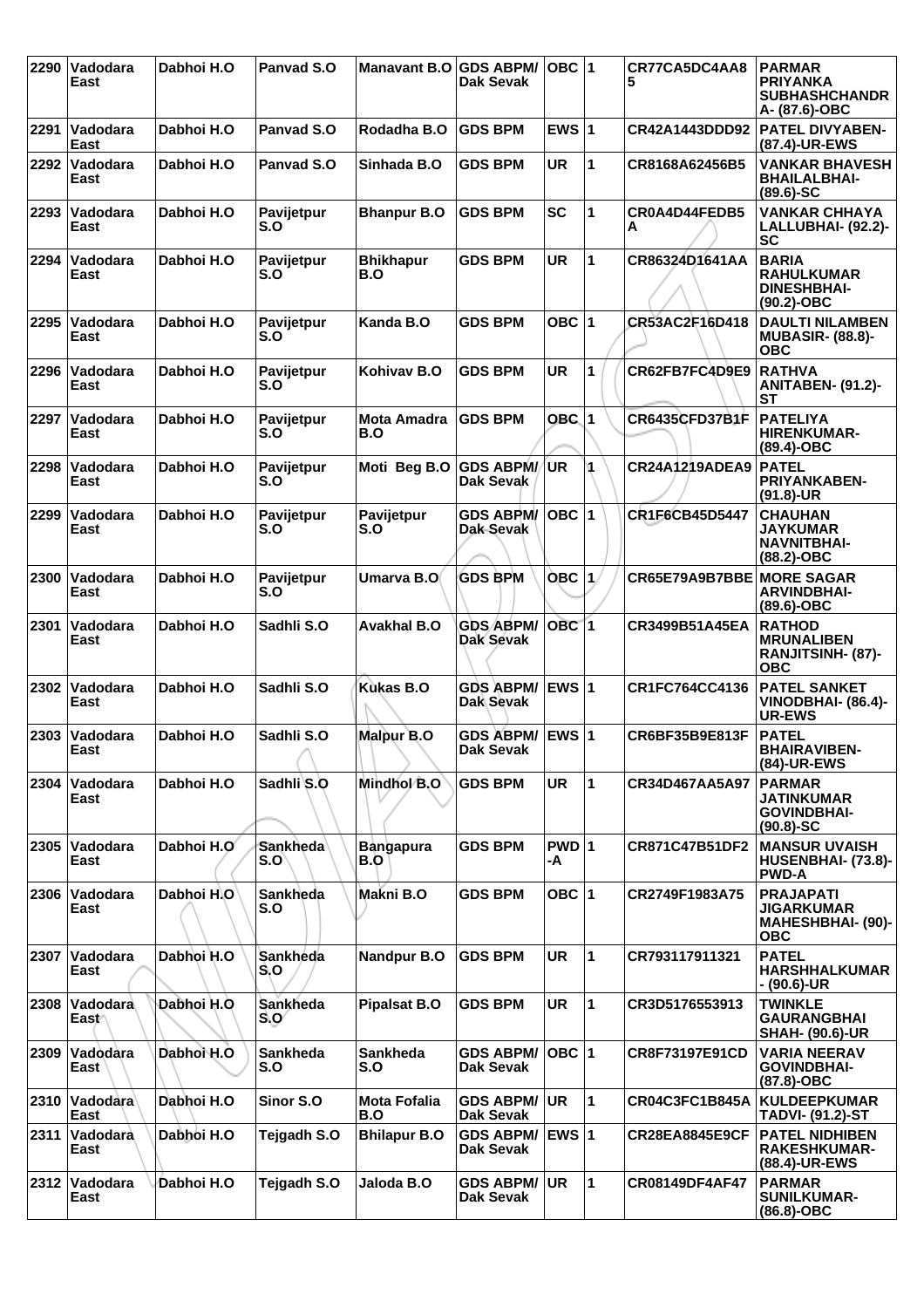|      | 2313   Vadodara<br>East            | Dabhoi H.O                 | Tejgadh S.O                            | Jaloda B.O              | <b>GDS BPM</b>                             | EWS $ 1$                |                | CR58834BC2D245          | <b>PATEL</b><br><b>NISHITKUMAR</b><br><b>DINESHBHAI- (88)-</b><br><b>UR-EWS</b> |
|------|------------------------------------|----------------------------|----------------------------------------|-------------------------|--------------------------------------------|-------------------------|----------------|-------------------------|---------------------------------------------------------------------------------|
|      | 2314  Vadodara<br>East             | Dabhoi H.O                 | Tejgadh S.O                            | <b>Puniawant</b><br>B.O | <b>GDS BPM</b>                             | OBC 1                   |                | CR0E748DCD63AF          | <b>PRAJAPATI</b><br><b>RAJESHBHAI</b><br><b>BABUBHAI- (88.2)-</b><br><b>OBC</b> |
| 2315 | <b>Vadodara</b><br>East            | Dabhoi H.O                 | Thuwavi S.O                            | Anguthan B.O GDS BPM    |                                            | OBC $ 1$                |                | <b>CR3EDE97B94B45</b>   | <b>SOLANKI</b><br><b>KEYURBHAI</b><br>JITENDRAKUMAR-<br>$(91.6)$ -OBC           |
| 2316 | Vadodara<br>East                   | Dabhoi H.O                 | Thuwavi S.O                            | Fartikui B.O            | <b>GDS ABPM/</b><br><b>Dak Sevak</b>       | PWD 1<br>-A             |                | CR3F685B454AE6          | <b>SODHAPARMAR</b><br><b>RANJANBEN</b><br>SAMANTSINH-<br>(73.4)-PWD-A           |
|      | 2317   Vadodara<br>East            | Dabhoi H.O                 | Thuwavi S.O                            | Vanadara B.O            | <b>GDS BPM</b>                             | UR                      | 1              | CR416B64514345          | <b>PATEL</b><br><b>DHAVALKUMAR</b><br><b>JAYANTILAL-</b><br>$(92.2)$ -UR        |
| 2318 | <b>Vadodara</b><br>East            | Dabhoi H.O                 | Tilakwada<br>S.O                       | Namaria B.O             | <b>GDS ABPM/</b><br>Dak Sevak              | <b>EWS</b> <sub>1</sub> |                | CR52A2352221B1          | <b>SORATHIYA JATIN</b><br><b>HARSUKHBHAI-</b><br>(89.6)-UR-EWS                  |
| 2319 | <b>Vadodara</b><br>East            | Dabhoi H.O                 | <b>Tilakwada</b><br>S.O                | Utavali B.O             | <b>GDS BPM</b>                             | UR                      | 1              | CR256DD5FF97BA          | <b>SHAH KALPKUMAR</b><br><b>MINESHKUMAR-</b><br>(90)-UR                         |
| 2320 | ∣Vadodara<br>East                  | Vadodara H.O   M.I. Estate | S.O                                    | M.I. Estate<br>S.O      | <b>GDS ABPM/</b><br>Dak Sevak              | IOBC I1                 |                | CR8FF7ABB9CE9<br>А      | <b>TRUSHABEN</b><br><b>DINEHBHAI</b><br>PRAJAPATI- (91.4)-<br><b>OBC</b>        |
| 2321 | Vadodara<br>East                   |                            | Vadodara H.O Vadodara H.O              | Madanzampa<br>S.O       | <b>GDS ABPM/</b><br>Dak Sevak              | PWD 1<br>-A             |                | CR7EE3B8B78DB3 PUVAR    | <b>MAHIPALSINH</b><br><b>KIRITSINH- (77.2)-</b><br><b>PWD-A</b>                 |
| 2322 | Vadodara<br>East                   | Vadodara H.O               | Vadodara H.O Vadodara H.O              |                         | <b>GDS ABPM/</b><br>Dak Sevak              | OBC <sub>1</sub>        |                | CR66185F768457          | <b>THAKOR</b><br><b>DHARMISHTHA</b><br><b>PRABHATSINH-</b><br>$(94.8)-OBC$      |
| 2323 | <b>Vadodara</b><br>East            |                            | Vadodara H.O Vadodara H.O Vadodara H.O |                         | <b>GDS ABPM/</b><br>Dak Sevak              | ∣OBC ∣4                 |                | CR7B95B2A56C57          | <b>RAMI VISHWA</b><br><b>HITESHBHAI-</b><br>$(93.6)$ -OBC                       |
| 2324 | Vadodara<br>East                   |                            | Vadodara H.O Vadodara H.O Vadodara H.O |                         | <b>GDS ABPM/</b><br>Dak Sevak              | $OBC$  4                |                | CR37111C3816A3          | <b>PATEL</b><br><b>JAYDEEPKUMAR</b><br><b>SHANTUBHAI-</b><br>$(91.2) - OBC$     |
| 2325 | ∣Vadodara<br>East                  |                            | Vadodara H.O Vadodara H.O Vadodara H.O |                         | <b>GDS ABPM/</b><br>Dak Sevak              | OBC  4                  |                | CR4285C7A63CBD GOLARANA | <b>MEHULKUMAR</b><br><b>MAHESHBHAI-</b><br>(91.2)-OBC                           |
| 2326 | ∣Vadodara<br>East                  |                            | Vadodara H.O Vadodara H.O Vadodara H.O |                         | <b>GDS ABPM/ UR</b><br><b>Dak Sevak</b>    |                         | 3              | CR07751BAF7944          | <b>PRAJAPATI</b><br><b>MRUGESH</b><br><b>KAMLESHBHAI-</b><br>(94.2)-UR          |
| 2327 | <b>Vadodara</b><br>East            |                            | Vadodara H.O Vadodara H.O Vadodara H.O |                         | <b>GDS ABPM/</b><br><b>Dak Sevak</b>       | UR.                     | $\overline{3}$ | CR315647277465          | <b>PATEL</b><br><b>HIMENKUMAR</b><br><b>MUKESHBHAI-</b><br>(93.4)-UR            |
| 2328 | Vadodara<br>East                   |                            | Vadodara H.O Vadodara H.O Vadodara H.O |                         | <b>GDS ABPM/</b><br>Dak Sevak              | <b>UR</b>               | 3              | CR073184873243          | <b>RAJ MITTALBEN</b><br><b>NARENDRASINH-</b><br>(93.4)-UR                       |
|      | 2329 Vadodara<br>East <sup>-</sup> | Vadodara H.O Wadi S.N.     | Road S.O                               | Wadi S.N.<br>Road S.O   | <b>GDS ABPM/</b><br><b>Dak Sevak</b>       | OBC  1                  |                | CR545F39D5C535          | <b>DHRANGADHARIY</b><br><b>A JIGNESH</b><br>KISHORBHAI-<br>$(90.6)$ -OBC        |
| 2330 | Vadodara<br>West                   | Fateganj H.O               | Akota S.O                              | Akota S.O               | <b>GDS ABPM/ EWS 1</b><br><b>Dak Sevak</b> |                         |                | CR6444636C2216          | <b>SHETH ABHI</b><br><b>KAMLESHKUMAR-</b><br>(91.8)-UR-EWS                      |
| 2331 | Vadodara<br>West                   | Fateganj H.O               | Atladara S.O                           | Atladara S.O            | <b>GDS ABPM/</b><br><b>Dak Sevak</b>       | <b>UR</b>               | $\mathbf 1$    | CR5BB955E4F484          | <b>PATEL MIHIR</b><br><b>SANJAYBHAI-</b><br>$(93.2)$ -UR                        |
|      | 2332 Vadodara<br>West              | Fateganj H.O               | <b>Bhadarwa</b><br>S.O                 | <b>Bhadarwa</b><br>S.O  | <b>GDS ABPM/</b><br><b>Dak Sevak</b>       | OBC  1                  |                | <b>CR873ED456AF97</b>   | <b>KINJALBEN</b><br>PRAJAPATI- (91.6)-<br><b>OBC</b>                            |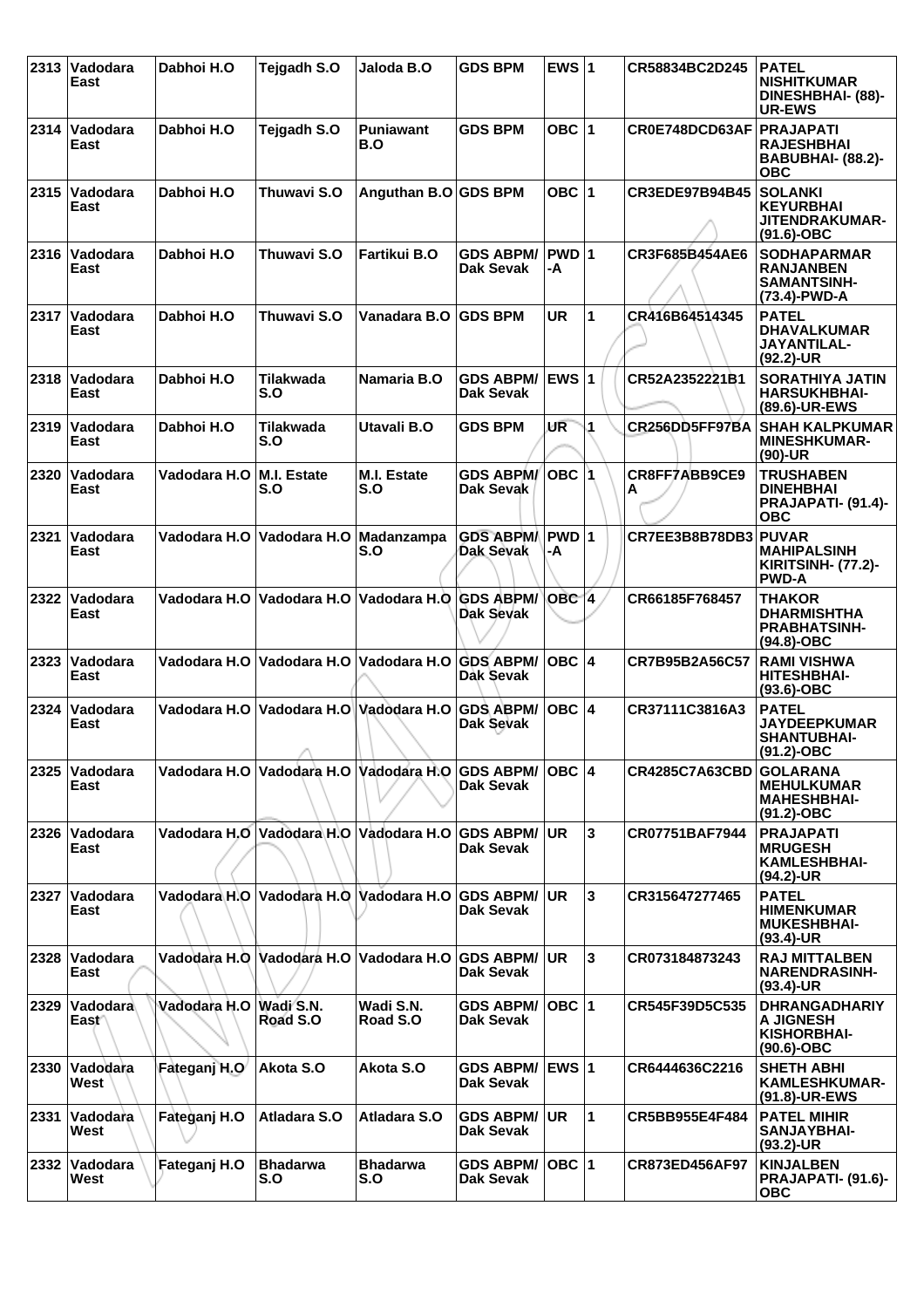| 2333 | Vadodara<br>West        | Fateganj H.O  | <b>Bhadarwa</b><br>S.O    | Prathampura<br>B.O                 | <b>GDS BPM</b>                       | $PWD$ 1<br>-в |              | CR3AC34563BA69        | <b>PRAJAPATI</b><br><b>YOGENDRAKUMAR</b><br>BABUBHAI- (76.6)-<br><b>PWD-B</b> |
|------|-------------------------|---------------|---------------------------|------------------------------------|--------------------------------------|---------------|--------------|-----------------------|-------------------------------------------------------------------------------|
| 2334 | ∣Vadodara<br>West       | Fateganj H.O  | <b>Bhadarwa</b><br>S.O    | <b>Vakaner B.O</b>                 | <b>GDS BPM</b>                       | <b>ST</b>     | 1            | CR63151494754E        | <b>RAVAT</b><br><b>VAISHALIBEN</b><br><b>CHIMANBHAI-</b><br>$(90.8) - ST$     |
| 2335 | Vadodara<br>West        | Fateganj H.O  | <b>Bhaily S.O</b>         | <b>Bill B.O</b>                    | <b>GDS BPM</b>                       | <b>UR</b>     | 1            | CR033442A44338        | <b>PATEL</b><br><b>CHIRAGKUMAR</b><br>SOMABHAI- (94)-<br><b>UR</b>            |
| 2336 | <b>Vadodara</b><br>West | Fateganj H.O  | <b>Bhaily S.O</b>         | Chapad B.O                         | <b>GDS ABPM/</b><br><b>Dak Sevak</b> | $OBC$  1      |              | CR833DBD39D7B8        | <b>PRITIKABEN</b><br><b>KHANT- (89.8)-OBC</b>                                 |
| 2337 | ∣Vadodara<br>West       | Fateganj H.O  | <b>Bhaily S.O</b>         | Raipura B.O                        | <b>GDS BPM</b>                       | OBC $ 1$      |              | CR3B5F5A86AA51        | <b>PRAJAPATI</b><br><b>NIKUNJKUMAR</b><br>LAXMANBHAI-<br>$(92.4)$ -OBC        |
| 2338 | Vadodara<br>West        | Fateganj H.O  | Choranda S.O Lakodara B.O |                                    | <b>GDS BPM</b>                       | <b>UR</b>     | 1            | CR448FE8DCEE29        | <b>PATEL</b><br>KINJALBEN- (92.2)-<br><b>UR</b>                               |
| 2339 | ∣Vadodara<br>West       | Fateganj H.O  | Choranda S.O              | Oslam B.O                          | <b>GDS ABPM/</b><br>Dak Sevak        | <b>UR</b>     | 1            | CR0D622DAE9DF3        | <b>SINDHI</b><br><b>TABASSUMBANU</b><br>NISARMIYA- (88.2)-<br>UR              |
| 2340 | Vadodara<br>West        | Fateganj H.O  | Choranda S.O Oslam B.O    |                                    | <b>GDS BPM</b>                       | $OBC$ 1       |              | CR25923D1DA2D3        | <b>LALPURWALA</b><br><b>ZALAK</b><br><b>MUKESHKUMAR-</b><br>$(89.6)-OBC$      |
| 2341 | Vadodara<br>West        | Fateganj H.O  | Choranda S.O Samra B.O    |                                    | <b>GDS BPM</b>                       | <b>UR</b>     | 1            | CR8CF16BC6F511        | <b>PATEL</b><br><b>SACHINKUMAR</b><br><b>MAHENDRABHAI-</b><br>$(91.2)$ -UR    |
| 2342 | <b>Vadodara</b><br>West | Fateganj H.O  | Choranda S.O Saniad B.O   |                                    | <b>GDS BPM</b>                       | Sτ            | $\mathbf{v}$ | CR4E744F4116F7        | <b>RATHWA</b><br><b>BHAVIKABEN</b><br>ATHIYABHAI-<br>$(88.6)$ -ST             |
| 2343 | Vadodara<br>West        | Fateganj H.O  | Choranda S.O Urad B.O     |                                    | <b>GDS BPM</b>                       | <b>ST</b>     | 1            | CR144C48F8593A        | <b>RATHAVA</b><br><b>VIJAYKUMAR</b><br><b>MAHESHBHAI- (88)-</b><br><b>ST</b>  |
| 2344 | Vadodara<br>West        | Fateganj H.O  | Desar S.O                 | Desar S.O                          | <b>GDS ABPM/</b><br>Dak Sevak        | $OBC$  1      |              | CR6EE856A74E22        | <b>AARTI</b><br><b>DIPAKKUMAR</b><br><b>PATEL- (90.4)-OBC</b>                 |
|      | 2345 Vadodara<br>West   | Fateganj H.O  | Desar S.O                 | Kadchhala<br>B.O                   | <b>GDS BPM</b>                       | UR.           | 11           | CR89B93FA24433        | <b>RAULJI</b><br>HARSHHRAJSINH-<br>$(90.2)$ -UR                               |
| 2346 | ∣Vadodara<br>West       | Fateganj H.O  | Desar S.O                 | Merakuva B.O GDS BPM               |                                      | EWS $ 1$      |              | CR76446895EAA1        | <b>PATHAN</b><br><b>MAAZIDKHAN</b><br><b>ASHRAFKHAN-</b><br>(88)-UR-EWS       |
| 2347 | <b>Vadodara</b><br>West | Fateganj H.O  | Desar S.O                 | Vankaneda<br>B.O                   | <b>GDS BPM</b>                       | <b>ST</b>     | $\mathbf{1}$ | CR792166BAF237        | <b>TADVI JAYESH-</b><br>$(89.6)$ -ST                                          |
|      | 2348 Vadodara<br>West   | Fateganj H.O. | Desar S.O                 | Varsada B.O                        | <b>GDS ABPM/</b><br>Dak Sevak        | <b>UR</b>     | 1            | CR2222338A6F46        | <b>RUCHA PARMAR-</b><br>$(89.4) - SC$                                         |
| 2349 | Vadodara<br>West        | Fateganj H.O  | Fateganj H.O              | <b>Sardar Nagar</b><br>Society S.O | <b>GDS ABPM/</b><br>Dak Sevak        | ST            | 1            | <b>CR3AE642ABA374</b> | <b>DAMOR VATSAL</b><br><b>DINESHBHAI-</b><br>$(90.4)$ -ST                     |
| 2350 | Vadodará<br>West        | Fateganj H.O  | Jarod S.O                 | Dhanora B.O                        | <b>GDS BPM</b>                       | <b>UR</b>     | 1            | CR33C1596E2D8D        | <b>PATEL DIPIKABEN</b><br><b>BABULAL- (91.2)-</b><br><b>UR</b>                |
| 2351 | <b>Vadodara</b><br>West | Fateganj H.O  | Jarod S.O                 | <b>Ghantiyal B.O</b>               | <b>GDS BPM</b>                       | UR.           | $\mathbf{1}$ | CR2D24B449824F        | <b>PATEL</b><br><b>TIRTHKUMAR-</b><br>$(90.8)$ -UR                            |
|      | 2352 Vadodara<br>West   | Fateganj H.O  | Jarod S.O                 | Panchdevla<br>B.O                  | <b>GDS BPM</b>                       | OBC $ 1 $     |              | CR58A362D2B431        | <b>PRAJAPATI RAVI-</b><br>$(91.6)$ -OBC                                       |
| 2353 | <b>Vadodara</b><br>West | Fateganj H.O  | Jarod S.O                 | Rahkui B.O                         | <b>GDS BPM</b>                       | <b>ST</b>     | $\mathbf{1}$ | CR3A61F98A5426        | <b>VAGADIYA</b><br><b>NARESHKUMAR</b><br>KISHORBHAI- (91)-<br>SТ              |
| 2354 | Vadodara<br>West        | Fateganj H.O  | Jarod S.O                 | Rajpura B.O                        | <b>GDS ABPM/</b><br>Dak Sevak        | SC            | 1            | <b>CR4FAD3C793F74</b> | <b>AMIN ANJUBEN-</b><br>$(89.8) - SC$                                         |
|      | 2355 Vadodara<br>West   | Fateganj H.O  | Jarod S.O                 | Sadra B.O                          | <b>GDS BPM</b>                       | OBC $ 1$      |              | CR845872FDC231        | <b>BARIA RAVIRAJ</b><br><b>DILIPKUMAR-</b><br>(89.4)-OBC                      |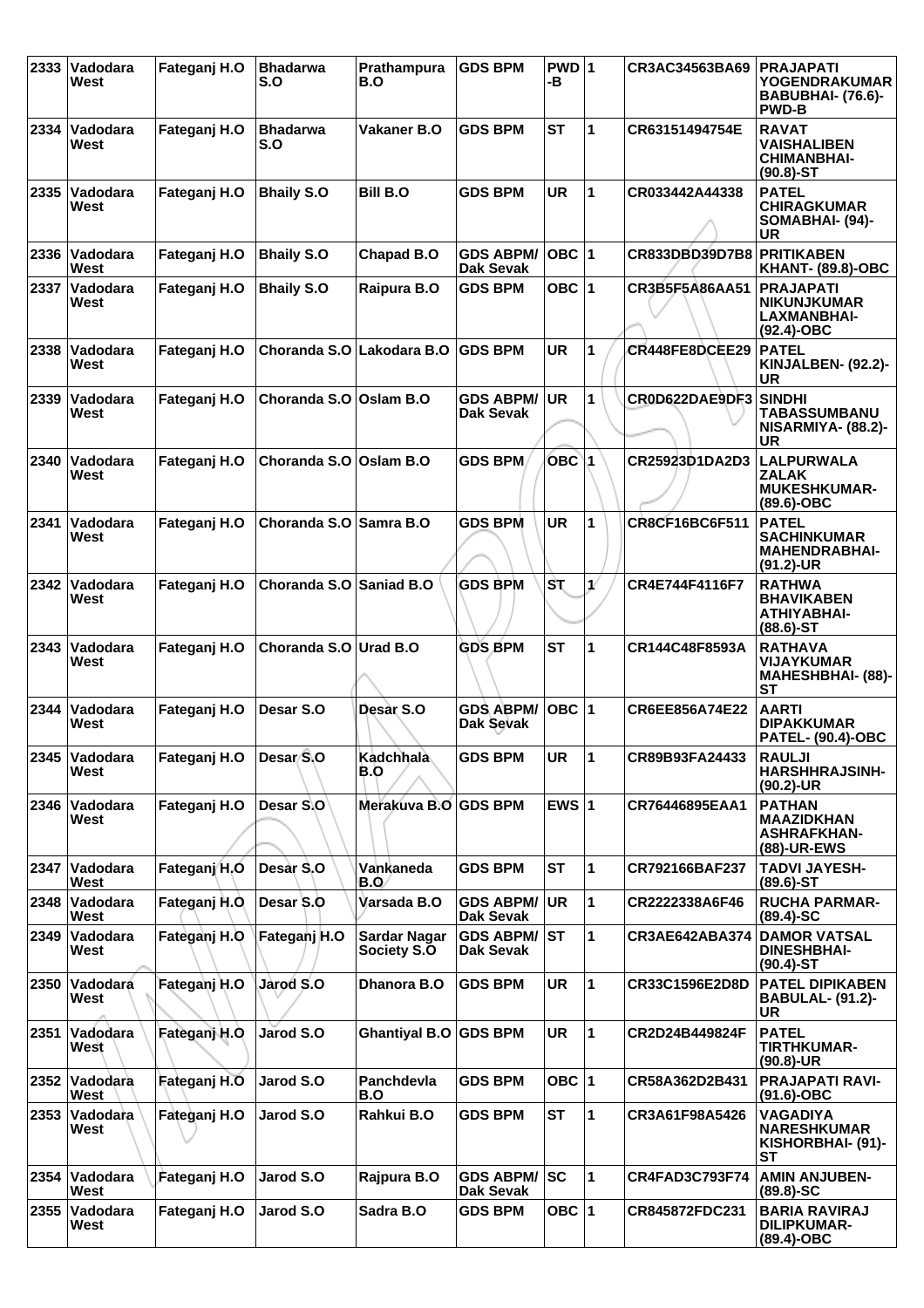| 2356 | Vadodara<br>West        | Fateganj H.O | Kandari S.O                        | Mandala B.O                        | <b>GDS ABPM/</b><br>Dak Sevak        | UR          | 11           | CR833E2D353527        | <b>RAY</b><br><b>KARTIKKUMAR-</b><br>$(92)$ -UR                                |
|------|-------------------------|--------------|------------------------------------|------------------------------------|--------------------------------------|-------------|--------------|-----------------------|--------------------------------------------------------------------------------|
| 2357 | Vadodara<br>West        | Fateganj H.O | Kandari S.O                        | Mandala B.O                        | <b>GDS BPM</b>                       | EWS $ 1$    |              | <b>CR6494F245FBE4</b> | <b>PATEL ARPITABEN</b><br><b>MAHESHBHAI-</b><br>(89.4)-UR-EWS                  |
| 2358 | Vadodara<br>West        | Fateganj H.O | Kandari S.O                        | Nada B.O                           | <b>GDS BPM</b>                       | OBC $ 1$    |              | CR03DE7F7D76A6        | <b>BARIA</b><br>DIXITKUMAR-<br>$(90.4)$ -OBC                                   |
| 2359 | Vadodara<br>West        | Fateganj H.O | Kandari S.O                        | <b>Nana Fofalia</b><br>B.O         | <b>GDS BPM</b>                       | OBC $ 1$    |              | CR0B6EE42EFD51        | <b>MACHHI</b><br><b>JIGARKUMAR</b><br>RAYJIBHAI- (88.4)-<br><b>OBC</b>         |
| 2360 | Vadodara<br>West        | Fateganj H.O | Karkhadi S.O                       | <b>Majatan B.O</b>                 | <b>GDS BPM</b>                       | EWS $ 1$    |              | cr8e2694b3a444        | <b>JADAV</b><br><b>PIYUSHKUMAR</b><br><b>RAMESHBHAI-</b><br>(89.8)-UR-EWS      |
| 2361 | Vadodara<br>West        | Fateganj H.O | Kayavahron<br>S.Ó                  | Jiyatalavdi<br>B.O                 | <b>GDS ABPM/</b><br>Dak Sevak        | UR          | 1            | CR64C64F17747E        | <b>BHAVINBHAI</b><br><b>PATEL- (87.4)-UR</b>                                   |
| 2362 | Vadodara<br>West        | Fateganj H.O | Kayavahron<br>S.O                  | Kuvarpura<br>B.O                   | <b>GDS BPM</b>                       | <b>UR</b>   | 1            | <b>CR4747E7DED739</b> | <b>PATEL VIDHIBEN</b><br><b>RAMESHBHAI-</b><br>$(88.2)$ -UR                    |
| 2363 | Vadodara<br>West        | Fateganj H.O | Kayavahron<br>S.O                  | <b>Ruvand B.O</b>                  | <b>GDS BPM</b>                       | $OBC$ 1     |              | CR0D944F964F18        | <b>PRAJAPATI</b><br><b>VISHALKUMAR</b><br><b>ARVINDBHAI-</b><br>(90.2)-OBC     |
| 2364 | Vadodara<br>West        | Fateganj H.O | Koyali S.O                         | Angadh B.O                         | <b>GDS ABPM/</b><br>Dak Sevak        | <b>ST</b>   | 1            | CR8455BBC17774        | <b>VASAVA</b><br>TUSHARBHAI<br>KALIDAS- (89.6)-ST                              |
| 2365 | Vadodara<br>West        | Fateganj H.O | Koyali S.O                         | Sherkhi B.O                        | <b>GDS ABPM/</b><br><b>Dak Sevak</b> | PWD 1<br>-C |              | <b>CR49CA74F44DB8</b> | <b>BHAREKAR</b><br><b>BHOJRAJ</b><br><b>CHANDRASHEKHA</b><br>R- (87.4)-PWD-C   |
| 2366 | Vadodara<br>West        | Fateganj H.O | <b>Manjusar</b><br><b>GIDC S.O</b> | <b>Manjusar</b><br><b>GIDC S.O</b> | <b>GDS ABPM/</b><br>Dak Sevak        | Sħ          | И            | CR63ED3A1EA4A7        | <b>RATHVA SUBHASB</b><br><b>NARSINHBHAI-</b><br>$(88.6)$ -ST                   |
| 2367 | Vadodara<br>West        | Fateganj H.O | <b>Masar Road</b><br>S.O           | <b>Brahamanvas</b><br>hi B.O       | <b>GDS BPM</b>                       | <b>UR</b>   | 1            | CR498DDBF64AB7        | <b>RANA</b><br><b>VINAYKUMAR</b><br><b>SUMANBHAI-</b><br>$(92.2)$ -UR          |
| 2368 | Vadodara<br>West        | Fateganj H.O | <b>Masar Road</b><br>S.O           | Sampla B.O                         | <b>GDS BPM</b>                       | PWD 1<br>-в |              | CR71AA186A94C5        | <b>PATEL</b><br><b>ASHISHKUMAR-</b><br>(80.8)-PWD-B                            |
|      | 2369 Vadodara<br>West   | Fateganj H.O | Miyagam<br>Karjan S.O              | Gosindra B.O                       | <b>GDS BPM</b>                       | UR          | 11           | CR4949E856EFA9        | <b>CHAUHAN</b><br><b>DEVYANEE</b><br><b>CHETANSINH- (88)-</b><br><b>OBC</b>    |
| 2370 | Vadodara<br>West        | Fateganj H.O | Miyagam<br>Karjan S.O              | Handod B.O                         | <b>GDS BPM</b>                       | <b>UR</b>   | $\mathbf{1}$ | CR5879EAD3B143        | <b>CHAUHAN</b><br><b>CHARMIBEN</b><br><b>RANVIRSINH-</b><br>$(92.4)$ -UR       |
| 2371 | Vadodara<br>West        | Fateganj H.O | Miyagam<br>Karjan S.O              | Kambola B.O                        | <b>GDS BPM</b>                       | <b>UR</b>   | $\mathbf{1}$ | CR6451E48B8DA8        | <b>PATEL</b><br><b>RINKESHKUMAR</b><br><b>MAHENDRABHAI-</b><br>$(91.2)$ -UR    |
| 2372 | Vadodara<br>West        | Fateganj H.O | Miyagam<br>Karjan S.O              | Kurali B.O                         | <b>GDS ABPM/</b><br>Dak Sevak        | EWS $ 1$    |              | CR3DEE4AE2E27E        | <b>PATEL</b><br><b>HARSHKUMAR</b><br><b>PRAKASHBHAI-</b><br>(88)-UR-EWS        |
| 2373 | Vadodara<br><b>West</b> | Fateganj H.O | <b>Miyagam</b><br>Karjan S.O       | Kurali B.O                         | <b>GDS BPM</b>                       | <b>UR</b>   | 1            | <b>CR8F417344F7FD</b> | <b>PATEL BHARGAV</b><br>SHIRISHBHAI-<br>$(90.8)$ -UR                           |
| 2374 | Vadodara<br>West∖       | Fateganj H.O | <b>Miyagam</b><br>Karjan S.O       | <b>Manpur B.O</b>                  | <b>GDS BPM</b>                       | EWS $ 1$    |              | CR5BB2F25F74A3        | <b>THAKOR</b><br><b>HARDIKABAHEN-</b><br>(88.8)-UR-EWS                         |
| 2375 | Vadodara<br>West        | Fateganj H.O | <b>Miyagam</b><br>Karjan S.O       | Miyagam B.O                        | <b>GDS BPM</b>                       | OBC $ 1$    |              | CR7497AB49ABD<br>в    | <b>SHAIKH</b><br><b>MOHAMMADMOIN</b><br><b>MOHAMMADHANIF-</b><br>$(89.2)$ -OBC |
| 2376 | Vadodara<br>West        | Fateganj H.O | <b>Miyagam</b><br>Karjan S.O       | Sambhoi B.O                        | <b>GDS BPM</b>                       | OBC $ 1$    |              | CR674B7BF86BA2        | <b>DARJI NEHABEN-</b><br>$(88.8)-OBC$                                          |
| 2377 | Vadodara<br>West        | Fateganj H.O | Miyagam<br>Karjan S.O              | Sokhdaradhu<br>B.O                 | <b>GDS BPM</b>                       | <b>ST</b>   | 1            | <b>CR84CA72599E8C</b> | <b>RATHWA</b><br><b>HEMLATABEN</b><br>RATANBHAI- (87.2)-<br>ST                 |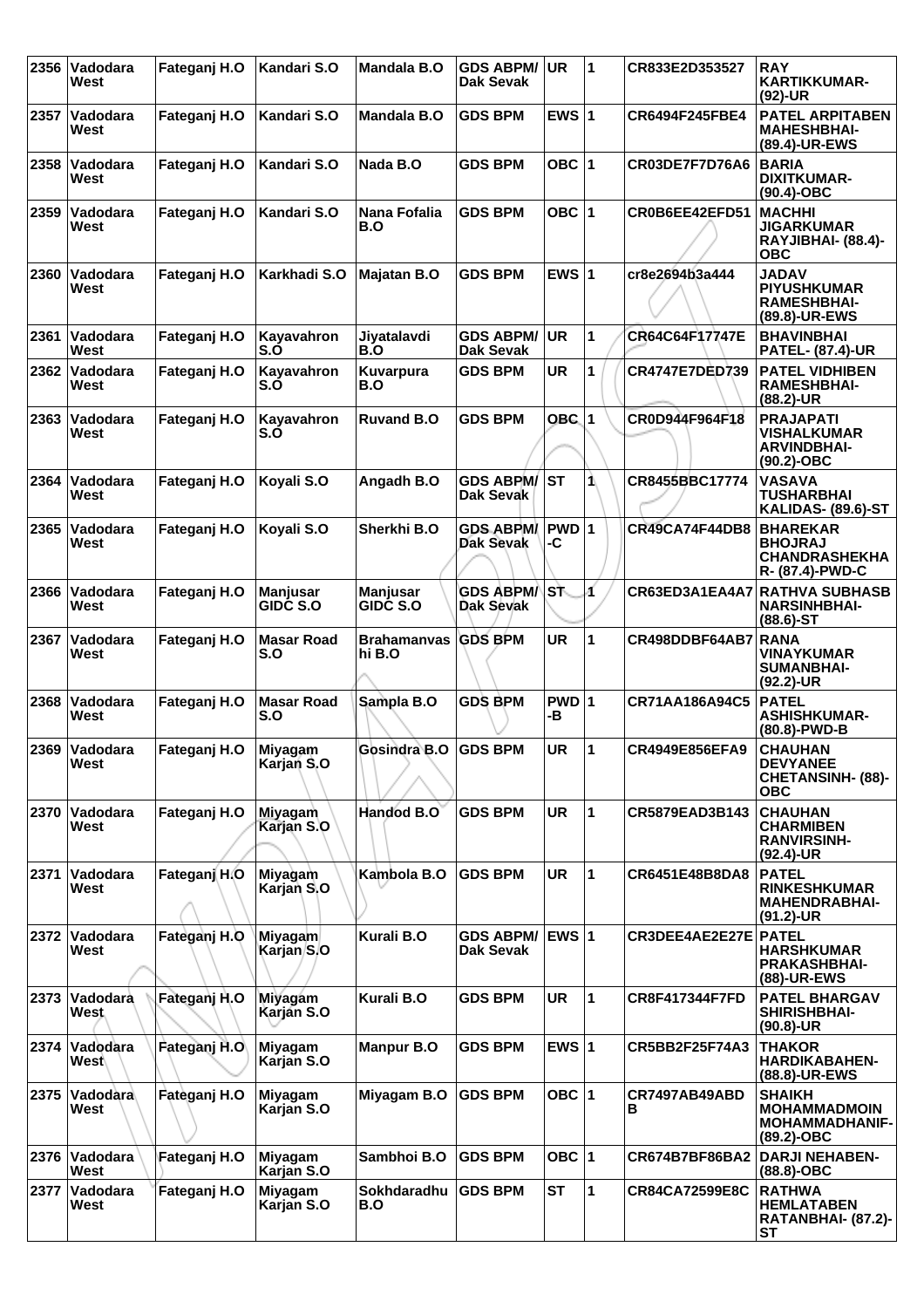| 2378 | Vadodara<br>West        | Fateganj H.O | Miyagam<br>Karjan S.O                  | Virjai B.O               | <b>GDS ABPM/</b><br>Dak Sevak        | OBC $ 1$      |              | CR0BD7CD7DF542 PANCHAL | <b>SHREYABEN</b><br>KAMLESHBHAI-<br>$(90.2)$ -OBC                              |
|------|-------------------------|--------------|----------------------------------------|--------------------------|--------------------------------------|---------------|--------------|------------------------|--------------------------------------------------------------------------------|
| 2379 | <b>Vadodara</b><br>West | Fateganj H.O | Mobha Road<br>S.O                      | <b>Chitral B.O</b>       | <b>GDS BPM</b>                       | UR            | 1            | CR042AC9498D34         | <b>SHINDE</b><br><b>HEENABEN</b><br><b>YOGESH- (90.6)-UR</b>                   |
| 2380 | Vadodara<br>West        | Fateganj H.O | <b>Mobha Road</b><br>S.O               | Gametha B.O              | <b>GDS ABPM/</b><br>Dak Sevak        | <b>UR</b>     | 1            | CR7D29BE51C232         | <b>MATHANE</b><br><b>KANDARP ARUN-</b><br>$(91.4)$ -UR                         |
| 2381 | Vadodara<br>West        | Fateganj H.O | <b>Mobha Road</b><br>S.O               | Gavasad B.O              | <b>GDS BPM</b>                       | <b>UR</b>     | 1            | CR62AA21F122E2         | <b>GORAI JAYDEEP</b><br>GOKULCHANDRA-<br>$(90.4)$ -UR                          |
| 2382 | Vadodara<br>West        | Fateganj H.O | <b>Mobha Road</b><br>S.O               | Jalalpura B.O            | <b>GDS ABPM/</b><br>Dak Sevak        | <b>UR</b>     | 1            | CR1BEDF5B7459E         | <b>PARMAR</b><br><b>PRANAVSINH</b><br><b>RAJENDRASINH-</b><br>$(90.2)$ -UR     |
| 2383 | Vadodara<br>West        | Fateganj H.O | <b>Mobha Road</b><br>S.O               | Kanda B.O                | <b>GDS ABPM/</b><br>Dak Sevak        | <b>UR</b>     | 1            | CR444F3F75A371         | <b>RATHVA</b><br><b>DIPAKKUMAR</b><br><b>RANCHHODBHAI-</b><br>$(89.2)$ -UR     |
| 2384 | Vadodara<br>West        | Fateganj H.O | <b>Mobha Road</b><br>S.O               | <b>Mobha Road</b><br>S.O | <b>GDS ABPM/</b><br>Dak Sevak        | <b>UR</b>     | 1            | CR1E8E64F14DB5         | <b>MALEK</b><br>YUSUFBHAI- (88.8)-<br>UR                                       |
| 2385 | Vadodara<br>West        | Fateganj H.O | <b>Mobha Road</b><br>S.O               | <b>Muval B.O</b>         | <b>GDS BPM</b>                       | $PWD$ 1<br>-C |              | CR2764D4C1F52D         | <b>JOTVA</b><br><b>SANJAYKUMAR</b><br><b>RAJABHAI- (85.4)-</b><br><b>PWD-C</b> |
| 2386 | Vadodara<br>West        | Fateganj H.O | <b>Mobha Road</b><br>S.O               | Pindappa B.O             | <b>GDS ABPM/</b><br>Dak Sevak        | EWS $ 1$      |              | CR4B26A427868F         | <b>FANSE MAYUR</b><br><b>NARENDRABHAI-</b><br>(84.4)-UR-EWS                    |
| 2387 | Vadodara<br>West        | Fateganj H.O | <b>Nandesari</b><br>Ind. Estate<br>S.O | Dodka B.O                | <b>GDS BPM</b>                       | UR            | 1            | CR4E7B227B2175         | <b>PATEL ASHIKABEN</b><br><b>VIJAYKUMAR-</b><br>$(93.2)$ -UR                   |
| 2388 | Vadodara<br>West        | Fateganj H.O | <b>Nandesari</b><br>Ind. Estate<br>S.O | <b>Nandesari</b><br>B.O  | <b>GDS ABPM/</b><br><b>Dak Sevak</b> | 'ST           | $\mathbf{1}$ | CR454847C75645         | <b>PRASHANTKUMAR</b><br><b>TADVI- (87.4)-ST</b>                                |
| 2389 | Vadodara<br>West        | Fateganj H.O | Padra S.O                              | Goriyad B.O              | <b>GDS ABPM/</b><br>Dak Sevak        | lsc           | 1            | <b>CR4E589FEDB865</b>  | <b>PARASKAR KEYUR</b><br><b>SURENDRAKUMAR</b><br>- (90)-SC                     |
| 2390 | Vadodara<br>West        | Fateganj H.O | Padra S.O                              | Jaspura B.O              | <b>GDS BPM</b>                       | <b>UR</b>     | 1            | CR256888C48A2C         | <b>RANA</b><br><b>PRADIPSINH-</b><br>$(91.4)$ -UR                              |
|      | 2391 Vadodara<br>West   | Fateganj H.O | Padra S.O                              | Latipura B.O             | <b>GDS BPM</b>                       | <b>UR</b>     | 1            | CR5424FC59183E         | <b>PATEL DHVANIBEN</b><br><b>HIMANSHUBHAI-</b><br>$(92.2)$ -UR                 |
| 2392 | Vadodara<br>West        | Fateganj H.O | Padra S.O                              | Luna B.O                 | <b>GDS ABPM/</b><br><b>Dak Sevak</b> | lst.          | 1            | CR5E51AD68249D         | <b>MUNIYA</b><br><b>PURVESHKUMAR</b><br>PUNABHAI- (88)-ST                      |
| 2393 | Vadodara<br>West        | Fateganj H.O | Padra S.O                              | Mahmadpura<br>B.O        | <b>GDS BPM</b>                       | EWS $ 1$      |              | CR7A36396CAE44         | <b>PATEL MEGHABEN</b><br><b>NILESHBHAI-</b><br>(91.2)-UR-EWS                   |
| 2394 | Vadodara<br>West        | Fateganj H.O | Padra S.O                              | Mujpur B.O               | <b>GDS BPM</b>                       | OBC $ 1$      |              | <b>CR34711FD18FBC</b>  | <b>CHAUHAN</b><br><b>ROSHANIBEN</b><br><b>ASHOKKUMAR-</b><br>$(91)$ -OBC       |
| 2395 | Vadodara<br>West        | Fateganj H.O | Padra S.O                              | Sangma B.O               | <b>GDS BPM</b>                       | <b>SC</b>     | 1            | CR0DABBFB48C6          | <b>PARMAR</b><br><b>HITENDRA</b><br>VALJIBHAI- (90.8)-<br>SC                   |
| 2396 | Vadodara<br>West        | Fateganj H.O | Padra S.O                              | Umaraya B.O              | <b>GDS BPM</b>                       | <b>ST</b>     | 1            | CR5D6494D9A3A1         | <b>RATHOD</b><br><b>HIRALBEN</b><br><b>RAMANBHAI-</b><br>$(93.2)$ -ST          |
| 2397 | Vadodara<br>West        | Fateganj H.O | Padra S.O                              | Vishrampura<br>B.O       | <b>GDS ABPM/</b><br>Dak Sevak        | <b>ST</b>     | 1            | CR67F6A7AC922F         | <b>NINAMA</b><br><b>ABHAYKUMAR-</b><br>$(86.2)$ -ST                            |
| 2398 | Vadodara<br>West        | Fateganj H.O | POR S.O                                | Manglej B.O              | <b>GDS BPM</b>                       | EWS $ 1$      |              | <b>CR69BBE864B57A</b>  | <b>RATHOD</b><br><b>DEEPRAJSINH</b><br><b>NARENDRASINH-</b><br>(88)-UR-EWS     |
| 2399 | Vadodara<br>West        | Fateganj H.O | POR S.O                                | Sundarpura<br>B.O        | <b>GDS BPM</b>                       | <b>ST</b>     | $\mathbf{1}$ | CR4C1163E6D242         | <b>MAKAWANA</b><br><b>JINALBEN</b><br>BALUBHAI- (89.6)-<br>ST                  |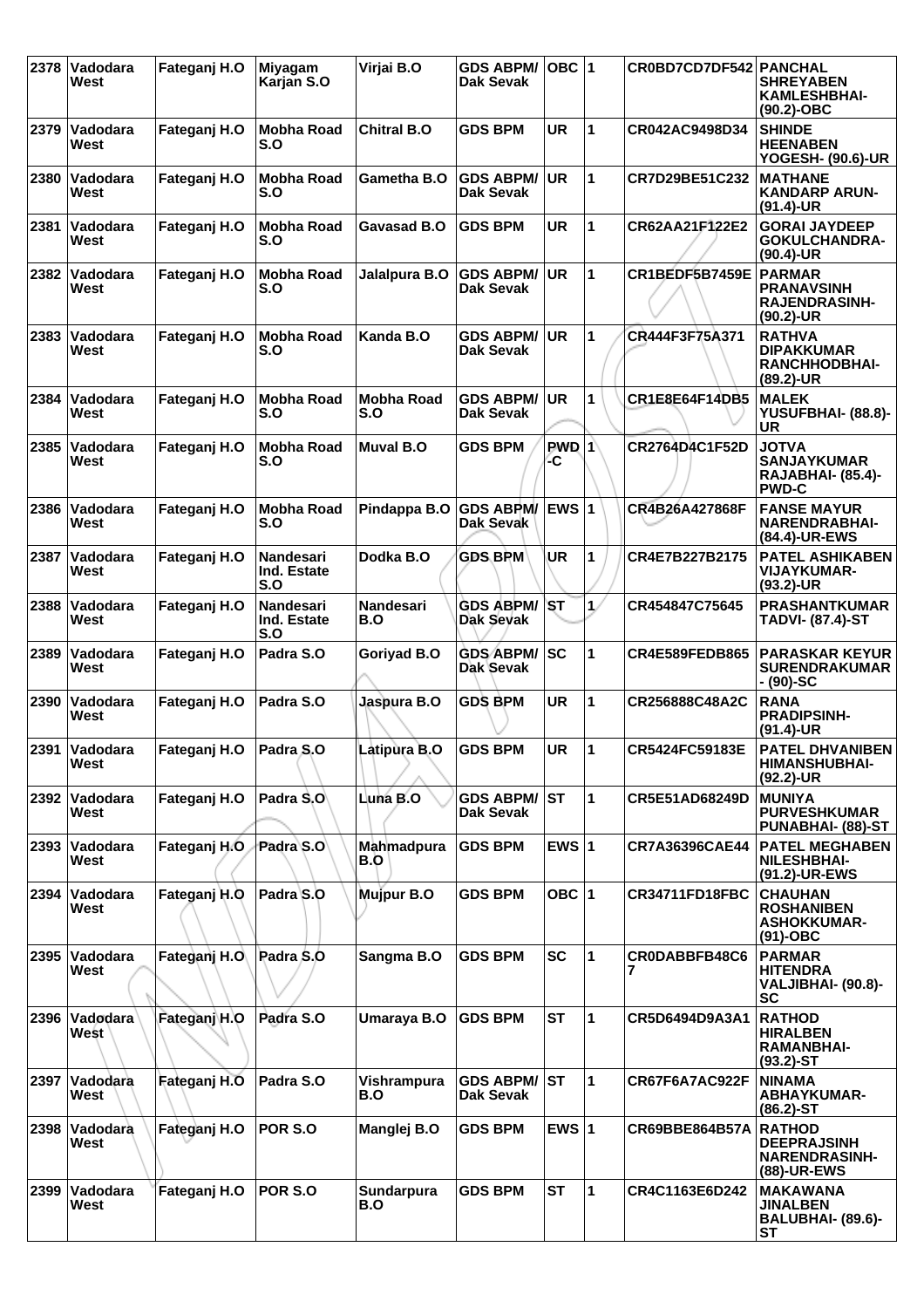| 2400 | Vadodara<br>West        | Fateganj H.O | POR S.O                         | Vadsala B.O            | <b>GDS BPM</b>                       | <b>ST</b> | 1            | CR0A382424F248        | <b>RATHVA</b><br><b>ROHITBHAI</b><br><b>UNDHIYABHAI-</b><br>$(88.4) - ST$     |
|------|-------------------------|--------------|---------------------------------|------------------------|--------------------------------------|-----------|--------------|-----------------------|-------------------------------------------------------------------------------|
|      | 2401 Vadodara<br>West   | Fateganj H.O | Racecourse<br>S.O               | Geb S.O                | <b>GDS ABPM/</b><br>Dak Sevak        | $OBC$  1  |              | CR5E3C32FE98E6        | <b>RANA HIMABEN</b><br>NITINKUMAR-<br>$(92.2)$ -OBC                           |
| 2402 | <b>Vadodara</b><br>West | Fateganj H.O | Ranu S.O                        | Bhoj B.O               | <b>GDS BPM</b>                       | <b>UR</b> | 1            |                       | CR6BCA41ED184E MANSURI RAMEEZ<br>HANIFBHAI- (89.6)-<br>UR                     |
| 2403 | <b>Vadodara</b><br>West | Fateganj H.O | Rustampura<br>S.O<br>(Vadodara) | Amreshwar<br>B.O       | <b>GDS BPM</b>                       | <b>UR</b> | 1            | CR18CE47A643E6        | <b>PATEL</b><br><b>DIVYESHKUMAR</b><br><b>MUKESHBHAI-</b><br>$(93.8)$ -UR     |
| 2404 | <b>Vadodara</b><br>West | Fateganj H.O | Rustampura<br>S.O<br>(Vadodara) | Antoli B.O             | <b>GDS ABPM/</b><br>Dak Sevak        | UR        | 1            | CR7BE4D6D421C9        | <b>PATEL NIDHIBEN-</b><br>$(89.8)$ -UR                                        |
| 2405 | <b>Vadodara</b><br>West | Fateganj H.O | Rustampura<br>S.O<br>(Vadodara) | Gabhirpura<br>B.O      | <b>GDS ABPM/</b><br>Dak Sevak        | <b>UR</b> | 1            | CR74524D64CB39        | <b>ROHIT</b><br><b>MITESHKUMAR</b><br>SURESHBHAI- (90)-<br><b>UR</b>          |
| 2406 | Vadodara<br>West        | Fateganj H.O | Rustampura<br>S.O<br>(Vadodara) | Karmaliyapur<br>a B.O  | <b>GDS ABPM/</b><br><b>Dak Sevak</b> | UR        | 1            | CR1B44C4AA1A44        | <b>SAIYAD</b><br><b>UJAMABANU</b><br><b>MUSTAKALI- (88.2)-</b><br>UR          |
| 2407 | <b>Vadodara</b><br>West | Fateganj H.O | Rustampura<br>S.O<br>(Vadodara) | <b>Kasumbia</b><br>B.O | <b>GDS ABPM/</b><br>Dak Sevak        | /UR       | 1            | CR2F3E1F2349E1        | <b>PATEL SAGAR-</b><br>$(87.8)$ -UR                                           |
| 2408 | Vadodara<br>West        | Fateganj H.O | Rustampura<br>S.O<br>(Vadodara) | <b>Kasumbia</b><br>B.O | <b>GDS BPM</b>                       | <b>UR</b> | 1            | CR352A43983C88        | <b>PATEL</b><br><b>NISARGKUMAR</b><br>DIPAKBHAI- (88.2)-<br>UR                |
| 2409 | Vadodara<br>West        | Fateganj H.O | Rustampura<br>S.O<br>(Vadodara) | Kuvarpura<br>B.O       | <b>GDS BPM</b>                       | ÙR        | 1            | CR614764428FB2        | <b>KRUTIBEN- (91)-UR</b>                                                      |
| 2410 | <b>Vadodara</b><br>West | Fateganj H.O | Rustampura<br>S.O<br>(Vadodara) | Remeshwarp<br>ura B.O  | <b>GDS BPM</b>                       | OBC 1     |              | <b>CR17BEDE997498</b> | <b>MUNDHAVA</b><br><b>RANJEET</b><br><b>DHANABHAI-</b><br>(89.2)-OBC          |
| 2411 | <b>Vadodara</b><br>West | Fateganj H.O | Rustampura<br>S.O<br>(Vadodara) | Saidal B.O             | <b>GDS BPM</b>                       | OBC ∣1    |              | CR5E8392DFF516        | <b>PRAJAPATI</b><br><b>KUNTALKUMAR</b><br>KIRITBHAI- (88.4)-<br><b>OBC</b>    |
|      | 2412 Vadodara<br>West   | Fateganj H.O | Rustampura<br>S.O<br>(Vadodara) | Valva B.O              | <b>GDS BPM</b>                       | <b>ST</b> | $\mathbf{1}$ | CR48BAF39C8D86        | <b>VASAIYA</b><br><b>PINALBEN</b><br><b>MAHESHBHAI-</b><br>$(88.8) - ST$      |
| 2413 | <b>Vadodara</b><br>West | Fateganj H.O | Rustampura<br>S.O<br>(Vadodara) | Vedpur B.O             | <b>GDS BPM</b>                       | <b>ST</b> | $\mathbf 1$  | CR1EB489B3C216        | <b>RATHVA</b><br><b>BHAGWATKUMAR</b><br><b>NAVALSINGBHAI-</b><br>$(88.2)$ -ST |
|      | 2414 Vadodara<br>West   | Fateganj H.O | Samlaya R S<br>S.O              | Nani Bhadol<br>B.O/    | <b>GDS BPM</b>                       | OBC $ 1$  |              | CROFAABA5C2D4<br>A    | <b>VARIA RAVIKUMAR</b><br>SANJAYBHAI-<br>(90.8)-OBC                           |
| 2415 | Vadodara<br>West        | Fateganj H.O | Sandasal S.O                    | Chhaliar B.O           | <b>GDS BPM</b>                       | <b>UR</b> | 1            | CR089194B35DD9        | <b>SAMARVIJAY</b><br><b>SINHJI PARMAR-</b><br>$(91.2)$ -UR                    |
| 2416 | ∣Vadodara<br>West       | Fateganj H.O | Sandasal S.O                    | Dhantej B.O            | <b>GDS ABPM/</b><br>Dak Sevak        | <b>UR</b> | 1            | <b>CR7D3756FFEA47</b> | <b>RATHOD</b><br><b>SHARADKUMAR</b><br><b>KULDEEPSINH-</b><br>$(90.6)$ -UR    |
| 2417 | Vadodara<br>West        | Fateganj H.O | Sandasal S.O                    | Limdi B.O              | <b>GDS BPM</b>                       | <b>UR</b> | $\mathbf 1$  | CR6A283B8935CC        | <b>CHAVDA</b><br><b>TEJENDRAKUMAR-</b><br>(92.2)-UR                           |
| 2418 | Vadodara<br>West        | Fateganj H.O | Sandasal S.O                    | Narpura B.O            | <b>GDS ABPM/</b><br>Dak Sevak        | <b>UR</b> | 1            | CR192F3F47BB48        | <b>BHAVSAR</b><br><b>PARTHKUMAR</b><br>GIRISHBHAI- (90.4)-<br><b>UR</b>       |
|      | 2419 Vadodara<br>West   | Fateganj H.O | <b>Sandasal S.O</b>             | Vasia B.O              | <b>GDS ABPM/</b><br>Dak Sevak        | <b>UR</b> | 1            | CR648BF4814846        | <b>PRIYAL- (89.2)-UR</b>                                                      |
| 2420 | Vadodara<br>West        | Fateganj H.O | Savli S.O                       | Mevli B.O              | <b>GDS BPM</b>                       | EWS $ 1$  |              | CR786465357F51        | <b>PATEL</b><br><b>AKSHAYKUMAR</b><br><b>GUNVANTBHAI-</b><br>(89.6)-UR-EWS    |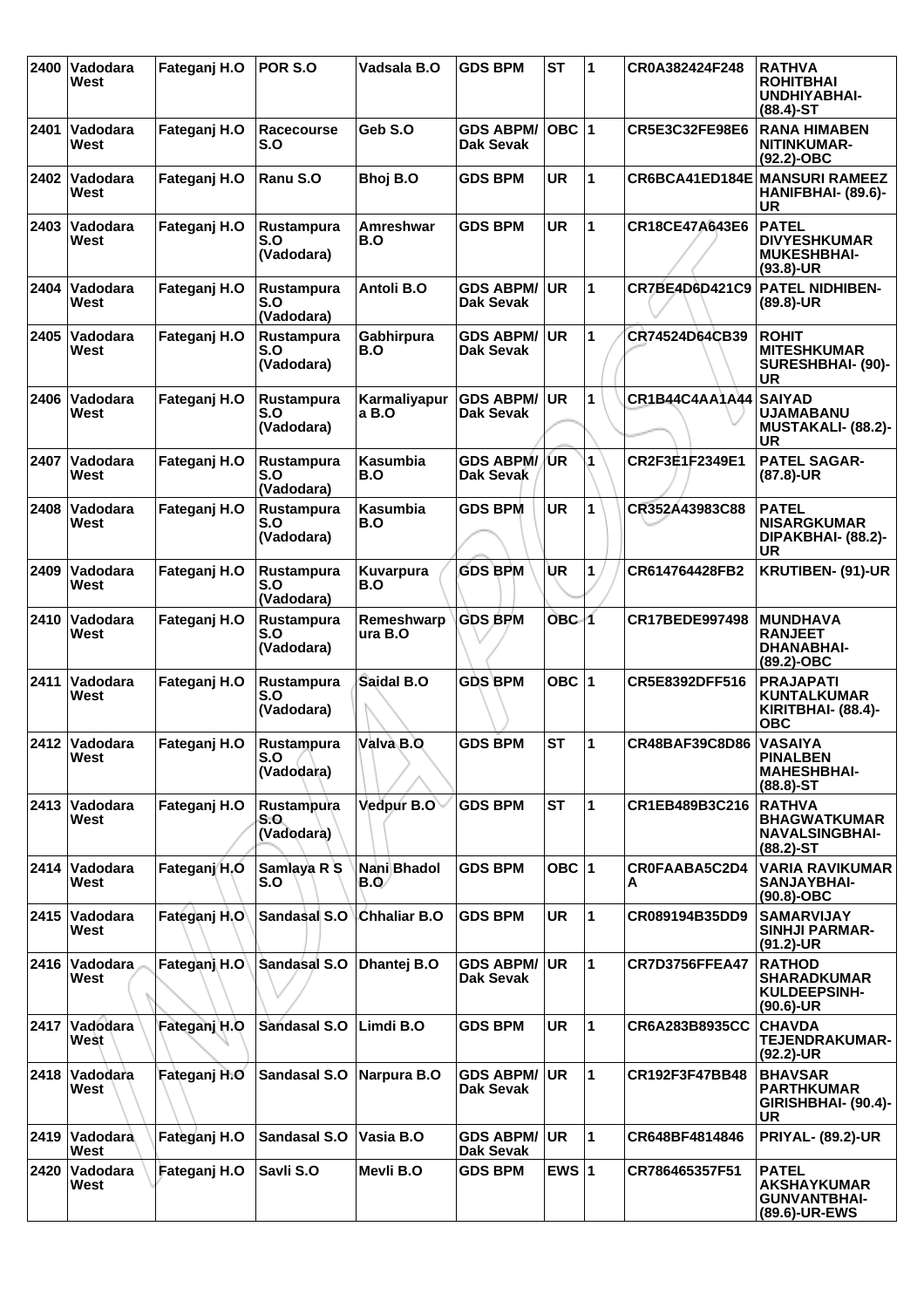| 2421 | Vadodara<br>West      | Fateganj H.O | Savli S.O                                  | Poicha B.O                          | <b>GDS BPM</b>                | OBC $ 1$    |                      | CR53514C1D9AD4        | <b>PARMAR</b><br><b>HIRENKUMAR</b><br>PAULBHAI- (91.2)-<br><b>OBC</b>              |
|------|-----------------------|--------------|--------------------------------------------|-------------------------------------|-------------------------------|-------------|----------------------|-----------------------|------------------------------------------------------------------------------------|
| 2422 | Vadodara<br>West      | Fateganj H.O | Savli S.O                                  | <b>Rasulpur B.O</b>                 | <b>GDS ABPM/</b><br>Dak Sevak | UR.         | $\mathbf 1$          | <b>CR7FF4DEF98585</b> | <b>AGARWAL PRITI</b><br><b>SHRIBHAGWAN-</b><br>$(92.8)$ -UR                        |
| 2423 | Vadodara<br>West      | Fateganj H.O | Savli S.O                                  | <b>Vintoz B.O</b>                   | <b>GDS ABPM/</b><br>Dak Sevak | <b>UR</b>   | $\mathbf{1}$         | CR429884641465        | <b>SOLANKI</b><br><b>DHARMARAJSINH</b><br><b>PRADIPSINH- (90)-</b><br>UR           |
| 2424 | Vadodara<br>West      | Fateganj H.O | Sevasi S.O                                 | Ampad B.O                           | <b>GDS BPM</b>                | <b>UR</b>   | $\mathbf 1$          | CR3314C5B434C2        | <b>ZALA KRIPALSINH</b><br><b>CHANDUBHA-</b><br>$(93.6)$ -UR                        |
| 2425 | Vadodara<br>West      | Fateganj H.O | Sevasi S.O                                 | Gotri B.O                           | <b>GDS BPM</b>                | OBC $ 1$    |                      | CR1DF7B671A237        | <b>SHAIKH</b><br><b>SHAHENAZ</b><br><b>GULAMNABI-</b><br>$(92.4)$ -OBC             |
| 2426 | Vadodara<br>West      | Fateganj H.O | Sokhda S.O                                 | Pilol B.O                           | <b>GDS ABPM/</b><br>Dak Sevak | <b>ST</b>   | 1                    | CR321E83662F74        | <b>GANAVA</b><br>SUNILBHAI- (88.8)-<br><b>ST</b>                                   |
| 2427 | Vadodara<br>West      | Fateganj H.O | Sokhda S.O                                 | Pilol B.O                           | <b>GDS BPM</b>                | OBC $ 1$    |                      | CR185F4B4964C9        | <b>PATEL HETVI</b><br><b>ISHWARBHAI-</b><br>$(90.8)-OBC$                           |
| 2428 | Vadodara<br>West      | Fateganj H.O | Sokhda S.O                                 | Vasna Kotaria GDS BPM<br><b>B.O</b> |                               | ST.         | $ 1\rangle$          | CR2C84F4D9BBC7        | <b>DAMOR NISHA</b><br>MANILAL- (89.2)-ST                                           |
| 2429 | Vadodara<br>West      | Fateganj H.O | T <sub>B</sub><br><b>Sanatorium</b><br>S.O | T <sub>B</sub><br>Sanatorium<br>S.O | <b>GDS ABPM/</b><br>Dak Sevak | PWD 1<br>-В |                      | CR2F6B49B6DCD8 PATEL  | <b>ANKITABAHEN</b><br>NIKHILKUMAR-<br>(78)-PWD-B                                   |
| 2430 | Vadodara<br>West      | Fateganj H.O | Vaghodia S.O                               | Chipad B.O                          | <b>GDS BPM</b>                | <b>UR</b>   | 1                    | CR1AE688564B3F        | <b>MUKULKUMAR</b><br><b>CHANDAK- (93.1)-</b><br>UR                                 |
| 2431 | Vadodara<br>West      | Fateganj H.O | Vaghodia S.O                               | Ghodadara<br>B.O                    | <b>GDS BPM</b>                | UR.         | и                    | CR1119B3861448        | <b>PATEL</b><br><b>GAURANGKUMAR</b><br><b>PRAKASHCHANDR</b><br>A- (91.6)-UR        |
| 2432 | Vadodara<br>West      | Fateganj H.O | Vaghodia S.O                               | <b>Raval B.O</b>                    | <b>GDS BPM</b>                | OBC $ 1$    |                      | CR1929E2FD7A46        | <b>PRAJAPATI</b><br><b>NEELKUMAR</b><br><b>ARVINDBHAI-</b><br>$(90.4)$ -OBC        |
| 2433 | Vadodara<br>West      | Fateganj H.O | Vaghodia S.O                               | Sangadol B.O GDS BPM                |                               | <b>SC</b>   | 1                    | CR65B42C527279        | <b>PARMAR DIVYANG</b><br><b>JAGDISH- (91.6)-SC</b>                                 |
|      | 2434 Vadodara<br>West | Fateganj H.O | Vaghodia S.O Vyara Antoli<br>B.O           |                                     | <b>GDS BPM</b>                | <b>ST</b>   | 1                    | CR5DDF2FA49374        | <b>DANGI HARSHITA</b><br>JASHUBHAI- (91.6)-<br>SТ                                  |
| 2435 | Vadodara<br>West      | Fateganj H.O | Valan S.O                                  | Kiya B.O                            | <b>GDS BPM</b>                | <b>UR</b>   | $\mathbf 1$          | CR5D4F1241E775        | <b>CHAVDA SHIVANI-</b><br>$(90)-UR$                                                |
| 2436 | Vadodara<br>West      | Fateganj H.O | Valan S.O.                                 | Valan S.O                           | <b>GDS ABPM/</b><br>Dak Sevak | <b>ST</b>   | $\mathbf{2}$         | <b>CR8A5FE71B43C1</b> | <b>RATHVA JYOTIBEN</b><br>GAMJIBHAI- (89.4)-<br><b>ST</b>                          |
| 2437 | Vadodara<br>West      | Fateganj H.O | Valan <sub>S.O</sub>                       | Valan S.O                           | <b>GDS ABPM/</b><br>Dak Sevak | <b>ST</b>   | $ 2\rangle$          | CR0DB3A15684F4        | <b>RATHWA</b><br><b>HITESHKUMAR-</b><br>$(85.6)$ -ST                               |
|      | 2438 Valsad           | Valsad H.O   | Amba Talat<br>S.O                          | Bopi B.O                            | <b>GDS BPM</b>                | EWS $ 1 $   |                      | CR042F1FA7B638        | <b>PANOT</b><br><b>NARANBHAI</b><br><b>HARISHANKARBH</b><br><b>AI- (86)-UR-EWS</b> |
|      | 2439 Valsad           | Valsad H.O   | Amba Talat<br>S.O                          | Hanumatmal<br>B.O                   | <b>GDS BPM</b>                | <b>UR</b>   | $\blacktriangleleft$ | CR82B7DBB4E365        | <b>BHOYA DIPAKBHAI</b><br><b>GULABBHAI- (91.4)-</b><br><b>ST</b>                   |
|      | 2440 Valsad           | Valsad H.O   | Amba Talat<br>S.O                          | Khanda B.O                          | <b>GDS BPM</b>                | <b>UR</b>   | $\blacksquare$       | CR34D8FFF55F7F        | <b>THAKOR FORAM</b><br><b>SHAILESHSINH-</b><br>$(90)$ -UR                          |
| 2441 | Valsad                | Valsad H.O   | Atul S.O                                   | <b>Bhagod B.O</b>                   | <b>GDS BPM</b>                | OBC $ 1$    |                      | CR1414254F455B        | <b>PATEL NEEL</b><br><b>KHANDUBHAI-</b><br>$(91.6)$ -OBC                           |
|      | 2442 Valsad           | Valsad H.O   | Atul S.O                                   | Magod B.O                           | <b>GDS BPM</b>                | <b>UR</b>   | $\mathbf 1$          | CR843C86B58716        | <b>PATEL</b><br><b>MEETKUMAR-</b><br>$(90.8)-OBC$                                  |
|      | 2443 Valsad           | Valsad H.O   | <b>Bhilad S.O</b>                          | Karambeli<br>B.O                    | <b>GDS BPM</b>                | <b>UR</b>   | $\blacksquare$       | CR2C647559CA87        | <b>NAYAK</b><br><b>HARDIKKUMAR</b><br>VINODBHAI- (91)-<br><b>ST</b>                |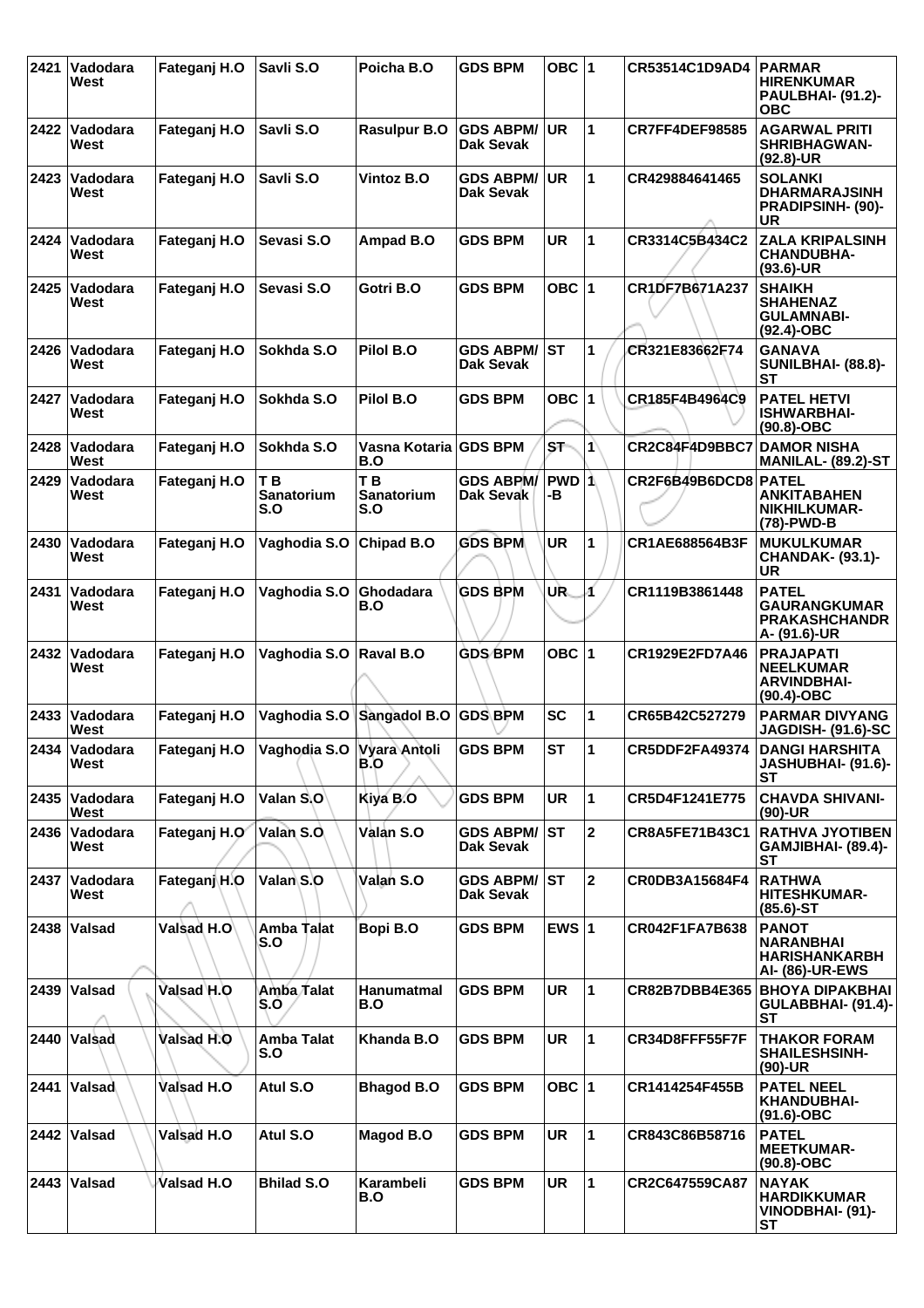| 2444 | Valsad          | Valsad H.O        | Dadra S.O                                | <b>Karvad B.O</b>      | <b>GDS ABPM/</b><br>Dak Sevak        | <b>UR</b> | $\blacktriangleleft$ | CR0226CD4F9173        | <b>SEVAK</b><br><b>BHOOMIKABEN-</b><br>$(87.4)$ -UR                      |
|------|-----------------|-------------------|------------------------------------------|------------------------|--------------------------------------|-----------|----------------------|-----------------------|--------------------------------------------------------------------------|
| 2445 | <b>Valsad</b>   | Valsad H.O        | Dadra S.O                                | <b>Karvad B.O</b>      | <b>GDS BPM</b>                       | UR        | 1                    | CR1D494FFF1CCC        | <b>JOSHI</b><br><b>VAIBHAVKUMAR-</b><br>$(87.8)$ -UR                     |
| 2446 | <b>Valsad</b>   | Valsad H.O        | Daman S.O                                | Kadaiya B.O            | <b>GDS ABPM/</b><br>Dak Sevak        | <b>UR</b> | $\mathbf{1}$         | <b>CR5FE2C4C4454B</b> | <b>TANDEL NEHABEN</b><br><b>NARSINHBHAI-</b><br>$(89.6)$ -UR             |
| 2447 | Valsad          | Valsad H.O        | <b>Dharampur</b><br>S.O (Valsad)         | <b>Bhambha B.O</b>     | <b>GDS ABPM/</b><br><b>Dak Sevak</b> | <b>UR</b> | $\mathbf{1}$         | CR4D24CDF11882        | <b>PATEL</b><br><b>HARSHITKUMAR</b><br>VIJAYBHAI- (89.2)-<br>SТ          |
| 2448 | <b>Valsad</b>   | <b>Valsad H.O</b> | <b>Dharampur</b><br>S.O (Valsad)         | Dhamani B.O            | <b>GDS ABPM/</b><br>Dak Sevak        | <b>UR</b> | 1                    | CR82BA53871681        | <b>PATEL</b><br><b>MOHITKUMAR</b><br>KANTUBHAI- (89.2)-<br>ST            |
| 2449 | <b>Valsad</b>   | Valsad H.O        | <b>Dharampur</b><br>S.O (Valsad)         | <b>Makadban</b><br>B.O | <b>GDS BPM</b>                       | EWS $ 1$  |                      | <b>CR4FB44B5992CC</b> | <b>KHAKHI VISHAL</b><br>GOPALBHAI- (86.4)-<br><b>UR-EWS</b>              |
| 2450 | Valsad          | Valsad H.O        | <b>Dharampur</b><br>S.O (Valsad)         | Sidumbar B.O GDS BPM   |                                      | <b>UR</b> | 1                    | CR26C7EDFB2D51        | <b>PATEL</b><br><b>HARDIKKUMAR</b><br>KISHORBHAI-<br>$(90.2)$ -ST        |
| 2451 | Valsad          | Valsad H.O        | <b>Dharampur</b><br>S.O (Valsad)         | Veribhavada<br>B.O     | <b>GDS ABPM/</b><br>Dak Sevak        | UR-       | $\blacktriangleleft$ | CR3559A3E5424C        | <b>PATEL</b><br><b>JIGARKUMAR</b><br>DHIRUBHAI- (87.2)-<br><b>OBC</b>    |
| 2452 | Valsad          | <b>Valsad H.O</b> | Dungri S.O<br>(Valsad)                   | Dungri S.O<br>(Valsad) | <b>GDS ABPM/</b><br>Dak Sevak        | <b>UR</b> | 1                    | CR7A91AE181454        | <b>PATEL KARTAVI</b><br>SANJAYKUMAR-<br>$(93)-OBC$                       |
| 2453 | Valsad          | <b>Valsad H.O</b> | Dungri S.O<br>(Valsad)                   | Jespore B.O            | <b>GDS ABPM/</b><br>Dak Sevak        | UR        | $\mathbf{1}$         | CR75932A54CB14        | <b>PATEL</b><br><b>DARSHNESH-</b><br>$(91.8)-OBC$                        |
| 2454 | Valsad          | <b>Valsad H.O</b> | Kaprada S.O                              | Chandvegan<br>B.O      | <b>GDS ABPM/</b><br>Dak Sevak        | <b>UR</b> | $\mathbf{1}$         | CR54677BF36ABC        | <b>THAKKAR SHIVAM</b><br><b>PRAFULCHANDRA-</b><br>(87)-UR                |
| 2455 | <b>Valsad</b>   | Valsad H.O        | Kaprada S.O                              | Varvath B.O            | <b>GDS BPM</b>                       | <b>UR</b> | 1                    | CR42C9E5CA43C<br>D    | <b>PATEL</b><br><b>PREYASKUMAR</b><br>JAYANTILAL- (87)-<br><b>ST</b>     |
| 2456 | <b>Valsad</b>   | Valsad H.O        | <b>Karad Daman</b><br><b>Project S.O</b> | Surangi B.O            | <b>GDS BPM</b>                       | UR        | 1                    | CR6D1B4AFD4E19        | <b>PATEL</b><br><b>MOSMEEBEN-</b><br>$(85.8)$ -UR                        |
|      | 2457 Valsad     | <b>Valsad H.O</b> | Khatalwada<br>S.O                        | Manekpore<br>B.O       | <b>GDS BPM</b>                       | OBC $ 1$  |                      | CR64C75798E731        | <b>PATEL URVI</b><br><b>THAKORBHAI- (90)-</b><br><b>OBC</b>              |
|      | 2458 Valsad     | Valsad H.O        | <b>Moti Daman</b><br>S.O                 | Magarwada<br>B.O       | <b>GDS BPM</b>                       | <b>UR</b> | $\mathbf{1}$         | CR76A5DD919D31        | <b>PATEL</b><br><b>NUTANKUMARI</b><br>AJITBHAI- (89.8)-ST                |
|      | 2459 Valsad     | Valsad H.O        | Nanapondha<br>S.O                        | Amdha B.O              | <b>GDS BPM</b>                       | <b>UR</b> | $\mathbf{1}$         | CR3EF153DF34AD        | <b>PATEL</b><br><b>MITALKUMARI</b><br><b>JAYESHBHAI-</b><br>$(89.6)$ -ST |
|      | 2460 Valsad     | Valsad H.O.       | Nanapondha<br>S.O                        | Sukhala B.O            | <b>GDS BPM</b>                       | <b>UR</b> | 1                    | CR4433477CC742        | <b>MITTALBEN</b><br><b>PATEL- (89.8)-ST</b>                              |
| 2461 | Valsad          | Valsad H.O        | Nanapondha<br>S.O                        | Varna B.O              | <b>GDS BPM</b>                       | <b>UR</b> | $\mathbf{1}$         | <b>CR3B544347CFA2</b> | <b>CHAUDHARI</b><br><b>KRUNALKUMAR</b><br>RAMUBHAI- (88)-ST              |
|      | 2462 $ V$ alsad | Valsad H.O.       | Nargol S.O                               | Tadgam B.O             | <b>GDS BPM</b>                       | <b>UR</b> | $\mathbf{1}$         | CR345658F42F44        | <b>PATEL</b><br><b>RACHANABEN</b><br>KISHORBHAI-<br>(87.4)-OBC           |
|      | 2463 Valsad     | Valsad H.O        | Naroli S.O                               | Kachigam<br>B.O        | <b>GDS ABPM/</b><br>Dak Sevak        | UR.       | 1                    | <b>CR83CFE16AE317</b> | <b>PATEL</b><br><b>SANJANABEN</b><br>GAMANBHAI- (91)-<br><b>ST</b>       |
| 2464 | Valsad          | Valsad H.O        | Naroli S.O                               | Nagvas B.O             | <b>GDS ABPM/</b><br>Dak Sevak        | <b>UR</b> | $\mathbf{1}$         | CR68FBC3D2D614        | <b>PATEL</b><br><b>HIRALKUMAR</b><br>BALUBHAI- (88.8)-<br><b>ST</b>      |
| 2465 | Valsad          | Valsad H.O        | Pardi Paria<br>S.O                       | Kherlav B.O            | <b>GDS BPM</b>                       | <b>UR</b> | $\mathbf{1}$         | CR11B5BD678445        | <b>SAPKAL VARSHA</b><br><b>NARAYANBHAI-</b><br>$(93.4)$ -UR              |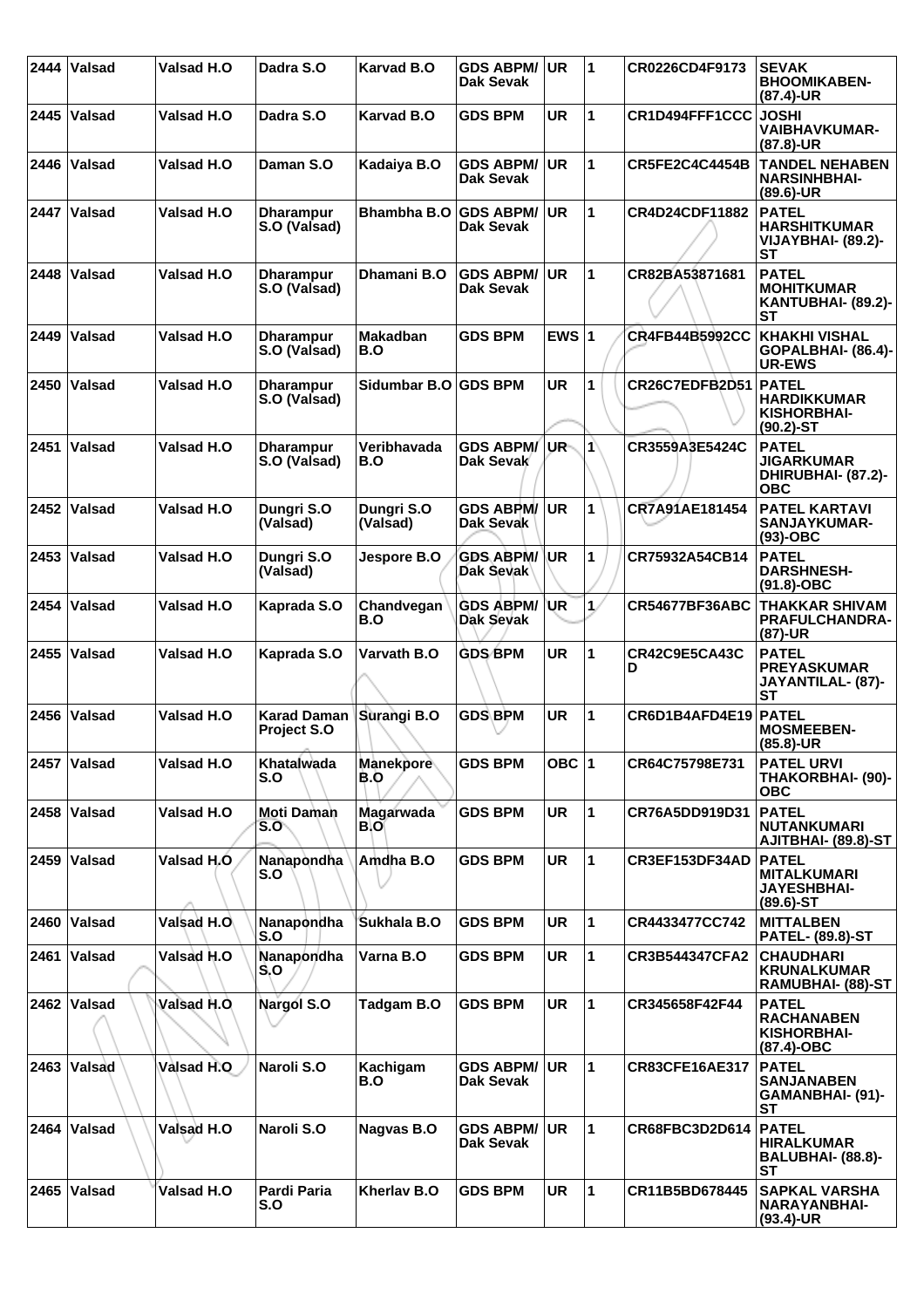| 2466 | Valsad                                  | Valsad H.O  | Ronvel S.O                         | Navera B.O                | <b>GDS BPM</b>                       | EWS $ 1$  |             | CR5DE4F8344B43        | <b>DIGPALSINH</b><br><b>MAHESHBHAI</b><br><b>RAVAT- (88)-UR-</b><br><b>EWS</b> |  |  |
|------|-----------------------------------------|-------------|------------------------------------|---------------------------|--------------------------------------|-----------|-------------|-----------------------|--------------------------------------------------------------------------------|--|--|
| 2467 | <b>Valsad</b>                           | Valsad H.O  | <b>Ronvel S.O</b>                  | Rabda B.O                 | <b>GDS BPM</b>                       | EWS $ 1$  |             | CR11149E25A1E1        | <b>PATEL CHIRAG</b><br><b>JITUBHAI- (85.8)-</b><br><b>UR-EWS</b>               |  |  |
| 2468 | ∣Valsad                                 | Valsad H.O  | Silvassa S.O                       | Bonta B.O                 | <b>GDS BPM</b>                       | <b>UR</b> | 1           | CR79F26F67E6A4        | <b>PATEL KAMABEN</b><br><b>BHARATBHAI-</b><br>$(89.6)$ -UR                     |  |  |
| 2469 | ∣Valsad                                 | Valsad H.O  | Silvassa S.O                       | Dudhani B.O               | <b>GDS ABPM/</b><br>Dak Sevak        | <b>UR</b> | 1           | <b>CR2E2417AC17FD</b> | <b>PARIKH</b><br>YASHASVIKUMARI<br>NIKUNJKUMAR-<br>$(89.6)$ -UR                |  |  |
|      | 2470 Valsad                             | Valsad H.O  | Silvassa S.O                       | Karachgam<br>B.O          | <b>GDS BPM</b>                       | <b>UR</b> | $\mathbf 1$ | CR32AE19525D98        | <b>PATEL</b><br>DIXITKUMAR-<br>(88.8)-UR                                       |  |  |
| 2471 | ∣Valsad                                 | Valsad H.O  | Silvassa S.O                       | Kherdi B.O                | <b>GDS ABPM/</b><br>Dak Sevak        | <b>UR</b> | 1           | CR54DFB3A48486        | <b>SINDHI</b><br><b>RUKHSHARBANU</b><br><b>HANIFMOHMAD-</b><br>$(86.8)-OBC$    |  |  |
| 2472 | ∣Valsad                                 | Valsad H.O  | Silvassa S.O                       | Kherdi B.O                | <b>GDS BPM</b>                       | EWS $ 1$  |             | CR84A9FB7F63B4        | <b>PATEL</b><br><b>KRUNALKUMAR</b><br><b>KAMLESHBHAI-</b><br>(88)-UR-EWS       |  |  |
|      | 2473 Valsad                             | Valsad H.O  | Silvassa S.O                       | Kilvani B.O               | <b>GDS BPM</b>                       | <b>SC</b> | 1           | CR444CF1288B9F        | <b>MAKWANA</b><br><b>AJAYKUMAR</b><br><b>PRAVINBHAI- (90)-</b><br><b>SC</b>    |  |  |
| 2474 | Valsad                                  | Valsad H.O  | Silvassa S.O                       | Silvassa S.O              | <b>GDS ABPM/</b><br>Dak Sevak        | UR        | 1           | <b>CR6C3285C6F2AB</b> | <b>PATEL UNNATI</b><br><b>DIPAKKUMAR-</b><br>$(90.8) - ST$                     |  |  |
| 2475 | ∣Valsad                                 | Valsad H.O  | Silvassa S.O                       | Sindoni B.O.              | <b>GDS BPM</b>                       | UR        | 1           | CR48372AEE89CA        | <b>PATEL</b><br><b>RONAKKUMAR</b><br><b>GOVINDBHAI-</b><br>$(86.2)$ -UR        |  |  |
|      | 2476 Valsad                             | Valsad H.O  | Valsad H.O                         | <b>Valsad H.O</b>         | <b>GDS ABPM/</b><br><b>Dak Sevak</b> | <b>UR</b> | 1           | CR8D49FA6BCAA<br>2    | <b>PATEL ASHIKA</b><br><b>DINESHBHAI-</b><br>(91.8)-OBC                        |  |  |
| 2477 | Valsad                                  | Valsad H.O  | Valsad I.E.<br>S.O                 | <b>Dhamdachi</b><br>B.O.  | <b>GDS BPM</b>                       | <b>UR</b> | 1           | CR065464D39444        | <b>PATEL CHIRAG</b><br><b>BHIKHUBHAI-</b><br>$(93.4)$ -OBC                     |  |  |
| 2478 | Valsad                                  | Valsad H.O  | Valsad Sugar<br><b>Factory S.O</b> | <b>Atak Pardi</b><br>B.O  | <b>GDS BPM</b>                       | <b>UR</b> | 1           | CR7836264F1AB6        | <b>PATEL KRUPABEN</b><br>DIPAKBHAI- (94.2)-<br><b>UR</b>                       |  |  |
|      | 2479   Valsad                           | Valsad H.O  | Vapi S.O                           | Chala B.O                 | <b>GDS ABPM/</b><br>Dak Sevak        | <b>UR</b> | 1           | <b>CR1EB7B163C78D</b> | <b>AHIRE</b><br>JAINISHKUMAR<br><b>SATISHBHAI-</b><br>$(88.2) - SC$            |  |  |
|      | 2480 Valsad                             | Valsad H.O. | Vapi S.O                           | Karaya B.O                | <b>GDS ABPM/</b><br>Dak Sevak        | <b>UR</b> | 1           | CR5E5147C7C61B        | <b>HINALBEN</b><br><b>UPENDRASINH</b><br><b>SOLANKI- (86.6)-UR</b>             |  |  |
| 2481 | ∣Valsad                                 | Valsad H.O  | Vapi S.O                           | Koparli B.O               | <b>GDS ABPM/</b><br>Dak Sevak        | <b>UR</b> | 1           | <b>CR271AFFF42344</b> | <b>SANGITKUMAR</b><br><b>GOTHI- (88.4)-UR</b>                                  |  |  |
|      | 2482 Valsad                             | Valsad H.O. | Vapi S.O                           | Mota Pondha<br>B.O        | <b>GDS ABPM/</b><br>Dak Sevak        | <b>UR</b> | 1           | CR5664D729EE41        | <b>PATEL</b><br><b>NITESHKUMAR</b><br><b>DINESHBHAI-</b><br>$(88.8) - ST$      |  |  |
|      | 2483 Valsad                             | Valsad H.O  | Vapi S.O                           | <b>Mota Pondha</b><br>B.O | <b>GDS BPM</b>                       | <b>UR</b> | 1           | CR3FB58F3EF4FD        | <b>SOLANKI</b><br><b>MEGHARAJSINH</b><br><b>JAYDIPSINH- (89)-</b><br>UR        |  |  |
| 2484 | ∣Valsad∖                                | Valsad H.O  | Vapi S.O                           | Salvav B.O                | <b>GDS ABPM/</b><br>Dak Sevak        | <b>UR</b> | 1           | CR6D3A821497C8        | <b>TANVI- (88.6)-UR</b>                                                        |  |  |
|      | Post details for which results withheld |             |                                    |                           |                                      |           |             |                       |                                                                                |  |  |

## **Post details for which results withheld**

| <b>S.No Division</b> | <b>HO Name</b> | <b>SO Name</b>                           | <b>BO Name</b> | <b>Post Name</b>                     | <b><i><u>lorv</u></i></b> | <b>Posts</b> | <b>Categ No of Remarks</b>                               |
|----------------------|----------------|------------------------------------------|----------------|--------------------------------------|---------------------------|--------------|----------------------------------------------------------|
| <b>Sabarkantha</b>   |                | Himatnagar H.O Himatnagar H.O Baysar B.O |                | <b>GDS ABPM/</b><br><b>Dak Sevak</b> | UR                        |              | Result withheld as per<br>competent authority<br>lorders |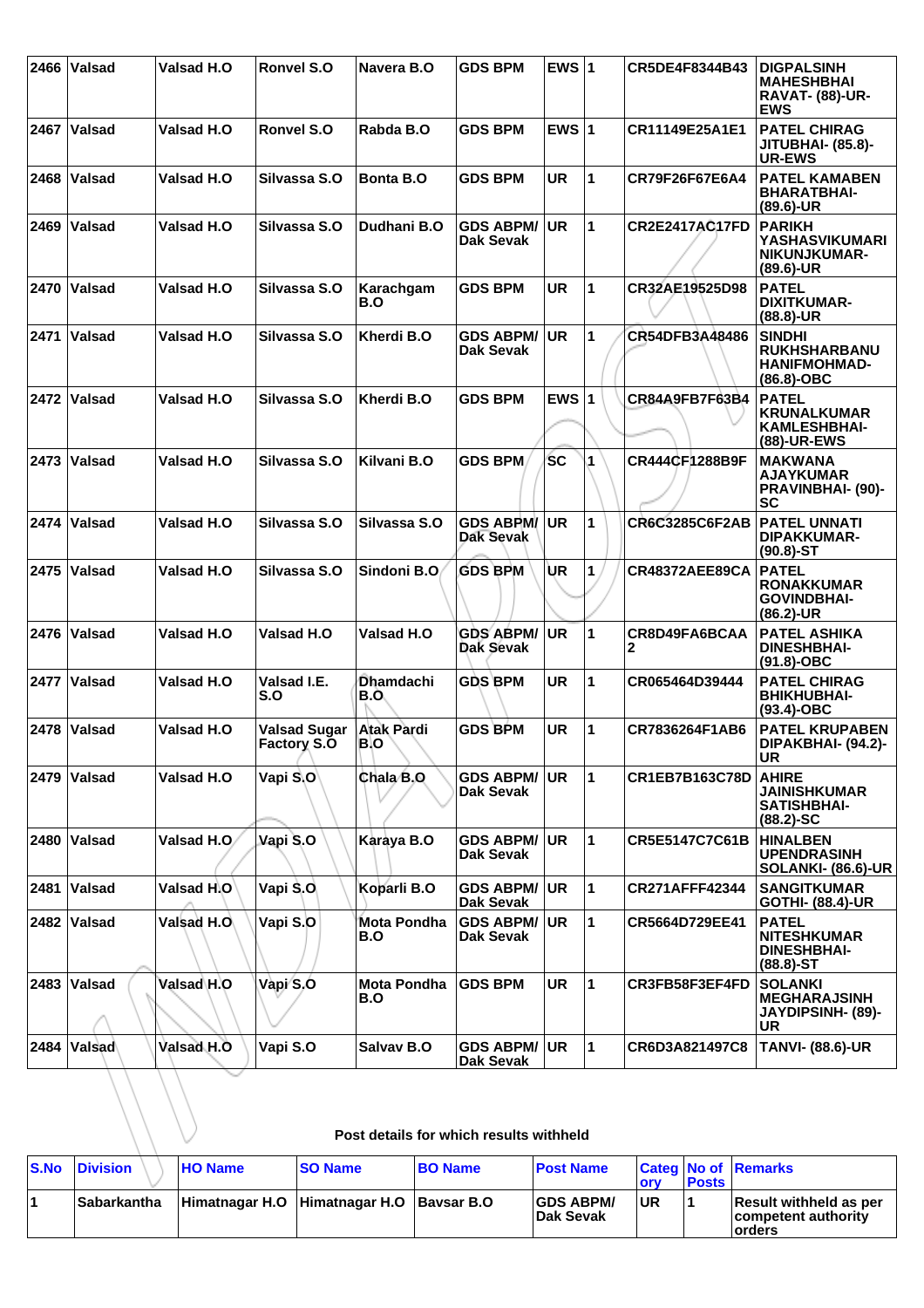| $ 2\rangle$ | <b>Sabarkantha</b> | Himatnagar H.O       | Ilol S.O                     | Kanda B.O                     | <b>GDS ABPM/</b><br>Dak Sevak        | <b>UR</b>  | 1                    | Result withheld as per<br>competent authority<br>orders            |
|-------------|--------------------|----------------------|------------------------------|-------------------------------|--------------------------------------|------------|----------------------|--------------------------------------------------------------------|
| 3           | <b>Sabarkantha</b> | Himatnagar H.O       | Limbhoi S.O                  | <b>Bhachediya B.O</b>         | <b>GDS ABPM/</b><br>Dak Sevak        | <b>OBC</b> | $\mathbf{1}$         | Result withheld as per<br>competent authority<br>orders            |
| 4           | <b>Sabarkantha</b> | Himatnagar H.O       | Meghraj S.O                  | Moti Mori B.O                 | GDS ABPM/<br>Dak Sevak               | <b>ST</b>  | 1                    | Result withheld as per<br>competent authority<br>orders            |
| 5           | Sabarkantha        | Himatnagar H.O       | Meghraj S.O                  | Undava B.O                    | GDS ABPM/<br>Dak Sevak               | <b>OBC</b> | 1                    | Result withheld as per<br>competent authority<br>orders            |
| 6           | <b>Sabarkantha</b> | Himatnagar H.O       | Modasa S.O                   | Gajan B.O                     | <b>GDS ABPM/</b><br>Dak Sevak        | <b>UR</b>  | $\mathbf{1}$         | Result withheld as per<br>competent authority<br>orders            |
| 17          | <b>Bhavnagar</b>   | <b>Bhavnagar H.O</b> | Dhola S.O                    | Chabhadia B.O                 | <b>GDS BPM</b>                       | UR∕        |                      | Result withheld as per<br>competent authority<br>orders            |
| 8           | Kutch              | Bhuj H.O             | Anjar S.O                    | Modvadar B.O                  | <b>GDS ABPM/</b><br>Dak Sevak        | <b>UR</b>  | 1                    | Result withheld as per<br>competent authority<br>orders            |
| 9           | <b>Bardoli</b>     | <b>Bardoli H.O</b>   | Nijhar S.O                   | Vyaval B.O                    | <b>GDS BPM</b>                       | <b>EWS</b> | 11                   | <b>Result withheld as per</b><br>competent authority<br>orders     |
| 10          | <b>Bardoli</b>     | <b>Bardoli H.O</b>   | <b>Uchchhal S.O</b>          | <b>Chhitpur B.O</b>           | <b>GDS BPM</b>                       | <b>EWS</b> |                      | Selection heldup as per<br><b>High Court Case No.</b><br>7243/2016 |
| 11          | <b>Bharuch</b>     | <b>Bharuch H.O.</b>  | Amod S.O                     | Ninam B.O                     | GDS ABPM/<br>Dak Sevak               | UR         | 1                    | Result withheld as per<br>competent authority<br>orders            |
| 12          | <b>Bharuch</b>     | <b>Bharuch H.O</b>   | Ankleshwar S.O               | Selod B.O.                    | <b>GDS ABPM/</b><br><b>Dak Sevak</b> | <b>UR</b>  | 1                    | Result withheld as per<br>competent authority<br>orders            |
| 13          | <b>Bharuch</b>     | <b>Bharuch H.O</b>   | Ankleshwar S.O               | Sengpur B.O                   | <b>GDS ABPM/</b><br>Dak Sevak        | <b>OBC</b> | $\mathbf{1}$         | Result withheld as per<br>competent authority<br>orders            |
| 14          | <b>Bharuch</b>     | <b>Bharuch H.O.</b>  | Dahej S.O                    | Khojbal B.O                   | GDS ABPM/<br>Dak Sevak               | <b>OBC</b> | $\mathbf{1}$         | Result withheld as per<br>competent authority<br>orders            |
| 15          | <b>Bharuch</b>     | <b>Bharuch H.O</b>   | Dehali S.O                   | Jabugam B.O                   | GDS ABPM/<br>Dak Sevak               | <b>UR</b>  | 1                    | Result withheld as per<br>competent authority<br>orders            |
| 16          | <b>Bharuch</b>     | <b>Bharuch H.O</b>   | Jambusar S.O                 | Vavli B.O.                    | GDS ABPM/<br>Dak Sevak               | <b>OBC</b> | 1                    | Result withheld as per<br>competent authority<br>orders            |
| 17          | <b>Bharuch</b>     | <b>Bharuch H.O</b>   | Panoli S.O                   | Alonj B.O                     | GDS ABPM/<br>Dak Sevak               | <b>UR</b>  | 1                    | Result withheld as per<br>competent authority<br>orders            |
| 18          | <b>Bharuch</b>     | Bharuch H.O          | Sajod S.O                    | <b>Matied B.O</b>             | <b>GDS ABPM/</b><br>Dak Sevak        | <b>UR</b>  | 1                    | Result withheld as per<br>competent authority<br>orders            |
| 19          | Vadodara<br>West   | Fateganj H.O         | Jarod S.O                    | <b>Ghantiyal B.O</b>          | GDS ABPM/<br>Dak Sevak               | <b>OBC</b> | $\vert$ 1            | Result withheld as per<br>competent authority<br>orders            |
| 20          | Vadodara<br>West   | Fateganj H.O         | Jarod S.O                    | Navagam B.O                   | <b>GDS BPM</b>                       | <b>OBC</b> | $\mathbf{1}$         | Result withheld as per<br>competent authority<br>orders            |
| 21          | Vadodara<br>West   | Fateganj H.O         | Jarod S.O                    | Panchdevla B.O                | <b>GDS ABPM/</b><br>Dak Sevak        | <b>OBC</b> | $\blacktriangleleft$ | Result withheld as per<br>competent authority<br>orders            |
| 22          | Vadodara<br>West   | Fateganj H.O         | Miyagam Karjan<br>S.O        | Miyagam B.O                   | GDS ABPM/<br>Dak Sevak               | <b>OBC</b> | 1                    | Result withheld as per<br>competent authority<br>orders            |
| 23          | Vadodara<br>West   | Fateganj H.O         | Rustampura S.O<br>(Vadodara) | Amreshwar B.O                 | <b>GDS ABPM/</b><br>Dak Sevak        | <b>UR</b>  | 1                    | Result withheld as per<br>competent authority<br>orders            |
| 24          | Vadodara<br>West   | Fateganj H.O         | Rustampura S.O<br>(Vadodara) | Remeshwarpura<br>B.O          | <b>GDS ABPM/</b><br>Dak Sevak        | <b>UR</b>  | 1                    | Result withheld as per<br>competent authority<br>orders            |
| 25          | Vadodara<br>West   | Fateganj H.O         |                              | Subhanpura S.O Subhanpura S.O | <b>GDS ABPM/</b><br>Dak Sevak        | <b>SC</b>  | 1                    | Result withheld as per<br>competent authority<br>orders            |